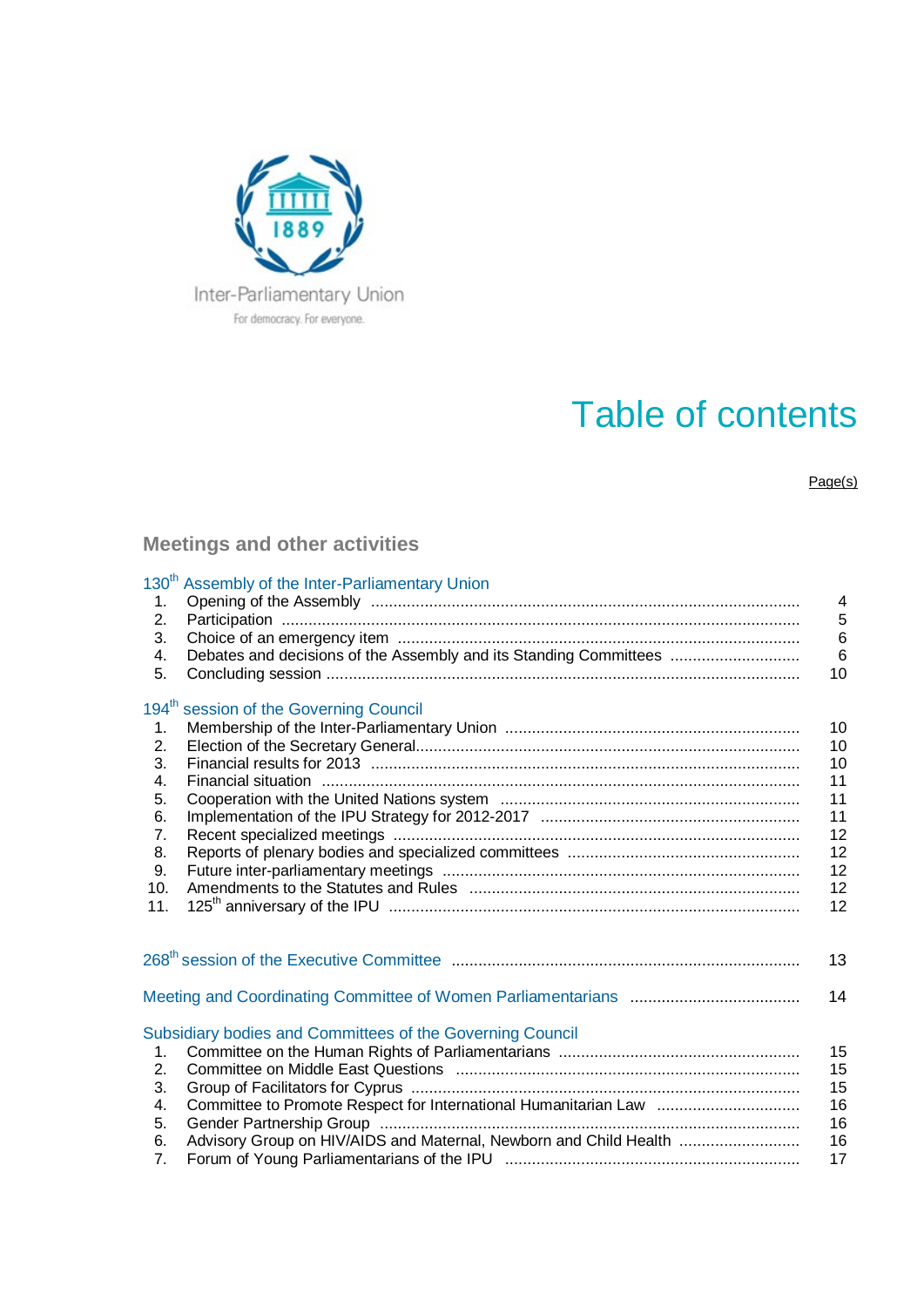|                                                                                                                                                                                                                                                                                                                                                                     | 18                                                                         |
|---------------------------------------------------------------------------------------------------------------------------------------------------------------------------------------------------------------------------------------------------------------------------------------------------------------------------------------------------------------------|----------------------------------------------------------------------------|
| Other meetings<br>Joint Meeting of the Bureaux of the Standing Committees and Presidents<br>1.<br>Panel discussion on Promoting the child's best interest. The case of migrant children<br>2.<br>3.<br>Panel discussion on Reasons for the high turnover of parliamentarians at elections                                                                           | 19<br>19<br>20                                                             |
| <b>Other activities</b><br>Field visit to the immigration reception centre for Vaud (EVAM) in Lausanne                                                                                                                                                                                                                                                              | 21                                                                         |
| Elections, appointments and membership of the Inter-Parliamentary Union                                                                                                                                                                                                                                                                                             |                                                                            |
| Elections and appointments<br>1.<br>2.<br>3.<br>4.<br>5.<br>6.<br>7.<br>8.<br>9.<br>10.<br>11.<br>12.                                                                                                                                                                                                                                                               | 21<br>21<br>21<br>21<br>22<br>23<br>23<br>23<br>23<br>23<br>23<br>24<br>25 |
| Agenda, resolutions and other texts of the 130 <sup>th</sup> Assembly of<br>the Inter-Parliamentary Union                                                                                                                                                                                                                                                           |                                                                            |
|                                                                                                                                                                                                                                                                                                                                                                     | 26                                                                         |
| Chair's summary of the debate on The IPU at 125: Renewing our commitment                                                                                                                                                                                                                                                                                            | 27                                                                         |
| Subject items<br>Resolution: Towards a nuclear-weapon-free world: The contribution of parliaments<br>Resolution: Towards risk-resilient development: Taking into consideration<br>Resolution: The role of parliaments in protecting the rights of children, in particular<br>unaccompanied migrant children, and in preventing their exploitation<br>$\blacksquare$ | 29<br>32<br>36<br>41                                                       |
| <b>Emergency item</b><br>Results of the roll-call vote on the requests for the inclusion of an emergency item<br>Resolution: Helping to restore peace and security and consolidate democracy                                                                                                                                                                        | 49                                                                         |
|                                                                                                                                                                                                                                                                                                                                                                     | 52                                                                         |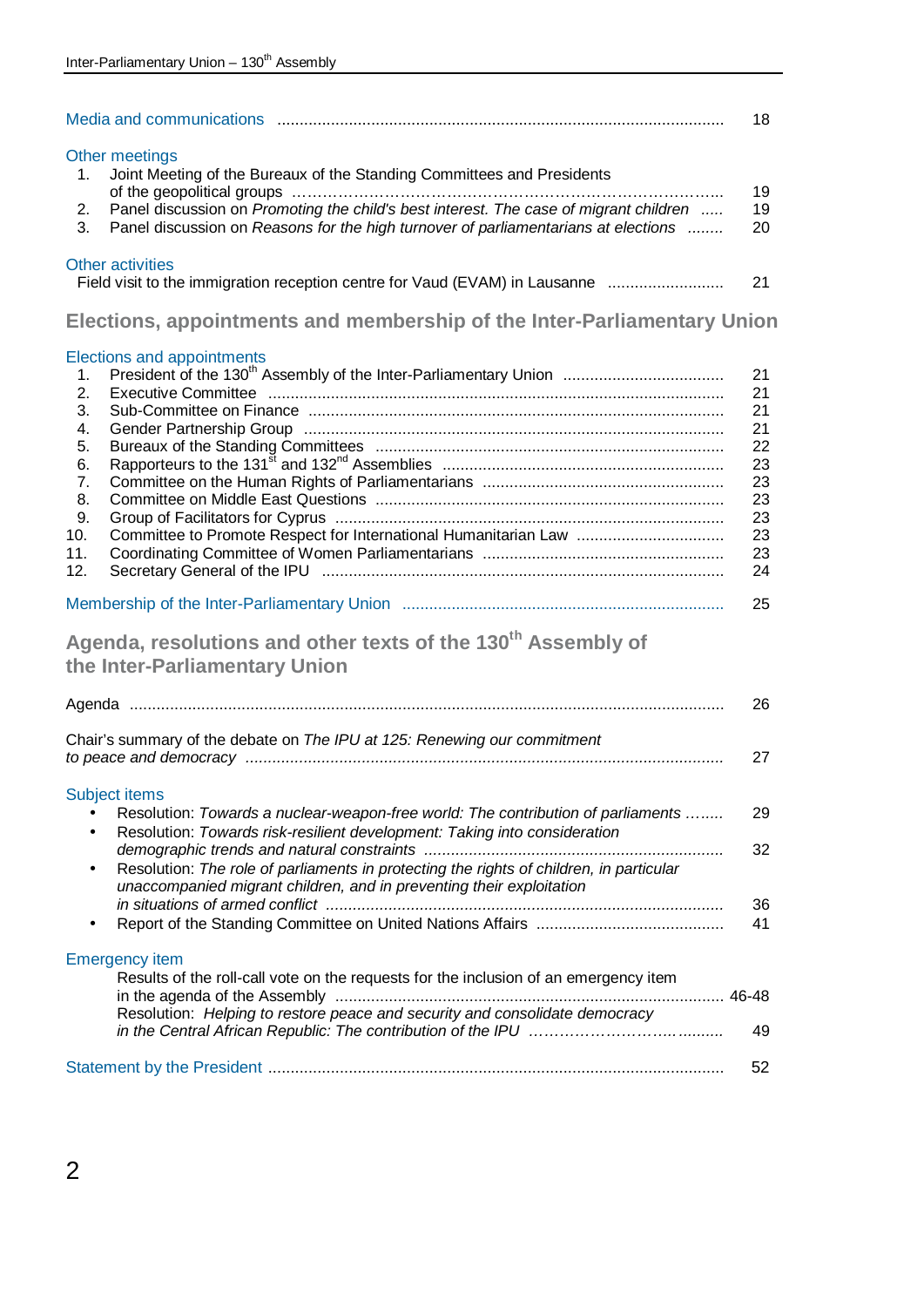### **Amendments to the Statutes and Rules**

| Amendments to the Rules of the Meeting of Women Parliamentarians                    |     |
|-------------------------------------------------------------------------------------|-----|
|                                                                                     | 53  |
| Revised rules and practices of the Committee on the Human Rights                    |     |
|                                                                                     | 54  |
| Dulas su d'Afaidice Madelitza af tha Familia a C.Vause Deillementeilens af tha IDU. | co. |

Rules and Working Modalities of the Forum of Young Parliamentarians of the IPU .......... 68

**Reports, decisions, resolutions and other texts of the Governing Council of the Inter-Parliamentary Union**

#### Reports, decisions and other texts

| $\sim 100$ | Cooperation with the United Nations system: List of activities undertaken by the IPU |     |
|------------|--------------------------------------------------------------------------------------|-----|
|            |                                                                                      | -71 |
| $\sim 100$ |                                                                                      | 74  |
|            | Report of the Committee to Promote International Humanitarian Law                    | -74 |
|            |                                                                                      | -76 |
|            |                                                                                      |     |

#### Future meetings

|  | 80 |
|--|----|
|  |    |

#### Resolutions concerning the Human Rights of Parliamentarians

|                |                                                                                       | 83  |
|----------------|---------------------------------------------------------------------------------------|-----|
|                |                                                                                       | 85  |
|                | Mr. Saleh Kebzabo, Mr. Mahamat Saleh Makki, Mr. Mahamat Malloum Kadre,                |     |
|                |                                                                                       | 88  |
| $\blacksquare$ | Mr. Pierre Jacques Chalupa, of the Democratic Republic of the Congo                   | 89  |
|                | Mr. Eugène Diomi Ndongala, of the Democratic Republic of the Congo                    | 91  |
| $\blacksquare$ | Mr. Dieudonné Bakungu Mythondeke, of the Democratic Republic of the Congo             | 94  |
|                |                                                                                       | 96  |
|                |                                                                                       | 98  |
| $\mathbf{r}$   | Mr. Job Sikhala, Mr. Paul Madzore and Mr. Nelson Chamisa, of Zimbabwe                 | 101 |
|                | Mr. Pedro Nel Jiménez Obando, Mr. Leonardo Posada Pedraza, Mr. Octavio Vargas         |     |
|                | Cuéllar, Mr. Pedro Luis Valencia Giraldo, Mr. Bernardo Jaramillo Ossa and             |     |
|                |                                                                                       | 103 |
|                |                                                                                       | 104 |
|                | Mr. Iván Cepeda Castro, Mr. Alexander López, Mr. Jorge Enrique Robledo, Mr. Guillermo |     |
|                |                                                                                       | 106 |
|                | Mr. Jaime Ricaurte Hurtado González and Mr. Pablo Vicente Tapia Farinango,            |     |
|                | of Ecuador                                                                            | 109 |
|                |                                                                                       | 111 |
| $\blacksquare$ |                                                                                       | 114 |
|                |                                                                                       | 115 |
| ٠              |                                                                                       | 117 |
| $\blacksquare$ |                                                                                       | 121 |
|                |                                                                                       | 123 |
| $\bullet$      |                                                                                       | 125 |
|                |                                                                                       | 126 |
|                |                                                                                       | 128 |
|                |                                                                                       | 131 |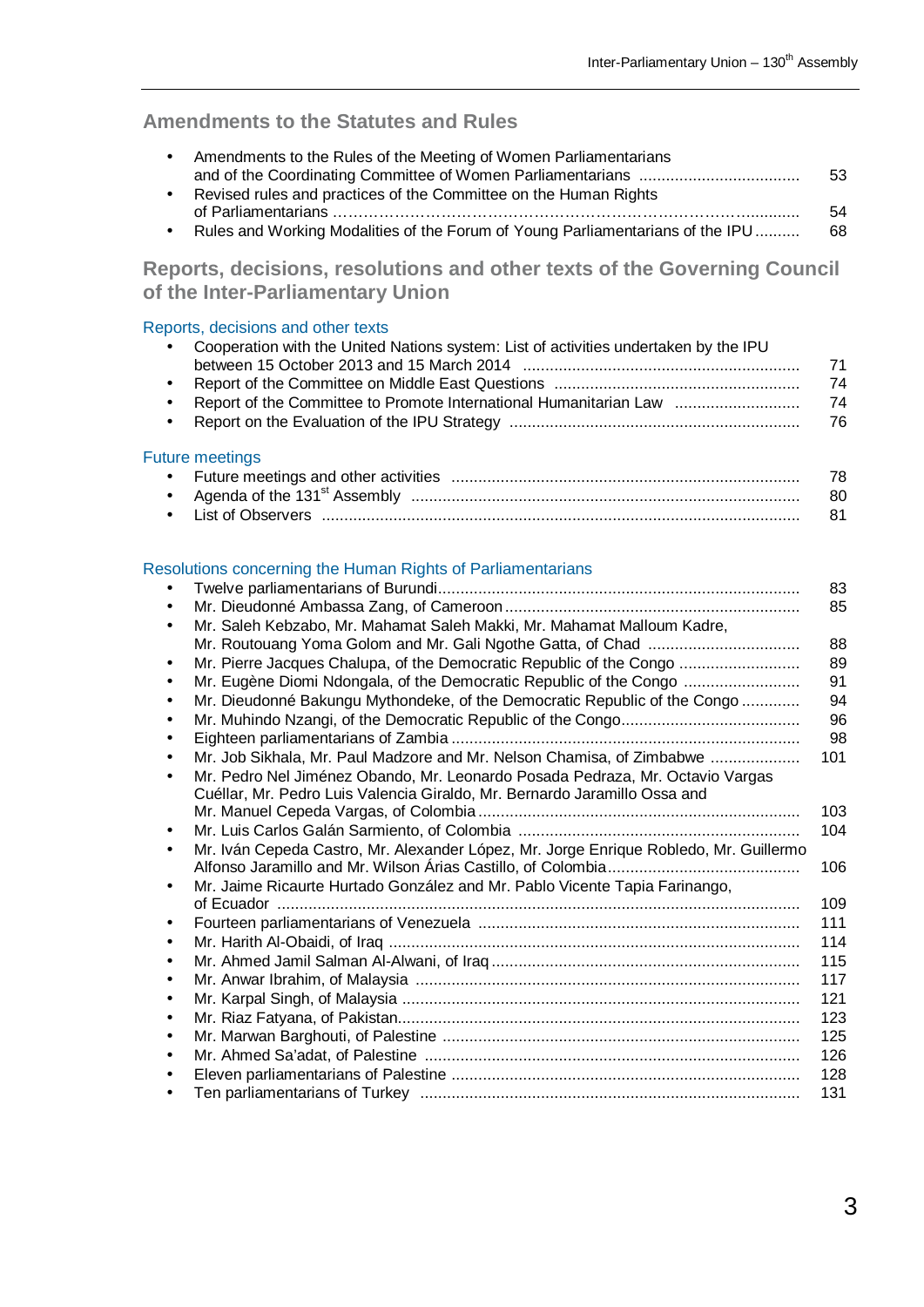# **130th Assembly of the Inter-Parliamentary Union**

#### **1. Opening of the Assembly**

The 130<sup>th</sup> Assembly opened at the *Centre international de Conférences de Genève* (CICG) on the morning of Monday, 17 March 2014. The President of the IPU, Mr. Abdelwahad Radi, welcomed the participants and declared the Assembly officially open. He then chaired the Assembly's deliberations.

In his opening statement, the President underscored the fact that the Assembly was a particularly special one, as it was marking the 125<sup>th</sup> anniversary of the IPU. It was therefore only appropriate that the General Debate running throughout the Assembly would focus on the theme of *The IPU at 125: Renewing our commitment to peace and democracy***.** The President recalled that the IPU, founded on the fundamental precept that peace could only be achieved through dialogue, negotiation and international arbitration, had laid the groundwork for today's institutionalized multilateral cooperation. It had advocated the establishment of corresponding institutions at the intergovernmental level, which had eventually led to the creation of the United Nations, had engaged as a neutral facilitator of parliamentary diplomacy, and had helped to bridge the democracy gap in international relations.

Referring to the role of parliament in promoting peace and democracy in the world, the President stressed: "What our Founding Fathers had envisioned over a hundred years ago is still as valid and true today as ever before. History has taught us many important lessons over the years, not least that lasting peace and security can only be achieved through inclusive and participatory processes embodied in a representative and elected parliament. From the French Revolution to the Arab Spring, whose aftershocks can still be felt today, there are valuable lessons to be learned about people power".

Turning to the main issues on the Assembly agenda, the President underscored the crucial importance of parliamentary action in pursuit of a world free of nuclear weapons. There was also a need for parliamentary action in the area of riskresilient development, linked to demographic trends and natural constraints, as well as in protecting children's rights - especially the rights

of unaccompanied migrant children - and preventing their exploitation in situations of armed conflict. The world was rife with multiple conflicts, as in the Central African Republic, Syrian Arab Republic and Ukraine, which also needed to be addressed as a matter of urgency.

President Radi welcomed the participation at the inaugural ceremony of Mr. Michael Møller, Acting Director-General of the United Nations Office at Geneva. It was only natural for the United Nations to join the IPU on such an auspicious occasion, given the growing strategic partnership between the two organizations in the key areas of peace, development, democracy and human rights. Mr. Møller, in turn, said: "We continue to see on a daily basis the critical role that parliaments play in promoting a better world for all. You are the voice of your constituents; you translate their needs into action. We also continue to see a lack of trust in governance structures and traditional ways of doing business. This lack of trust has manifested itself in protests across the world, in some countries even in conflict and violence. The message is clear: people want responsive governments and institutions, and accountable leaders. I am sure that in the next few days, this challenge will feature prominently in your discussions." Mr. Møller welcomed the IPU's promotion of greater international involvement of parliaments and paid tribute to the contribution made by the outgoing Secretary General of the IPU, Mr. Anders B. Johnsson, to that process.

President Radi paid a formal tribute to the outgoing Secretary General, enumerating his long list of accomplishments and lauding Mr. Johnsson's dedication and commitment to the IPU. He presented him with a token of appreciation in the form of a painting of the House of Parliaments, which was very much Mr. Johnsson's brainchild. "This House of stone and stained glass", he said, "will stand as a lasting reminder of the tremendous legacy you bequeath to this organization".

The leaders of the six geopolitical groups of the IPU then took the floor: Ms. M. Nasha (Botswana) on behalf of the African Group, Mr. M. Al-Ghanim (Kuwait) on behalf of the Arab Group, Ms. B. Boupha (Lao People's Democratic Republic) on behalf of the Asia-Pacific Group, Ms. V. Petrenko (Russian Federation) on behalf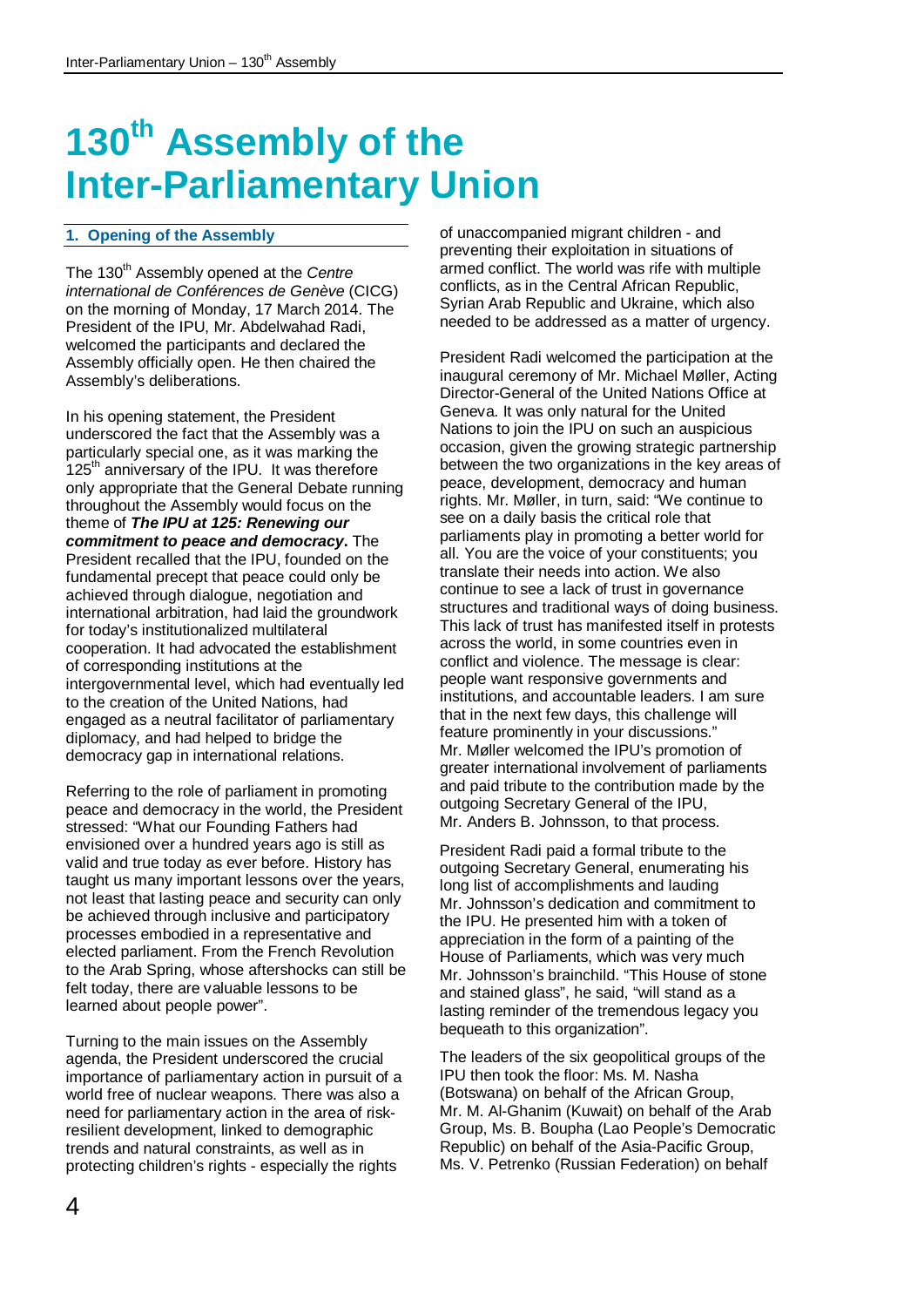of the Eurasia Group, Mr. D. Vivas Velasco (Venezuela) on behalf of the Group of Latin America and the Caribbean, and Mr. R. del Picchia (France) on behalf of the Twelve Plus Group. All expressed their gratitude and deep appreciation for the tireless efforts and remarkable achievements of Mr. Johnsson during his tenure as IPU Secretary General. Those included: developing an effective IPU programme for building strong democratic parliaments; transforming the IPU into a truly gender-sensitive organization; promoting the IPU's flagship gender equality programme; as well as formulating the IPU's first Strategy and shaping the parliamentary dimension which the IPU currently brought to international cooperation and to the work of the United Nations.

#### **2. Participation**

Delegations from the parliaments of the following 145 countries took part in the work of the Assembly:

Afghanistan, Albania, Algeria, Andorra, Angola, Argentina, Armenia, Australia, Austria, Bahrain, Bangladesh, Belarus, Belgium, Benin, Bhutan, Bolivia, Bosnia and Herzegovina, Botswana, Brazil, Burkina Faso, Burundi, Cabo Verde, Cambodia, Cameroon, Canada, Chad, Chile, China, Colombia, Congo, Costa Rica, Côte d'Ivoire, Cuba, Cyprus, Czech Republic, Democratic Republic of the Congo, Denmark, Djibouti, Dominican Republic, Ecuador, El Salvador, Equatorial Guinea, Estonia, Ethiopia, Finland, France, Gabon, Gambia, Georgia, Germany, Ghana, Greece, Guatemala, Haiti, Hungary, Iceland, India, Indonesia, Iran (Islamic Republic of), Iraq, Ireland, Israel, Italy, Japan, Jordan, Kazakhstan, Kenya, Kuwait, Lao People's Democratic Republic, Latvia, Lebanon, Lesotho, Libya, Liechtenstein, Lithuania, Malaysia, Maldives, Mali, Malta, Mauritania, Mauritius, Mexico, Monaco, Morocco, Mozambique, Myanmar, Namibia, Netherlands, New Zealand, Nicaragua, Niger, Nigeria, Norway, Oman, Pakistan, Palau, Palestine, Papua New Guinea, Peru, Philippines, Poland, Portugal, Qatar, Republic of Korea, Republic of Moldova, Romania, Russian Federation, Rwanda, Samoa, San Marino, Sao Tome and Principe, Saudi Arabia, Senegal, Seychelles, Singapore, Slovakia, Slovenia, Somalia, South Africa, South Sudan, Spain, Sri Lanka, Sudan, Suriname, Sweden, Switzerland, Syrian Arab Republic, Thailand, Timor-Leste, Togo, Tonga, Trinidad and Tobago, Tunisia, Turkey, Uganda,

Ukraine, United Arab Emirates, United Kingdom, United Republic of Tanzania, Uruguay, Venezuela, Viet Nam, Yemen, Zambia and Zimbabwe.

The following Associate Members also took part in the Assembly: the Arab Parliament, the East African Legislative Assembly (EALA), the Inter-Parliamentary Committee of the West African Economic and Monetary Union (WAEMU), the Parliament of the Economic Community of West African States (ECOWAS), Latin American Parliament (Parlatino) and the Parliamentary Assembly of the Council of Europe (PACE).

Observers comprised representatives of: (i) the United Nations system: United Nations, Food and Agriculture Organization of the United Nations (FAO), International Labour Office (ILO), United Nations Children's Fund (UNICEF), Joint United Nations Programme on HIV/AIDS (UNAIDS), United Nations Development Programme (UNDP), United Nations Office for Disaster Risk Reduction (UNISDR), World Health Organization (WHO), World Bank, Organization for the Prohibition of Chemical Weapons (OPCW), Comprehensive Nuclear-Test-Ban Treaty Organization (CTBTO), World Trade Organization (WTO); (ii) International Organization for Migration (IOM); (iii) African Parliamentary Union (APU), Arab Inter-Parliamentary Union (AIPU), Asian Parliamentary Assembly (APA), Global Organization of Parliamentarians Against Corruption (GOPAC), Inter-Parliamentary Union of the Intergovernmental Authority on Development (IPU-IGAD), Maghreb Consultative Council, Parliamentary Assembly of the Black Sea Economic Cooperation (PABSEC), Parliamentary Assembly of the Mediterranean (PAM), Parliamentary Assembly of the Organization for Security and Co-operation in Europe (OSCE PA), Parliamentary Assembly of the Turkic-Speaking Countries (TURKPA), Parliamentary Assembly of the Union of Belarus and Russia, Confederation of Parliaments of the Americas (COPA), Parliamentary Union of the OIC Member States (PUIC); (iv) Socialist International; (v) Association for the Prevention of Torture (APT), Geneva Centre for the Democratic Control of Armed Forces (DCAF), Global Fund to Fight AIDS, Tuberculosis and Malaria; International Committee of the Red Cross (ICRC), Partnership for Maternal, Newborn and Child Health (PMNCH), World Future Council and Parliamentarians for Nuclear Non-proliferation and Disarmament (PNND).

<span id="page-4-0"></span>For the complete list of IPU Members, see page 25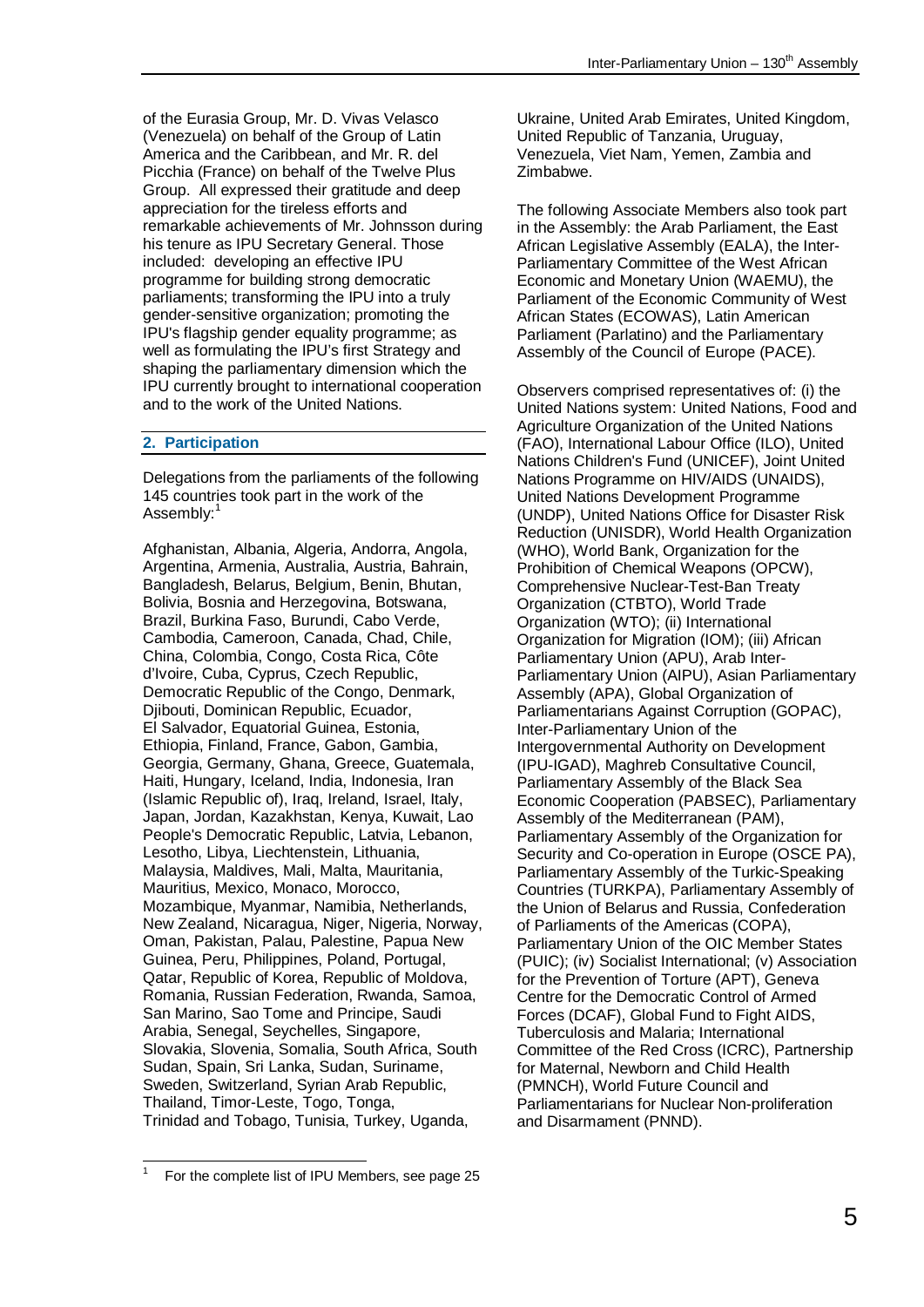Of the 1,349 delegates who attended the Assembly, 705 were members of national parliaments. The parliamentarians included 47 presiding officers, 34 deputy presiding officers and 214 women (30.4%).

#### **3. Choice of an emergency item**

On 17 March, the President informed the Assembly that the following four requests had been received for the inclusion of an emergency item:

- *The role of parliaments and the IPU in fighting terrorism and achieving international peace and security through a peaceful political solution to the situation in Syria and respect for resolutions with international legitimacy and the principles of sovereignty and noninterference in the internal affairs of other States*, proposed by the Syrian Arab Republic;
- *Helping to restore peace and security and consolidate democracy in the Central African Republic: The contribution of the IPU*, proposed by Morocco;
- *Russian Federation aggression against Ukraine*, proposed by Ukraine; and
- *The crisis in Ukraine*, proposed by Canada.

Canada's initial proposal, *The crisis in Ukraine,* had been revised to *Aggression against Ukraine* following consultations with Ukraine. An emergency item previously proposed by the delegation of Uruguay on cyber warfare was withdrawn and re-submitted as a proposal for a subject item to be taken up by the Standing Committee on Peace and International Security.

After taking the floor, the delegation of Ukraine decided to withdraw its proposal in favour of the revised proposal from Canada. Following a rollcall vote (see pages 46 to 48), the proposal put forward by Morocco was adopted and added to the agenda as Item 9.

#### **4. Debates and decisions of the Assembly and its Standing Committees**

#### (a) General Debate on *The IPU at 125: Renewing our commitment to peace and democracy*

Over three days, representatives of 97 Member Parliaments, including 34 Speakers of Parliament, and nine regional parliamentary assemblies and Observer delegations, took the floor to address the anniversary theme of the General Debate. The debate was particularly rich and substantive, concluding with a **Summary by the Chair,** endorsed by the membership at the last sitting of the Assembly (see page 27 for the full text of the Summary).

In the afternoon of 17 March, the Speaker of the National Constituent Assembly of Tunisia, Mr. Mustafa Ben Jaafar, addressed the Assembly. It was in Tunisia that the Arab Spring had begun, and today Tunisia was succeeding in the transition to democracy. After the fall of the old regime, parliament had played a key role in leading the country out of crisis. It was parliament – the first legitimate institution – that had elected the President of the Republic, established the government, and drafted and adopted the new Constitution. That was tangible proof of the important and strategic role of parliaments in all societies aspiring to democracy and peace.

Tunisia's new Constitution, adopted by an overwhelming majority in January 2014, was one of consensus. It took account of the various groups and wide range of beliefs in Tunisian society. It met the needs of the Tunisian people and guaranteed fundamental individual and collective rights. It also guaranteed freedom of conscience and gender equality. The Constitution contained a provision guaranteeing equal representation of men and women in parliament and other elected bodies. The example set by Tunisia, in both form and substance, could well serve as an inspiration to other countries affected by the Arab Spring in their efforts to overcome the difficulties they faced.

In the morning of 18 March, IOM Director General, Mr. William Lacy Swing, addressed the Assembly as part of the series of open debates organized by the IPU with heads of UN specialized agencies and other international organizations. Mr. Swing delivered a passionate and compelling presentation on why migration was inevitable, necessary and – if managed well – desirable. He underscored how migration, historically, had been an overwhelmingly positive process: providing an engine for growth in the ageing societies of the North, ensuring an essential inflow of money in the form of remittances for the countries in the South, and generally becoming an undeniable trend of the  $21<sup>st</sup>$  century. Mr. Swing gave a frank account of the challenges that needed to be addressed: the forced migration from areas of conflict such as the Central African Republic, South Sudan and Syria, or from countries struck by major natural disasters, such as Haiti and the Philippines, the danger faced by migrants in their journey to new destinations, and the rise in anti-immigration sentiment in many countries, fostered by an appalling lack of political leadership. Mr. Swing then engaged in an interactive debate with participants, focusing on what parliamentarians could do to better address the inevitable reality of migration.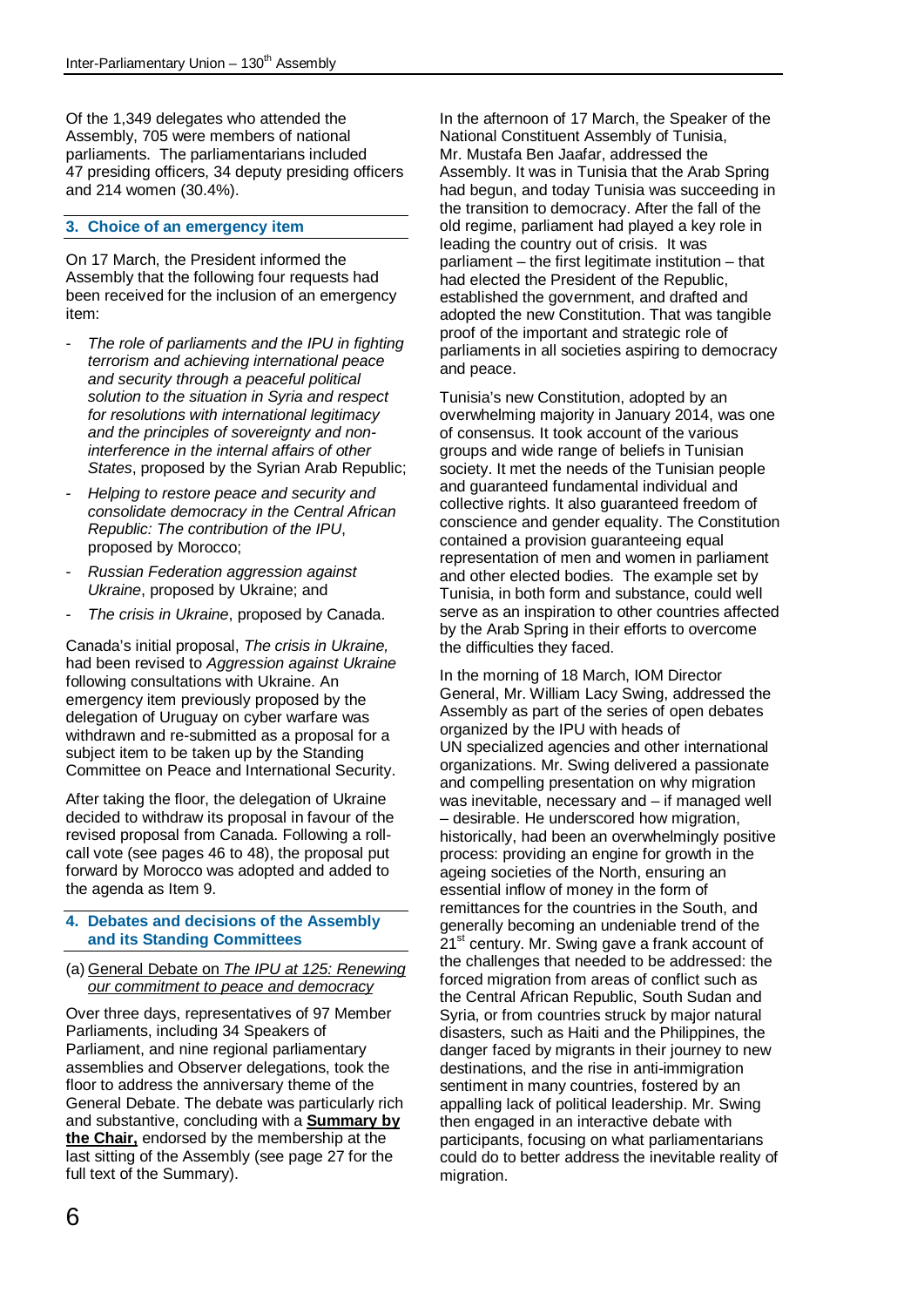- (b) Standing Committee on International Peace and Security
- (i) *Towards a nuclear-weapon-free world: The contribution of parliaments* (Item 4)

The Committee held two sittings, on 17 and 18 March, with its President, Mr. S.H. Chowdhury (Bangladesh), in the Chair. Along with the explanatory memorandum and draft resolution prepared by the co-Rapporteurs, Ms. Y. Ferrer Gómez (Cuba) and Mr. B. Calkins (Canada), the Committee had before it amendments to the draft resolution submitted by the following delegations: Canada, China, Cuba, France, Hungary, India, Iran (Islamic Republic of), Mongolia, Russian Federation, Switzerland, Turkey, Venezuela and Senator María de los Angeles Higonet of Argentina.

At the beginning of the first sitting, the two co-Rapporteurs presented the explanatory memorandum and the draft resolution, which they had jointly prepared. The Committee heard a presentation by the Executive Secretary of the CTBTO Preparatory Commission, Mr. L. Zerbo. A total of 29 speakers from various parliaments took the floor during the discussion, after which the Committee appointed a drafting committee comprising representatives of the following countries: Bahrain, Canada, Cuba, France, Iran (Islamic Republic of), Jordan, Mali, New Zealand, Pakistan, Russian Federation, South Africa, Venezuela and Zambia. The co-Rapporteurs participated in the work of the drafting committee in an advisory capacity.

The drafting committee met in the afternoon of 17 March and the morning of 18 March. It appointed Mr. K. Graham (New Zealand) as chairperson and Ms. C. Guittet (France) as rapporteur. It considered 77 amendments, some of which it adopted.

The Standing Committee considered the consolidated draft at its afternoon sitting on 18 March. Several delegations took the floor to express their support for the text and to propose that it be adopted by acclamation, which the Committee followed. Reservations were expressed at that stage by the delegations of Cuba, India, Islamic Republic of Iran and Pakistan. The Committee also agreed to the proposal that the rapporteur of the drafting committee present the draft resolution to the Assembly.

The draft resolution was submitted to the Assembly at its plenary sitting in the afternoon of 20 March, and adopted by consensus. Reservations were expressed by the delegations of India, Islamic Republic of Iran, Pakistan and the Russian Federation.

(ii) *Election of the Bureau, work plan for the 131st Assembly and subject item for the 132nd Assembly*

Furthermore, in line with the new Rules of the Standing Committees, the 18 members of the Bureau of the Standing Committee on International Peace and Security were elected at the sitting on 17 March 2014. The Bureau met on 18 March to choose the Committee's next subject item and discuss its work plan. It had before it a document on the activities which the Committee was proposing to carry out during Assemblies at which no resolution was adopted. Of the four proposed subject items before it, the Bureau chose *Cyber warfare – A serious threat to peace and global security*. This proposal was subsequently approved by the Standing Committee as a whole and by the Assembly.

With regard to the Standing Committee's work plan, the Bureau decided to devote three hours during the 131<sup>st</sup> IPU Assembly to an interactive panel discussion on cyber warfare. However, it preferred to defer its decision on which activities to organize during the remaining time of three hours.

Lastly, the Bureau discussed the election of the President and the Vice-President of the Committee. Mr. G. Schneeman (South Africa) was appointed President, with the vice-presidency being held by the Arab Group. The Standing Committee on International Peace and Security approved the Bureau's proposals.

- (c) Standing Committee on Sustainable Development, Finance and Trade
- (i) *Towards risk resilient development: Taking into consideration demographic change and natural constraints* (Item 5)

The Committee held sittings on 18, 19 and 20 March with its Vice-President, Mr. F.-X. de Donnea (Belgium), in the chair. On 18 March, the Committee elected the new Bureau, which consisted of 16 members. Two positions remained vacant, for the Eurasia (a woman member) and Asia-Pacific Groups. On the same day, 31 speakers took the floor in the plenary debate on the subject item. The Committee also heard a presentation by Ms. M. Wahlström, UN Special Representative of the Secretary-General for Disaster Risk Reduction, about preparations for the post-2015 framework for disaster risk reduction.

The Committee started its deliberations on the draft resolution on 19 March. In addition to the explanatory memorandum and the draft resolution prepared by the co-Rapporteurs,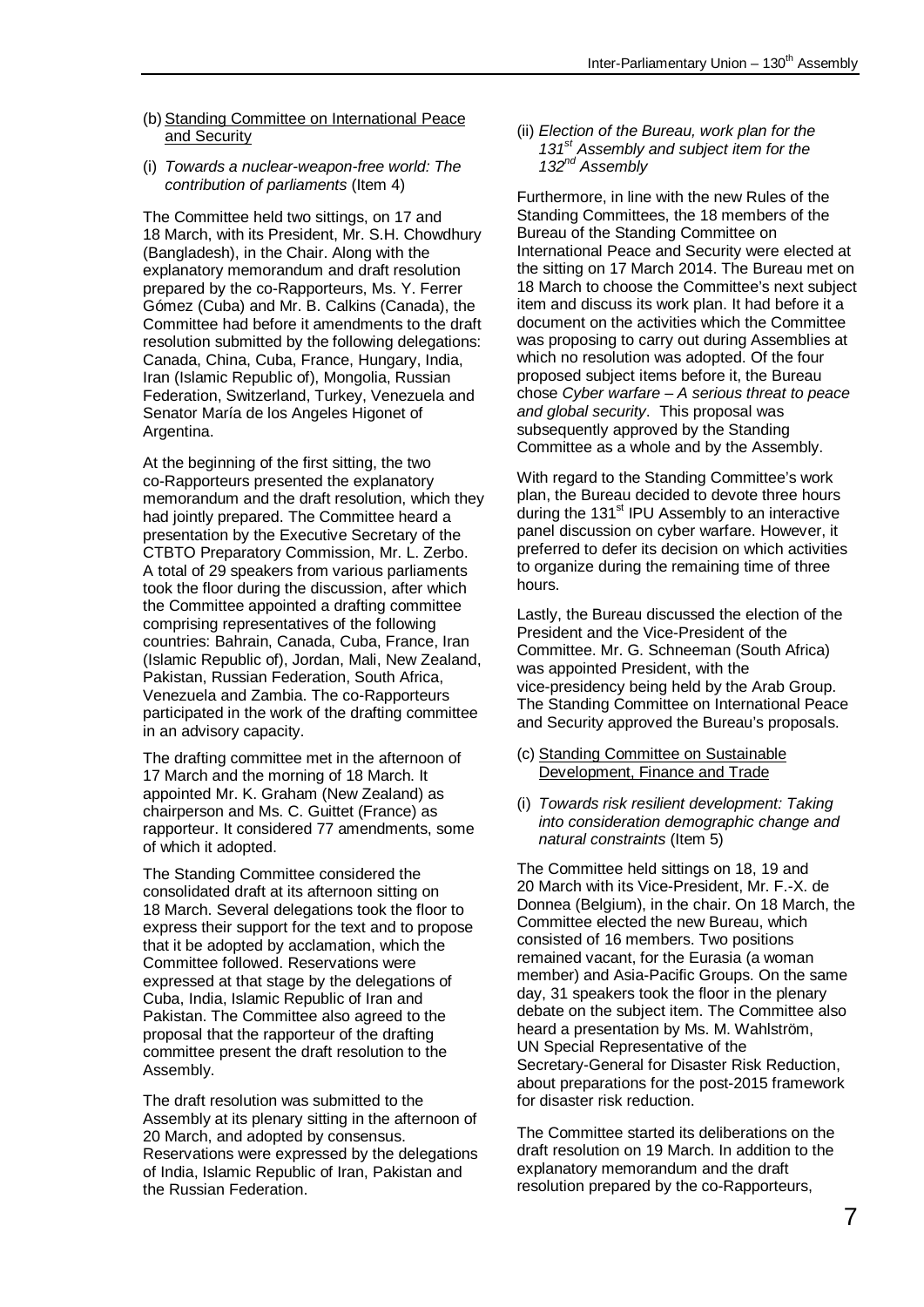Mr. S.H. Chowdhury (Bangladesh) and Mr. P. Mahoux (Belgium), the Committee had before it 42 amendments to the draft resolution submitted by Bahrain, Canada, China, Finland, France, Germany, India, Jordan, Spain, Sweden and Switzerland, and five amendments proposed by the Meeting of Women Parliamentarians. It adopted about two thirds of the amendments either in full or in part.

The Committee examined the consolidated draft resolution and adopted the text as a whole on the morning of 20 March. In the afternoon of the same day, the draft resolution was submitted to the Assembly, which adopted it unanimously.

(ii) *Election of the Bureau, work plan for the 131st Assembly and subject item for the 132nd Assembly* 

The Bureau of the Committee met on 20 March. It proposed that the current President, Mr. R. León (Chile), continue to serve in that position and that Mr. O. Hav (Denmark) become the new Vice-President. The Bureau's recommendation was subsequently approved by the full Committee.

The Bureau also examined the proposals submitted for the item to be debated by the Committee at the 132<sup>nd</sup> Assembly. It proposed the subject item *Shaping a new system of water governance: Promoting parliamentary action on water*, which was subsequently approved by the plenary Committee and the Assembly for inclusion in the agenda of the 132<sup>nd</sup> Assembly. The Assembly appointed one co-Rapporteur, Mr. J. Mwiimbu (Zambia), and asked the Secretariat to hold consultations with the members in order to identify the second, possibly from the North.

The Bureau proposed, and the full Committee agreed, that part of the Committee's work at the 131<sup>st</sup> Assembly be linked to the World Investment Forum, which would be convened by the United Nations Conference on Trade and Development (UNCTAD) in Geneva at the same time. The Secretariat was asked to start preparations to that end in cooperation with UNCTAD.

- (d) Standing Committee on Democracy and Human Rights
- (i) *The role of parliaments in protecting the rights of children, in particular unaccompanied migrant children, and in preventing their exploitation in situations of armed conflict* (Item 6)

The Committee held sittings on 17, 18 and 19 March with its President, Mr. O. Kyei-Mensah-Bonsu (Ghana), in the chair. At its first sitting, the draft resolution on *The role of parliaments in* 

*protecting the rights of children, in particular unaccompanied migrant children, and in preventing their exploitation in situations of war and conflict* was presented to the Committee by the co-Rapporteurs, Ms. J. Nassif (Bahrain) and Ms. G. Cuevas Barrón (Mexico). In the ensuing debate, 34 speakers took the floor, of whom 14 (41%) were women.

The Committee started its deliberations on the text of the draft resolution on 18 March. It had before it 62 amendments submitted by seven parliaments (Argentina, Canada, Finland, France, Spain, Sweden and Switzerland), and six amendments proposed by the Meeting of Women Parliamentarians. It adopted a significant proportion of the amendments and made further sub-amendments during the drafting process. Among the amendments adopted by the Committee was a proposal to modify the title of the resolution, by replacing the words "in situations of war and conflict" by "in situations of armed conflict".

The Committee examined the revised draft resolution and adopted the text by consensus at its final sitting on 19 March.

The revised draft resolution was presented to the Assembly on 20 March by the Committee's Rapporteur, Ms. J. Nassif (Bahrain). The Assembly unanimously adopted the resolution, including the modification to the title.

#### (ii) *Election of the Bureau and subject item for the 131st Assembly*

At its first sitting on 17 March, the Committee elected the members of its Bureau for a two-year term, based on the nominations provided by the geopolitical groups. The new Bureau consisted of 17 members: nine women and eight men. The position for a male member from the Eurasia Group remained vacant.

The newly elected Bureau met in the morning of 19 March to consider nominations for the President and Vice-President of the Committee, and proposals for the subject item for the 131<sup>st</sup> Assembly.

The Bureau nominated Ms. F. Naderi (Afghanistan) as President of the Committee and Mr. J. Galán Pachón (Colombia) as Vice-President. The nominations were unanimously approved by the Committee at its final sitting in the afternoon of 19 March.

The Bureau proposed three subject items for the 131<sup>st</sup> Assembly to the Committee at its last sitting. The Committee voted to adopt the proposal made by the United Arab Emirates, on *International law as it relates to national*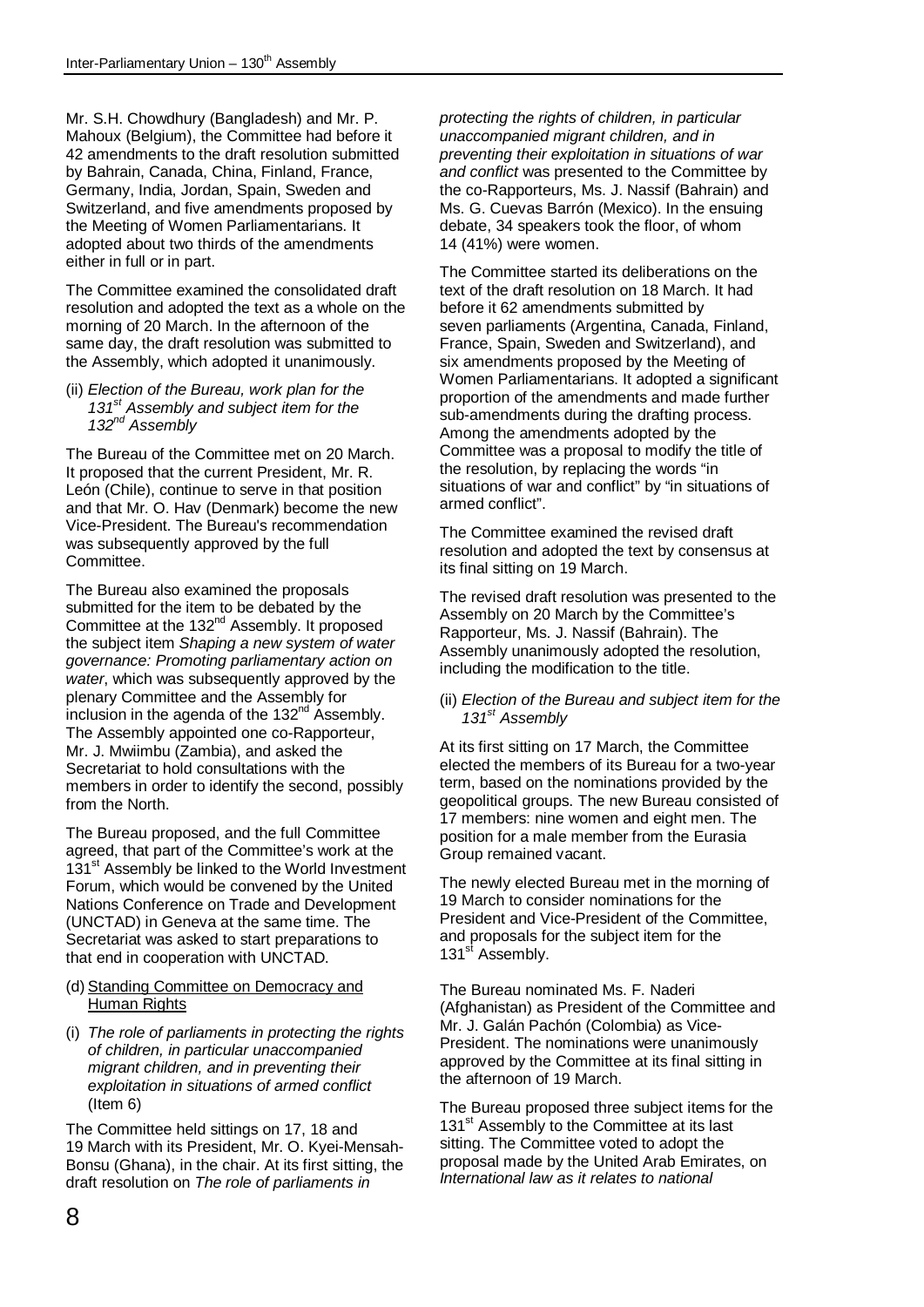*sovereignty, non-intervention in the internal affairs of States and human rights*, and to appoint Mr. A.J. Ahmad (United Arab Emirates) as co-Rapporteur.

The Assembly confirmed the Committee's choice of subject item, and appointed Mr. P. Mahoux (Belgium) as the second co-Rapporteur.

#### (e) Committee on United Nations Affairs

The Committee met in plenary session in the morning of 19 March under the chairmanship of its outgoing President, Mr. M. Traoré (Burkina Faso). It elected its new Bureau from among the candidatures submitted by the geopolitical groups. The Bureau later elected Ms. D.-T. Avgerinopoulou (Greece) as the Committee President and Mr. M. El Hassan El Amin (Sudan) as Vice-President.

The Committee commenced its session with a keynote address by Mr. M. Møller, Acting Director-General of the United Nations Office at Geneva, on cooperation between the United Nations, national parliaments and the IPU. In the ensuing interactive debate, the participants highlighted the good practices developed thus far and the opportunities to further strengthen the partnership between the two organizations.

The Committee also examined the relationship between parliaments and UN Country Teams at the national level. It heard a presentation by the Committee President and the Speaker of the Haitian Senate, Mr. S. Desras, of the main findings of a field mission to Haiti recently undertaken by the Committee Advisory Group. The recommendations formulated as a result had highlighted the specific needs for political dialogue and a fully functional institution of parliament in the country. The mission report would be shared with the Government of Haiti and the UN Stabilization Mission in Haiti (MINUSTAH), and the IPU would continue to examine how best to support the parliament of Haiti during the process ahead.

The Committee next examined the draft UN General Assembly resolution on interaction between the United Nations, national parliaments and the IPU, a stand-alone agenda item to be taken up by the UN General Assembly during its current session. The draft would serve as a basis for the intergovernmental consultations convened at UN Headquarters in New York by the Permanent Mission of Morocco, as the country holding the IPU Presidency. The Committee proposed a few further improvements to the text and encouraged all Member Parliaments to actively engage with their Foreign Ministries and Permanent Missions to the United Nations, so as to secure the broadest possible support for a strong consensus on the resolution in May.

Lastly, the Committee discussed the parliamentary contribution to the UN process of devising the next generation of development goals. The topic was introduced by Mr. F. Bustamante (Ecuador), Mr. D. McGuinty (Canada) and Mr. C. Chauvel (UNDP) and sparked a robust debate among Committee members.

The Report of the Committee was presented by Mr. M. Traoré to the Assembly at its last sitting in the afternoon of 20 March. The full text of the Report and the draft General Assembly resolution on interaction between the United Nations, national parliaments and the IPU are available on page 43.

#### (f) Emergency item

*Helping to restore peace and security and consolidate democracy in the Central African Republic: The contribution of the IPU* (Item 9)

The debate on the emergency item was held in the afternoon of Tuesday, 18 March, with the President of the 130<sup>th</sup> Assembly and of the IPU, Mr. A. Radi, in the Chair. Mr. T.-B. Gurirab (Namibia), former President of the IPU, replaced him in the middle of the debate.

Ten speakers took the floor during the debate. They voiced deep concern about the major humanitarian crisis in the Central African Republic and deplored the horrific violence being inflicted on civilians, in particular children, the elderly and women. That violence took the form of shameful and unacceptable ethnic and religious cleansing. The situation was desperate and risked spreading to neighbouring countries, or even the entire region.

Calling for the immediate cessation of the hostilities, the speakers deplored the fact that cruelty was supplanting humanity and emphasized the urgent need to ensure that all people had a place where they could live in peace.

They also deplored the fact that too few peacekeepers had been deployed too late to resolve the crisis and called for more peacekeeping troops to be committed to the military operation. The international troops on the ground had to remain neutral, however. Another, equally important priority was the provision of basic necessities, such as food, shelter and security. The African Union and the international community had to mobilize adequate funds in support of the Central African Republic; at present, only 50 per cent of the resources pledged had been made available.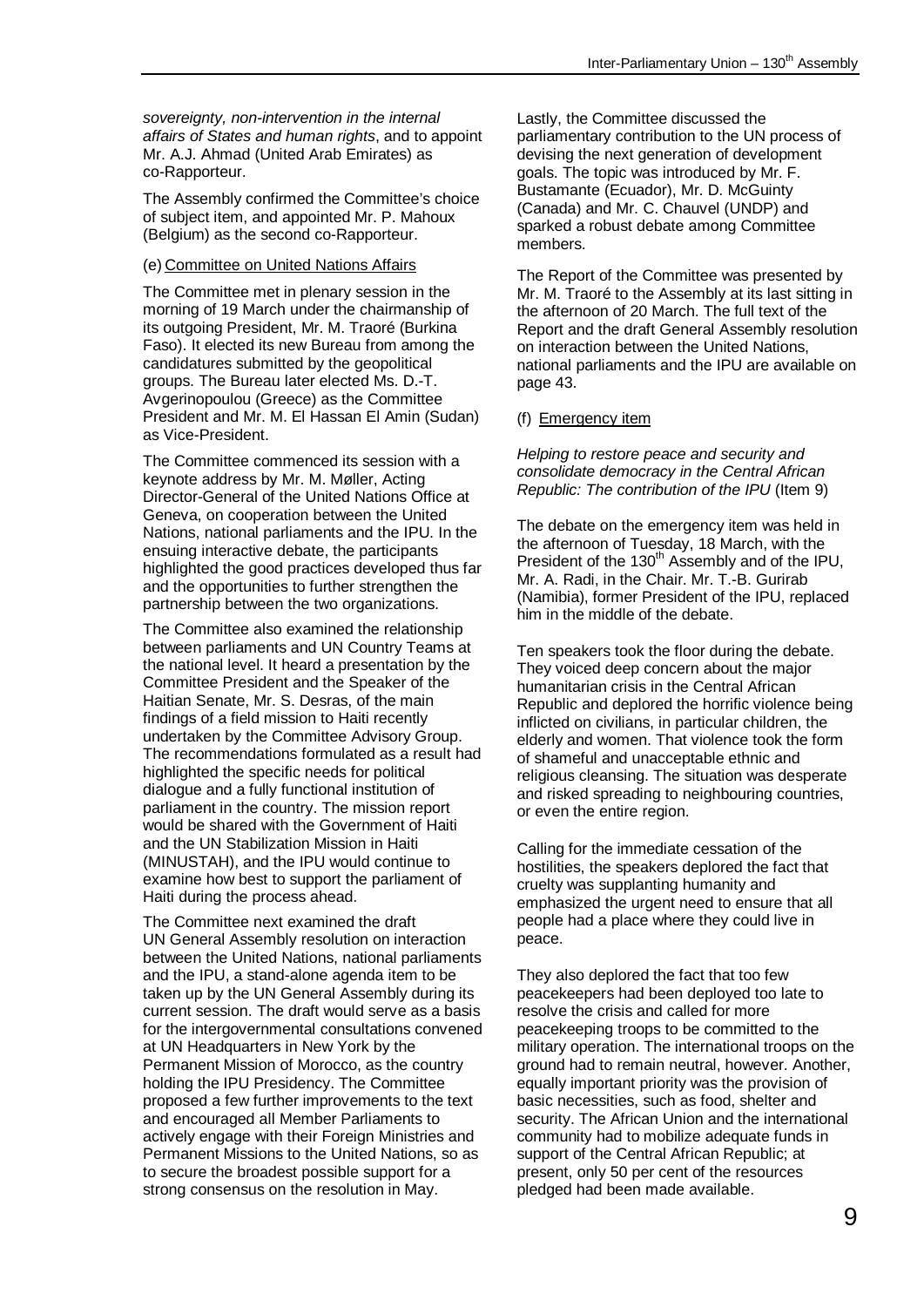Some of the participants shared long borders with the Central African Republic. They emphasized that the flood of refugees was affecting neighbouring countries as well and that the ensuing crisis might destabilize the entire region. Others said that they did not have means to assist the refugees without international support.

The delegation of Morocco, which had submitted the draft resolution, then took the floor. It echoed the concerns expressed and urged parliamentarians to think about what they could do to help the Central African Republic restore normality and bring the refugees home. It warned that the situation was barbarous beyond description, on a par with the ethnic cleansing in Rwanda, and appealed to the international community, including the United Nations and the European Union, to free up funds in support of the Central African Republic and help it organize free and fair elections with a view to restoring democracy.

The Assembly referred the emergency item to a drafting committee made up of representatives of Cambodia, Chad, Finland, France, Germany, the Islamic Republic of Iran, Japan, Mexico, Morocco, Namibia, Senegal, Sudan, Uruguay and Zimbabwe.

The drafting committee appointed Ms. T. Mushelenga (Namibia) as its chair and rapporteur. It met on 19 March to finalize the draft resolution.

At its last sitting, on 20 March, the Assembly unanimously adopted the resolution.

#### **5. Concluding session**

At the closure of the Assembly, representatives of all the geopolitical groups took the floor to reiterate their support for and commitment to the IPU. They underscored the important work that the IPU carried out both at the national level - in support of parliaments and in developing standards for democratic practice - and at the international level, bringing the voice of parliaments and parliamentarians to major processes such as the negotiations on the next generation of development goals. They also congratulated Mr. Martin Chungong on his election as Secretary General of the IPU, and expressed their confidence in his ability to build on the excellent work of his predecessor and take the IPU to new heights.

President Radi, in turn, thanked all the Members for their hard work during what was undeniably a very successful Assembly. A new President of the IPU would be elected at the 131<sup>st</sup> Assembly in October 2014, but in the meantime, he was looking forward to working closely with both the outgoing and incoming Secretary General and securing a smooth transition process.

# **194th session of the Governing Council**

**1. Membership of the Inter-Parliamentary Union**

At its sitting on 17 March, the Governing Council approved a request for affiliation from the Parliament of Tonga. At its sitting on 20 March, it approved a request for observer status submitted by the International Organization of Supreme Audit Institutions (INTOSAI).

#### **2. Election of the Secretary General**

At its sitting on 20 March, the Council heard a brief presentation by the following three candidates for the post of Secretary General of the IPU proposed by the Executive Committee: Mr. Martin Chungong (IPU Deputy Secretary General), Ms. Shazia Rafi (Pakistan) and Mr. Geert Versnick (Belgium). A vote was held by secret ballot, with the following results:

Total number of ballots: 352 Blank or void ballots: 0 Valid ballots: 352 Absolute majority: 177

Votes obtained: Mr. Martin Chungong: 199 Ms. Shazia Rafi: 79 Mr. Geert Versnick: 74.

**Mr. Martin Chungong** was accordingly elected Secretary General of the Inter-Parliamentary Union for a period of four years (1 July 2014 to 30 June 2018).

#### **3. Financial results for 2013**

The Governing Council considered the Financial Report and Audited Financial Statements for 2013. For the second year running, the Financial Statements had been prepared in full compliance with the International Public Sector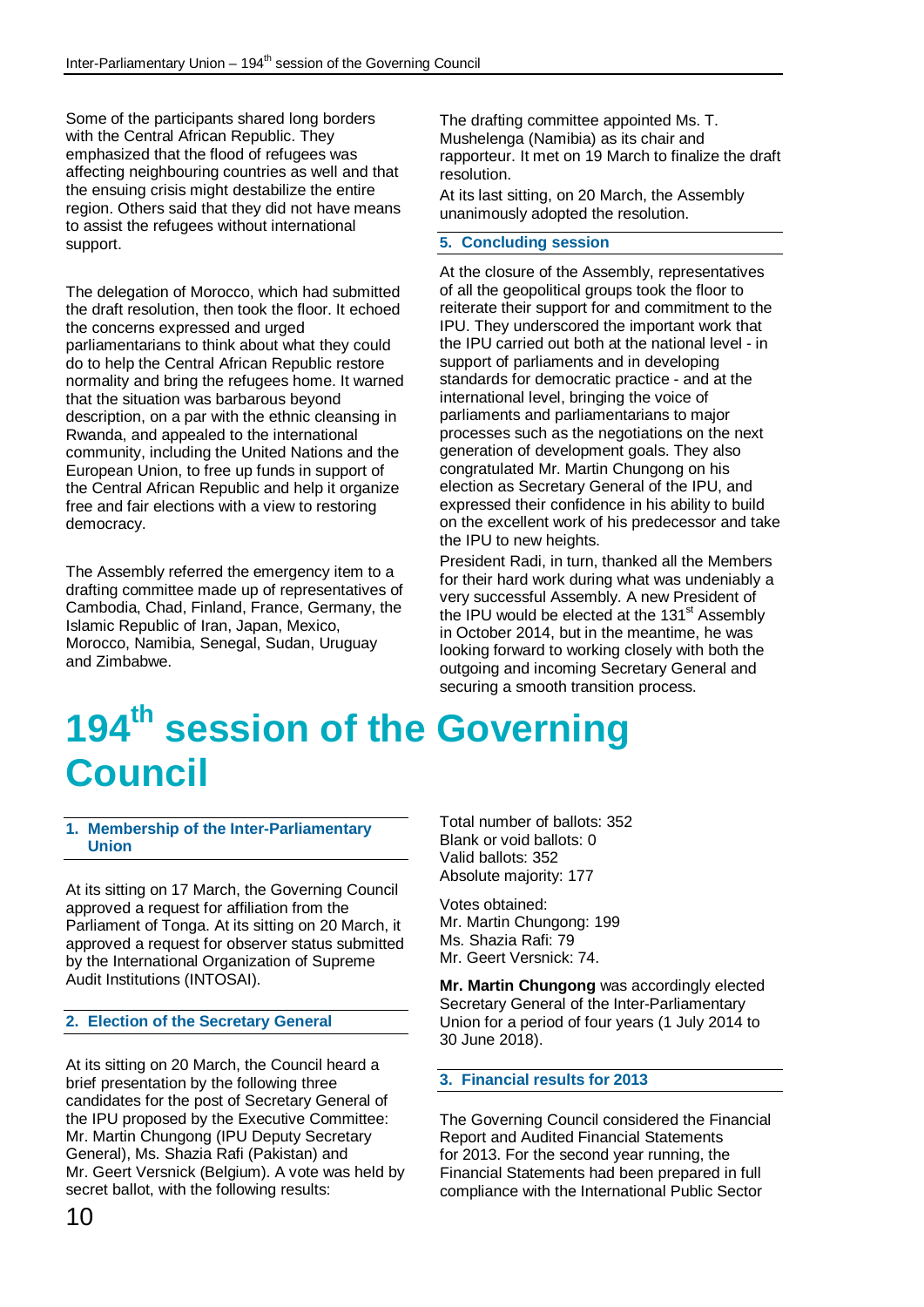Accounting Standards (IPSAS). The accounts of the IPU and the accounts of the closed Pension Fund had once again been consolidated into a single set of financial statements.

In addition to the IPSAS adjustments made in 2012, three new standards had been adopted in 2013 that affected the accounting treatment of financial instruments. The interest-free loan from the Swiss Confederation had been amortized over its 50-year duration, which had required the restatement of the 2012 balance sheet.

The final results for 2013 showed that the IPU had posted a total operating surplus of CHF 571,905. Savings of CHF 194,000 had been made in staffing and administrative costs, and IPSAS adjustments required for the closed Pension Fund and reserves had increased the surplus by a further CHF 378,000. As a result, the balance of the Working Capital Fund had increased to CHF 8,414,638 at year-end, of which CHF 6.1 million represented available funds and the balance represented IPSAS accounting adjustments.

The Council noted that expenditure in respect of strategic directions 1, 2 and 3 under the IPU's Strategy for 2012–2017 represented 35%, 10% and 38% of total expenditure, respectively, with the balance of 17% spent on support services.

The Internal Auditors, Mr. D. Pacheco (Portugal) and Mr. H.R. Mohamed (United Republic of Tanzania), presented their report. They noted that the financial situation of the IPU was sound and the results positive, and that the Working Capital Fund had increased in 2013. In their opinion, the accounts accurately reflected the financial situation of the IPU and complied with all current legal rules. The External Auditor had expressed no reservations on the Financial Statements and was satisfied that the IPU had implemented all previous recommendations. There was room, however, for further improvement of the internal controls system. The actuarial position of the United Nations Joint Staff Pension Fund did not need to be reflected in the Financial Statements but might potentially represent a risk in future.

The Internal Auditors noted that the IPU's revenues had increased by 3% thanks to a significant increase in voluntary funding. The additional revenue had enabled increased programme activities, which had in turn had generated higher expenditure compared to 2012, including on staffing and outsourced services. Efforts should continue to be made to make maximum use of all available funding. One delegation observed that the IPU's founders had had the issue of funding in mind already at the outset, 125 years earlier. Since then, the IPU had accomplished great things, and it was appreciated that the IPU was funded not only by Members but also by external partners who gave the organization their seal of approval.

On the recommendation of the Internal Auditors, the Governing Council approved the Secretary General's financial administration of the IPU and the financial results for 2013.

#### **4. Financial situation**

The Governing Council received an overview of the IPU's financial situation at 31 January 2014 and noted that the financial position remained sound. The overall level of expenditure was on track at 97% of the year-to-date budget. Arrears in assessed contributions amounted to only CHF 376,000, the lowest for many years, with very few Members having overdue accounts.

#### **5. Cooperation with the United Nations system**

The Council took note of the activities undertaken in cooperation with the United Nations system since the 129<sup>th</sup> IPU Assembly (see page 71). One delegate took the floor to urge greater involvement by the IPU in support of the global climate change agreement to be adopted in 2015.

The Council was informed of preparations for the debate in the United Nations General Assembly in May 2014 on cooperation between the United Nations, national parliaments and the IPU. The Executive Committee and the Standing Committee on United Nations Affairs had reviewed and finalized a draft resolution that would be proposed to UN Member States for adoption by the UN General Assembly (see page 43). The Council urged delegates to mobilize support from their respective governments by inviting them formally to sponsor the resolution.

#### **6. Implementation of the IPU Strategy for 2012-2017**

The Council took note of the report of the Executive Committee and endorsed its recommendations, presented by Ms. S. Ataullahjan (Canada), on the external mid-term evaluation of the IPU Strategy for 2012-2017 (see page 76).

The Council was informed of the preparations being made to develop a common set of principles for practitioners in the field of parliamentary strengthening. The principles would be refined at a meeting of some of the main parliaments and organizations active in that field and submitted for endorsement by Member Parliaments in the course of the 131<sup>st</sup> IPU Assembly (Geneva, October 2014).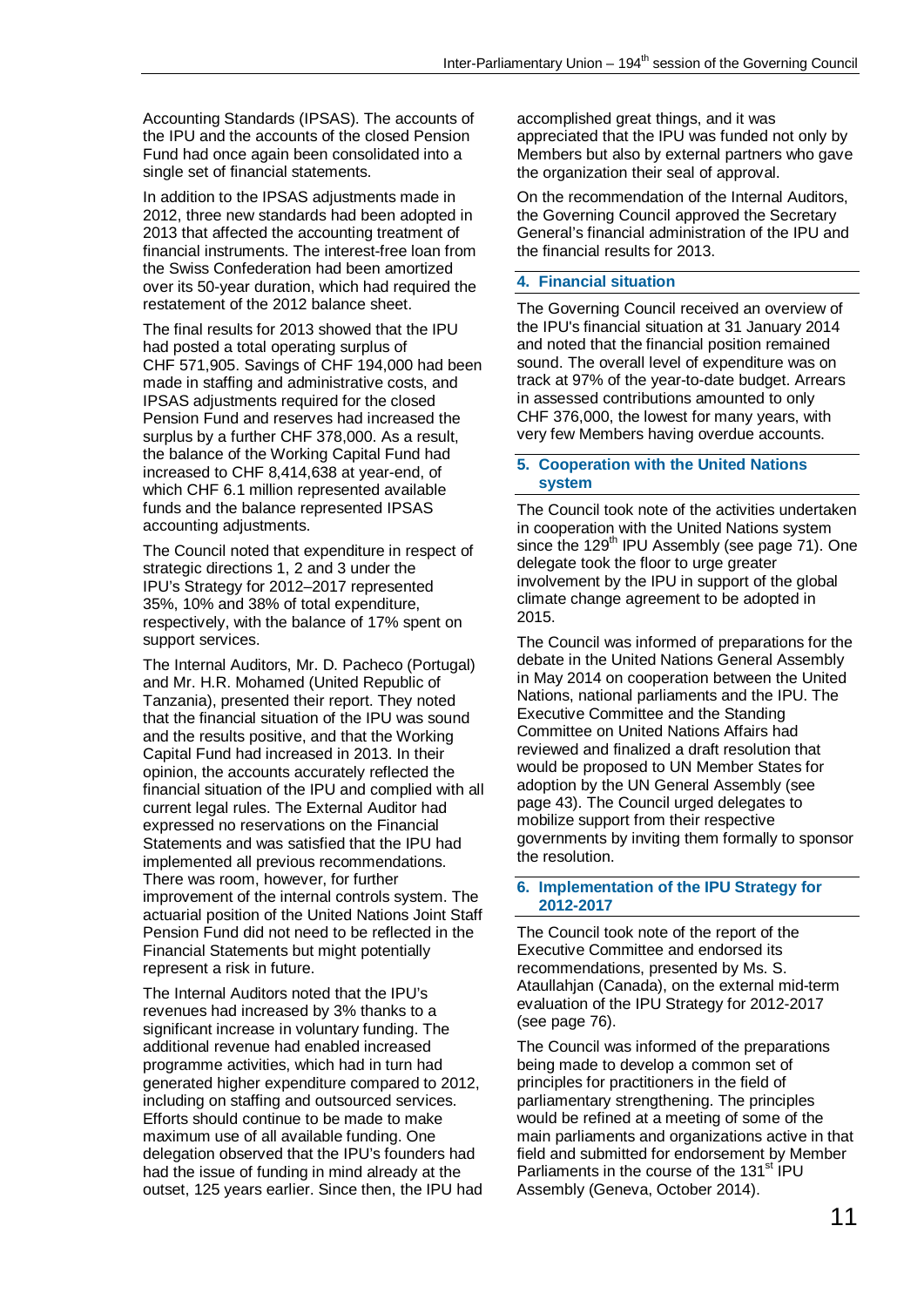#### **7. Recent specialized meetings**

The Governing Council took note of the results of the regional conference on *The role of parliament in conflict prevention and management in West Africa* [\(http://www.ipu.org/splz-e/abidjan13.htm\)](http://www.ipu.org/splz-e/abidjan13.htm), the Regional Workshop for Pacific Parliaments on *Modern Parliaments: The Pacific Perspective* [\(http://www.ipu.org/splz-e/tonga13-outcome.pdf\)](http://www.ipu.org/splz-e/tonga13-outcome.pdf), the Eighth Meeting of Women Speakers of Parliament [\(http://www.ipu.org/splz](http://www.ipu.org/cnl-e/194/6(c)-r1.pdf))[e/wmnspk13.htm\),](http://www.ipu.org/cnl-e/194/6(c)-r1.pdf)) the annual Parliamentary Hearing at the United Nations [\(http://www.ipu.org/splz-e/UNGA13.htm\)](http://www.ipu.org/splz-e/UNGA13.htm), the Bali session of the Parliamentary Conference on the WTO [\(http://www.ipu.org/splz-e/trade13.htm\)](http://www.ipu.org/splz-e/trade13.htm), the Briefing on governance as an element of the post-2015 development agenda [\(http://www.ipu.org/cnl-e/194/6\(f\)-r1.pdf\),](http://www.ipu.org/cnl-e/194/6(f)-r1.pdf)) the regional seminar on *Translating international human rights commitments into national realities: The contribution of parliaments to the work of the United Nations Human Rights Council* [\(http://www.ipu.org/splz-e/bucharest14.htm\)](http://www.ipu.org/splz-e/bucharest14.htm), and the parliamentary event organized on the occasion of the 58<sup>th</sup> session of the Commission on the Status of Women [\(http://www.ipu.org/splz](http://www.ipu.org/splz-e/csw14.htm)[e/csw14.htm\)](http://www.ipu.org/splz-e/csw14.htm).

#### **8. Reports of plenary bodies and specialized committees**

At its sitting on 20 March, the Governing Council took note of the reports on the activities of the Meeting of Women Parliamentarians, the Committee on the Human Rights of Parliamentarians, the Committee on Middle East Questions, the Group of Facilitators for Cyprus, the Committee to Promote Respect for International Humanitarian Law, the Gender Partnership Group, the Advisory Group on HIV/AIDS and Maternal, Newborn and Child Heath, and the Forum of Young Parliamentarians of the IPU (see page 17). It also approved the 23 resolutions submitted to it by the Committee on the Human Rights of Parliamentarians, noting the reservations expressed by the delegations of Cuba, Ecuador, the Russian Federation and Venezuela.

#### **9. Future inter-parliamentary meetings**

The Governing Council confirmed the decision to hold the 134<sup>th</sup> Assembly in Lusaka (Zambia) from 19 to 23 March 2016. It also approved the list of international organizations and other bodies to be

invited to follow the work of the 131<sup>st</sup> Assembly as Observers, having added the INTOSAI to the list (see page 81).

The Council approved the list of future meetings and other activities to be funded by the IPU's regular budget and by external sources.

#### **10. Amendments to the Statutes and Rules**

As a follow-up to the series of amendments to the Statutes and Rules approved at its 193<sup>rd</sup> session with a view to modifying the format of IPU Assemblies, improving the functioning of the Standing Committees and their Bureaux, and placing the IPU Committee on United Nations Affairs on an equal footing with the Standing Committees, the Council approved amendments to the Rules of the Meeting of Women Parliamentarians and of the Coordinating Committee of Women Parliamentarians (see page 53) and the Rules and Practices of the Committee on the Human Rights of Parliamentarians (see page 54). The Council also approved the Rules and Working Modalities of the Forum of Young Parliamentarians of the IPU (see page 68).

#### **11. 125th anniversary of the IPU**

The Council was informed of the preparations being made to celebrate the 125<sup>th</sup> anniversary of the organization during the year. The anniversary day - 30 June - would be commemorated in Geneva, where the Executive Committee would convene and also oversee the handover from the outgoing to the new Secretary General.

The Council urged all parliaments to take a moment that day to celebrate the anniversary. The Secretariat was preparing an anniversary brochure highlighting 10 significant actions and achievements of the IPU that would be sent to all parliaments.

The Council took note of the many actions being taken in Geneva to highlight the anniversary. IPU flags would fly on the Mont Blanc Bridge in the centre of town during the week of the anniversary, flags would adorn buses and an exhibit on the IPU would be on display by the lake in September and early October, during the 131<sup>st</sup> Assembly.

The Council urged all Members to organize exhibitions in their respective parliaments using the IPU exhibit.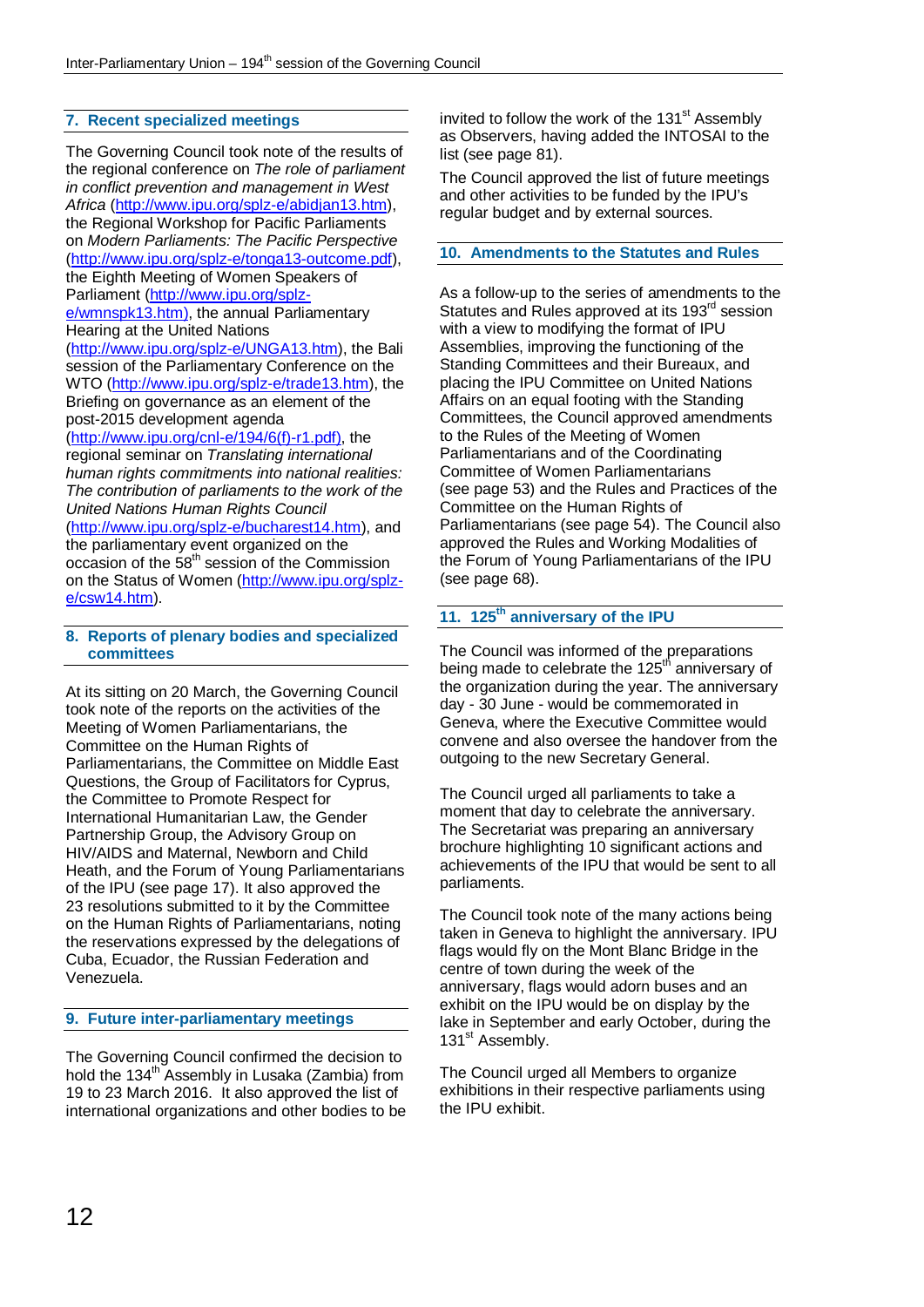# **268th session of the Executive Committee**

The Executive Committee held its 268<sup>th</sup> session in Geneva on 13, 14, 15 and 19 March 2014. The President of the IPU chaired the meetings. The following members took part in the session: Mr. V. Senko (Belarus), on 15 and 19 March, Ms. F. Diendéré Diallo (Burkina Faso), Ms. S. Ataullahjan (Canada), Ms. S. Moulengui-Mouélé (Gabon), Mr. N. Lammert (Germany) on 15 March, Ms. N. Ali Assegaf (Indonesia, President of the Coordinating Committee of Women Parliamentarians), on 13, 14 and 15 March and Ms. M. Mensah-Williams (Namibia) on 19 March, Ms. N. Motsamai (Lesotho), Ms. M. de Boer (Netherlands), replacing Mr. K. Dijkhoff, Mr. M. Raza Rabbani (Pakistan), Mr. F. Drilon (Philippines), Ms. T. Boontong (Thailand), replacing Mr. P. Tanbanjong, Ms. R. Kadaga (Uganda), on 13, 14 and 15 March, Mr. R.M. Al Sharigi (United Arab Emirates), Mr. R. Walter (United Kingdom), Ms. I. Passada (Uruguay) and Mr. D. Vivas Velasco (Venezuela)

The Executive Committee made recommendations on certain agenda items that were to be addressed by the Governing Council. Other matters considered by the Committee are summarized below.

The Executive Committee approved a request for the IPU to again enter into a partnership with the World Future Council and the United Nations on the 2014 Future Policy Award, to be given to policies aimed at combating violence against women.

The Executive Committee received the report of the first meeting of the Sub-Committee on the future IPU-UN cooperation agreement. It examined and finalized a proposal for the UN General Assembly resolution on cooperation between the United Nations, national parliaments and the IPU, to be adopted in May 2014.

The Executive Committee examined the report of the first meeting of the Preparatory Committee for the Fourth World Conference of Speakers of Parliament. Speakers were encouraged to attend the landmark event in 2015, which was timed to coincide with the Summit of Heads of State and Government at the United Nations. That would be particularly important in view of the adoption of the post-2015 sustainable development goals.

The Executive Committee approved an amendment to the IPU Staff Regulations on the retirement age, to align it with the new rules in force at the United Nations.

It also agreed to renew the mandate of the Swiss Federal Audit Office as the External Auditors of the IPU for a further three years.

It appointed Ms. S. Ataullahjan as Chair of the Sub-Committee on Finance and Mr. R. Walter as the new president of the legacy pension fund for retired staff members.

At its sitting on 14 March, the Committee was informed of staff movements. Ms. Paddy Torsney, a Canadian national, had recently been recruited as Head of the New York Office. Ms. Stara Ahmidouch had been promoted to Head of Language Services at the P4 level as of 1 January 2014 and Mr. Nikhil Ray, an Indian and French national, had been recently recruited as a junior Programme Officer for Technical Cooperation. He would take up his functions on 1 April 2014.

At its sitting on 15 March, which was held *in camera*, the Committee interviewed the five short-listed candidates for the post of Secretary General. At the end of its sitting, it put forward the following three names for election in the Governing Council on 20 March: Mr. Martin Chungong (Cameroon, Deputy Secretary General), Ms. Shazia Rafi (Pakistan) and Mr. Geert Versnick (Belgium).

Also at this sitting, the Executive Committee finalized the modalities for the election of the Secretary General and approved the contract that would be offered to that office-holder.

#### Sub-Committee on Finance

The Sub-Committee on Finance met on 12 March to prepare and facilitate the Executive Committee's consideration of financial and budgetary matters. It examined the Financial Results for 2013, the External Auditor's Report and the Financial Situation of the IPU and was pleased to note that the IPU's accounts were again fully IPSAS-compliant. The IPU was in a sound financial position overall, posting a net surplus of CHF 0.57 million. It had managed to respect zero growth in Members' contributions and had achieved cost savings mainly by deferring recruitment to one staff position and lowering administrative costs. The Sub-Committee noted with satisfaction the higher level of voluntary contributions.

The Sub-Committee reviewed the mid-term evaluation of the IPU Strategy for 2012-2017 and referred discussion to the Executive Committee.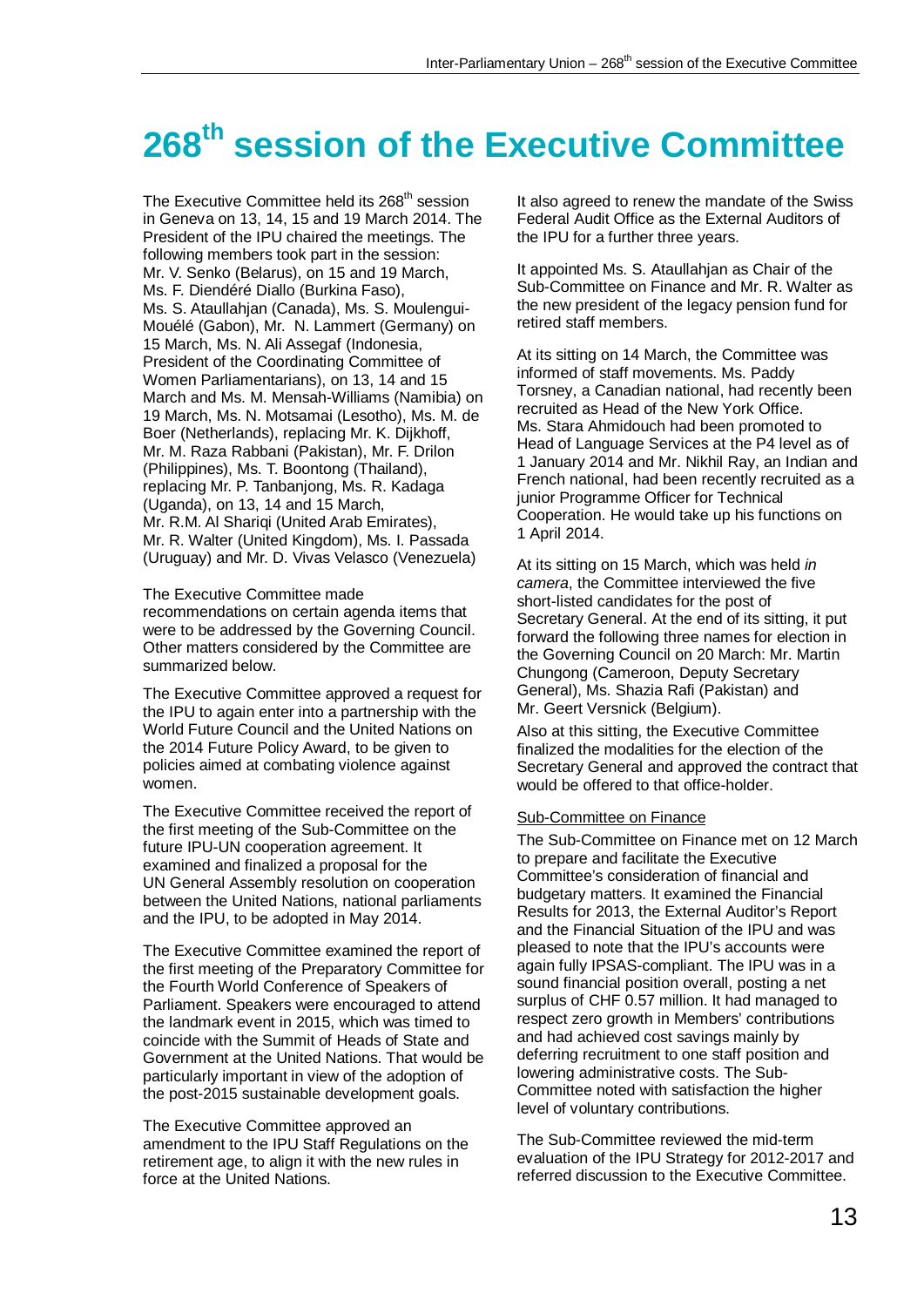# **Meeting and Coordinating Committee of Women Parliamentarians**

#### The Nineteenth Meeting of Women

Parliamentarians took place on 16 and 18 March 2014. A total of 103 women from 81 countries attended.

The President of the Coordinating Committee of Women Parliamentarians, Ms. N. Ali Assegaf (Indonesia), chaired the Meeting's session on 16 March, which was opened by the IPU President, Mr. A. Radi.

Ms. Assegaf briefly summed up the work carried out by the Committee at its previous two sessions, which included preparations for the contribution of the Meeting of Women Parliamentarians to the  $130<sup>th</sup>$  Assembly and the hearing of the candidates for the post of IPU Secretary General.

The Meeting adopted amendments to its Rules and those of the Coordinating Committee of Women Parliamentarians, reflecting the fact that the Meeting of Women Parliamentarians would henceforth convene at each IPU Assembly.

The participants heard a presentation on *Women in Politics: 2014*, a map produced jointly by the IPU and UN Women, and on progress and setbacks with regard to women's participation in parliament in 2013. While welcoming the progress made (the global average proportion of women in parliament had reached 21.8% by the end of 2013), they emphasized that several obstacles continued to hamper women's participation in politics, including education, political and electoral culture, economic inequality and difficulties related to election campaign funding.

As its contribution to the Assembly, the Meeting considered the following Standing Committee agenda items from a gender perspective:

- *Towards risk-resilient development: Taking into consideration demographic trends and natural constraints* (Standing Committee on Sustainable Development, Finance and Trade); and
- *The role of parliaments in protecting the rights of children, in particular unaccompanied migrant children, and in preventing their exploitation in situations of war and conflict* (Standing Committee on Democracy and Human Rights).

The participants then split into two discussion groups, one per topic. The first group was chaired by Ms. B. Amongi (Uganda), who also acted as rapporteur; the second was chaired by Ms. S. Moulengui-Mouélé (Gabon). Ms. L. Alansari (Saudi Arabia) was elected as rapporteur. In the first working group, the subject was introduced by Mr. P. Mahoux (Belgium), co-Rapporteur of the Standing Committee on Sustainable Development, Finance and Trade, while Ms. G. Cuevas Barrón (Mexico) and Ms. J. Nassif (Bahrain), co-Rapporteurs of the Standing Committee on Democracy and Human Rights, addressed the members of the second discussion group.

Each group's report gave rise to proposed amendments to the draft resolutions of both Standing Committees. All of the proposed amendments were incorporated into the draft resolutions.

The afternoon session included a panel discussion on *What priorities for women in the next ten years?* The event began with statements by Ms. A. van Miltenburg, Speaker of the House of Representatives of the Netherlands, Ms. F. Diendéré Diallo, Deputy Speaker of the National Assembly of Burkina Faso, Ms. N. Chaabane, Member of the National Constitutent Assembly of Tunisia, Ms. P. Cayetano, Philippines Senator, and Mr. A.B. Johnsson, the IPU Secretary General. Journalist Gunilla von Hall moderated the discussion, inviting participants to identify three areas on which to focus their work in the coming years.

Women accounted for more than half of the world's population but remained by far the most disadvantaged group in all spheres of life. They also had the largest untapped potential for progress. The current discussion of the post-2015 development agenda offered a significant opportunity to ensure that gender equality was a central component of the new development framework. It was therefore important to ensure that women's voices were heard. The discussion identified the following main priorities: ensuring respect for women's fundamental rights, eliminating violence against women and girls, improving women's enjoyment of economic rights and their economic emancipation, overcoming stereotypes and strengthening women's participation in politics.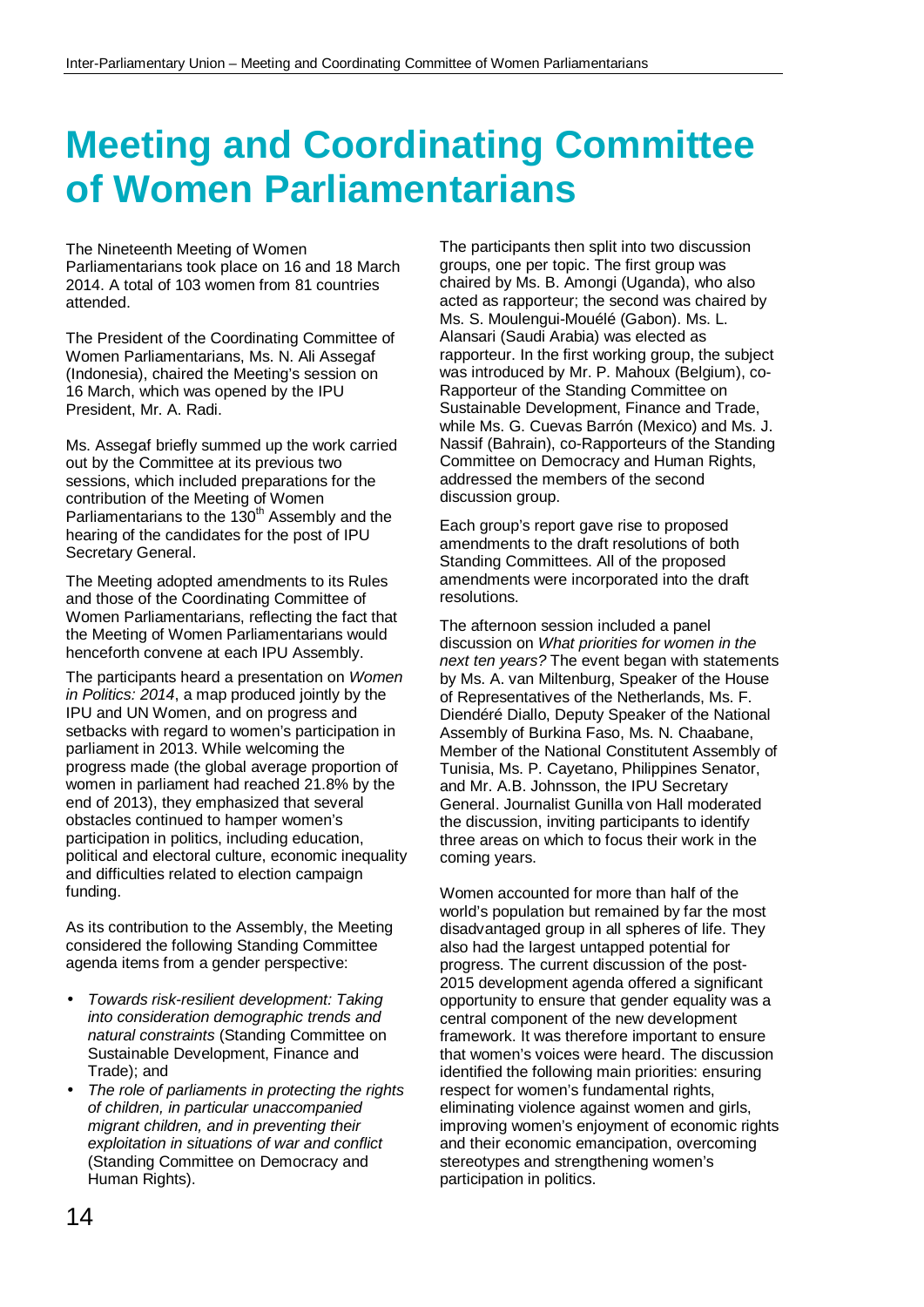At the end of the discussion, the Meeting paid tribute to Mr. Johnsson and underscored the exceptional work he had done during his mandate to strengthen the role of women in the IPU and in parliaments, and to mainstream the gender perspective into the structure, functioning and work of the organization.

The Meeting then heard the candidates for the post of IPU Secretary General, in order, among other things, to obtain a better understanding of the role that gender issues would play in the new Secretary General's programme.

The second session of the Meeting of Women Parliamentarians, on Tuesday, 18 March, was dedicated to the election of the regional

representatives on the Coordinating Committee and its Bureau. The session was chaired by Ms. B. Amongi (Uganda). The election results are provided on page 23. Ms. M. Mensah-Williams (Namibia) was elected as President of the Committee, Ms. U. Karlsson (Sweden) as First Vice-President and Ms. F. Al Farsi (Oman) as Second Vice-President.

The newly composed Coordinating Committee met on 19 March. It began preparations for the next Meeting of Women Parliamentarians and discussed its contribution to several ongoing projects being carried out by the IPU Gender Partnership Group.

# **Subsidiary bodies and Committees of the Governing Council**

#### **1. Committee on the Human Rights of Parliamentarians**

Ms. A. Clwyd (United Kingdom), Mr. K. Jalali (Islamic Republic of Iran), Mr. J.-P. Letelier (Chile) and Mr. U. Nilsson (Sweden), titular members, and Mr. F.K. Chowdhury (Bangladesh), Ms. M. Kiener Nellen (Switzerland) and Mr. B. Mbuku-Laka (Democratic Republic of the Congo), substitute members, participated in the 144<sup>th</sup> session of the Committee, held from 15 to 19 March 2014. During the session, the Committee held hearings with 11 delegations with a view to gaining a better understanding of the cases before it and sharing its concerns with them.

The Committee examined the cases of 158 former and sitting members of parliament in 21 countries. It submitted 23 resolutions to the Governing Council for adoption on cases concerning the following countries: Burundi, Cameroon, Chad, Colombia, Democratic Republic of the Congo, Ecuador, Iraq, Malaysia, Pakistan, Palestine/Israel, Turkey, Venezuela, Zambia and Zimbabwe.

#### **2. Committee on Middle East Questions**

The Committee met on 16 and 19 March 2014. The meetings were attended by Lord Judd (United Kingdom), Ms. M. Green (Sweden), Ms. Z. Benarous (Algeria), Ms. M. Mensah-Williams (Namibia), Mr. H. Franken (Netherlands), Mr. T. Henare (New Zealand), Ms. C. Guittet (France), Ms. H. Amran (Indonesia), Mr. G. Farina (Italy), and memberelect, Mr. A. Al-Ahmad (Palestine).

The Committee used the meeting to revisit its mandate and to reaffirm its commitment to facilitating dialogue among legislators in the Middle East. The Committee then decided on the format and substance for a series of round-table meetings. It also decided to hold briefing sessions with the Committee on the Human Rights of Parliamentarians. (See page 74 for the full report.).

#### **3. Group of Facilitators for Cyprus**

The Group of Facilitators for Cyprus met on 18 March 2014. The meeting was attended by the two Facilitators, Mr. J. Lobkowicz (Czech Republic) and Ms. R. Albernaz (Portugal), as well as Mr. M. Garoyian, Ms. S. Koutra-Koukouma and Mr. G. Varnava, representing the House of Representatives of the Republic of Cyprus, and Mr. E. Sahali, Mr. H.E. Saner, Mr. M. Gündüz and Mr. Z. Çeler, representing the Turkish Cypriot political parties.

The parties expressed strong support for the recent Joint Declaration agreed by the President of the Republic, Mr. N. Anastasiades, and the Turkish Cypriot leader, Mr. D. Eroglu, on the commencement of negotiations. They stated the importance of a lasting and viable solution for the unification of Cyprus based on a bizonal, bicommunal federation and political equality, in accordance with the relevant United Nations resolutions and the values and principles of the European Union, and expressed the hope that such a solution would be found. They welcomed the fact that the Group of Facilitators would continue to meet.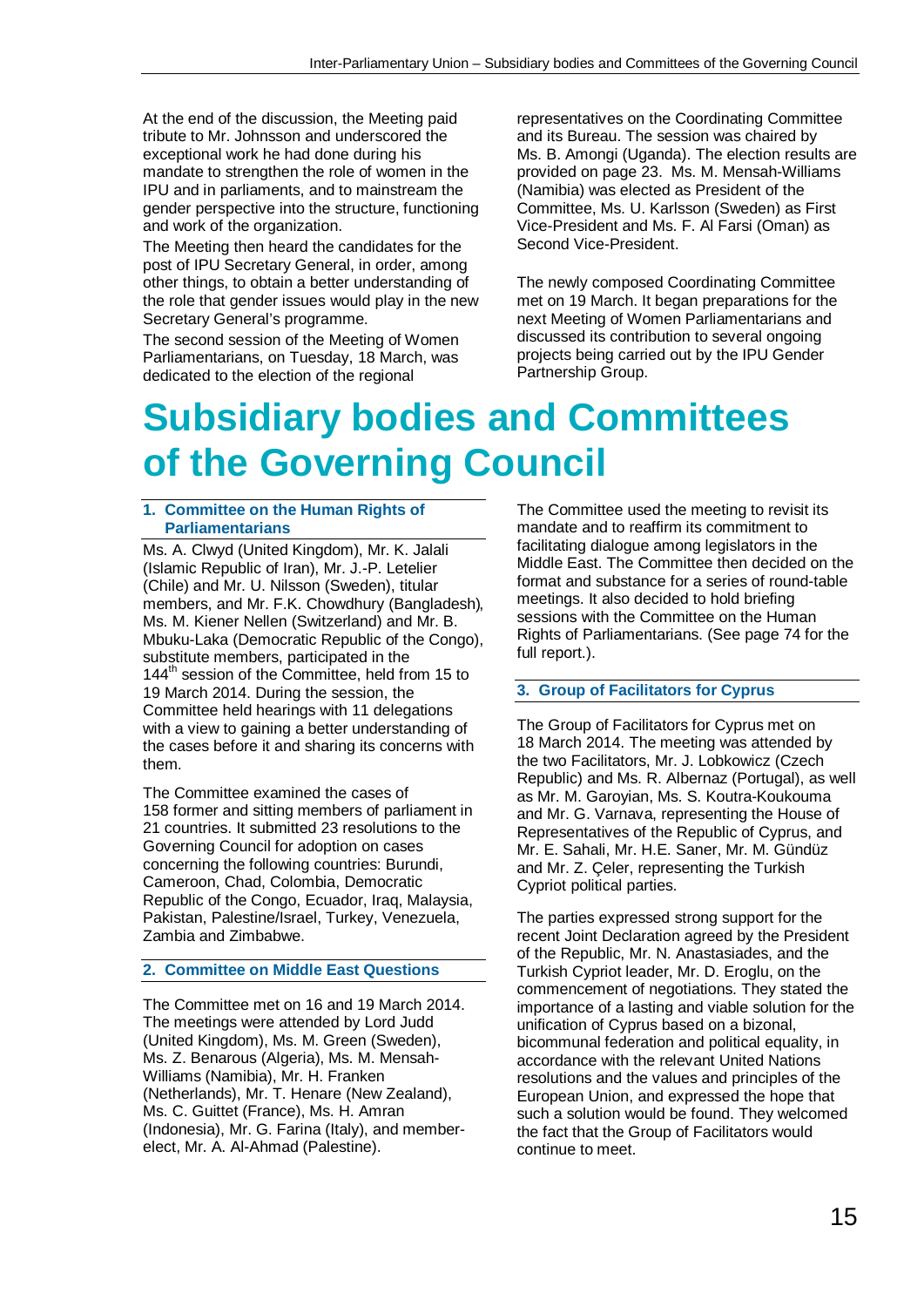#### **4. Committee to Promote Respect for International Humanitarian Law**

The Committee met on Monday, 17 March 2014. Representatives of the International Committee of the Red Cross (ICRC) and the Office of the United Nations High Commissioner for Refugees (UNHCR) also attended. The Committee elected Ms. G. Cuevas Barrón (Mexico) as Chair.

It discussed the plight of Syrian refugees three years after the onset of the conflict and the follow-up to the report on its mission to Jordan in June 2013, which had focused on the refugees' living conditions and the impact of the situation on their host communities. The Jordanian and Lebanese delegations to the 130<sup>th</sup> Assembly provided additional information in that respect. It also discussed the question of internally dispaced persons (IDPs) in Syria with the Syrian delegation. (See page 74 for the full report).

It went on to discuss its contribution to the commemoration of the  $60<sup>th</sup>$  anniversary of the 1954 Convention relating to the Status of Stateless Persons and UNHCR's campaign to combat statelessness. UNHCR would launch a global campaign calling on all stakeholders to contribute to the elimination of statelessness, including parliaments. It would implement a global media strategy focusing on the human impact of statelessness; it would launch a global report in May 2014 and host a global forum on statelessness in September 2014. In addition, UNHCR and the IPU would produce a revised version of their joint handbook on nationality and statelessness.

The ICRC representative briefed the Committee on the latest developments in the ICRC's *Health Care in Danger* project, which was aimed at the development of domestic normative frameworks on the protection of the provision of health care in conflict situations. The Committee reiterated its interest in being involved in the project and more generally in involving parliaments in the follow-up to the project outcome.

The Committee also agreed to begin working with the ICRC on an update to the 1999 IPU-ICRC publication, *Handbook for Parliamentarians: Respect for International Humanitarian Law*.

#### **5. Gender Partnership Group**

The Gender Partnership Group was unable to meet during the 130<sup>th</sup> Assembly, owing to the absence of some of its members. Statistics on the participation of women at the Assembly were nevertheless distributed and discussed in various committees and by the Governing Council. As at 20 March, of the 705 delegates present at the

Assembly, 214 (30.4%) were women. That was the highest number of women delegates ever to attend an IPU Assembly, although not the highest percentage. Of the 145 delegations present at the Assembly, 134 comprised at least two delegates; 16 of those were composed exclusively of men (11.9%), while two delegations consisted only of women. Single-sex delegations came from all geopolitical groups.

#### **6. Advisory Group on HIV/AIDS and Maternal, Newborn and Child Health**

The Advisory Group met on the first day of the 130<sup>th</sup> Assembly. The meeting was chaired by Ms. T. Khumalo (Zimbabwe), Advisory Group Vice-President, and attended by Advisory Group members Ms. P. Bayr (Austria) and Ms. S. Aljowder (Bahrain). Representatives of international organizations that provided technical support to the Group were also present: PMNCH, the Global Fund to Fight AIDS, Tuberculosis and Malaria, UNAIDS and WHO. A representative of UNDP attended as an observer.

The Advisory Group approved a strategic approach to its work organized around the streams of accountability, advocacy, and policy research and development. The intention was to deliver on existing and future commitments to IPU Members and donors while making sure that the IPU contribution remained responsive to the most pressing needs requiring parliamentary engagement.

The IPU and its Advisory Group would focus on the following key objectives: promote accountability and contribute to implementation of international commitments in the areas of MNCH and HIV/AIDS, including the IPU 2012 resolution on access to health as a basic right; increase capacity among parliamentarians to address key legal, programmatic and financial challenges affecting progress in these areas in their countries; and engage parliamentarians as critical actors for advancing progress through their role as legislators, community leaders and overseers of national budgets.

In the area of policy research and development, work would be conducted in the following areas: studying the impact of legislation on health; examining new evidence and developing recommendations to inform parliamentary work on health; and documenting and sharing examples of good parliamentary practice on HIV/AIDS and MNCH. This sharper focus on research would also enable the IPU and its partners to document and showcase the impact of their work on improving the actual situation on the ground in the two core areas.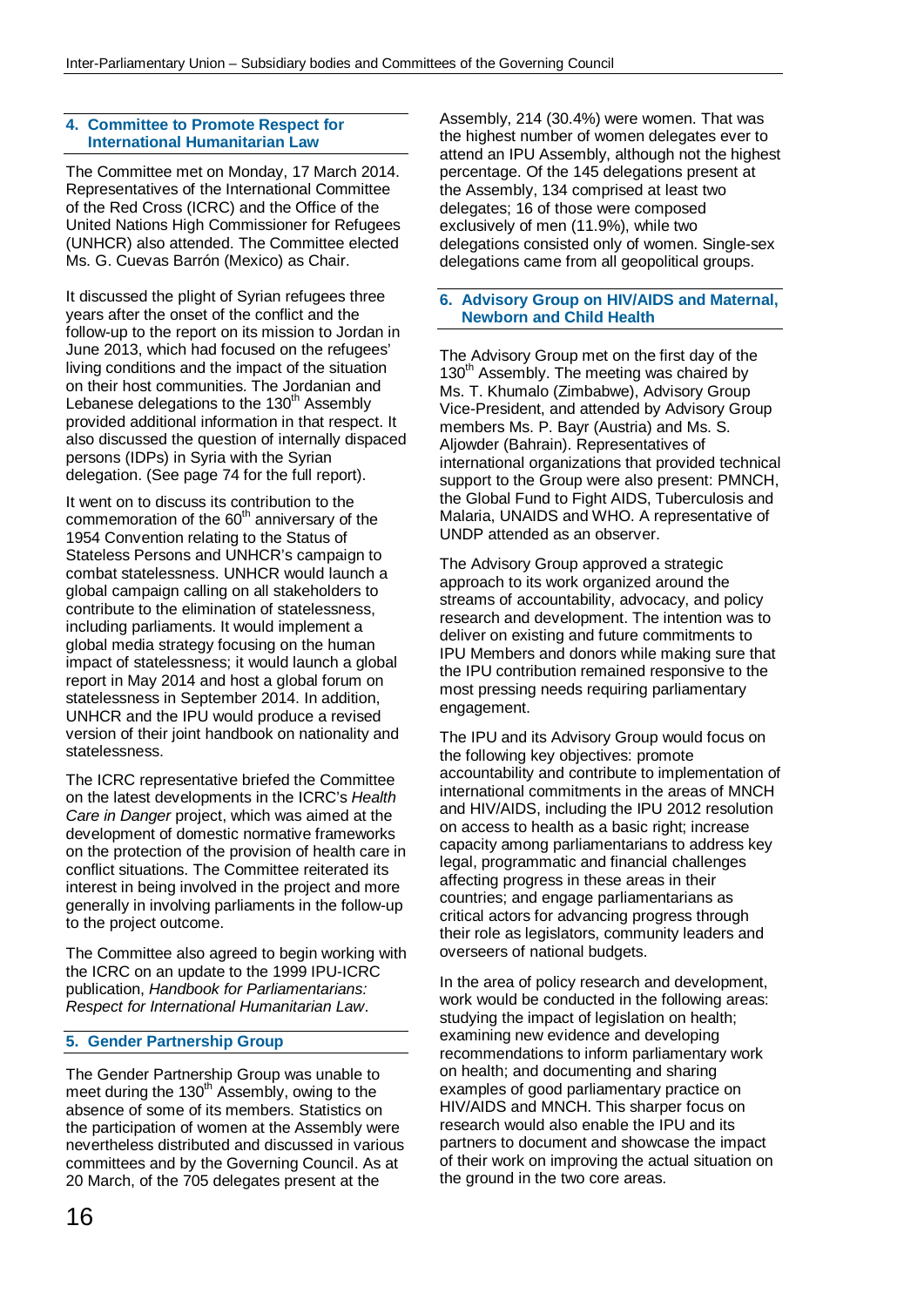The Group recommended that areas such as prevention of mother-to-child transmission of HIV, health of women and girls and sexual and reproductive health be treated as cross-cutting areas for both HIV/AIDS and MNCH. Areas that were more specific to either one should continue to be treated through separate project activities and implemented at the national, regional and global levels, depending on their nature of activities.

The Advisory Group also discussed the impact of laws on access to health services, especially anti-homosexuality laws. The members expressed serious concern about the impact of criminalization of some marginalized groups on their health and access to services. The Group urged the IPU to promote dialogue on that issue on the basis of evidence-based knowledge, possibly through a dedicated session during the 131<sup>st</sup> Assembly.

#### **7. Forum of Young Parliamentarians of the IPU**

The Forum of Young Parliamentarians of the IPU met on 17 March 2014. It was chaired by Mr. D. Vintimilla (Ecuador).

More than 50 participants attended the Forum. Many of them were the youngest members of their parliaments. The average age of the participants was 35 years, with the youngest 22 years old

The meeting was also attended by the Speaker of the Parliament of Tonga and the Deputy Speaker of the Parliament of Sweden. Since the Forum was attended by more men than women, it decided to appeal to Member Parliaments to include young women in their delegations to the Forum in future.

The young parliamentarians focused their discussions on the draft resolutions under consideration by the Standing Committees. They expressed support for the drafts and presented their views on them from a youth perspective. With regard to the draft resolution on *Towards risk-resilient development: Taking into consideration demographic trends and natural constraints*, the young parliamentarians considered that young people were key actors in risk-resilient development. They also considered that, thanks to their connectivity, young people could be effective participants in disaster management and rescue operations. The young parliamentarians also discussed the draft

resolution on *The role of parliaments in protecting the rights of children, in particular unaccompanied migrant children, and in preventing their exploitation in situations of war and conflict*. They underscored the obligation to guarantee the child's right to asylum and the need to protect the freedom of expression of all citizens, including the youngest.

The Forum submitted its Rules and Working Modalities to the Governing Council for adoption at its 194<sup>th</sup> session, held during the 130<sup>th</sup> Assembly.

The young parliamentarians discussed implementation of the Forum's Rules and Working Modalities, through which it could submit a youth overview report on items under consideration by the Standing Committees. A report would be provided to each Standing Committee by a member designated by the Forum. Mr. D. Vintimilla (Ecuador) would submit a report on *Cyber warfare – A serious threat to peace and global security* to the Standing Committee on Peace and International Security; Mr. B. Gatobu (Kenya) would submit a report on *Shaping a new system of water governance: Promoting parliamentary action on water* to the Standing Committee on Sustainable Development, Finance and Trade; and Ms. F. Thiam (Senegal) would submit a report on *International law as it relates to national sovereignty, non-intervention in the internal affairs of States and human rights* to the Standing Committee on Democracy and Human Rights.

The participants agreed that elections to the Board of Young Parliamentarians, the executive organ of the Forum, would be held at the next Assembly. Each geopolitical group would be represented by one male and one female member under the age of 45 years.

The Forum held a question-and-answer session with the shortlisted candidates for the post of IPU Secretary General. Questions focused on what support the candidates would provide to the Forum and ways to enhance youth participation in parliament.

The young parliamentarians discussed activities for youth participation planned for 2014, in particular the first ever IPU Conference of Young Parliamentarians, to be held in October 2014.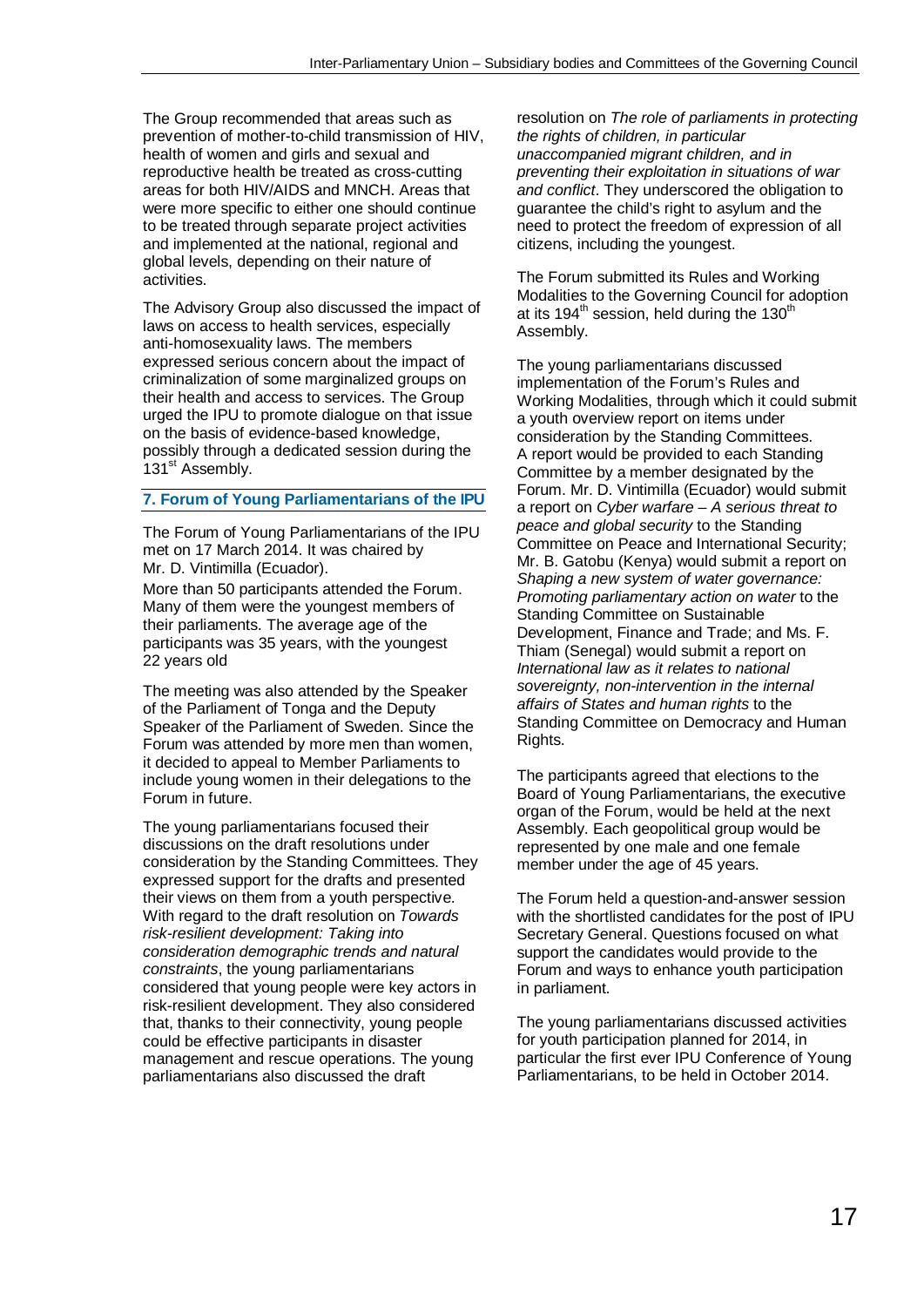# **Media and communications**

IPU Communications issued five press releases relating to the 130<sup>th</sup> Assembly and carried out three briefings with the press corps accredited to the United Nations in Geneva before the event. As a result, several journalists from the press corps attended the Assembly at different moments in the week. About 100 TV, radio and print journalists, and photographers were accredited to the Assembly; 64 of them from 16 countries were accompanying national delegations.

Media coverage of the Assembly was extensive. Initial media monitoring from limited open-source content on websites around the world revealed coverage in several languages, including English, French, Spanish and Vietnamese.

Geographically, coverage was virtually global, with only some parts of Africa, a few Central Asian and European countries with little or no reporting.

A minimum of 1,400 online articles and blogs mentioning IPU and the Assembly were posted. Nearly 660 of these articles were on websites with nearly 900 million unique visitors. The articles covered a wide range of issues, including the election of the new Secretary General, the crisis situations in the Central African Republic and Ukraine, women, children, the new Tunisian Constitution, nuclear disarmament, the election of specific MPs to IPU committees, the signing of a memorandum of cooperation between the IPU and the United Arab Emirates, human rights in Venezuela and bilateral meetings

Television coverage of the Assembly was also very international. In addition to TV footage and stories filed by media accompanying national delegations, including Angola, Nigeria, the United Arab Emirates and Venezuela, three TV edited news stories with interviews were provided to the European Broadcasting Union for distribution to 56 national TV channels across Europe and to many more in other regions of the world.

More than 35 interviews were set up and given by the IPU Secretary General, the Secretary General-elect, Speakers and members of parliament for international broadcasters with tens of millions of listeners such as BBC World Service, Radio France Internationale, Voice of America and United Nations Radio, as well as print media and news agencies such as Itar Tass and Lusa.

As in the recent past, there was a Twitter event using the #IPU130 hashtag with a live feed in the plenary and other main meeting rooms. Once again, it proved a success and heightened the dynamism of the debates and interactivity of the Assembly. There were nearly 1,900 posts using the #IPU130 hashtag by more than 700 users. The most active moments were the opening and closing days of the Assembly, reaching more than 2.8 million accounts and left nearly 7.6 million impressions. There were more than 2,200 twitter posts with @IPUparliament reaching nearly 3.1 million accounts and leaving close to 8.1 million impressions. There was also an impressive increase in the number of followers of @IPUparliament during the Assembly days. Flickr was again widely used to distribute photos of the Assembly to media and the participants.

During the Assembly, four new publications were profiled at the publications stand: *Annual Report 2013*, *Effective Laws to End HIV and AIDS: Next Steps for Parliaments*, the Map of *Women in Politics: 2014* and *Women in Parliament in 2013: The year in review*. Other recent and older publications were also distributed, and 70 order forms received for publications.

IPU Communications also produced eight short videos tied to the 125<sup>th</sup> anniversary of the organization and the theme of the Assembly. Entitled *Reflections on IPU*, the videos were shown at the start of virtually every Governing Council and Assembly sitting and captured Members' thoughts on IPU achievements. Members were also photographed and approached for contributions to the online project *Faces of IPU.*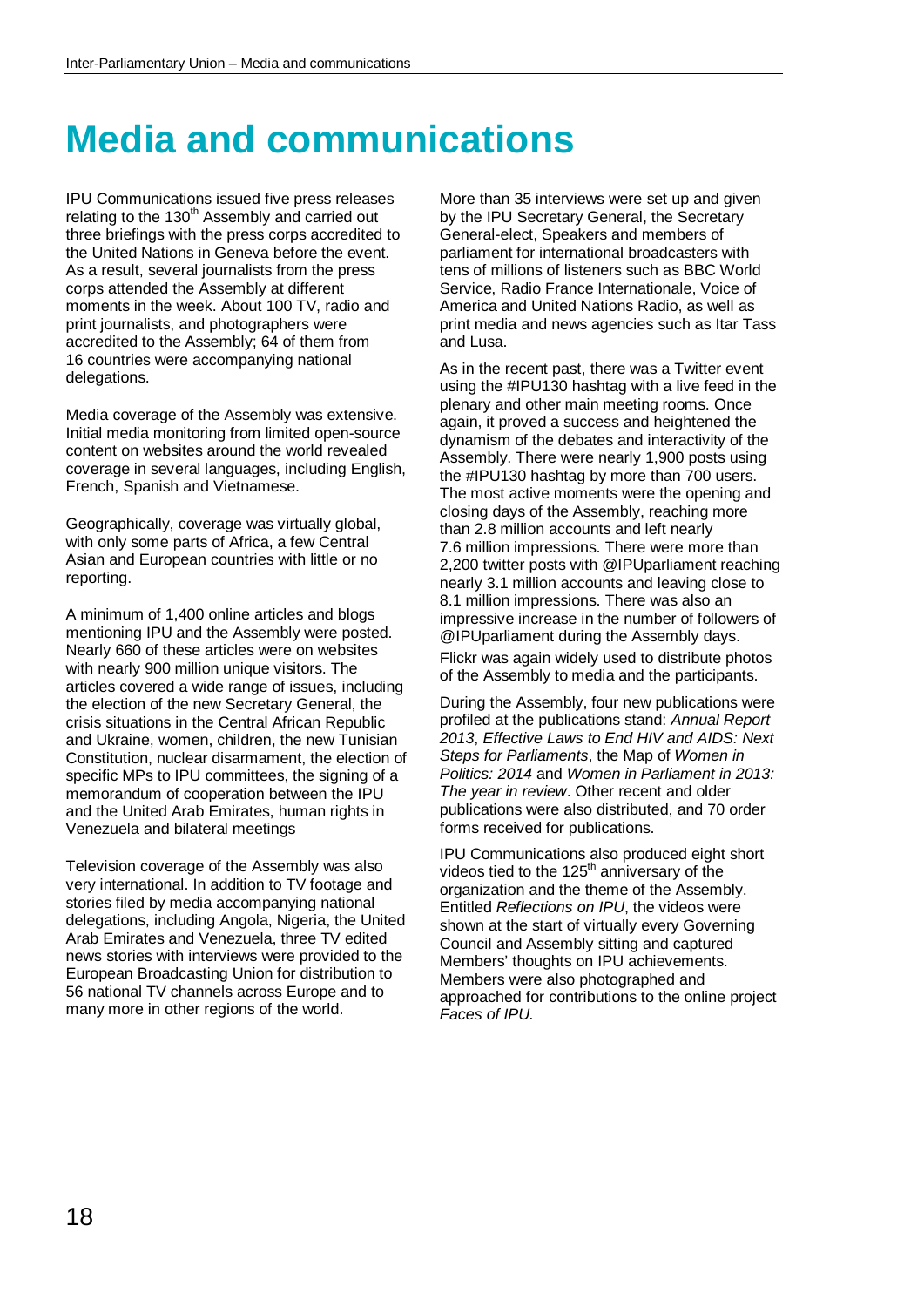## **Other meetings**

#### **1. Joint Meeting of the Bureaux of the Standing Committees and the Presidents of the geopolitical groups**

The Standing Committee Bureaux met with the Presidents of the geopolitical groups in the afternoon of 16 March, under the chairmanship of Mr. S.H. Chowdhury (Bangladesh), President of the Standing Committee on Peace and International Security.

The main purpose of the Meeting was to discuss the implementation of the amendments to the IPU Statutes and Rules, particularly in relation to the establishment of the new and enlarged Standing Committee Bureaux and the designation of the Standing Committee Presidents and Vice-Presidents.

The Presidents of the geopolitical groups confirmed that the groups, which had met ahead of the Assembly, were in the process of finalizing their nominations for the Bureaux. Elections were being held in all groups to designate their three representatives to each Bureau, based on the criteria of competence and gender equality, and taking the opportunity to enable new Member Parliaments and young parliamentarians to be elected as Bureau members. As each Bureau would meet in the course of the Assembly, it was important for the groups to coordinate in order to ensure that the leadership posts were equitably distributed among the various groups.

The participants all agreed that the Meeting had been a very useful exercise, as it allowed for a smoother flow of information between and better coordination among the geopolitical groups on the main issues relating to the work of the Standing Committees. It also allowed for better understanding of the priority actions that needed to be taken during the Assembly. The participants called on the IPU Secretariat to arrange for the Joint Meeting to take place in advance of all future IPU Assemblies.

#### **2. Panel discussion on Promoting the child's best interest: The case of migrant children**

Although migration could be a positive experience for children, affording them access to a better quality of life, migrant children faced considerable challenges that they struggled to overcome because of their young age, and which made them particularly vulnerable. In order to protect the best interests of the child, therefore,

all activities, including at parliamentary level, should be conducted with a view to supporting those children through the various stages of their journey as migrants.

With that in mind, a panel discussion was held in which about 60 parliamentarians and parliamentary advisers participated.

The aims of the discussion were to:

- inform parliamentarians about current migratory movements of children, the opportunities and difficulties involved in migration and the measures needed to provide a better future for migrant children;
- exchange views on how parliaments and parliamentarians could meet the challenges posed by child migration, particularly by exercising their legislative, policymaking and oversight authority; and
- discuss various ways of mobilizing parliamentarians around the world, sharing best practices and promoting cooperation between parliamentarians, on the one hand, and between parliaments and other relevant players, on the other.

The panel discussion was moderated by Ms. A.G. Guevara (Mexico), Chairperson of the Committee on Immigration in the Mexican Parliament. The panellists were Ms. A. Fonseca, Chief Adviser, Migrant Assistance Division, IOM, Mr. D. Ponet, Parliamentary Specialist, UNICEF, and Mr. R. Widmer, Director, International Social Service, Switzerland, who had been invited to take part in the discussion in their capacity as experts.

The participants talked about recent developments in migration flows. Of the 33 million migrants in the world aged under 20, 11 million were between 15 and 19 years old, and 9 million were between 10 and 14 years old. Those statistics, however, did not give a clear idea of the number of unaccompanied minors.

In order to define the measures to be taken in countries of destination and countries of origin, the participants began by discussing the main challenges faced during the various stages of migration.

In countries of destination, participants considered it would be useful to take the following measures:

- adapt protection, shelter and care assistance;
- identify guardians;
- strengthen child protection systems;
- find out the age of the children hosted; and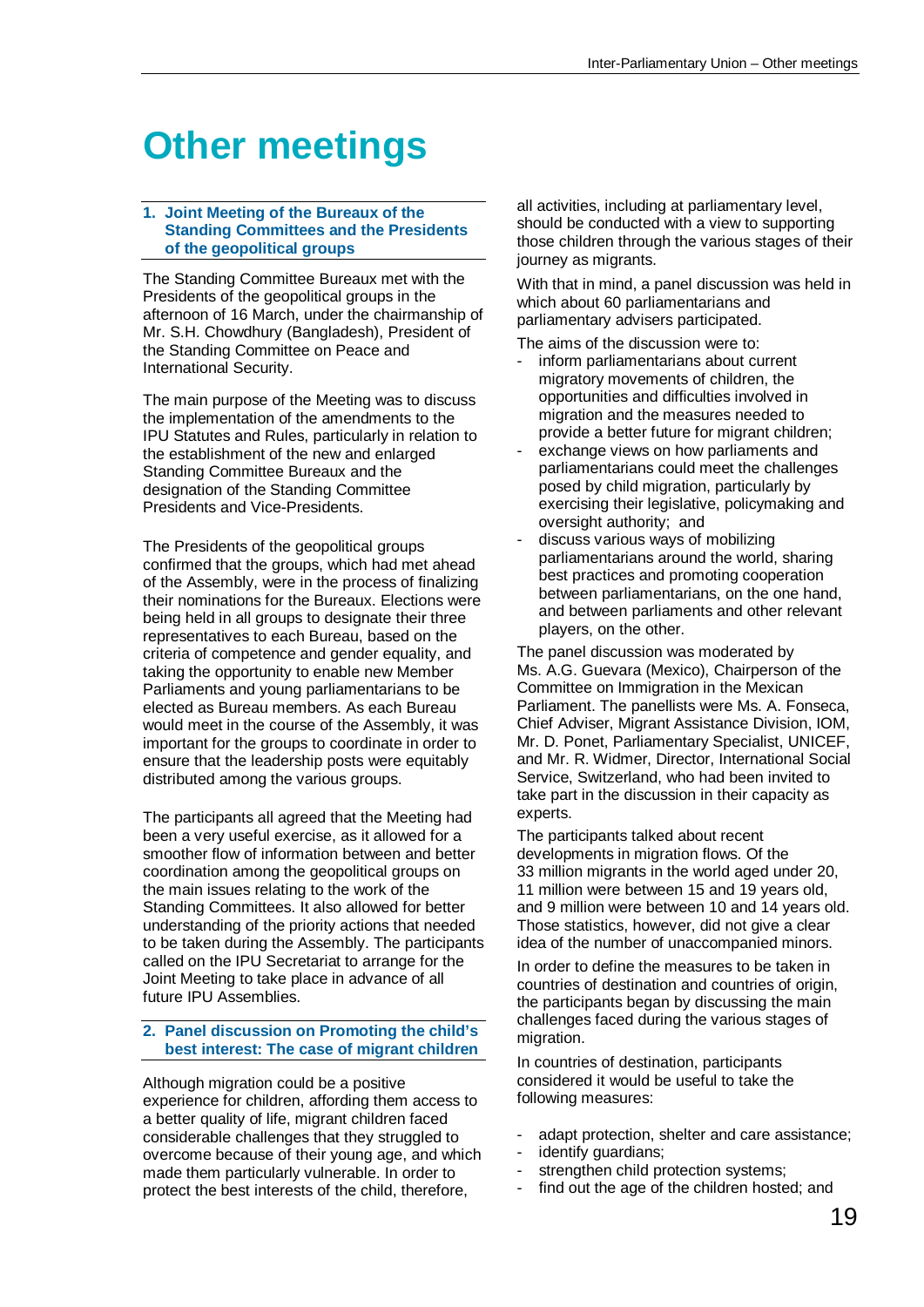strengthen cooperation with countries of origin in order to increase the success of searches for family members.

In countries of origin, the following measures would be useful:

- guarantee protection to nationals abroad and to returning migrant children;
- establish local centres for children; and
- ensure sustainable reintegration, taking account of the age of those concerned.

At the end of the discussion, the participants agreed to recommend that parliaments should:

- adopt laws granting access to basic services for all children;
- make the necessary budget allocations relevant to those laws;
- oversee respect for international commitments;
- organize forums for discussion and sharing of best practices at international level;
- pay greater attention to the needs of migrant children in development programmes;
- set clear standards and guidelines for guardians; and
- encourage greater cooperation between countries of destination and countries of origin, in order to find appropriate responses and comprehensive solutions.

#### **3. Panel discussion on Reasons for the high turnover of parliamentarians at elections**

The panel discussion opened with remarks by Mr. A. Burt (United Kingdom) and Ms. M.-A. Rose (Seychelles), after which the participants discussed the reasons for the high turnover of parliamentarians and the consequences thereof during an exchange of views moderated by Mr. J.C. Mahía (Uruguay).

Only a few decades ago, it was anticipated that elected officials entering parliament would stay there. Parliamentarians also had a better image. Today they were less likely to become "institutionalized". Many chose not to run for a second term because of the complexity of the job. Others chose to serve one or two terms as part of a more diverse career path. The face of parliamentarians was also changing, with new people from outside the political class – actors, and sports personalities – entering parliament.

Citizens had far higher expectations of parliamentarians than before, particularly at the local level. Technology, in particular social media, was reshaping the political world. Constituents could use social media to make their voices heard to a wider audience. The political debate was shifting towards citizen responsibility, as parliamentarians seldom took bold or unpopular decisions for the good of the people, for fear that they would not be re-elected. Driven in part by social media, more parliamentarians were finding themselves responding to their constituents' expectations by making promises they were unable to keep. Politicians competing for votes might lead the public to believe that they could achieve what the opposition had not. It was important to strike a balance between responsibility, change and the ability to deliver on promises. Parliamentarians had fewer tools than executives for implementing policy and therefore had greater difficulty keeping their promises.

Political parties also played a role in the turnover of parliamentarians. They tended to put forward candidates according to their "winability", nominating those less likely to win, in particular women, for riskier seats.

The discussion also covered women's participation in politics, particularly in parliament. Many parliaments were introducing quotas or other mechanisms to promote women's participation. Even with those mechanisms, however, women parliamentarians frequently decided not to run after completing their first term, inter alia because, even in a world seeking greater equality, women continued to bear the brunt at home. In addition, parliamentary procedures were often not in women's favour. The participants also considered the advantages and disadvantages of the turnover in parliamentarians. The advantages included a representative parliament that more closely mirrored society, greater participation by women and young people, representation of diverse ideas and views, fresh perspectives and different attitudes, and an enhanced capacity for reform and procedural change. One example given was the reinforcement of parliamentary committees, which had previously been established by the whips but were now elected by the parliamentarians themselves.

The participants nevertheless struck a cautionary note: high turnover could lead to a loss of experience and a less effective institution. Moreover, while the arrival of a fresh intake of parliamentarians provided the opportunity to examine long-standing practices, it was equally important to uphold some of the structures and traditions that were essential to the work of parliament.

Several participants spoke about the importance of a strong institution to serve parliamentarians, including a professional and neutral cadre of parliamentary officials.

The moderator concluded his summary of the discussion by quoting a Chilean philosopher: "The future is not what it used to be."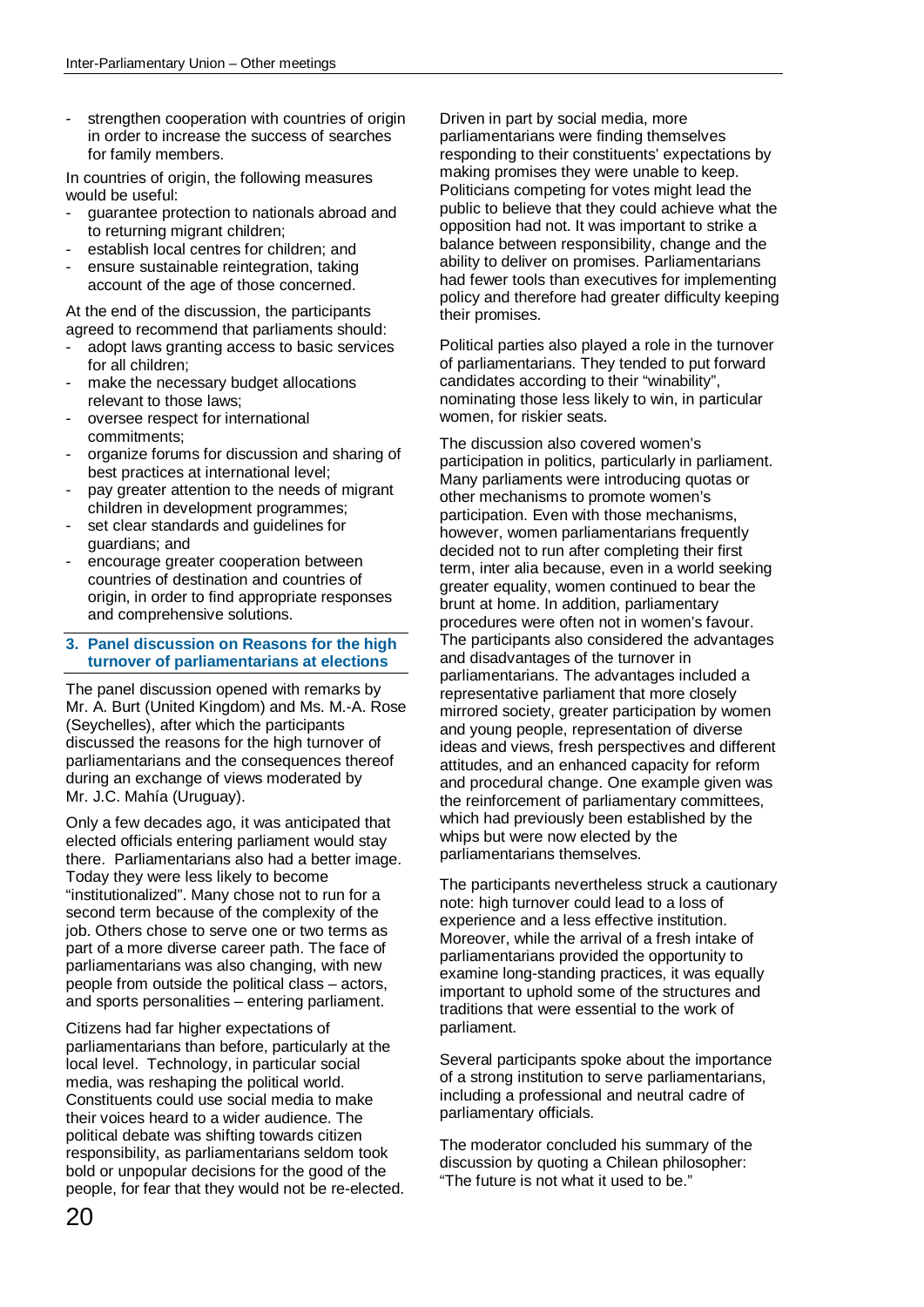### **Other activities**

### *Field visit to the immigration reception centre for Vaud (EVAM) in Lausanne*

About 30 parliamentarians took part in a field visit to a shelter for unaccompanied minors in the Vaudois Migration Centre in Lausanne on 18 March 2014. The visit was intended to enable parliamentarians to learn from Switzerland's best practices with regard to the reception of migrants, in particular unaccompanied minors.

The visit was divided into two parts: a presentation on the centre and the shelter and a site visit of the facilities for unaccompanied minors.

Established under the law on assistance to asylum-seekers and certain categories of foreigners, the Centre was a cantonal entity under public law, mandated by the Canton of Vaud to carry out two main tasks: assisting migrants and providing emergency aid to irregular migrants. However, neither asylum procedures nor the provision of residence permits were within its remit.

Specifically established to house unaccompanied minors, the shelter had 42 places and a team of nine staff to care for the children. Children from 18 countries were housed there; their average age was 15.

The shelter had three objectives: develop the minors' independence, help them on the path to socialization and promote their integration.

During discussions with the shelter's management, the parliamentarians asked various questions relating to:

- personal data and how each child's country of origin was determined;
- schooling and cultural education, which aimed to promote access for unaccompanied minors to conventional education and give them the necessary skills to integrate into professional life, and to guarantee their development through cultural activities;
- what happened when the children reached the age of majority, particularly if their asylum application, which the Centre could endorse, if necessary, was rejected (some of them became illegal migrants, while others chose to return to their countries of origin); and
- the children's integration / reintegration into their countries of origin (the returnee aid fund was available to those who wished to rebuild their lives in their country of origin).

On concluding their visit, the participants agreed that the shelter for unaccompanied minors in Lausanne was an appropriate structure to meet the social, psychological and emotional needs of children, and called for more such structures to be established so that care could be provided for a greater number of migrant children. They were also in favour of strengthening cooperation between countries of the North and countries of the South, in order to share best practices in that regard.

# **Elections and appointments**

#### 1. President of the 130<sup>th</sup> Assembly of the **Inter-Parliamentary Union**

The President of the Inter-Parliamentary Union, Mr. Abdelwahad Radi, chaired the deliberations.

#### **2. Executive Committee**

The Committee elected Ms. S. Ataullahjan (Canada) to replace Mr. D.H. Oliver (Canada), who was no longer an MP, until the end of his term in October 2014. It also elected Mr. N. Lammert (Germany) to replace Mr. J.P. Winkler, who was no longer an MP, until the end of his term in October 2015.

**3. Sub-Committee on Finance** 

Ms. S. Ataullahjan (Canada) was nominated as Chairperson to replace Mr. D.H. Oliver (Canada), who was no longer an MP.

#### **4. Gender Partnership Group**

The Executive Committee appointed Mr. P. Tanbanjong (Thailand) and Mr. R.M.K. Al Shariqi (United Arab Emirates) to the Group.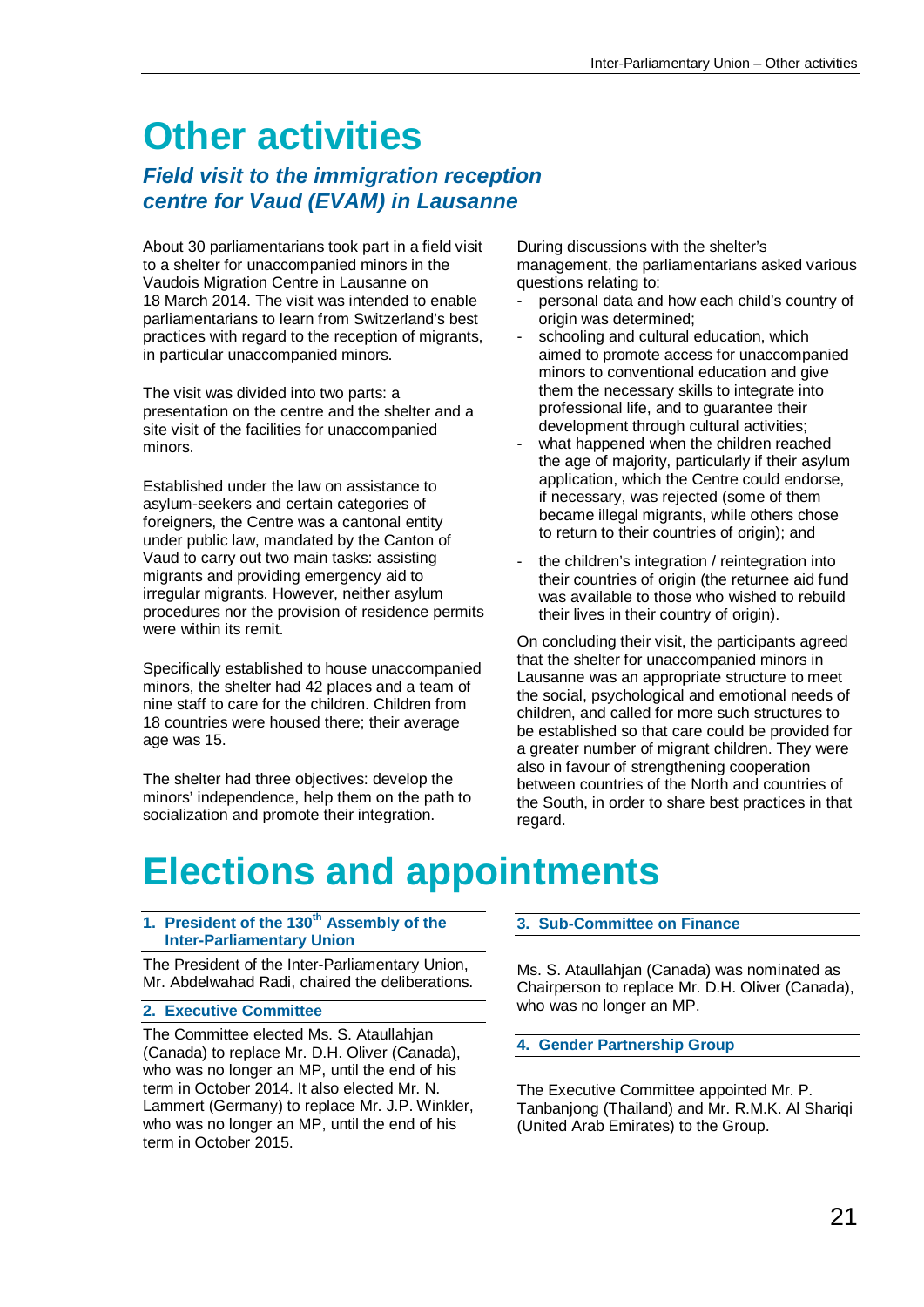#### **5. Bureaux of the Standing Committees**

*Standing Committee on Peace and International Security*

*President* Mr. G. Schneeman (South Africa)

*Vice-President* To be appointed (Arab Group)

*African Group* Ms. Z. Drif Bitat (Algeria) Mr. P. Nzengué Mayila (Gabon) Mr. G. Schneeman (South Africa)

*Arab Group* Ms. S. Hajji Taqawi (Bahrain) Mr. A. Omari (Morocco) Mr. A. Al-Ahmad (Palestine)

*Asia-Pacific Group* Ms. S. Barakzai (Afghanistan) Mr. S. Danusubroto (Indonesia) Mr. M. Hosseini Sadr (Islamic Rep. of Iran)

*Eurasia Group* Ms. K. Atshemyan (Armenia) Mr. M. Ashimbayev (Kazakhstan) Mr. A. Klimov (Russian Federation)

*Group of Latin America and the Caribbean* Mr. R. Godoy (Argentina) Ms. G. Fermín Nuesi (Dominican Republic) Mr. Y. Jabour (Venezuela)

*Twelve Plus Group* Ms. J. Durrieu (France) Mr. A. Neofytou (Cyprus) Mr. D. Pacheco (Portugal)

#### *Standing Committee on Sustainable Development, Finance and Trade*

*President* Mr. R. León (Chile)

*Vice-President* Mr. O. Hav (Denmark)

*African Group* Ms. C. Cerqueira (Angola) Mr. A. Cissé (Mali) Mr. H.R. Mohamed (United Rep. of Tanzania)

*Arab Group* Mr. J. Al Omar (Kuwait) Mr. Y. Jaber (Lebanon) Ms. Z. Ely Salem (Mauritania)

*Asia-Pacific Group* Ms. N. Marino (Australia) Mr. I.A. Bilour (Pakistan)

*Eurasia Group* Mr. K. Chshmaritian (Armenia) Mr. S. Gavrilov (Russian Federation)

*Group of Latin America and the Caribbean* Ms. N. Huarachi Condori (Bolivia) Mr. R. León (Chile) Mr. F. Bustamante (Ecuador)

*Twelve Plus Group* Mr. F.-X. de Donnea (Belgium) Mr. O. Hav (Denmark) Ms. M. Obradovič (Serbia)

#### *Standing Committee on Democracy and Human Rights*

*President* Ms. F. Naderi (Afghanistan)

*Vice-President* Mr. J.M. Galán (Colombia)

*African Group* Mr. J.-A. Agbré Touni (Côte d'Ivoire) Mr. D.P. Losiakou (Kenya) Ms. A. Diouf (Senegal)

*Arab Group* Ms. J. Nassif (Bahrain) Mr. R. Abdul-Jabbar (Iraq) Mr. Y. Assaad (Syrian Arab Republic)

*Asia-Pacific Group* Ms. F. Naderi (Afghanistan) Ms. Lork Kheng (Cambodia) Mr. S. Mahmood (Pakistan)

*Eurasia Group* Ms. A. Naumchik (Belarus) Ms. E. Vtorygina (Russian Federation)

*Group of Latin America and the Caribbean* Mr. J.M. Galán (Colombia) Ms. K. Sosa (El Salvador) Mr. A. Misiekaba (Suriname)

*Twelve Plus Group* Ms. S. Koutra-Koukouma (Cyprus) Ms. L. Wall (New Zealand) Mr. C. Janiak (Switzerland)

#### *Standing Committee on United Nations Affairs*

*President* Ms. D.-T. Avgerinopoulou (Greece)

*Vice-President* Mr. M. El Hassan Al Amin (Sudan)

*African Group* Mr. A. Bouchouareb (Algeria) Mr. M. Traoré (Burkina Faso) Ms. C.N. Mukiite (Kenya)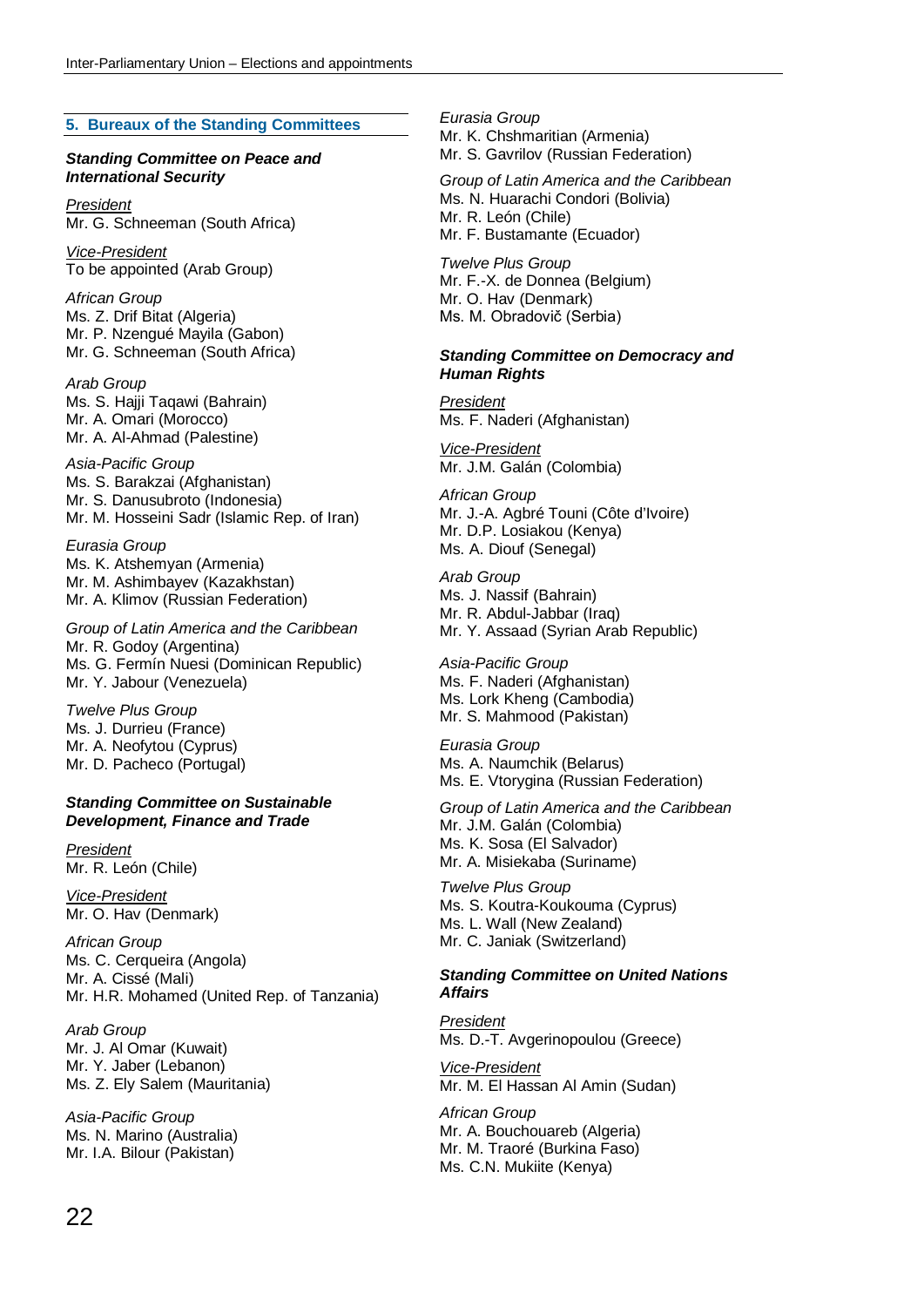*Arab Group* Ms. R. Benmassaoud (Morocco) Mr. M. El Hassan Al Amin (Sudan) Mr. A.O. Al Mansouri (United Arab Emirates)

*Asia-Pacific Group* Mr. S.H. Chowdhury (Bangladesh) Mr. A. Budimanta (Indonesia) Ms. V. Rattanapian (Thailand)

*Eurasia Group* Mr. M. Margelov (Russian Federation)

*Group of Latin America and the Caribbean* Ms. G. Ortiz González (Mexico) Ms. I. Montenegro (Nicaragua) Mr. J.C. Mahía (Uruguay)

*Twelve Plus Group* Mr. D. Dawson (Canada) Ms. K. Komi (Finland) Ms. D.-T. Avgerinopoulou (Greece)

#### **6. Rapporteurs to the 131st and** 132<sup>nd</sup> Assemblies

The Committee on Peace and International Security appointed Mr. J.C. Mahía (Uruguay) as rapporteur for the subject item: *Cyber warfare – A serious threat to peace and global security.* The second rapporteur will be appointed from the Arab Group.

The Committee on Sustainable Development, Finance and Trade elected Mr. J. Mwiimbu (Zambia) as rapporteur for the subject item *Shaping a new system of water governance: Promoting parliamentary action on water.* The second co-Rapporteur would be announced at a later date.

The Committee on Democracy and Human Rights appointed Mr. A.J. Ahmad (United Arab Emirates) and Mr. P. Mahoux (Belgium) as co-Rapporteurs for the subject item *International law as it relates to national sovereignty, nonintervention in the internal affairs of States and human rights*.

#### **7. Committee on the Human Rights of Parliamentarians**

The Committee elected Mr. A.A. Gueye (Senegal) as a titular member for a term ending in March 2019.

**8. Committee on Middle East Questions** 

Mr. A. Al-Ahmad (Palestine) was elected as a substitute member for a term ending in March 2018.

Ms. C. Vienne (Belgium) was elected as a substitute member for a term ending in March 2018.

Ms. D. Pascal Allende (Chile) was elected as a titular member for a term ending in March 2018

#### **9. Group of Facilitators for Cyprus**

Mr. M. Sheetrit (Israel) was elected as a Facilitator.

#### **10. Committee to Promote Respect for International Humanitarian Law**

Ms. G. Cuevas Barrón (Mexico) was nominated as Chairperson of the Committee to Promote Respect for International Humanitarian Law to replace Mr. A.A: Cakra Wijaya (Indonesia) whose mandate had expired.

Mr. S. Owais (Jordan) was elected for a term ending in 2018.

#### **11. Coordinating Committee of Women Parliamentarians**

#### *President*

Ms. M. Mensah-Williams (Namibia)

*First Vice-President* Ms. U. Karlsson (Sweden)

Second Vice-President Ms. F. Al Farsi (Oman)

#### *African Group*

Ms. B. Amongi (Uganda) and Ms. M. Mensah-Williams (Namibia) were elected as titular members for terms ending in March 2016 and March 2018 respectively.

Ms. O. Nongou Louembet (Gabon) was elected as a substitute member for a term ending in March 2018.

#### *Arab Group*

Ms. L. Al-Gaud (Bahrain) and Ms. F. Al Farsi (Oman) were elected as titular members for terms ending in March 2016 and March 2018 respectively.

Ms. S. Kousantini (Tunisia) was elected as a substitute member for a term ending in March 2018.

#### *Asia-Pacific Group*

Ms. T. Boontong (Thailand) was elected as a titular member for a term ending in March 2018.

Ms. E. Ershad (Afghanistan) and Ms. A. Khalid Parvez (Pakistan) were elected as substitute members for terms ending in March 2016 and March 2018 respectively.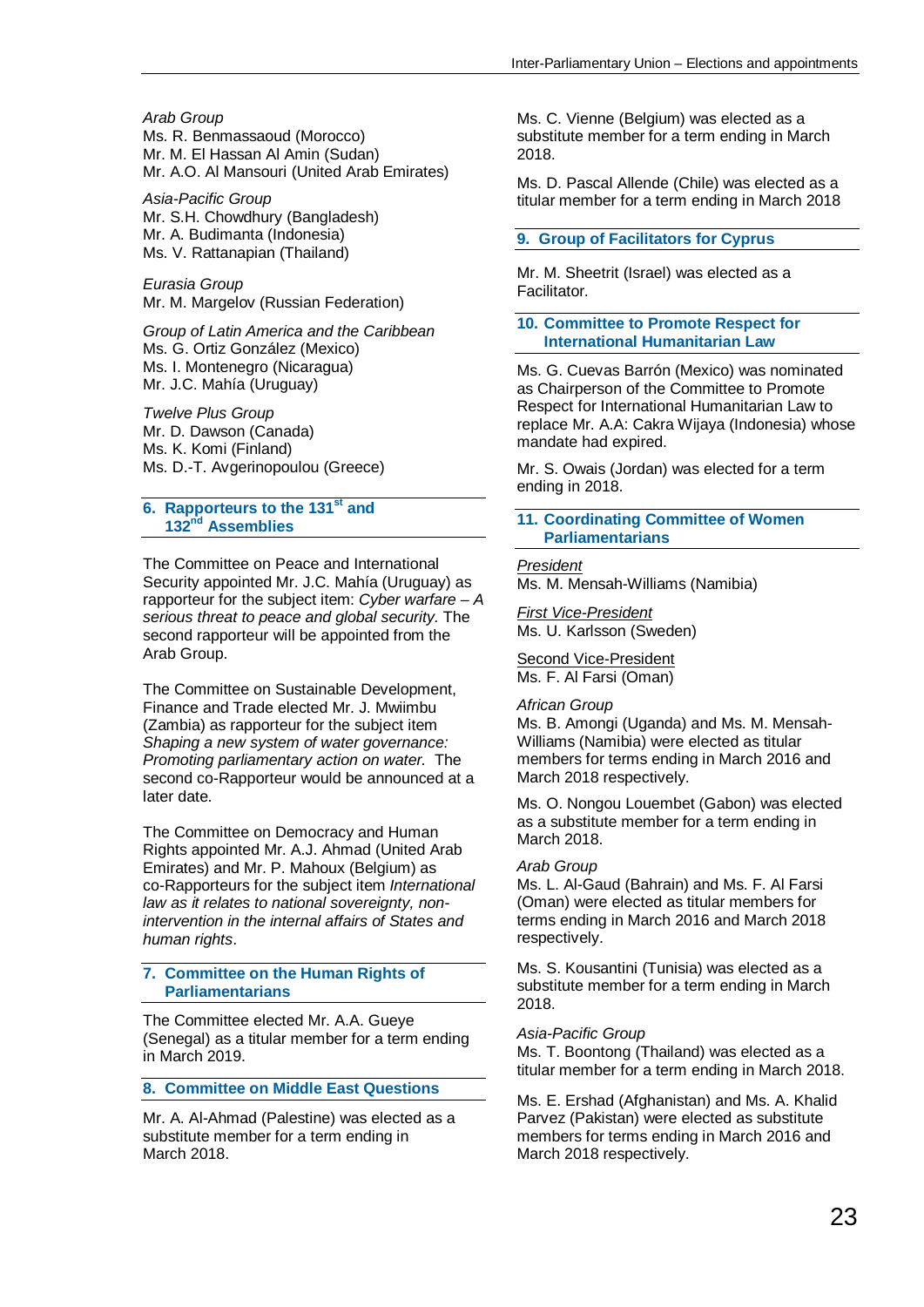#### *Eurasia Group*

Ms. H. Bisharyan (Armenia) and Ms. V. Petrenko (Russian Federation) were elected as titular members for terms ending in March 2016 and March 2018 respectively.

Ms. O. Timofeeva (Russian Federation) and Ms. E. Shamal (Belarus) were elected as substitute members for terms ending in March 2016 and March 2018 respectively.

*Group of Latin America and the Caribbean* Ms. A. Ocles Padilla (Ecuador) was elected as a titular member for a term ending in March 2018.

Ms. M. Higonet (Argentina) and Ms. L. Arias Medrano (Dominican Republic) were elected as substitute members for terms ending in March 2016 and March 2018 respectively.

#### *Twelve Plus Group*

Ms. M. André (France) was elected as a titular member for a term ending in March 2018.

Ms. P. Ernstberger (Germany) was elected as substitute member for a term ending in March 2018.

#### **12. Secretary General of the Inter-Parliamentary Union**

**Mr. Martin Chungong** was elected Secretary General for a four-year term of office running from 1 July 2014 to 30 June 2018 (see details of the vote on page 10).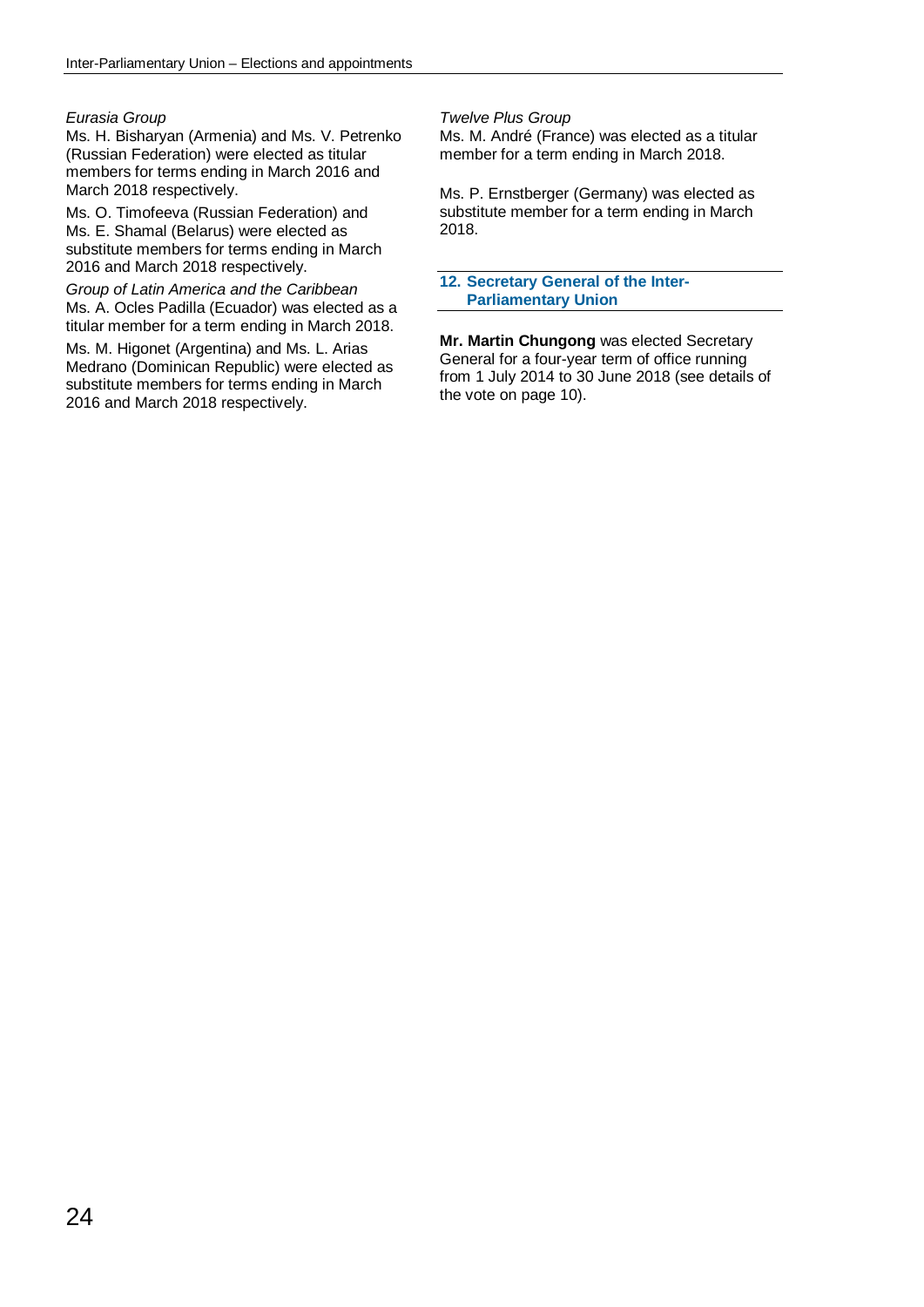## **Members of the Inter-Parliamentary Union<sup>[1](#page-24-0)</sup>**

#### **Members (164)**

Afghanistan, Albania, Algeria, Andorra, Angola, Argentina, Armenia, Australia, Austria, Azerbaijan, Bahrain, Bangladesh, Belarus, Belgium, Benin, Bhutan, Bolivia, Bosnia and Herzegovina, Botswana, Brazil, Bulgaria, Burkina Faso, Burundi, Cabo Verde, Cambodia, Cameroon, Canada, Chad, Chile, China, Colombia, Congo, Costa Rica, Côte d'Ivoire, Croatia, Cuba, Cyprus, Czech Republic, Democratic People's Republic of Korea, Democratic Republic of the Congo, Denmark, Djibouti, Dominican Republic, Ecuador, El Salvador, Equatorial Guinea, Estonia, Ethiopia, Finland, France, Gabon, Gambia, Georgia, Germany, Ghana, Greece, Guatemala, Guinea-Bissau, Haiti, Honduras, Hungary, Iceland, India, Indonesia, Iran (Islamic Republic of), Iraq, Ireland, Israel, Italy, Japan, Jordan, Kazakhstan, Kenya, Kuwait, Kyrgyzstan, Lao People's Democratic Republic, Latvia, Lebanon, Lesotho, Libya, Liechtenstein, Lithuania, Luxembourg, Malawi, Malaysia, Maldives, Mali, Malta, Mauritania, Mauritius, Mexico, Micronesia (Federated States of), Monaco, Mongolia, Montenegro, Morocco, Mozambique, Myanmar, Namibia, Nepal, Netherlands, New Zealand, Nicaragua, Niger, Nigeria, Norway, Oman, Pakistan, Palau, Palestine, Panama, Papua New Guinea, Paraguay, Peru, Philippines, Poland, Portugal, Qatar, Republic of Korea, Republic of Moldova, Romania, Russian Federation, Rwanda, Samoa, San Marino, Sao Tome and Principe, Saudi Arabia, Senegal, Serbia, Seychelles, Sierra Leone, Singapore, Slovakia, Slovenia, Somalia, South Africa, South Sudan, Spain, Sri Lanka, Sudan, Suriname, Sweden, Switzerland, Syrian Arab Republic, Tajikistan, Thailand, The former Yugoslav Republic of Macedonia, Timor-Leste, Togo, Tonga, Trinidad and Tobago, Tunisia, Turkey, Uganda, Ukraine, United Arab Emirates, United Kingdom, United Republic of Tanzania, Uruguay, Venezuela, Viet Nam, Yemen, Zambia and Zimbabwe

#### **Associate Members (10)**

Andean Parliament, Arab Parliament, Central American Parliament, East African Legislative Assembly (EALA), European Parliament, Inter-Parliamentary Committee of the West African Economic and Monetary Union (WAEMU), Latin American Parliament (Parlatino), Parliamentary Assembly of the Council of Europe (PACE), Parliament of the Economic Community of West African States (ECOWAS) and the Parliament of the Economic and Monetary Community of Central Africa (CEMAC).

<span id="page-24-0"></span>At the closure of the 130<sup>th</sup> Assembly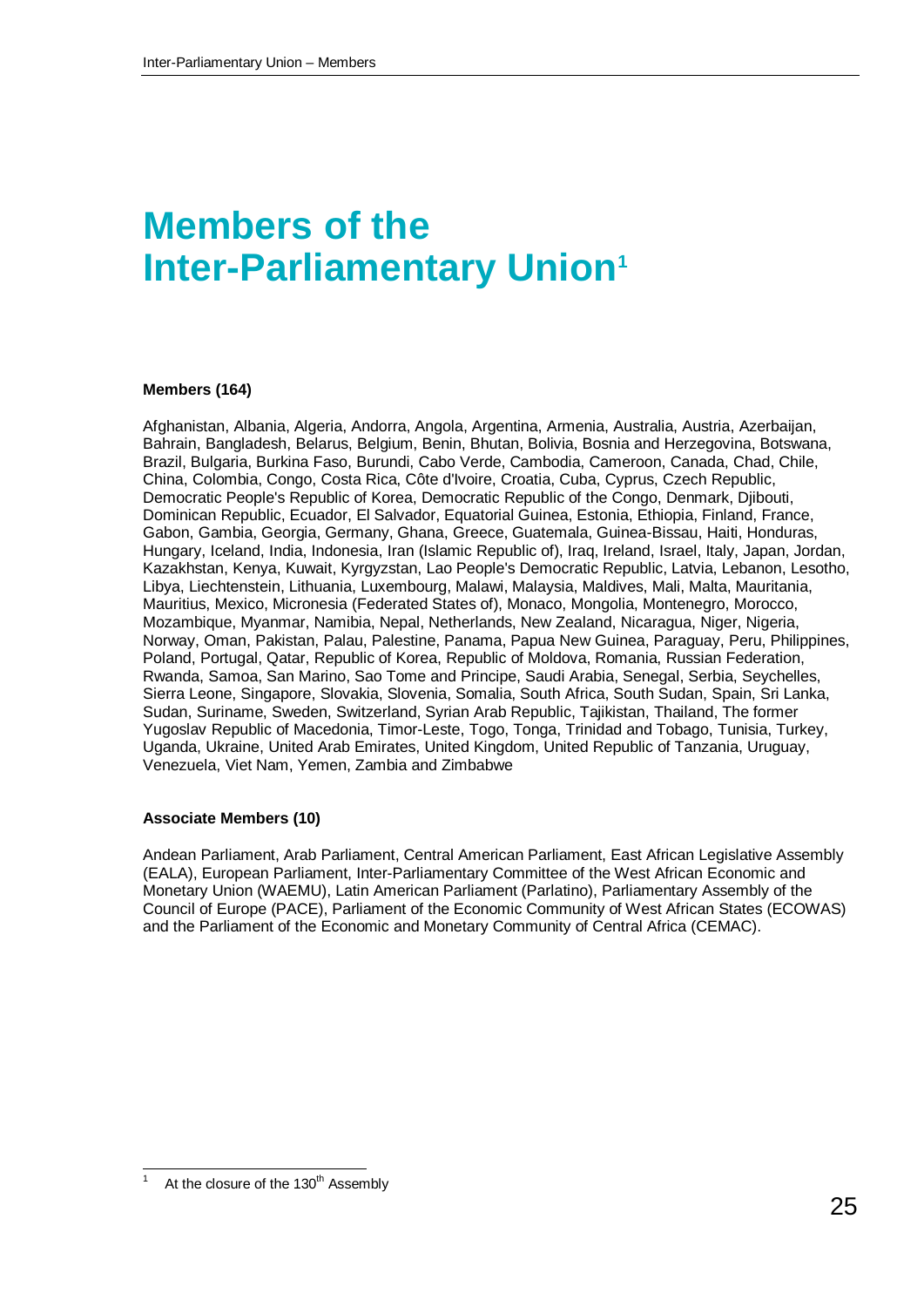### **Agenda, resolutions and other texts of the 130th Assembly of the Inter-Parliamentary Union**

- 1. Election of the President and Vice-Presidents of the 130<sup>th</sup> Assembly
- 2. Consideration of requests for the inclusion of an emergency item in the Assembly agenda
- 3. General Debate on *IPU at 125: Renewing our commitment to peace and democracy*
- 4. Towards a nuclear-weapon-free world: The contribution of parliaments *(Standing Committee on Peace and International Security)*
- 5. Towards risk-resilient development: Taking into consideration demographic trends and natural constraints *(Standing Committee on Sustainable Development, Finance and Trade)*
- 6. The role of parliaments in protecting the rights of children, in particular unaccompanied migrant children, and in preventing their exploitation in situations of war and conflict *(Standing Committee on Democracy and Human Rights)*
- 7. Report of the Standing Committee on United Nations Affairs
- 8. Approval of the subject items to be taken up by the Standing Committees and appointment of the Rapporteurs
- 9. Helping to restore peace and security and consolidate democracy in the Central African Republic: The contribution of the IPU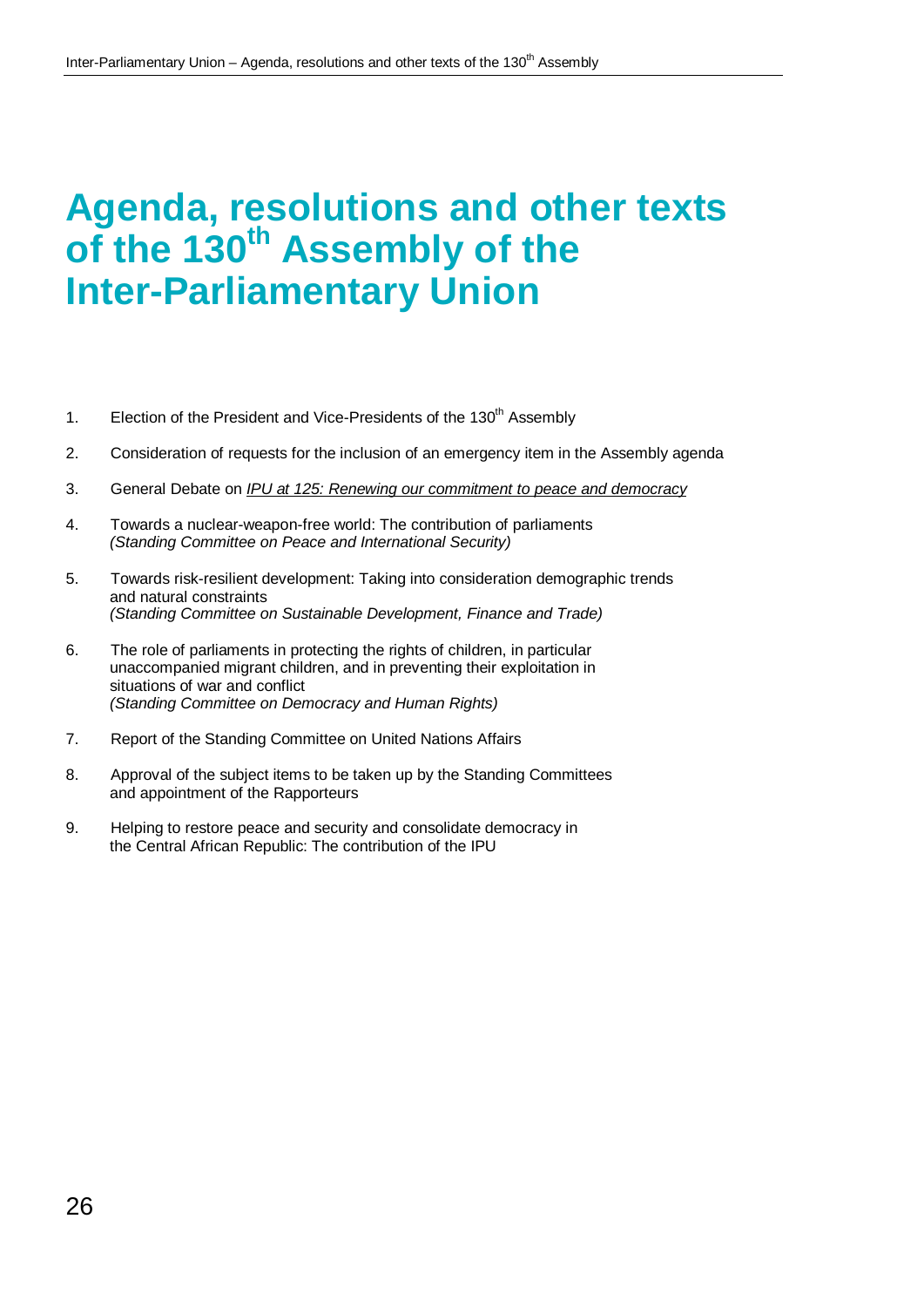## **The IPU at 125: Renewing our commitment to peace and democracy**

### *Chair's summary of the debate*

#### *Endorsed by the 130th IPU Assembly (Geneva, 20 March 2014)*

*On the occasion of the 130th IPU Assembly (17–20 March 2014), 715 parliamentarians from 150 national parliaments met in Geneva, Switzerland. They reflected on the work of the IPU since its establishment in 1889 and expressed their unflinching commitment to peace and democracy.*

Over the past 125 years, the world has witnessed two world wars, chemical and nuclear attacks, revolution, insurgency and terrorism. During that time, the IPU has worked tirelessly to promote peace and stability through dialogue and negotiation and to support new democracies.

Throughout its history, the IPU's membership has grown to 164 parliaments from all over the world; its sphere of activity has broadened significantly. From its beginnings as the first example of institutionalized multilateral cooperation, the IPU has become the focal point for worldwide parliamentary dialogue – an essential forum for the world's parliamentarians to interact, share ideas and experiences, and initiate joint action – advocating peace and cooperation among peoples, and striving for the firm establishment of representative democracy.

As the world organization of national parliaments, the IPU brings a parliamentary dimension to the work of the United Nations. It provides a unique venue for parliamentarians to discuss global issues, and bring the voice of members of parliament to UN decision-making bodies. This strong and strategic two-way partnership, which is based on dialogue and exchange, sets a solid foundation for peace and democracy the world over. This vision is embodied in the IPU Strategy for 2012-2017, *Better parliaments, stronger democracies*.

In an increasingly globalized world, no individual is an island. Rapid advances in information and communication technology mean that people around the world are increasingly interconnected. Citizens are demanding more and better responses from their elected representatives. When their rights are flouted and freedoms denied, people lose their trust in governance structures and will put their lives on the line in protest. Recent popular uprisings serve to illustrate the strength of "people power". The world over, people want responsible governments and accountable leaders, stability and peace. Parliaments must meet that challenge. To ensure success, democracy must be home-grown and adapted to national realities.

The world is no safer than it was 125 years ago: transnational organized crime, cybercrime, terrorism and the proliferation of weapons of mass destruction are but some of the serious threats to peace, security and fundamental rights. Peace is more than just the absence of conflict and violence; peace is the guarantee of the right of all citizens to participate in the development of society through representative democracy. The majority of operations to restore peace and security in post-conflict situations therefore share key goals: to elect a parliament that can ensure government by the people, for the people, and to build peace on a foundation of dialogue, cooperation and understanding.

Disarmament is the cornerstone of a safe world and parliamentarians have a key role to play in achieving it by assessing risks, legislating to mitigate those risks, and monitoring government compliance with domestic law and international obligations. Parliamentarians can build the legislative framework for a weapons-free world. Peace and security cannot be achieved through threats and the abuse of power; they must be carefully cultivated through dialogue, understanding, mutual respect and democracy.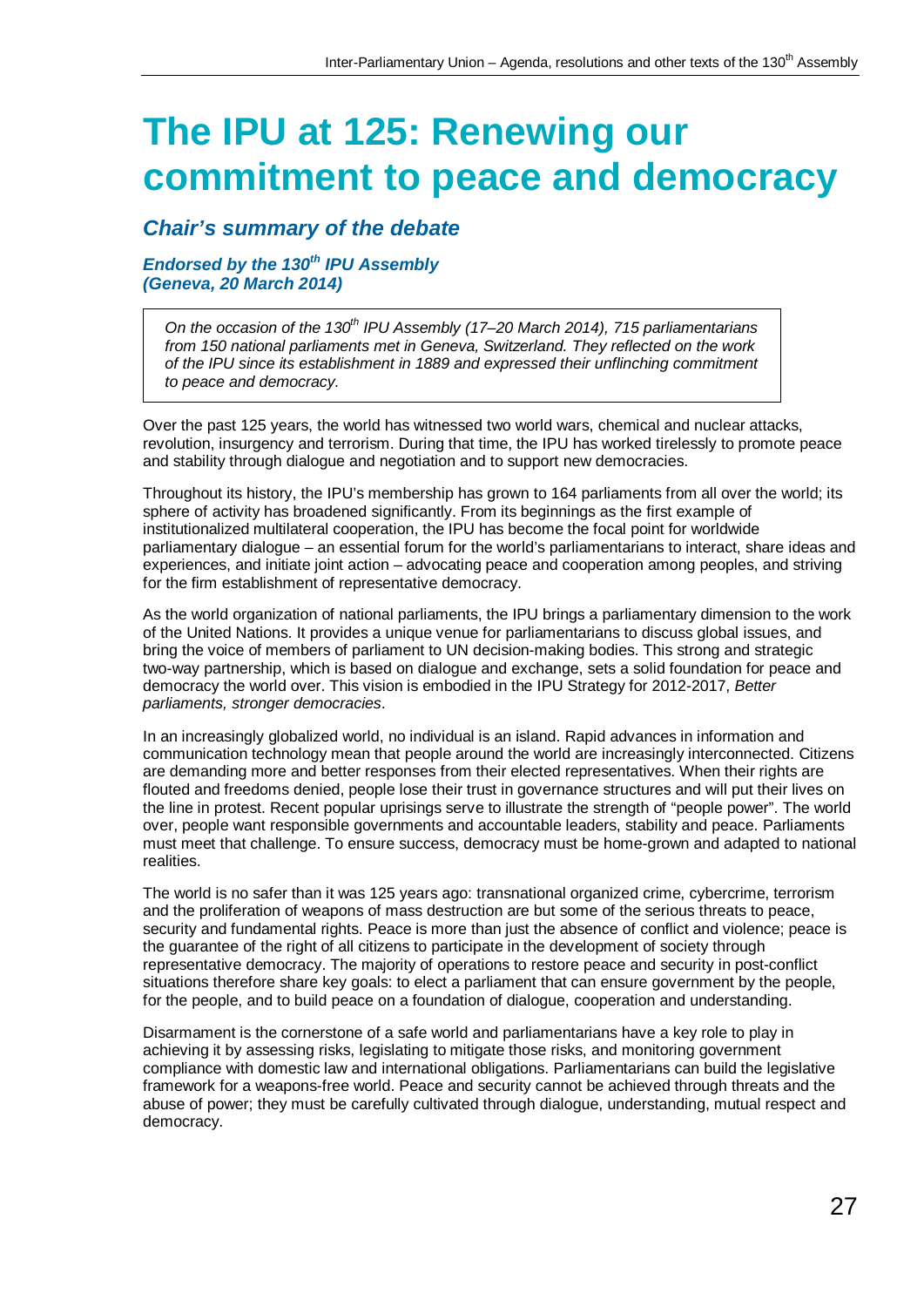Violations of fundamental freedoms, such as freedom of speech, freedom of association and the freedom to travel, are violations of democracy. Freedom is not free: it comes at the price of respect, trust and equality. Poverty, hunger and marginalization lead to dissatisfaction and unrest, and leave people vulnerable to exploitation under the guise of promises of a better life.

Trafficking in persons, labour exploitation and sexual exploitation and brutality are, unfortunately, widespread. These modern-day forms of slavery constitute a grave violation of the basic rights and freedoms enshrined in the Universal Declaration of Human Rights. The promotion and protection of human rights at the national level must therefore be driven by parliaments as a basic principle of democracy. Parliamentarians can legislate for the protection of human rights and fundamental freedoms, they can monitor the executive's compliance with international obligations, and they must speak out on behalf of the most vulnerable members of society. Parliamentarians, as the voice of the people, entrusted by the people to strive for a just and equitable society, must fulfil that responsibility.

Sadly, in some countries, the human rights of parliamentarians themselves are not respected. Their freedom of expression is denied. They are victimized, imprisoned, or even murdered for speaking out on behalf of their people. The IPU plays a crucial role, through the work of its Committee on the Human Rights of Parliamentarians, in bringing an end to these injustices. Using peaceful dialogue and negotiation the IPU obtains remarkable results, securing the release of political prisoners and redress for victims of violations.

True democracy simply cannot exist without equality and mutual respect. Women's participation in politics is essential. Unfortunately, women remain largely underrepresented in politics in many countries. The IPU's efforts to promote the inclusion of women in parliament have been invaluable and must continue. Similarly, the rights of indigenous peoples must be respected. Many indigenous peoples' livelihoods are endangered. Parliamentarians must uphold their responsibility to be the voice of all people, especially underrepresented minorities. The inclusion of all groups in society – indigenous peoples, women and young people – in political processes and decision-making, is the only way to ensure true equality, enhancing security, stability and peace.

Good governance and democracy are fundamental for progress in all areas of life and parliaments have a critical role to play in promoting a better world for all. Parliamentary input is needed now more than ever, as the international community embarks on the establishment of a new internationally agreed framework for development. Parliamentarians must pick up the gauntlet and play a central role in that process. They must steer efforts to attain the sustainable development goals, as a basis for equality, protection of basic civil, political, social and economic rights, and ultimately peace and security.

The post-2015 sustainable development goals must ensure democratic governance is a key commitment. Transparency, accountability, representative democracy and respect are components of the new development agenda, which must be linked to the world's parliaments to ensure its success for all people.

International democracy has evolved considerably since 1889, largely due to the central role played by the IPU in supporting the establishment of democratic forms of governance at the national and international levels alike. Throughout its history, the IPU has shown unwavering commitment to the promotion of peace and security, human rights and sustainable development.

In a changing world, 125 years after the IPU's inception, the vision of its founding fathers is as valid and true as ever. Many important lessons have been learned, not least that lasting peace and security can only be achieved through inclusive and participatory processes, and embodied in a representative and elected parliament.

Parliaments are the voice of the people. Now is the time to take up the lessons learned over 125 years of IPU history and use them to drive the next generation of change. The Member Parliaments of the IPU therefore renew their commitment to peace in the world, based on democracy, human rights and the rule of law.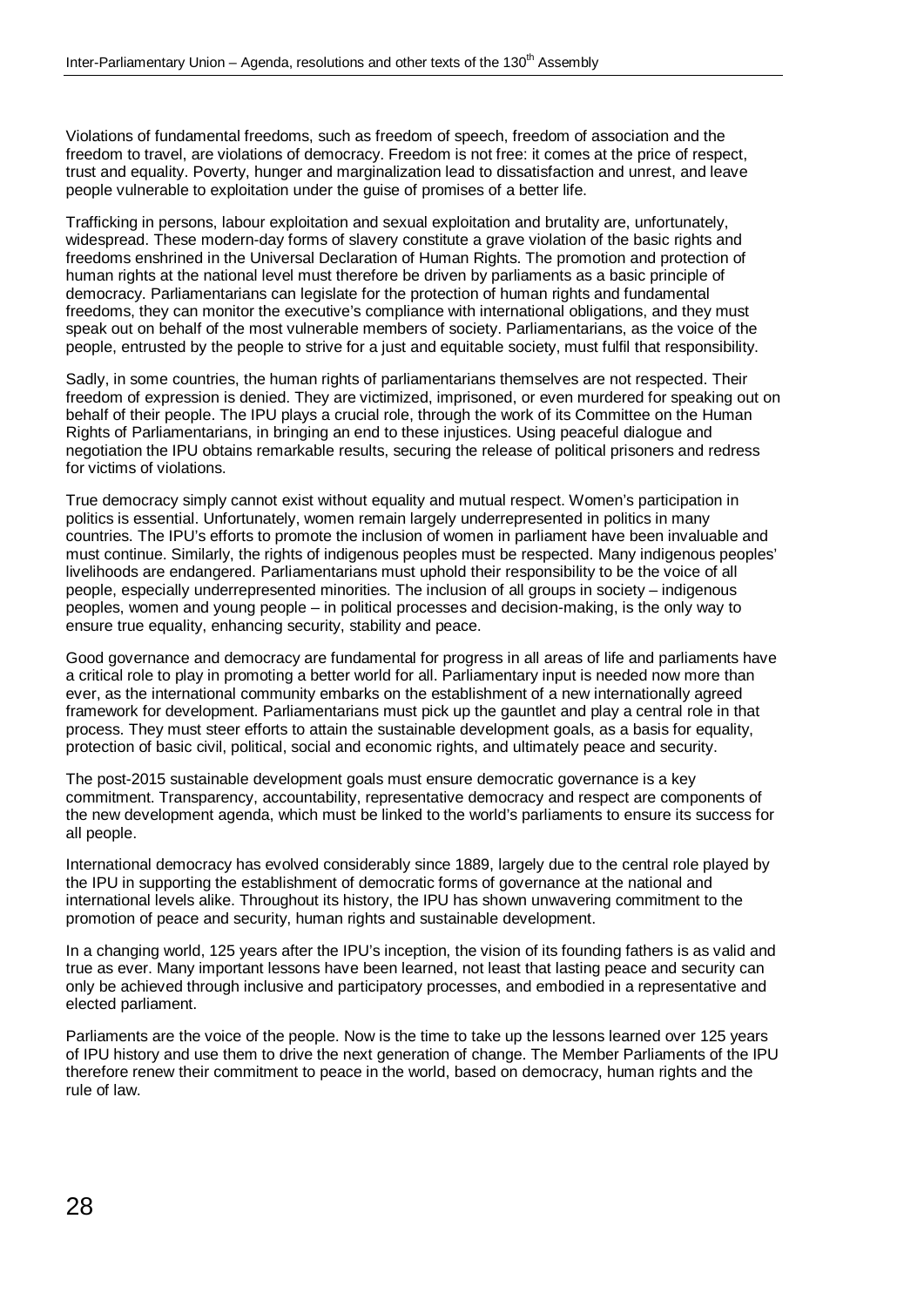## **Towards a nuclear-weapon-free world: The contribution of parliaments**

*Resolution adopted by consensus*[\\*](#page-28-0) *by the 130th IPU Assembly (Geneva, 20 March 2014)*

The 130<sup>th</sup> Assembly of the Inter-Parliamentary Union,

*Convinced* of the need to achieve and maintain a nuclear-weapon-free world,

*Affirming* the key role of parliaments and parliamentarians in addressing nuclear risks and building the legislative and political framework needed to achieve a nuclear-weapon-free world,

*Recalling* previous IPU resolutions on the disarmament and non-proliferation of nuclear weapons, in particular the resolution adopted by the 120<sup>th</sup> IPU Assembly (Addis Ababa, April 2009).

*Noting with grave concern* that more than 17,000 nuclear weapons exist worldwide, constituting a serious threat to international peace and security, and that any use of nuclear weapons, whether by accident, miscalculation or intent, would have devastating humanitarian and environmental consequences,

*Welcoming* the Conferences on the Humanitarian Impact of Nuclear Weapons held in Oslo, Norway, in 2013 and in Narayit, Mexico, in February 2014, and the conference to be held in Vienna, Austria, in 2014,

*Underscoring* the mutually reinforcing nature of nuclear disarmament and non-proliferation,

*Recognizing* the importance of the 1968 Treaty on the Non-Proliferation of Nuclear Weapons (NPT), which embodies the international consensus on the need to pursue the interrelated pillars of disarmament, non-proliferation and the peaceful use of nuclear energy,

*Reaffirming* that all States must ensure compliance with their nuclear disarmament and non-proliferation obligations, especially those under the Non-Proliferation Treaty,

*Also reaffirming* the nuclear disarmament obligations of nuclear-weapon States under Article VI of the Non-Proliferation Treaty, notably to pursue negotiations in good faith on effective measures relating to urgent cessation of the nuclear arms race and to nuclear disarmament, and the obligation of all NPT States Parties to pursue negotiations on general and complete disarmament,

*Mindful* of the 64-point Action Plan adopted by the 2010 NPT Review Conference, which, inter alia, "calls on all nuclear-weapon States to undertake concrete disarmament efforts and affirms that all States need to make special efforts to establish the necessary framework to achieve and maintain a world without nuclear weapons",

*Noting* its strong support for the essential work of the International Atomic Energy Agency and for the universal implementation of its system of safeguard agreements and their additional protocols as essential tools for strengthening the non-proliferation regime,

*Also noting* its strong support for the work of the Preparatory Commission for the Comprehensive Nuclear-Test-Ban Treaty Organization and its monitoring system,

*Further noting* the partial contribution made by unilateral and bilateral disarmament initiatives, *reaffirming* the continued importance and relevance of multilateral frameworks and action, and *underlining* the urgent need for progress*,*

<span id="page-28-0"></span>The delegation of the Russian Federation expressed reservations on operative paragraphs 1 and 2. The delegation of India expressed reservations on operative paragraphs 6, 7 and 17. The delegation of the Islamic Republic of Iran expressed reservations on preambular paragraphs 11 and 21 and on operative paragraphs 11, 12 and 15. The delegation of Pakistan expressed reservations on preambular paragraphs 7, 10 and 20 and on operative paragraphs 6, 9, 10, 15, 16, 17 and 19.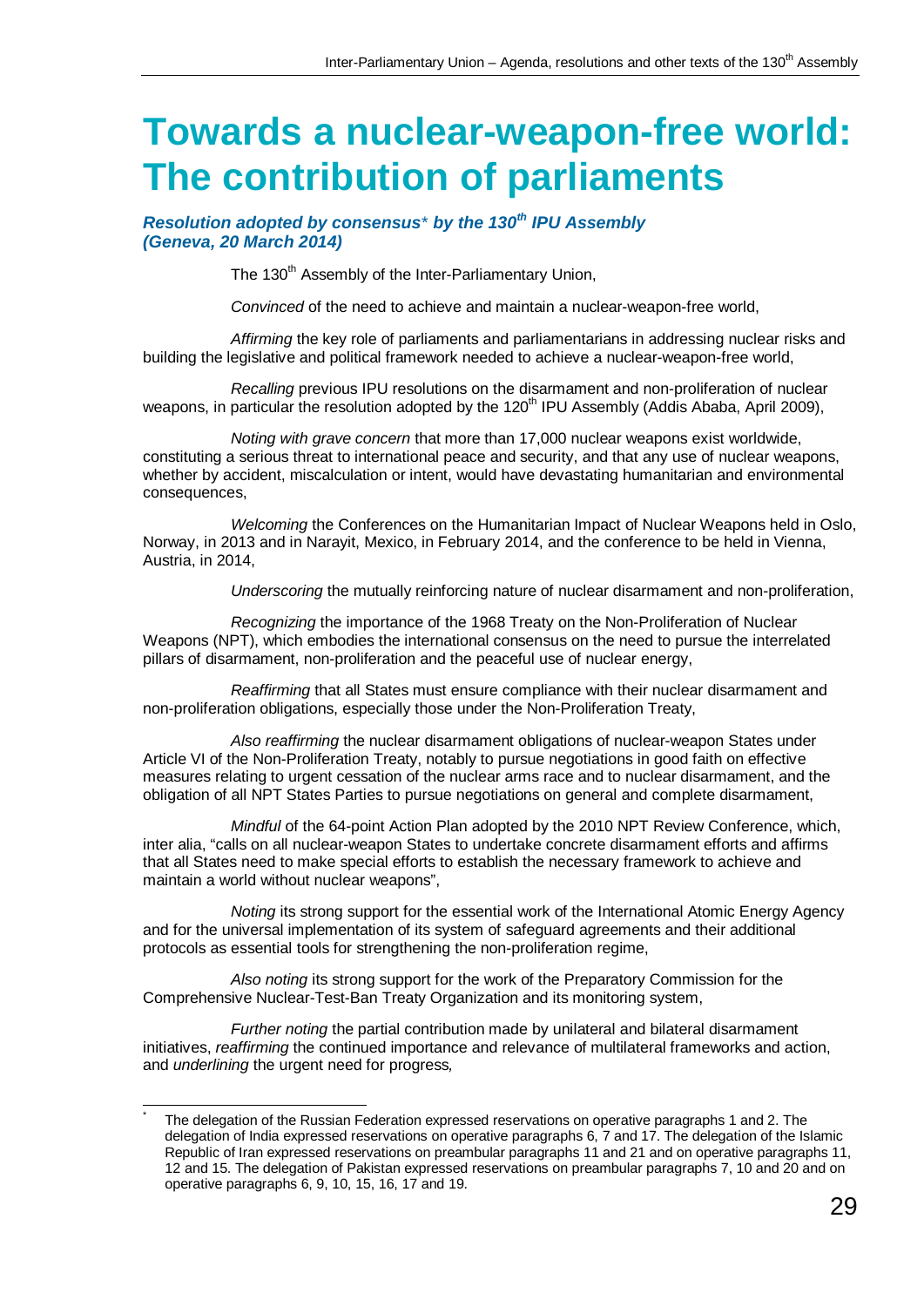*Noting* the United Nations Secretary-General's five-point proposal for nuclear disarmament and his address on nuclear disarmament, of the opening Public Plenary of the Conference on Disarmament, held on 21 January 2014,

*Also noting* the New START Treaty and efforts made by the Russian Federation and the United States of America to implement it,

*Affirming* the key role of the Conference on Disarmament in the negotiation of multilateral agreements to achieve a nuclear-weapon-free world,

*Acknowledging* the significant contribution made by a number of countries to realizing the objective of nuclear disarmament by establishing nuclear-weapon-free zones and voluntarily renouncing nuclear weapon programmes or withdrawing all nuclear weapons from their territories,

*Affirming* that all States must ensure unconditional respect for such nuclear-weapon-free

zones,

*Welcoming* the first ever High-Level Meeting of the United Nations General Assembly on Nuclear Disarmament, held on 26 September 2013,

*Encouraged* by the emergence of other multilateral initiatives, including the United Nations General Assembly's decision to establish a group of governmental experts to begin discussion of possible elements of a fissile material cut-off treaty and to set up the United Nations Open-ended Working Group to develop proposals to take forward multilateral nuclear disarmament negotiations,

*Welcoming* the Geneva interim agreement of 24 November 2013 between the Islamic Republic of Iran, on the one hand, and the five permanent members of the United Nations Security Council and Germany, on the other, which paves the way for the gradual lifting of economic sanctions against the Islamic Republic in exchange for an in-depth review of its nuclear programme; *inviting* all the parties to the agreement to apply all its provisions faithfully and speedily,

*Determined* to work with governments and civil society to generate and mobilize the political will needed to achieve a world without nuclear weapons,

- 1. *Calls on* all Member Parliaments and parliamentarians to promote nuclear disarmament and non-proliferation as objectives of the highest priority and urgency;
- 2. *Encourages* parliamentarians to engage in dialogue and to build multiparty networks and coalitions at all levels in the pursuit of nuclear disarmament and nuclear non-proliferation;
- 3. *Appeals* to parliamentarians to educate citizens and raise awareness about the continuing dangers of nuclear weapons and the need for and benefits of their total elimination;
- 4. *Calls on* all parliamentarians to promote and commemorate the International Day for the Total Elimination of Nuclear Weapons each year on 26 September, in accordance with United Nations General Assembly resolution 68/32;
- 5. *Calls on* parliaments to encourage their governments to advance the goal of a sustainable nuclear-weapon-free world in all appropriate international forums and treaty bodies and to take the necessary concrete steps to that end;
- 6. *Calls for* the universalization of the Non-Proliferation Treaty and *appeals* to parliaments to ensure that States that have not signed and ratified the Treaty do so without further delay or any conditions;
- 7. *Highlights* the importance of securing the entry into force of the Comprehensive Nuclear-Test-Ban Treaty, and *urges* those States identified in Annex 2 of the Treaty, in particular nuclear weapon States, that have not yet done so to accelerate the process of signing and ratifying it, as a matter of priority and an indication of their political will and commitment to international peace and security, and in the meantime to respect their moratoria on nuclear tests;
- 8. *Calls on* all States to refrain from conducting any kind of nuclear weapon test;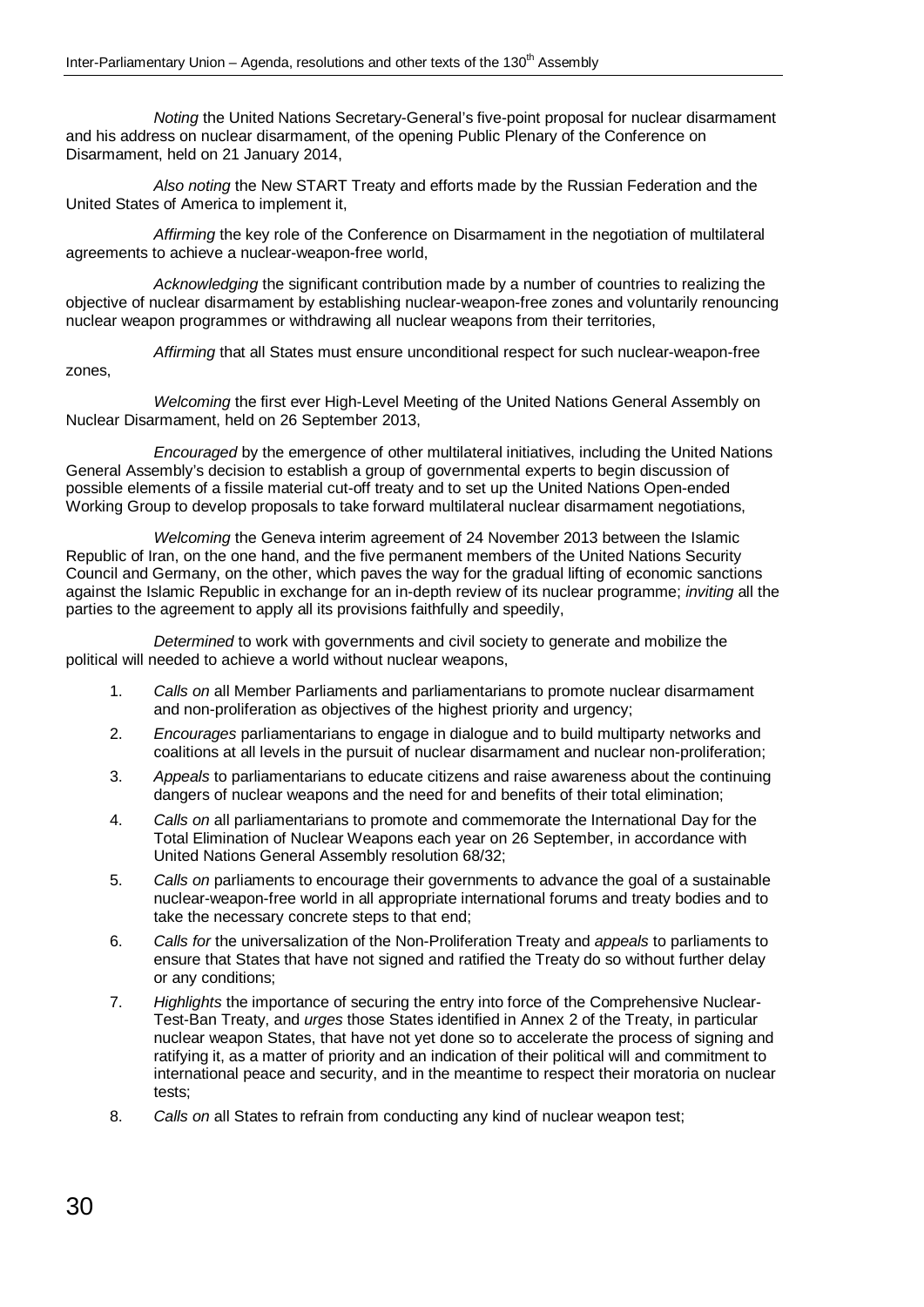- 9. *Stresses* the need for parliamentarians to work with their governments to ensure full compliance with all provisions of the Non-Proliferation Treaty and all commitments under the 2000 NPT Review Conference (the 13 practical steps) and the 2010 NPT Review Conference (the Action Plan);
- 10. *Calls on* parliaments to work together and with governments and civil society to build momentum for a constructive NPT Review Conference in 2015;
- 11. *Urges* parliaments to strengthen the safety of all nuclear materials, including those intended for military use, notably by monitoring the implementation of United Nations Security Council resolution 1540 (2004), and by ensuring the ratification of relevant multilateral treaties such as the International Convention for the Suppression of Acts of Nuclear Terrorism and the Convention on the Physical Protection of Nuclear Material and its 2005 Amendment;
- 12. *Calls on* parliaments in States that have not yet done so to bring into force, as soon as possible, a comprehensive safeguards agreement and additional protocol, which, together, constitute essential elements of the International Atomic Energy Agency safeguards system;
- 13. *Calls on* parliamentarians to use all available tools, including committees, closely to monitor national implementation of the above commitments, including by scrutinizing legislation, budgets and progress reports;
- 14. *Recommends* that parliaments urge their governments to start negotiations on a nuclear weapons convention or on a package of agreements to help achieve a nuclear-weaponfree world, as outlined in the United Nations Secretary-General's five-point proposal and noted in the 2010 NPT Review Conference Action Plan;
- 15. *Also recommends* that parliaments urge their governments to start multilateral negotiations on a verifiable, robust, non-discriminatory and multilateral treaty banning the production of fissile material for nuclear weapons or other nuclear explosive devices;
- 16. *Encourages* parliaments in States possessing nuclear weapons to demand, in keeping with Article VI of the Non-Proliferation Treaty, deeper and faster action on disarmament and increased transparency from their governments in relation to nuclear weapons arsenals, stockpiled fissile material, and information on related programmes and spending;
- 17. *Invites* parliaments, pending a fissile material cut-off treaty, to encourage their governments who have not yet done so to establish a moratorium on the production of fissile material by unilaterally ceasing such production and dismantling their production facilities;
- 18. *Encourages* parliaments to work with their governments in the pursuit of confidencebuilding measures, including by eliminating the role of nuclear weapons in security doctrines and policies;
- 19. *Also encourages* the parliaments of nuclear-weapon-possessing States to demand, in accordance with Action 5(e) of the Final Document of the 2010 NPT Review Conference, a reduction in the operational status of nuclear weapons;
- 20. *Further encourages* parliaments to strengthen existing nuclear-weapon-free zones and to support their expansion and the establishment of new zones;
- 21. *Calls on* parliamentarians to support the convening, at the earliest possible date, of a conference for a Middle East free of weapons of mass destruction, to be attended by all States in the region on the basis of arrangements freely arrived at;
- 22. *Urges* parliaments to demand the return to substantive work of the United Nations Conference on Disarmament;
- 23. *Reiterates* the need to reach an early agreement in the Conference on Disarmament on an effective, universal, unconditional and legally binding instrument in order to give assurances to non-nuclear States regarding the use or threat of use of nuclear weapons;
- 24. *Calls on* parliamentarians to use the IPU as a global forum to focus political attention on the need for effective, verifiable and irreversible nuclear disarmament, and on concrete and practical actions that can be taken in the immediate future to advance this goal.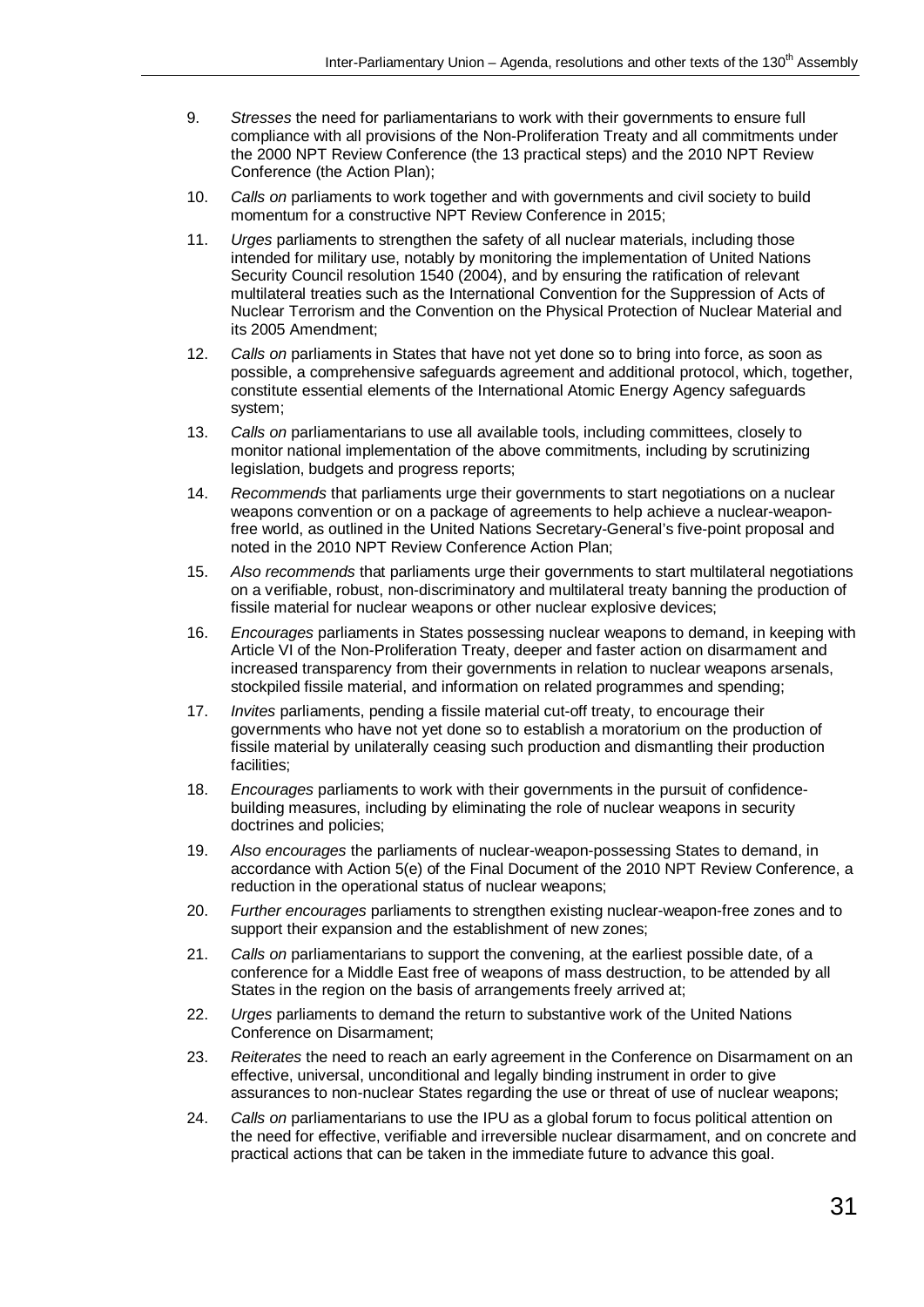# **Towards risk-resilient development: Taking into consideration demographic trends and natural constraints**

#### *Resolution adopted unanimously by the 130th IPU Assembly (Geneva, 20 March 2014)*

The 130<sup>th</sup> Assembly of the Inter-Parliamentary Union,

*Expressing deep concern* at the continued mounting impact and risk of disasters worldwide, which threaten people's lives and livelihoods, derail socio-economic development and damage the environment,

*Noting* that development patterns, including poorly planned and managed urbanization, population growth in high-risk areas, endemic poverty, weak governance and institutions, and environmental degradation, are important drivers of disaster risk,

*Also noting* that disasters, especially those resulting from climate change and exacerbated by population growth and distribution and other factors, such as poor use and management of resources, have been identified by the international community, for instance in the Outcome Document of the 2012 United Nations Conference on Sustainable Development (Rio+20), as major challenges for sustainable development,

*Reaffirming* the Hyogo Framework for Action 2005–2015: Building the Resilience of Nations and Communities to Disaster, and *underscoring* the need to accelerate its implementation at international, regional, national and particularly local level,

*Recognizing* the urgent need to integrate and build stronger linkages between policies and programmes relating to disaster risk reduction and disaster recovery, climate change, long-term economic and social development, urban planning, demographic dynamics and environmental protection, so as to be able to address the underlying causes of disaster risk,

*Also recognizing* that global population growth, which is expected to continue for several more decades, and demographic distribution, especially increased population density and urbanization, heighten vulnerability to disasters and that the demographic factor has a direct effect on food security and self-sufficiency in areas that are prone to drought-induced famine and malnutrition,

*Underscoring* that demographic dynamics are a significant contributor to climate change and disaster risk insofar as they place additional stress on natural resources, heighten the vulnerability of communities to natural hazards and add to the human impact on ecosystems, primarily by increasing demands for food, fresh water, timber and fuel,

*Affirming* that all women have the right to plan their own lives, including when and whether to have children, and *stressing* that unintended pregnancy is the factor of continued population growth most amenable to policy intervention,

*Convinced* that governments are a critical stakeholder when it comes to addressing disaster risk resilience and population dynamics in the context of sustainable development, which is a matter of political responsibility, and that parliamentarians have a critical role to play in ensuring that the political will exists to achieve results through legislation, policy oversight and the allocation of resources,

*Noting* that women and children are more likely to suffer physically and psychologically in disasters and during the post-disaster recovery and reconstruction period,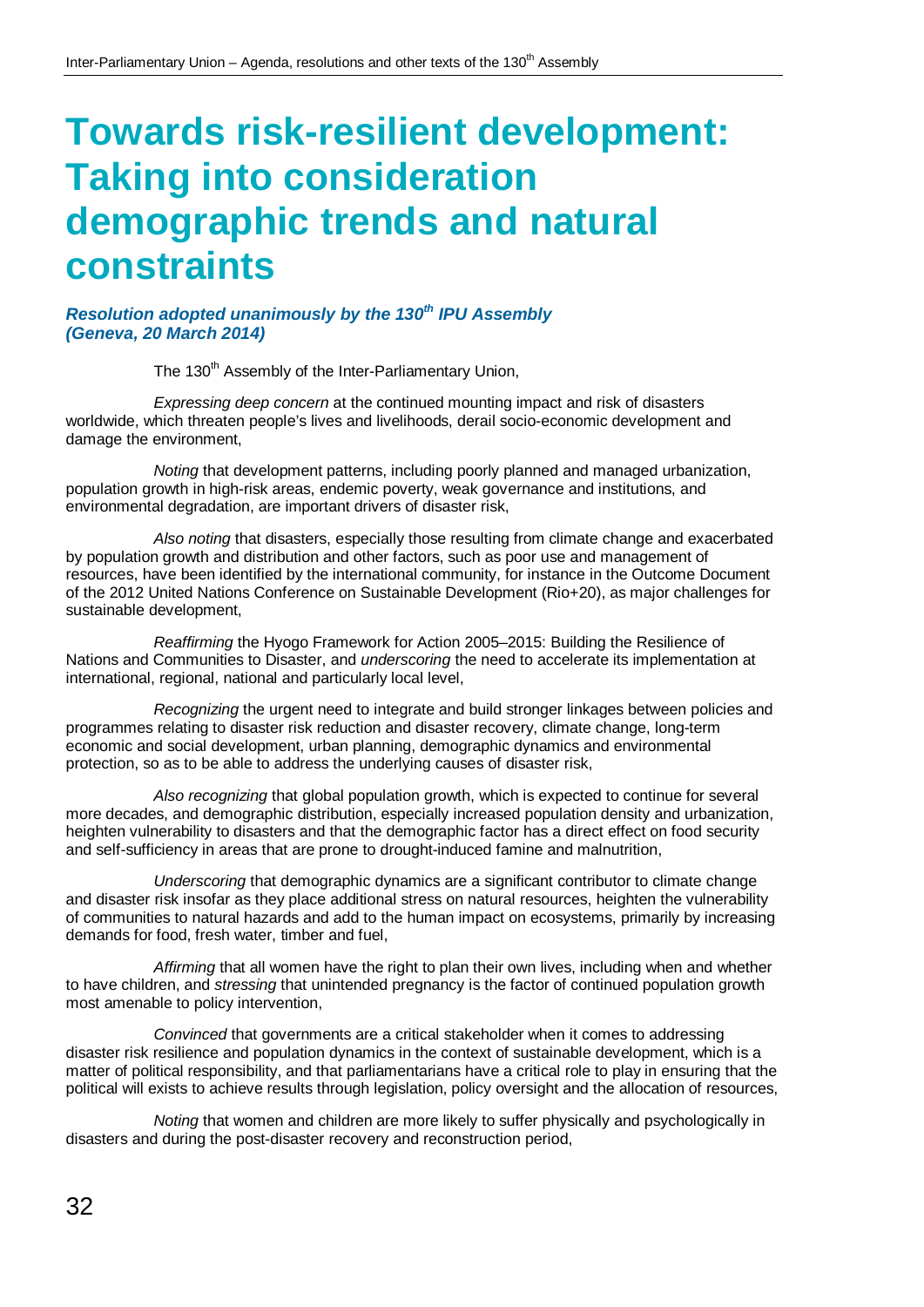*Acknowledging* that women have to be part of disaster management, from prevention to rehabilitation,

*Underscoring* the need for education at all levels and the importance of winning over local players in order to raise awareness of disaster risk resilience and related demographic issues and to galvanize public support for the measures needed to build resilience,

- 1. *Calls on* all members of parliament to acquire information on and knowledge of issues related to disaster and risk trends, so as to enhance their oversight role with regard to reducing the impact and risk of disasters, building resilience, protecting people and safeguarding development gains from disasters and the effects of climate change, while guaranteeing that this becomes an important issue on the national agenda and that the relevant measures are implemented;
- 2. *Also calls on* all members of parliament to take immediate action to review existing legislation related to disaster risk reduction in the light of community realities and considering their environment, natural habitat and people as the main resources for developing relevant processes, and to determine whether it is sufficient to hold key players, including policymakers and the private sector, to account for the consequences of riskintensive development policies or investments;
- 3. *Invites* the United Nations to formalize the principle of reparation for victims of natural disasters and reparation for damage caused by States with development strategies that run counter to the recommendations made by the 1992 United Nations Conference on Sustainable Development;
- 4. *Appeals* to all governments to take immediate action to review national policies and regulations so as to ensure that socio-economic development is balanced against the need to reduce the risk, to the population and the economy, of disasters in the long run, as more engagement is needed to keep development policies and practices coherent and aligned with those for disaster risk reduction, environmental protection and adaptation to climate change:
- 5. *Also appeals* to all governments to improve and enhance their mechanisms for disaster risk reduction and ensure that development policy and strategies build the disaster risk resilience of their people and the economy by drawing up a map of at-risk areas by nature of risk, by putting in place early warning systems and guaranteeing construction safety, and by improving legislation, institutional frameworks, policy and accountability and increasing budgetary allocations for disaster-resilient development, with due regard for the specific needs of women and particular attention to those of people with disabilities;
- 6. *Urges* parliaments and governments to eliminate all forms of discrimination against women when it comes to land and livestock ownership and to facilitate women's access to credit as means of strengthening women's resilience;
- 7. *Calls on* governments and parliaments to integrate gender and age perspectives into the design and implementation of all phases of risk management;
- 8. *Encourages* governments and parliaments to evaluate risk and build resiliency to disasters by investing in shock-resistant infrastructure and inclusive social protection systems, particularly for vulnerable and at-risk communities;
- 9. *Calls on* governments and parliaments to advance food security and to promote sustainable agricultural development, with a particular emphasis on strategies that prioritize the needs and circumstances of rural communities, as key components of resilient communities;
- 10. *Urges* governments and parliaments to invest in early warning systems and to ensure that those systems are integrated into their disaster risk reduction strategies, relevant governmental policy and decision-making processes, and emergency management systems;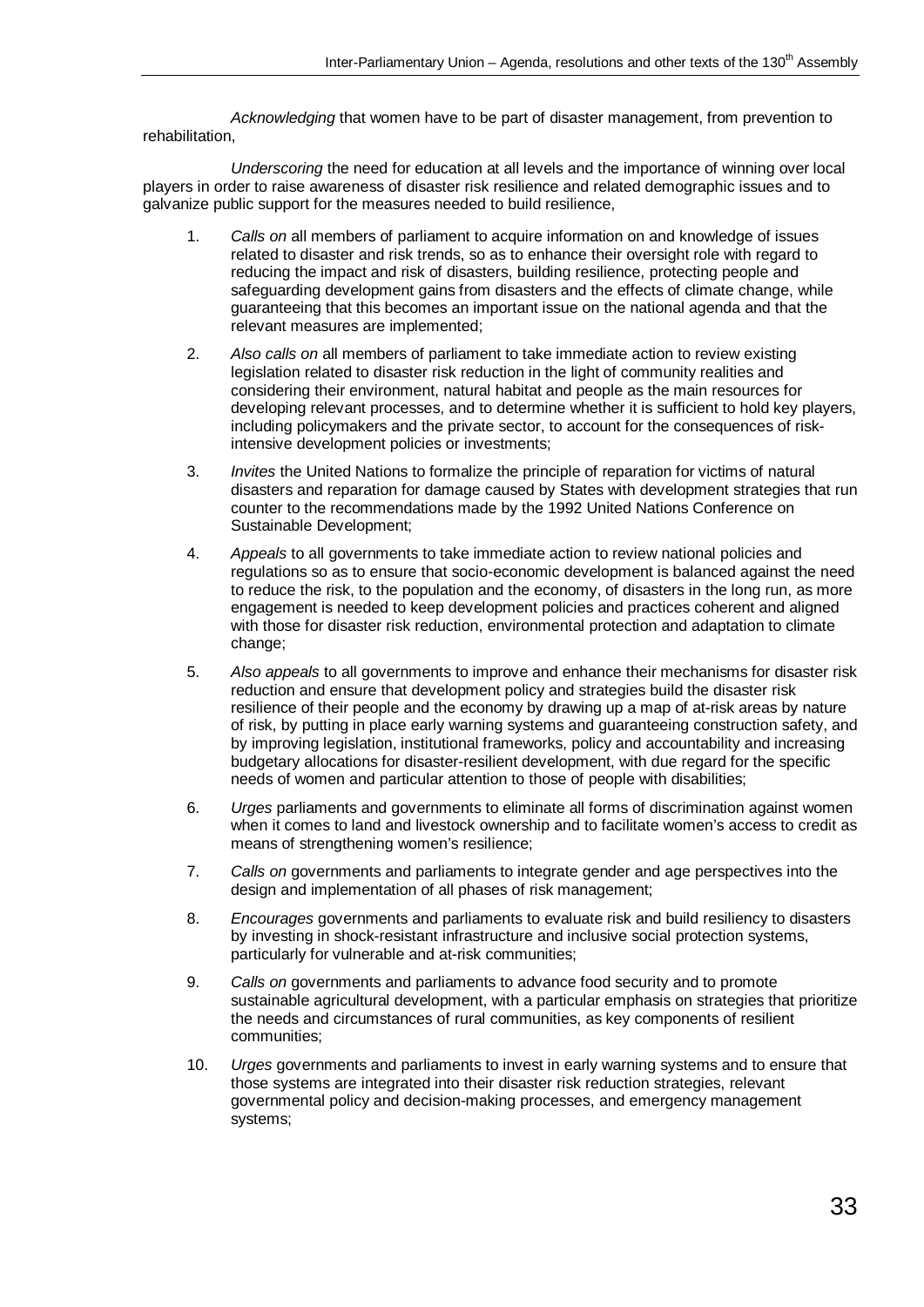- 11. *Urges* the United Nations system and other international and intergovernmental organizations to promote the building of resiliency to disasters and shocks as a fundamental aspect of development, to ensure that resiliency and risk assessments are integrated into international efforts targeting poverty reduction and sustainable development, and to be a role model for improved governance for disaster risk reduction by advocating the key principles thereof and acting transparently and with accountability for the consequences of decisions on country-level programmes and investment;
- 12. *Also urges* the United Nations system to provide special support to developing countries so that the findings of relevant reports can be implemented and solutions found to facilitate the financing of mitigation works in those countries;
- 13. *Urges* governments to integrate factors of population growth, family planning and demographic dynamics into policy measures for sustainable development, which should also promote resilience to disasters and to climate change;
- 14*. Calls on* parliaments to work, at national, regional and international level, for the inclusion of a reproductive health indicator as part of the post-2015 development goals in the areas of health, equity and women's empowerment, to promote a rights-based approach to reproductive health and to take appropriate measures, through legislation and budget allocations, to provide universal access to voluntary family planning services;
- 15. *Urges* governments to participate actively in the ongoing consultations on the post-2015 development agenda and the post-2015 framework for disaster risk reduction in order to gain information, knowledge and technical support for the development of a national post-2015 disaster risk-resilient development agenda, as the post-2015 development agenda and framework are both indissociable from the promotion of sustainable and risk-resilient poverty reduction and development;
- 16. *Also urges* governments and the United Nations system to ensure that the post-2015 development agenda and framework for disaster risk reduction are mutually reinforcing;
- 17. *Calls on* all parliaments to support government efforts to develop disaster-resilient development policies and strategies that give serious consideration to disaster risk assessment, including population factors, at the planning and programme stages, as development without disaster resilience is not sustainable;
- 18. *Calls on* governments, when they develop disaster risk reduction legislation, policies and plans, to take into consideration the specific role of women, in particular women holding office in local government and councils and women in grassroots organizations, in risk reduction, planning, relocation, housing and infrastructure development efforts;
- 19. *Reiterates* that reducing disaster risk and protecting people's lives are the legal responsibility of all elected representatives, and thus *encourages* all parliaments to develop a national forum for legislators on disaster risk reduction and risk-resilient development;
- 20. *Calls for* the involvement, together with governments and parliaments, of civil society, the private sector and the scientific community, with a view to reducing disaster risks and promoting measures to fight problems arising from climate change;
- 21. *Calls on* parliaments to scrutinize government policy and actions with regard to disaster risk reduction, climate change and sustainable development, and to use all available instruments, including legislation and in particular environmental and public policy impact studies, to ensure that disaster risk reduction and climate change adaptation measures are integrated into national planning and budgeting processes;
- 22. *Calls for* the establishment of specific committees to study climate change in those parliaments where they do not exist, so that they are aware of and analyse all the problems related to sustainable development in order to promote measures and strategies to prevent and alleviate them;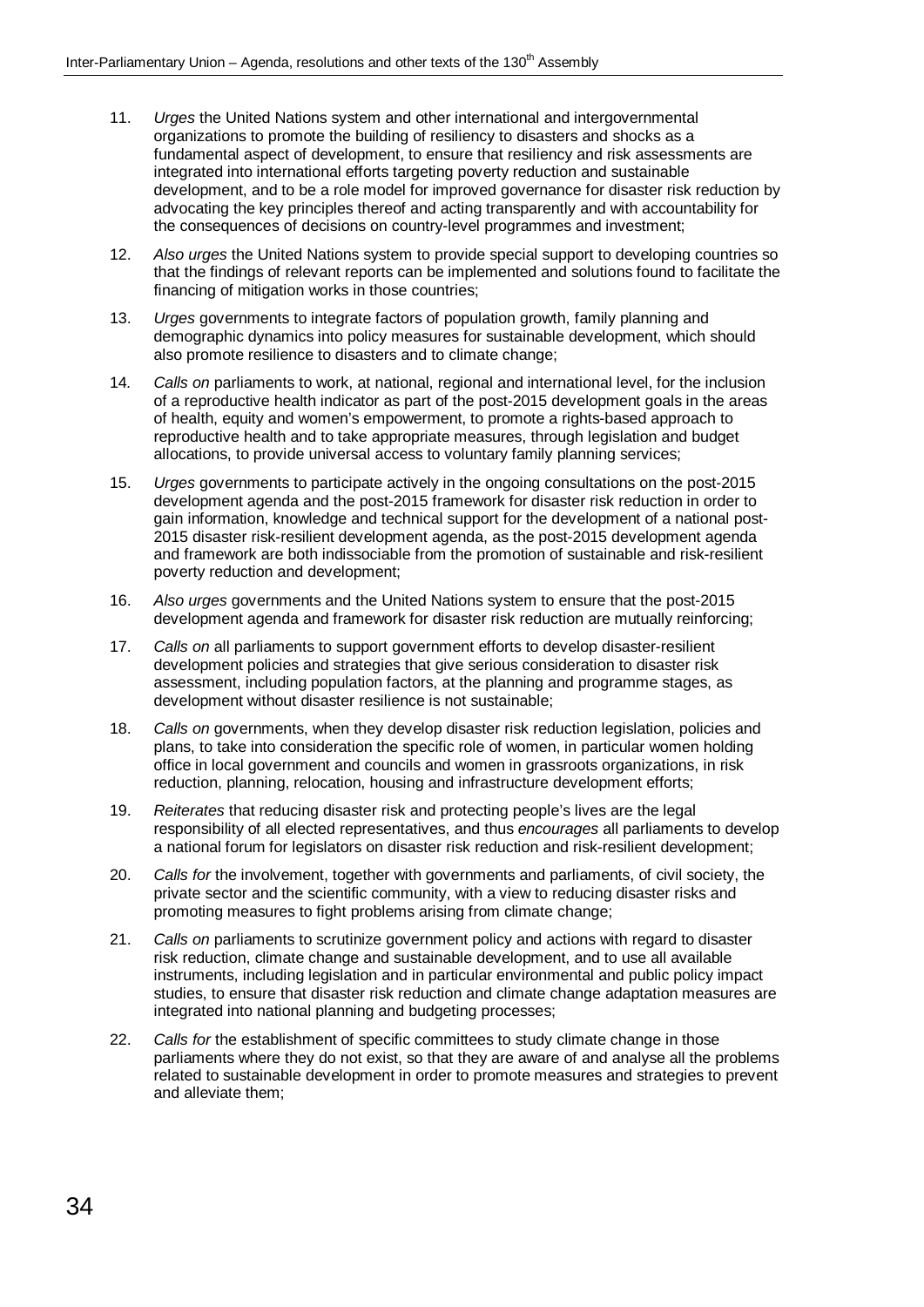- 23. *Urges* donor countries and international development agencies to take a responsible approach and play a leading role in integrating disaster risk reduction and reproductive health measures, in particular consideration of the rights to sexual and reproductive health of each individual, into development planning and programmes, to ensure that aid-supported development activities contribute to disaster risk-resilient development;
- 24. *Calls on* all parliamentarians to make combating corruption and illegal financial flows a priority, as these significantly affect the mobilization and proper allocation of resources to the detriment of the environmental components of sustainable development programmes;
- 25. *Urges* donor and recipient countries to focus increasingly on promoting national resource management, particularly management of water and energy resource supplies and use, in order to prevent and mitigate high disaster risks, strengthen resilience and ultimately contribute to sustainable development;
- 26. *Urges* governments, parliaments and international organizations to enhance international cooperation in support of risk identification and management and resilient development, by providing technical assistance and capacity-building, as appropriate, in developing countries;
- 27. *Calls on* all parliaments to drive the process for political ownership and will at the governmental level in order to achieve tangible results in sustainable development and to contain human-induced environmental changes that contribute to the occurrence or severity of natural disasters, especially as a result of climate change; in particular, *calls for* the conclusion by 2015 of an ambitious global agreement that has legal force under the United Nations Framework Convention on Climate Change and is applicable to all the Parties thereto;
- 28. *Invites* all IPU Member Parliaments to take urgent action to follow up on the recommendations made in this resolution in their respective countries and regions.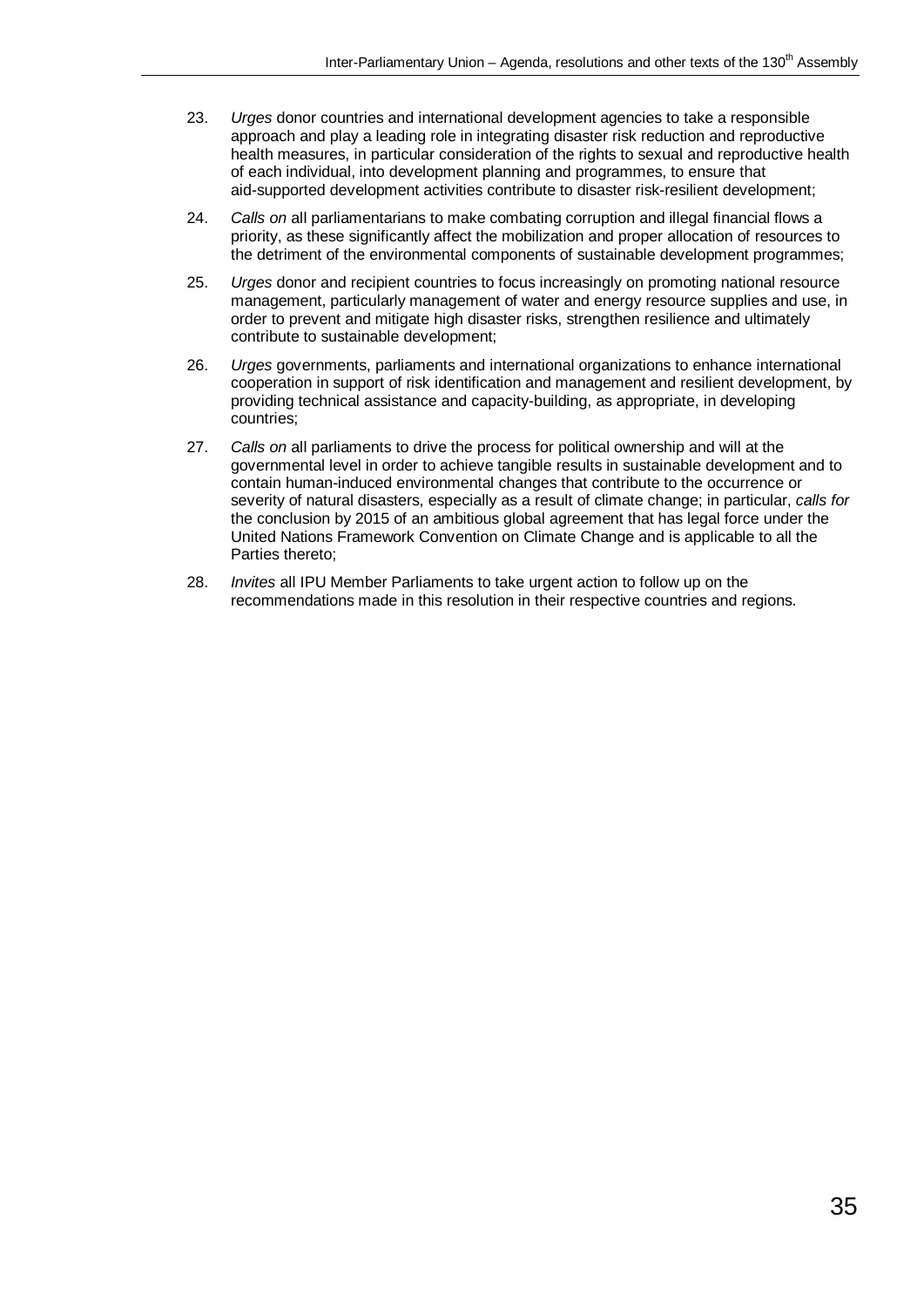# **The role of parliaments in protecting the rights of children, in particular unaccompanied migrant children, and in preventing their exploitation in situations of armed conflict**

#### *Resolution adopted unanimously by the 130th IPU Assembly (Geneva, 20 March 2014)*

The 130<sup>th</sup> Assembly of the Inter-Parliamentary Union,

*Considering* that Article 1 of the Convention on the Rights of the Child defines a child as "every human being below the age of eighteen years",

*Acknowledging* that efforts have been made globally to promote the protection of and respect for the human rights of unaccompanied migrant children, separated children and children involved in armed conflicts pursuant to the provisions of the Convention on the Rights of the Child,

*Recognizing* the fundamental principles and rights that must be guaranteed to all children, especially unaccompanied or separated children, boys and girls, in accordance with the Convention on the Rights of the Child, the International Convention on the Protection of the Rights of All Migrant Workers and Members of Their Families and States' other obligations under international law, including the best interests of the child; non-discrimination; non-punishment; non-detention; non-refoulement; family unity; the right to physical and legal protection; the right to an identity, the right to life, survival and development; the right to be heard and to participate in decisions that affect them; the right to be protected from violence; the right to education; the right to due process guarantees and the right to access to health care and psychological support, reintegration assistance and legal aid,

*Recalling* that paragraph 7 of General Comment No. 6 (2005) on the Treatment of Unaccompanied and Separated Children Outside their Country of Origin, issued by the Committee on the Rights of Child, defines "unaccompanied children" as those "who have been separated from both parents and other relatives and are not being cared for by an adult who, by law or custom, is responsible for doing so", while paragraph 8 defines "separated children" as "children who have been separated from both parents, or from their previous legal or customary primary caregiver, but not necessarily from other relatives",

*Also recalling* that paragraph 13 of General Comment No. 13 (2011) on The right of the child to freedom from all forms of violence, issued by the Committee on the Rights of Child, states that "Addressing and eliminating the widespread prevalence and incidence of violence against children is an obligation of States parties under the Convention. Securing and promoting children's fundamental rights to respect for their human dignity and physical and psychological integrity, through the prevention of all forms of violence, is essential for promoting the full set of child rights in the Convention",

*Recognizing* the importance of the Convention on the Elimination of All Forms of Discrimination against Women, the general recommendations of the Committee on the Elimination of Discrimination against Women, UN Security Council resolution 1325 and subsequent resolutions on women, peace and security calling for special measures to protect girls from trafficking, sexual and gender-based violence, sexual exploitation and many forms of harmful practice, such as child/early marriage, forced marriage and female genital mutilation, the incidence of which increases in conflict and post-conflict situations,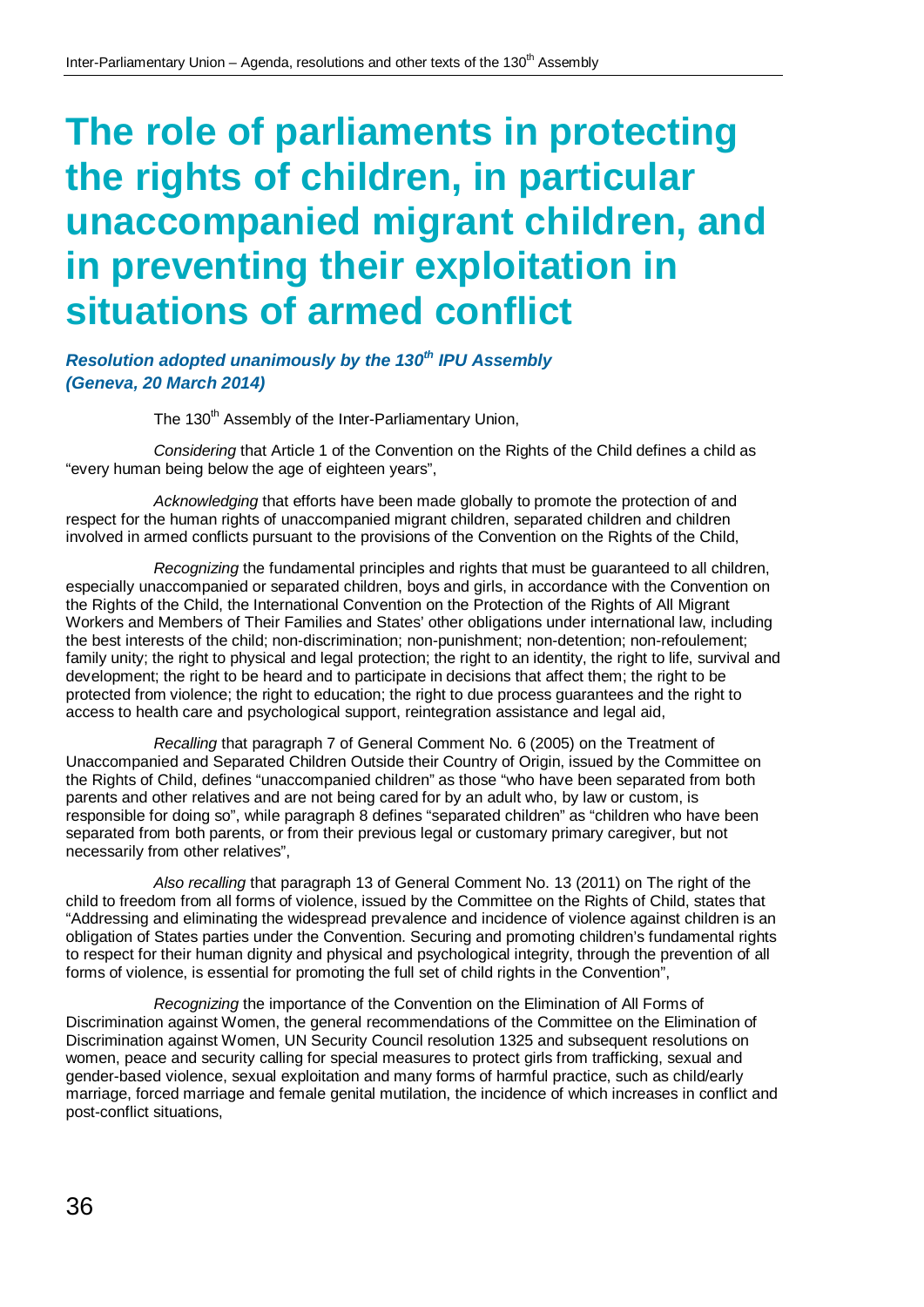*Considering* that the international legal framework dealing with children and armed conflict includes instruments such as Protocol II to the Geneva Conventions of 1949 relating to the Protection of Victims of Non-International Armed Conflicts (1977); the Convention on the Rights of the Child (1989); ILO Convention No. 182 concerning the Prohibition and Immediate Action for the Elimination of the Worst Forms of Child Labour (1999) and the Optional Protocol to the Convention on the Rights of the Child on the involvement of children in armed conflict (2000),

*Also considering* that the international legal framework dealing with children and transnational organized crime includes instruments such as the Convention against Transnational Organized Crime (2000), the Protocol to Prevent, Suppress and Punish Trafficking in Persons, especially Women and Children (2003), the Protocol against the Smuggling of Migrants by Land, Sea and Air (2004), and the Optional Protocol to the Convention on the Rights of the Child on the sale of children, child prostitution and child pornography (2002),

*Aware* that, in accordance with the Principles and Guidelines on Children Associated with Armed Forces or Armed Groups (Paris Principles, 2007), a child associated with an armed force or armed group is "any person below 18 years of age who is or who has been recruited or used by an armed force or armed group in any capacity, including but not limited to children, boys and girls, used as fighters, cooks, porters, messengers, spies or for sexual purposes",

*Recalling* that, in accordance with Articles 26 and 27 of the Vienna Convention on the Law of Treaties (1969), any State party to the Convention on the Rights of the Child must ensure that the rights and principles enshrined in the Convention are fully reflected and given legal effect in relevant domestic legislation,

*Recognizing* that parliaments have a crucial role to play in ratifying international legal instruments on the protection of children and accordingly, in implementing domestic legislation,

*Underscoring* that the role of parliaments in protecting the rights of children, in particular unaccompanied migrant children and children in situations of armed conflict or affected by organized crime, must be in line with international law and based on the best interests of the child,

*Considering* that policies criminalizing migrant children have a negative impact on children's access to basic rights,

- 1. *Invites* the parliaments of States which have not yet signed the three Optional Protocols to the Convention on the Rights of the Child to urge their governments to proceed with their signature and full accession;
- 2. *Urges* parliaments to prohibit all forms of violence and discrimination against children and to pass enabling domestic legislation in order to give full effect to the Convention on the Rights of the Child;
- 3. *Calls* on parliaments, especially those in countries experiencing situations of armed conflict, internal conflict or occupation, to amend their existing legislation so as to prevent and punish the recruitment of children for direct participation in hostilities and other forms of exploitation of children in such situations; also *calls on* parliaments to prevent, suppress and punish the exploitation of children by organized criminal groups, in line with relevant international law;
- 4. *Also calls* on parliaments to design efficient legislative tools for the legal protection of minors, thus establishing a legal framework effectively guaranteeing the rights of children and to enact legislation aimed at establishing comprehensive and effective protection systems with adequate resources and coordinated by a high-ranking government official in order to ensure the best interests of the child;
- 5. *Urges* parliaments to enact specific legislation aimed at protecting unaccompanied migrant girls and girls in armed conflict and post-conflict situations from trafficking, sexual exploitation, sexual and gender-based violence, including rape, and many forms of harmful practice, such as child, early and forced marriage and female genital mutilation;
- 6. *Encourages* parliaments to enact legislation aimed at addressing the special needs of separated and unaccompanied children and children involved in armed conflicts which, as a minimum, should provide for specific procedures in keeping with the rule of law;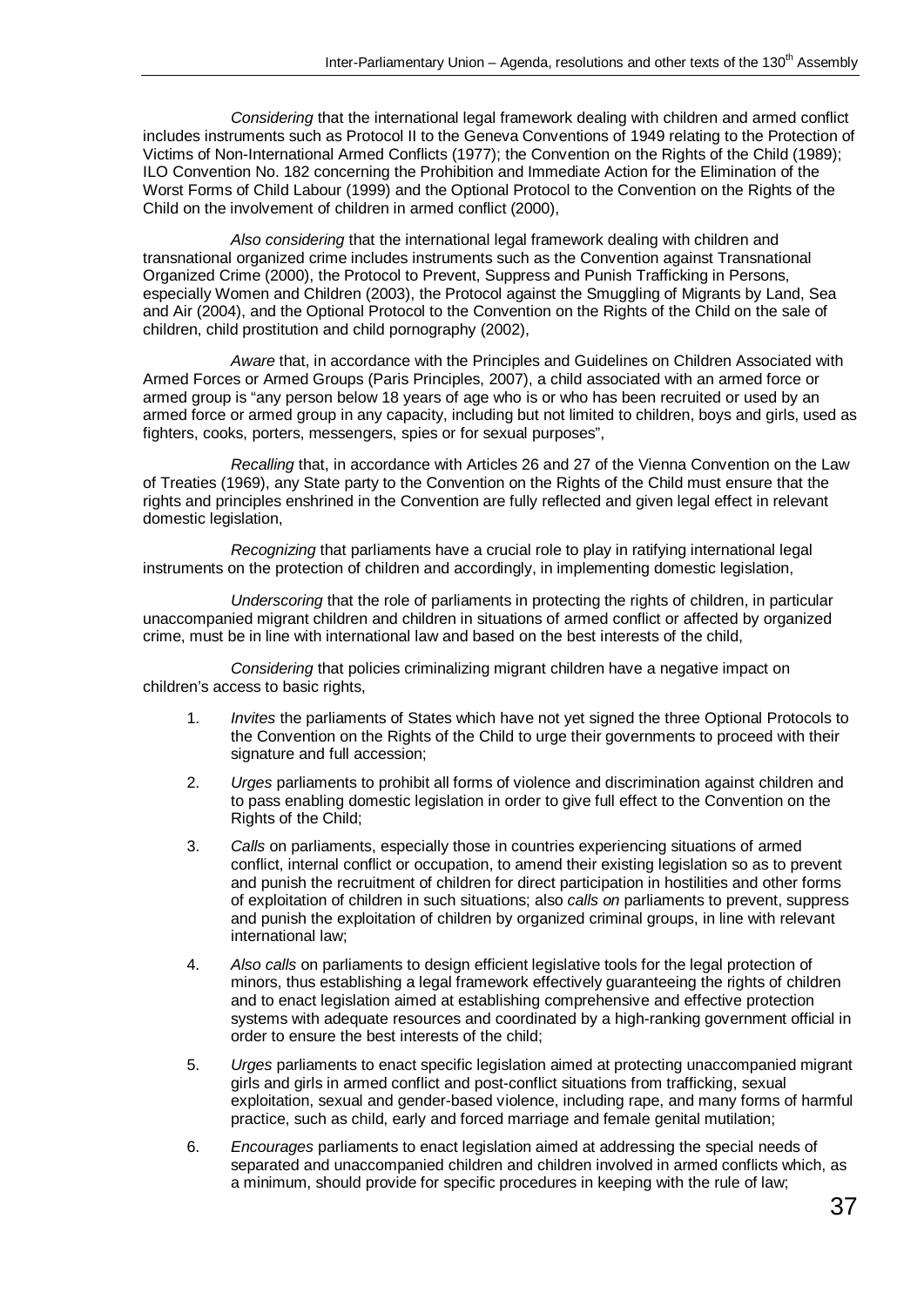- 7. *Urges* governments to take action so that separated and unaccompanied children fleeing illegal recruitment by armed forces or groups can cross borders and exercise their right to request asylum and so that no child in this category is returned to the border of a State where his/her life is truly at risk;
- 8. *Also urges* parliaments of countries with compulsory military service to raise the minimum age to 18 years and to ban the voluntary recruitment of children under the age of 18; *further urges* parliaments to take appropriate steps to have amendments made to Article 2 of the Optional Protocol to the Convention on the Rights of the Child on the involvement of children in armed conflict, Article 77 of Protocol I additional to the Geneva Conventions of 12 August 1949, and relating to the Protection of Victims of International Armed Conflicts, and Article 4 of Protocol II additional to the Geneva Conventions of 12 August 1949, and relating to the Protection of Victims of Non-International Armed Conflicts, with a view to banning the voluntary recruitment of persons under the age of 18;
- 9. *Encourages* parliaments to underscore the importance of working together with United Nations bodies, non-governmental organizations and other entities in order to collect accurate and reliable data on the number of separated or unaccompanied migrant children and children involved in armed and internal conflicts and situations of organized crime in their respective countries;
- 10. *Also encourages* parliaments to respect, protect and fulfil the rights of children involved in demonstrations and political rallies, including their right to protection from violence and to freedom of association and expression;
- 11. *Urges* parliaments to discourage the premeditated use of children in violent demonstrations;
- 12. *Calls on* the parliaments of countries involved in armed conflict to urge their governments, in close collaboration with the United Nations Office of the Special Representative of the Secretary-General for Children and Armed Conflict, to release child combatants or prisoners of war and seek lasting solutions, such as family unification, where possible signing relevant action plans to this end;
- 13. *Invites* parliaments to share best practices on the protection of children from the perspective of restorative justice with the governments, parliaments and human rights organizations of countries where armed conflict and situations involving organized crime are developing;
- 14. *Calls on* parliaments to ensure compliance with international standards for the protection of separated or unaccompanied migrant children, including the principles of nondiscrimination and non-punishment, prohibition of inappropriate detention of the child, the best interests of the child, the right of the child to life and development, and the right of children to participate in decisions that affect them;
- 15. *Also calls on* parliaments to ensure that adequate resources are allocated from national budgets to enforce laws, implement policies and improve practices related to the protection of children, especially separated or unaccompanied migrant children and children in situations of armed conflict, and to guarantee that these budgets are gender-sensitive;
- 16. *Invites* parliaments to hold hearings and consultations so as to assess the effectiveness of existing laws, policies, and practices on protecting children, especially separated or unaccompanied migrant children and children in situations of armed conflict, collect ageand sex-disaggregated data on the scope of the problem, and identify appropriate responses to combat it;
- 17. *Also invites* parliaments, in partnership with UNICEF and in consultation with Interpol, to promote the establishment of a comprehensive international and up-to-date register of foreign separated or unaccompanied minors as an efficient tool for safeguarding the rights of such children, and to entrust the responsibility for coordinating such data to a single national authority;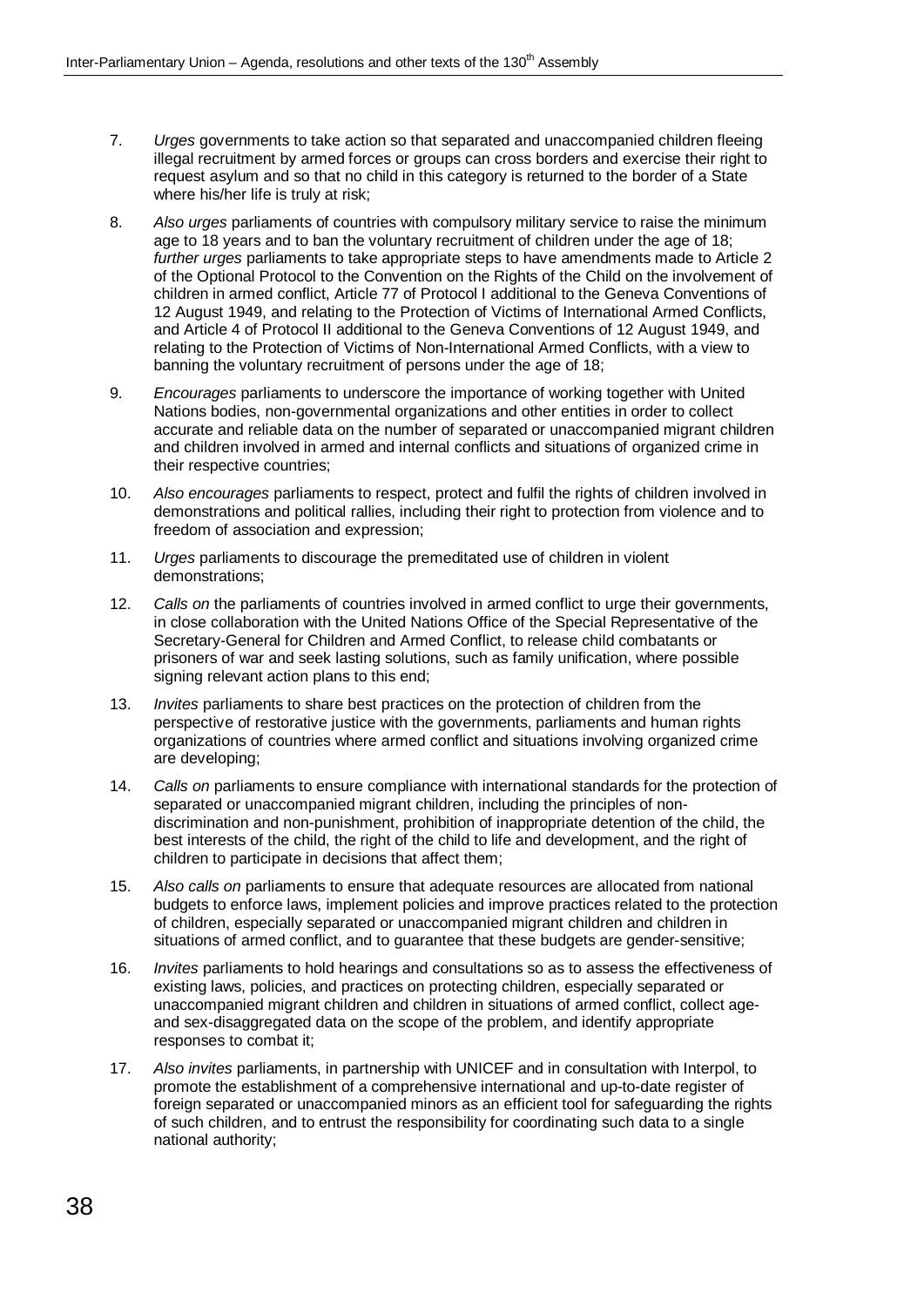- 18. *Urges* parliaments to hold governments to account for their humanitarian duty to provide children, especially separated or unaccompanied migrant children and children in situations of armed conflict, with the necessary services, in order to guarantee basic human rights such as education, medical treatment, counselling, rehabilitation and reintegration, child care, accommodation and legal assistance, bearing in mind the special needs of girls; *also urges* them to support the establishment of national referral mechanisms to this end;
- 19. *Calls on* governments to ensure that minors under the age of 18 recruited illegally into armed forces who are accused of crimes under international law are considered first and foremost as victims, rather than perpetrators, of international law violations;
- 20. *Invites* parliaments to support awareness-raising efforts, especially by working with the media to address xenophobia and violations of the rights of children, especially separated or unaccompanied migrant children and children in situations of armed conflict, and *notes* that Universal Children's Day, 20 November, provides a favourable framework for mobilizing and sensitizing public opinion to the protection of minors;
- 21. *Also invites* parliaments to support efforts aimed at raising awareness of discrimination against children who have been exploited in armed conflicts and of the importance of the disarmament, demobilization and reintegration process;
- 22. *Further invites* parliaments to support initiatives aimed at training, educating and continuously building the capacities of child protection professionals, specifically offering training in international human rights law to all members of the armed forces, law enforcement and immigration officials, border guards and other individuals and agencies involved in protecting the rights of children, especially separated or unaccompanied migrant children, children in situations of armed conflict and children affected by organized crime;
- 23. *Encourages* parliaments to support implementation of the Minimum Standards for Child Protection in Humanitarian Action and ensure that they are integrated into official policies to protect children, especially separated or unaccompanied migrant children and children in situations of armed conflict, so that all stakeholders, including government officials, UN agents and civil society representatives, are aware of them;
- 24. *Requests* parliaments to promote action to prevent the migration of separated or unaccompanied minors from their countries of origin, by strengthening cooperation and promoting bilateral conventions with countries of origin;
- 25. *Calls on* parliaments to adopt the necessary legal instruments, such as memoranda of understanding and bilateral and multilateral agreements on collaboration with international organizations and technical and financial assistance, so as to enhance international cooperation on the protection of the rights of separated and unaccompanied children, especially migrant children and children in situations of armed conflict;
- 26. *Also calls on* parliaments to promote the establishment of an international legal framework guaranteeing that States and corporations, non-governmental groups and individuals who exploit children in demonstrations and armed conflicts, in time of war or peace, are held to account for their actions and compensate the victims of these imprescriptible crimes and their families;
- 27. *Calls for* a review of international law and international humanitarian law conventions with a view to harmonizing the provisions on special guardianship for minors under 18 years of age;
- 28. *Urges* parliaments to take appropriate measures to ensure that an effective birth registration system is in place for all children, including separated or unaccompanied migrant children and children in situations of armed conflict;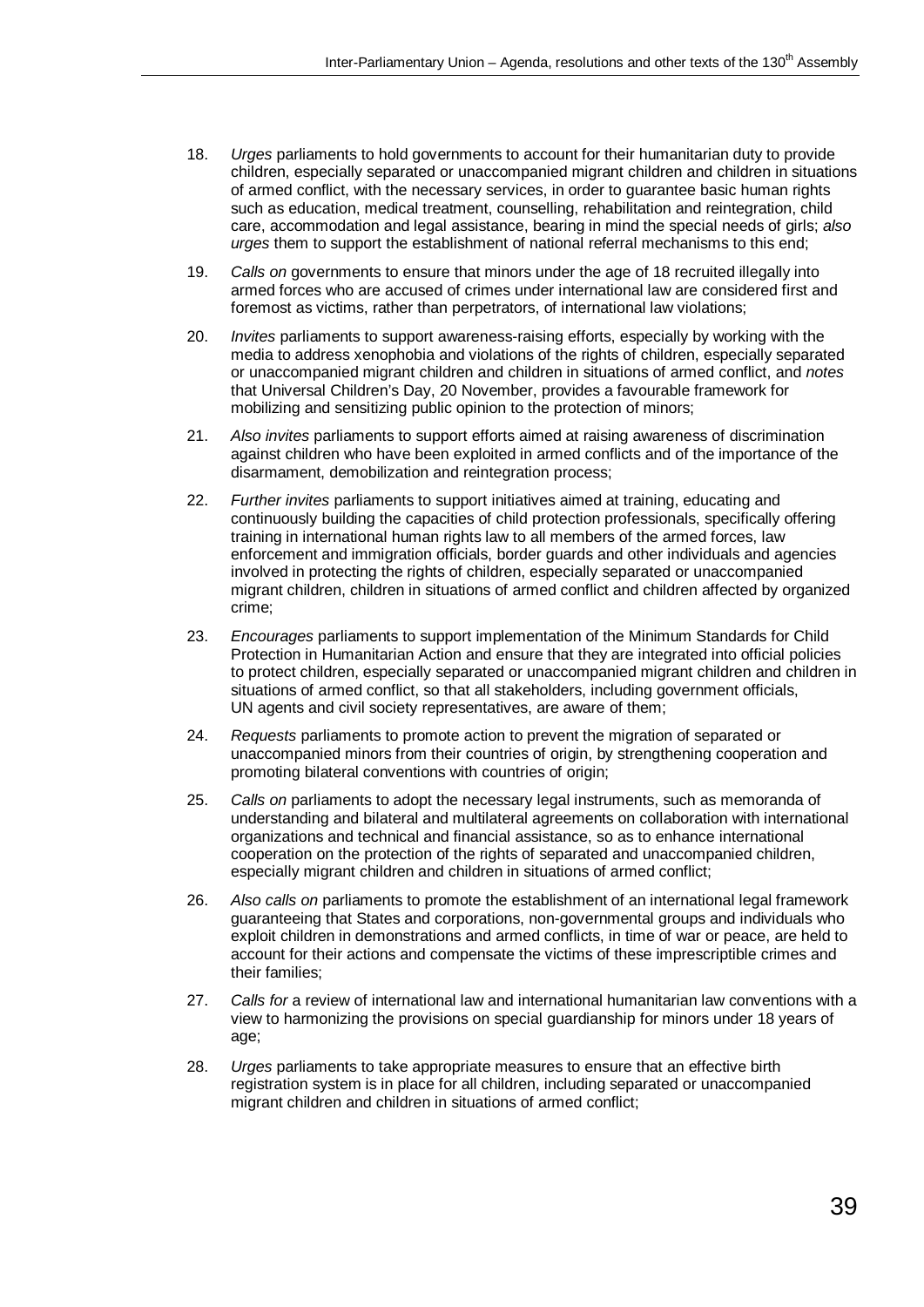- 29. *Requests* parliaments to promote an international protocol for unaccompanied minors establishing basic and unified action lines that take account of gender concerns, regardless of the country where the minor is, and enabling coordination of the work of all relevant institutions and departments, and to facilitate the early identification of children at risk, boys and girls, especially separated or unaccompanied migrant children and children in situations of armed conflict, so that they can be looked after and brought into a comprehensive protective structure that will guarantee all their rights and facilitate their reunification with their families;
- 30. *Invites* parliaments and governments to raise awareness of children's rights in receiving communities and to work actively for the most efficient coordination between agencies responsible for receiving unaccompanied children, in recognition of the high incidence of post-traumatic stress among unaccompanied children and in order to take every measure to help them;
- 31. *Calls on* parliaments and governments to open borders based firmly on values such as the rule of law, democracy, respect for human rights and international conventions, especially when so many victims are children, and to find a way to combine respect for border protection and the right to seek asylum;
- 32. *Also calls on* parliaments to ensure proper and qualified evaluation of whether unaccompanied minors should return to their country of origin, and to find ways to ensure the humane and safe return of those who must return after receiving a final rejection of their asylum application, so that no minor returns home without a safe and appropriate reception, acknowledging that an important step in the process is to make sure that minors are reunited with their parents, bearing the child's perspective in mind in every case and ensuring the rights of each individual child;
- 33. *Invites* parliaments and other institutions to share with the IPU their best practices in the protection of children's rights, in particular the rights of separated or unaccompanied migrant children and children in situations of armed conflict, with a view to developing a relevant model law;
- 34. *Further invites* parliaments to work closely with the IPU, in particular its geopolitical groups, to promote the organization of regional forums to address specific situations requiring customized solutions, thus promoting the establishment of comprehensive protection systems;
- 35. *Calls on* governments and parliaments to assume their responsibility for protecting the rights of children, in particular separated or unaccompanied migrant children, children in situations of armed conflict or occupation and children affected by organized crime, and to fulfil their obligations to protect child refugees and asylum-seekers;
- 36. *Urges* parliaments and governments to incorporate the perspective of minors and to place greater emphasis on children in legislation, budgets and policymaking, with a view to ensuring that the voices of young people and children are better heard;
- 37. *Calls on* parliaments and governments to enact all provisions of the Convention on the Rights of the Child in national legislation in order to guarantee equal rights for all children.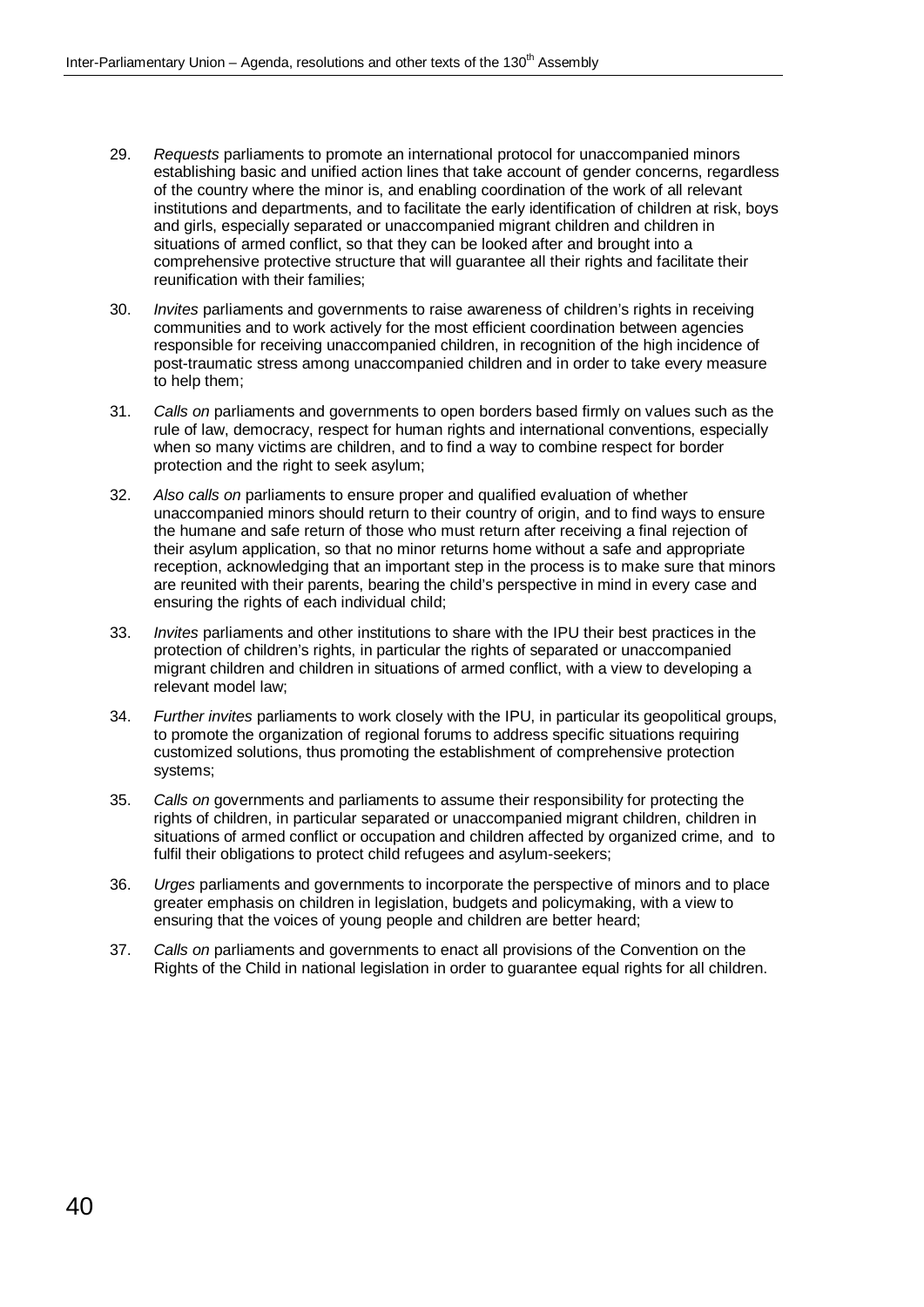# **Report of the Standing Committee on United Nations Affairs**

### *Noted by the 130th IPU Assembly (Geneva, 20 March 2014)*

The Standing Committee on United Nations Affairs held its first session as a fully-fledged Standing Committee on 19 March. After electing its new Bureau, the Committee held a substantive discussion on recent developments in strengthening cooperation between the United Nations, parliaments and the IPU.

The Committee heard an address by the Director-General of the United Nations Office at Geneva, Mr. Michael Møller, who welcomed the IPU's efforts to inject a parliamentary dimension into the work of the United Nations at the national and international levels. He spoke of the need for parliaments to play an integral role in defining and implementing the United Nations post-2015 development agenda; parliamentary input would be the key to ensuring strong national ownership of the sustainable development goals (SDGs).

In the ensuing debate, participants highlighted the main objectives and modalities of interaction between the United Nations and national parliaments, underscoring the IPU's role of facilitator. On the one hand, parliaments had a role to play in ensuring that international commitments were translated into national realities, while on the other, they must also bring a parliamentary perspective to discussions at the global level in order to reflect citizens' expectations and enhance national ownership. As the interaction between the United Nations and parliaments evolved, people would gain a better understanding and appreciation of the work of the United Nations.

The Committee agreed that an important part of the interaction between the United Nations and parliaments took place at the national level, where there was much scope for a more structured and integrated approach. A recent field mission to Haiti by the Advisory Group of the IPU Committee on United Nations Affairs had examined UN stabilization and humanitarian efforts in the country: the degree to which efforts at the country level met the needs of the local population; how UN partners on the ground involved the institution of parliament; and more specifically the role parliament played in helping to secure lasting peace, the rule of law and sustainable development. The Speaker of the Haitian Senate, Mr. Simon Desras, described the challenges faced in Haiti by the Parliament in particular, in the aftermath of the devastating earthquake in 2010, in a society marked by political instability and weak governance institutions. The mission's findings, which were presented to the Committee, would be formally shared with the Parliament and Government of Haiti, as well as with the United Nations, as part of its efforts to support the emerging political dialogue in Haiti and to help secure the Haitian parliament's position in the national political arena.

The 68<sup>th</sup> session of the UN General Assembly would receive a report by the UN Secretary-General on interaction between the United Nations, national parliaments and the IPU. It would also be called upon to adopt a new resolution on that issue. The Committee reviewed the text of a preliminary draft resolution and suggested some amendments. Parliaments should secure the fullest possible support from their foreign ministries for a strong General Assembly resolution based on the consensus Resolution 66/261 adopted in 2012, (see proposed draft Resolution in Annex).

Mr. Fernando Bustamante (Ecuador), Mr. David McGuinty (Canada) and Mr. Charles Chauvel, Parliamentary Adviser to the UNDP Democratic Governance Group, presented their thoughts on how parliaments and parliamentarians could influence the ongoing UN process to devise the next generation of development goals. The SDGs would be universal in scope, involving developing and developed countries alike, and would focus on poverty eradication from a sustainability perspective. A new global partnership would be required to support much needed technology transfers and financing to developing countries.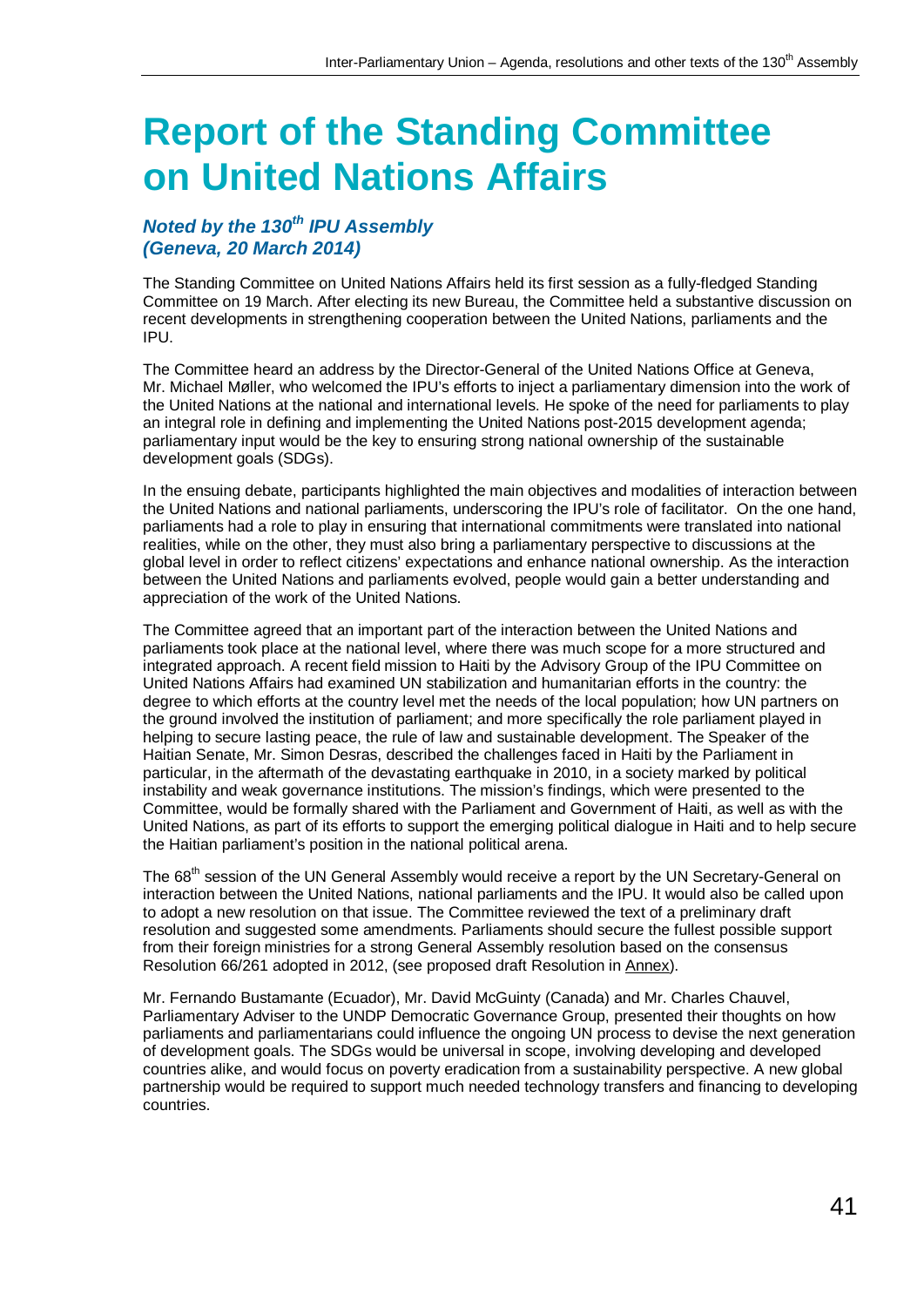In the ensuing discussion, participants suggested that the SDGs would require strong governance institutions equipped to support the integration of the three pillars (economic, social and environmental) of sustainable development. Several underscored the importance of including the broader issue of climate change, a major threat to the whole planet, in the SDG debate. The United Nations was making little progress on that critical issue and parliaments should therefore take the lead. The Climate Summit to be convened by the UN Secretary-General later in the year would be an important opportunity to do so.

Members agreed on the need for an overall SDG framework that could be implemented effectively. Parliamentarians should be "policy-makers", not "policy-takers": by being involved at the early stages of negotiations they could ensure that the new SDGs reflected a parliamentary perspective.

One prevailing opinion was that the SDGs must have the flexibility to be relevant in different national contexts. That was the only way to ensure that the new development agenda could be "localized" and translated into manageable policy prescriptions at the country level. The new vision for development should be an expanded one that reflected human well-being in all its dimensions, including new qualitative measurements of progress that inquired about the actual impact of public policies on people's lives.

In order to implement the SDGs effectively the current "silos approach" to policymaking needed to change. New coordinating structures, such as the MDG Task Force set up by the Parliament of Indonesia, would be useful. It would also be good practice to ensure that all legislative proposals were supplemented by a sustainability impact assessment. More generally, parliaments should be more closely involved in setting national strategies for sustainable development. Greater efforts to enhance parliaments' capacities to perform their core functions would be essential.

The Committee agreed to continue to engage in the UN process leading to the adoption of the post-2015 development agenda. It recommended that parliaments pursue discussions in that regard in specialized parliamentary committees at the national level and report back to the IPU on new developments.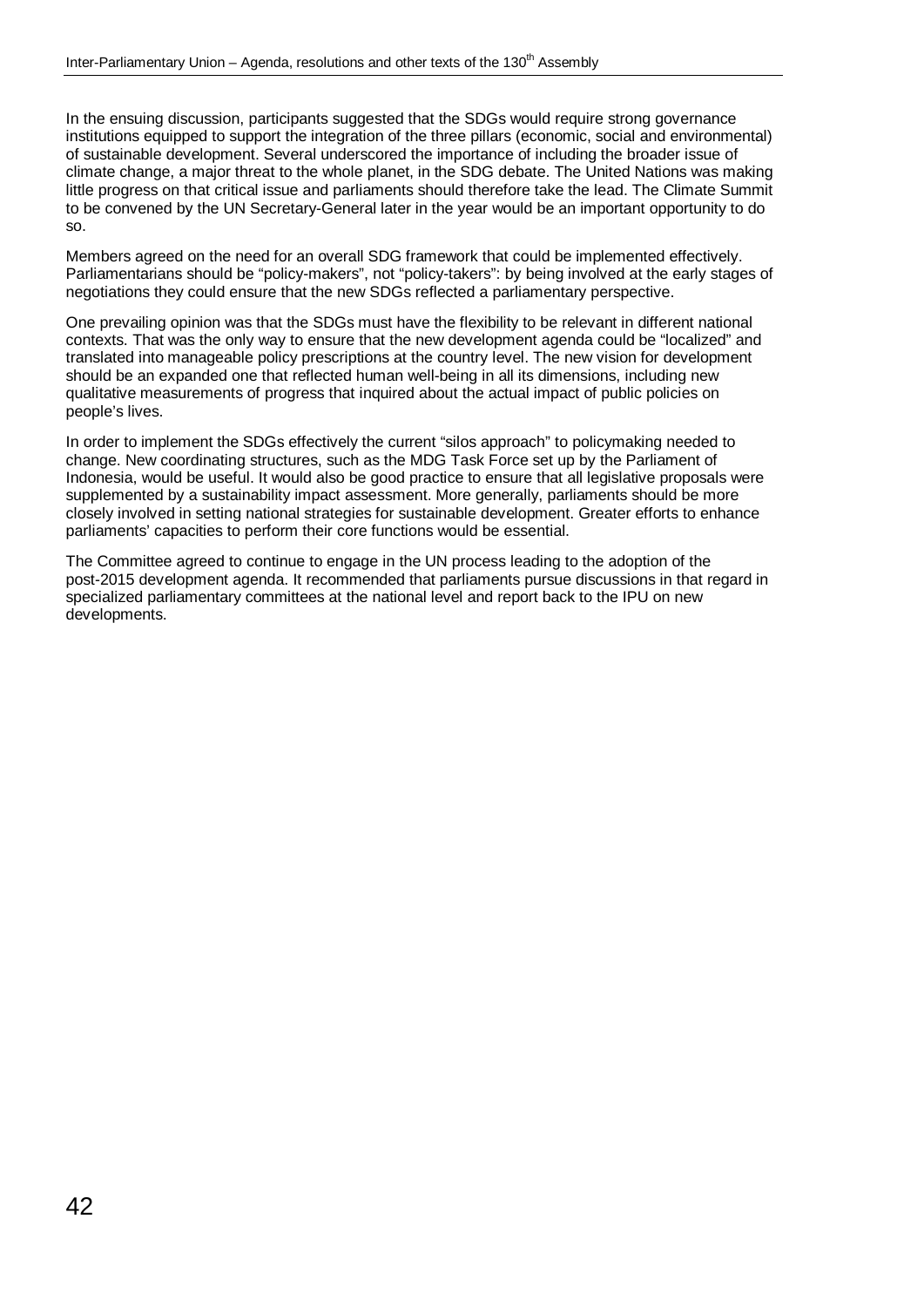# **Cooperation with the United Nations system**

*During its current session, the United Nations General Assembly will be considering a standalone agenda item on "Interaction between the United Nations, national parliaments and the IPU", and adopting a related Resolution. The IPU Secretariat has been working closely with the UN Department of Political Affairs on the draft Report of the United Nations Secretary-General on this agenda item, which should be issued to all Member States in the coming weeks. Based on General Assembly Resolution 66/261 of May 2012 and the joint activities*  conducted by the IPU and the United Nations since then, the following text of a new General *Assembly resolution is proposed (new language reflected in bold).* 

*All IPU Members are encouraged to contact their Foreign Ministries and Permanent Missions in New York with a view to garnering the support of their respective governments for the adoption - by consensus and with a large number of sponsoring States - of the new General Assembly Resolution.*

## *Draft resolution of the United Nations General Assembly*

#### *Interaction between the United Nations, national parliaments and the Inter-Parliamentary Union*

*The General Assembly*,

*Having considered* the report of the Secretary-General, which attests to the broad and substantive cooperation between the United Nations and the Inter-Parliamentary Union over the past two years,

*Taking note* of the resolutions adopted by the Inter-Parliamentary Union and circulated in the General Assembly and the many activities undertaken by the organization in support of the United Nations,

*Taking note also* of the outcome of the World Conferences of Speakers of Parliament held in 2000, 2005 and 2010, which affirms the commitment of national parliaments and the Inter-Parliamentary Union to support the work of the United Nations and continue efforts to bridge the democracy gap in international relations,

*Taking into consideration* the Cooperation Agreement between the United Nations and the Inter-Parliamentary Union of 1996, $3$  which laid the foundation for cooperation between the two organizations,

*Recalling* the United Nations Millennium Declaration,<sup>[4](#page-42-1)</sup> as well as the 2005 World Summit Outcome,<sup>[5](#page-42-2)</sup> in which Heads of State and Government resolved to strengthen further cooperation between the United Nations and national parliaments through their world organization, the Inter-Parliamentary Union, in all fields of the work of the United Nations,

*Recalling also* its resolution 57/32 of 19 November 2002, in which the Inter-Parliamentary Union was invited to participate in the work of the General Assembly in the capacity of observer, as well as resolutions 57/47 of 21 November 2002, 59/19 of 8 November 2004, 61/6 of 20 October 2006 and 63/24 of 18 November 2008,

<span id="page-42-1"></span><span id="page-42-0"></span> $\frac{3}{4}$  A/51/402, annex.<br>
See resolution 55/2.<br>
See resolution 60/1.

<span id="page-42-2"></span>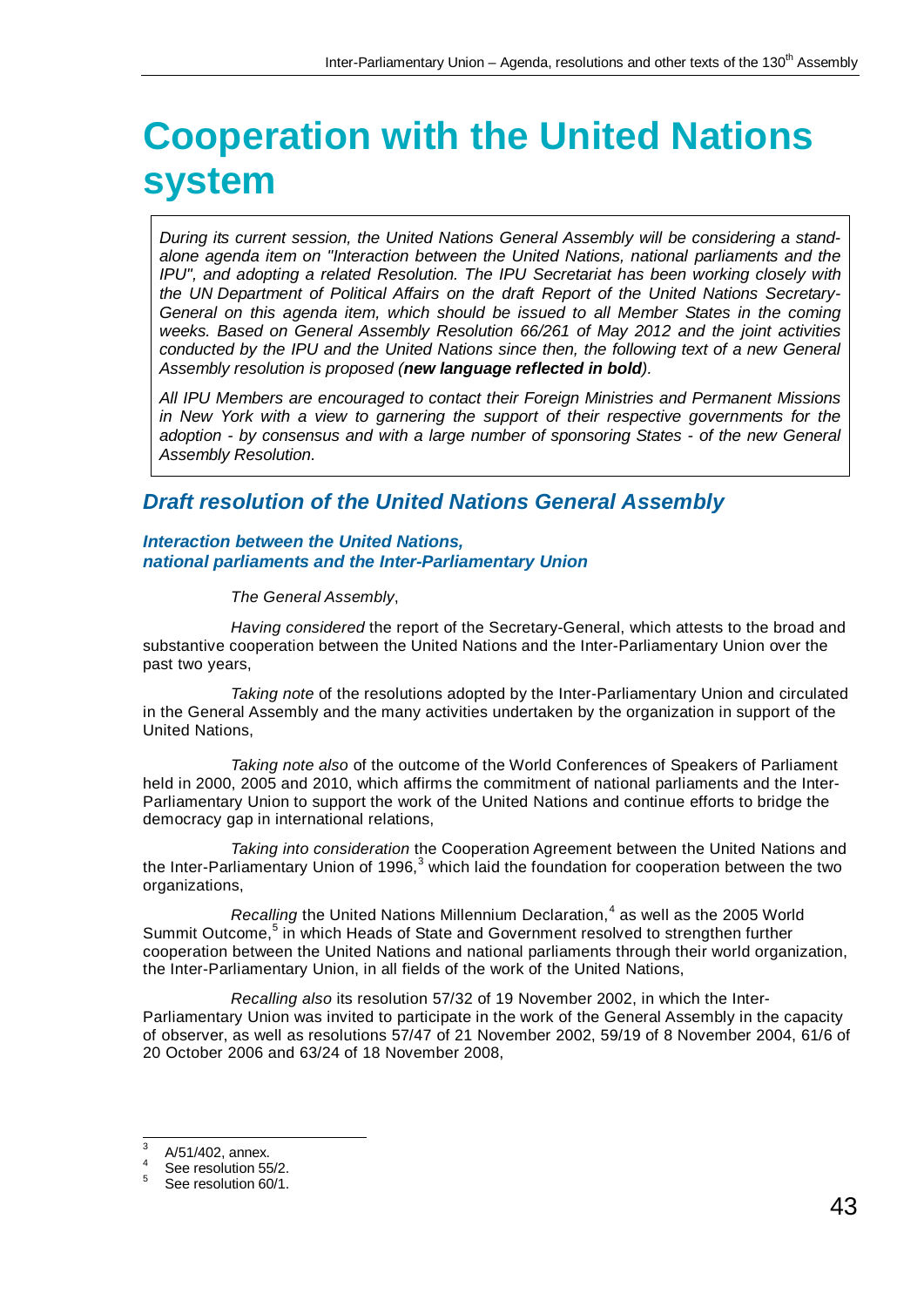*Recalling and further endorsing* its resolutions 65/123 of 13 December 2010 and 66/261 of 29 May 2012 in which the General Assembly, inter alia, decided to pursue a more systematic engagement with the Inter-Parliamentary Union in organizing and integrating a parliamentary component of and contribution to major United Nations deliberative processes and the review of international commitments,

*Welcoming* the annual parliamentary hearings at the United Nations, as well as other specialized parliamentary meetings organized by the Inter-Parliamentary Union in cooperation with the United Nations in the context of major United Nations conferences and events,

*Welcoming in particular* **the work of the Inter-Parliamentary Union in mobilizing parliamentary action towards the achievement of the Millennium Development Goals (MDGs) by the target date of 2015, as well as in bringing a parliamentary contribution to the design of the next generation of global development goals;**

*Recognizing* **the growing role of the IPU Committee on United Nations Affairs in providing a platform for regular interaction between parliamentarians and UN officials, reviewing implementation of international commitments, facilitating closer ties between UN country teams and national parliaments, and helping shape a parliamentary input to major UN processes;**

*Recognizing also* the work of the Inter-Parliamentary Union in the areas of gender equality, the empowerment of women and combating violence against women, and the close cooperation between the Inter-Parliamentary Union and the relevant United Nations bodies, including the United Nations Entity for Gender Equality and the Empowerment of Women (UN-Women), the Commission on the Status of Women and the Committee on the Elimination of Discrimination against Women,

*Acknowledging* the role and responsibility of national parliaments in regard to national plans and strategies, as well as in ensuring greater transparency and accountability at both national and global levels,

- 1. *Welcomes* the **actions undertaken** by the Inter-Parliamentary Union to **pursue a more systematic engagement** with the United Nations;
- 2. *Encourages* the United Nations and the Inter-Parliamentary Union to continue to work closely in various fields, in particular peace and security, economic and social development, **climate protection,** international law, human rights and democracy and gender issues, bearing in mind the significant benefits of cooperation between the two organizations, to which the report of the Secretary-General attests;
- 3. *Also encourages* **the continued active involvement of the IPU in mobilizing parliamentary action to achieve the MDGs and to provide input to the design of the post-2015 agenda, and for the United Nations and the IPU to continue to work closely together with a view to incorporating a clear role for parliaments at the national level and the IPU at the global level in the implementation of the post-2015 development agenda,**
- 4. *Welcomes* **the preparations currently under way for the organization of the Fourth World Conference of Speakers of Parliaments in 2015, which is expected to further consolidate the relationship between the United Nations, parliaments and the IPU, and** *encourages* **these preparations to be conducted in close cooperation with the United Nations with a view to maximizing political support for the outcome of the UN Summit in 2015;**
- 5. *Welcomes* the practice of including legislators as members of national delegations to major United Nations meetings and events, **including new fora such as the UN High-Level Political Forum and the ECOSOC Youth Forum**, and invites Member States to continue this practice in a more regular and systematic manner;
- 6. *Invites* Member States to further consider ways to regularly work with the Inter-Parliamentary Union in facilitating a parliamentary component to major UN conferences and in more closely linking the annual parliamentary hearing at the United Nations to the main United Nations processes, so as to help inform such deliberations from a parliamentary perspective;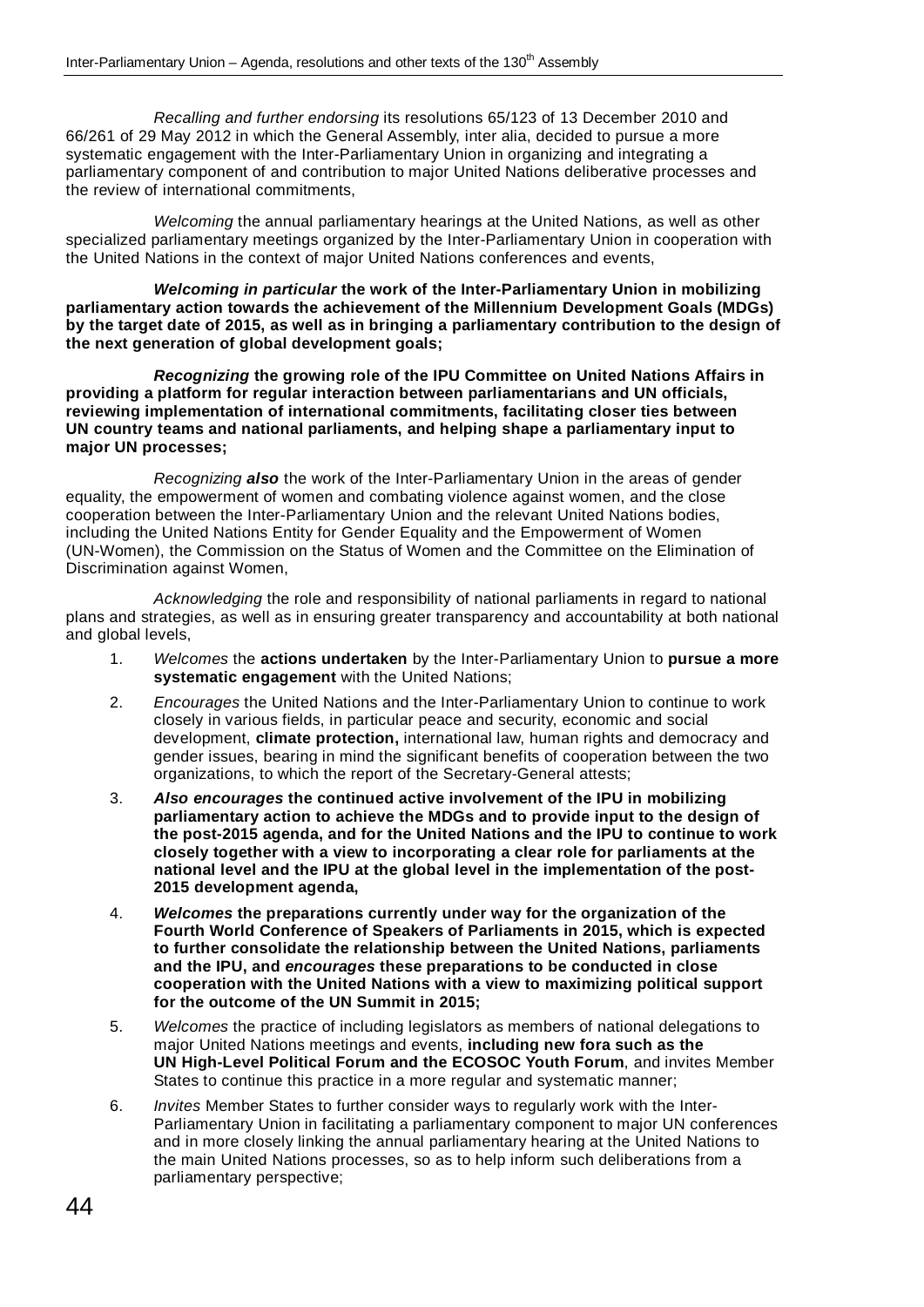- 7. *Encourages* **Member States to consider expanding the experience of the joint UN-IPU Parliamentary Hearing to other meetings at the United Nations, such as the parliamentary meeting organized on the occasion of the annual session of the Commission on the Status of Women, with a view to including these sessions as part of the formal United Nations agenda and ensuring a parliamentary contribution and follow-up to these UN processes;**
- 8. *Welcomes* **progress in involving the IPU more closely in the work of the Human Rights Council, notably by providing more systematically a parliamentary contribution to the Universal Periodic Review and to** the United Nations human rights treaty bodies, along the lines of the cooperation developed in recent years between the Inter-Parliamentary Union, the Committee on the Elimination of Discrimination against Women and national parliaments whose countries are under review;
- 9. *Invites* UN-Women to work closely with the Inter-Parliamentary Union in such areas as the empowerment of women, institutional gender mainstreaming, support to parliaments in promoting gender-sensitive legislation, combating violence against women and the implementation of relevant United Nations resolutions;
- 10. *Encourages* the Inter-Parliamentary Union to further assist in developing closer cooperation between the United Nations and parliaments at the national level, including in terms of strengthening parliamentary capacities, reinforcing the rule of law and helping to align national legislation with international commitments;
- 11. *Calls upon* United Nations country teams to develop a more structured and integrated manner of working with national parliaments, inter alia, by involving parliaments in consultations on national development strategies and on development aid effectiveness;
- 12. *Encourages* the organizations and bodies of the United Nations system to more systematically avail themselves of the unique expertise of the Inter-Parliamentary Union and its member parliaments in strengthening parliamentary institutions, particularly in countries emerging from conflict and/or in the transition to democracy;
- 13. *Calls for* the regular annual exchange between the United Nations System Chief Executives Board for Coordination and the senior leadership of the Inter-Parliamentary Union, with a view to building greater coherence in the work of the two organizations, maximizing parliamentary support for the United Nations and helping to forge a strategic partnership between the two organizations;
- 14. *Recommends* that a new Cooperation Agreement between the United Nations and the Inter-Parliamentary Union be drawn up, so as to reflect progress and developments over the past years **and to place the institutional relationship between the two organizations on a firmer footing**;
- 15. *Decides*, in recognition of the unique role of national parliaments in support of the work of the United Nations, to include in the provisional agenda of its seventieth session the item entitled "Interaction between the United Nations, national parliaments and the Inter-Parliamentary Union" and invites the Secretary-General to submit a report under this item.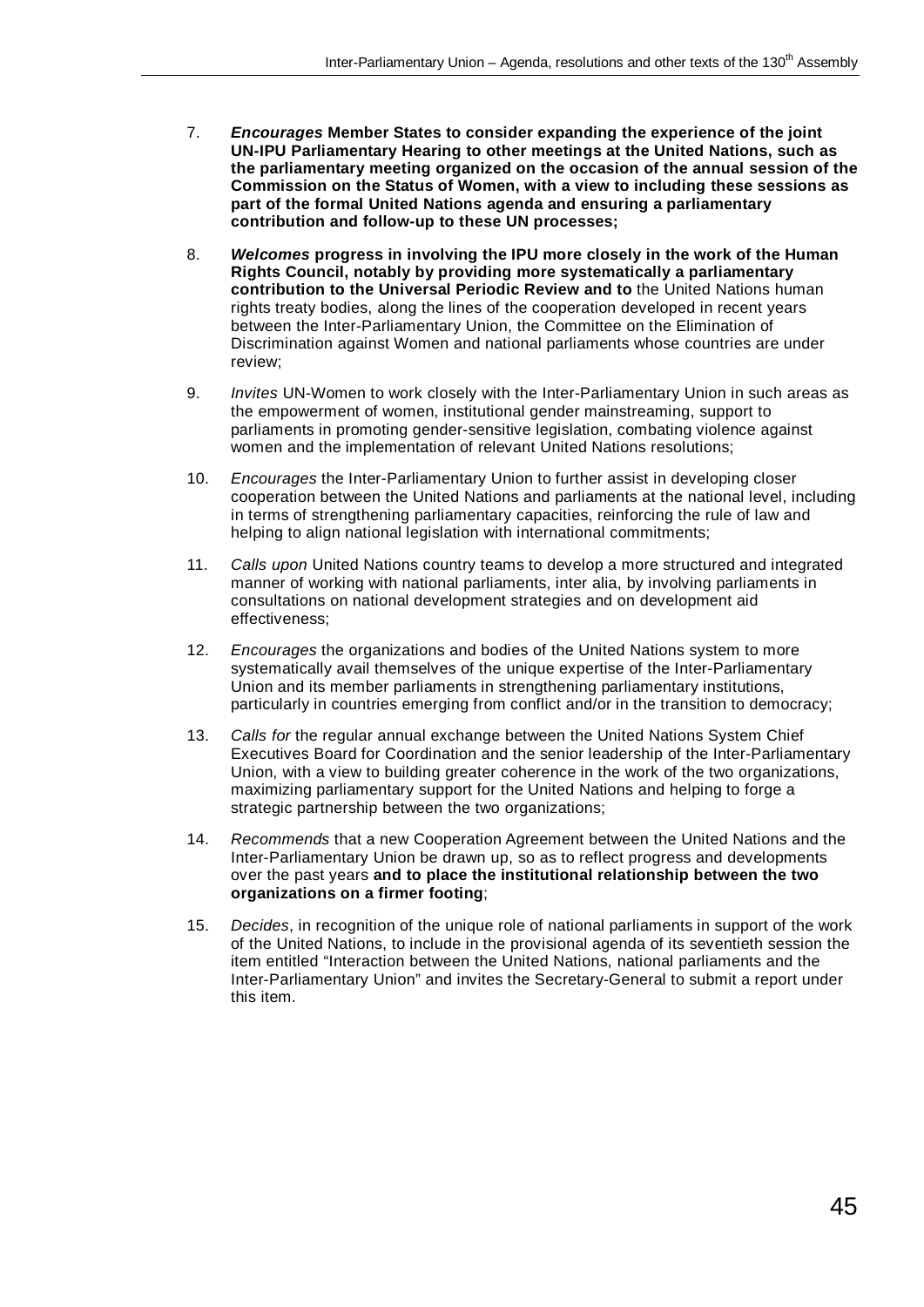**The role of parliaments and the IPU in fighting terrorism and achieving international peace and security through a peaceful political solution to the situation in Syria and respect for resolutions with international legitimacy and the principles of sovereignty and non-interference in the internal affairs of other states**

#### *Results of roll-call vote on the request of the delegations of the Syrian Arab Republic for the inclusion of an emergency item*

Abstentions.......................... 923

**R e s u l t s** Affirmative votes.................. 210 Total of affirmative and negative votes ......... 637 Negative votes..................... 427 Two-thirds majority ...................................... 425

| Country                  | Yes             | No              | Abst.           | Country                | Yes             |                 | No Abst.        | Country            | Yes             |                 | No Abst.        |
|--------------------------|-----------------|-----------------|-----------------|------------------------|-----------------|-----------------|-----------------|--------------------|-----------------|-----------------|-----------------|
| Afghanistan              |                 |                 | 14              | Germany                |                 | 19              |                 | Philippines        |                 | absent          |                 |
| Albania                  |                 | absent          |                 | Ghana                  |                 |                 | 14              | Poland             |                 | $\overline{15}$ |                 |
| Algeria                  | $\overline{15}$ |                 |                 | Greece                 | $\overline{13}$ |                 |                 | Portugal           |                 | 13              |                 |
| Andorra                  | 10              |                 |                 | Guatemala              |                 |                 | 10              | Qatar              |                 | 8               |                 |
| Angola                   |                 |                 | $\overline{12}$ | Haiti                  |                 |                 | 13              | Rep. of Korea      |                 |                 | 17              |
| Argentina                |                 |                 | 16              | Hungary                |                 |                 | 13              | Rep. of Moldova    |                 | absent          |                 |
| Armenia                  |                 |                 | 11              | Iceland                |                 | 10              |                 | Romania            |                 |                 | 14              |
| Australia                |                 | 14              |                 | India                  |                 |                 | 23              | Russian Federation | 20              |                 |                 |
| Austria                  |                 |                 | 12              | Indonesia              | 11              |                 | 11              | Samoa              |                 | absent          |                 |
| Bahrain                  |                 | 10              |                 | Iran (Islamic Rep. of) | 18              |                 |                 | San Marino         |                 |                 | 10              |
| Bangladesh               |                 | absent          |                 | Iraq                   | $\overline{4}$  |                 | 10              | Sao Tome and       |                 |                 | 10              |
| <b>Belarus</b>           | 13              |                 |                 | Ireland                |                 |                 | 11              | Principe           |                 |                 |                 |
| Belgium                  |                 | $\overline{12}$ |                 | Israel                 |                 | 10              |                 | Saudi Arabia       |                 | 14              |                 |
| Benin                    |                 |                 | $\overline{12}$ | Italy                  |                 |                 | $\overline{10}$ | Senegal            |                 |                 | 12              |
| <b>Bhutan</b>            |                 |                 | 10              | Japan                  |                 | 20              |                 | Seychelles         |                 | absent          |                 |
| Bolivia                  |                 | $\overline{2}$  | 10              | Jordan                 |                 | $\overline{12}$ |                 | Singapore          |                 |                 | 12              |
| Bosnia and               |                 | absent          |                 | Kazakhstan             |                 | absent          |                 | Slovakia           |                 |                 | 12              |
| Herzegovina              |                 |                 |                 | Kenya                  |                 |                 | $\overline{14}$ | Slovenia           |                 |                 | 11              |
| Botswana                 |                 |                 | 11              | Kuwait                 |                 |                 | 11              | Somalia            |                 | absent          |                 |
| <b>Brazil</b>            |                 |                 | $\overline{20}$ | Lao People's Dem.      |                 |                 | 12              | South Africa       |                 |                 | 17              |
| Burkina Faso             |                 | 13              |                 | Republic               |                 |                 |                 | Spain              |                 | 15              |                 |
| Burundi                  |                 | 12              |                 | Latvia                 |                 | $\overline{11}$ |                 | Sri Lanka          |                 | absent          |                 |
| Cabo Verde               |                 | absent          |                 | Lebanon                |                 | absent          |                 | Sudan              |                 |                 | 15              |
| Cambodia                 |                 |                 | 13              | Lesotho                |                 |                 | 11              | Suriname           |                 | absent          |                 |
| Cameroon                 |                 |                 | 13              | Libya                  |                 | $\overline{11}$ |                 | Sweden             |                 | 12              |                 |
| Canada                   |                 | 15              |                 | Liechtenstein          |                 | absent          |                 | Switzerland        |                 | 12              |                 |
| Chad                     |                 |                 | 13              | Lithuania              |                 | 11              |                 | Syrian Arab Rep.   | 13              |                 |                 |
| Chile                    |                 | 6               | 7               | Malaysia               |                 |                 | 14              | Thailand           |                 |                 | 18              |
| China                    | 23              |                 |                 | Mali                   |                 |                 | $\overline{12}$ | Timor-Leste        | 11              |                 |                 |
| Colombia                 |                 | absent          |                 | Malta                  |                 | absent          |                 | Togo               |                 |                 | 12              |
| Congo                    |                 |                 | 10              | Mauritania             |                 |                 | 10              | Tonga              |                 | 10              |                 |
| Costa Rica               |                 | absent          |                 | Mauritius              |                 | absent          |                 | Trinidad & Tobago  |                 | absent          |                 |
| Côte d'Ivoire            |                 |                 | 13              | Mexico                 |                 |                 | 20              | Tunisia            |                 | 13              |                 |
| Cuba                     | $\overline{13}$ |                 |                 | Monaco                 |                 | absent          |                 | Turkey             |                 | $\overline{18}$ |                 |
| Cyprus                   |                 |                 | 10              | Morocco                |                 |                 | 15              | Uganda             |                 |                 | $\overline{13}$ |
| Czech Republic           | 13              |                 |                 | Mozambique             |                 |                 | 13              | Ukraine            |                 | 17              |                 |
| DR of the Congo          |                 |                 | 17              | Myanmar                |                 |                 | 10              | <b>United Arab</b> |                 |                 | 11              |
| Denmark                  |                 | 10              |                 | Namibia                |                 |                 | 11              | Emirates           |                 |                 |                 |
| Dominican Rep.           |                 |                 | $\overline{12}$ | Netherlands            |                 |                 | $\overline{13}$ | United Kingdom     |                 | 18              |                 |
| Ecuador                  |                 |                 | 13              | New Zealand            |                 |                 | 10              | United Republic of |                 |                 | 10              |
| El Salvador              |                 |                 | 12              | Nicaragua              |                 |                 | 10              | Tanzania           |                 |                 |                 |
| <b>Equatorial Guinea</b> |                 |                 | 11              | Niger                  |                 |                 | 10              | Uruguay            |                 |                 | 11              |
| Estonia                  |                 | 11              |                 | Nigeria                |                 |                 | 20              | Venezuela          | $\overline{13}$ |                 |                 |
| Ethiopia                 |                 |                 | 18              | Norway                 |                 | 12              |                 | Viet Nam           |                 |                 | 18              |
| Finland                  |                 | 12              |                 |                        | 10              |                 |                 | Yemen              |                 |                 | 10              |
| France                   |                 | 18              |                 | Oman<br>Pakistan       |                 |                 | 21              | Zambia             |                 |                 | 13              |
| Gabon                    |                 | $\overline{11}$ |                 | Palau                  |                 | absent          |                 | Zimbabwe           |                 |                 | 13              |
| Gambia                   |                 |                 |                 |                        | 10              |                 |                 |                    |                 |                 |                 |
|                          |                 |                 | 11              | Palestine              |                 |                 |                 |                    |                 |                 |                 |
| Georgia                  |                 |                 | 11              | Peru                   |                 | absent          |                 |                    |                 |                 |                 |

N.B. This list does not include delegations present at the session which were not entitled to vote pursuant to the provisions of Article 5.2 of the Statutes.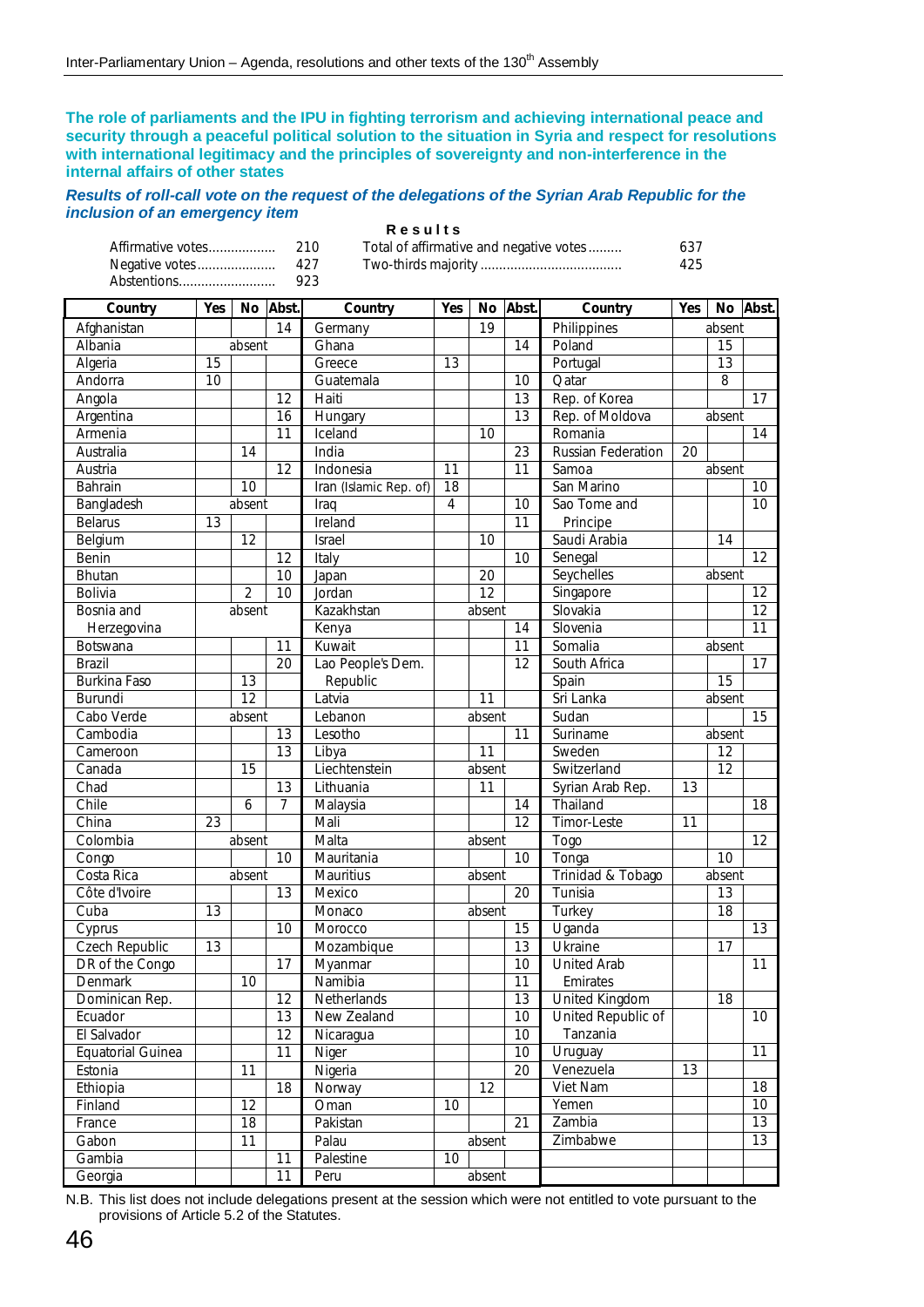#### **Helping to restore peace and security and consolidate democracy in the Central African Republic: The contribution of the IPU**

#### *Results of roll-call vote on the request of the delegation of Morocco for the inclusion of an emergency item*

|                |         |        |       | Results                |     |    |          |                                               |     |           |       |
|----------------|---------|--------|-------|------------------------|-----|----|----------|-----------------------------------------------|-----|-----------|-------|
|                |         |        |       | 914<br>209<br>437      |     |    |          | Total of affirmative and negative votes  1123 | 749 |           |       |
| Country        | Yes     | No     | Abst. | Country                | Yes | No | Abst.    | Country                                       | Yes | <b>No</b> | Abst. |
| Afghanistan    | 14      |        |       | Germany                |     | 19 |          | Philippines                                   |     | absent    |       |
| Albania        |         | absent |       | Ghana                  |     |    | 14       | Poland                                        |     |           | 15    |
| Algeria        | 15      |        |       | Greece                 |     |    | 13       | Portugal                                      |     | 13        |       |
| Andorra        |         |        | 10    | Guatemala              |     |    | 10       | Qatar                                         | 8   |           |       |
| Angola         | 12      |        |       | Haiti                  | 13  |    |          | Rep. of Korea                                 | 17  |           |       |
| Argentina      | 16      |        |       | Hungary                |     |    | 13       | Rep. of Moldova                               |     | absent    |       |
| Armenia        |         |        | 11    | Iceland                |     | 10 |          | Romania                                       |     |           | 14    |
| Australia      |         | 14     |       | India                  | 23  |    |          | <b>Russian Federation</b>                     | 20  |           |       |
| Austria        |         |        | 12    | Indonesia              | 22  |    |          | Samoa                                         |     | absent    |       |
| Bahrain        | $10 \,$ |        |       | Iran (Islamic Rep. of) | 18  |    |          | San Marino                                    |     |           | 10    |
| Bangladesh     |         | absent |       | Iraq                   | 14  |    |          | Sao Tome and                                  | 10  |           |       |
| <b>Belarus</b> |         |        | 13    | Ireland                |     | 11 |          | Principe                                      |     |           |       |
| Rolgium        |         |        | 12    | leraal                 |     |    | $1 \cap$ | Saudi Arahia                                  | 14  |           |       |

| <b>Bahrain</b>           | 10              |                 |                 | Iran (Islamic Rep. of) | 18              |        |                 | San Marino         |                 |                 | 10              |
|--------------------------|-----------------|-----------------|-----------------|------------------------|-----------------|--------|-----------------|--------------------|-----------------|-----------------|-----------------|
| Bangladesh               |                 | absent          |                 | Iraq                   | 14              |        |                 | Sao Tome and       | 10              |                 |                 |
| <b>Belarus</b>           |                 |                 | 13              | Ireland                |                 | 11     |                 | Principe           |                 |                 |                 |
| Belgium                  |                 |                 | $\overline{12}$ | Israel                 |                 |        | 10              | Saudi Arabia       | 14              |                 |                 |
| Benin                    | 12              |                 |                 | Italy                  | 10              |        |                 | Senegal            | 12              |                 |                 |
| Bhutan                   |                 |                 | 10              | Japan                  |                 |        | 20              | Seychelles         |                 | absent          |                 |
| Bolivia                  | 12              |                 |                 | Jordan                 | $\overline{12}$ |        |                 | Singapore          |                 |                 | 12              |
| Bosnia and               |                 | absent          |                 | Kazakhstan             |                 | absent |                 | Slovakia           |                 |                 | 12              |
| Herzegovina              |                 |                 |                 | Kenya                  | $\overline{14}$ |        |                 | Slovenia           |                 |                 | $\overline{11}$ |
| Botswana                 | 11              |                 |                 | Kuwait                 | 11              |        |                 | Somalia            |                 | absent          |                 |
| <b>Brazil</b>            | $\overline{20}$ |                 |                 | Lao People's Dem.      |                 |        | 12              | South Africa       | 17              |                 |                 |
| Burkina Faso             | $\overline{13}$ |                 |                 | Republic               |                 |        |                 | Spain              |                 |                 | $\overline{15}$ |
| Burundi                  | 12              |                 |                 | Latvia                 |                 | 11     |                 | Sri Lanka          |                 | absent          |                 |
| Cabo Verde               |                 | absent          |                 | Lebanon                |                 | absent |                 | Sudan              | 15              |                 |                 |
| Cambodia                 |                 |                 | 13              | Lesotho                | 11              |        |                 | Suriname           |                 | absent          |                 |
| Cameroon                 | $\overline{13}$ |                 |                 | Libya                  | $\overline{11}$ |        |                 | Sweden             |                 | $\overline{12}$ |                 |
| Canada                   |                 | $\overline{15}$ |                 | Liechtenstein          |                 | absent |                 | Switzerland        |                 | 12              |                 |
| Chad                     | $\overline{13}$ |                 |                 | Lithuania              |                 | 11     |                 | Syrian Arab Rep.   |                 |                 | 13              |
| Chile                    | 6               | $\overline{7}$  |                 | Malaysia               | 14              |        |                 | Thailand           |                 |                 | 18              |
| $\overline{Ch}$ ina      | $\overline{23}$ |                 |                 | Mali                   | 12              |        |                 | Timor-Leste        |                 | 11              |                 |
| Colombia                 |                 | absent          |                 | Malta                  |                 | absent |                 | Togo               | 12              |                 |                 |
| Congo                    | 10              |                 |                 | Mauritania             | $\overline{10}$ |        |                 | Tonga              |                 |                 | 10              |
| Costa Rica               |                 | absent          |                 | Mauritius              |                 | absent |                 | Trinidad & Tobago  |                 | absent          |                 |
| Côte d'Ivoire            | 13              |                 |                 | Mexico                 |                 |        | $\overline{20}$ | Tunisia            | $\overline{13}$ |                 |                 |
| Cuba                     | $\overline{13}$ |                 |                 | Monaco                 |                 | absent |                 | Turkey             | $\overline{18}$ |                 |                 |
| Cyprus                   |                 |                 | $\overline{10}$ | Morocco                | $\overline{15}$ |        |                 | Uganda             | 13              |                 |                 |
| Czech Republic           | $\overline{7}$  |                 | 6               | Mozambique             | $\overline{13}$ |        |                 | Ukraine            |                 |                 | 17              |
| DR of the Congo          | $\overline{17}$ |                 |                 | Myanmar                | $\overline{10}$ |        |                 | <b>United Arab</b> | 11              |                 |                 |
| Denmark                  |                 | 10              |                 | Namibia                | 11              |        |                 | Emirates           |                 |                 |                 |
| Dominican Rep.           | $\overline{12}$ |                 |                 | Netherlands            |                 |        | 13              | United Kingdom     |                 | 18              |                 |
| Ecuador                  | $\overline{13}$ |                 |                 | New Zealand            |                 |        | 10              | United Republic of | 10              |                 |                 |
| El Salvador              | 6               |                 | 6               | Nicaragua              | 10              |        |                 | Tanzania           |                 |                 |                 |
| <b>Equatorial Guinea</b> | 11              |                 |                 | Niger                  | 10              |        |                 | Uruguay            | 11              |                 |                 |
| Estonia                  |                 | 11              |                 | Nigeria                | 20              |        |                 | Venezuela          |                 |                 | 13              |
| Ethiopia                 | 18              |                 |                 | Norway                 |                 | 12     |                 | Viet Nam           | 18              |                 |                 |
| Finland                  |                 | 12              |                 | Oman                   | 10              |        |                 | Yemen              |                 |                 | 10              |
| France                   |                 |                 | 18              | Pakistan               | $\overline{21}$ |        |                 | Zambia             | $\overline{13}$ |                 |                 |
| Gabon                    | 11              |                 |                 | Palau                  |                 | absent |                 | Zimbabwe           | 13              |                 |                 |
| Gambia                   | 11              |                 |                 | Palestine              | $\overline{10}$ |        |                 |                    |                 |                 |                 |
| Georgia                  |                 |                 | 11              | Peru                   |                 | absent |                 |                    |                 |                 |                 |
|                          |                 |                 |                 |                        |                 |        |                 |                    |                 |                 |                 |

N.B. This list does not include delegations present at the session which were not entitled to vote pursuant to the provisions of Article 5.2 of the Statutes.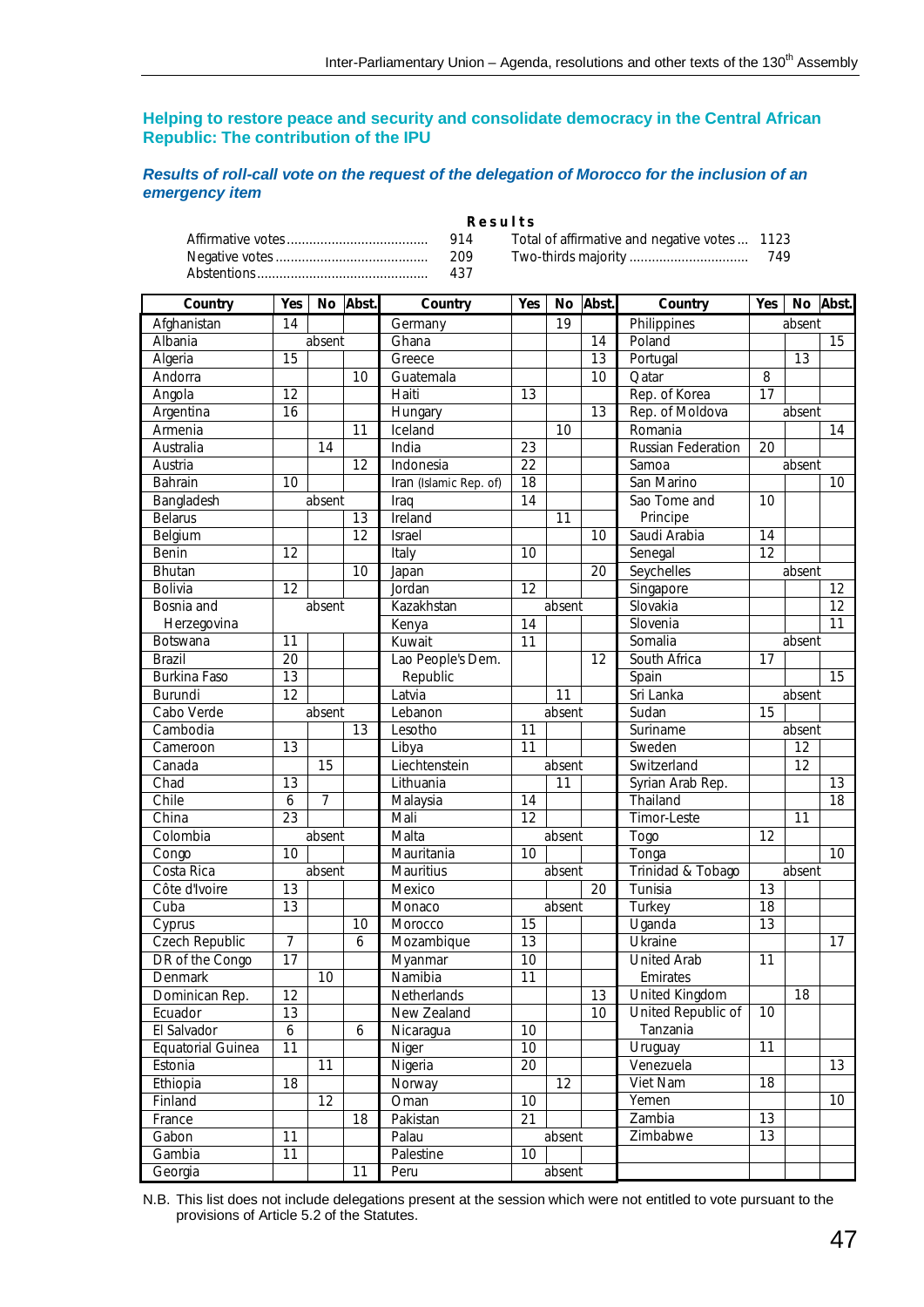#### **Aggression against Ukraine**

#### *Results of roll-call vote on the request of the delegation of Canada for the inclusion of an emergency item*

#### **R e s u l t s**

| 524  |
|------|
| -256 |
| 780  |

Affirmative votes....................................... 524 Total of affirmative and negative votes... 780

Negative votes.......................................... 256 Two-thirds majority ................................ 520

| Afghanistan<br>14<br>Philippines<br>Germany<br>19<br>absent<br>14<br>Poland<br>15<br>Albania<br>Ghana<br>absent<br>13<br>Portugal<br>13<br>Algeria<br>15<br>Greece<br>5<br>8<br>Andorra<br>5<br>Guatemala<br>10<br>Qatar<br>12<br>Haiti<br>Rep. of Korea<br>Angola<br>13<br>17<br>16<br>13<br>Rep. of Moldova<br>Argentina<br>Hungary<br>absent<br>11<br>10<br>14<br>Armenia<br>Iceland<br>Romania<br>India<br>Russian Federation<br>20<br>Australia<br>14<br>23 |
|------------------------------------------------------------------------------------------------------------------------------------------------------------------------------------------------------------------------------------------------------------------------------------------------------------------------------------------------------------------------------------------------------------------------------------------------------------------|
|                                                                                                                                                                                                                                                                                                                                                                                                                                                                  |
|                                                                                                                                                                                                                                                                                                                                                                                                                                                                  |
|                                                                                                                                                                                                                                                                                                                                                                                                                                                                  |
|                                                                                                                                                                                                                                                                                                                                                                                                                                                                  |
|                                                                                                                                                                                                                                                                                                                                                                                                                                                                  |
|                                                                                                                                                                                                                                                                                                                                                                                                                                                                  |
|                                                                                                                                                                                                                                                                                                                                                                                                                                                                  |
|                                                                                                                                                                                                                                                                                                                                                                                                                                                                  |
| 12<br>Indonesia<br>11<br>11<br>Austria<br>Samoa<br>absent                                                                                                                                                                                                                                                                                                                                                                                                        |
| Bahrain<br>10<br>18<br>San Marino<br>10<br>Iran (Islamic Rep. of)                                                                                                                                                                                                                                                                                                                                                                                                |
| $\overline{7}$<br>$\overline{7}$<br>Bangladesh<br>Sao Tome and<br>10<br>absent<br>Iraq                                                                                                                                                                                                                                                                                                                                                                           |
| $\overline{11}$<br>13<br>Ireland<br><b>Belarus</b><br>Principe                                                                                                                                                                                                                                                                                                                                                                                                   |
| Saudi Arabia<br>12<br>10<br>14<br>Belgium<br><b>Israel</b>                                                                                                                                                                                                                                                                                                                                                                                                       |
| 10<br>Senegal<br>12<br>Benin<br>$\overline{1}2$<br>Italy                                                                                                                                                                                                                                                                                                                                                                                                         |
| Seychelles<br>20<br><b>Bhutan</b><br>10<br>absent<br>Japan                                                                                                                                                                                                                                                                                                                                                                                                       |
| $\overline{12}$<br>$\overline{12}$<br>Singapore<br>Bolivia<br>6<br>6<br>Jordan                                                                                                                                                                                                                                                                                                                                                                                   |
| Slovakia<br>10<br>$\overline{2}$<br>Bosnia and<br>Kazakhstan<br>absent<br>absent                                                                                                                                                                                                                                                                                                                                                                                 |
| 11<br>Slovenia<br>14<br>Herzegovina<br>Kenya                                                                                                                                                                                                                                                                                                                                                                                                                     |
| Kuwait<br>11<br>Somalia<br>11<br>Botswana<br>absent                                                                                                                                                                                                                                                                                                                                                                                                              |
| 20<br>South Africa<br>17<br><b>Brazil</b><br>Lao People's Dem.<br>12                                                                                                                                                                                                                                                                                                                                                                                             |
| 13<br><b>Burkina Faso</b><br>15<br>Republic<br>Spain                                                                                                                                                                                                                                                                                                                                                                                                             |
| $\overline{12}$<br>Burundi<br>Latvia<br>11<br>Sri Lanka<br>absent                                                                                                                                                                                                                                                                                                                                                                                                |
| Cabo Verde<br>Sudan<br>15<br>Lebanon<br>absent<br>absent                                                                                                                                                                                                                                                                                                                                                                                                         |
| Cambodia<br>13<br>Lesotho<br>11<br>Suriname<br>absent                                                                                                                                                                                                                                                                                                                                                                                                            |
| 13<br>11<br>12<br>Cameroon<br>Libya<br>Sweden                                                                                                                                                                                                                                                                                                                                                                                                                    |
| Liechtenstein<br>12<br>Canada<br>15<br>Switzerland<br>absent                                                                                                                                                                                                                                                                                                                                                                                                     |
| 13<br>Chad<br>Lithuania<br>11<br>13<br>Syrian Arab Rep.                                                                                                                                                                                                                                                                                                                                                                                                          |
| Chile<br>$\overline{2}$<br>14<br>Thailand<br>11<br>Malaysia<br>18                                                                                                                                                                                                                                                                                                                                                                                                |
| $\overline{23}$<br>$\overline{12}$<br>China<br>Mali<br>Timor-Leste<br>11                                                                                                                                                                                                                                                                                                                                                                                         |
| Colombia<br>Malta<br>6<br>6<br>absent<br>Togo<br>absent                                                                                                                                                                                                                                                                                                                                                                                                          |
| Mauritania<br>10<br>$\overline{Cong}$<br>10<br>10<br>Tonga                                                                                                                                                                                                                                                                                                                                                                                                       |
| Costa Rica<br>Trinidad & Tobago<br>Mauritius<br>absent<br>absent<br>absent                                                                                                                                                                                                                                                                                                                                                                                       |
| Côte d'Ivoire<br>20<br>13<br>Mexico<br>Tunisia<br>13                                                                                                                                                                                                                                                                                                                                                                                                             |
| Cuba<br>$\overline{13}$<br>Turkey<br>Monaco<br>absent<br>18                                                                                                                                                                                                                                                                                                                                                                                                      |
| Cyprus<br>Morocco<br>Uganda<br>13<br>10<br>15                                                                                                                                                                                                                                                                                                                                                                                                                    |
| Czech Republic<br>3<br>13<br>10<br>Mozambique<br>Ukraine<br>17                                                                                                                                                                                                                                                                                                                                                                                                   |
| DR of the Congo<br>10<br>United Arab<br>17<br>Myanmar<br>11                                                                                                                                                                                                                                                                                                                                                                                                      |
| Namibia<br>Denmark<br>10<br>11<br>Emirates                                                                                                                                                                                                                                                                                                                                                                                                                       |
| 12<br>United Kingdom<br>18<br>Netherlands<br>13<br>Dominican Rep.                                                                                                                                                                                                                                                                                                                                                                                                |
| United Republic of<br>13<br>10<br>New Zealand<br>10<br>Ecuador                                                                                                                                                                                                                                                                                                                                                                                                   |
| El Salvador<br>12<br>10<br>Tanzania<br>Nicaragua                                                                                                                                                                                                                                                                                                                                                                                                                 |
| 11<br>Uruguay<br><b>Equatorial Guinea</b><br>11<br>Niger<br>10                                                                                                                                                                                                                                                                                                                                                                                                   |
| Venezuela<br>13<br>Estonia<br>Nigeria<br>10<br>11<br>10                                                                                                                                                                                                                                                                                                                                                                                                          |
| Viet Nam<br>18<br>Ethiopia<br>Norway<br>12<br>18                                                                                                                                                                                                                                                                                                                                                                                                                 |
| Yemen<br>10<br>12<br>Finland<br>10<br>Oman                                                                                                                                                                                                                                                                                                                                                                                                                       |
| $\overline{13}$<br>$\overline{2}$<br>Zambia<br>18<br>19<br>France<br>Pakistan                                                                                                                                                                                                                                                                                                                                                                                    |
| 13<br>Zimbabwe<br>Gabon<br>11<br>Palau<br>absent                                                                                                                                                                                                                                                                                                                                                                                                                 |
| Gambia<br>11<br>Palestine<br>10                                                                                                                                                                                                                                                                                                                                                                                                                                  |
| 11<br>Georgia<br>Peru<br>absent                                                                                                                                                                                                                                                                                                                                                                                                                                  |

N.B. This list does not include delegations present at the session which were not entitled to vote pursuant to the provisions of Article 5.2 of the Statutes.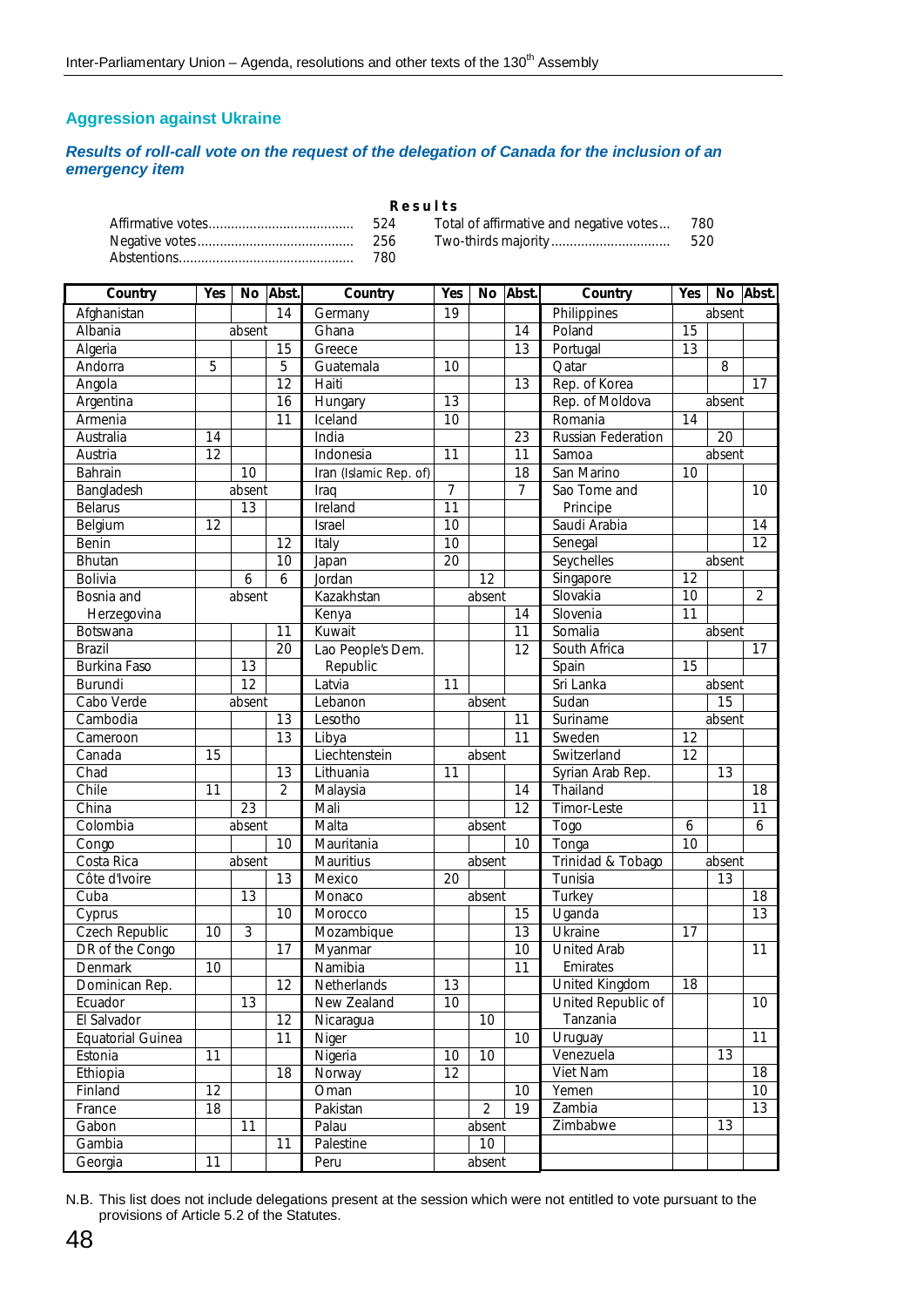# **Helping to restore peace and security and consolidate democracy in the Central African Republic: The contribution of the IPU**

### *Resolution adopted unanimously by the 130th IPU Assembly (Geneva, 20 March 2014)*

The 130<sup>th</sup> Assembly of the Inter-Parliamentary Union,

*Deeply concerned about* the security situation in the Central African Republic, which continues to deteriorate and is characterized by a breakdown in public order, a decline in the rule of law and a rise in interreligious and intercommunity tensions,

*Also deeply concerned* about the proliferation and intensification of violations of international humanitarian law and the widespread human rights violations and abuses – including extrajudicial executions, forced disappearances, arbitrary arrests and detention, acts of torture, sexual violence against women and children, and the recruitment and use of children – that have been committed both by former elements of Séléka and by militia groups, in particular those referred to as the "anti-balaka" and the Lord's Resistance Army,

*Reaffirming* that some of these acts may constitute crimes under the Rome Statute of the International Criminal Court, to which the Central African Republic is a party, and that the perpetrators must be held to account,

*Considering* the risk that interreligious and intercommunity tensions in the country might degenerate into religious and ethnic conflict on a nationwide scale and imperil national unity and territorial integrity, with potentially grave repercussions throughout the Central African region,

*Underscoring* that the alarming situation in the country threatens to create a climate conducive to transnational criminal activity, including arms trafficking and the illicit exploitation of natural resources,

*Considering* that the situation in the Central African Republic constitutes a threat to national and regional stability and to international peace and security,

*Noting* that the European Union expressed the intention, at the Council meeting of 20 January 2014, to consider establishing an operation to provide temporary support for the International Support Mission in the Central African Republic (MISCA), and that the transitional authorities in the Central African Republic have agreed to that operation,

*Recalling* United Nations Security Council resolutions 2134 (2014) of 28 January 2014, 2127 (2013) of 5 December 2013, and 2121 (2013) of 10 October 2013,

- 1. *Affirms* its support for the Libreville Agreement of 11 January 2013, for the N'Djamena Declaration of 18 April 2013, for the Brazzaville Appeal of 3 May 2013 and for the Declaration on the Central African Republic, adopted by the International Contact Group at its third meeting, held in Bangui on 8 November 2013;
- 2. *Strongly condemns* the continuing violations of international humanitarian law and the widespread human rights abuses and violations perpetrated by armed groups in the Central African Republic, in particular by former elements of Séléka, the forces referred to as the "anti-balaka" and the Lord's Resistance Army, which imperil the population; *underscores* that the perpetrators must be held to account for their acts;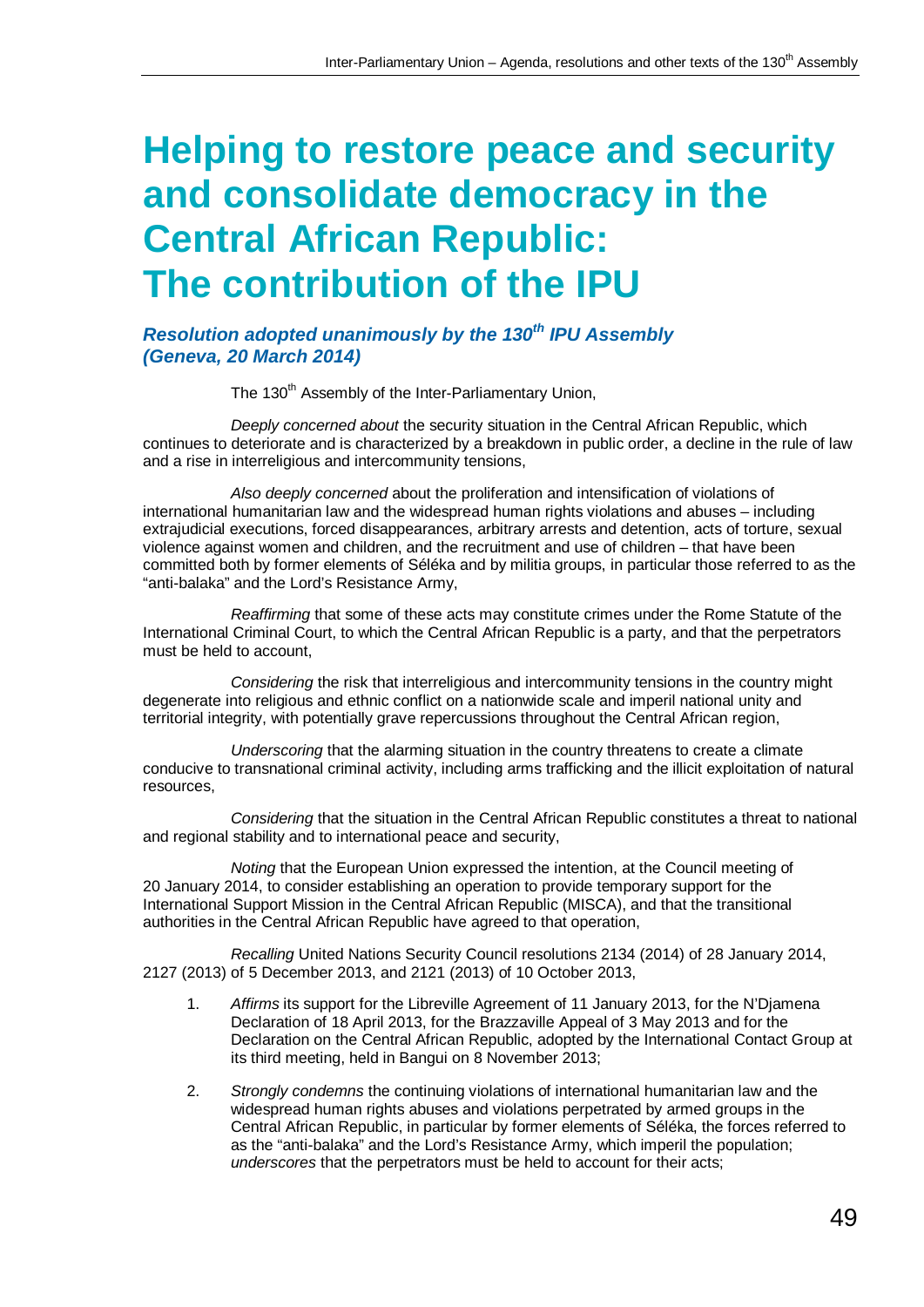- 3. *Also condemns* the escalation of interreligious and intercommunity violence in the Central African Republic and *demands* that the protagonists immediately halt all acts of violence, whatever their motivation, in particular those said to be grounded in religion, ethnicity or gender;
- 4. *Further demands* that all parties to the conflict facilitate safe and free access for humanitarian organizations and their personnel, without delay, to areas where populations are in need so that they may swiftly provide the necessary humanitarian assistance in accordance with United Nations guiding principles on humanitarian assistance;
- 5. *Calls upon* the Member Parliaments of the IPU to press their respective governments to respond rapidly to appeals for urgent humanitarian action and to the pressing and growing needs of the populations affected and of refugees who have fled to neighbouring countries, including the Democratic Republic of the Congo, Chad, Cameroon, the Republic of the Congo and Sudan; *encourages* international organizations and their partners to execute their humanitarian projects without delay;
- 6. *Expresses support for* the role played by the country's religious authorities at national level in an attempt to calm relations and prevent violence between religious communities, and *believes* that their message should be vigorously relayed at local level;
- 7. *Applauds* the action of MISCA, of the countries providing contingents for it and of the French armed forces, which, since the adoption of Security Council resolution 2127 (2013), have worked to protect civilians and stabilize the security situation, and *thanks* the partners that have provided air assets to speed the deployment of troops to the area;
- 8. *Welcomes* the appointment by the National Transition Council, on 20 January 2014, of the transitional Head of State and of the transitional Prime Minister, and *expresses support for* the transitional government; *underscores* that the transitional authorities of the Central African Republic bear primary responsibility for protecting the population and guaranteeing the country's security and national and territorial unity;
- 9. *Expresses support for* the creation, on 22 January 2014, of an international commission of inquiry into the violations of international humanitarian and human rights law perpetrated in the Central African Republic, by no matter which party, since 1 January 2013;
- 10. *Demands* that all parties to the current armed conflict in the Central African Republic, former elements of Séléka as well as the groups referred to as the "anti-balaka" and the Lord's Resistance Army, put an immediate stop to violations and abuses committed against women and children, acts of sexual violence and acts of extremism and sectarian violence; *requests* the transitional authorities to make and fulfil a firm and explicit commitment to ensure that investigations are conducted as soon as possible when violence against women or children is alleged and that the perpetrators are prosecuted and held to account for their acts;
- 11. *Welcomes* the decision of the United Nations Security Council to prepare plans for the imposition of targeted sanctions, including a travel ban and freezing of the assets of individuals having acted to undermine peace, stability and security, in particular those who have violated human rights and international humanitarian law, recruited and deployed children in armed conflict, committed acts of sexual violence, or lent their support to illegal armed groups or criminal networks involved in the illicit exploitation of natural resources in the Central African Republic;
- 12. *Urges* the transitional authorities to develop and implement disarmament, demobilization and reintegration or repatriation programmes; *underscores* the importance of strengthening the institutional capacity of the police, the judiciary and the penitentiary system to uphold the rule of law;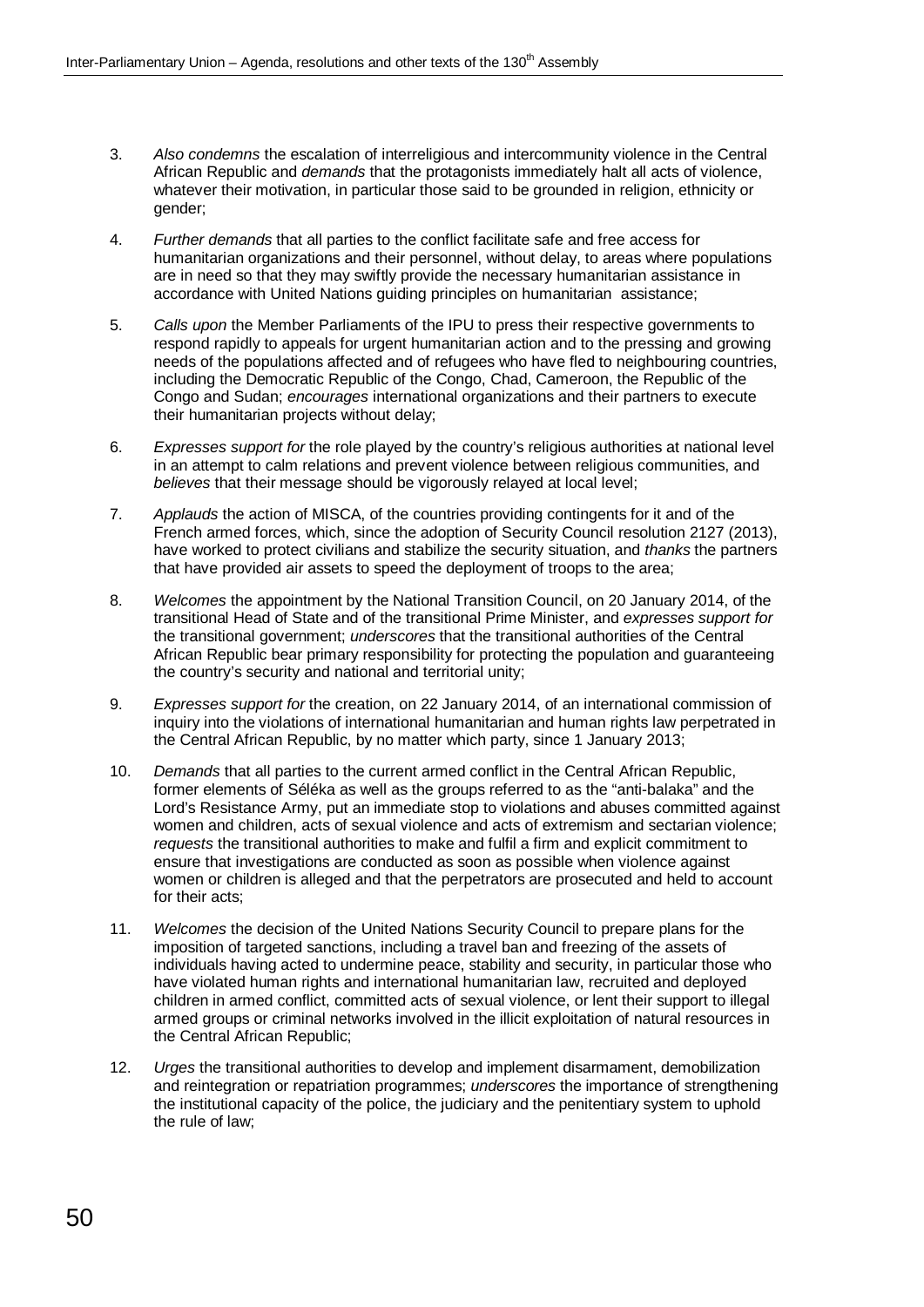- 13. *Also urges* the transitional authorities to establish an inclusive national dialogue between all stakeholders in the country – political, social and religious – with a view, in the near future, to restoring State authority and to institutionalizing a credible and fair process of national reconciliation;
- 14. *Welcomes* the establishment of a special fund through which States and international, regional and subregional organizations can contribute to the MISCA, and *expresses support* for the organization of an international donors conference as soon as possible to request contributions, in particular through this fund;
- 15. *Also welcomes* the establishment of a national electoral authority on 16 December 2013 and *underscores* how important it is for the transitional authorities, with support from the United Nations Integrated Peacebuilding Office in the Central African Republic (BINUCA), to organize free and regular elections, providing in particular for the participation of women and without delay (during the second half of 2014, if possible, and by February 2015 at the latest);
- 16. *Recommends* that the United Nations Security Council deploy, by the earliest possible date, a UN peacekeeping mission to the Central African Republic with an expanded mandate covering support for the political transition, the restoration of State authority throughout the country, the organization of elections, protection for the delivery of humanitarian assistance and the return of refugees and of persons displaced by the violence;
- 17. *Takes note* that the IPU has already conducted a needs assessment and requests it to take urgent follow-up action with the National Transition Council, including by offering advisory expertise in the recently launched process of constitutional reform;
- 18. *Entrusts* the Secretary General with the task of conveying this resolution to all IPU Members, Associate Members and Observers and to the other international organizations.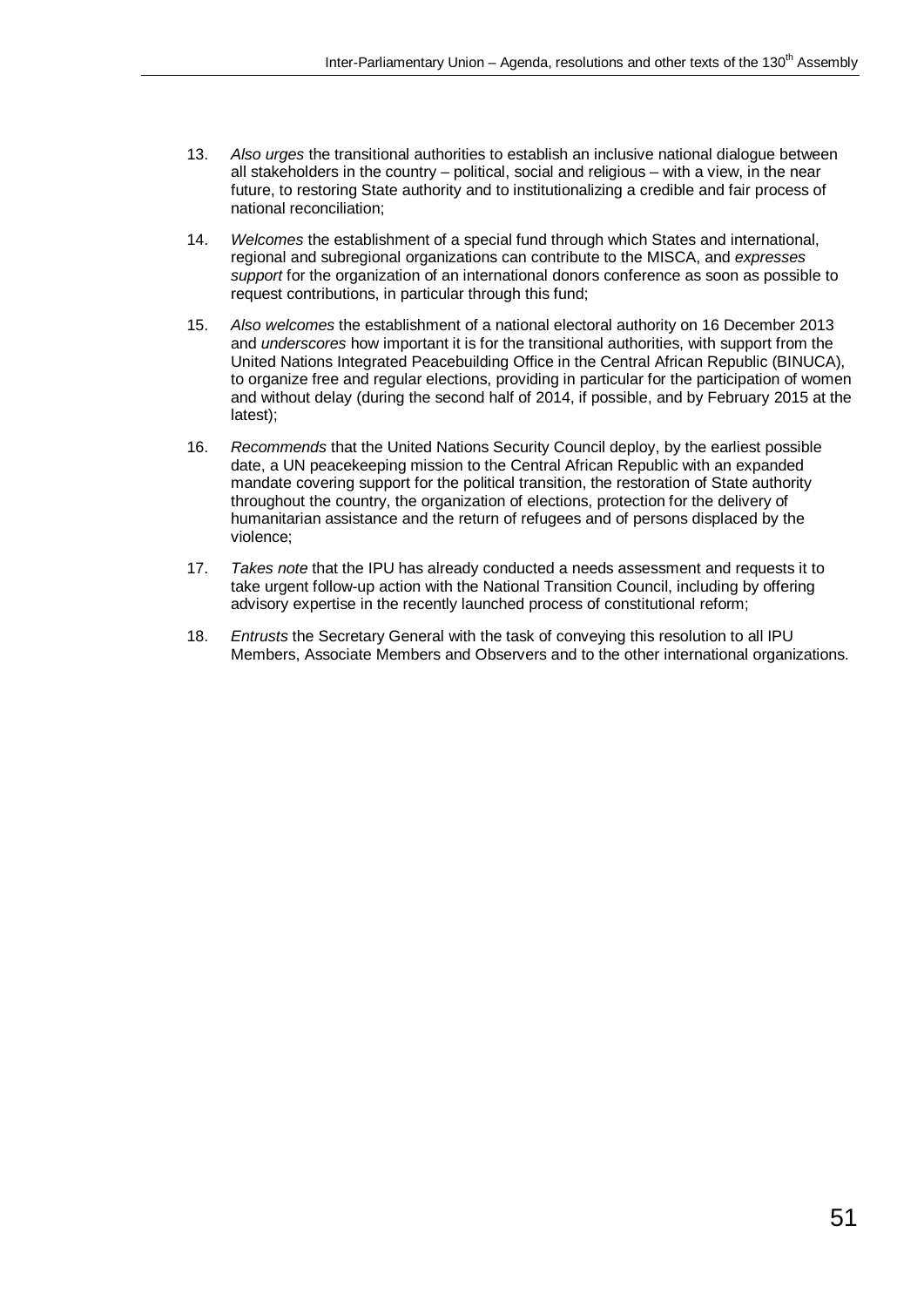## **Statement by the President**

*Endorsed by the 130th IPU Assembly (Geneva, 20 March 2014)*

This Assembly in Geneva has taken place at a time of crisis in many parts of the world. Numerous statements have been made referring to the situation in the Central African Republic, the Syrian Arab Republic and Ukraine, to mention but three salient examples.

The Assembly decided by a majority of affirmative votes to add an emergency item on the situation in the Central African Republic to its agenda and adopted unanimously a resolution calling for an end to the hostilities and greater international support.

The other crises are no less urgent.

Since the start of the crisis in Syria, the IPU has called for restraint. It has condemned the acts of violence committed by all parties and has urged the international community to provide support and assistance to the millions who have been displaced by the conflict within Syria and beyond its borders.

The IPU has reiterated on numerous occasions the need for the parties to end hostilities and to negotiate a solution to the conflict. War and destruction will only deepen the suffering of the people of Syria and will do nothing to bring them closer to a solution. Only an inclusive political dialogue can achieve that.

The events unfolding in Ukraine are worrying. The IPU was founded on the concept that crises need to be resolved peacefully. It advocates inclusive political dialogue based on mutual respect and understanding. This is no less important in Ukraine than elsewhere.

The debate during the Assembly demonstrates that the Members of the IPU remain committed to these fundamental precepts. The IPU therefore continues to call on parties to conflict and crisis in the Central African Republic, the Syrian Arab Republic and Ukraine to find peaceful solutions through dialogue.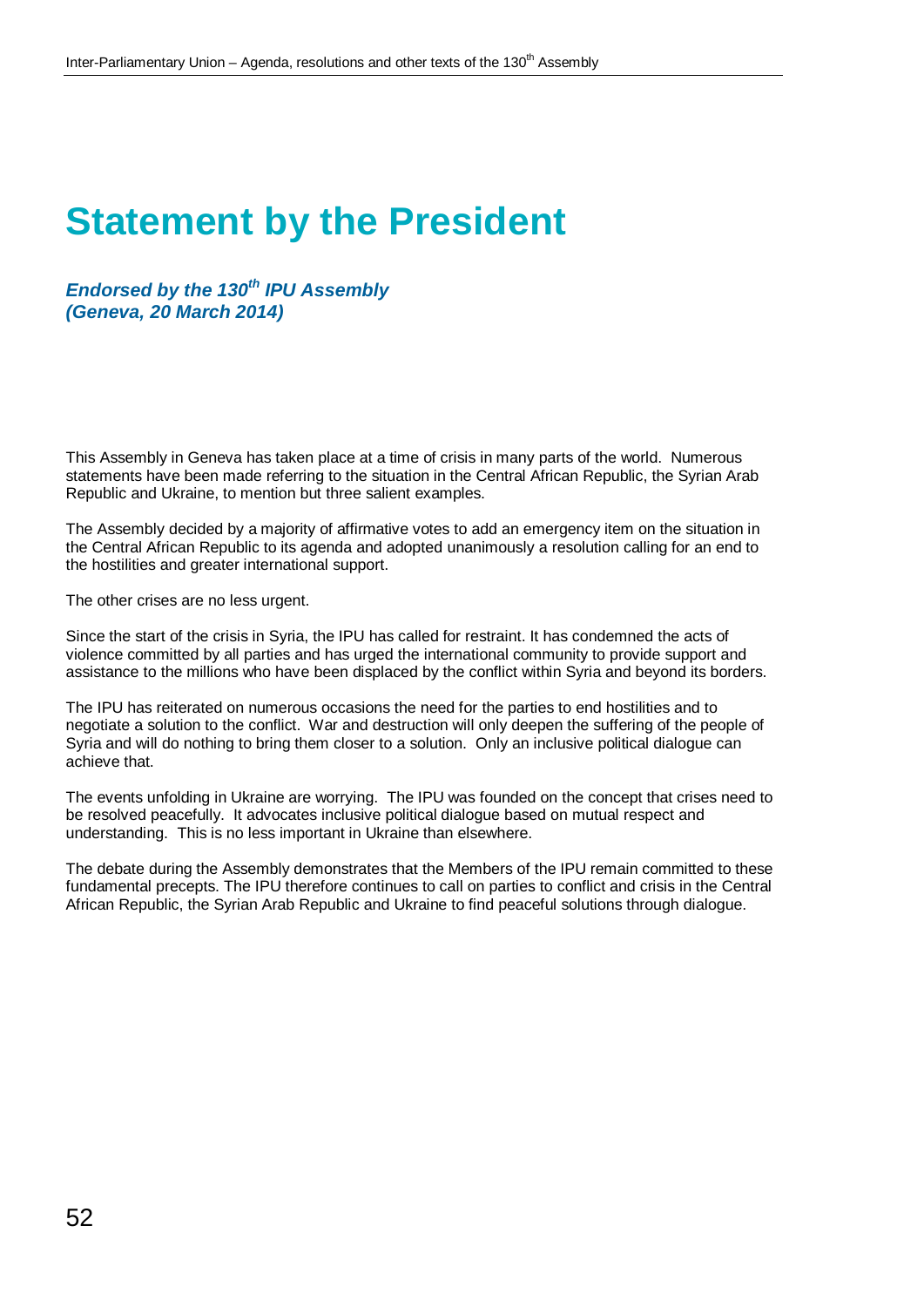# **Amendments to the Statutes and Rules of the Inter-Parliamentary Union**

### *Rules of the Meeting of Women Parliamentarians and of the Coordinating Committee of Women Parliamentarians*

#### *Amendments adopted by the IPU Governing Council at its 194th session (Geneva, 20 March 2014)*

#### **A. Amendments to the Rules of the Meeting of Women Parliamentarians**

#### Rule 1

#### *Amend the existing Rule as follows:*

The Meeting of Women Parliamentarians shall be held each year on the occasion of the first round of Statutory Meetings of the Inter-Parliamentary Union **both annual sessions of the Assembly**  and shall report on its work to the Governing Council.

#### Rule 6.1

#### *Amend the existing Rule as follows:*

1. The Meeting of Women Parliamentarians shall meet each year on the occasion of the first annual session **both annual sessions** of the Assembly. Its Coordinating Committee shall meet on the occasion of both annual sessions, in a place and on dates decided by the governing bodies of the Union (cf. Statutes, Arts. 9, 17 and 21 (b)).

#### Rule 6.2

#### *Amend the existing Rule as follows:*

2. The Meeting of Women Parliamentarians shall take place each year on the day before the opening of the work of the first Assembly. If necessary, an additional sitting may be organised during that Statutory Meeting, particularly for the election of the new regional representatives to the Coordinating Committee.

#### Rule 7

#### *Amend the existing Rule as follows:*

The Meeting shall elect its President among the women members of the host Parliament. If the host Parliament does not comprise a woman member, the President of the Coordinating Committee shall chair the Meeting; in her absence, the First Vice-President or the Second Vice-President of the Committee shall chair the Meeting. **The same will apply for IPU Assemblies held in Geneva.**

#### Rule 8

#### *Amend the existing Rule as follows:*

The Meeting of Women Parliamentarians shall be opened by the President of the Coordinating Committee who shall conduct**, where appropriate,** the election of the President of the Meeting. In the absence of the President of the Coordinating Committee, the Meeting shall be opened by the First Vice-President or the Second Vice-President of the Committee.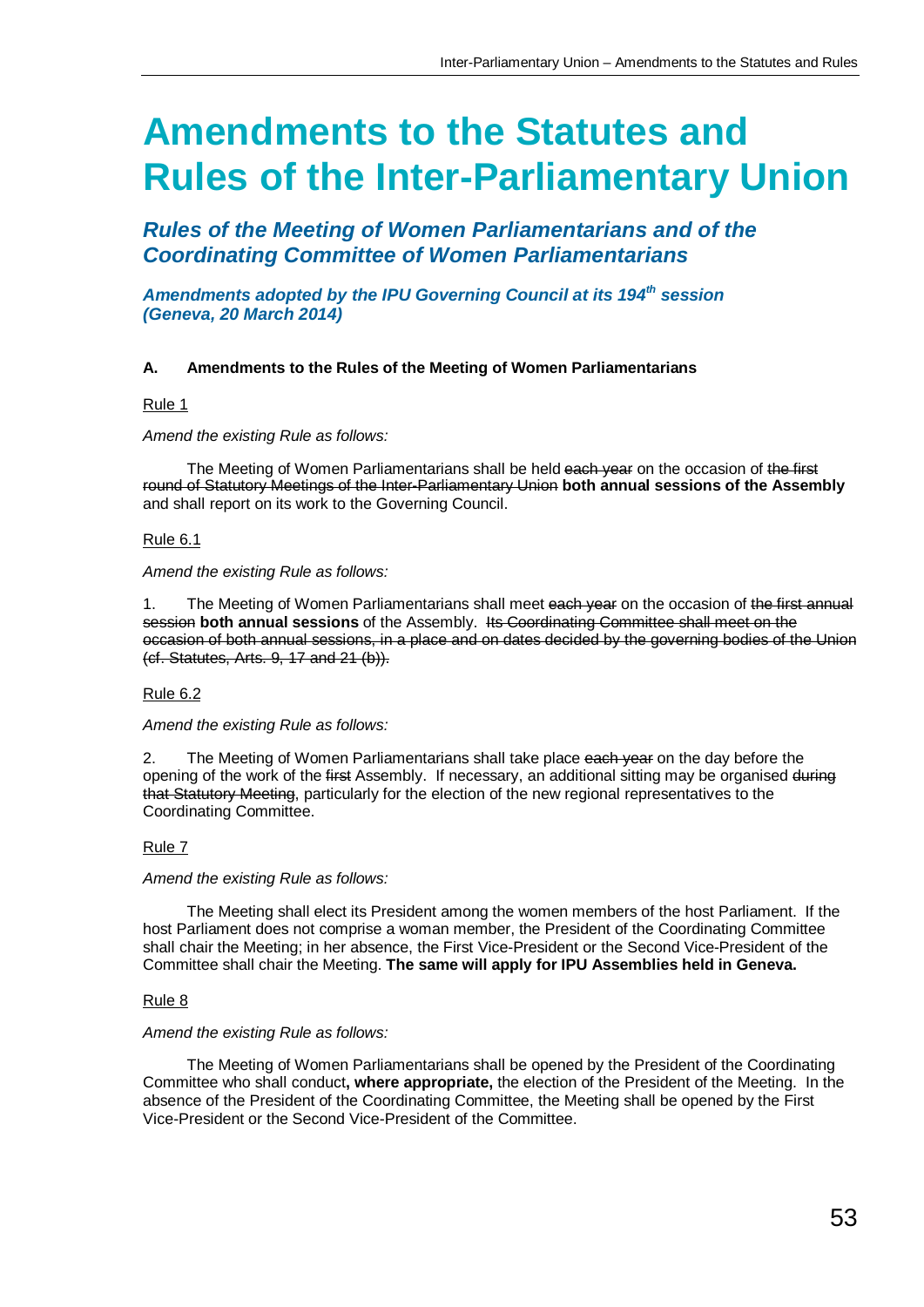#### Rule 30.1

*Amend the existing Rule as follows:*

1. The Coordinating Committee shall meet **on the occasion of** during Statutory Meetings of the Inter-Parliamentary Union **both annual sessions of the Assembly**.

#### Rule 30.2

*Amend the existing Rule as follows:*

2. At the first annual Assembly, it **It** shall hold a first sitting before the opening of the Meeting of Women Parliamentarians and a second sitting during the days following the Meeting; if necessary, a further sitting may be organised during the Statutory Inter-Parliamentary Meetings **Assembly**.

#### **B. Amendments to the Rules of the Coordinating Committee of Women Parliamentarians**

#### Rule 3.1

*Amend the existing Rule as follows:*

1. The Coordinating Committee shall meet on the occasion of the two **both** annual sessions of the Assembly

#### Rule 3.2

*Amend the existing Rule as follows:*

2. At the first annual session of the Assembly, it **It** shall hold a first sitting before the opening of the Meeting of Women Parliamentarians and a second sitting during the days following the Meeting; if necessary, a further sitting may be organised during that **the** Assembly.

#### Rule 13.1

*Amend the existing Rule as follows:*

1. At each annual Assembly, the Coordinating Committee shall appoint one of its members to report to the Meeting of Women Parliamentarians on the work carried out since the previous Meeting. The Coordinating Committee shall make that appointment at the start of its second sitting.

\* \* \*

### *Revised rules and practices of the Committee on the Human Rights of Parliamentarians*

(February 1989; revised in May 2007 and January 2014)

#### *Amendments adopted by the IPU Governing Council at its 194th session (Geneva, 20 March 2014)*

The functioning of the Committee on the Human Rights of Parliamentarians is governed by the "Procedure for the examination and treatment by the Inter-Parliamentary Union of communications concerning violations of the human rights of parliamentarians", which came into force on 1 January 1977, and by the subsequent decisions taken by the Governing Council (formerly the Inter-Parliamentary Council) and by the Committee itself.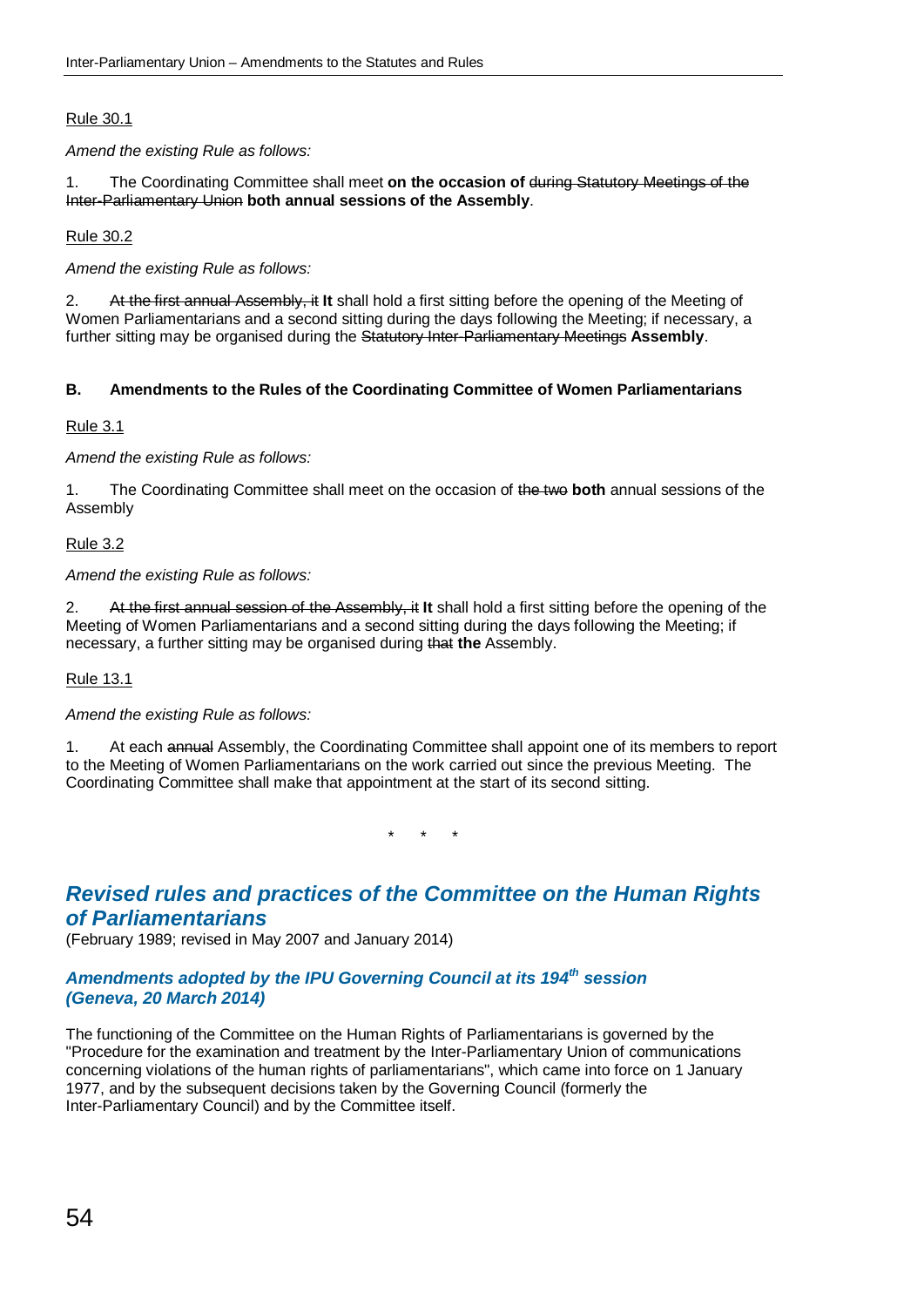#### **I. Composition of the Committee**

1. The Committee on the Human Rights of Parliamentarians (hereinafter called the Committee) shall be composed of 10 members of Member Parliaments of the Inter-Parliamentary Union (IPU), elected by the Governing Council in an individual capacity on the basis of their competence, commitment to human rights and availability. They shall have a good command of at least one of the IPU's two working languages: English and French. The IPU Secretary General shall ensure that candidates standing for election, the geopolitical groups and IPU Members are fully aware of the requirements stated above.

2. Committee members shall be elected for a single five-year term. In case of resignation, loss of parliamentary mandate or death of a member, or if the affiliation of the parliament to which the member belongs is suspended, his/her term shall automatically come to an end. In such a case, another person shall be elected from the same geopolitical group for a new, full five-year term.

3. The composition of the Committee should reflect an equitable geopolitical distribution of seats.

4. The Committee as a whole should be gender-balanced and in principle comprise five men and five women. In any case, there shall be no fewer than four members of either sex.

#### **II. Objectives of the Committee**

5. The Committee shall defend the human rights of current, and in certain circumstances, former members of a national Parliament whenever their rights are at risk or appear to have been violated.

6. The Committee shall aim to: (i) Prevent possible violations; (ii) Put an end to ongoing violations; and/or (iii) Promote State action to offer effective redress for violations.

7. The Committee shall examine, on the basis of a detailed procedure (see also Annexes I to IV), complaints of alleged violations of which it is seized by a qualified source.

8. The Committee shall use all possible means to give visibility to its work in defence of the human rights of parliamentarians. The absence of a complaint shall not preclude efforts by the Committee to advocate respect for the human rights of parliamentarians and raise awareness of violations and risks faced by parliamentarians.

9. In carrying out its mandate, the Committee shall apply international, regional and national human rights standards as well as pertinent recommendations emanating from relevant United Nations, regional and national institutions.

10. The Committee shall strive to take into account gender equality concerns in its working methods, processes and objectives.

11. The Committee may suggest that capacity-building assistance be offered to the parliament and other State institutions where the alleged violation has taken place in order to address underlying concerns giving rise to the submission of the complaint.

12. The Committee may request the IPU Secretary General to organize events or conduct studies to address thematic or regional concerns which appear in its case-load and have wider ramifications for the rights of parliamentarians and/or the functioning of parliaments. The Committee may also make specific suggestions to other IPU bodies.

#### **III. Methods of work**

#### **Sessions**

13. Barring exceptional circumstances, the Committee shall meet three times a year: an extended session shall be held at IPU Headquarters in January or June/July and regular sessions shall be held in the days leading up to and during each of the two IPU Assemblies.

14. The Committee's sessions shall be held *in camera*.

15. The Committee shall set the dates of its next sessions in the light of proposals made by the IPU Secretary General.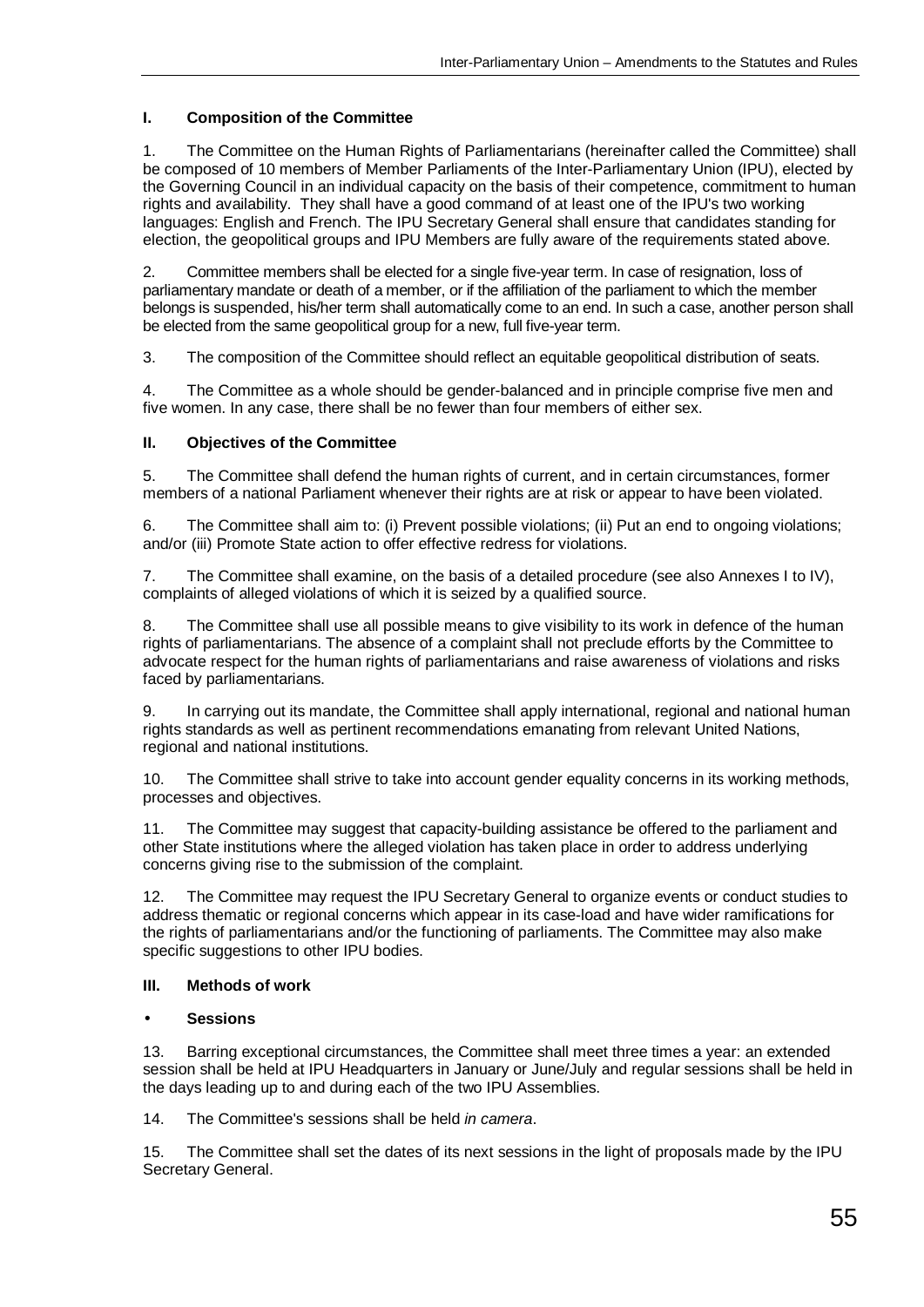#### **President and Vice-President**

16. The Committee shall elect its President and Vice-President for one year. Both shall be eligible for re-election. The Committee will strive to ensure that the President and Vice-President are of opposite sexes.

17. The Vice-President shall replace the Committee President in the latter's absence. In case of resignation, loss of parliamentary mandate or death of the President, or if the affiliation of the parliament to which the President belongs is suspended, his/her functions shall be performed by the Vice-President. Should the Vice-President also become subject to any of the situations mentioned in the previous sentence, the Committee shall elect a new President and Vice-President for a one-year term.

#### **Agenda**

18. The provisional agenda of the Committee shall be drawn up by the IPU Secretary General, in consultation with the Committee President.

19. The agenda shall include an item on follow-up action by Committee members and Member Parliaments on decisions adopted on individual cases.

#### **Quorum**

20. The quorum for deliberating and taking decisions shall be six members.

#### **Confidential and public nature of the Committee's work**

21. The Committee's deliberations and all correspondence and documents submitted to it shall be kept confidential at all times. The Committee members shall undertake personally to respect this rule of confidentiality. The Committee shall call on the parties directly concerned to ensure that its deliberations, documents and correspondence submitted to it or sent by it remain confidential.

22. The Committee's decisions shall be made public as a matter of principle unless it believes there are overriding reasons to keep a decision confidential. Such reasons include strong indications that: (i) only confidentiality will promote a resolution of the case; (ii) a public decision will put the security of the victim and/or complainant at risk; (iii) the concerns in the case are not sufficiently clear; and/or (iv) the complainant is using the Committee purely for political gain. In respect of confidential cases, the IPU Secretary General shall communicate the decision only to the parties concerned. The Committee may also mandate the Secretary General to convey a confidential decision to other parties which it deems to be in a position to help it in the examination of the case. The Secretary General shall not be held responsible for the reproduction and distribution of the Committee's confidential decisions and other submissions by the parties concerned.

23. When the Committee meets during IPU Assemblies, its President shall report on its work to the Governing Council, to which it shall submit draft decisions for adoption on individual cases which, if adopted, shall enjoy the support of the full IPU membership. Should the Committee President be unable to attend, the report shall be presented by the Vice-President or, in his/her absence, by another Committee member designated by the Committee. The report to the Council may also contain one or more personal testimonies from the persons affected or their representatives. The text of all adopted decisions shall make mention of any clear reservation on the substance of the decision expressed by the delegation of the country concerned and/or other parties.

#### **Organization of examination of cases** t.

24. The Committee shall prioritize discussion of and action on its cases. To this end, the Committee shall always examine cases which are submitted to it for the first time. It shall further prioritize examination of cases with significant developments, cases of ongoing risk to life, physical integrity and liberty or continuing serious intimidation and cases in which no developments have occurred but which require a strategic discussion and/or shift of focus.

25. Previous decisions on cases shall remain applicable as long as they have not been superseded by a new decision of the Committee.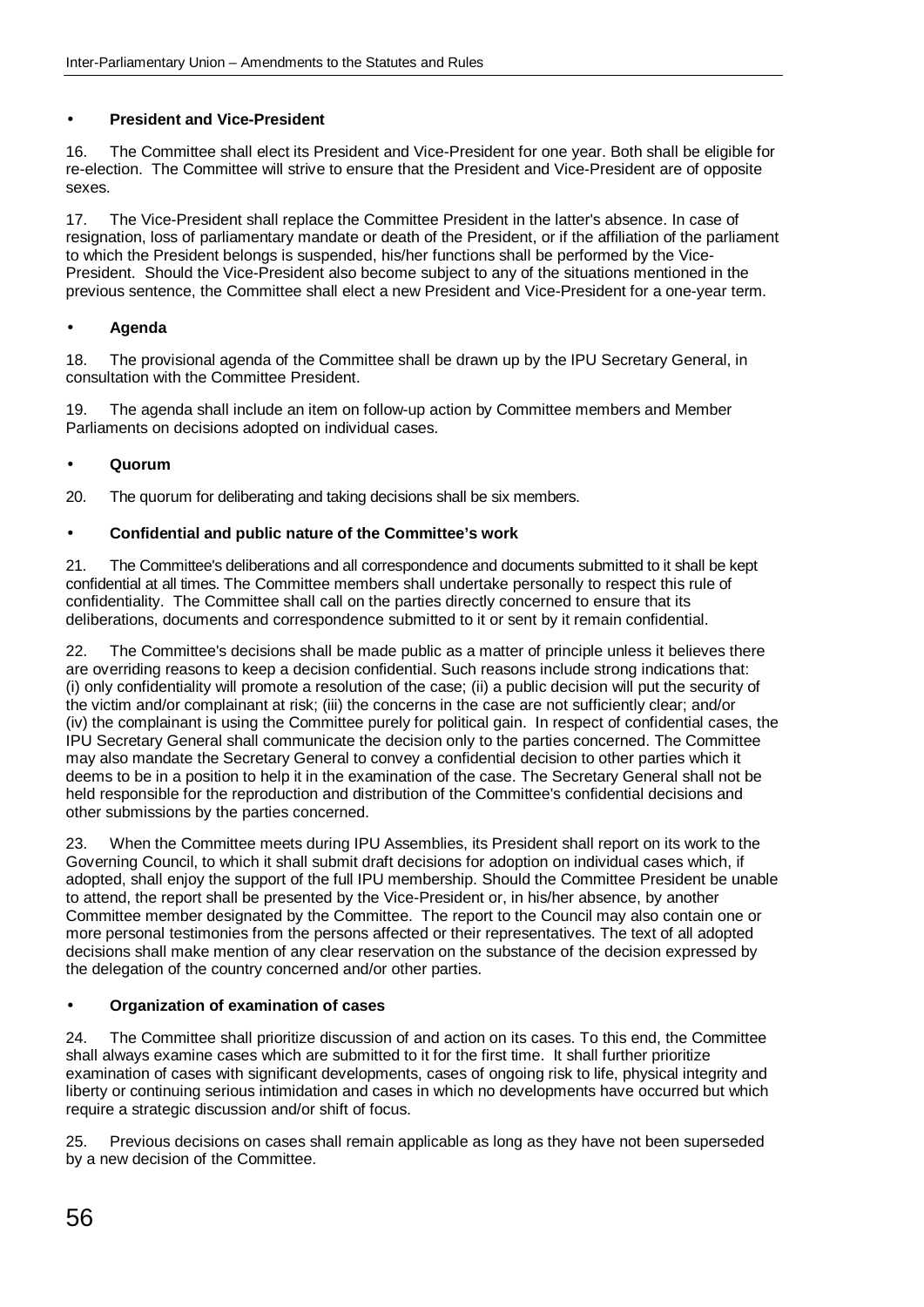26. Once a year, during an extended session held in January or June/July, the Committee shall examine all the cases before it and shall plan, to the extent possible, its activities for the next 12 months, including the hearing of delegations, sources and other parties and the organization of on-site missions, visits and trial observations. The foregoing shall not preclude the discussion or planning of activities at the Committee's other sessions.

27. At the extended session, the Committee shall decide for each case whether or not it will be the subject of a decision at that session. The Committee may decide, in respect of the other cases, whether, in the absence of a decision, specific follow-up action is required. The Committee shall adjourn the adoption of any decision on the other cases to a future session on the understanding that its concerns as expressed in its most recent decisions in those cases shall remain valid.

#### **Use of experts, hearings, missions, visits and trial observations**

28. The Committee may consult experts, hold hearings, carry out on-site missions and visits and mandate the observation of trial proceedings in accordance with established rules and criteria (see Annexes III and IV).

#### **Recusal of Committee members**

29. In principle, Committee members shall not attend and participate in deliberations and decisions on any case concerning a member of parliament who is a national of his/her country. The Committee may, however, invite the member concerned to provide his/her observations on the case.

#### **Decisions**

30. As a general rule, the Committee's decisions shall be taken by consensus. In the absence of consensus, the Committee shall decide by a majority of the members present.

#### **Organization of work between sessions**

31. Within 14 days after the end of the session, the IPU Secretary General shall provide Committee members with a succinct summary of what, if any, decision was taken for each case at the session.

32. Between sessions, the IPU Secretary General shall promote implementation of the case decisions and other follow-up action identified by the Committee at its previous session(s) and take steps in respect of any new or other cases warranting an immediate response. With regard to the other cases, the IPU Secretariat shall closely monitor developments.

33. The Committee members, and first and foremost its President, may be consulted where appropriate between sessions on the submission of new cases and developments in cases already under examination by the Committee, as well as on the organization of on-site missions, visits and trial observations.

34. Between sessions, the Committee may exceptionally adopt a public or confidential decision in the event of an urgent situation requiring its immediate attention. To this end, should the IPU Secretary General receive information from a qualified source warranting an urgent Committee decision, he/she shall contact the Committee President, and with the latter's approval, inform all other members, suggest a course of action and ask for their feedback within 48 hours, or in absolute emergencies, 24 hours.

#### **Parliamentary solidarity**  $\ddot{\phantom{a}}$

35. The work of the Committee shall be based on the principle of parliamentary solidarity. It shall therefore seek, where useful, to engage with IPU Member Parliaments in facilitating satisfactory settlements in the cases before it and to give prominence to parliamentary action taken to promote such solutions.

36. Following each Committee session, the IPU Secretary General shall invite all IPU Member Parliaments to take action to follow up the decisions on individual human rights cases and to report on any action taken. In so doing, the Secretary General may pay special attention to certain cases warranting parliamentary action.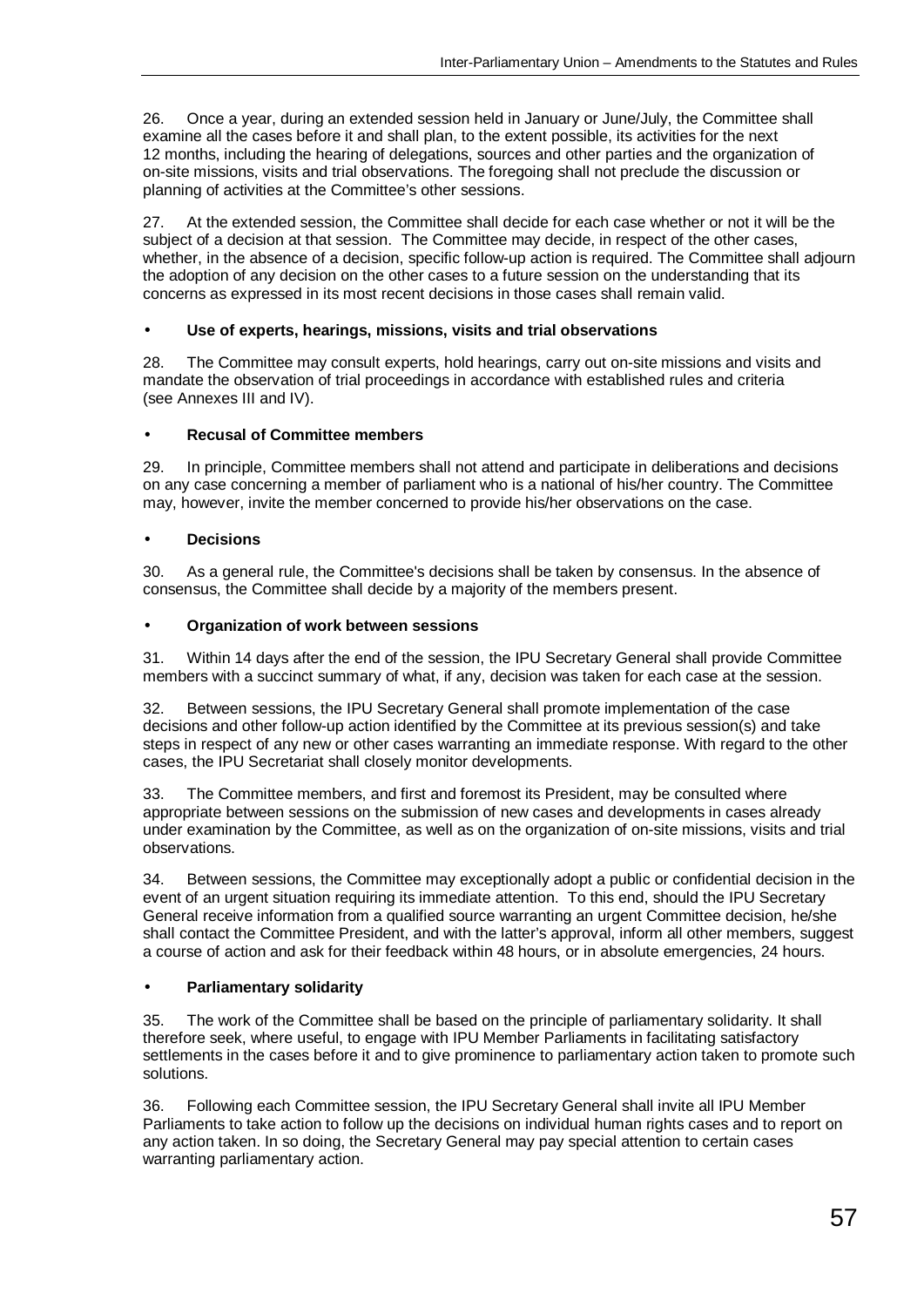37. The Committee may also take other steps to promote parliamentary solidarity. Such efforts may include, but are not limited to: (i) requesting the IPU Secretary General to write to the chairpersons of the geopolitical groups about the public cases pending in or outside their regions; (ii) inviting, at a session during the Assembly, one or two chairpersons of geopolitical groups to discuss implementation of decisions affecting their (or another) region; (iii) publicly informing the IPU membership about follow-up action taken by each IPU Member on decisions adopted in human rights cases; (iv) entrusting Committee members with the task of presenting its work to the meetings of the Executive Committee, geopolitical groups, the Association of Secretaries General of Parliaments and, possibly, the Third Standing Committee on Democracy and Human Rights during IPU Assemblies; and (v) organizing, as a matter of principle, an information session for the parliamentary and other authorities of the host country of an IPU Assembly.

#### **Adoption and amendment of the rules**

38. One or more of the members of the Committee and/or the IPU Secretary General may propose amendments to the Rules for discussion by the Committee. The Committee shall discuss such proposed amendments and adopt, with the support of an absolute majority of the members present at the time of the vote, its own views thereon. Should these views favour specific amendments to the Rules, such amendments shall be submitted to the Governing Council for approval.

#### **Secretariat**  ÷.

39. The Committee shall have a Secretary and a team of IPU staff to assist it in its day-to-day work. The Secretary shall be under the direct authority of the IPU Secretary General and, along with the former's team, cooperate closely with other IPU staff to ensure the effectiveness of the Committee's work.

\* \* \* \* \*

#### **Procedure for the examination and treatment of complaints**

(February 1989; revised in May 2007 and January 2014)

#### **I. Qualified complainants**

- 1. Qualified complainants under the procedure shall be:
- (a) A (former) parliamentarian(s) (or person authorized by him/her/them to make such complaints and/or a family member) who has/have been the subject of a violation of his/her/their human rights:
- (b) Another member of parliament;
- (c) A political party; or<br>(d) An authoritative inte
- An authoritative international or national organization competent in the field of human rights (United Nations and its specialized agencies; intergovernmental organizations; interparliamentary organizations; and non-governmental international and national organizations competent in the field of human rights).

#### **II. Presentation of complaints**

2. In principle, complaints shall be addressed to the Committee President or the IPU Secretary General, at IPU Headquarters.

3. A list of items of information to be provided shall be made available (Annex II). It shall be designed to assist applicants in presenting a complaint that is as complete, precise and concise as possible.

#### **III. Preliminary investigation of cases**

4. The IPU Secretary General shall establish a file on any complaint received. In order to do so, he/she shall be authorized to request additional information from the author(s) of the complaint, as well as from the authorities of the State concerned or, if appropriate, from third parties able to supply such information. He/she shall avail himself/herself of any document relevant to the study of the case, particularly the pertinent texts of national laws and international legal instruments and any document from competent international or regional organizations.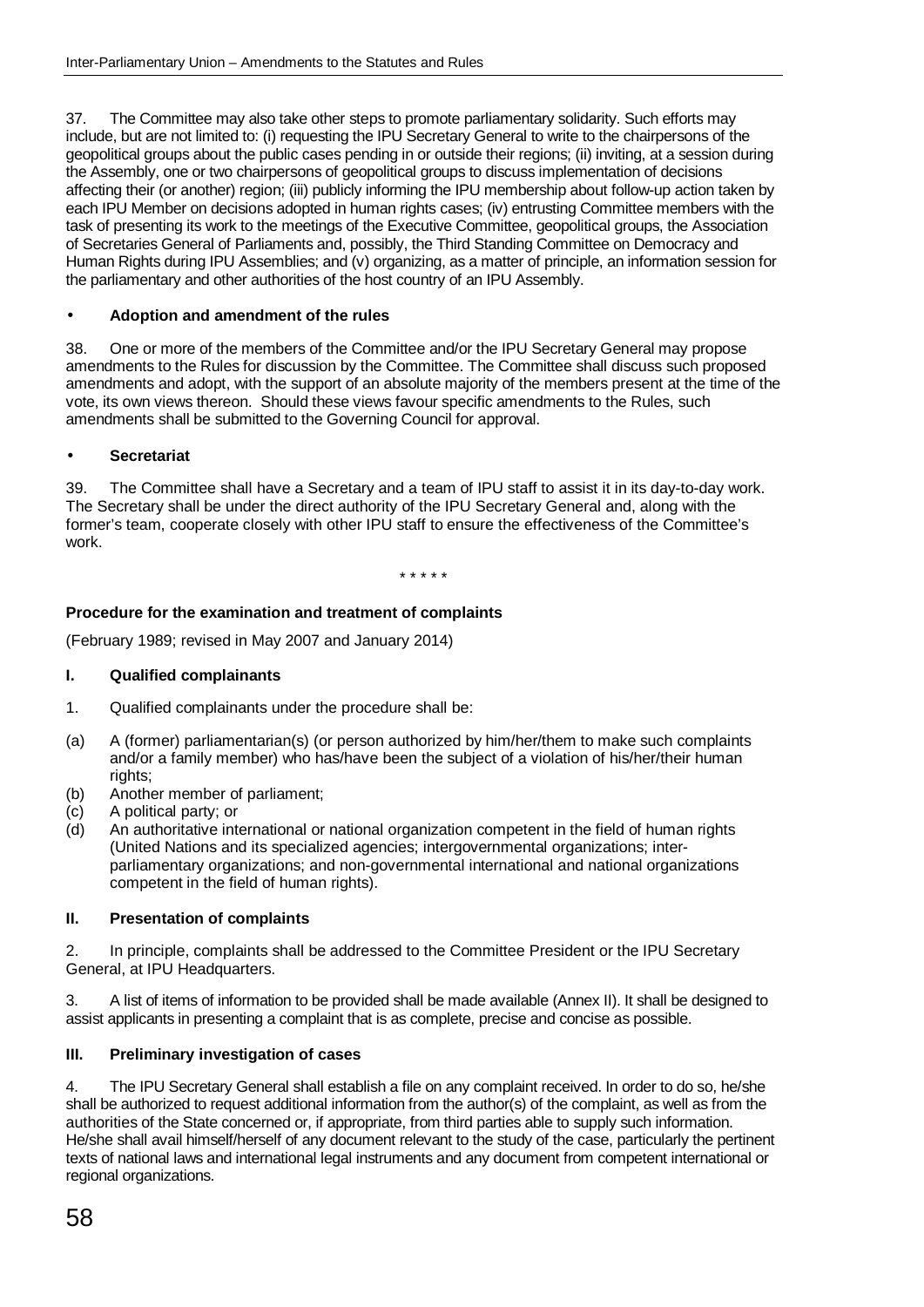5. The IPU Secretary General shall request additional information only when there are grounds for presuming that the complaint is admissible. In the absence of such grounds, the Secretary General may refrain from conducting a preliminary investigation.

6. The identity of the author(s) of complaints shall be disclosed only with his/her/their agreement and when such disclosure is deemed appropriate.

7. The allegations and other information on file shall be outlined and forwarded first and foremost to the parliamentary authorities of the country in question for their comment. The IPU Secretary General may also address the request for information to any competent authority likely to provide official information.

8. It is expressly stated that this approach shall be aimed solely at requesting information before the case is examined by the Committee, and that it shall in no way prejudge such action as may be taken on the case by the competent bodies of the IPU.

9. The IPU Secretary General shall inform the author of a complaint of information received from the authorities of the country in question, particularly when new developments occur affecting the situation of the parliamentarian concerned, and vice versa.

#### **IV. Standards and criteria of admissibility**

10. Complaints may refer only to members of a national Parliament, not to members of regional and local assemblies.

11. The Procedure shall be applicable to members of parliament who are or have been subjected to arbitrary actions during the exercise of their parliamentary mandate, whether the Parliament is sitting, in recess or has been dissolved as the result of unconstitutional or extraordinary measures. The Committee shall also be competent to examine complaints regarding former members of parliament when the alleged arbitrary actions refer directly to events that took place when the individual was still a member of parliament.

12. With respect to alternate members of a national parliament, admissibility shall depend on the nature of the function involved and how it is exercised.

13. Other standards and criteria of admissibility may be determined in individual cases by the Committee, based on its experience.

14. Decisions on admissibility and non-admissibility of complaints shall be transmitted to the parties directly concerned, together with a statement of the grounds of such a decision.

#### **V. Examination of complaints**

15. For each case, the IPU Secretary General shall present a report containing the following:

- Information on the source(s) of the complaint and the date(s) of the communication(s);
- An analytical summary of the allegations and any other information on file;
- Legal references and background (national and international);
- Observations on the formal admissibility of the communication(s); and
- Information on the preliminary investigation of the case and/or previous treatment thereof, particularly the date and content of the reply from the authorities of the country in question to such requests for information as may have been addressed to them.

16. The Committee shall examine each of the cases before it on the basis of the file compiled for that purpose by the IPU Secretary General.

17. The Committee shall seek to establish the facts of a case. For this purpose, the IPU Secretary General shall invite the authorities to comment on the information provided by the author of a complaint, and the author of a complaint to comment on the information provided by the authorities. The Secretary General may also seek information from any other reliable source likely to provide relevant information.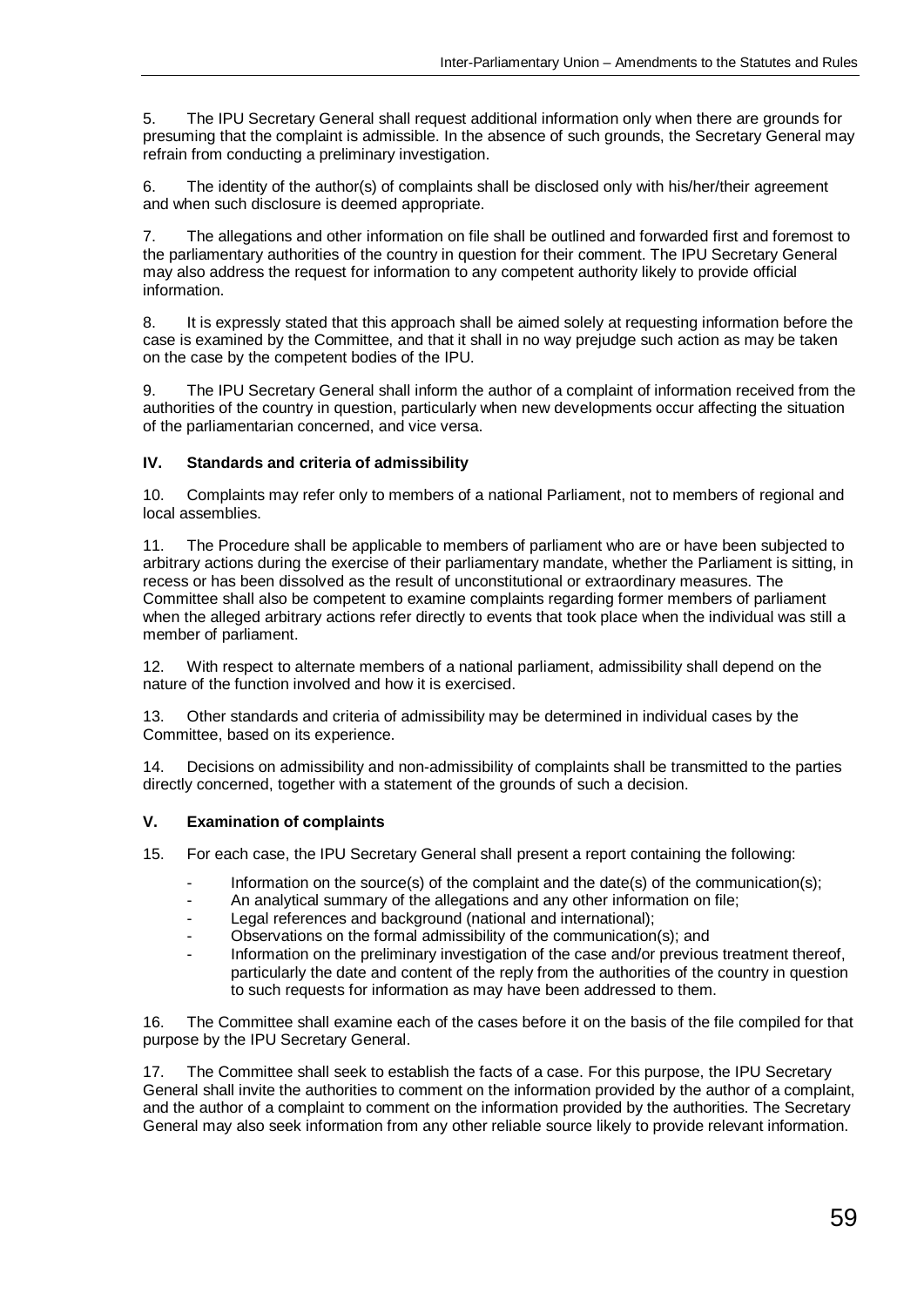18. The Committee shall seek, to the extent possible and as appropriate, to establish contact with the parliamentarian concerned, first of all, in order to ascertain that he/she has no objection to the Committee examining his/her case and, second, to ensure a continuous flow of first-hand information regarding his/her case.

19. The Committee shall do everything possible to foster a dialogue with the authorities of the countries concerned, first and foremost their parliament, in the pursuit of a satisfactory settlement.

20. The IPU Secretary General shall inform the Committee of any technical cooperation project the IPU is conducting or intends to conduct in a country in which it is examining a case. It may invite the Secretary General to take steps to ensure that its concerns in that case are taken into consideration in order to ensure coherent action by the IPU.

21. The Committee shall engage, including where possible through an official partnership, with relevant international and regional political structures, first and foremost their parliamentary arm, and/or their human rights mechanisms. At the national level, the Committee shall engage, where possible and useful, with in-country UN missions, national human rights institutions and national human rights organizations. The Committee shall also engage directly with parliamentary human rights committees in those countries that have cases before it and in countries that take a keen interest in human rights issues abroad.

#### **VI. Consultation of experts**

22. Experts may be consulted when the Committee deems it appropriate.

#### **VII. Hearings**

23. The Committee may hold hearings in accordance with the established rules and criteria (Annex III).

#### **VIII. Missions, visits and trial observations**

24. In specific cases, the Committee may decide to carry out an on-site mission and/or visit or mandate the observation of trial proceedings. Such action shall be taken in accordance with established rules and criteria (Annex IV).

#### **IX. Closure of cases**

25. The Committee shall continue in principle to examine a case at future sessions as long as a satisfactory settlement has not been reached. The Committee may decide to close a case, however, if: (i) in its view a satisfactory settlement cannot be reached; (ii) the complainant has not provided any updated information in spite of repeated requests and the complainant's ability to do so; or (iii) the complainant states that further action by the Committee is no longer useful.

26. In cases where current or former parliamentarians or their direct representatives are complainants in the case, their response, or absence thereof, shall take precedence over the response of other complainants in the matter. The Committee may reserve the right to re-open a case in the light of new information provided by complainant(s).

27. In cases where a confidential case has been satisfactorily settled, the Committee may decide to announce publicly its closure and state the reasons thereof.

28. Whenever the Committee adopts a decision to close a case, that decision shall be communicated to the parties directly concerned.

\* \* \* \* \*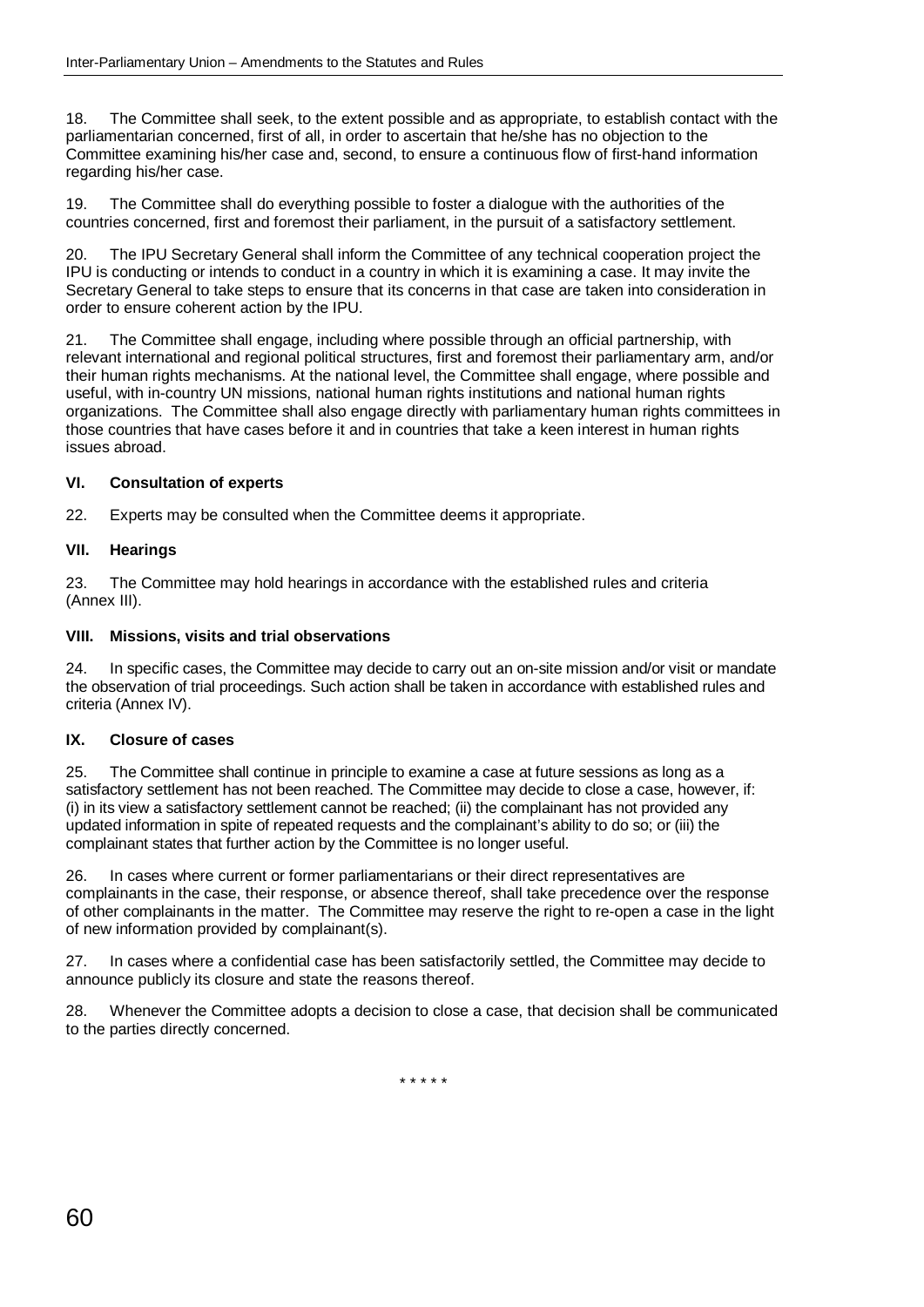#### **Presentation of complaints**

The list of items below is designed to help applicants prepare a complaint which is as complete, precise and concise as possible, so as to facilitate the work of the Committee on the Human Rights of Parliamentarians. [6](#page-60-0)

#### **I. Information concerning the complainant**

Family name:

First name:

Nationality:

Sex:

Home address:

e-mail address for exchange of confidential correspondence:

Highlight in which capacity the person submitting the complaint meets the criteria of a qualified source:

- 5 a (former) parliamentarian(s) whose rights have been violated;<br>5 a person authorized by a (former) parliamentarian whose rights
- 5 a person authorized by a (former) parliamentarian whose rights have been violated;<br>5 a family member of a (former) parliamentarian whose rights have been violated;
- 5 a family member of a (former) parliamentarian whose rights have been violated;<br>5 another parliamentarian:
- 5 another parliamentarian;<br>5 a political party; or
- 5 a political party; or<br>5 a recognized natio
- a recognized national or international organization in the area of human rights (United Nations and its specialized agencies; intergovernmental organizations; inter-parliamentary organizations and national or international non-governmental organizations competent in the area of human rights).

Does the person submitting the complaint agree for his/her identity to be made known to the authorities of the State in question?

- 5 Yes<br>5 No
- No (specify reasons for refusal)

#### **II. Information concerning the victim of the violations**

Member or former Member of Parliament whose rights have been violated:

Family name:

First name:

Nationality:

e-mail address for eventual exchange of confidential correspondence:

Name of political party:

Political affiliation at the time of the alleged violation(s):

- 5 Majority<br>5 Oppositi
- 5 Opposition<br>5 Independer
- 5 Independent<br>5 Other (specif
- Other (specify)

<span id="page-60-0"></span> $6$  This list of items was established by the Committee during its first session, in January 1977.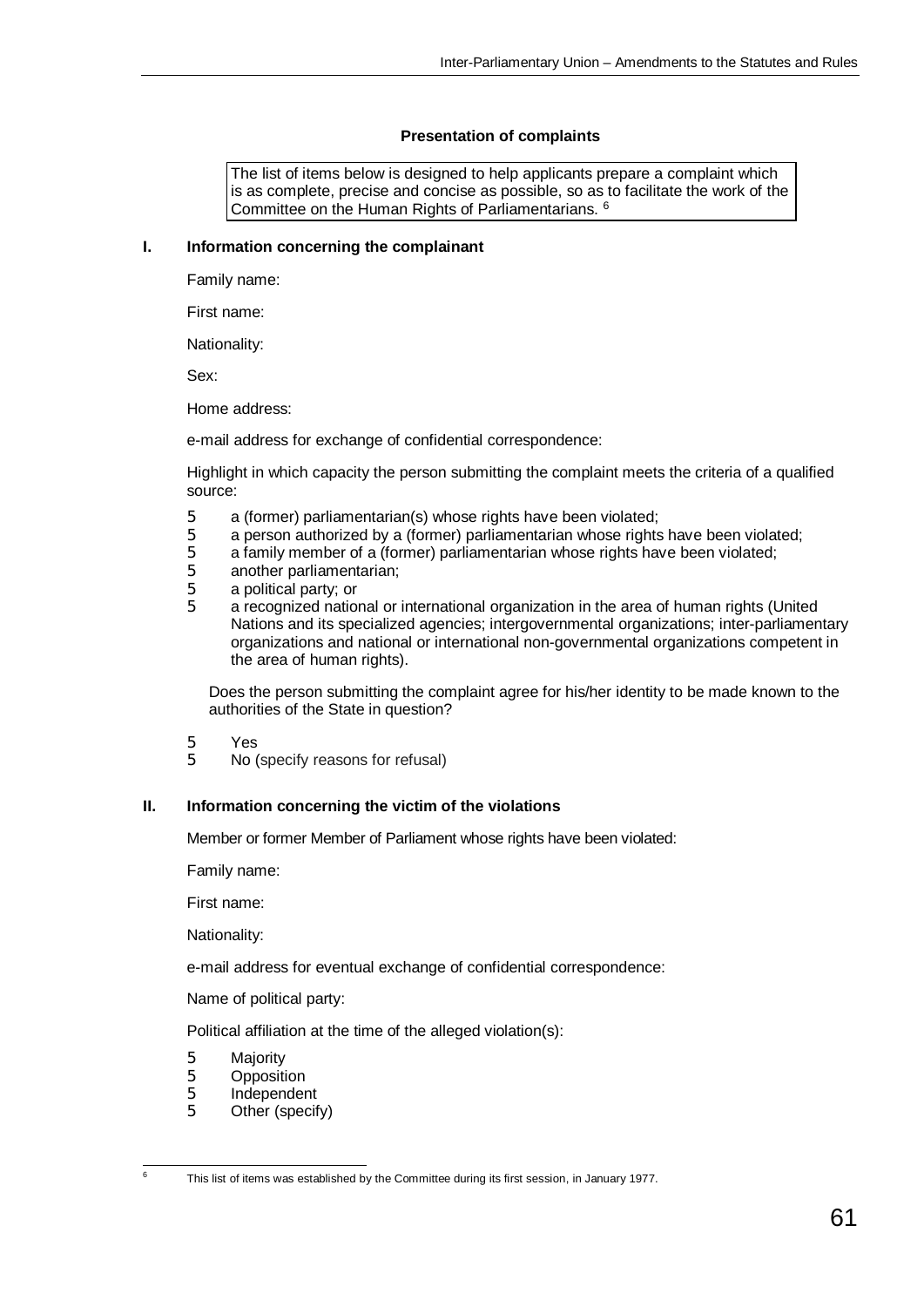Information concerning parliamentary status:

- (a) At the time of the alleged violation
- 5 Sitting parliamentarian<br>5 Former parliamentarian
- 5 Former parliamentarian (specify end date of parliamentary term)
- (b) At the time of the presentation of the communication
- 5 Sitting parliamentarian<br>5 Former parliamentarian
- 5 Former parliamentarian (specify end date of parliamentary term)

#### **III. Information concerning the alleged violation**

Statement of the facts<sup>[7](#page-61-0)</sup> constituting a violation of rights (indicate in particular the place and date of the acts of violation):

Information concerning, if relevant to the case, parliamentary immunity:

Information concerning, if relevant to the case, information on gender-based violations:

Provisions of relevant public laws and international legal instruments <sup>[8](#page-61-1)</sup>:

Information concerning domestic remedies available and invoked: (parliamentary, judicial or disciplinary procedure)

Names and addresses of persons with whom the Committee could, if necessary, communicate in order to obtain further information (in particular, name and address of legal counsel):

Documents annexed to the complaints:

Suggested action [9:](#page-61-2)

Place and date:

Signature [10](#page-61-3):

\* \* \* \* \*

#### **Arrangements concerning hearings**

(July 1983, revised in May 2007 and January 2014)

#### **I. Hearings with the Committee in corpore:**

(i) Hearings may be held with parliamentary authorities, other competent authorities, the complainant(s), the alleged victim(s), representatives of relevant international and national organizations and experts;

They may be held; (i) on the initiative of the Committee itself; (ii) at the request of any of the above-mentioned entities or persons.

- (ii) The Committee shall seek to organize a hearing of its own volition and accept a request for a hearing whenever it considers this to be useful and appropriate in the examination of a case.
- (iii) Requests for a hearing with the Committee shall be made in good time prior to the corresponding session so that the Committee, or its President, may assess the advisability of such a procedure and give its consent.

<span id="page-61-0"></span>The description of the facts should, as far as possible, be complete, precise and concise, and accompanied by supporting evidence.

<span id="page-61-2"></span><span id="page-61-1"></span><sup>&</sup>lt;sup>8</sup> The statement should, as far as possible, be accompanied by relevant extracts of the texts of the public laws referred to.<br><sup>9</sup> These suggestions are merely indicative. It is the responsibility of the Committee to deter

<span id="page-61-3"></span>Parliamentary Union's capabilities, the action to be taken on them. <sup>10</sup> For international organizations, signature of a person empowered to represent the organization.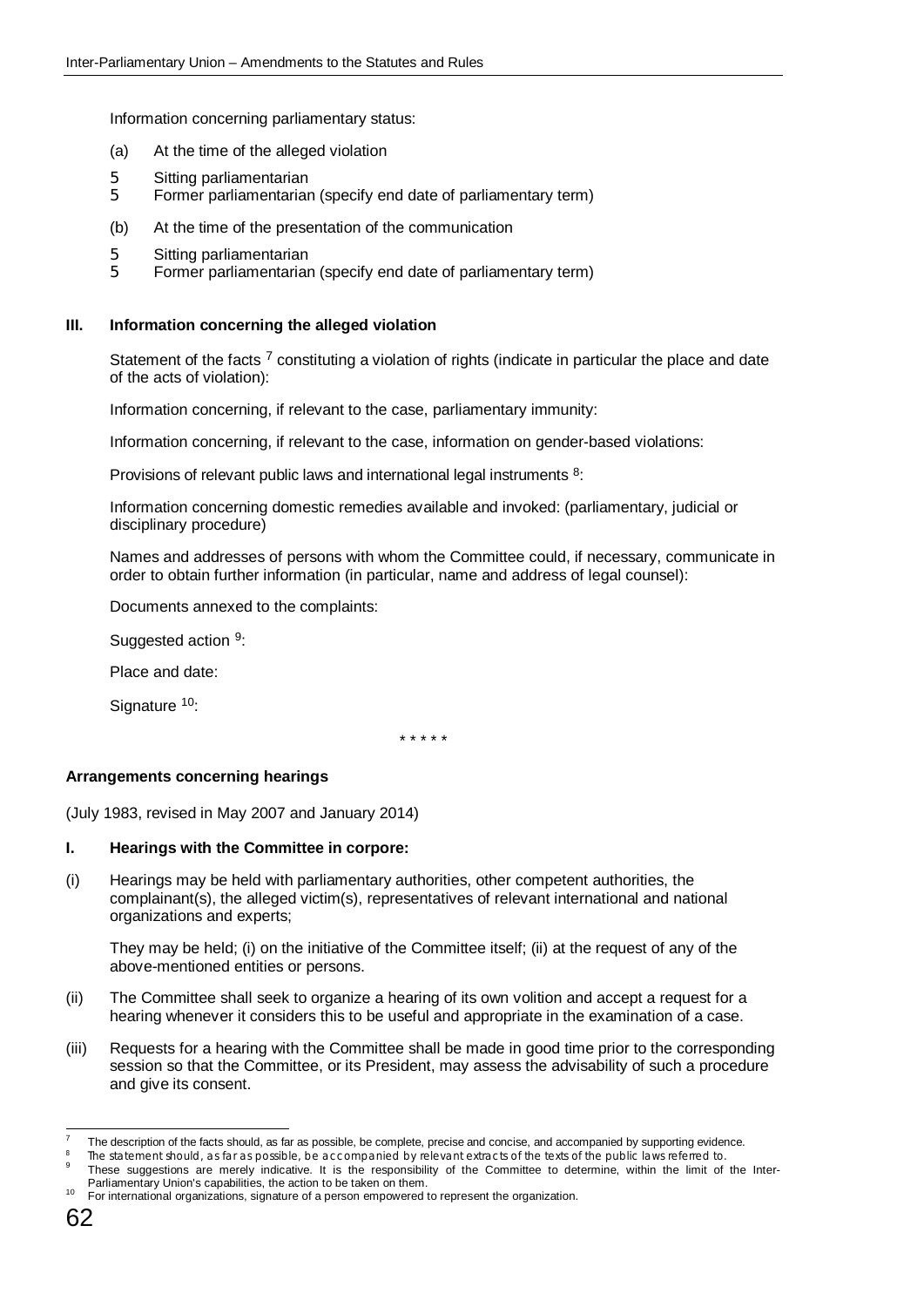- (iv) In order to ensure the effectiveness of this procedure, the hearing shall be held in such a way as to meet the needs of the Committee. With this in mind:
	- At the opening of the hearing, the President of the Committee may specify to the person(s) concerned the conditions in which he/she/they will be heard and inform him/her/them of the elements of the case on file to which the hearing will relate, if necessary stating the main points requiring clarification;
	- The time available to a person(s) to make his/her/their preliminary statement shall be established in advance. The person(s) shall then be invited to reply as concisely as possible to specific questions. The Committee may decide that, between the time of the general statement (which will enable it to assess the intentions of the person concerned) and the time devoted to questions, the person(s) concerned shall leave the room to enable the Committee to identify the points requiring clarification; and
	- The Committee shall decide if it is necessary to ask the person(s) being heard to confirm or clarify in writing certain points of his/her/their statements.
- (v) Hearings shall preferably take place in one of the working languages of the Committee.

#### **II. Hearings with the Committee President or a designated member(s)**

The Committee may decide to designate its President or another member(s) to meet *in camera* and hear any entities or persons mentioned under A (i).

\* \* \* \* \*

#### **Principles and criteria for conducting on-site missions, visits and trial observations**

(April 1986, revised in May 2007 and January 2014)

#### **I. Principles and objectives**

1. In order to advance its work to defend the human rights of parliamentarians and to make progress towards the satisfactory resolution of one or more cases, the Committee may decide to carry out a mission or visit, or to observe a trial.

2. Such missions and visits may be envisaged for countries in respect of which cases are pending before the Committee or for countries that are the seat of relevant international or regional organizations or that have national parliamentary committees, other institutions and/or sources of information that may assist the Committee in its work.

3. In exceptional circumstances, a mission or visit may also address political or parliamentary challenges that go beyond the Committee's specific mandate but that need to be addressed in order to resolve the specific cases dealt with by the Committee.

4. When the Committee is not in session, a decision to dispatch a mission, make a visit and/or observe a trial may be taken by correspondence. In particularly urgent or serious circumstances, the decision may be taken by the Committee President in consultation with the IPU Secretary General. Any decision to this effect shall immediately be communicated to the Committee members.

5. Missions shall normally comprise at least two delegates, if possible at least one man and one woman, and extend over several days on the basis of a comprehensive programme that shall include meetings with all relevant authorities, the complainant(s) and other parties in a position to assist the Committee in its work.

6. Visits shall normally be carried out by a single Committee member or another person mandated by the Committee.

7. The length of trial observations shall depend on the schedule of hearings. As part of a trial observation, the observer shall meet with the relevant authorities in the case, in particular the prosecutor's office and the court authorities, as well as the complainant(s)/alleged victim(s) and defence counsel.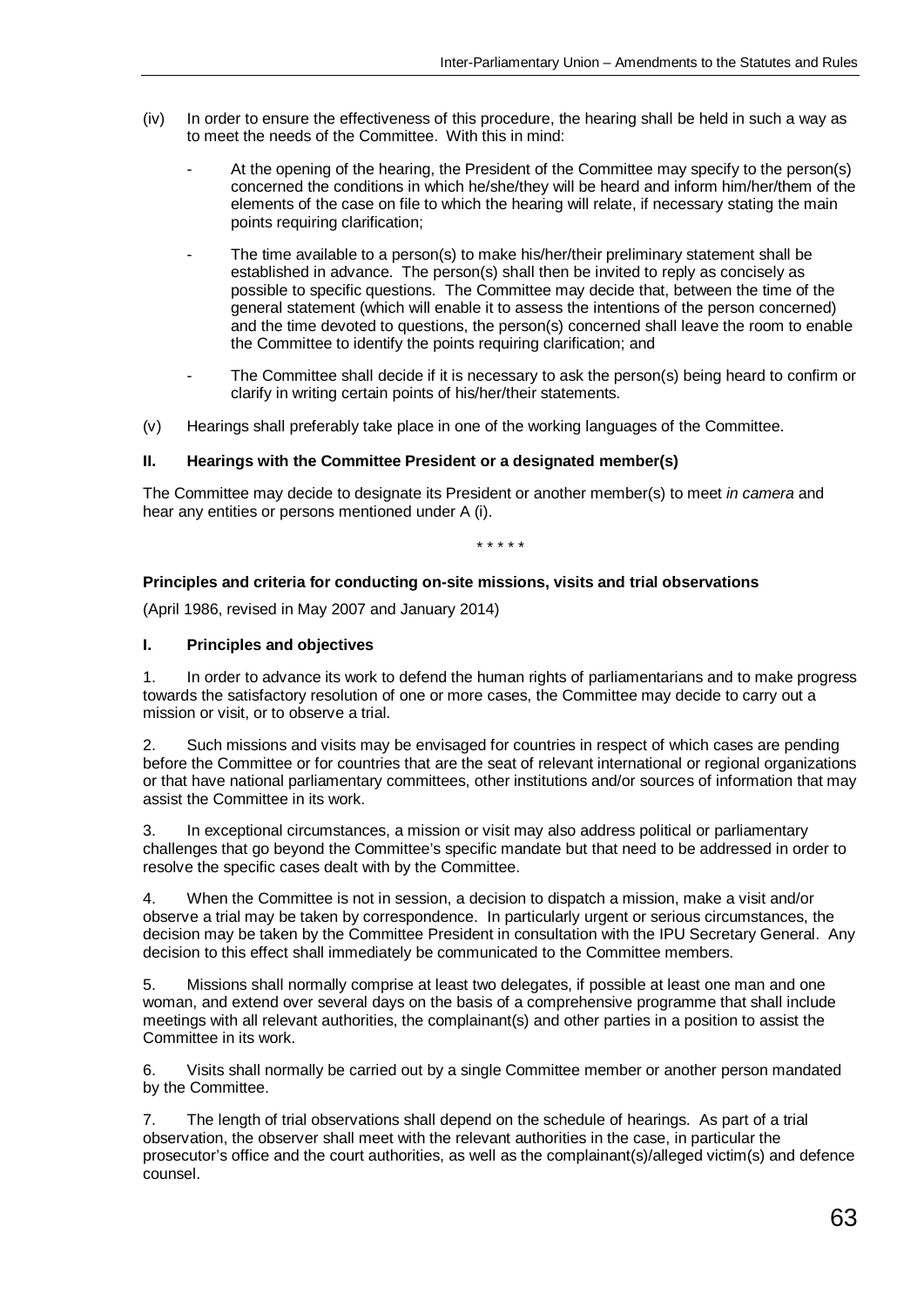8. Trial observations shall be carried out by legal experts and/or members of parliament. Their competence in and impartiality vis-à-vis the case at hand shall be beyond doubt. They shall not at the same time be members of the Committee.

9. A representative(s) of the IPU Secretariat, where possible, shall accompany on-site missions and visits.

10. A mission or visit may only take place with the explicit approval of the authorities of the country in question. In cases where the parliament is represented in the IPU, the necessary contacts and approaches shall be made through that parliament or with its approval. This rule shall apply to all missions or visits except in cases where no interaction is foreseen between the delegation and the government or parliamentary authorities. In the case of a trial observation, the IPU Secretary General shall inform the authorities of the country concerned, in particular the parliament and the authority before which the proceedings are taking place, of the IPU's presence.

- 11. A mission or visit shall generally aim to:
	- Make known to the authorities of the country in question or the institutions in that country the interest which the IPU and, through it, the international community, has in the treatment and fair settlement of an individual case;
	- Gather a maximum amount of first-hand or reliable information on the case so as to enable the Committee on the Human Rights of Parliamentarians and the IPU Governing Council to take a decision based on full knowledge of the facts;
	- Enquire into respect for basic human rights in the case under consideration on the basis of applicable national legislation and international legal instruments. When a case concerns allegations that legal proceedings brought against a (former) parliamentarian are not founded in law, a trial observation mission may be sent to enquire into respect for basic fair trial guarantees; and
	- Contribute, as much as possible, to the settlement of the case in accordance with human rights principles.

12. A mission, visit or trial observation may thus in no way lead, either directly or indirectly, to the expression of any value judgment whatsoever of a situation in general or political regime, whatever their nature.

#### **II. Funding**

13. Missions, visits and trial observations shall as a general rule be funded by the core budget of the IPU.

#### **III. Responsibilities of the authorities in missions and visits**

14. In the case of missions and visits, the authorities of the country concerned, first and foremost the parliament, are responsible for arranging the requested meetings with relevant authorities, providing local transport to the delegation for the duration of the mission or visit and ensuring the protection of the delegation. The authorities shall also assist in any other way possible with the effective fulfilment of the mission's or visit's mandate.

#### **IV. Composition of delegations**

15. The following individuals may be designated to conduct missions and visits:

- Current and former members of the Committee on the Human Rights of Parliamentarians;
- Other parliamentarians with relevant expertise;
- The IPU Secretary General or his/her representative; and
- Human rights specialists.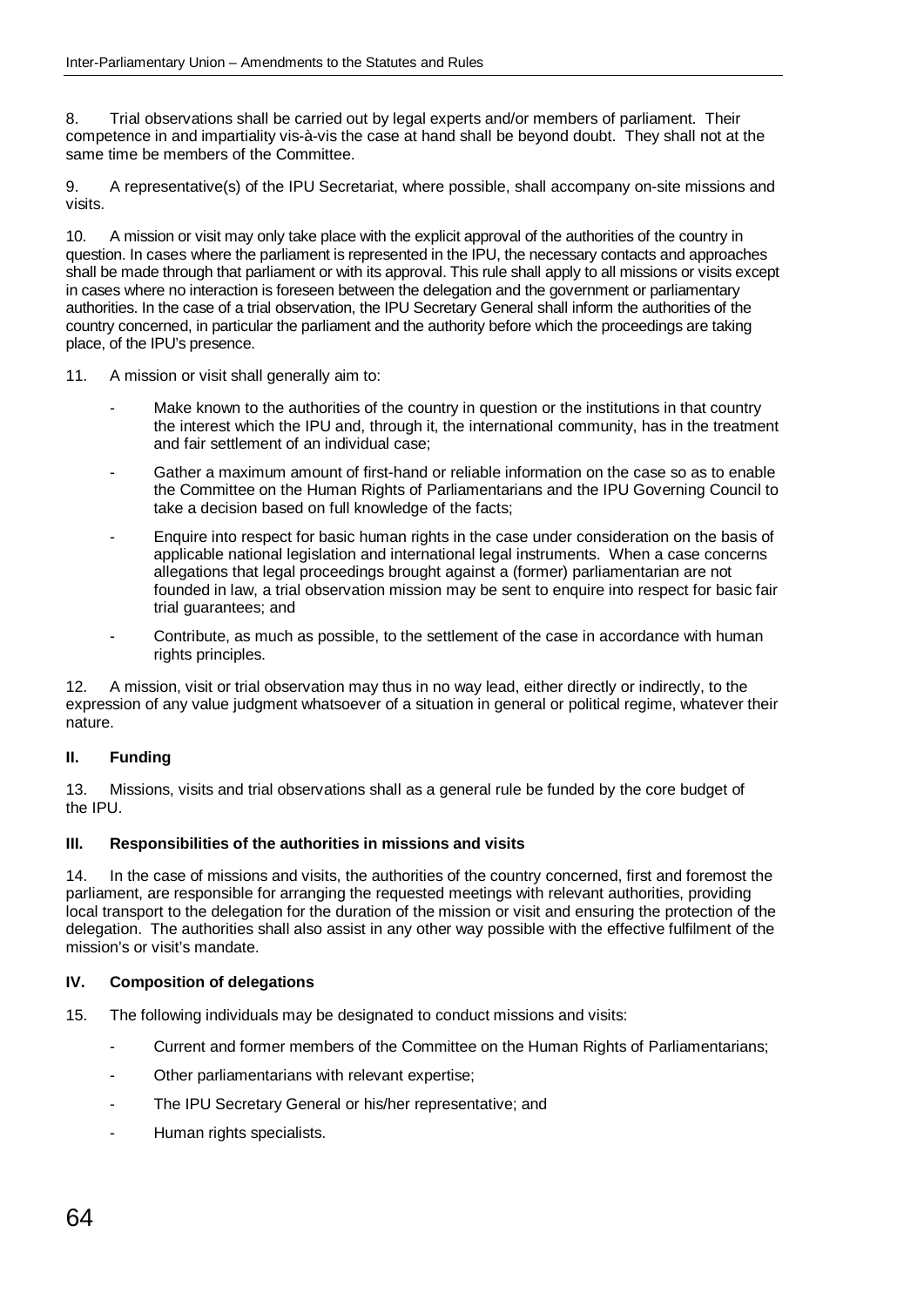16. In principle, the Committee shall decide at each of its sessions on the composition of delegations for proposed missions and visits. In deciding to designate one or more of its members to conduct a mission, it shall take into account criteria such as familiarity with the country's legal and political system, command of relevant languages for the mission and absence of potential challenges, whether perceived or real, to the effectiveness of the mission or visit due to the member's nationality and/or political activities. Committee members shall be required to share with the Committee before a decision is taken on the composition of the delegation any information concerning them that may adversely affect the effectiveness of the mission or visit.

17. Should the designated member(s) be prevented from participating in the mission or visit, the IPU Secretary General shall consult the Committee President on the replacement of the member(s) in question and, with the President's approval, take the necessary steps to ensure that the mission or visit can be carried out.

#### **V. Conduct of missions, visits and trial observations**

18. The persons entrusted with a mission, visit and trial observation shall receive a copy of this document. They shall base their action on the principles advocated by the IPU.

#### **(a) Accreditation and terms of reference**

19. The member(s) of the delegation shall be given several copies of a letter of accreditation and, if necessary, written terms of reference. The latter shall clearly indicate the purpose of the mission.

20. Unless the Committee or the IPU Governing Council decides otherwise, the members of a delegation may not accept to act on behalf of and receive funding from any body or organization in the same country and during the same period.

#### **(b) Concerted action**

21. Concerted action shall be taken at all stages of a mission. If necessary, consultations shall take place during the mission between the members of the delegation and the IPU Secretary General.

22. Barring instructions to the contrary from the Committee or the IPU Governing Council, the members of a delegation shall not accept individual invitations to visit the country in question.

23. If necessary, a preparatory meeting shall be held, prior to the visit, preferably at IPU Headquarters in Geneva.

#### **(c) Fulfilment of the mandate**

24. The delegation shall strive to gather information from all parties concerned: (i) competent authorities (governmental/parliamentary/judicial); (ii) parliamentarian(s) whose situation is the subject of the mission; (iii) third parties in a position to supply reliable information (sources of communication/relatives of the victim(s)/lawyer(s)/parliamentarian(s) witness(es)/human rights organizations). The delegation may make direct contact with and hear witnesses as early as during the preparatory meeting.

25. The delegation shall ensure that no witnesses are present during its contacts with the parliamentarian(s) whose situation is the subject of the mission - including when the parliamentarian is detained or imprisoned - and with third parties in a position to supply reliable information. If interpretation is necessary, the delegation shall ensure that the interpreter respects the rule of confidentiality (see paragraph 32 below).

26. Members of delegations shall make every effort never to expose the parliamentarian(s) in question and the sources of confidential information to risks; in the case of direct contacts, they must receive assurances that no reprisals of any kind will be taken against the person(s) concerned because of such contacts. If necessary, they shall ensure that the person(s) concerned is/are able to bring to the attention of the IPU any measures taken against him/her/them after meeting with the delegation.

27. Should the delegation feel that the basic conditions for the fulfilment of its mandate are not met, it shall terminate the visit, if possible after consulting the President of the Committee and the IPU Secretary General.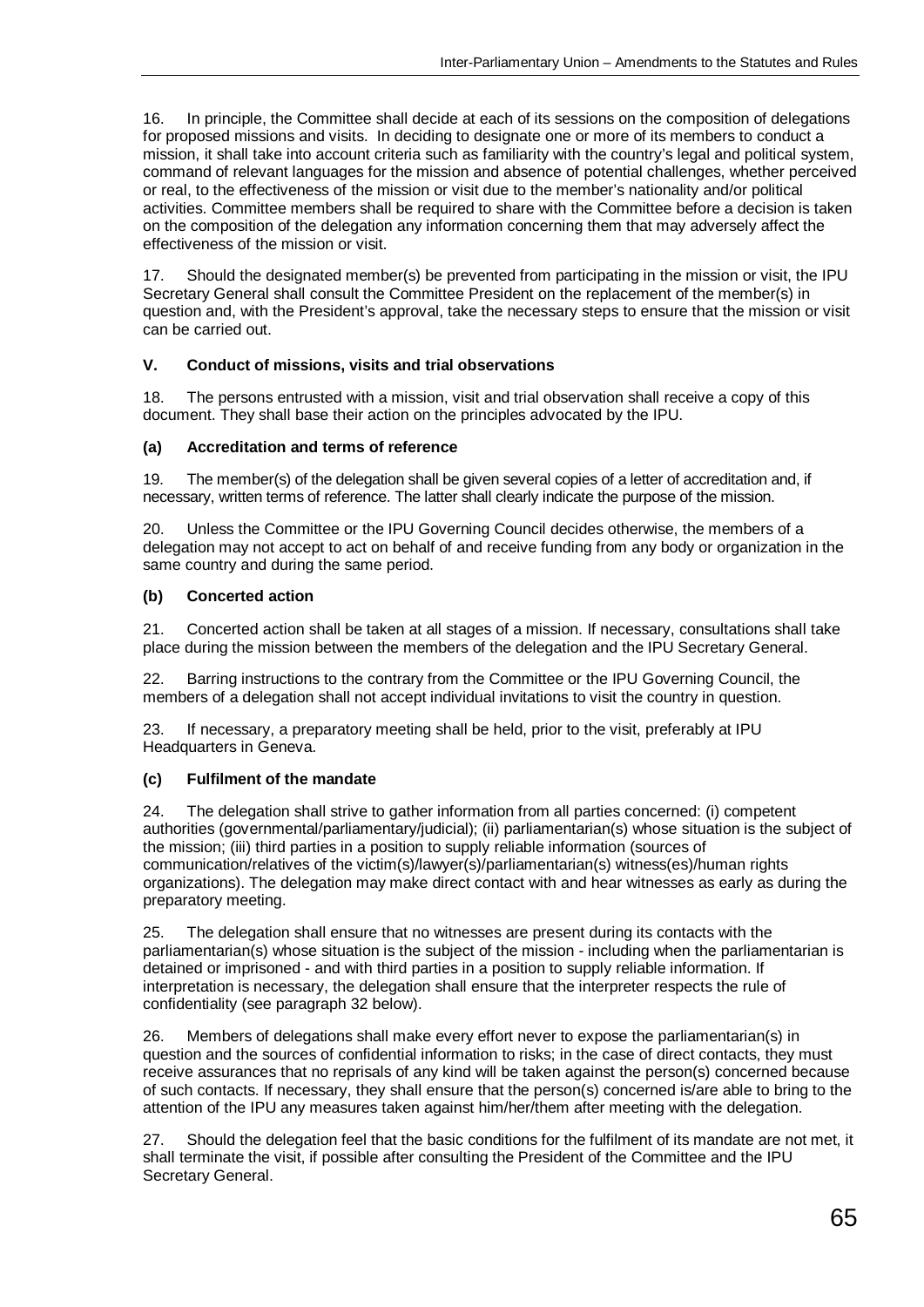#### **(d) Documentation made available to delegations**

28. All delegations shall receive as complete a set of documents as possible to ensure the effective fulfilment of their mandate.

#### **(e) Contacts with the press**

29. The IPU Secretariat shall consider, in consultation with the delegation, how to give visibility to the mission, visit or trial observation, including its preliminary findings.

30. The IPU Secretariat and the delegation may decide to organize a press conference towards the end of the mission or visit and, exceptionally, the trial observation should this be considered useful in helping implement and disseminate the preliminary findings of the delegation.

31. With regard to missions carried out in relation to confidential cases, in general no contact with the press will be made.

#### **(f) Interpreters**

32. If necessary, the mission shall be assisted by an interpreter. Depending on the situation, the interpreter may be made available to the mission by: (i) the Parliament of the country in question; (ii) in the event of a trial which takes place in a country of which the Parliament is not a Member of the IPU, by the defence counsel of the parliamentarian concerned; or (iii) by the IPU Secretariat. The delegation shall ensure that interpreters who are not under oath respect the rule of confidentiality.

#### **VI. Reports on missions, visits and trial observations**

#### **(a) General principles**

33. The report shall be submitted to the Committee, which shall examine it *in camera*. For the missions or visits referred to in paragraph 3 of this Annex, the report may also be submitted to other IPU bodies.

34. The report shall, where useful, be conveyed as soon as possible to the authorities of the country in question and the complainant(s) so as to enable them to forward their observations. The report may also be shared for information and comments with other interlocutors which the delegation met.

35. The Committee shall judge the way in which it is to report publicly on the mission or visit or trial observation, including whether or not to submit the entire report or part thereof to the IPU Governing Council.

36. Any report or part thereof which has been made public by the Committee, either directly or through the IPU Governing Council, may be used as such provided that mention is made of its origin.

37. The report shall be the property of the IPU.

#### **(b) Guidelines for the presentation and content of the reports**

#### (i) Presentation of reports

38. The report shall be transmitted to the Committee Secretariat as soon as possible, and in any event, within 30 days of the completion of the mission, visit or trial observation.

39. The report shall be drafted preferably in English or in French.

40. The delegation shall clearly state if certain parts of the report are to remain confidential.

41. Likewise, special mention shall be made of any minority opinion held by a member of the delegation.

42. Should a mission or visit or trial observation consist of several stages, the delegation shall submit a provisional report as soon as possible (e.g. preliminary observations on a trial hearing), it being understood that the final report (e.g. comments on the judgment handed down by the court) shall be submitted subsequently.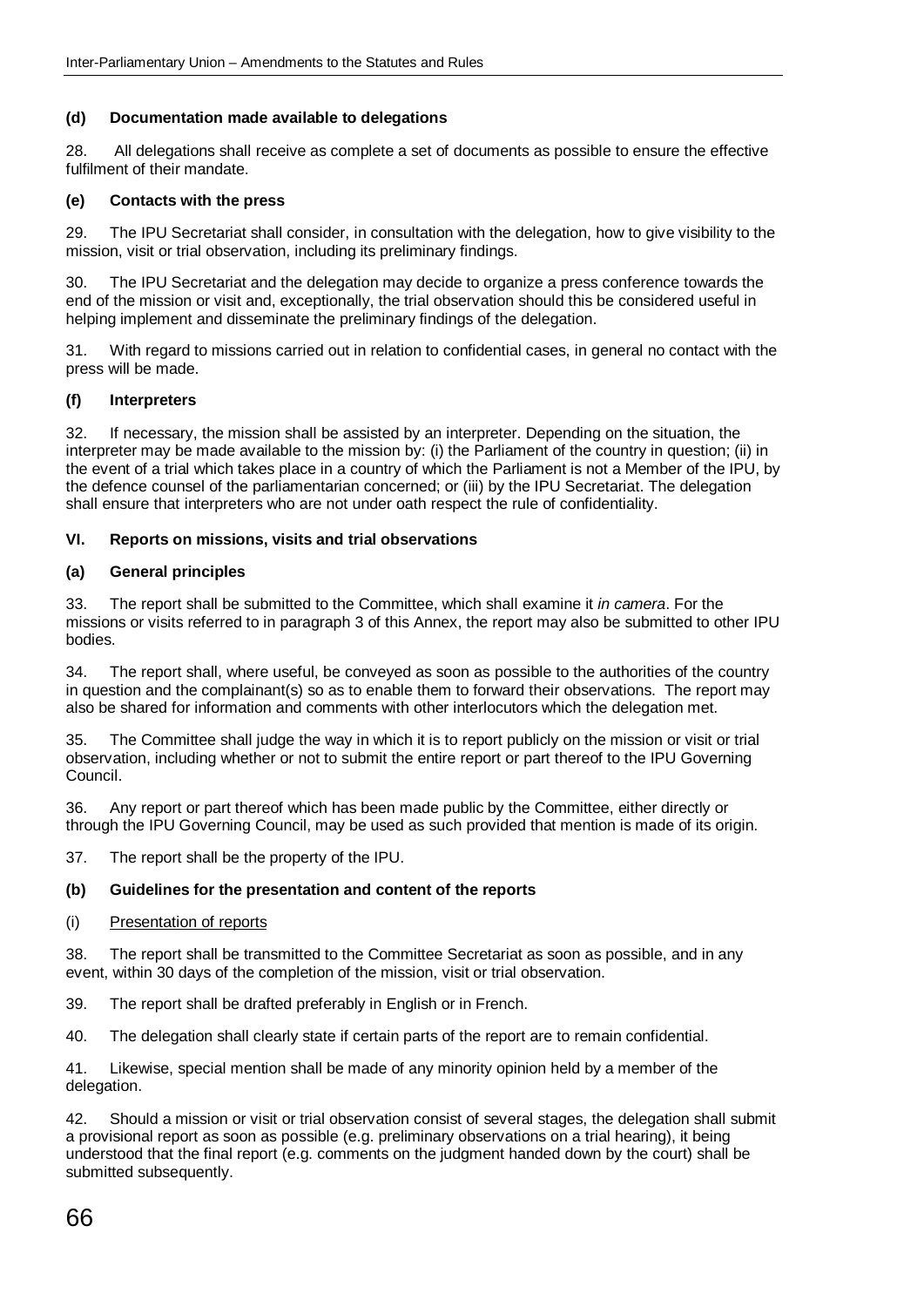#### (ii) Content of reports

- 43. Reports should contain information on the following points in particular:
	- Reference to the decision by the Committee and/or IPU Governing Council;
	- Places and dates of the mission, visit or trial observation; members of the delegation;
	- Contacts with the authorities of the country (parliamentary/governmental/judicial);
	- Contacts with the parliamentarian(s) who is/are the subject of the mission (dates, places and conditions of meeting; brief outline of his/her/their situation; summary of the explanations and opinions voiced by the person(s) concerned; brief account - if applicable of the place and conditions of detention);
	- Contacts with third parties;
	- Prospects for a settlement of the case; and
	- Conclusions and recommendations.
- 44. Reports of trial observations shall, in particular, contain information on the following:
	- The origins of the trial and its context;
	- Information concerning the defendants;
	- The court seized of the case(s):
	- The prosecution and the defence;
	- The charges brought;
	- The laws and decrees applied;
	- The case made by the prosecution and a summary or the text of the indictment;
	- The nature of the defence and a summary of the text(s) of the case made by the defence;
	- The ruling (if handed down);
	- The conduct of the trial;
	- Comments concerning the conduct of the trial, the ruling (if handed down) and the legal provisions applied; and
	- The appeal: the possibilities of appeal; the intentions of the defence and a comment on the likelihood of an appeal succeeding.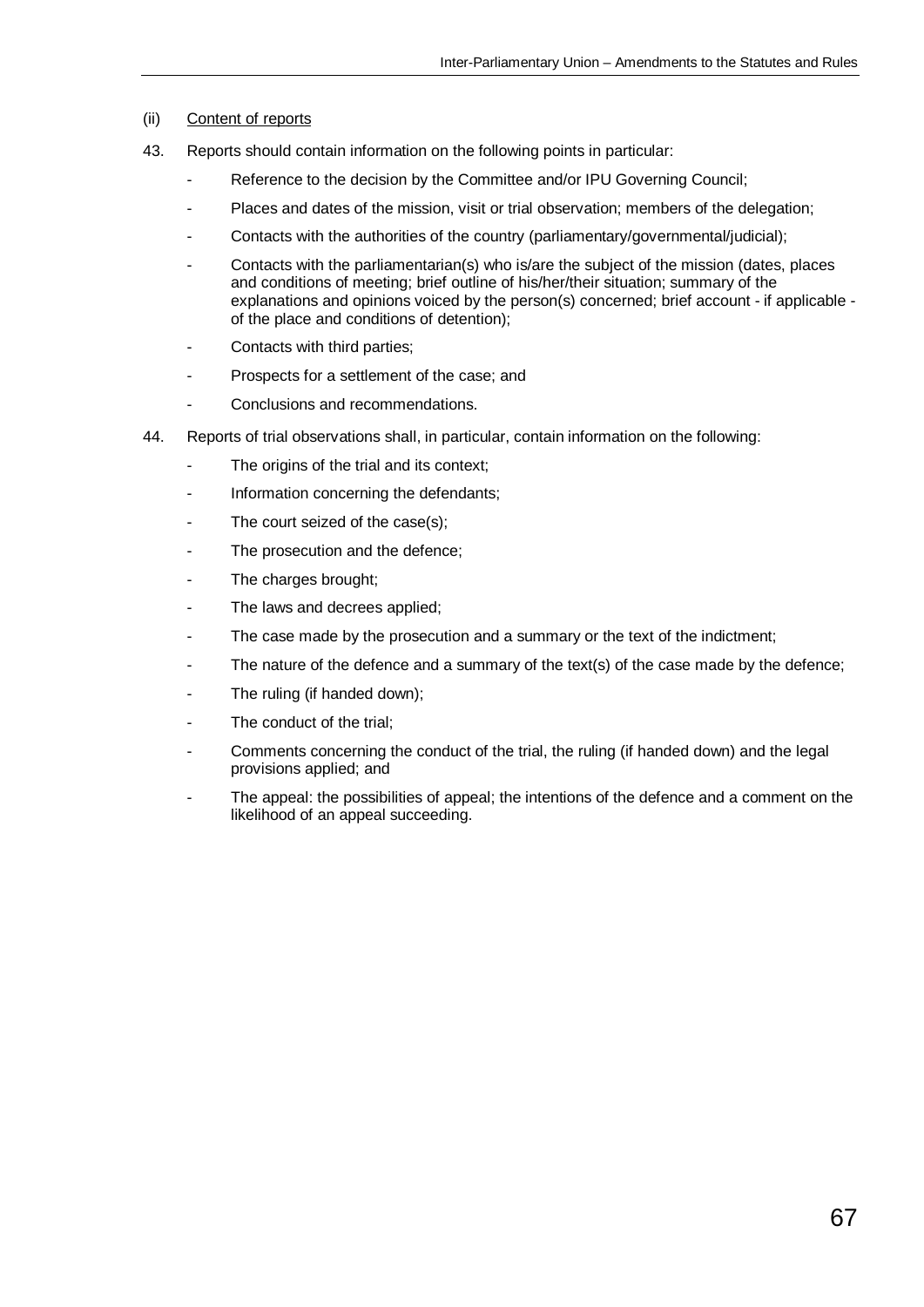# **Rules and working modalities of the Forum of Young Parliamentarians of the IPU**

*Adopted by the IPU Governing Council at its 194th session (Geneva, 20 March 2014)*

#### **MANDATE**

#### **RULE 1**

1. The Forum of Young Parliamentarians is a permanent body of the IPU dedicated to enhancing the quantitative and qualitative participation of youth in parliaments and in the IPU.

#### **OBJECTIVES**

#### **RULE 2**

- 1. The objectives of the Forum of Young Parliamentarians are as follows:
- Broaden diversity and inclusiveness by increasing the presence of young parliamentarians at IPU Assemblies and meetings;
- Strengthen the added value of youth in the IPU by incorporating a youth perspective in the IPU's agenda and work and building bridges between the IPU and youth organizations;
- Achieve better parliaments and stronger democracies by promoting youth participation in parliaments and reaching out to young people involved in politics; and
- Ensure better follow-up and implementation of decisions and recommendations contained in the IPU resolution on "Youth participation in the democratic process", adopted by the  $122<sup>nd</sup>$  Assembly in Bangkok.
- 2. Through its action, the Forum will contribute to achieving the objectives of the IPU.

#### **WORKING MODALITIES**

#### **RULE 3**

1. The Forum of Young Parliamentarians shall meet at each IPU Assembly.

2. It shall debate subject items placed on the agenda of the Assembly from a youth perspective and make recommendations to Committees, Groups and the Governing Council.

3. The Forum of Young Parliamentarians shall debate other youth-related issues and report back on them to the Governing Council.

#### **COMPOSITION**

#### **RULE 4**

1. The Members of the IPU shall be represented at the meetings of the Forum of Young Parliamentarians by their delegates who are below the age of 45 years.

2. Other delegates interested in youth issues may also attend the meetings of the Forum of Young Parliamentarians in an observer capacity.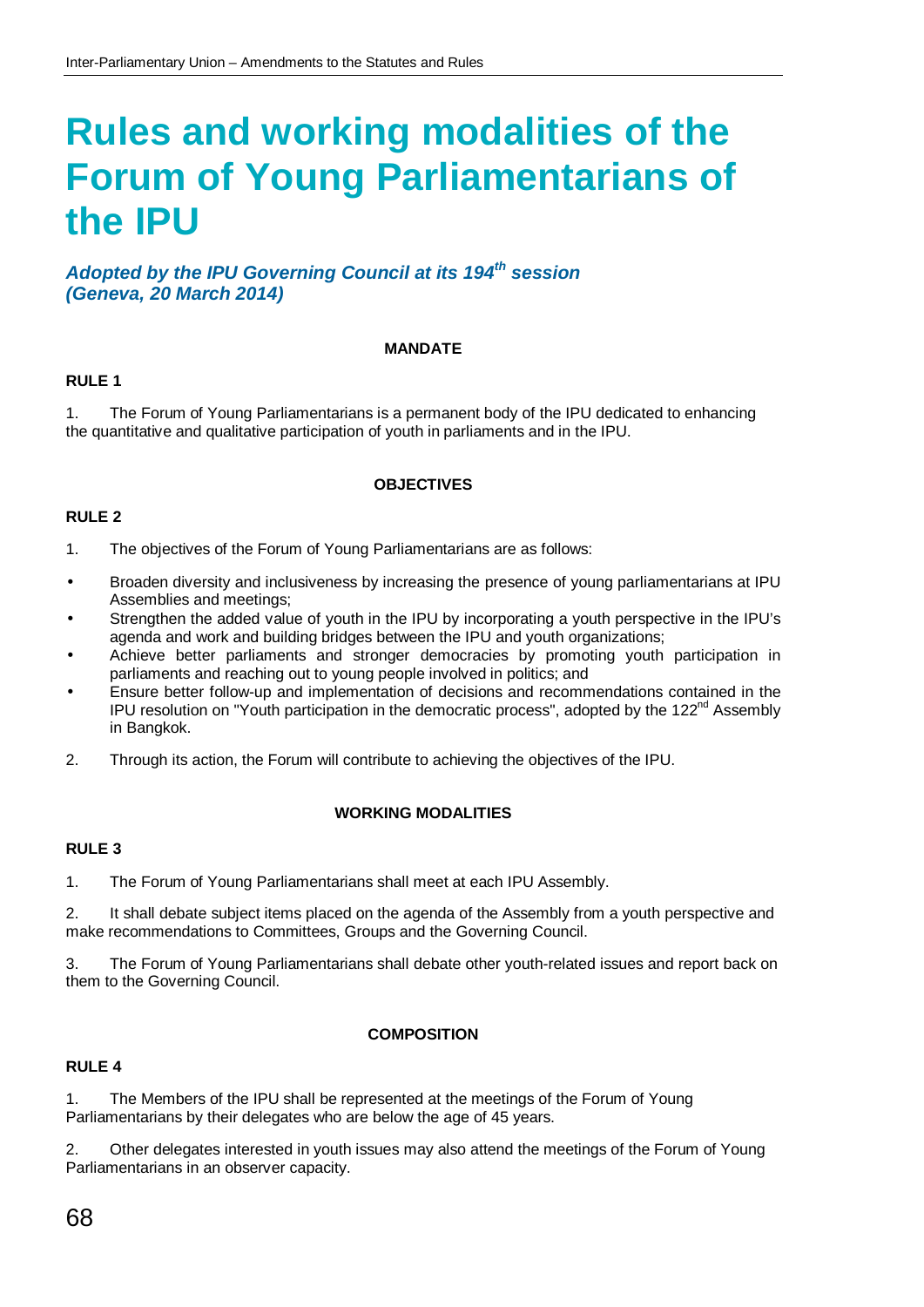#### **BOARD OF THE FORUM OF YOUNG PARLIAMENTARIANS**

#### **RULE 5**

1. An elected bureau, known as the "Board of the Forum of Young Parliamentarians", shall represent the Forum of Young Parliamentarians and conduct its work.

2. The Board shall draw up the convocations of the Forum of Young Parliamentarians in consultation with the Secretary General, who gives effect to the relevant decisions taken by the Governing Council and the Assembly.

3. The Board shall be composed of two representatives from each of the IPU geopolitical groups, a man and a woman, both below the age of 43 years at the time of the election of the Board.

4. The Board shall be elected every two years.

5. Officers shall be elected or re-elected at the first annual session of the Forum of Young Parliamentarians by an absolute majority of the votes cast.

6. The Board shall be presided over by a President, who shall be a member of the Board. He/she shall be elected by the members of the Board.

7. A president shall be elected every two years. The same president cannot hold office for two consecutive terms. Gender and geopolitical rotation are mandatory at each election of the president. A separate vote shall be held by secret ballot whenever there is more than one candidate of the same sex and geopolitical group for the position of president of the Board.

8. The youngest member of the Board present shall replace the President in his/her absence.

9. The President shall open, suspend and close sittings, direct the work of the Forum of Young Parliamentarians, see that the Rules are observed, call upon speakers, put questions to a vote, make known the results of voting and declare the sessions closed.

10. The President shall report back on the work of the Board to the Forum of Young Parliamentarians.

#### **RAPPORTEURS**

#### **RULE 6**

1. The Forum of Young Parliamentarians shall appoint rapporteurs to prepare "youth overview reports" on the subject items placed on the agenda of the Assembly. These reports shall include recommendations from a youth perspective on the items placed on the agenda of Committees and/or Groups. All members of the Forum of Young Parliamentarians may contribute to the youth overview reports by debating and submitting their suggestions and comments to the rapporteurs. The reports shall be debated at the meetings of the Forum of Young Parliamentarians and using information and communication technology tools. The final reports shall remain the responsibility of their respective authors.

2. The rapporteurs shall attend Committee and Group sessions to present their reports and recommendations.

3. The rapporteurs shall give an objective account of the Forum of Young Parliamentarians' work, taking into consideration the views of the majority and minority.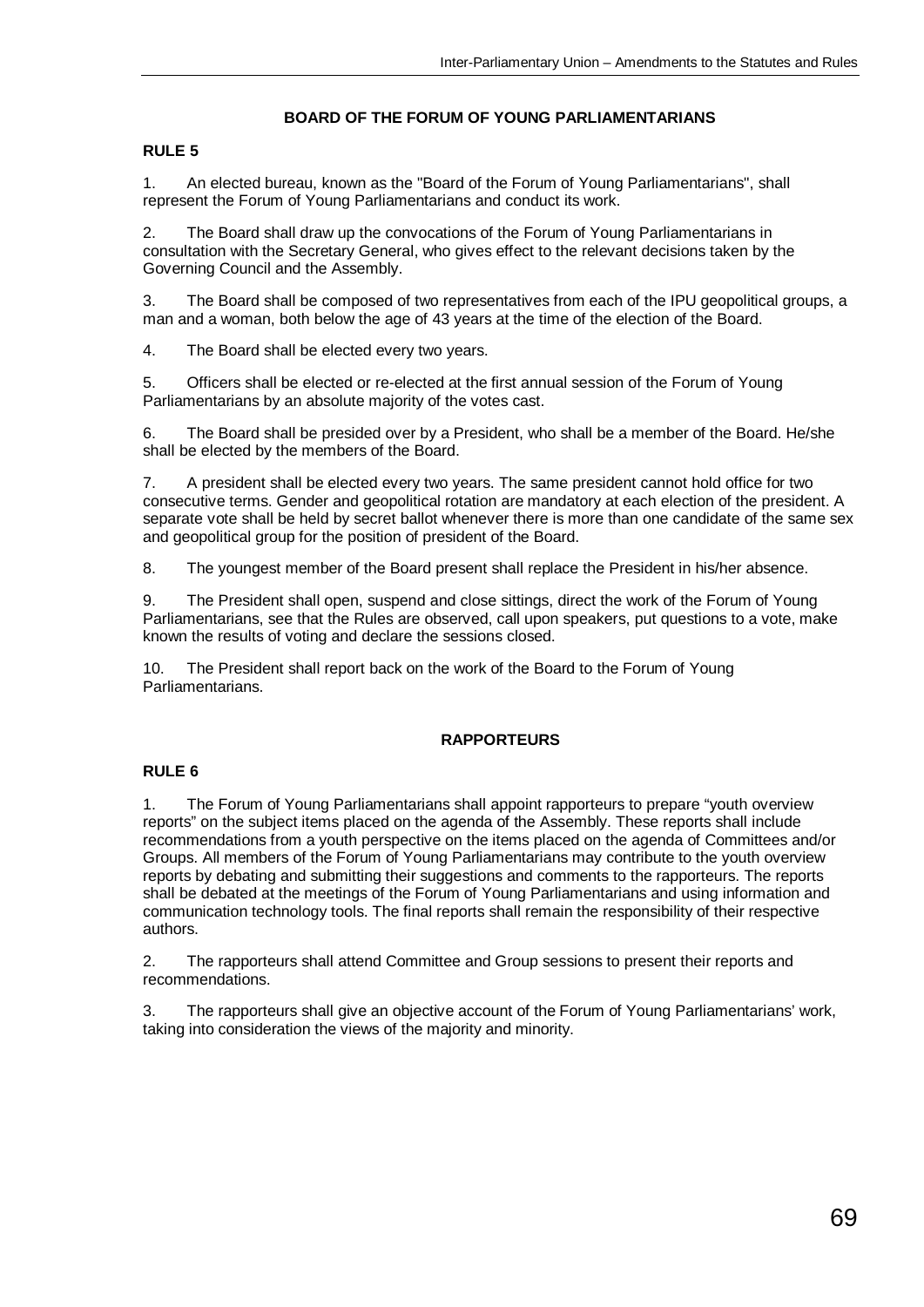### **AGENDA AND REPORTS**

### **RULE 7**

1. The agenda of the Forum of Young Parliamentarians shall be communicated to all Members of the IPU by the Secretary General, who gives effect to the decisions taken by the Governing Council and the Assembly.

2. The conclusions of the Forum of Young Parliamentarians and its Board shall be presented by the President of the Board to the Governing Council and the Assembly.

#### **SECRETARIAT**

#### **RULE 8**

1. At statutory Assemblies, the work of the Forum shall be conducted within the framework of existing practical arrangements and human resources.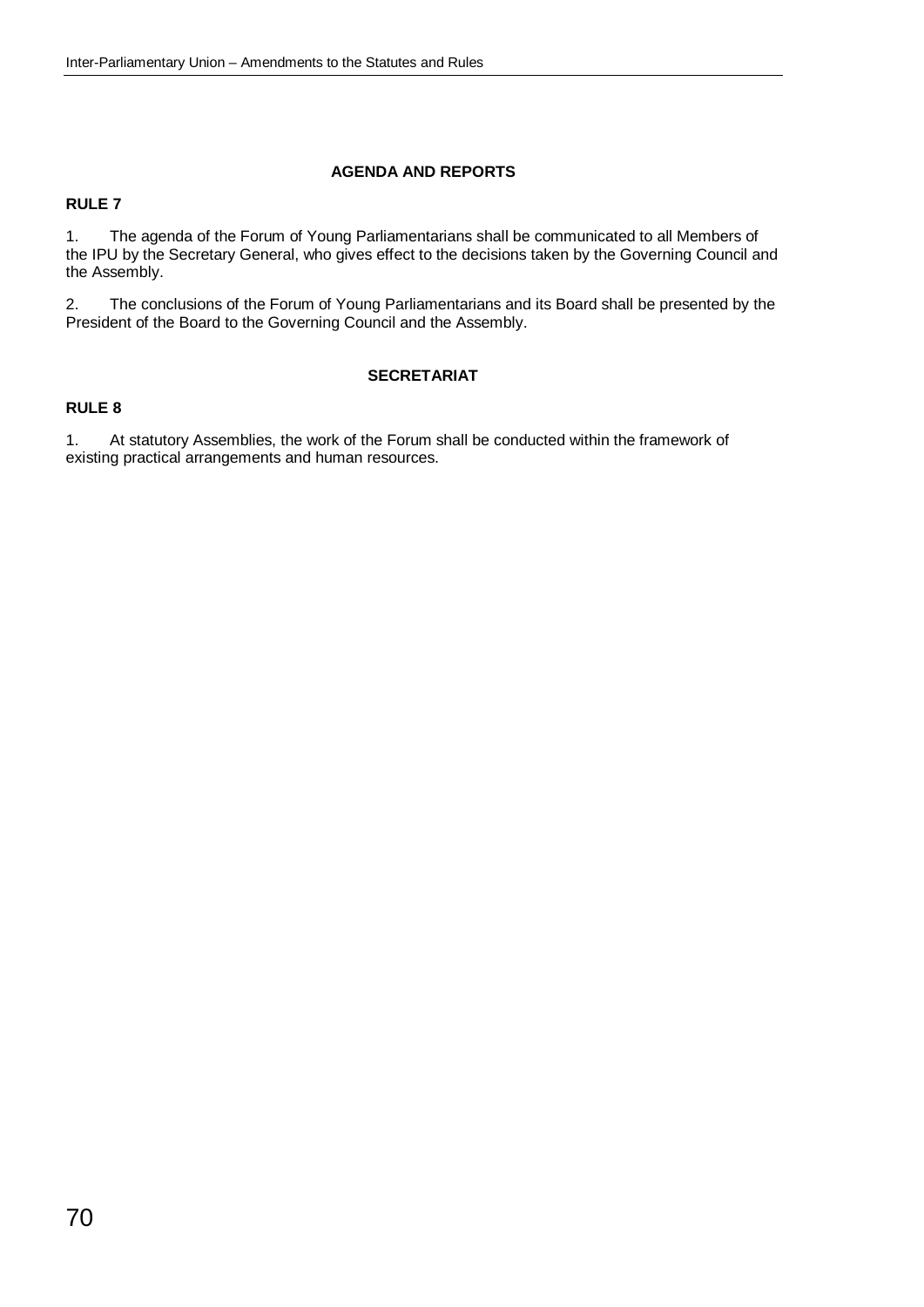# **Cooperation with the United Nations system**

## *List of activities undertaken by the IPU from 15 October 2013 to 15 March 2014*

### *Noted by the IPU Governing Council at its 194th session (Geneva, 20 March 2014)*

#### **The United Nations**

- The IPU continued its efforts to provide a parliamentary perspective on the post-2015 development agenda. This included two contributions to the sessions of the UN General Assembly Open Working Group on macroeconomic issues and governance, respectively (November 2013 and February 2014). The contribution to the November session stemmed directly from the outcome of the Parliamentary Hearing at the United Nations just days before, which again stressed the need for an economic model more directly geared toward human wellbeing instead of material growth per se. The contribution to the February session made the case for a stand-alone goal on democratic governance in the new sustainable development goals. To further reinforce this message, a side event organized with other partners on 6 February focused on questions of measurability of democratic governance (i.e. targets and indicators).
- The annual IPU-UN Parliamentary Hearing was held on 14 and 15 November in New York. Entitled *Re-thinking sustainable development: The quest for a transformational global agenda in 2015*, the event was co-organized for the first time, not only by the President of the General Assembly, but also by the President of the Economic and Social Council (ECOSOC). It provided a substantive parliamentary contribution to the post-2015 global consultation that helped underscore key messages on the economic model of development, democratic governance and gender, among other things.
- As a first step toward preparations for the Fourth World Conference of Speakers of Parliament in 2015, preliminary consultations were held with top UN officials to ensure that the event would be well coordinated with the overall post-2015 process and in particular the United Nations summit scheduled to take place that year. Discussions were held with the UN Secretary-General, the Deputy Secretary-General and the UN Legal Counsel, among others. A representative of the UN Secretary-General was also invited to participate in the first meeting of the Preparatory Committee, which was held in Geneva on 27 and 28 January 2014.
- Work got under way to help prepare the debate in the UN General Assembly on "interaction between the UN, parliaments and the IPU", scheduled for April/May 2014. The IPU worked closely with the UN Secretariat on the main elements of the Report of the UN Secretary-General (to be issued later this year), on which the debate will essentially be based. The IPU used those elements to draft a first version of the related General Assembly resolution, to be discussed during the 130<sup>th</sup> Assembly before being circulated among UN Member States. Consultations with Permanent Missions in New York are expected to be held in early April.
- The IPU partnered with the United Nations Office of Disarmament Affairs and the World Future Council to raise awareness of and designate some of the world's best disarmament policies. A press conference and award ceremony were held on 23 October at UN Headquarters in New York, the latter in the presence of a large audience of senior UN officials and diplomats, including the ambassadors of most of the Latin American countries (the Gold Award went to the Treaty for the Prohibition of Nuclear Weapons in Latin America and the Caribbean).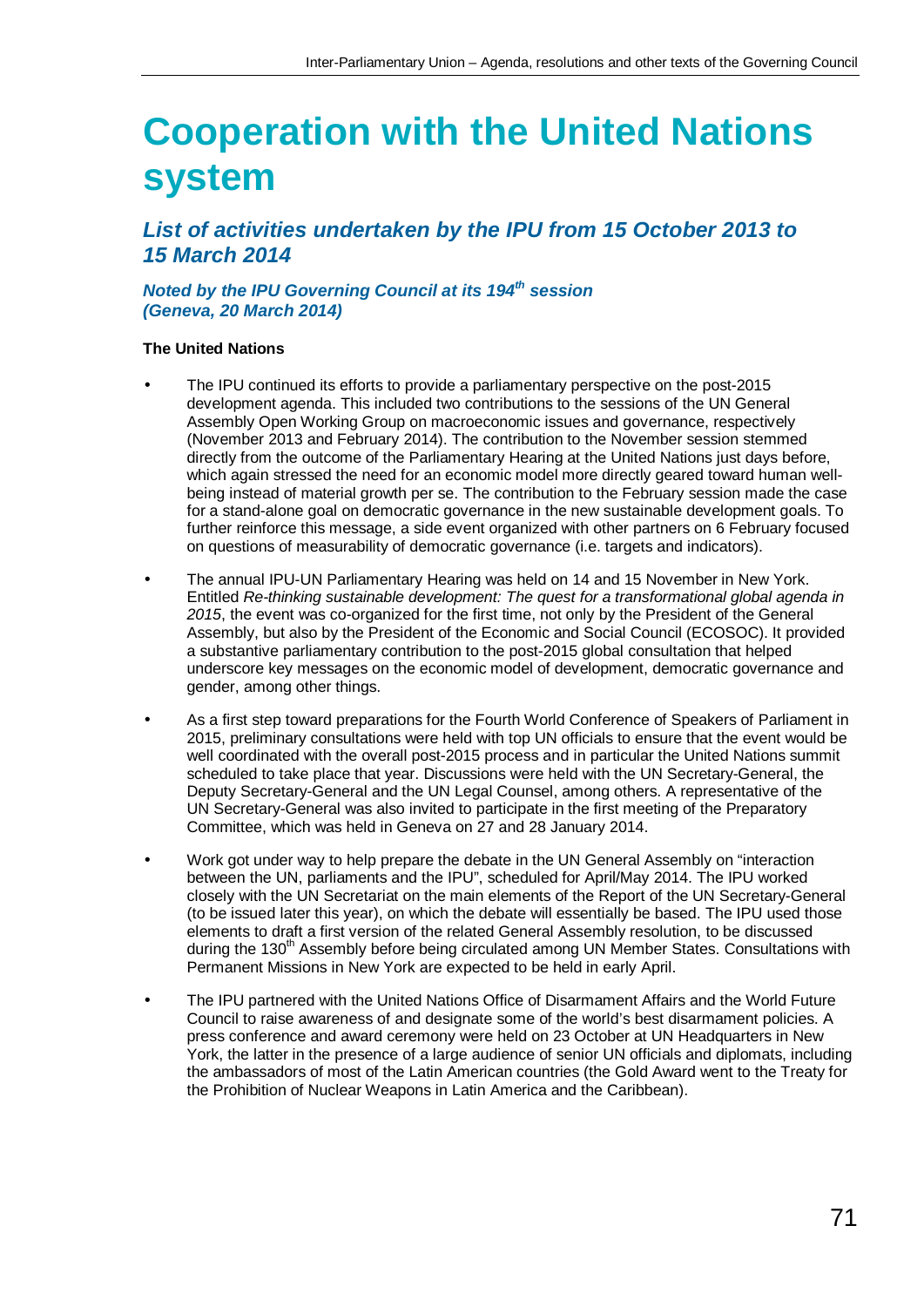- In the light of the far-reaching reform of ECOSOC and of the possible implications in terms of further cooperation with the IPU and parliaments, the IPU Secretary General was invited to attend a retreat with ECOSOC ambassadors on 16 and 17 November 2013 and to deliver a keynote speech on the role of parliaments in holding governments to account for implementation of the post-2015 development agenda.
- The second symposium for the 2014 session of the Development Cooperation Forum (DCF) took place in Montreux, Switzerland, in mid-October. The IPU was represented by a delegation of parliamentarians who contributed to a discussion of how development cooperation (aid, but also other flows of development finance) should be reconfigured in the post-2015 era. A first draft guidance note on national aid policies was presented to the DCF Advisory Group, which is headed by the UN Under-Secretary-General for Economic and Social Affairs.

#### **UN Women**

- The IPU Secretary General met for the first time with the new Executive Director of UN Women, Ms. Phumzile Mlambo-Ngcuka, for an exchange of views on prospects for cooperation between the two organizations. Among other things, the two discussed the possibility of a memorandum of understanding between the IPU and UN Women to better outline further cooperation.
- UN Women senior officials participated in the debate held by Women Speakers at their 8<sup>th</sup> annual meeting, in November 2013 in New York, right before the annual Parliamentary Hearing. The meeting looked at the gender aspects of the issues on the agenda of the Hearing, and focused on whether the new sustainable development goals should contain a stand-alone gender goal and how this should be formulated.
- In cooperation with UN Women, the IPU held its annual parliamentary meeting in tandem with the 58<sup>th</sup> session of the Commission on the Status of Women in mid-March 2014. The day-long meeting echoed the session's priority theme, the implementation of the Millennium Development Goals for women and girls.
- The IPU and UN Women again produced the Map of Women in Politics 2014, a joint initiative. The Map was launched at the 58<sup>th</sup> session of the Commission on the Status of Women, in New York.
- A dialogue session was organized in October 2013 between the plenary UN Committee on the Elimination of Discrimination against Women and a high level delegation of parliamentarians from the IPU to discuss cooperation between parliaments, the IPU and the Committee. The session identified the difficulties parliaments encountered in providing input for the Committee's reporting process and discussed strategies to enhance cooperation and achieve progress.

#### **UNDP**

- Several consultations took place with UNDP (Democratic Governance Group) to help prepare for the side event on democratic governance that was held during the session of the General Assembly Open Working Group in February. Similarly, UNDP, both at headquarters and in the field, was tapped as a resource to help organize a regional consultation to be held by the Senate of Mexico in May 2014 on the post-2015 agenda for the Latin American and Caribbean region.
- UNDP, the IPU and other organizations formed a working group to draft a set of common principles for parliamentary development practitioners. Once finalized, the principles should serve as a reference point for parliamentary development, helping to ensure that support for parliaments is sustainable and driven by each parliament's own definition of its development needs.
- The IPU continued to work closely with UNDP country offices, providing technical assistance and capacity-building programmes to national parliaments. In the past six months it worked with the parliaments of Bangladesh, Myanmar, Pakistan and Palestine, and with those of Palau and Samoa (through an agreement signed in August 2013 with the UNDP-Pacific Centre).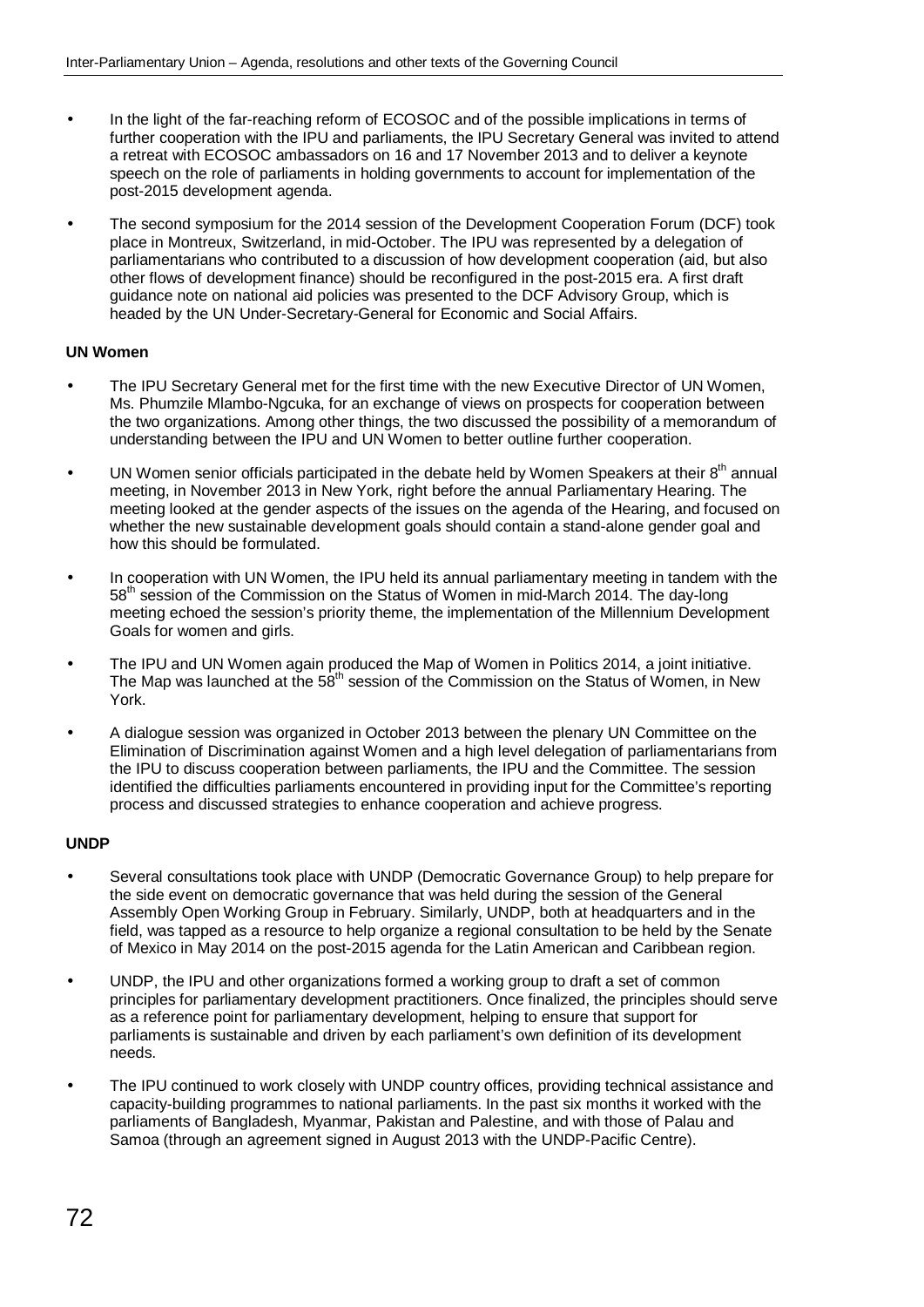The IPU and UNDP jointly produced a publication titled *Effective laws to end HIV and AIDS*: *Next steps for parliaments*. The publication contains examples of legislation from around the world that has been effective in limiting the spread of HIV, and draws lessons from the experiences of the parliamentarians involved. The objective is to present the positive impact that parliaments can have on the response to HIV and to prompt greater parliamentary scrutiny of laws that hamper effective action on HIV, particularly laws that criminalize key populations.

### **Office of the United Nations High Commissioner for Refugees (UNHCR)**

The IPU and UNHCR jointly produced and launched a Handbook for Parliamentarians entitled *Internal displacement: Responsibility and action*. The Handbook aims to help parliaments enact the right legislation and ensure its implementation in order to more effectively address national displacement crises and help IDPs. The Handbook supports the efforts of parliamentarians to deliver on their mandate to represent all citizens, including IDPs, and provides guidance for parliaments on their role in preventing displacement and protecting and assisting IDPs.

### **UNAIDS**

UNAIDS and the IPU continued to work closely together on HIV and AIDS. IPU field and advocacy activities benefited from strong UNAIDS input and support. A joint roadmap on future collaboration was agreed that defines the IPU as a key UNAIDS partner for leveraging parliamentary leadership to support increased access to HIV treatment. UNAIDS will provide the IPU with funding for these efforts.

### **World Health Organization (WHO)**

The IPU and WHO continued their close collaboration, particularly in the area of maternal, newborn and child health. IPU field activities benefited from WHO technical and financial support. WHO also helped develop IPU knowledge products, particularly the Handbook for Parliamentarians entitled *Sustaining parliamentary action to improve maternal, newborn and child health* and a study of the scale and impact of child marriage on the African continent. The IPU, for its part, provided input for the global accountability frameworks being developed for maternal, newborn and child health.

# **World Trade Organization (WTO)**

Working in close cooperation with the European Parliament, the IPU organized the Bali session of the Parliamentary Conference on the WTO, which was held in conjunction with the Ninth WTO Ministerial Conference (December 2013, Indonesia). Attended by close to 300 delegates from over 50 countries, the parliamentary session injected much-needed political momentum into the intergovernmental negotiations and contributed to the adoption of the "Bali Package" – the first WTO deal after a 12-year stalemate in the Doha Round.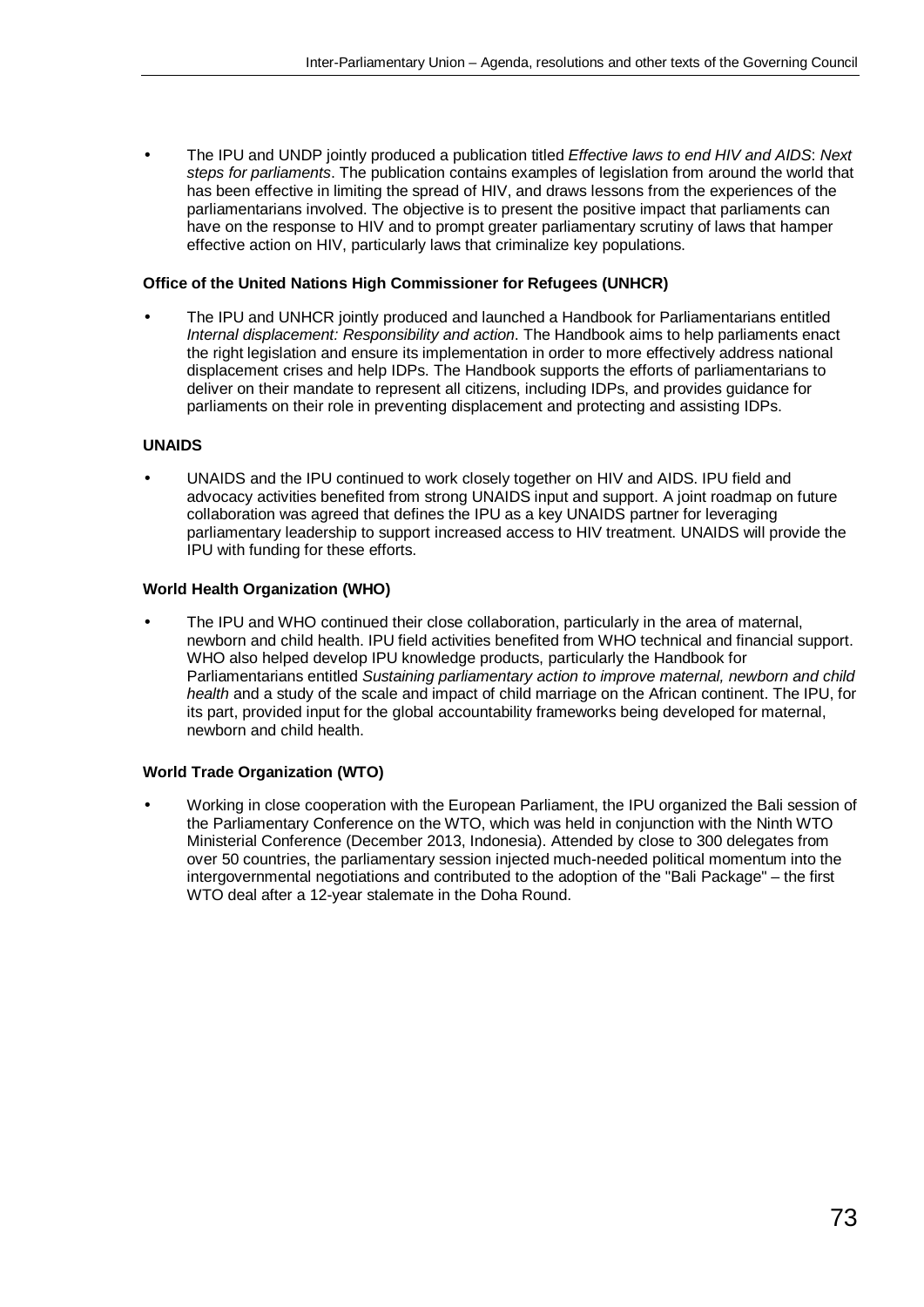# **Report of the Committee on Middle East Questions**

# *Noted by the IPU Governing Council at its 194th session (Geneva, 20 March 2014)*

The Committee met over two sittings with most members in attendance. This enabled participatory and constructive discussion emanating from a revisit of the Committee's mandate. After an extensive exchange of views the Committee reaffirmed its commitment to facilitate dialogue between the parties involved in the conflict in the region. It agreed to do this by concentrating on concrete, achievable objectives, ensuring that the Committee served as more than just a "talking show".

It was agreed that the practical steps to advance such dialogue would be by organising several round tables to which not only Palestinian and Israeli parliamentarians, but also lawmakers from other Parliaments in the region and beyond, would be invited. Experts and representatives from civil society organisations that had something to contribute to the discussions would also be invited.

The Committee debated a number of possible topics for the dialogue sessions and finally settled on the matter of water, and its different dimensions, in the region for the first dialogue session.

The Committee entrusted the Secretary General to develop a detailed agenda for the first session through consultations with all parties involved and to make the necessary practical arrangements for the meeting. It was agreed that the first round table would take place in the coming months.

The Committee discussed future possible topics for the dialogue sessions and concurred that youth and gender equality in the context of the region, were worthy matters for consideration.

The Committee was briefed by the President of the Committee on the Human Rights of Parliamentarians, Mr. Letelier, on its work with regard to detained members of the Palestinian parliament. The Committee appreciated this opportunity to exchange information with the Committee on the Human Rights of Parliamentarians and decided to continue to have similar briefings in the future.

The Committee also agreed to discuss broader subjects during its sessions. Specifically, it would dedicate part of its next session to a discussion on the crisis in Syria and its repercussions in the region and beyond. The Committee proposed to invite representatives from the Parliaments of the most immediately concerned countries for a discussion on that occasion.

# **Report of the Committee to Promote Respect for International Humanitarian Law**

# *Noted by the IPU Governing Council at its 194th session (Geneva, 20 March 2014)*

Regarding the situation in Syria, the refugee crisis was growing in magnitude with each passing day. According to UNHCR figures for early March 2014, more than 2.5 million Syrians had fled to neighbouring countries and North Africa; 84 per cent were living in urban and rural communities and 50 per cent were women; 1.3 million were under 18 years of age, of whom 884,000 were of school age (5-17 years).

The situation was particularly problematic in Lebanon and Jordan. According to the latest UNHCR figures and to the information provided by the Lebanese delegation, 968,000 refugees had been registered by the United Nations in Lebanon and were receiving assistance, while approximately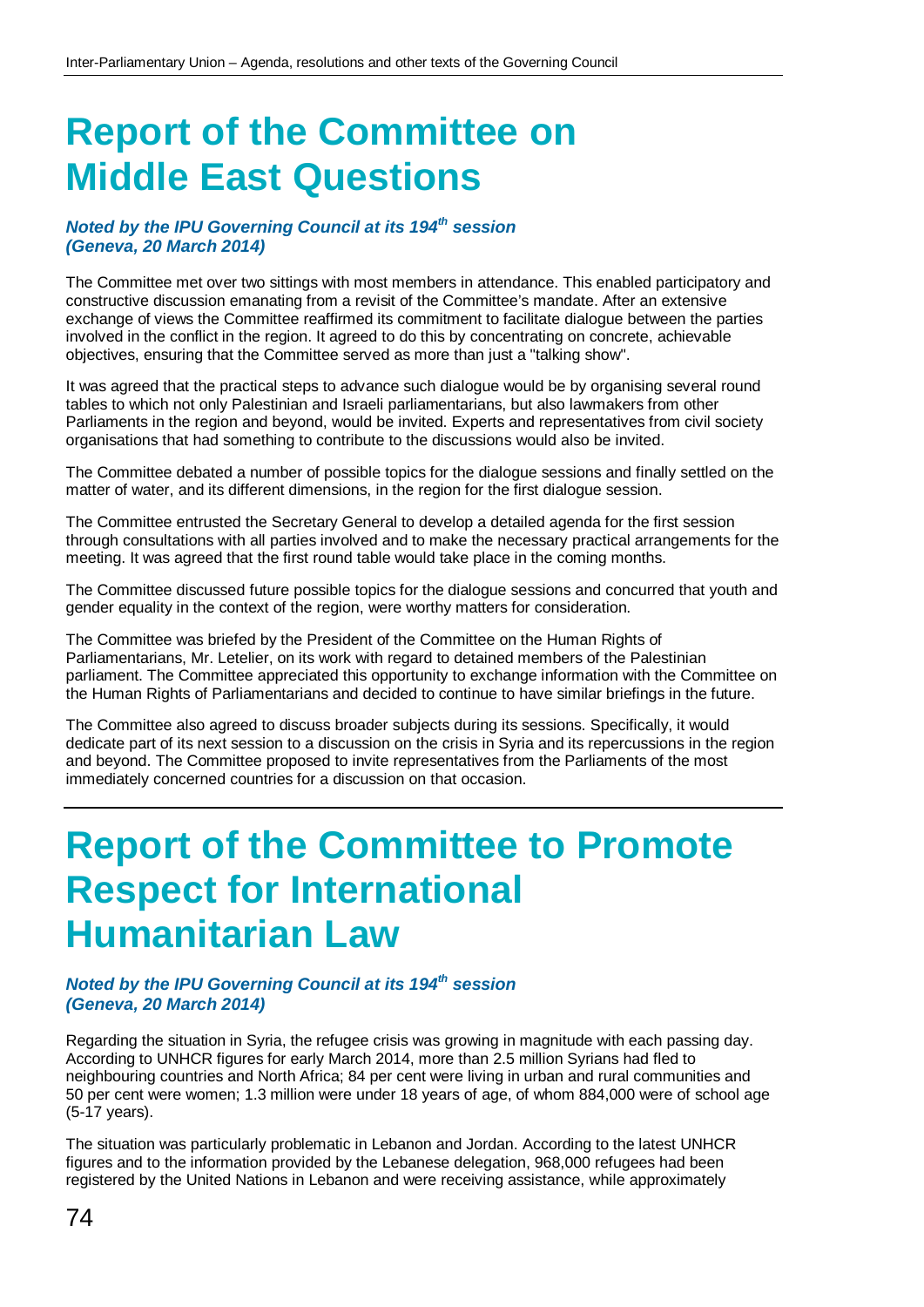50,000 refugees had applied for registration and were being processed. The total could reach 1.6 million by the end of 2014. In addition, about 80,000 Palestinian refugees from Yarmouk Palestinian refugee camp in the Syrian Arab Republic had entered Lebanon in the past few months, and official sources in Lebanon estimated that more than 400,000 Syrian nationals had entered Lebanon without registering with the United Nations. Taking into consideration that Lebanon had an overall population of about 4 million people, that meant that the refugee arrivals would have increased the number of people living in 10,452 sq. km. by almost 25 per cent.

In the case of Jordan, the latest figures from UNHCR referred to 582,000 registered refugees, with more crossing the border every day. Since the beginning of the refugee crisis, the population of Jordan had increased by almost 10 per cent. The related costs were estimated to amount to US\$ 1.7 billion so far.

The flood of refugees was placing a significant and unprecedented strain on communities, infrastructure and services (health, education, provision of water, etc.), to the point that the basic needs of neither the refugees nor the host populations were being met. It also raised important security issues and posed an immense risk in terms of national and regional stability.

The Lebanese and Jordanian delegations provided several examples of how the strain was affecting their countries: health services were buckling under the weight of major needs, including for heavy medical treatment (dialysis, chemotherapy, etc.), and a shortage of medicines; the education services were having to put in place second shifts in schools; access to basic goods was being hindered by inflation and falling earnings; and water and electricity supplies were becoming erratic (Jordan is the fourth poorest country in the world in terms of water).

Despite the generosity of their host communities, the situation remained difficult for Syrian refugees, in particular for women and children, who had problems meeting their basic needs for food, health, housing, etc. Reports of abuse of women and early marriage of girls were another source of concern.

Both delegations asked for greater support from the international community and for the burden to be shared more evenly. They said that the situation was becoming explosive and strong measures were needed to contain it. The Lebanese delegation invited the Committee to carry out a visit to the country to assess the situation first-hand.

The Committee paid tribute to the incredible solidarity and generosity the countries neighbouring Syria, including Lebanon and Jordan, had shown in their efforts to welcome refugees and meet their needs. It stressed that the humanitarian response was neither sufficient nor sustainable and that a political solution needed to be found to the conflict in Syria.

The Committee called on:

- the parliamentary community to place the tragic situation of Syrian refugees high on national and international political agendas, to raise awareness of the issue and to address it as a matter of urgency, including because of the risk of political instability it posed;
- the international community to help host countries organize their response to the refugee influx with due regard for the refugees' protection needs and for international conventions;
- the members of the international community to uphold their pledges to provide funding for refugee relief and to host countries, as very few pledges had materialized and funding had not come through;
- the broader international community to play its part and offer resettlement opportunities in third countries; and
- the IPU to pursue efforts to monitor the situation and to mobilize the parliamentary community in that regard.

Pursuing its work on internally displaced persons, the Committee held a short dialogue session with the Syrian delegation to the 130<sup>th</sup> Assembly. The objective of the session was to learn more about the situation of internally displaced persons in Syria, their humanitarian needs and what the IPU could do to facilitate assistance.

According to information provided by UNHCR, 6.5 million people had been internally displaced within Syria. To date, thanks to international relief efforts, almost half had received basic relief supplies, more than 200,000 had received cash assistance, 990,000 had been helped to obtain health care and 92 shelters had been renovated. Access to displaced communities remained a major challenge and should be further facilitated and enhanced.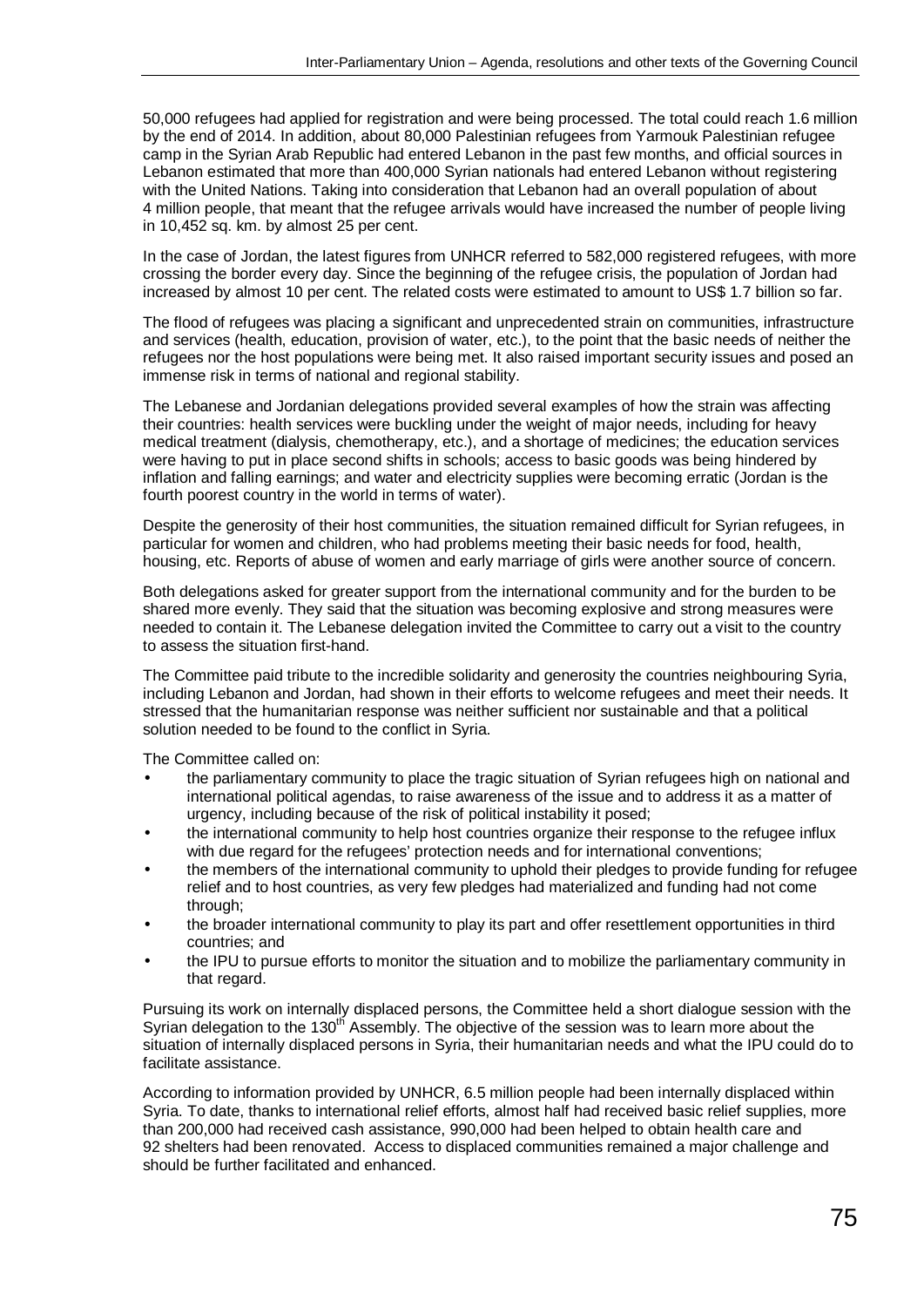The Syrian delegation stressed that Syria was fully cognizant of its responsibility to protect its own citizens and was providing support for displaced persons. In all, 1,200 centres had been set up in schools and mosques to accommodate displaced people and provide them with assistance and care. The Syrian delegation affirmed that the Syrian Government facilitated access by aid agencies to communities when requested to do so. It stressed the importance of receiving the promised support to rebuild the schools, houses and other buildings that had been destroyed and of lifting the blockade on medicines and foodstuffs.

The Committee stressed the need to draw attention to the ongoing human tragedy faced by displaced people in Syria. It recalled the importance of facilitating humanitarian assistance to persons in need in Syria and called on the Syrian authorities to pursue cooperation in that regard. The Committee also thanked the Syrian delegation for its invitation to visit Syria.

# **Report on the Evaluation of the IPU Strategy**

# *Noted by the IPU Governing Council at its 194th session (Geneva, 20 March 2014)*

The Executive Committee considered the report of the external evaluators of the IPU Strategy for 2012-2017 during its 268<sup>th</sup> session in Geneva.

The Executive Committee noted that the external evaluators had not received input from the full membership in the course of their review. It therefore deferred its consideration of the report until its final sitting of the Assembly to allow all geopolitical groups the opportunity to discuss the report and respond to its recommendations.

At its final sitting, the Committee welcomed the positive findings of the report. The report noted that the Strategy had undoubtedly been an important and useful tool for the IPU and it had helped to define some much-needed parameters for the IPU's wide scope of work. The report underscored that since the Strategy had been implemented, the IPU had continued to perform well despite its limited resources.

The Executive Committee also noted that the IPU was providing input to the negotiations on the post-2015 international development agenda. It is proposing: (i) that the new agenda contain a stand-alone goal on democratic governance; (ii) that governance be mainstreamed throughout all the goals; and (iii) that parliaments be closely linked to the implementation of the agenda through their legislative and accountability functions.

The Committee decided to defer any modification of the current Strategy in order to allow time for a more in-depth evaluation of some of the recommendations contained in the evaluator's report. The Executive Committee recommended that the new Secretary General prepare an action plan to set in motion the preparation of a new strategy for the period 2016 – 2020 that takes into account the outcome of the evaluation.

In the meantime, the Secretary General and the Sub-Committee on Finance were entrusted with the task of developing an action plan which, over time, would lead to a substantial reduction in the annual contributions paid by the Members of the organization. The plan should be accompanied by efforts to raise more funds for the organization through voluntary contributions and expanded membership.

The Executive Committee further entrusted the Secretary General with preparing a first outline of the 2015 budget that would contain clear options for reducing the part of the overall budget that is financed by Members' contributions. Those options would be discussed initially by the Sub-Committee on 20 May 2014 and then again at the end of June.

The Executive Committee decided that it will then convene at IPU Headquarters to review these efforts. At the same time, the Executive Committee will be able to celebrate the organization's  $125<sup>th</sup>$  anniversary and preside over the hand-over to the new Secretary General.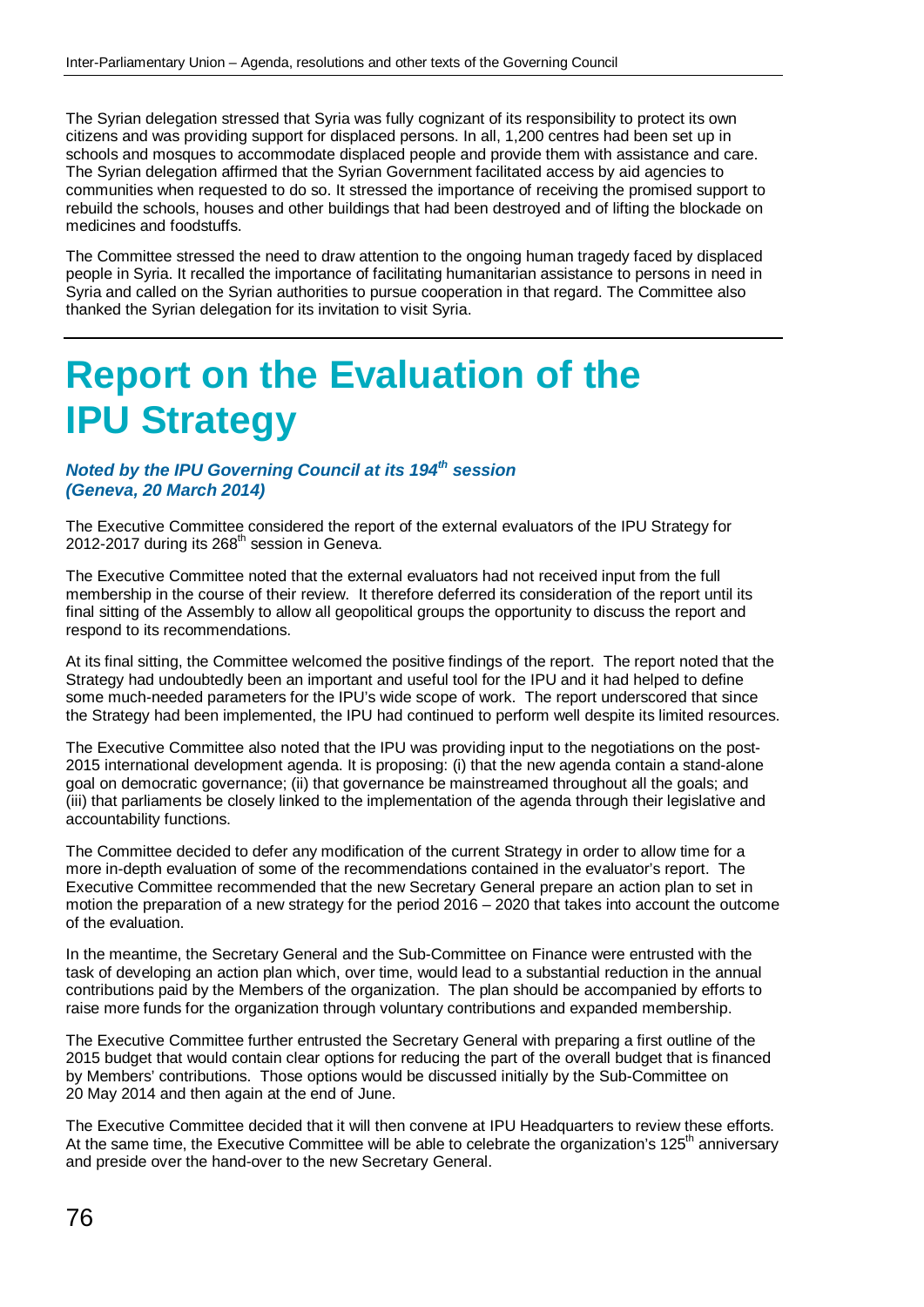In preparing the budget for the coming years, the Executive Committee recommended that the IPU prioritize the implementation of Strategic Directions 1 and 3 in the Strategy.

Within Strategic Direction 1 – and with specific respect to Objective 1 – the Executive Committee encouraged parliaments and development partners to emulate the example provided by the IPU in working with the parliament of Myanmar, where the IPU has played a pioneering role. As this example demonstrates, the IPU can support parliaments in assisting them to analyse their needs, develop strategies and comprehensive programmes for their future development, and by providing initial operational assistance to implement these programmes. The IPU should encourage other partners to join in these activities.

Beyond the current focus on Strategic Direction 1, future budgets should also give priority to the IPU's work with the United Nations, particularly at a time when the international community is negotiating a new development agenda.

With respect to Objectives 5 and 6 of the Strategy, the Executive Committee requested that even greater efforts be made to focus on those activities where parliaments have a specific and clearly identified legislative and/or oversight role to play in achieving specific development outcomes (e.g., in relation to Millennium Development Goals 4, 5 and 6 and political reconciliation).

The Executive Committee underscored the importance of strengthening the IPU Assembly, implementing the new communication strategy and improving the management of the organization. It took note of the evaluator's recommendation to treat the corresponding Objectives in the Strategy - 7, 8 and 9 – as means to an end, rather than ends in themselves. The Committee proposed to revert to this question when preparing the next strategy.

The Executive Committee calls upon all IPU Members to actively support the organization's fundraising efforts.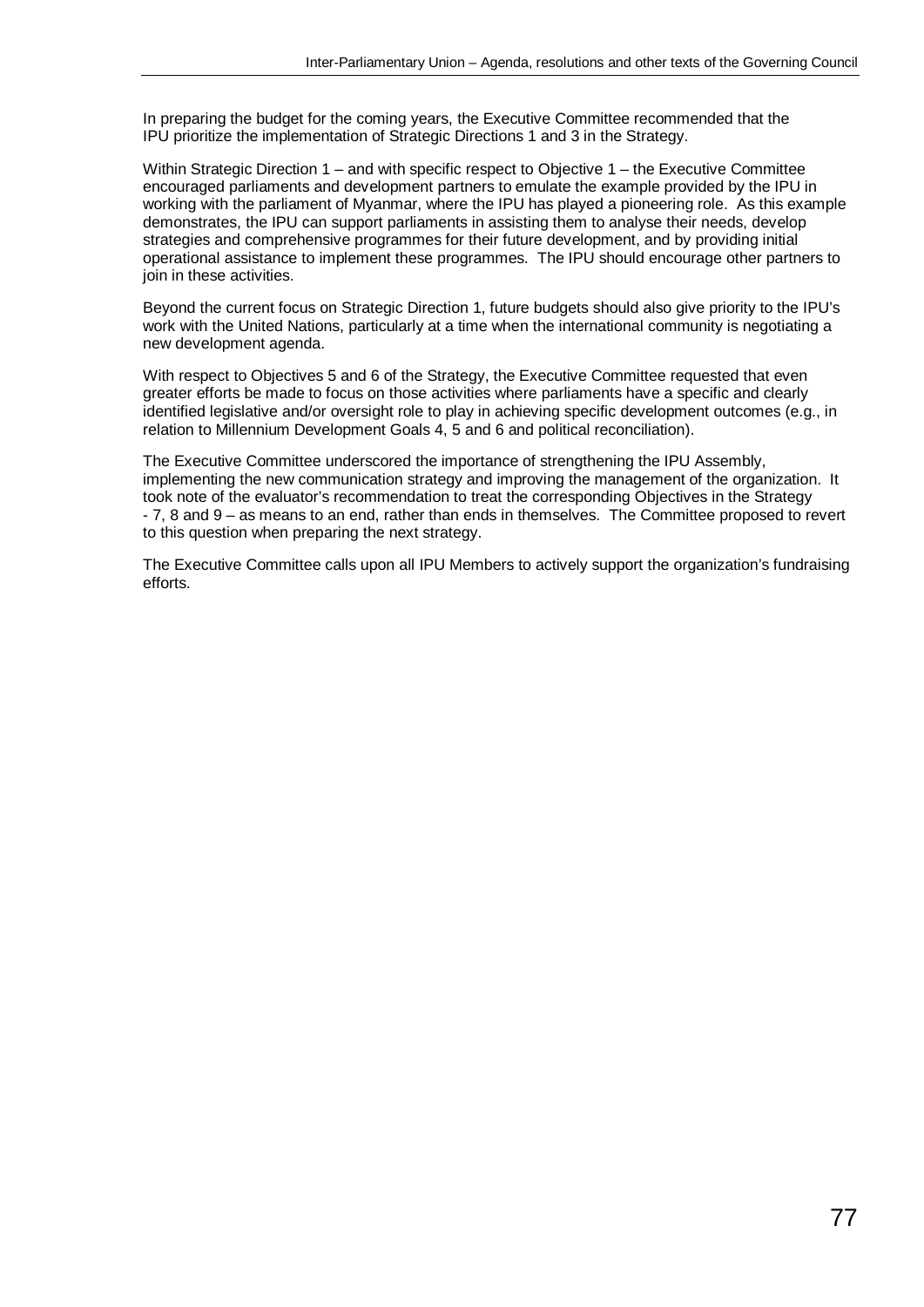# **Calendar of future meetings and other activities**

# *Approved by the IPU Governing Council at its 194th session (Geneva, 20 March 2014)*

International Parliamentary Conference on Parliaments and the rights of indigenous peoples

Parliamentary meeting on the occasion of the High-level Meeting of the Global Partnership for Effective Development Cooperation

World e-Parliament Conference SEOUL (Republic of Korea)

Information seminar on the structure and functioning of the Inter-Parliamentary Union for French-speaking participants

Regional follow-up seminar on *The role of parliamentarians in the implementation of Universal Periodic Review recommendations*

Meeting on Common Principles for Parliamentary Development **Organizations** 

Coordinating Committee of Women Parliamentarians GENEVA (IPU Headquarters)

269<sup>th</sup> (extraordinary) session of the Executive Committee GENEVA (IPU Headquarters)

Regional seminar on the contribution of social health insurance to accelerating improvements in women's and children's health

Pacific Conference on strategic planning in parliaments organized in cooperation with UNDP

Parliamentary Meeting at the 20<sup>th</sup> International AIDS Conference MELBOURNE (Australia)

Eleventh Workshop of Parliamentary Scholars and Parliamentarians organized by the Centre for Legislative Studies

9<sup>th</sup> Meeting of Women Speakers of Parliament **QUITO** (Ecuador)

Regional follow-up seminar on *The role of parliamentarians in the implementation of Universal Periodic Review recommendations*

Parliamentary Meeting at the World Conference on Indigenous Peoples

32<sup>nd</sup> session of the Steering Committee of the Parliamentary Conference on the WTO

Parliamentary panel within the framework of the annual WTO Public Forum

131<sup>st</sup> Assembly and related meetings GENEVA (CICG)

SANTA CRUZ DE LA SIERRA (Bolivia) 7-9 April 2014

MEXICO CITY 14 April 2014

8-10 May 2014

GENEVA (IPU Headquarters) 3-6 June 2014

MONTEVIDEO (Uruguay) 10-11 June 2014

ASIA (venue and date to be determined) May-June 2014

29 June 2014

30 June-1 July 2014

AFRICA (venue and date to be determined)

PACIFIC REGION Second quarter of 2014

20-25 July 2014

WROXTON (United Kingdom) 26-27 July 2014

4-5 September 2014

RABAT (Morocco) September 2014

NEW YORK September 2014

GENEVA (IPU Headquarters) October 2014

GENEVA (WTO Headquarters) October 2014

12-16 October 2014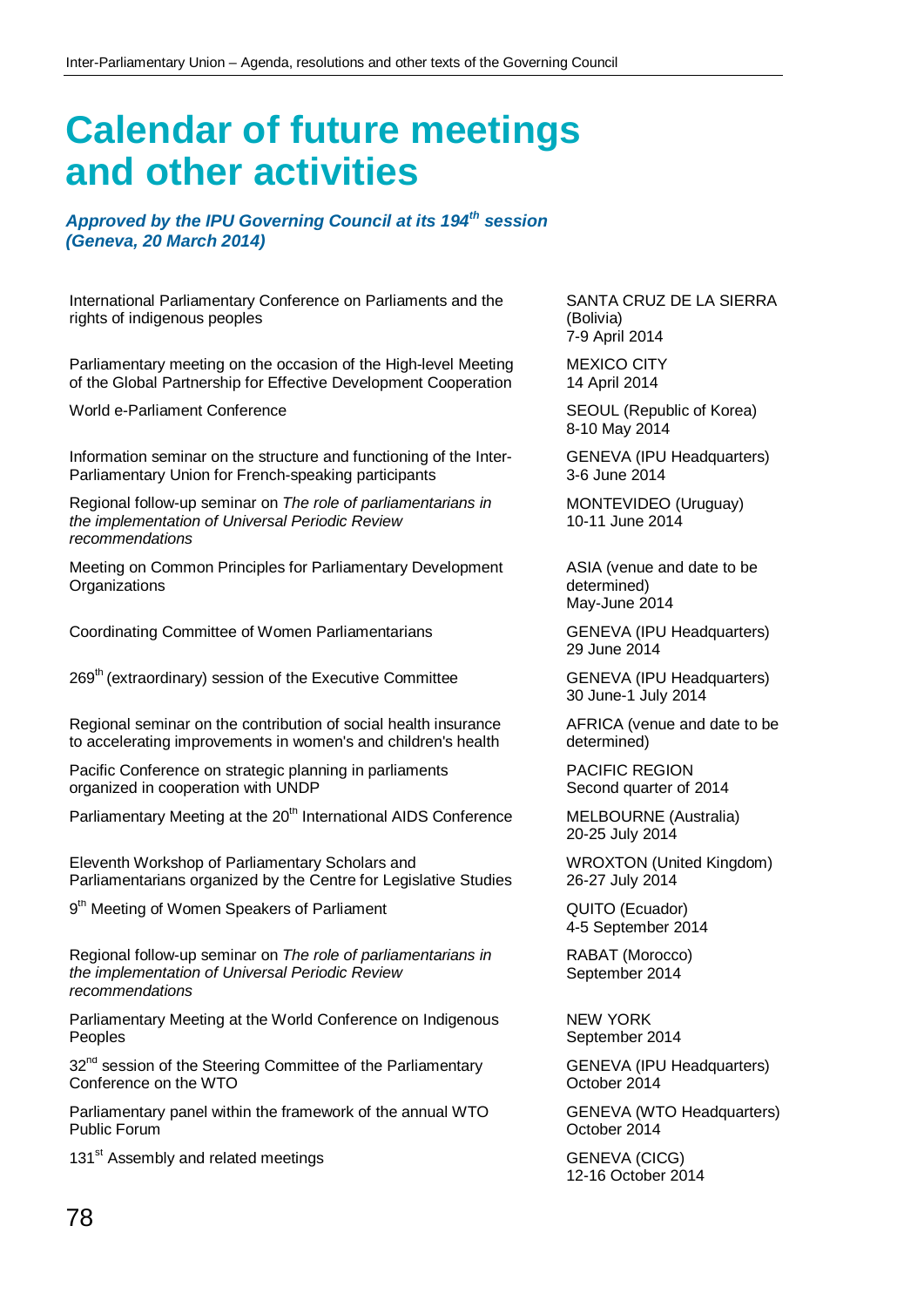#### Global Conference of Young Parliamentarians ASIA (venue and date to be

Second Meeting of the Preparatory Committee of the Fourth World Conference of Speakers of Parliament

Annual Parliamentary Hearing at the United Nations NEW YORK

Regional seminar on child nutrition ASIA

Parliamentary meeting on the occasion of the UN Climate Change Conference COP20/CMP10

Regional seminar on violence against women vectors of venue to be determined

132<sup>nd</sup> Assembly and related meetings **HANOI** (Viet Nam)

133<sup>rd</sup> Assembly and related meetings GENEVA (CICG)

134<sup>th</sup> Assembly and related meetings **LUSAKA** (Zambia)

determined) October-November 2014

NEW YORK November 2014

November 2014

November 2014

LIMA (Peru) December 2014

Second half of 2014

28 March-1 April 2015

October 2015

19-23 March 2016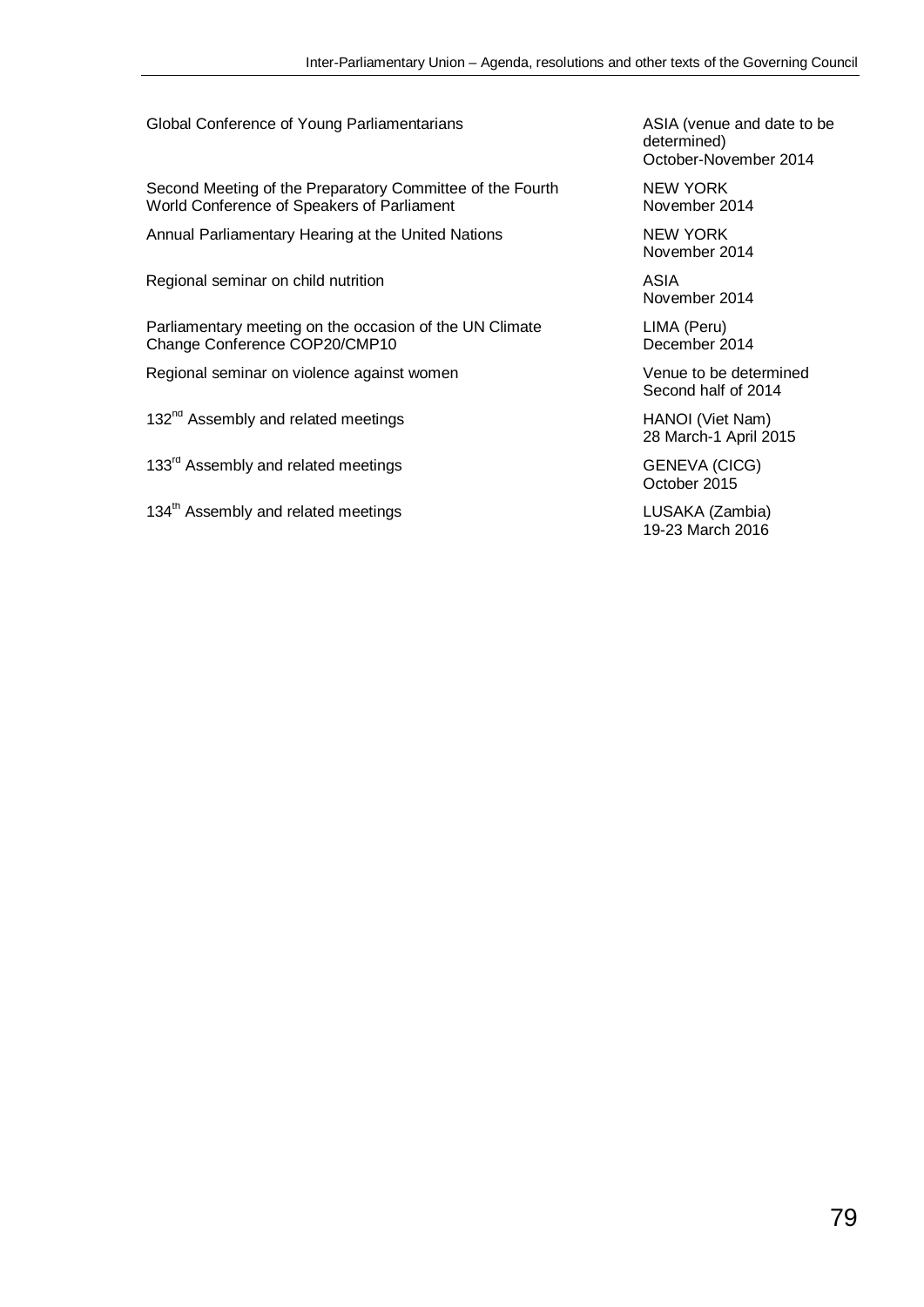# **Agenda of the 131st Assembly**

*(Geneva, 12-16 October 2014)*

- 1. Election of the President and Vice-Presidents of the 131<sup>st</sup> Assembly
- 2. Consideration of requests for the inclusion of an emergency item in the Assembly agenda
- 3. General Debate on the political, economic and social situation in the world
- 4. International law as it relates to national sovereignty, non-intervention in the internal affairs of States and human rights *(Standing Committee on Democracy and Human Rights)*
- 5. Reports of the Standing Committees on Peace and International Security; Sustainable Development, Finance and Trade; and on United Nations Affairs
- 6. Approval of the subject item for the Standing Committee on Democracy and Human Rights at the 133<sup>rd</sup> IPU Assembly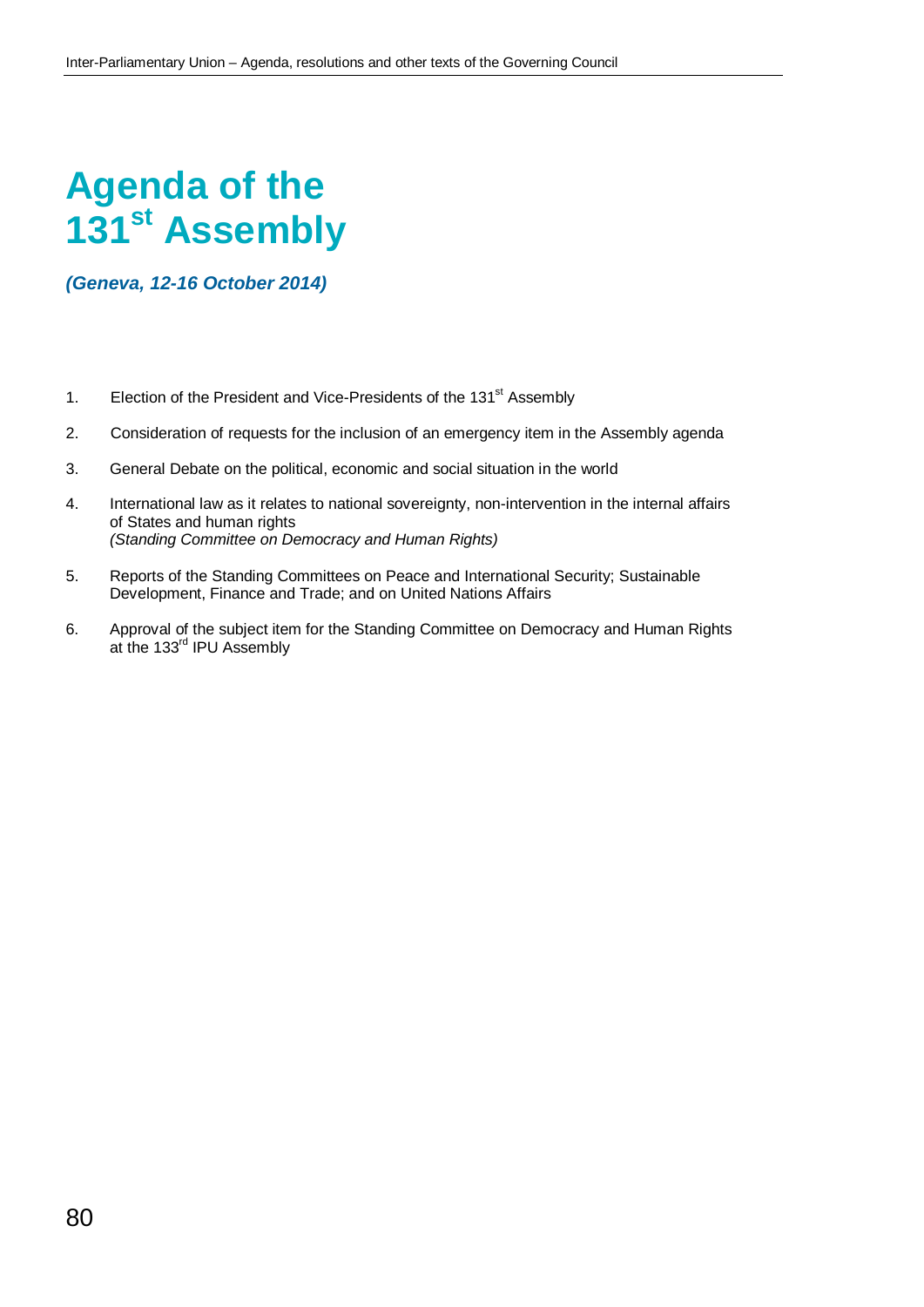# **List of Observers to the 131st Assembly**

United Nations

Food and Agriculture Organization of the United Nations (FAO) International Labour Organization (ILO) United Nations Children's Fund (UNICEF) United Nations Conference on Trade and Development (UNCTAD) United Nations Development Programme (UNDP) United Nations Educational, Scientific and Cultural Organization (UNESCO) United Nations Entity for Gender Equality and the Empowerment of Women (UN Women) United Nations High Commissioner for Refugees **(**UNHCR) United Nations Population Fund (UNFPA) World Health Organization (WHO)

World Bank International Monetary Fund (IMF) International Fund for Agricultural Development (IFAD) Organisation for the Prohibition of Chemical Weapons (OPCW) Preparatory Commission for the Comprehensive Nuclear-Test-Ban Treaty Organization (CTBTO) World Trade Organization (WTO)

African Union (AU) Council of Europe International Organization for Migration (IOM) Latin American Economic System (LAES) League of Arab States Organization of American States (OAS)

ACP-EU Joint Parliamentary Assembly African Parliamentary Union (APU) AMANI Forum - The Great Lakes Parliamentary Forum on Peace Amazonian Parliament Arab Inter-Parliamentary Union ASEAN Inter-Parliamentary Assembly (AIPA) Asian Parliamentary Assembly (APA) Assemblée parlementaire de la Francophonie Association of European Parliamentarians with Africa (AWEPA) Association of Senates, Shoora and Equivalent Councils in Africa and the Arab World (ASSECAA) Baltic Assembly Commonwealth Parliamentary Association (CPA) Global Organization of Parliamentarians Against Corruption (GOPAC) Indigenous Parliament of the Americas Inter-Parliamentary Assembly of the Eurasian Economic Community (EURASEC) Inter-Parliamentary Assembly of Member Nations of the Commonwealth of Independent States (IPA CIS) Interparliamentary Assembly on Orthodoxy (IAO) Inter-Parliamentary Council against Antisemitism Inter-Parliamentary Union of the Member States of the Intergovernmental Authority on Development (IPU-IGAD) Maghreb Consultative Council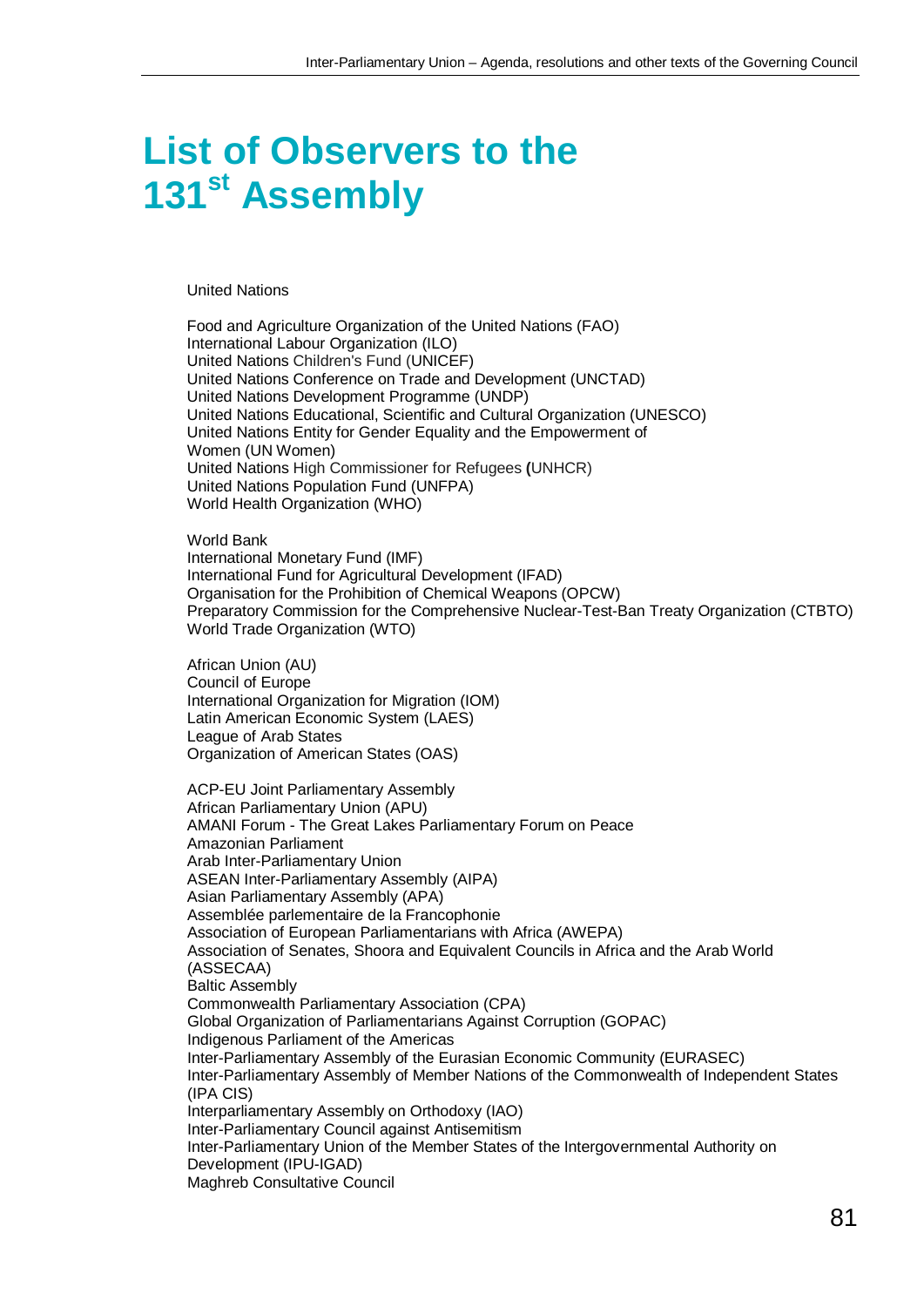Nordic Council Pan-African Parliament (PAP) **ParlAmericas** Parliamentary Assembly of the Black Sea Economic Co-operation (PABSEC) Parliamentary Assembly of the Community of Portuguese-speaking Countries (AP-CPLP) Parliamentary Assembly of the Economic Cooperation Organization (PAECO) Parliamentary Assembly of the Mediterranean (PAM) Parliamentary Assembly of the Organization of the Collective Security Treaty (OCST) Parliamentary Assembly of the Organisation for Security and Co-operation in Europe (OSCE) Parliamentary Assembly of Turkic-speaking Countries (TURKPA) Parliamentary Assembly of the Union of Belarus and Russia Parliamentary Association for Euro-Arab Co-operation (PAEAC) Parliamentary Confederation of the Americas (COPA) Parliamentary Union of the Organization of Islamic Cooperation Member States (PUIC) Southern African Development Community (SADC) Parliamentary Forum World Scout Parliamentary Union (WSPU) Centrist Democrat International (CDI) Socialist International

Amnesty International Geneva Centre for the Democratic Control of Armed Forces (DCAF) Global Fund to Fight Aids, Tuberculosis and Malaria Human Rights Watch International Committee of the Red Cross (ICRC) International Institute for Democracy and Electoral Assistance (International IDEA) International Federation of Red Cross and Red Crescent Societies (IFRC) International Organization of Supreme Audit Institutions (INTOSAI) Partnership for Maternal, Newborn, and Child Health (PMNCH) Penal Reform International World Federation of United Nations Associations (WFUNA)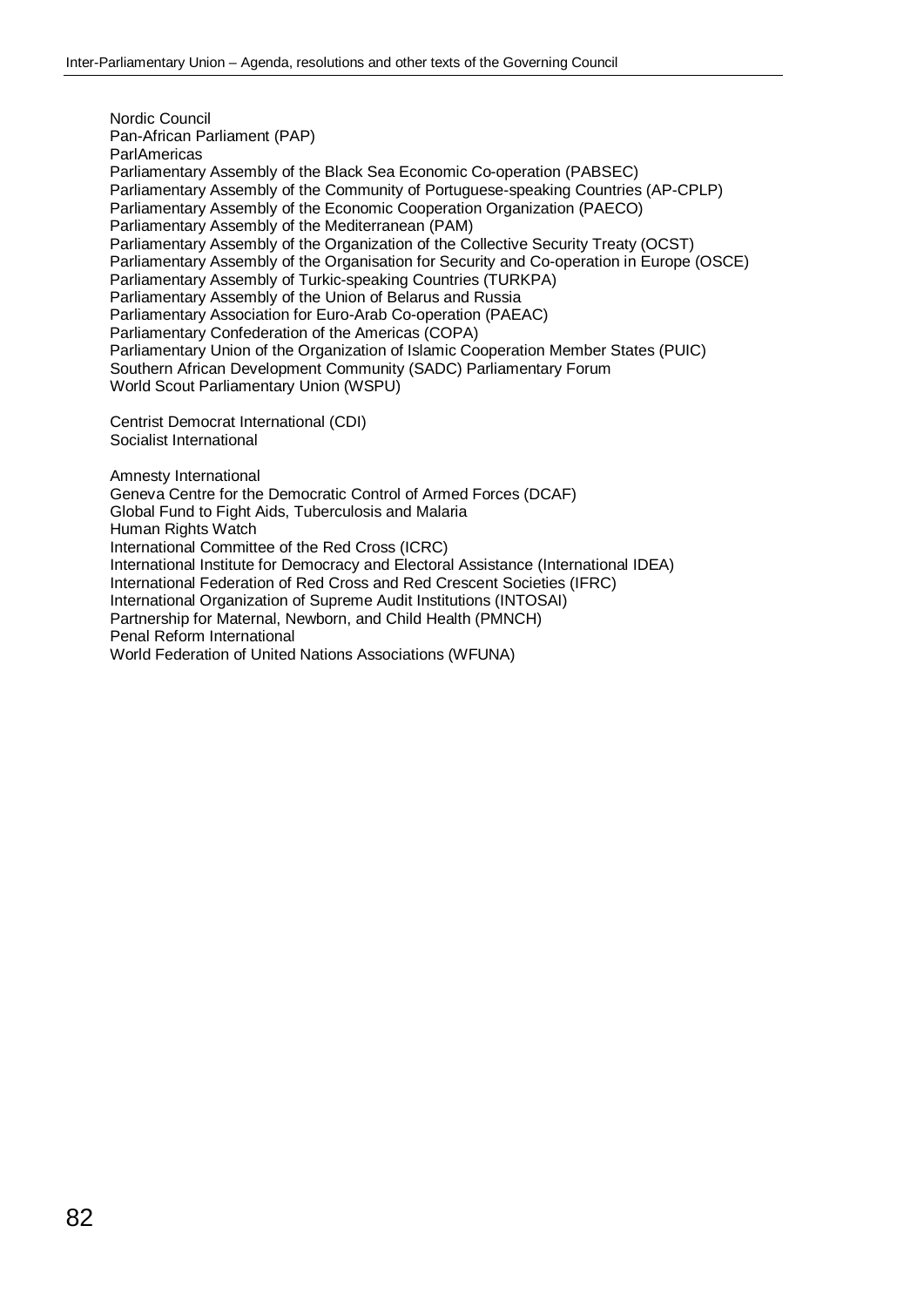# **Resolutions concerning the Human Rights of Parliamentarians**

#### **BURUNDI**

**BDI/01 - SYLVESTRE MFAYOKURERA BDI/07 - LILIANE NTAMUTUMBA (MS.) BDI/02 - NORBERT NDIHOKUBWAYO BDI/29 - PAUL SIRAHENDA BDI/05 - INNOCENT NDIKUMANA BDI/35 - GABRIEL GISABWAMANA**

**BDI/06 - GERARD GAHUNGU BDI/60 - JEAN BOSCO RUTAGENGWA**

#### **BDI/42 - PASTEUR MPAWENAYO BDI/44 - HUSSEIN RADJABU BDI/57 - GERARD NKURUNZIZA BDI/59 - DEO NSHIRIMANA**

#### *Resolution adopted unanimously by the IPU Governing Council at its 194<sup>th</sup> session (Geneva, 20 March 2014)*

The Governing Council of the Inter-Parliamentary Union,

*Referring* to its examination of the cases of the above-mentioned Burundian parliamentarians and to the resolution it adopted at its 193<sup>rd</sup> session (October 2013),

*Considering* the report (CL/193/11(b)-R.1) on the visit conducted by the President of the Committee on the Human Rights of Parliamentarians to Burundi from 17 to 20 June 2013,

*Considering the* letter from the Speaker of the National Assembly dated 28 November 2013 providing his observations on the report of the visit of the President of the Committee, as well as that forwarded on 17 March 2014,

*Recalling* that the cases, which the Committee has been examining for many years,

concern:

- The assassinations of six members of the National Assembly between 1994 and 2000, namely Mr. Sylvestre Mfayokurera (September 1994), Mr. Innocent Ndikumana (January 1996), Ms. Liliane Ntamutumba and Mr. Gérard Gahungu (July 1996), Mr. Paul Sirahenda (September 1997), and Mr. Gabriel Gisabwamana (January 2000), the assassination in 2002 of Mr. Jean Bosco Rutagengwa and two assassination attempts on Mr. Norbert Ndihokubwayo (September 1994 and December 1995), all of which remain unpunished to date;
	- Criminal proceedings brought against Mr. Hussein Radjabu, Mr. Pasteur Mpawenayo, Mr. Gérard Nkurunziza and Mr. Déo Nshirimana, all of whom belonged to the dissident wing of the CNDD-FDD led by Mr. Radjabu (who was ousted on 7 February 2007 from the CNDD-FDD party leadership), all of whom lost their seats in parliament following the Constitutional Court ruling of 5 June 2007 declaring them to be sitting unconstitutionally, and whose judicial situation is currently as follows:
		- Mr. Radjabu is serving a 13-year prison term for conspiracy against State security;
		- Mr. Mpawenayo was arrested in July 2008 and accused of being Mr. Radjabu's accomplice and of having co-chaired the meeting at which the acts of which he and Mr. Radjabu were accused are alleged to have occurred; he was acquitted by the Supreme Court judicial chamber at the end of May 2012 and subsequently released; the public prosecutor lodged an appeal;
		- Mr. Nshirimana, who was arrested in October 2010 by agents of the National Intelligence Service (SNR), was charged with plotting against the State and incitement to disobedience; the Supreme Court acquitted him on 26 November 2012; he was released after having been detained on remand for almost the entire the maximum sentence to which he was liable; the public prosecutor lodged an appeal;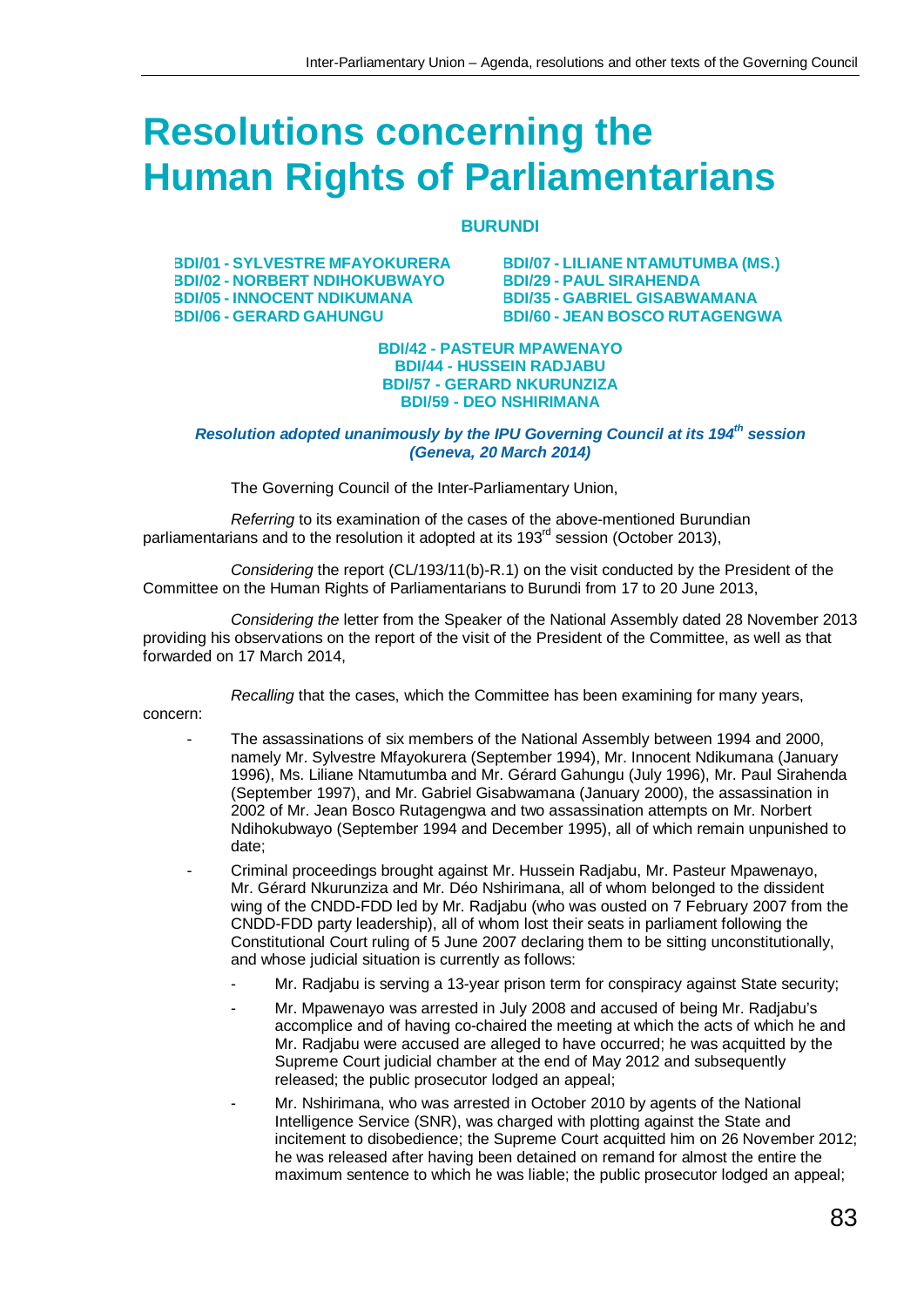Mr. Nkurunziza was arrested in July 2008 and accused of having distributed weapons in his province, Kirundo, for a rebellion against the authority of the State; the proceedings have been marked by numerous delays and the lawfulness of Mr. Nkurunziza's detention has never been considered by a judge, despite the trial going on for over five years; the Supreme Court heard and adjourned to deliberate the case in May 2012 but, instead of ruling on the case, the Supreme Court decided on 30 September 2013 to re-open proceedings,

*Recalling* that the Burundian authorities consider that the cases of the assassinated parliamentarians should be dealt with by the Truth and Reconciliation Committee (TRC), once established, given their complexity and political nature; the process to set up the TRC has been marred by repeated delays for over 10 years; draft legislation was submitted by the Government to the National Assembly in early 2013; several of the draft legislation's provisions, including on the composition and independence of the TRC and victim protection, have raised serious concerns among the international community and civil society,

*Considering* that, in the aforementioned two communications, the Speaker of the National Assembly of Burundi noted that, with regard to the setting up of the TRC, the criticisms of the content of the draft legislation were not relevant to the status of progress in that process, since the content of legislation to be adopted by the National Assembly could not be anticipated; that setting up the TRC was a delicate political process, requiring consultation with the various political and social actors in order to encourage consensus, and stated that the National Assembly would exercise due diligence to ensure its establishment; he called for patience and emphasized that each step was important and should be recognized and supported as such to ensure the country had a consensual TRC that met the expectations of its citizens in all their diversity,

*Considering* that, according to the sources, a year after its submission to the National Assembly, the draft legislation has still not been adopted and the process is blocked,

*Recalling* that, given the delays and difficulties encountered in setting up the TRC, the National Assembly ad hoc parliamentary working group on the human rights of parliamentarians (hereafter "the parliamentary working group") proposed, during the Committee President's follow-up visit in June 2013, to travel to the provinces to collect information on the circumstances in which the assassinations had taken place from the victims' families and friends,

*Considering* that the Speaker of the National Assembly stated that the parliamentary working group had been in contact with the families of the assassinated parliamentarians, that the latter had said that they were afraid to give evidence about the circumstances of the assassinations and had asked that adequate assurances be given regarding their safety; as a result, the National Assembly had informed them that it would ensure that witness protection measures were adequately provided for in legislation on the TRC,

*Considering furthermore* that, regarding the case of Mr. Radjabu, according to the source, Mr. Radjabu lodged a request for a retrial on 21 August 2013 with the Minister of Justice, to which he has received no response so far; this application cites as grounds for review the acquittal of Mr. Mpawenayo and errors of law in the appreciation of items of evidence by the Supreme Court,

*Considering* that the findings of the Supreme Court in the ruling on the acquittal of Mr. Mpawenayo, a copy of which was forwarded by the sources, confirms that Mr. Mpawenayo was acquitted of the same charges as those for which Mr. Radjabu was convicted; the Supreme Court held that the public prosecution had failed to prove the charges against Mr. Mpawenayo; the Court held that the prosecution witnesses were not convincing and that the meeting of 31 March 2007 held at Mr. Radjabu's home had not been proven, given the absence of any record of the demobilized officers who had allegedly been present at this meeting, and of the audio recordings of this meeting cited by the prosecution; the Court also noted that no evidence of the alleged weapons' seizures had been provided by the prosecution and found that, "all the offences of which Mr. Mpawenayo is accused remain(ed) hypothetical."

*Considering* that the Speaker of the National Assembly stated that, during a meeting with the parliamentary working group, the Minister of Justice had confirmed that he had received a request for retrial, but that this request had been rejected on both legal and discretionary prosecution grounds,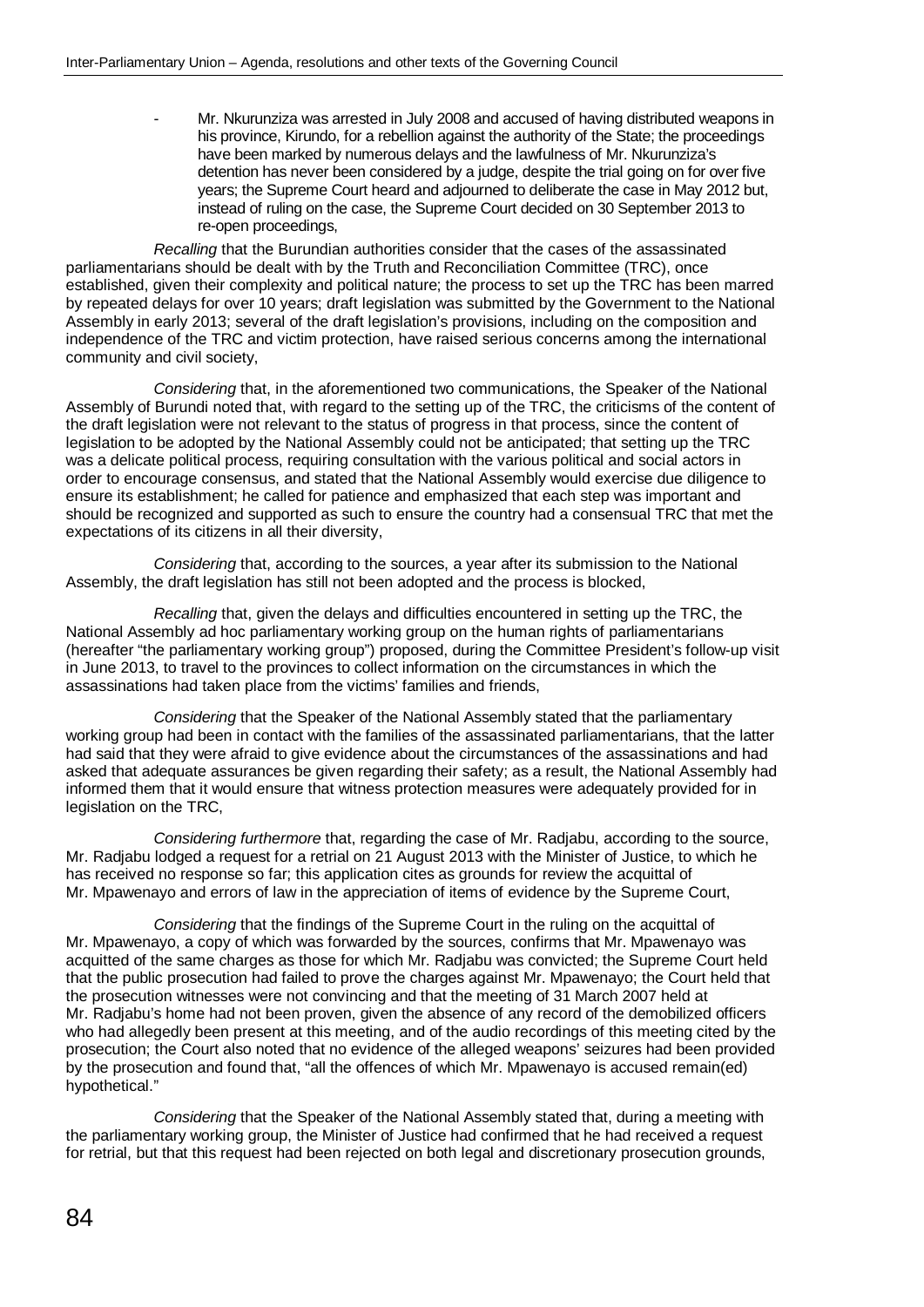*Considering* that the Supreme Court issued Mr. Gérard Nkurunziza's acquittal ruling on 31 January 2014, following which he was released on 3 February 2014; the public prosecutor is likely to appeal against the acquittal, as the deadline for appeal has not yet expired,

- 1. *Thanks* the Speaker of the National Assembly for the information provided; *regrets, nevertheless, once again* its late transmission, which does not facilitate the work of the Committee, and *urges* him to ensure that official communications are forwarded within deadlines in the future;
- 2. *Notes with interest* Mr. Nkurunziza's acquittal, while deploring that he was held in detention for over five years, a situation that could have been avoided if the courts had ruled on the legality of his detention within the legal deadlines; *expresses the hope* that it will be able to consider this case as definitively resolved and to close it in the near future and *wishes*, to that end, to obtain confirmation that the public prosecutor did not appeal;
- 3. *Considers* that the decision handed down by the Supreme Court regarding Mr. Mpawenayo can only prompt the authorities to re-examine the evidence on which Mr. Radjabu was convicted and should therefore lead to Mr. Radjabu's retrial; *deeply regrets* that Mr. Radjabu's retrial application was rejected; *is surprised* that the latter was not informed and *wishes to be informed* of the detailed grounds for this decision as soon as possible;
- 4. *Welcomes* the National Assembly's commitment to providing for adequate witness protection measures in legislation on the TRC; *notes, nonetheless, with concern* that the draft legislation on the TRC has yet to be adopted by the National Assembly and *wishes to be informed* of the anticipated time frame for its adoption; *remains convinced* that the TRC has a crucial role to play in strengthening peace, reconciliation and the democratic process in Burundi, as well as in preventing further violence, in particular with respect to the 2015 elections; *reiterates its hope* that an independent, legitimate and credible TRC will be established as soon as possible;
- 5. *Requests* the Secretary General to forward this resolution to the parliamentary authorities, to the sources and to any third party likely to be in a position to supply relevant information;
- 6. *Requests* the Committee to continue examining these cases and to report back to it in due course.

# **CAMEROON**

#### **CM/01 - DIEUDONNÉ AMBASSA ZANG**

#### *Resolution adopted unanimously by the IPU Governing Council at its 194 th session (Geneva, 20 March 2014)*

The Governing Council of the Inter-Parliamentary Union,

*Referring* to the case of Mr. Dieudonné Ambassa Zang, a former member of the National Assembly of Cameroon, and to the resolution it adopted at its 193<sup>rd</sup> session (October 2013),

*Taking into consideration* the letter from the President of the Senate dated 9 January 2014,

*Taking also into consideration* the letter from the Director General of the French Development Agency dated 7 January 2014,

*Recalling* the following information on file:

- Mr. Ambassa Zang, Minister of Public Works from August 2002 to December 2004 and known, according to the source, for having fought corruption within that ministry, was elected in 2007 on the ticket of the Cameroon People's Democratic Rally;
- On 7 August 2009, the National Assembly Bureau lifted Mr. Ambassa Zang's parliamentary immunity to permit an investigation into allegations of misappropriation of the public funds managed by him when he was Minister of Public Works; although Mr. Ambassa Zang left Cameroon on 12 July 2009, he had a defence note sent on 3 August 2009 to all members of the Bureau; there is no indication that the note was included in the file before the Bureau;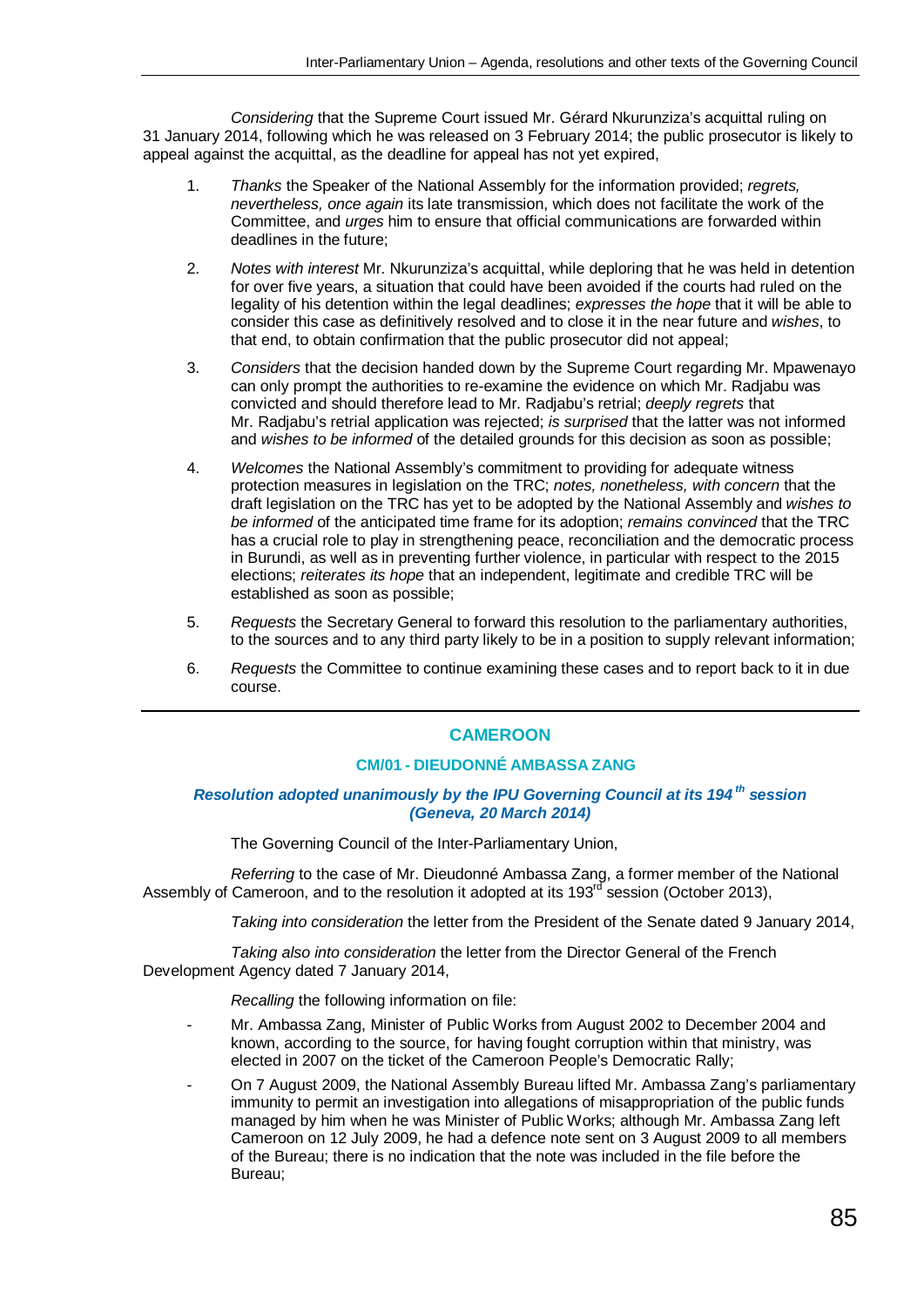- According to the authorities, the charges laid against Mr. Ambassa Zang stem from audits prompted by a complaint by the French Development Agency (AFD), the funding source for the rehabilitation of the Wouri Bridge, for which Mr. Ambassa Zang was responsible; according to the Prosecutor General*,* State companies, ministries and other State structures managing public funds are subject to annual audits by the Supreme State Audit Office (CONSUPE); according to the source, Mr. Ambassa Zang was never informed about the audits, invited to contribute to the audit process, informed of the conclusions or invited to comment on them;
- On the basis of the audits, the Head of State first opted for criminal proceedings on a charge of misappropriation of public funds; however, on his orders, a decision was signed on 12 October 2012 bringing the accusations against Mr. Ambassa Zang before the Budget and Finance Disciplinary Council (CDBF), before which, unlike in a criminal procedure, defendants can be represented in their absence by legal counsel; it would seem that the decision was notified to Mr. Ambassa Zang's counsel in May 2013, or nearly seven months after it was signed, without any explanation; on 20 August 2013, Mr. Ambassa Zang received a partial request for information from the CDBF Rapporteur, to which he responded in two defence memoranda,

*Considering* that, more than two months later, the CDBF Rapporteur sent, reportedly in violation of the CDBF rules of procedure, a second partial request for information, to which Mr. Ambassa Zang responded on 13 December 2013 with another defence memorandum, and that, according to the source, the CDBF Rapporteur has also broken the rules of procedure by making accusations in addition to those mentioned in the audit,

*Considering* that, according to the source, there was no wrongdoing or misappropriation in Mr. Ambassa Zang's favour of any sum whatsoever, the accusations have to do with objective facts and the relevant documents are available at the Ministry of Public Works, the Office of the Prime Minister, the Tenders Regulation Agency and donors such as the AFD; moreover, on 13 July 2010, the International Chamber of Commerce handed down an arbitral award in *UDECTO* v. *State of Cameroon*, a dispute concerning the execution of the Wouri bridge rehabilitation works; the source affirms that, since Cameroon won the case, the company UDECTO being sentenced to pay it substantial sums, and on the strength of the legal principle *non bis in idem*, the charges brought against Mr. Ambassa Zang regarding a prejudice he allegedly caused Cameroon are no longer applicable; the AFD Director General stated in her letter of 7 January 2014 that the AFD wished to specify that it had filed no complaint against Mr. Ambassa Zang and relating to his activities in the context of the proceedings concerning him before the CBDF, and that, owing to the blocking statute, it was not in a position to provide any observations on the matter that could be used as proof in administrative or judicial proceedings abroad, except pursuant to an official request made as part of international judicial assistance procedures,

*Considering* the source's affirmation that Mr. Ambassa Zang, who enjoys official refugee status abroad, cannot at present return to Cameroon because he would be arrested as a fugitive without ever having been sentenced or prosecuted, and that his safety is no longer guaranteed in Cameroon,

*Recalling* that the source expressed fears in 2013 that he was the subject of an international arrest warrant for a new case, *Mrs. Ayissi et al*, concerning the execution of government contracts for the maintenance of rural roads in Mefou-et-Afamba department; the source points out that Mr. Ambassa Zang cannot be implicated in this case because the Minister of Public Works is not among the parties involved in the local management of government contracts using allotted credits and because, contrary to the insinuations made, although the manager of the enterprise awarded the contract is very close to him, he never secured a single government contract for her or took the slightest step to see that she won the contract in question; *considering* that on 4 March 2014, the source said that corroborating reports had been received that the amounts involved in this case had been returned by the two main suspects in detention in Cameroon and that there was no longer a case,

*Recalling* that, according to an article published on 16 September 2011 in the Cameroonian daily *Le Jour* and in a number of other media, an investigation was opened into Mr. Ambassa Zang concerning the manner in which contracts were awarded for asphalting the pontoon bridge over the Moungo river in 2004 (the first bridge over that river bordering the coastal and southwest regions having collapsed), and that Mr. Ambassa Zang exercised his right of reply; emphasizing,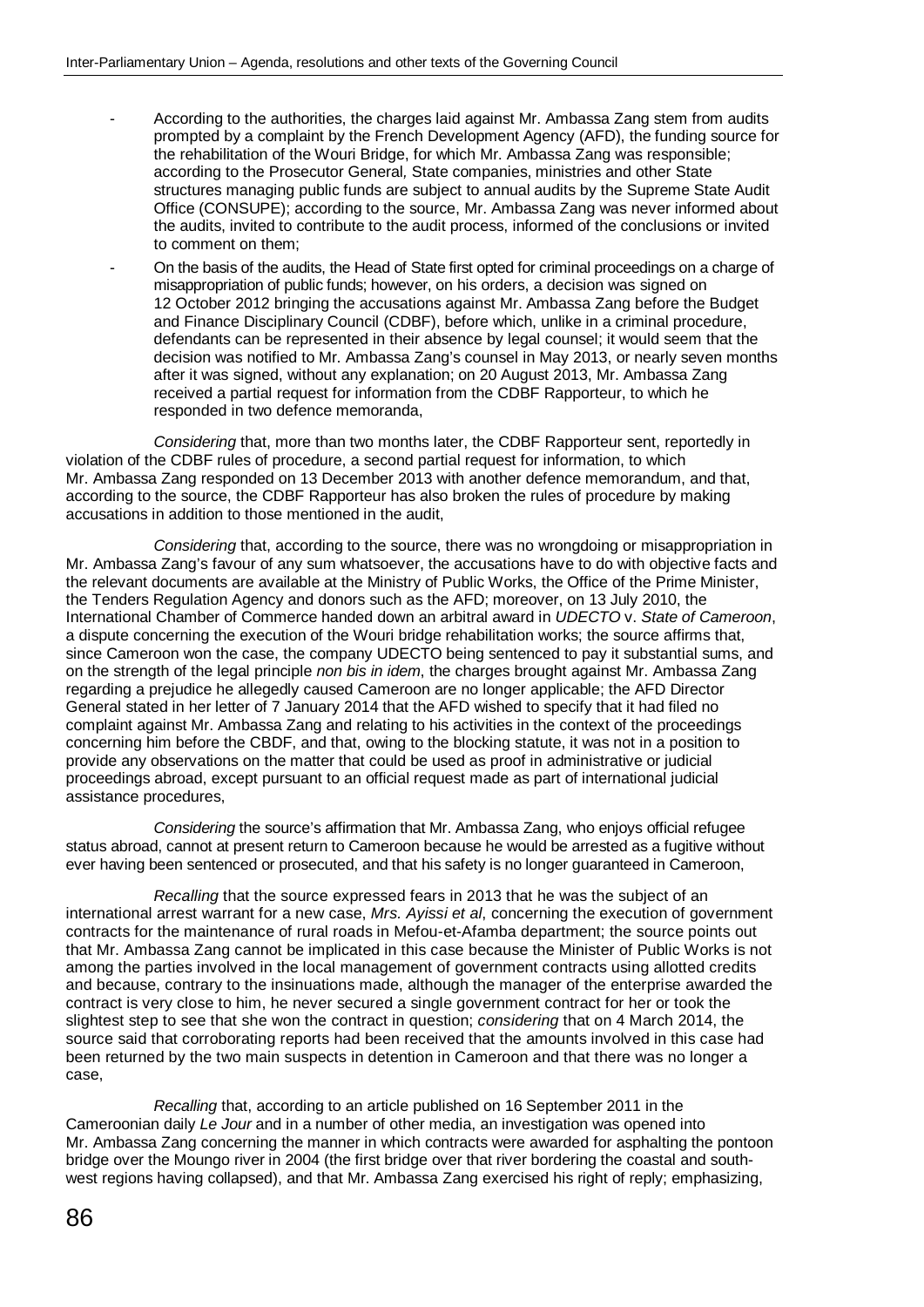*inter alia*, that the urgent measures needed to find a swift solution to the problem of the collapsed bridge were decided on by an inter-ministerial committee chaired by the Prime Minister on the orders of the President of the Republic and that the contract for maintenance of the bypasses was formalized and signed by the Minister for Economic Affairs,

*Recalling* that, according to the source, the prosecution of Mr. Ambassa Zang must be seen in the context of "*Opération Épervier*" (Operation Casting Net), which was widely criticized as a campaign originally intended to combat corruption and misappropriation of public funds, but instead used to purge critically-minded public figures who, like Mr. Ambassa Zang, expressed views not always in line with those of their party; *recalling also* the concerns expressed by human rights agencies, in particular the United Nations Human Rights Committee, on the independence of the judiciary in Cameroon,

*Considering* that, in his response of 9 January 2014, the President of the Senate stated that he had not yet been able to collect all the information requested by the Committee because the Senate had been in session, but that the relevant authorities were preparing the necessary clarifications and that he would communicate them to the Committee as soon as he had them,

- 1. *Thanks* the President of the Senate for his communication; *appreciates* his commitment to help solve this case; *regrets nevertheless* that further official details regarding the Committee's concerns and requests for information have not been forthcoming in the meantime;
- 2. *Thanks also* the AFD Director General for her response; *points out* that, contrary to what the Cameroonian authorities have stated from the outset, the AFD, which was fully involved both financially and operationally in the rehabilitation project that led to Mr. Ambassa Zang's parliamentary immunity being lifted, did not file any complaint against him; *can but consider* that this piece of information, in addition to Mr. Ambassa Zang's detailed rebuttals, lends added weight to the allegation that there is in fact no case against him;
- 3. *Is therefore all the more concerned* at the allegation that the CDBF Rapporteur exceeded his authority; *trusts* that the CDBF will ensure that its rules of procedure are scrupulously followed and that Mr. Ambassa Zang's right to defence is fully respected, including by allowing him access to all the reports on which the charges against him are based; *trusts also* that, as the matter is now before the CDBF, Mr. Ambassa Zang is no longer the subject of criminal action; *reiterates its wish* to receive confirmation from the authorities on all these points;
- 4. *Trusts* that the CDBF will examine Mr. Ambassa Zang's case as a matter of urgency, given that 10 years have elapsed since the alleged events; *wishes* to ascertain whether a timetable exists for completion of the proceedings and to be kept informed of their progress;
- 5. *Trusts also* that the CDBF will take due account of the arguments presented in Mr. Ambassa Zang's defence, including the arbitral award of the International Chamber of Commerce in *UDECTO* v. *State of Cameroon*; *suggests* that the State of Cameroon seriously explore the possibility of obtaining, through a formal request for assistance, the information the AFD has at its disposal that could help shed light on this case;
- 6. *Takes note with interest* that the investigation regarding Mrs. Ayissi *et al*, to which Mr. Ambassa Zang was apparently linked, has been closed; *still wishes* to know whether Mr. Ambassa Zang is being officially investigated with regard to the contracts awarded for the work done on the bridge over the Moungo river in 2004 and, if so, on what factual and legal basis:
- 7. *Requests* the Secretary General to convey this resolution to the competent authorities in order to obtain the necessary clarifications on the aforesaid points; *requests* him also to convey the present resolution to the source and any third party likely to be in a position to supply relevant information;
- 8. *Requests* the Committee to continue examining this case and to report back to it in due course.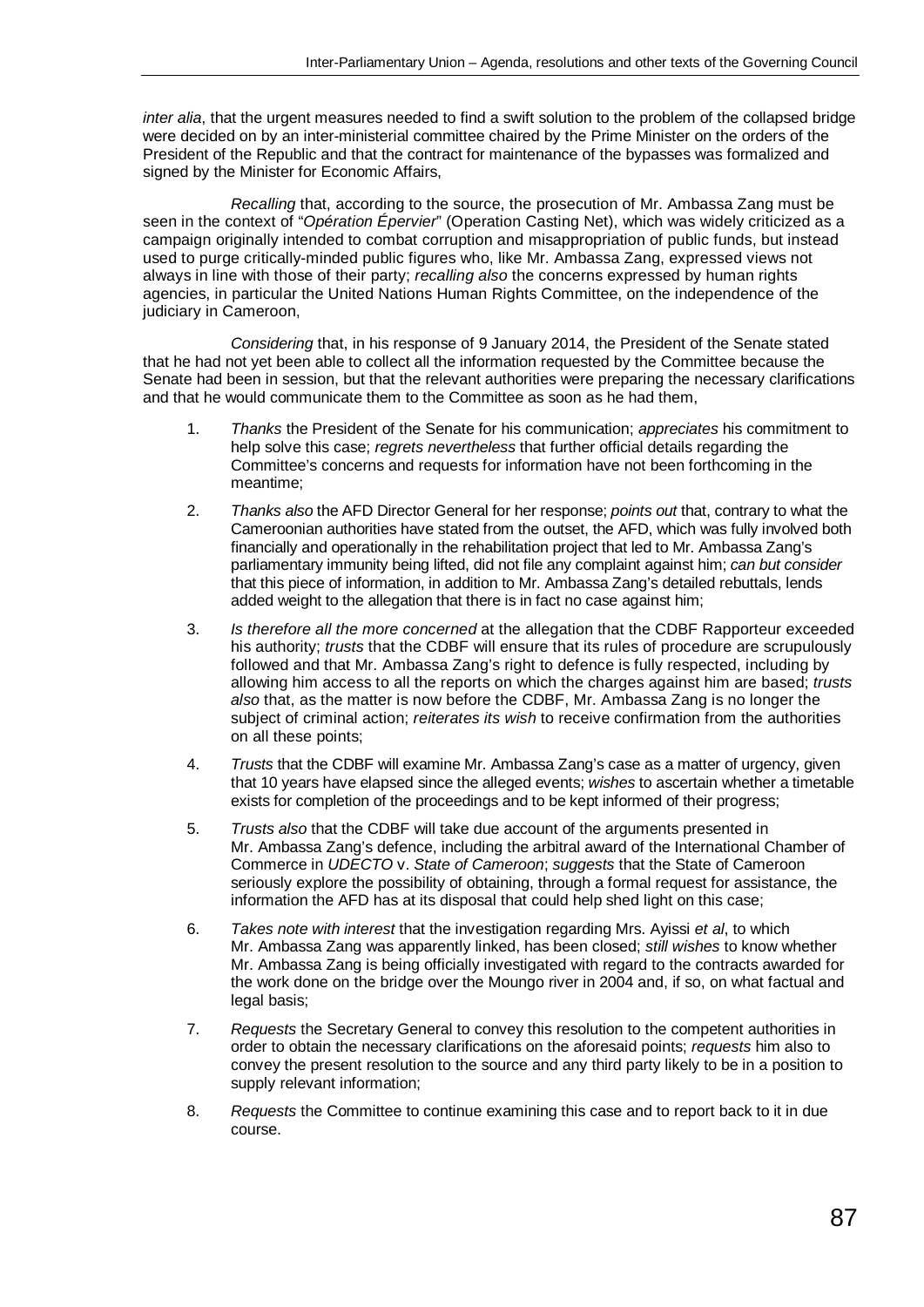### **CHAD**

#### **CHD/06 - SALEH KEBZABO CHD/07 - MAHAMAT SALEH MAKKI CHD/08 - MAHAMAT MALLOUM KADRE CHD/09 - ROUTOUANG YOMA GOLOM CHD/10 - GALI NGOTHÉ GATTA**

#### *Resolution adopted unanimously by the IPU Governing Council at its 194<sup>th</sup> session (Geneva, 20 March 2014)*

The Governing Council of the Inter-Parliamentary Union,

*Referring* to the case of Mr. Saleh Kebzabo, Mr. Mahamat Saleh Makki, Mr. Mahamat Malloum Kadre, Mr. Routouang Yoma Golom and Mr. Gali Ngothé Gatta, members of the National Assembly of Chad, and to the resolution it adopted at its  $193<sup>rd</sup>$  session (October 2013),

*Referring* to the communication from the Speaker of the National Assembly, dated 13 March 2014,

*Considering* the following information on file as confirmed by the sources and the National Assembly:

- On 1 May 2013, an attempted coup d'état was denounced on the national radio; late in the evening the members Mr. Saleh Makki and Mr. Malloum Kadre were arrested at their homes by the police under the *flagrante delicto* procedure;
- On 2 May 2013, the Government informed the National Assembly of their arrest and subsequently, on 7 May, requested its permission to hear four other members under the investigation into the attempted coup d'état; the Bureau of the National Assembly gave its consent but demanded respect for parliamentary immunity and for the procedure stipulated in the Constitution and sought additional information on the procedure followed, in particular the elements justifying recourse to *flagrante delicto* proceedings;
- On 8 May 2013, following their hearings, the members Mr. Gali Ngothé Gatta and Mr. Routouang Yoma Golom were in turn arrested; Mr. Saleh Kebzabo could not be heard or arrested, since he was on an official mission outside Chad; upon returning to Chad, he was neither arrested, nor charged in the regime destabilization case; however, on 23 July 2013, the Government filed an application to lift his parliamentary immunity for contempt of court, undermining the authority of the justice system and defamation, following an interview in which Mr. Saleh Kebzabo had criticized judicial proceedings brought against journalists; the National Assembly set up a parliamentary committee at the beginning of August, which heard the two parties and submitted its report on 25 August 2013; on 2 September 2013, the National Assembly adopted the parliamentary committee's recommendations and rejected the application to lift immunity with a vote of 176 against, 1 in favour and 2 abstentions;
- The four other members, two of whom are from the majority and two from the opposition, were charged with conspiracy and undermining the constitutional order; they were accused of having supported the preparation of a coup d'état by former rebels because among the documents found at the homes of those former rebels, and seized by the judiciary, was a call to stage a general uprising, as well as lists that included the names of the members;
- The members were placed in pretrial detention on the premises of the general intelligence services; until 20 May 2013 they were denied any contact with their lawyers, families and doctors;
- All parliamentary groups of the National Assembly rallied together to resolve the case and denounced the violation of the parliamentary immunity of the parliamentarians concerned; the National Assembly has observed that the parliamentary immunity of the members, Article 111 of the Constitution of Chad and Articles 205 and 206 of the Criminal Procedure Code relating to *flagrante delicto* procedure had not been respected and denounced those serious breaches of the rules of procedure: No application had been filed to lift the immunity of the four members and, despite its repeated demands, the National Assembly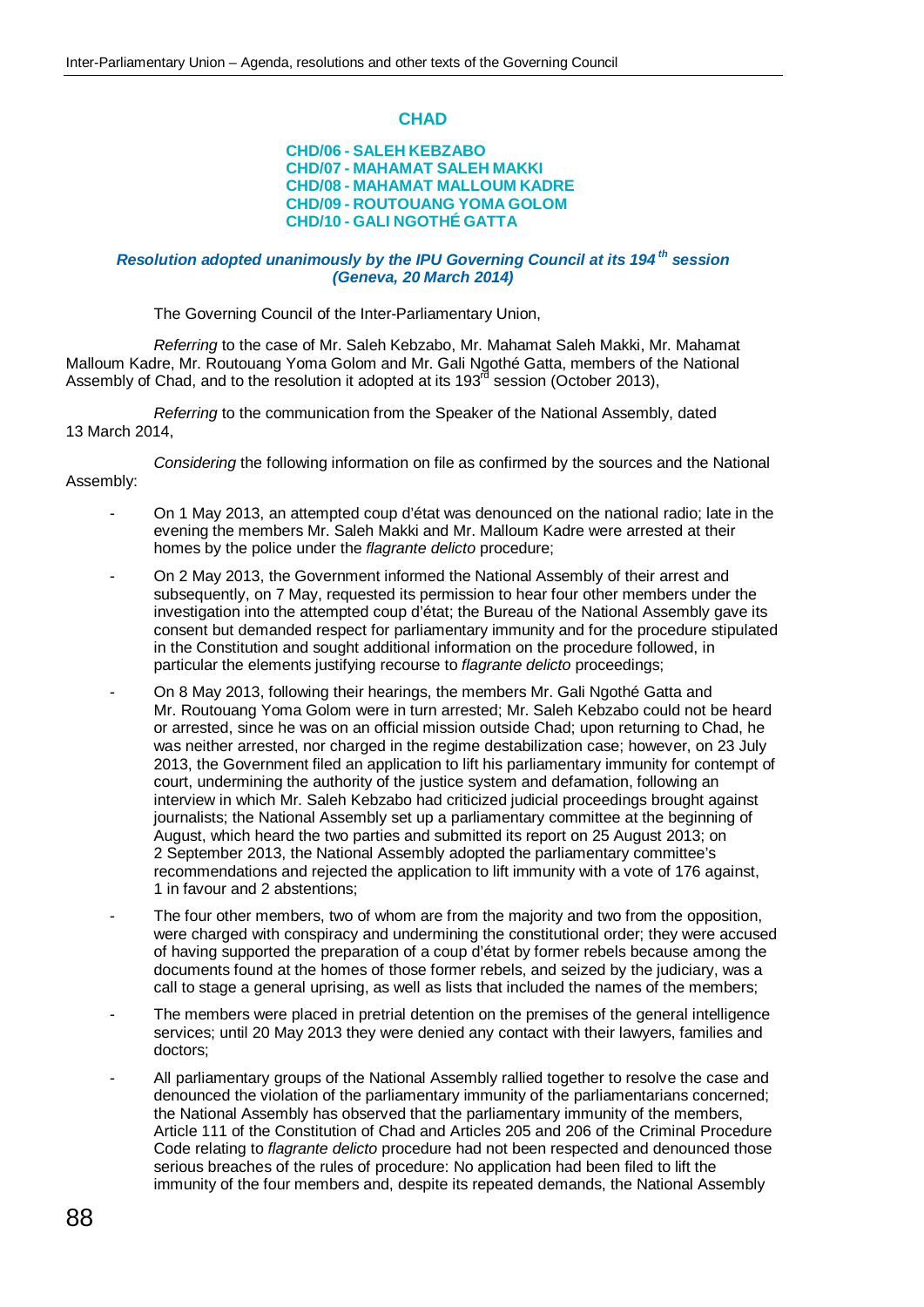was unable to obtain any evidence showing the existence of *flagrante delicto* in this case, whereas only duly established *flagrante delicto* could have exempted the authorities from requesting the lifting of parliamentary immunity;

- Mr. Routouang Yoma Golom and Mr. Gali Ngothé Gatta were released on parole by the examining magistrate on 22 May 2013, Mr. Malloum Kadre on 1 July and Mr. Saleh Maki on 25 September 2013,

*Considering* that the Office of the National Assembly continually monitored judicial developments in the case, abiding by the principle of the separation of powers, and that the Speaker of the National Assembly and the sources confirmed that, on 3 February 2014, the investigating magistrate had dismissed proceedings against the parliamentarians and that the latter had been exonerated,

- 1. *Welcomes* the resolution of the case;
- 2. *Notes with satisfaction* that the fact that the National Assembly rallied to ensure respect for the fundamental rights of the parliamentarians concerned had led to the ending and remedying of the violations found;
- 3. *Decides* to close the case;
- 4. *Urges* the Secretary General to convey this resolution to the competent authorities and sources.

# **DEMOCRATIC REPUBLIC OF THE CONGO**

# **DRC/32 - PIERRE JACQUES CHALUPA**

#### *Resolution adopted unanimously by the IPU Governing Council at its 194 th session (Geneva, 20 March 2014)*

The Governing Council of the Inter-Parliamentary Union,

*Referring* to the case of Mr. Pierre Jacques Chalupa, a former member of the National Assembly of the Democratic Republic of the Congo (DRC), and to the resolution it adopted at its 193<sup>rd</sup> session (October 2013),

*Referring* to the letter from the Speaker of the National Assembly of 19 February 2014, the information provided by the delegation of the DRC at the hearing organized during the 130<sup>th</sup> IPU Assembly (Geneva, March 2014) and the information provided by the sources,

*Also referring* to the report of the mission conducted to the DRC from 10 to 14 June 2013 (CL/193/11b)-R.2),

*Recalling* that Mr. Chalupa, a former member of the majority who joined the opposition at the most recent elections, was: (i) arrested on 2 February 2012 by soldiers from the President's Office after having been given a bogus appointment by telephone, just as the strongly-contested election results were being proclaimed; (ii) accused of having fraudulently obtained Congolese nationality and charged with forgery and the use of falsified documents; (iii) remanded in custody and then sentenced to three years in prison,

*Further recalling* that it had observed that the judicial proceedings were marred by flaws, that many of the items in the file tended to indicate that the case was political in nature and that it could not rule out that the judicial proceedings initiated against Mr. Chalupa were intended to neutralize him politically as a result of his having joined the political opposition,

*Considering* the following information on file: the Congolese authorities held national consultations from 7 September to 5 October 2013 in order to strengthen national unity; the Head of State presented the recommendations of the final report that emerged from the consultations to both houses of parliament on 23 October 2013 and set up a national committee tasked with implementing them; the final report recommends that, "among the measures taken to ease the political tension and announced by the President of the Republic, the public authorities: grant, depending on the case, a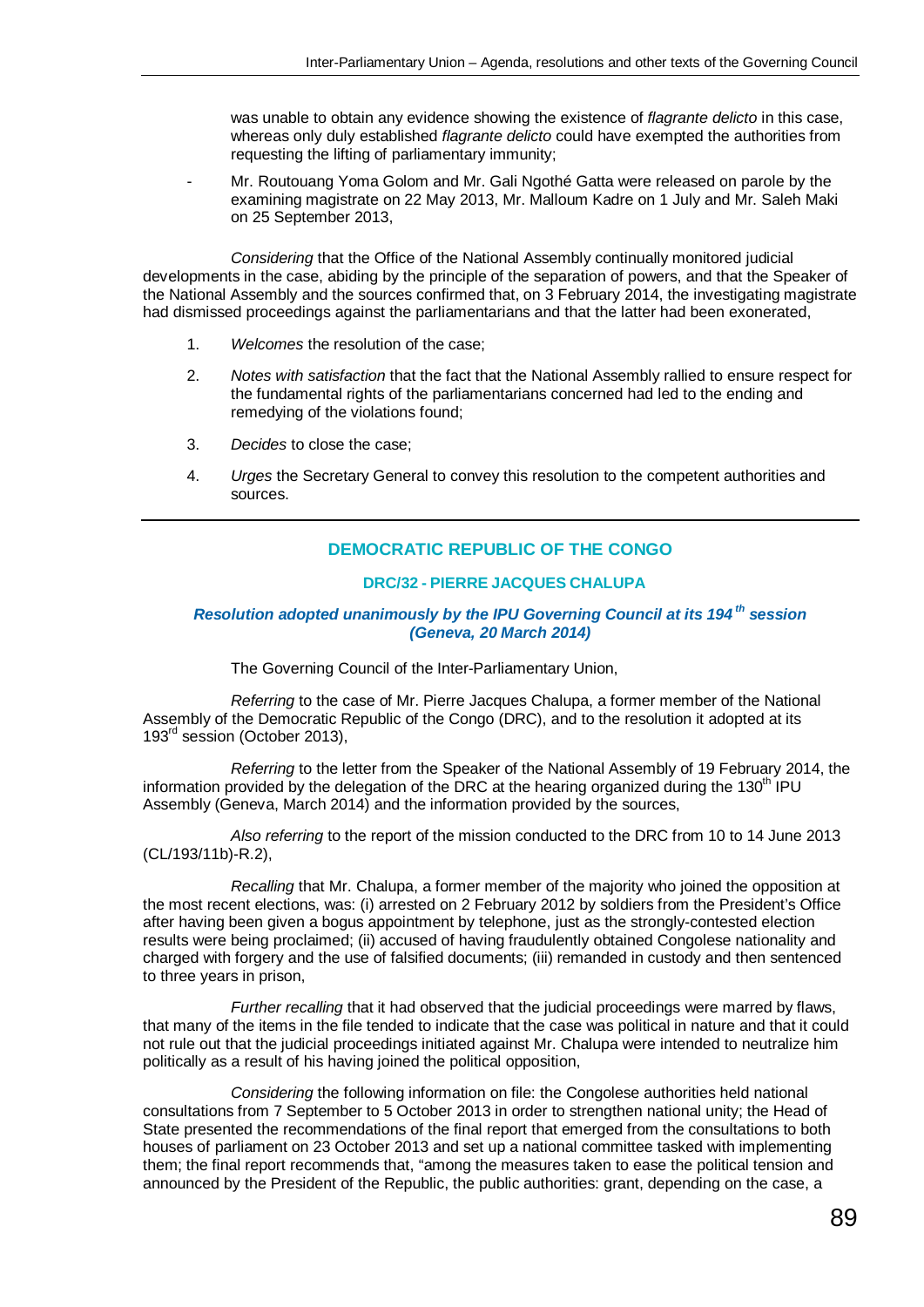presidential pardon, release on parole and/or amnesty to *inter alia* (...) Chalupa (...)"; in application of that recommendation, a presidential pardon order was adopted on 23 October 2013 and Mr. Chalupa was released on 22 November 2013 after having served over half of his sentence,

*Bearing in mind*, on the question of nationality, that Mr. Chalupa considers that he is Congolese because he was born in the DRC and was unable to obtain Portuguese nationality through his father because of Portuguese nationality law, and that such cases are covered by Article 9(2) of the 2004 Law on Congolese Nationality, which stipulates that "…children born in the DRC to foreign parents who cannot transmit their nationality to the child because their State of origin recognizes only *jus soli* or does not allow natural parents to transmit nationality" are presumed to have Congolese nationality,

*Considering* the following: Portugal's Basic Law No. 2/2006 on nationality recognizes only *jus soli;* Article 1(c) provides that, in exceptional cases, "children with one Portuguese parent, if they are born abroad and provided they declare their wish to be Portuguese or register the birth with the Portuguese civil register", may request Portuguese nationality; according to Mr. Chalupa, his parents did not register his birth at the Consulate and he never informed the Portuguese authorities in writing that he intended to acquire Portuguese nationality, as the Portuguese authorities have officially confirmed; consequently, Mr. Chalupa does not have Portuguese nationality and explicitly renounced the possibility to acquire it in 1992 in order to obtain recognition of his Congolese nationality at birth, which is unique and exclusive under Article 10 of the DRC Constitution,

*Also considering* that, given that Mr. Chalupa was elected to the Parliament of the DRC and has uncontested ties to the DRC (birthplace, residence, marriage with a DRC national, etc.), recognition of his nationality should pose no legal difficulties, especially since it was never ever contested before he joined the political opposition at the last legislative elections,

*Further considering* the following: Mr. Chalupa applied for nationality in 1992; according to the Minister of Justice, the attestation of nationality issued to Mr. Chalupa in 2001 (and deemed a forgery by the Congolese courts during the above-mentioned judicial proceedings) did not confer citizenship on him, as the procedure for obtaining nationality requires a decree from the Council of Ministers to be to finalized and the Congolese administration has yet to complete that procedure; Mr. Chalupa's application can be processed by the competent authorities, given that, under Article 50 of the Law on Congolese Nationality, any applications filed in a regular manner prior to the law's entry into force remained valid,

*Considering finally that, during the hearing organized at the 130<sup>th</sup> IPU Assembly, the* delegation of the DRC affirmed the following: Mr. Chalupa was not a Congolese citizen by birth because his parents were not Congolese; Congolese law did not recognize *jus soli,* only *jus sanguine;* Mr. Chalupa therefore had only one option, namely to request Congolese nationality by applying for naturalization; it would appear, but had not been confirmed, that Mr. Chalupa's dual citizenship was the cause of the current situation; in view of the principle of the separation of powers, Parliament could not intervene in a matter that came under the jurisdiction of the Executive,

*Recalling* the following: the right to nationality is set out in many international instruments, notably Article 24(3) of the International Covenant on Civil and Political Rights and Article 5(d)(iii) of the International Convention on the Elimination of All Forms of Racial Discrimination, both of which the DRC has ratified; Human Rights Council resolution 20/5 of 16 July 2012, on human rights and arbitrary deprivation of nationality, calls on "States to observe minimum procedural standards in order to ensure that decisions concerning the acquisition, deprivation or change of nationality do not contain any element of arbitrariness", "[r]eafirms that the right to a nationality of every human person is a fundamental human right" and "[r]eiterates that arbitrary deprivation of nationality, especially on discriminatory grounds such as political or other opinion (…) is a violation of human rights and fundamental freedoms",

- 1. *Thanks* the Speaker of the National Assembly and the delegation of the DRC for the information they provided;
- 2. *Notes with appreciation* that Mr. Chalupa received a presidential pardon and was released;
- 3. *Regrets* that the question of Mr. Chalupa's nationality was not resolved by the presidential pardon and *notes with concern* the lack of progress on this point;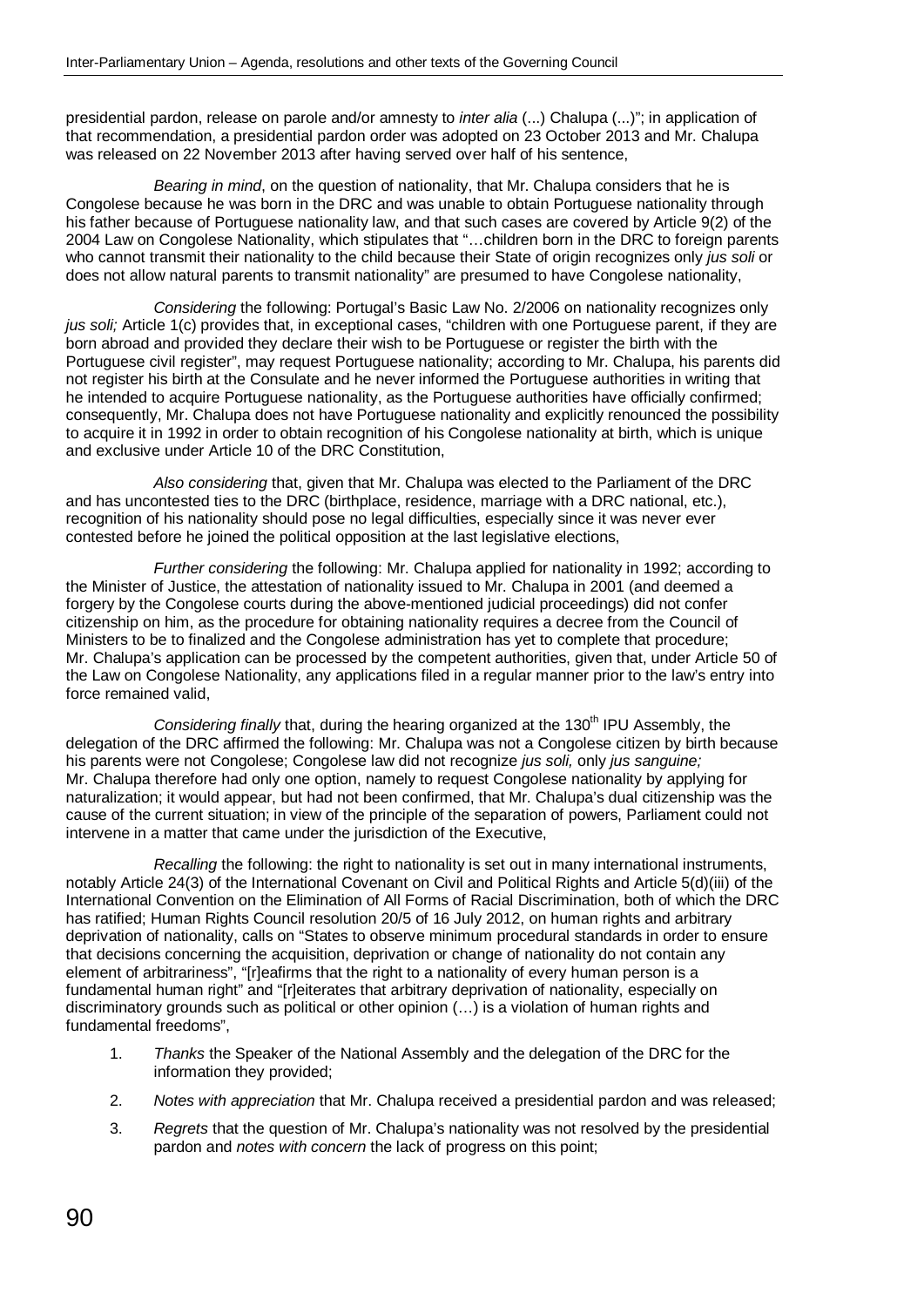- 4. *Urges* the competent authorities to take appropriate measures swiftly to recognize Mr. Chalupa's Congolese nationality, in particular in view of the provisions of Article 9(2) of the Law on Congolese Nationality; *requests* the authorities to keep it informed of the progress made to that end;
- 5. *Requests* the Secretary General to convey this resolution to the parliamentary authorities, the Minister of Justice, the sources and any third party likely to be in a position to supply relevant information;
- 6. *Requests* the Committee to continue examining this case and to report back to it in due course.

# **DEMOCRATIC REPUBLIC OF THE CONGO**

# **DRC/71 - EUGÈNE DIOMI NDONGALA**

#### *Resolution adopted unanimously by the IPU Governing Council at its 194th session (Geneva, 20 March 2014)*

The Governing Council of the Inter-Parliamentary Union,

*Referring* to the case of Mr. Eugène Diomi Ndongala, a former member of the National Assembly of the Democratic Republic of the Congo (DRC), and to the resolution it adopted at its 193<sup>rd</sup> session (October 2013),

*Referring* to the letter of the Speaker of the National Assembly of 19 February 2014, the information provided by the delegation of the DRC at the hearing organized during the 130<sup>th</sup> IPU Assembly (Geneva, March 2013), and the information provided by the sources,

*Referring also* to the report on the mission conducted to the DRC from 10 to 14 June 2013 (CL/193/11b)-R.2),

*Recalling* the following information provided by the sources: Mr. Ndongala, the leader of an opposition political party, has been the target since June 2012 of a campaign of political and legal harassment aimed at removing him from the political process and at weakening the opposition; that campaign has been marked by the following alleged violations: (i) arbitrary arrest on 27 June 2012, the day before Mr. Ndongala was to establish an opposition party platform, followed by unlawful incommunicado detention by the intelligence services from 27 June to 11 October 2012, during which time Mr. Ndongala was allegedly ill-treated; (ii) arbitrary lifting of Mr. Ndongala's parliamentary immunity in violation of his rights of defence on 8 January 2013; (iii) arbitrary revocation of his parliamentary mandate on 15 June 2013; (iv) baseless and politically-motivated judicial proceedings that disregard the right to a fair trial; (v) illegal remand custody since April 2013; (vi) denial of medical care in prison since the end of July 2013; according to the sources, the campaign against Mr. Ndongala is allegedly being waged because he publicly denounced massive cases of electoral fraud during the 2011 elections and contested the legitimacy of the election outcome; he is blamed in particular of being behind a boycott of the National Assembly that is being followed by about 40 opposition members who have refused to take part in the parliamentary proceedings in protest,

*Also recalling* that the National Assembly has repeatedly asserted that, since Mr. Ndongala has boycotted the parliamentary institution to which he belonged and questioned its legitimacy, he cannot expect to benefit from its protection,

*Also recalling* that, according to the authorities, Mr. Ndongala was never held incommunicado but rather fled in late June 2012 to avoid arrest in *flagrante delicto* proceedings, that, after his immunity had been lifted, he was arrested and remanded in custody and that he is being tried on charges of rape of minors that are unrelated to his political activities,

*Recalling lastly* that, according to the sources, the accusations that Mr. Ndongala had sexual relations with minors - qualified as rape of minors by the prosecution - are unfounded and a pure fabrication, given that: (i) Mr. Ndongala was not present on the scene of the alleged rape when the police arrived to arrest him "in the act of rape"; (ii) the evidence of rape furnished by the prosecution is based essentially on the statements of the alleged victims and their father, who contradicted each other and have not been corroborated; (iii) the identity of the victims, their age and their parentage have not been established and have instead been contested on the grounds that they are adults, that the person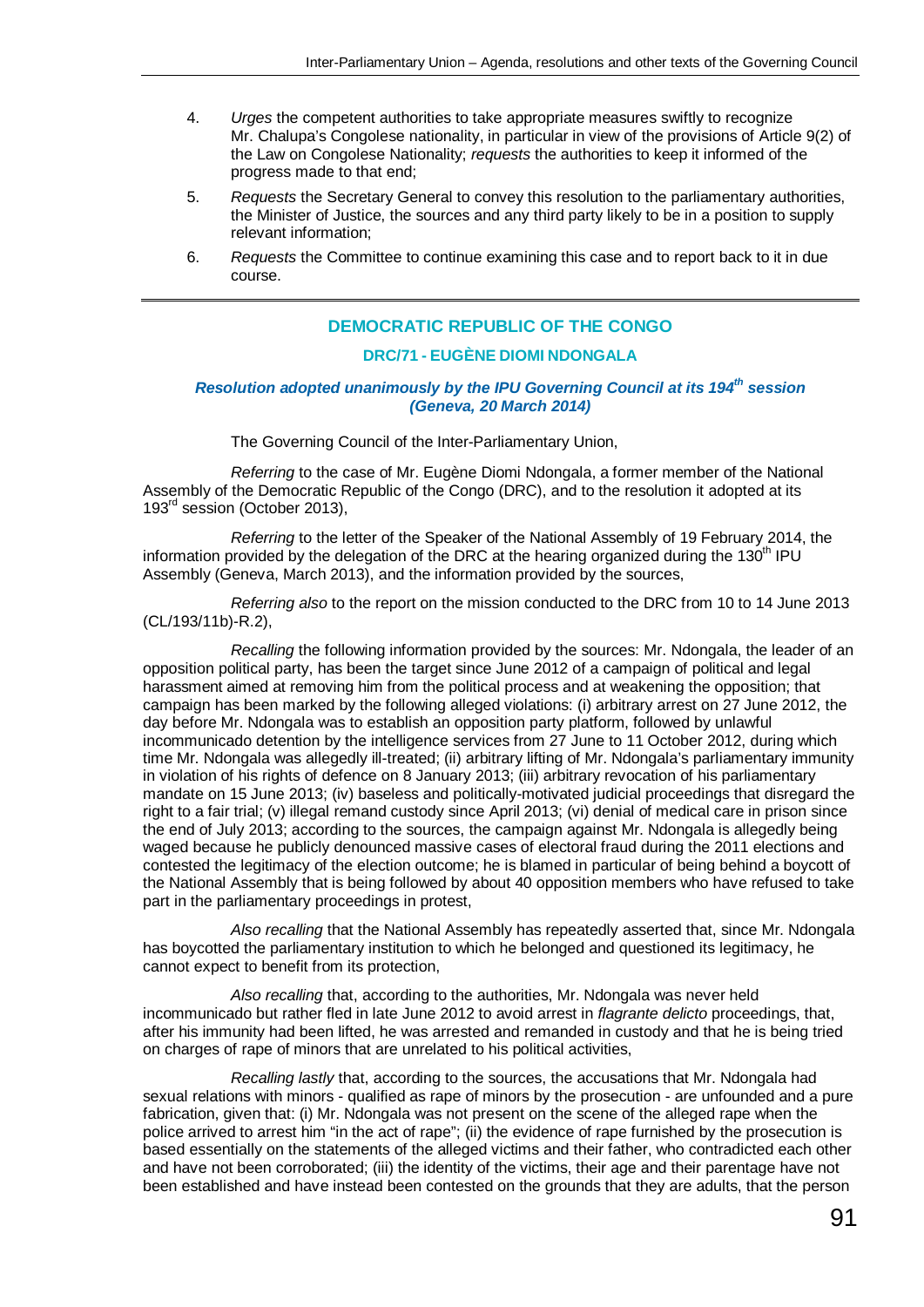who filed the complaint is not their father but a well-known criminal with several convictions for fraud and that the victims were paid to accuse Mr. Ndongala by a police superintendent and a member of the majority from the same constituency as Mr. Ndongala,

*Considering* that, according to the sources, Mr. Ndongala's trial, which took place *in camera*, was marred by numerous flaws denounced by the lawyers for the defence, in particular the following:

- Violation of the presumption of innocence and the confidentiality of the pretrial investigation, given the prosecution's frequent statement to the media stressing Mr. Ndongala's guilt;
- Flaws in the case scheduling and notification procedure, which prevented the lawyers for the defence from having access to the court file and preparing their client's defence before the first hearings were held in July 2013;
- The fact that Mr. Ndongala continued to be held in custody following the Prosecutor General's refusal to execute the decisions handed down by the Supreme Court between April and June 2013 ordering that Mr. Ndongala be placed under house arrest;
- The participation in the hearings of a member from the majority, Mr. Ndongala's main political opponent in his constituency, who was representing the alleged victims, even though he was not unqualified to do so given his status of attorney in training and his current role as a parliamentarian;
- The lack of impartiality of certain judges, in respect of whom requests for recusal were filed, and the political pressure said to have been exerted on several judges, as a result of which the composition of the bench ruling on the case was changed in February and March 2014,

*Considering* the following information provided by the sources: the alleged rape victims first appeared in court on 12 March 2014; the lawyers for the defence observed that their accounts contained major discrepancies casting doubt on their identity, age, parentage and the truthfulness of the accusations against Mr. Ndongala; the lawyers for the defence held that the court broke the law and violated the rights of the defence by refusing to apply Article 640 of the Family Code and to defer a decision pending a ruling by the civilian court on the dispute relating to the identity and parentage of the alleged victims; the lawyers objected to the court's decision and left the hearing in protest; instead of suspending the hearing, the court decide to stop the judicial proceedings and asked the prosecution to present its closing arguments in the absence of the lawyers for the defence and, according to the sources, even though the examination of the case was not ended and neither the accused nor the defence witnesses had been heard by the court; the prosecution asked for a sentence of 14 years in prison, and the court retired to consider its decision; when they learned, the following morning, that the court had withdrawn to consider its decision while they were absent, the lawyers for the defence immediately petitioned for the case to be re-opened,

*Further considering* that, according to the information provided by the Speaker of the National Assembly in his letter of 19 February 2014 and by the delegation of the DRC at the hearing held during the 130<sup>th</sup> IPU Assembly, the investigation was proceeding as normal and Mr. Ndongala continued to benefit from the presumption of innocence, that, according to the delegation of the DRC, the prosecution had indeed made its closing arguments in the absence of the lawyers for the defence during the hearing of 12 March 2014, but that the lawyers had no one to blame but themselves, since they had preferred to leave the room in order to protest a point of procedure, and that the lawyers had subsequently asked for the case to be re-opened in order to present their arguments but that the Court had yet to rule on that request,

*Considering also* the following information provided by the sources: Mr. Ndongala's health has deteriorated sharply since late July 2013, but the authorities have systematically refused to allow him to be taken to hospital; Mr. Ndongala was briefly transferred to a military camp in late July 2013 for medical care but demanded that he be transferred to one of the civilian hospitals with which the prison has an agreement, in accordance with standard prison practice and because he feared for his safety, given that he had been unlawfully detained and tortured in that military camp in the past; after Mr. Ndongala's cardiac arrest and emergency hospitalization on 27 December 2013, he was forcibly returned to prison the following day before the tests ordered by the doctor had been carried out; according to the sources, he is currently not receiving appropriate medical care,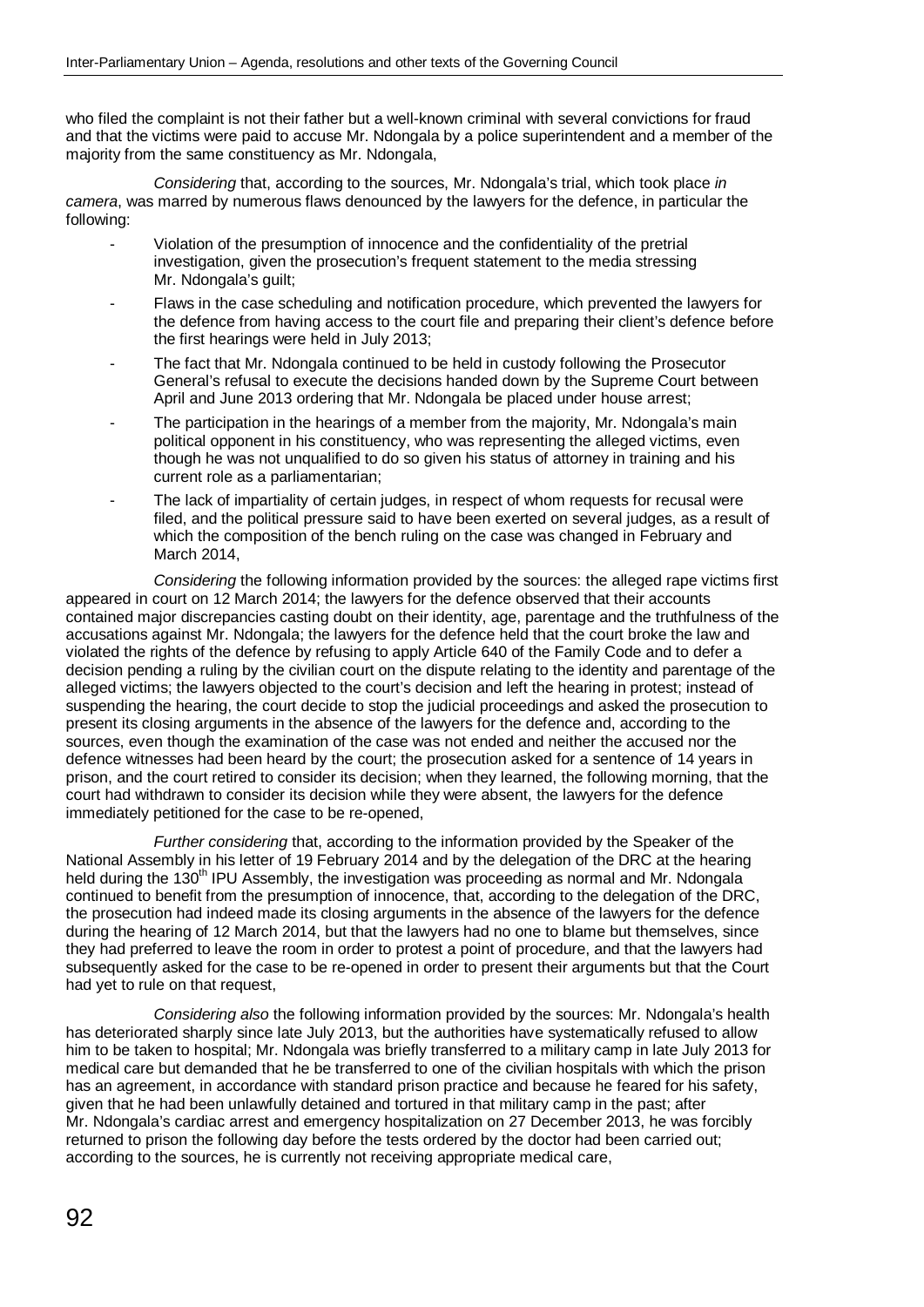*Considering in that regard* that, in her letter of 27 November 2013, the Minister of Justice stated that that there was no truth to the allegations that Mr. Ndongala had been denied medical care and that the applicable legislative provisions had been respected, that Mr. Ndongala had been seen by the doctor at the military hospital at Kokolo camp in July 2013 and that the doctor had recommended x-rays and physiotherapy, that Mr. Ndongala had obtained a recommendation from the doctor that he continue his treatment at a hospital near the airport that had no agreement with the prison, that "the proximity of the international airport [wa]s indicative of Mr. Ndongala's intentions", and that the prison administration had acted in good faith and given Mr. Ndongala every opportunity to have access to appropriate care outside the prison, but that he had abused that possibility through his behaviour,

Also considering that, at the hearing held during the 130<sup>th</sup> IPU Assembly (March, 2014), the delegation of the DRC said, with regard to the denial of medical care, that the fact that Mr. Ndongala was still alive was "irrefutable proof that he continued to receive treatment, otherwise he would already be dead",

*Recalling* that the Congolese authorities held national consultations from 7 September to 5 October 2013 in order to strengthen national unity, that the Head of State presented the recommendations of the final report that emerged from the consultations to both houses of parliament on 23 October 2013 and set up a national committee tasked with implementing them, and that the final report recommends that, "among the measures taken to ease the political tension and announced by the President of the Republic, the public authorities: (a) grant, depending on the case, a presidential pardon, release on parole and/or amnesty to *inter alia* (...) Eugène Diomi Ndongala (…)",

*Considering also* that Mr. Ndongala did not receive a presidential pardon and was not released after the national consultations, and that the nature of the charges against him make him ineligible for amnesty under the amnesty law adopted in February 2014,

*Considering finally* that, at the hearing held during the 130<sup>th</sup> IPU Assembly, the delegation of the DRC confirmed that the political opposition considered that Mr. Ndongala was a political prisoner, but that such was not the position of the majority, in view of the charges against him, and that if Mr. Ndongala had not contested the legitimacy of the last elections and had agreed to take part in the parliamentary proceedings, the National Assembly would not have agreed to lift his parliamentary immunity or revoked his parliamentary mandate,

- 1. *Thanks* the Speaker of the National Assembly and the delegation of the DRC for the information conveyed;
- 2. *Deeply regrets* that no progress had been made in resolving the case despite the recommendations made in the final report of the national consultations;
- 3. *Remains convinced* that the case is eminently political in nature and *considers* that the National Assembly failed to fulfil its obligation to guarantee the protection of Mr. Ndongala's fundamental rights without discrimination based on his political opinions;
- 4. *Notes with concern* that Mr. Ndongala's trial was seriously flawed and therefore *encourages* the Supreme Court to issue an exemplary ruling, in strict compliance with fairtrial guarantees, in particular given the absence, should Mr. Ndongala be found guilty, of any avenue of appeal under the judicial procedure applicable to members of parliament in the DRC;
- 5. *Remains seriously worried* about Mr. Ndongala's deteriorating health and the allegations that he is being denied medical care; *encourages* the authorities to do everything required to ensure that Mr. Ndongala receives the medical care ordered by the doctors without delay and *repeats* that it wishes to be kept informed on that point;
- 6. *Requests* the Secretary General to convey this resolution to the parliamentary authorities, the Minister of Justice, the sources and any third party likely to be in a position to supply relevant information;
- 7. *Requests* the Committee to continue examining this case and to report back to it in due course.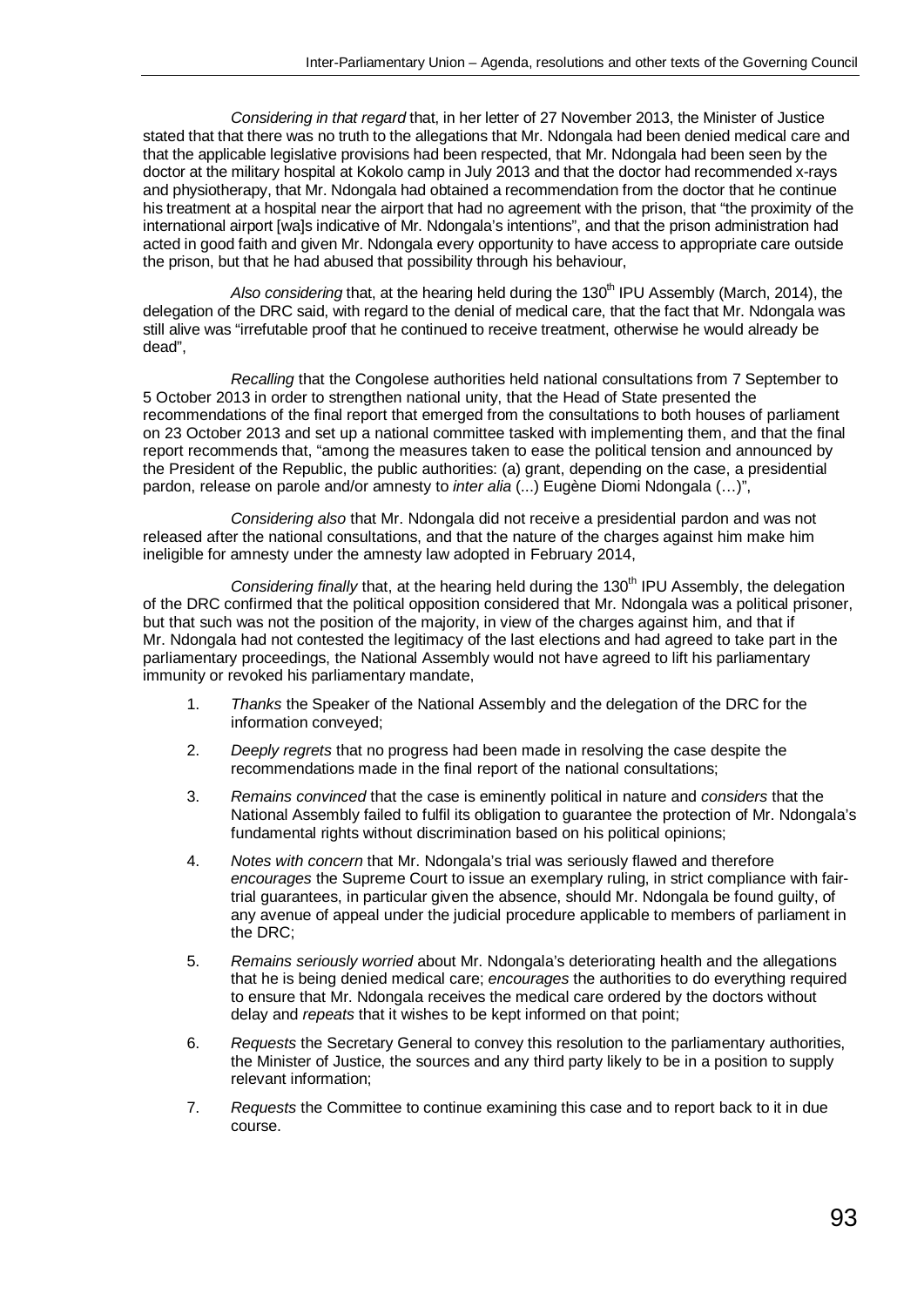# **DEMOCRATIC REPUBLIC OF THE CONGO**

### **DRC/72 - DIEUDONNÉ BAKUNGU MYTHONDEKE**

#### *Resolution adopted unanimously by the IPU Governing Council at its 194<sup>th</sup> session (Geneva, 20 March 2014)*

The Governing Council of the Inter-Parliamentary Union,

*Referring* to the case of Mr. Dieudonné Bakungu Mythondeke and to the resolution it adopted at its 193<sup>rd</sup> session (October 2013),

*Also referring* to the letter of the Speaker of the National Assembly of 19 February 2014 and to the information provided by the source,

*Referring lastly* to the report of the mission conducted to the Democratic Republic of the Congo (DRC) from 10 to 14 June 2013 (CL/193/11b)-R.2),

*Considering* the following information on file provided by the source:

- Mr. Mythondeke and members of his family were arrested on 2 February 2012 at his home in Goma, in North Kivu province, after an exchange of gunfire between the policemen assigned to his security detail and a group of roughly 200 soldiers and policemen who were trying to enter the premises in the middle of the night; four people (including two policemen assigned to Mr. Mythondeke's security detail and two soldiers) were killed and several people wounded during the shootout; the security forces also searched the premises without a search warrant during the night;
- According to the source, the authorities' application of the *flagrante delicto* procedure was unlawful because Mr. Mythondeke was arrested in the middle of the night while he was asleep and no offence was being committed, and because he was not caught in the act of inciting tribal hatred while at home in the middle of the night; in the absence of a *flagrante delicto* offence, Mr. Mythondeke could only have been arrested on the authorization of the National Assembly, with due regard for his parliamentary immunity;
- Several hours after the arrests, the Goma High Court prosecutor issued a search warrant and agents from the security forces were once again deployed to search Mr. Mythondeke's home; the search was conducted in the absence of Mr. Mythondeke and his family, all of whom were being held at the military prosecutor's office; many objects disappeared during the search; a complaint was filed for pillage with the Goma Military High Court on 9 February 2012, to no effect; in addition, a suit for damages was filed before the Goma High Court;
- Mr. Mythondeke and some members of his family were ill-treated during their arrest and detention in Goma and their transfer to Kinshasa; liquid was apparently poured over Mr. Mythondeke on the tarmac at Goma airport, in front of television cameras, to humiliate him; the above-mentioned complaints also concerned this ill-treatment;
- Mr. Mythondeke and 19 other people were taken to Kinshasa under the *flagrante delicto* procedure and brought before the Supreme Court on the following counts: rebellion, murder, unlawful possession of war weapons, incitement to commit acts contrary to discipline, distribution of ammunition and threat to internal security; the prosecution asked for the death penalty on all the charges;
- According to the source, Mr. Mythondeke's arrest and prosecution were politically motivated because:
	- They occurred at a time when Mr. Mythondeke, the former deputy governor of North Kivu province and a member for the majority PPRD party in the 2006-2012 legislature, had joined the political opposition in the November 2011 legislative elections in Masisi constituency (North Kivu province) and run for a new opposition party established by Mr. Vital Kamerhe, the former Speaker of the National Assembly;
		- Mr. Mythondeke was not proclaimed re-elected after the legislative elections of November 2011, even though, according to the source, he had won enough votes, because, again according to the source, the voting had been seriously flawed;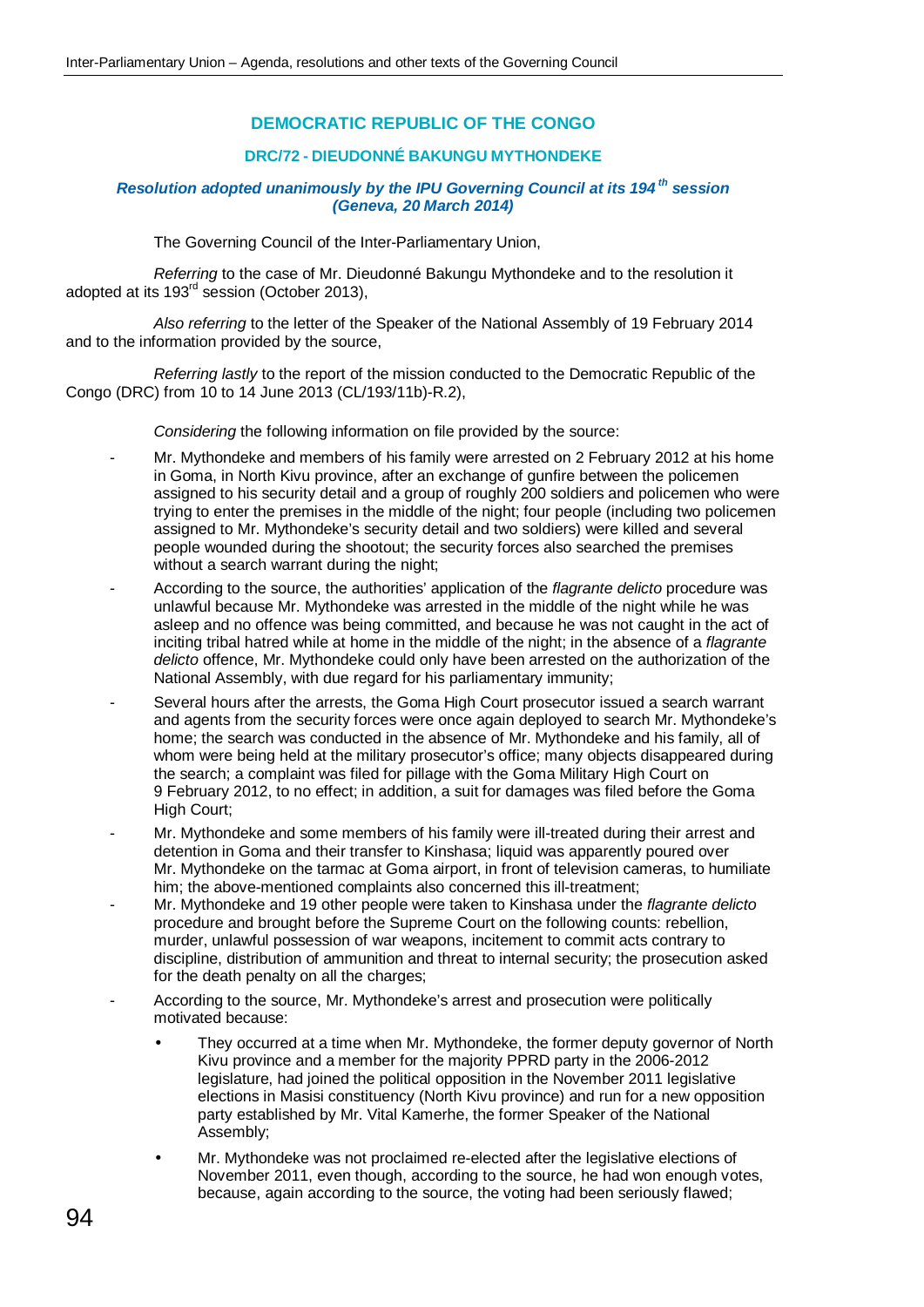- Mr. Mythondeke had openly denounced the "balkanization of the east" (of the DRC) during National Assembly debates on the situation in North Kivu, at government question time and in public statements on the matter, which is apparently why the majority wished to remove him from the National Assembly and more generally from the political scene;
- On 25 February 2012, the Supreme Court, the court of first and last instance, given Mr. Mythondeke's status as a parliamentarian, handed down its decision; it reclassified the charge of threat to internal security to one of incitement to tribal hatred and sentenced Mr. Mythondeke to 12 months in prison; it also considered that the other charges had not been substantiated;
- According to the source, the Supreme Court disregarded Mr. Mythondeke's rights of defence in that it reclassified the offence of threat to State security as incitement to tribal hatred when it handed down the decision, without indicating the reasons for doing so or the elements constituting that charge, without having first informed the parties or enabled defence counsel to present a defence on that charge, and given that Mr. Mythondeke was not at the outset being tried on that charge; the source also cites the Supreme Court decision of 23 July 1970 (MPC/MN, RJC No. 31970, p. 276), in which the court reportedly ruled as follows: "The fact that a court reclassifies the initial offences for which the accused was remanded in custody, without the accused being defended on the serious offences thus reclassified, constitutes a violation of the rights of defence":
- Mr. Mythondeke served his sentence at Kinshasa central prison and was released on 28 January 2013,

*Considering* the following: over two years after handing down its decision, the Supreme Court finally issued a reasoned copy thereof; the decision confirms most of the source's allegations, namely (i) Mr. Mythondeke was arrested at night and in the absence of an arrest warrant, (ii) Mr. Mythondeke's house was searched, and weapons allegedly found there, in his absence and after his arrest, (iii) no evidence was ever provided to substantiate the serious charges made by the prosecution and for which it had asked for the death penalty for Mr. Mythondeke and the members of his family, (iv) the court reclassified the offence when it handed down its decision and Mr. Mythondeke, who had not been charged with the new offence, was not notified in advance and was therefore unable to mount a defence, and (v) the court did not rule on the lawfulness of the application of the *flagrante delicto* procedure, even though it considered that none of the charges against Mr. Mythondeke had been substantiated and that the charge of incitement to tribal hatred was based on earlier public statements to which the *flagrante delicto* procedure did not apply,

*Recalling* that no avenue of appeal exists in the case of criminal proceedings against National Assembly members pursuant to Article 98 of the Judicial Organization and Competence Code and Article 153 of the Constitution,

*Also recalling* that, during the Committee mission to the DRC, Mr. Mythondeke and his lawyer said that they planned to ask for a retrial once they had received a copy of the reasoned decision and that they had sued the State in Goma High Court for compensation for the ill-treatment and destruction of property suffered by Mr. Mythondeke and his family at the time of their arrests,

*Recalling lastly* that the DRC is party to the International Covenant on Civil and Political Rights, Articles 9, 10 and 14 of which recognize the right to liberty and security of person, the right to a fair trial and in particular the right of anyone convicted of a crime to appeal to a higher court,

*Considering* the following information provided by the source: Mr. Mythondeke has feared for his safety and that of his family since his release from prison; he is allegedly being followed and intimidated by agents acting on the orders of the general who ordered his arrest in Goma and who has since been promoted and transferred to Kinshasa; Mr. Mythondeke's security situation is said to have seriously deteriorated between June 2013 and March 2014 and he is being kept under increasingly close surveillance (he is constantly followed and has learned that the people around him are systematically asked about his movements); Mr. Mythondeke has said that he fears for his life and that of his family,

*Bearing in mind* that, in his letter of 19 February 2014, the Speaker of the National Assembly said that the Congolese authorities were responsible for ensuring the safety of Mr. Mythondeke and his family, as they were for ensuring that of all Congolese citizens,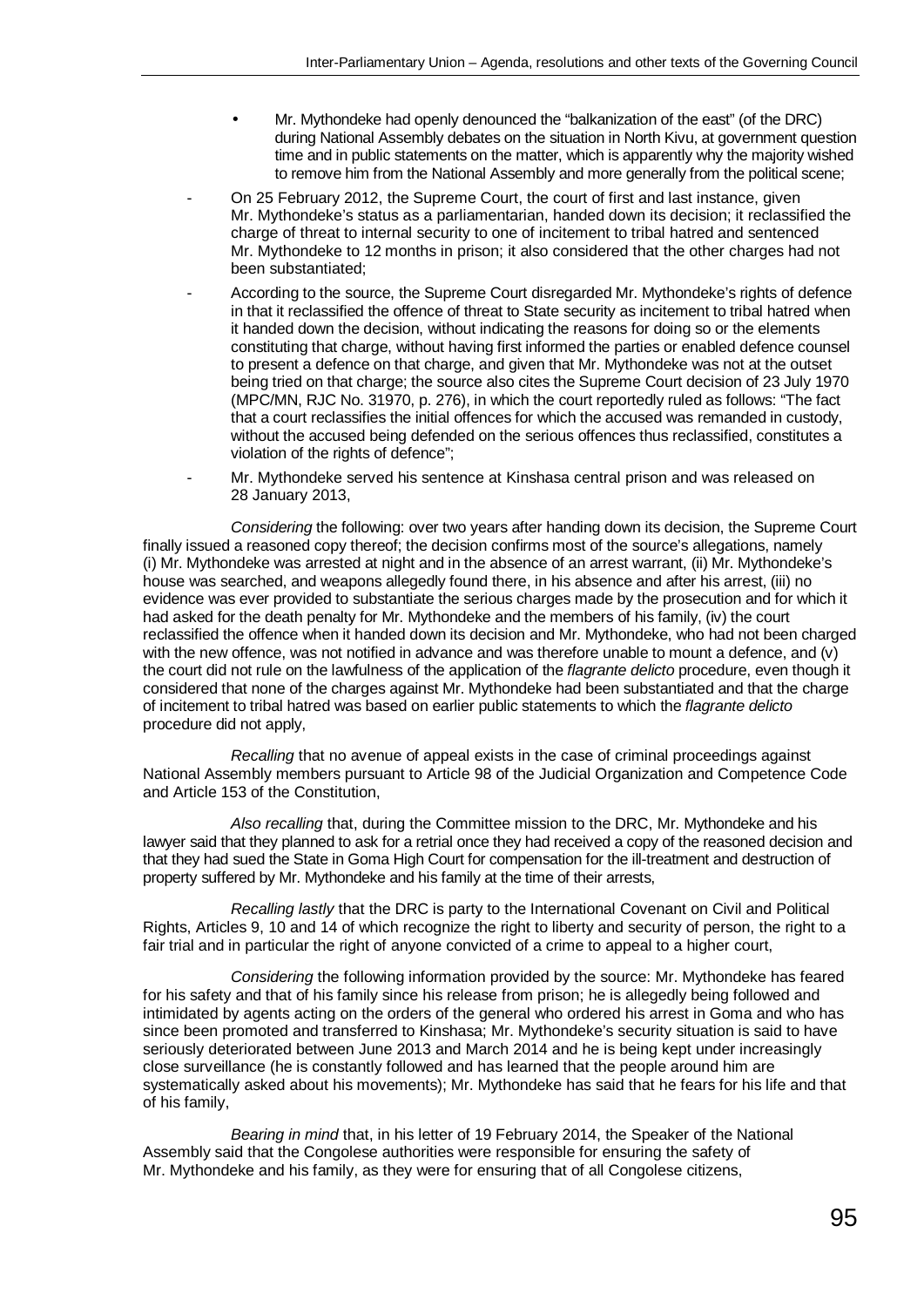- 1. *Notes with deep concern* the deterioration in Mr. Mythondeke's security situation and *calls on*  the competent authorities urgently to take the requisite measures to stop the surveillance and intimidation to which he has been subjected, in order to ensure his safety and that of his family; *strongly urges* the parliamentary authorities to inform it of the measures taken to that end by the authorities concerned;
- 2. *Observes* that the Supreme Court's reasoned decision confirms that Mr. Mythondeke's basic rights were violated when he was arrested; *considers also* that, because the charges on which Mr. Mythondeke was prosecuted were not substantiated, the Court should have determined that there had been no *flagrante delicto* offence and declared itself incompetent in the case, since Mr. Mythondeke had parliamentary immunity; *further observes* that Mr. Mythondeke's rights of defence were disregarded during the proceedings, given that he was convicted on a charge in respect of which he was unable to present a defence;
- 3. *Again emphasizes* that the possibility of appeal is one of the most fundamental guarantees of a fair trial, and, given that parliamentarians in the DRC currently have no avenue of appeal in judicial proceedings against them, *invites* the competent authorities to satisfy Mr. Mythondeke's request for a retrial and his suit for damages for the violation of his basic rights; *asks* the authorities and the source to keep it informed of the outcome of those proceedings;
- 4. *Requests* the Secretary General to convey this resolution to the parliamentary authorities, the Minister of Justice, the source and any third party likely to be in a position to supply relevant information;
- 6. *Requests* the Committee to continue examining this case and to report back to it in due course.

# **DEMOCRATIC REPUBLIC OF THE CONGO**

### **DRC/81 - MUHINDO NZANGI**

#### *Resolution adopted unanimously by the IPU Governing Council at its 194 th session (Geneva, 20 March 2014)*

The Governing Council of the Inter-Parliamentary Union,

*Referring* to the case of Mr. Muhindo Nzangi and to the resolution it adopted at its 193<sup>rd</sup> session (October 2013),

*Referring also* to the letter from the Speaker of the National Assembly of 19 February 2014, the information provided by the delegation of the Democratic Republic of the Congo (DRC) at the hearing held during the 130<sup>th</sup> IPU Assembly (March, Geneva 2014) and the information provided by the sources,

*Considering* that Mr. Nzangi, a member of parliament for the majority, was sentenced on 13 August 2013 to three years in prison at first and last instance by the Supreme Court on a charge of jeopardizing State security,

*Considering* the following allegations by the sources: Mr. Nzangi*'s* conviction constitutes a serious violation of the right to freedom of expression of parliamentarians, Mr. Nzangi having been convicted for having expressed his point of view, on the radio on 11 August 2013, about the war in the eastern DRC and for having criticized government policy; his trial was not fair, his lawyers not having had the material time to mount a defence (in view of the expedited nature of the *flagrante delicto* procedure applied in the case) and in the absence of the possibility to appeal,

*Bearing in mind* that, in the reasoned decision it sent the lawyers for the defence in February 2014, the Supreme Court held as follows: Mr. Nzangi was guilty of jeopardizing State security because he had "deliberately spread rumours about the Head of State's failure to order the continuation of the war in the east of the country, even though troops from the DRC armed forces at the front were ready to fight the M23"; this was "an inaccurate statement that was of a nature to alarm the people in that part of the country, to worry them and to foment doubt about the strength of the authorities, institutional stability and the public authorities, and that definitely caused unrest in Goma and the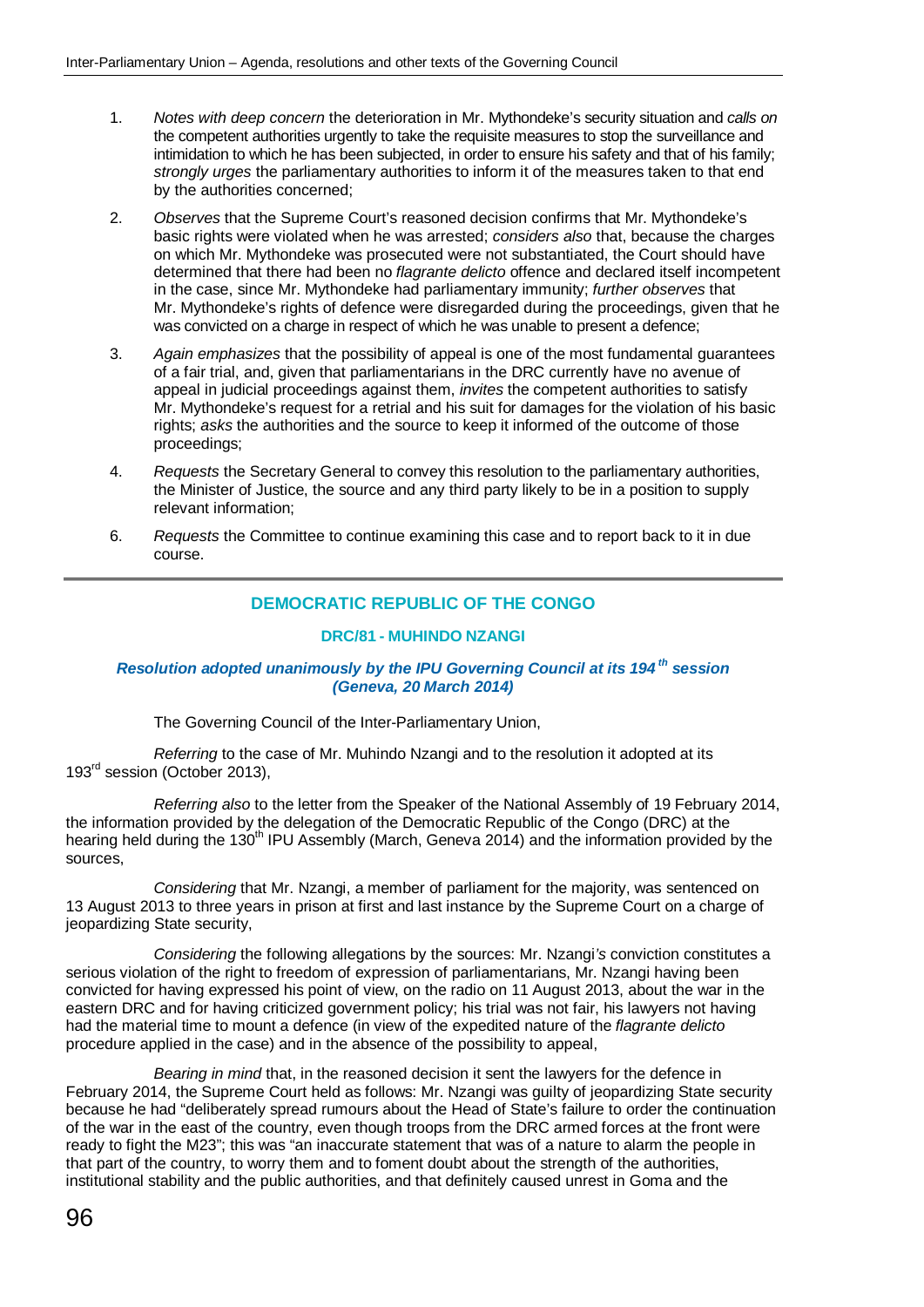neighbouring area"; the "rumours" consisted in Mr. Nzangi's declaration that "if the Head of State does not give the order to kick the aggressors out, we'll go the way of Mali, we've seen loads of Rwandan bodies, and the people have to attack MONUSCO because it has not performed its duties and obligations; the Head of State isn't controlled by anyone and whether the army attacks or no longer attacks, he's the commander-in-chief of the army and the army was reorganized after former commanders left for Kinshasa",

*Bearing in mind* the recording of the incriminating radio broadcast provided by the sources, in particular Mr. Nzangi's words during the broadcast,

*Considering* that Article 153 of the Constitution of the DRC, adopted in 2006, provides that the Court of Cassation shall hear cases involving offences committed by members of the National Assembly and the Senate in first and last instance,

*Further considering* that the Speaker of the National Assembly indicated in his letter of 19 February 2014 that, in application of the recommendations that emerged from the national consultations held in September 2013, the parliament of the DRC had adopted an amnesty law in February 2014 that covered the offences for which Mr. Nzangi had been convicted, and that the sources had confirmed that Mr. Nzangi was eligible for amnesty, which he had applied for in writing pursuant to the law, but that no action had been taken as of yet in application of the law,

*Considering lastly* the following information provided by the delegation of the DRC at the hearing held during the 130<sup>th</sup> IPU Assembly: the Speaker of the National Assembly had pledged to do all in his power to ensure that Mr. Nzangi was granted amnesty; it was now up to the Minister of Justice to adopt measures to implement the amnesty law, and the Committee on the Human Rights of Parliamentarians would be kept informed in that regard; in accordance with the Constitution, and because he had been arrested using the *flagrante delicto* procedure, Mr. Nzangi had not benefited from parliamentary immunity and the National Assembly had not been informed of his arrest or of the charges and proceedings against him; the prosecution and the court had considered that Mr. Nzangi's words were of a nature to foment trouble in the east of the country, given the conflict situation at the time; even though Mr. Nzangi had been found guilty, he had not been removed from office by the National Assembly, which considered that the case could be resolved by granting Mr. Nzangi amnesty for political offences,

- 1. *Thanks* the Speaker of the National Assembly and the delegation of the DRC for the information they conveyed;
- 2. *Considers* that, in sentencing Mr. Nzangi to a prison term for having criticized government policy, even though he did not incite to violence, the Supreme Court disregarded Mr. Nzangi's right to freedom of opinion and expression, which is enshrined in Article 19 of the International Covenant on Civil and Political Rights, to which the DRC is a party;
- 3. *Deplores again* that there is no separate avenue of appeal in the judicial process applying to parliamentarians in the DRC and *recalls* that the possibility to appeal is one of the principal guarantees of a fair trial;
- 4. *Notes with satisfaction* that Mr. Nzangi is eligible for amnesty for political offences under the amnesty law adopted by the Parliament of the DRC in February 2014 and that the Speaker of the National Assembly has pledged to do all in his power to ensure that he is granted amnesty; *therefore urges* the competent authorities to grant him amnesty as soon as possible and *requests* that it be kept informed in that respect;
- 5. *Requests* the Secretary General to convey this resolution to the parliamentary authorities, the Minister of Justice, the sources and any third party likely to be in a position to supply relevant information;
- 6. *Requests* the Committee to continue examining this case and to report back to it in due course.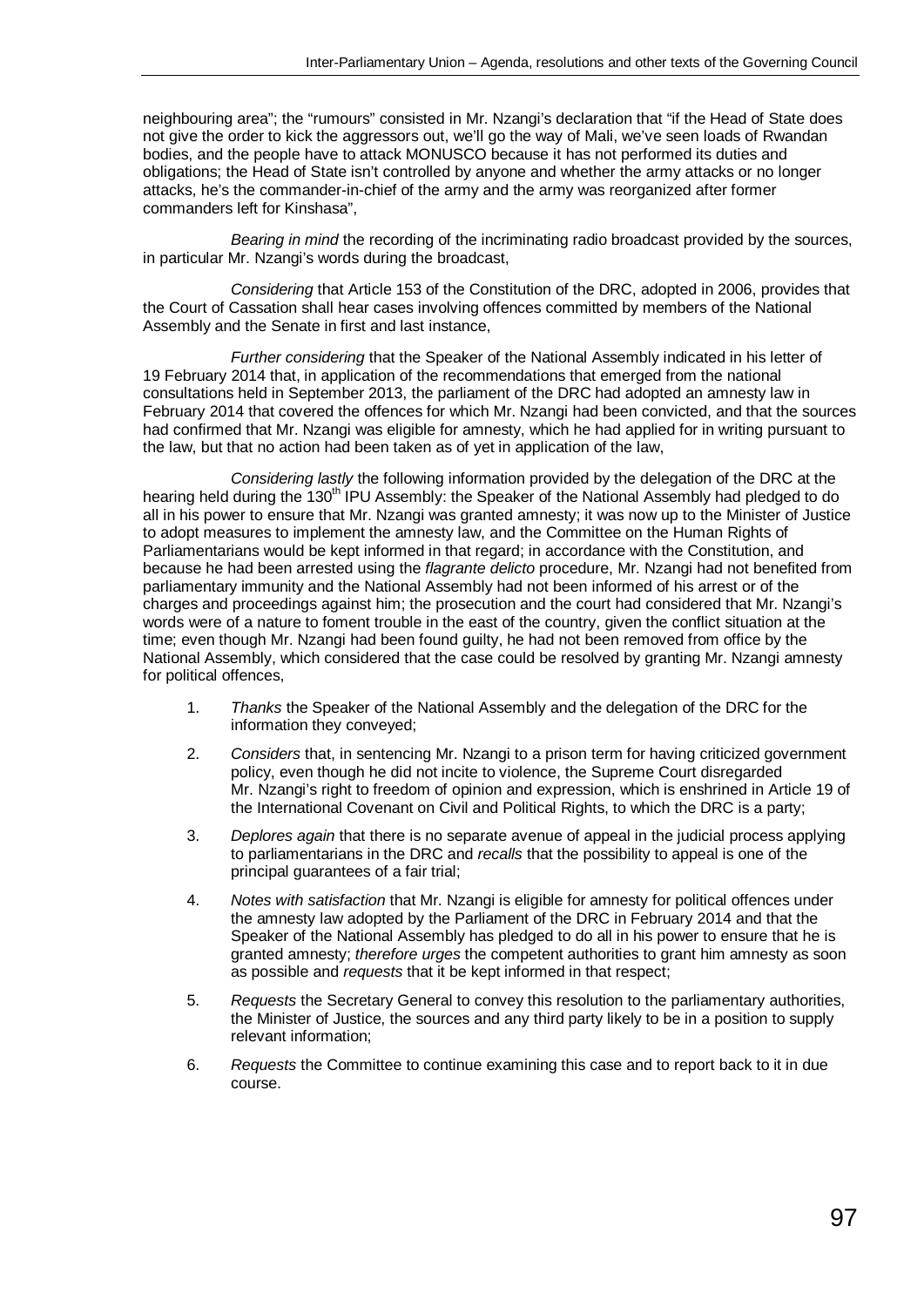#### **ZAMBIA**

| <b>ZM/10 - LT. GEN. RONNIE SHIKAPWASHA</b> |
|--------------------------------------------|
| <b>ZM/11 - MAXWELL MWALE</b>               |
| <b>ZM/12 - KENNETH KONGA</b>               |
| <b>ZM/13 - ANNIE CHUNGU (MS.)</b>          |
| <b>ZM/14 - HOWARD KUNDA</b>                |
| <b>ZM/15 - MICHAEL KATAMBO</b>             |
| <b>ZM/16 - JAMES CHISHIBA</b>              |
| <b>ZM/17 - HASTINGS SILILO</b>             |
| <b>ZM/18 - LUCKY MULUSA</b>                |
|                                            |

#### *Resolution adopted unanimously by the IPU Governing Council at its 194<sup>th</sup> session (Geneva, 20 March 2014)*

The Governing Council of the Inter-Parliamentary Union,

*Referring* to the case of the above-mentioned individuals, all elected in the September 2011 parliamentary elections as members of political parties that are now in the opposition, which has been examined by the Committee on the Human Rights of Parliamentarians, pursuant to the Procedure for the treatment by the Inter-Parliamentary Union of communications concerning violations of the human rights of members of parliament,

*Taking into account* the information that the Speaker of the National Assembly provided on the occasion of the hearing with the Committee on 18 March 2014*; taking into account* the letters from the Clerk of the National Assembly dated 25 September 2013, 7 January and 24 February 2014, including the documentation which she attached; *taking into account also* the information regularly provided by the sources, including during the hearing that the Committee had with one of them on 16 March 2014,

*Considering* that, according to that source, immediately following the legislative and presidential elections in September 2011, the Patriotic Front Government embarked on a campaign of score-settling against members of the former government, abusing provisions of the Public Order Act, disrupting opposition activities and using the pretext of the "anti-corruption fight" to eliminate political competition,

*Considering* that, according to one of the sources, apart from a few isolated cases that have gone to trial, the accusations against opposition members have proved groundless, and that the unsubstantiated prosecutions have been abandoned in some cases, such as with respect to Ms. Sarah Sayifwanda, Mr. Mwalimu Simfukwe, Mr. Garry Nkombo and Mr. Request Muntanga, but that in others the Government is pressing on despite the absence of evidence, like in the cases of Mr. Maxwell Mwale, Ms. Dora Siliya and Mr. Ronnie Shikapwasha; *considering* that, according to the authorities, the latter cases, which primarily concern charges of abuse of authority at the time when the individuals concerned were ministers in the previous government, are following their normal course before the courts,

*Taking into account* the following observations made by the sources and the parliamentary authorities with respect to the Public Order Act:

- According to the sources, the Patriotic Front Government has relied since its election on the police and the Public Order Act to violently disrupt public meetings organized by the opposition; the source has made reference to concrete incidents affecting opposition members of parliament that took place in June, September, October and December 2012, some of which also led to the arbitrary arrest of opposition members of parliament such as when, on 10 December 2012, Ms. Annie Chungu, Mr. Michael Katambo, Mr. Howard Kunda and Mr. James Chishiba were detained for two days under strenuous conditions without being informed of the reason and subsequently charged with unlawful assembly, which charges were dropped on 11 March 2014;
- Following the Supreme Court ruling (Christine Mulundika and seven Others v. the People 1995), the Public Order Act was changed so that a permit from police authorities to organize assemblies was no longer required: Instead, the organizers needed to notify the police authorities 14 days in advance; in its letter dated 24 February 2014, the National Assembly confirmed the right for members of parliament to assemble and associate freely,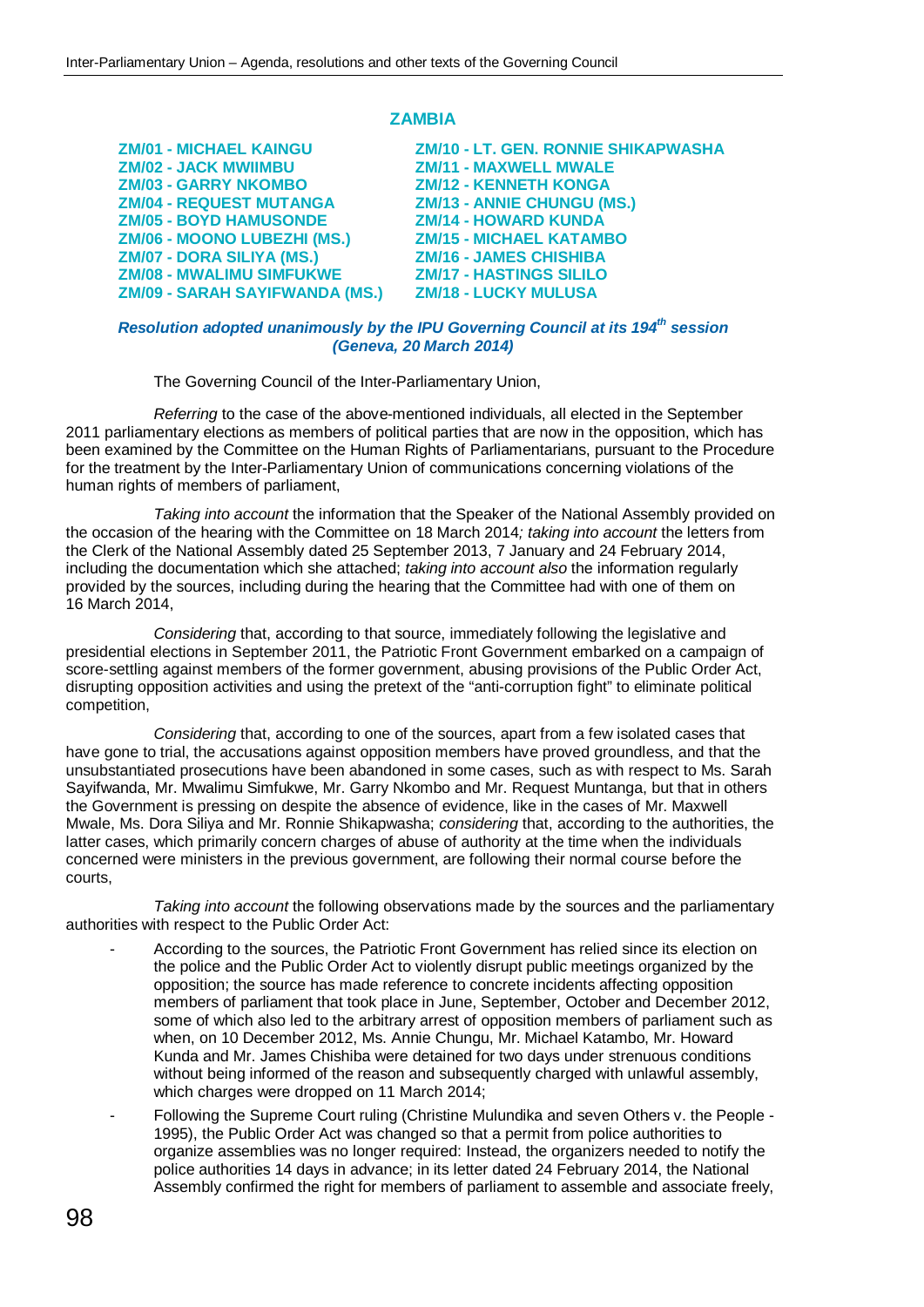as noted in a circular to all members of parliament by the Minister of Home Affairs, following a meeting with the Speaker initiated with party whips in December 2013 in response to the concerns of members; the circular noted that members did not require police authorization to meet constituents to carry out their duties or merely as visitors; however, it did encourage members to inform police of such activity to enable the latter to help provide services to members;

- The National Assembly observed that, in spite of judicial pronouncements on the administration of the Public Order Act, challenges persisted and that, while successive governments had insisted that the Public Order Act was impartially administered, the opposition felt that its administration was biased towards the Government and that the matter occasionally arose even on the floor of the House;
- In response to the authorities' repeated defence that they prevented certain opposition meetings from taking place in light of intelligence reports that members of another party were planning to attack the authorized march, one of the sources questioned why the police disrupted the meetings rather than arrest those who were planning to attack a legitimate procession. The source pointed out in this regard that the political party members who were planning to attack the marches were from the ruling party, which is why police failed to arrest them,

*Considering* that, in a letter dated 13 January 2014, the source indicated that opposition members were still facing challenges in holding meetings with their constituents,

*Considering also* that the source alleges that the following two parliamentarians were illtreated at the hand of State officials:

- On 30 May 2012, Mr. Kenneth Konga collapsed after being interrogated for many hours by a joint team of over nine interrogators from the Zambia Police Force, the Drug Enforcement Commission, the Anti-Corruption Commission and the Zambia Security and Intelligence Services in Lusaka; Mr. Konga was rushed to Saint John's hospital, but was later moved to the University Teaching Hospital, where it was confirmed that he had suffered a stroke; by 4 September 2013, Mr. Konga remained a patient and has been unable to effectively use his dominant hand; according to the letter of 25 September 2013 from the National Assembly, although there were media reports concerning Mr. Konga's search and interrogation, it was unable to confirm whether or not the stroke he suffered was a result of prolonged interrogations; as far as the National Assembly was aware, Mr. Konga had never been arrested or prosecuted for any offence related to the complaint; however, he appeared in court as a State witness in a criminal case against the former Head of State, Mr. Banda; the source affirms that the National Assembly's response in the matter is not truthful, as it was all over the papers and other media that Mr. Konga had collapsed and suffered a stroke during a long interrogation; in the February letter, the National Assembly reiterated that it could not confirm the information regarding Mr. Konga's stroke, but it affirmed that because the interrogations were exercised by the executive branch of Government, it was not in a position to stop such interrogations; the source underlines that its contact persons in Zambia had accompanied Mr. Konga and personally witnessed several searches at his house and other properties, which had lasted for up to 10 hours;
- On 26 February 2013, during the Livingstone constituency by-election campaign, Mr. Nkombo, an opposition member of parliament, sustained a broken arm and bruised ribs when he was allegedly assaulted, in full view of the police at Livingstone Central Police Station, by Mr. Obvious Mwaliteta, a minister in the Patriotic Front Government; Mr. Nkombo, who was in the company of another member of parliament - Mr. Request Mutanga - had reportedly gone to the police station to report an incident caused by members of the ruling party at the UPND campaign centre; according to the source, after assaulting Mr. Nkombo, the minister ordered the police to immediately arrest the two opposition parliamentarians; Mr. Nkombo was apparently denied medical attention for several days, until the courts ordered that he be taken to hospital, where it was confirmed that he had sustained a broken arm and bruised ribs; a copy of the court order and the medical report from Livingstone Hospital was provided by the source; according to the National Assembly, in its letter dated 24 February 2014, Mr. Nkombo has never asserted his rights to press criminal or civil charges against the alleged perpetrators; in the absence of such action, it stated that there could be no subsequent investigation in the matter,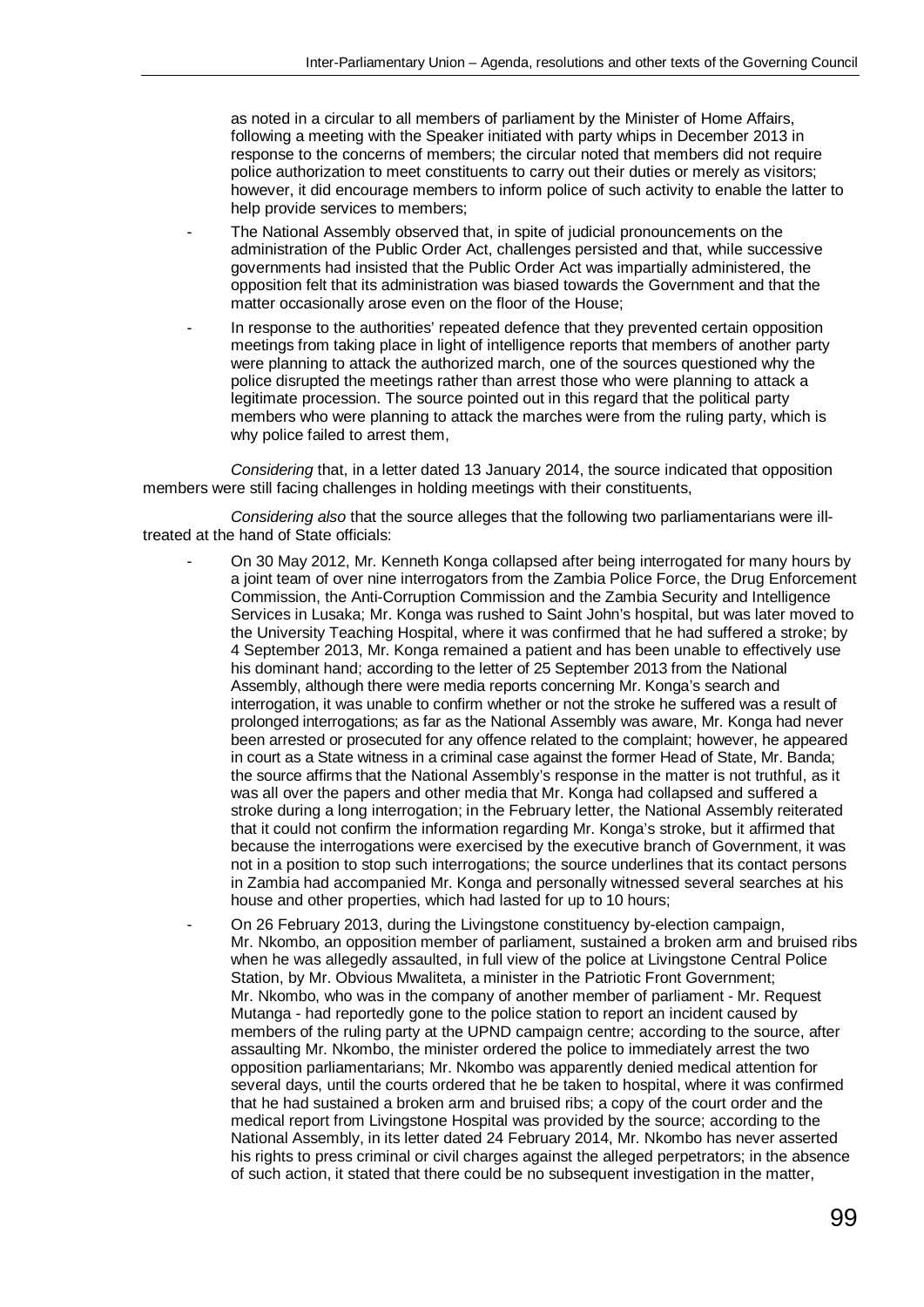*Noting* that, on 28 July 2013, the Supreme Court nullified the seats of opposition members Ms. Siliya, Mr. Mwale and Mr. Sililo; according to the source, their disqualification was groundless; they should have retained their seat and, at the very least, been able to stand in the by-elections for their seats; the Speaker of the National Assembly stated, as did the National Assembly in its letter of 24 February 2014, that the matter was complicated in that it required the Supreme Court to rule on whether one is eligible to re-contest his or her former seat when his/her election as a member is upheld by the High Court but overruled by the Supreme Court on grounds of corrupt or illegal practices; on 5 March 2014, one of the sources forwarded reports that the Supreme Court's ruling had been delayed and that they had not yet ruled on the case,

*Considering furthermore* that, according to the source, the nullification of seats has to be seen in the wider context of action taken by the ruling party following the September 2011 elections, which produced a hung parliament; the three biggest parties in the elections for the 141 seats were the Patriotic Front, which won 66 seats, followed by MDP and UPND, with 54 and 28 seats respectively; according to the source, in order to obtain a majority in parliament, the Patriotic Front then enticed opposition members to change sides and filed numerous petitions to nullify seats held by the opposition; since then, the seats of six opposition members had been nullified, including the aforesaid three individuals; at the hearing with the Speaker of the National Assembly, he stated that, following the 2011 parliamentary elections, several opposition members had been invited to take part in the Government as junior ministers and several parliamentarians were disqualified due to their criminal record; he stated that, as a result of these developments, the Patriotic Front currently held a majority of 78 out of 141 seats in parliament,

*Considering* that, in response to a suggestion from the Committee, the Speaker of the National Assembly stated that a mission to Zambia would be more than welcome,

- 1. *Thanks* the Speaker for his cooperation and for the extensive and valuable information he and the National Assembly have provided in this case;
- 2. *Appreciates* the action which he has taken to promote respect for the right to freedom of assembly of members of parliament; *is nevertheless concerned* that in the past, as he acknowledged, in several instances the police overstepped its authority when parliamentarians organized meetings; *is deeply concerned* in this regard by the accounts of concrete incidents of alleged police harassment, including the arbitrary detention of members of parliament, and the allegation that, despite the latest steps by the executive and parliamentary authorities, members of parliament can still not exercise fully their right to freedom of assembly; *wishes to understand* in this regard when notification is required and what the legal consequences are of failing to provide notification;
- 3. *Is concerned* about allegations that Mr. Konga collapsed during prolonged interrogation and suffered a stroke as a result; *is eager* to know if the authorities investigated this allegation and, if so, with what result; *also wishes* to know why Mr. Konga was interrogated, whether or not he is the subject of legal action; *is also concerned* about the alleged ill-treatment of Mr. Nkombo at the hands of a government minister; *wishes to ascertain* from Mr. Nkombo why he has not filed a complaint; *considers* at the same time that the absence of a complaint does not exempt the authorities from taking the alleged illtreatment very seriously;
- 4. *Notes* the contradictory information provided by the sources and the authorities regarding the legal basis and the facts underpinning the criminal proceedings initiated against several current and former members of parliament;
- 5. *Notes* that at least three opposition members were disqualified; *is unclear* as to the precise justification for the disqualification and the applicable legal provisions;
- 6. *Trusts* that the agreed mission can soon take place so as to enable the Committee delegation to acquire, through meetings with the relevant parliamentary, executive and judicial authorities and the parliamentarians directly concerned, a better understanding of the aforesaid complex issues; *requests* the Secretary General to make the necessary arrangements for this purpose;
- 7. *Requests* the Secretary General to convey this resolution to the authorities and the sources;
- 8. *Requests* the Committee to continue examining this case and to report back to it in due course.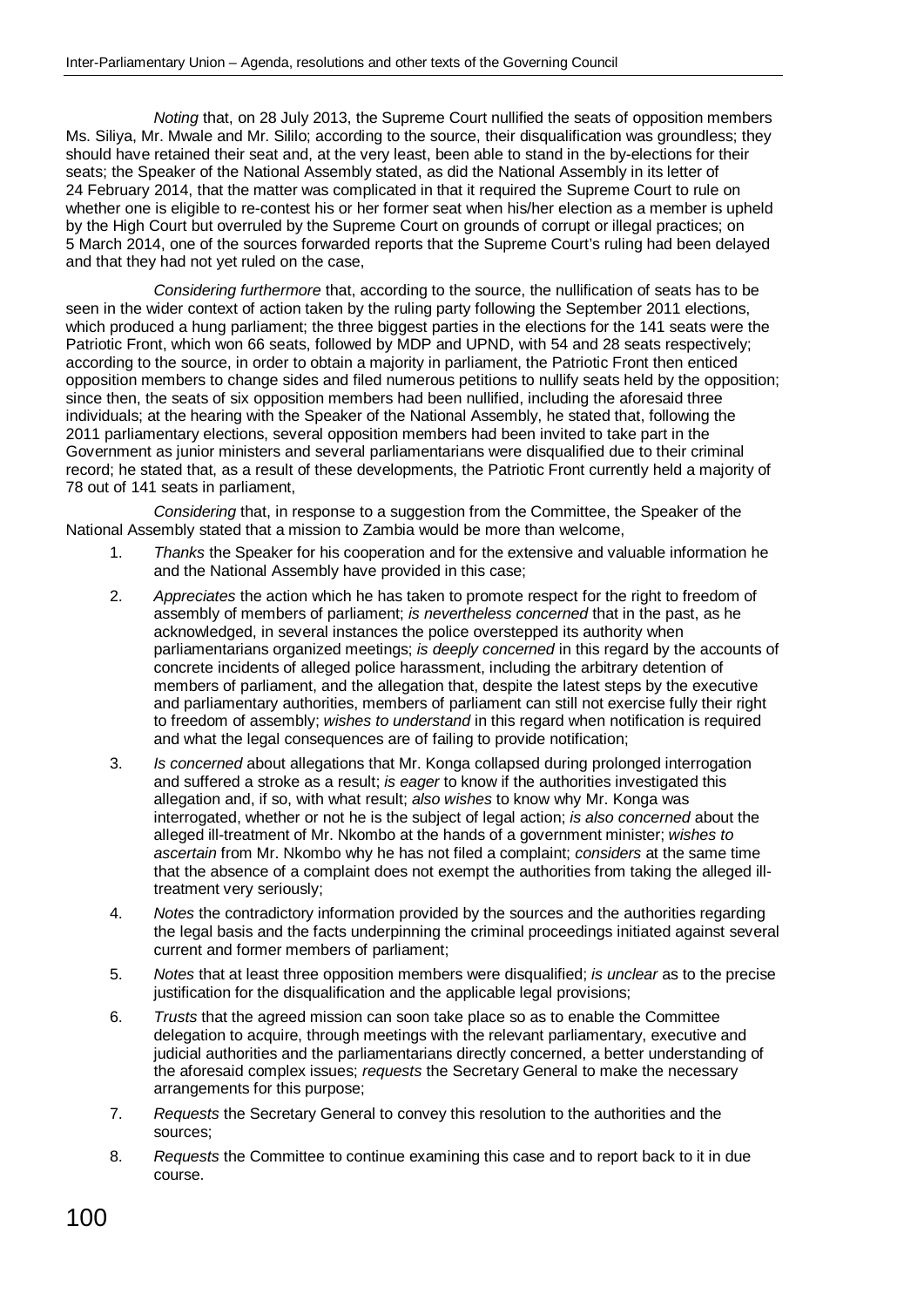# **ZIMBABWE**

#### **ZBW/20 - JOB SIKHALA ZBW/27 - PAUL MADZORE ZBW/44 - NELSON CHAMISA**

#### *Resolution adopted unanimously by the IPU Governing Council at its 194<sup>th</sup> session (Geneva, 20 March 2014)*

The Governing Council of the Inter-Parliamentary Union,

*Referring* to the cases of Mr. Job Sikhala, Mr. Paul Madzore and Mr. Nelson Chamisa, members of the opposition at the time the complaint was submitted, and to the resolution adopted on all three cases at its 190<sup>th</sup> session (April 2012) and the resolution adopted at its 192<sup>nd</sup> session (March 2013) on the case of Mr. Chamisa,

*Referring* to the communications of December 2013 from the source in the case of Mr. Sikhala,

*Noting* that recent letters from the IPU Secretary General to the Speaker of the House of Assembly have remained unanswered,

*Further noting* that the IPU Secretary General has not received updated information from the sources regarding the cases of Mr. Madzore and Mr. Chamisa in over three years and that its communications have remained unanswered,

*Taking into account* that only Mr. Madzore remains a member of parliament to date,

*Recalling* that the cases all concern the continuing impunity of State officials responsible for committing torture against Mr. Sikhala and Mr. Madzore in January 2003 and March 2007 and for failing to act when Mr. Chamisa was beaten up by security agents in 2007, the culprits having remained unpunished as well,

*Recalling* the following information on file:

- Mr. Sikhala and Mr. Madzore were tortured by police officers in January 2003 and March 2007 respectively; Mr. Sikhala, in his complaint regarding his torture, provided medical certificates and names of suspects that were even divulged in media reports at the time; Mr. Madzore told the court about his torture when he appeared for initial remand on 20 March 2007; he stated that, while in remand custody, he was regularly visited by the Central Intelligence Organization (CIO) and military intelligence agents and taken for torture sessions; he had to be taken to a private hospital and be put on a life-support system because of the torture he had suffered;
- Despite the existence of complaints and evidence, their torturers have not been brought to justice; Mr. Madzore filed a lawsuit for damages, on which no action was taken by the court; Mr. Sikhala filed an application to compel the police to investigate his complaint properly, which was never ruled upon by the High Court;
- In May 2012, the African Commission on Human and People's Rights held that the State of Zimbabwe was responsible for the torture of Mr. Gabriel Shumba, who was Mr. Sikhala's lawyer at the time, and had been arrested and tortured with him;
- Mr. Chamisa was badly injured in an attack on 18 March 2007 at Harare International Airport, reportedly by State security agents in the presence of the police, who took no action; Mr. Chamisa never formally reported the assault to the police, as he felt doing so would not achieve anything, given that the police were present during the incident and failed to take any action to protect him; in the absence of any police docket, the authorities consistently affirmed that the police and the prosecutor's office were unable to formulate charges and bring the case to the attention of the Attorney General's Office and the courts,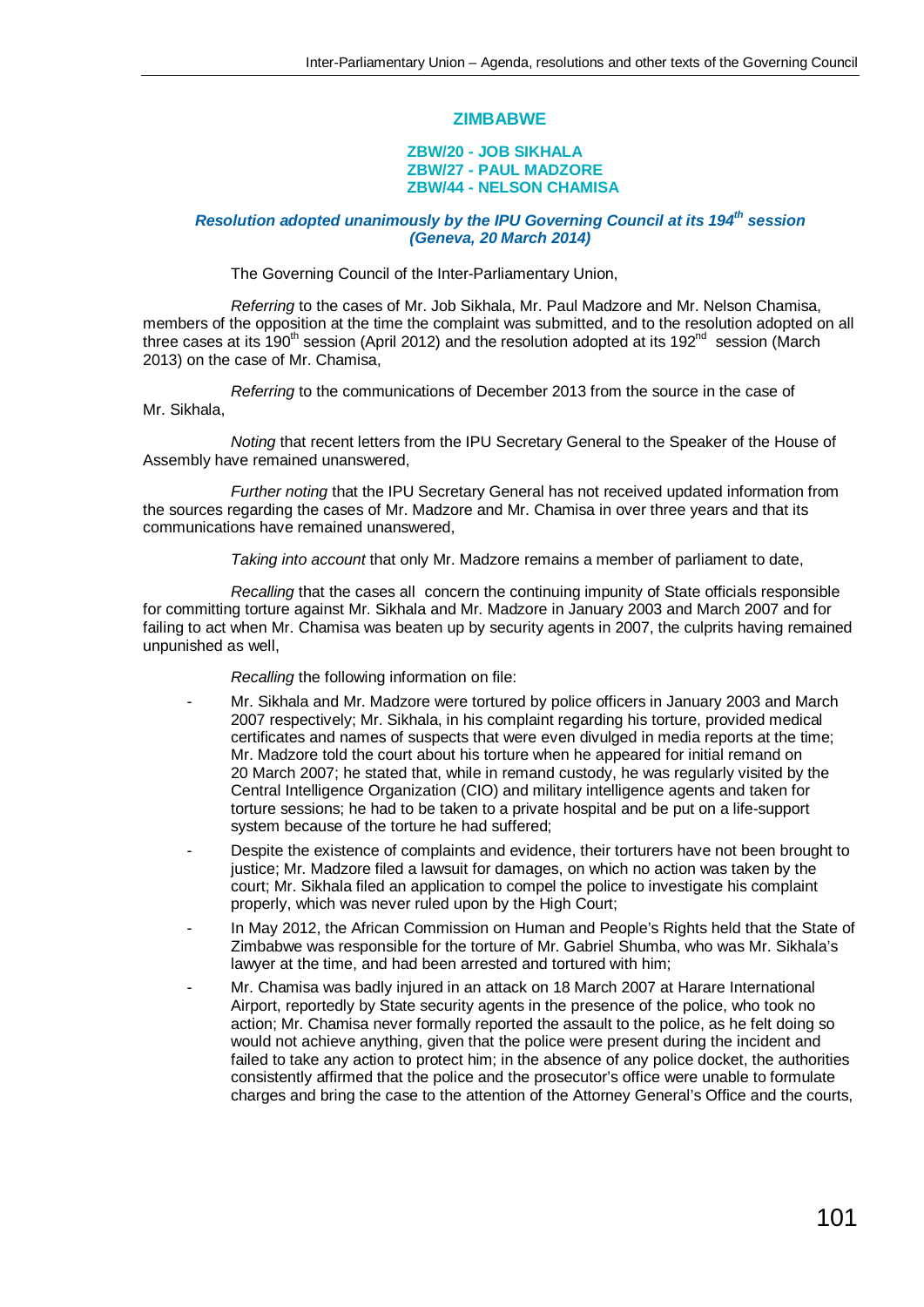*Considering* that, in December 2013, the source reaffirmed that Mr. Sikhala had clearly identified the police officers who had tortured him ever since his initial complaint, namely: (i) Mr. Chrispen Makadenge, who remains a serving member of the Zimbabwean Republic Police and was promoted to the senior position of Chief Superintendent in the investigative branch of the police; (ii) Mr. Matsvimbo, who was also promoted and currently works closely with police security; (iii) Mr. Garnet Sikovha and (iv) Mr. Mashashu, both of whom have since died,

*Recalling* that the Public Order and Security Act, enacted in 2002 and amended in 2007, gives the police sweeping powers; that it has been widely criticized as severely restricting freedom of expression, assembly and association considering the way in which police have interpreted the act to justify the excessive use of force and to deter dissenting voices from holding public rallies and demonstrations; the Public Order and Security Act has not been repealed and no institutional and legislative reform has been undertaken to guarantee the effective impartiality of the police, the security forces and the judiciary and to ensure accountability for past abuses,

*Recalling* that Zimbabwe is party to the International Covenant on Civil and Political Rights, under which it is obliged to respect the prohibition of torture and other ill-treatment (Article 7), the right to liberty and security of person (Article 9), and the right to freedom of expression (Article 19), and to ensure that "any person whose rights or freedoms as herein recognized are violated shall have an effective remedy (…)" (Article 2(3)(a)); *further recalling* that the prohibition of torture is a peremptory norm of international law and that, according to the United Nations Declaration on the Protection of All Persons from Being Subjected to Torture and Other Cruel, Inhuman or Degrading Treatment or Punishment, "wherever there is reasonable ground to believe that an act of torture (…) has been committed, the competent authorities of the State concerned shall promptly proceed to an impartial investigation (…)"; *repeating* that Zimbabwe, as a party to the International Covenant on Civil and Political Rights, is bound not only to prohibit torture and cruel, inhuman or degrading treatment, but also to institute *ex officio* investigations into known torture allegations in order to hold those responsible to account, and that the absence of a formal complaint regarding an attack of which the authorities were aware cannot be invoked to justify inaction,

- 1. *Concludes* that the torture of the three members of parliament belonging to the opposition constitutes gross human rights violations and that the authorities of Zimbabwe have failed to take any effective action to hold the State officials responsible to account; *considers* that the Parliament of Zimbabwe has equally failed to exercise its oversight function effectively and to fulfil its duty and vested interest to ensure the protection of its members so that they may carry out their mandate without hindrance;
- 2. *Firmly believes* that impunity, a serious human rights violation in itself, undermines the rule of law and respect for human rights in the country and is bound to encourage the repetition of similar crimes, as amply demonstrated in the cases in question;
- 3. *Is appalled* in this regard that the attempts by the victims to promote justice and reparation have been systematically disregarded by the competent authorities, that no serious investigation has been conducted, despite the evidence and the clear identification of the alleged perpetrators by the victims and that, in the case of Mr. Sikhala, rather than taking action against the alleged perpetrators, the authorities have promoted some of them within the security forces;
- 4. *Decides nevertheless* to close the cases of Mr. Madzore and Mr. Chamisa, in light of the fact that the sources have failed to respond to the communications addressed to them for an extended period of time, thus making it impossible for the Committee to effectively continue its examination of their cases;
- 5. *Underscores*, however, that this decision does not make it in any way less imperative for the authorities to hold, in line with their legal duties as well as with the international human rights standards to which Zimbabwe has subscribed, the alleged perpetrators to account; *urges* them therefore to take, in all cases, necessary action without further delay;
- 6. *Requests* the Secretary General to convey this resolution to the parliamentary authorities and to the sources;
- 7. *Requests* the Committee to continue examining the case of Mr. Sikhala and to report back to it in due course.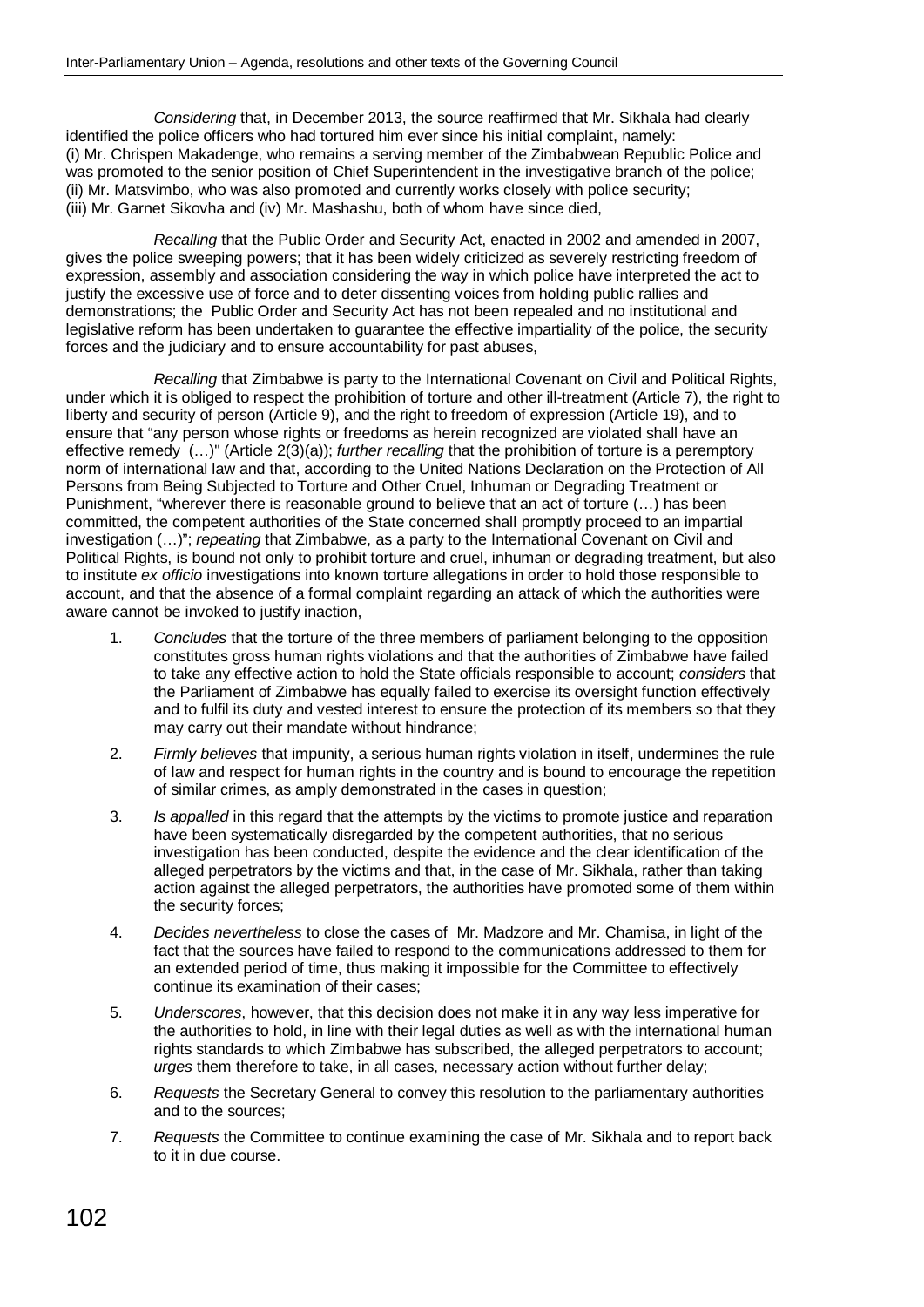# **COLOMBIA**

#### **CO/01 - PEDRO NEL JIMÉNEZ OBANDO CO/02 - LEONARDO POSADA PEDRAZA CO/03 - OCTAVIO VARGAS CUÉLLAR CO/04 - PEDRO LUIS VALENCIA GIRALDO CO/06 - BERNARDO JARAMILLO OSSA CO/08 - MANUEL CEPEDA VARGAS**

#### *Resolution adopted unanimously by the IPU Governing Council at its 194<sup>th</sup> session (Geneva, 20 March 2014)*

The Governing Council of the Inter-Parliamentary Union,

*Referring* to the case of the six abovementioned members of the *Unión Patriótica* (Patriotic Union) who were murdered between 1986 and 1994, and to the resolution it adopted at its 192 $^{\text{nd}}$  session (March 2013),

*Taking into consideration* the communication from the Prosecutor's Office, dated 19 February 2014,

*Recalling* the following information on file:

- None of the murderers of five of the six congressmen have been held to account;
- The Inter-American Court of Human Rights, in its binding ruling of 26 May 2010 in the case of Mr. Cepeda, concluded that the Colombian State bore responsibility for his murder and ordered it to conduct an effective investigation so as to establish the identity of the instigators and the full scale of collaboration between State agents and paramilitary forces in carrying out the crime;
- A general petition submitted to the Inter-American Commission on Human Rights in 1997 regarding the persecution of the Patriotic Union and offences committed, directly or indirectly, against its members, including all the aforementioned parliamentarians except Mr. Cepeda, is still pending;
- Since 2008, the *Procuraduría* has given special attention to the case of Mr. Jaramillo, and the Prosecutor's Office has assembled a special team focusing on violations committed against members of the Patriotic Union and reactivated investigations into the assassinations of Mr. Jiménez, Mr. Posada, Mr. Valencia, Mr. Cepeda and Mr. Jaramillo;
- On 17 May 2011, the Prosecutor's Office formally accused Mr. José Miguel Narváez, former Assistant Director of the Administrative Department of Security, of involvement in Mr. Cepeda's assassination, which has been declared a crime against humanity, and ordered that he be remanded in custody; Mr. Narváez is currently being held and prosecuted in a number of cases in connection with his alleged collaboration with paramilitary groups;
- Investigations with respect to the other murder cases are ongoing; in the case of Mr. Posada, a suspect, Mr. Baquero Agudelo, accepted a plea bargain and his case was sent to court for sentencing along with a request from the Prosecutor's Office that the relevant available documents be examined with a view to identifying other alleged culprits; in the case of Mr. Jaramillo, according to the Prosecutor's Office, Mr. Carlos Arturo Lozano Guillén, Director of the daily *Voz*, and Mr. Ricardo Pérez González were heard on 20 May 2011 as part of the investigation and the legal status of Mr. Alberto Romero, former chief of the Administrative Department of Security, who had previously come under investigation, still had to be determined and further evidence taken,

*Recalling also* that the Committee's President, Senator Juan Pablo Letelier (then Committee Vice-President), met with the relevant Colombian authorities and the source during his visit to Colombia on 20 and 21 March 2013; on that occasion the current Chief Prosecutor of Colombia stated that he had developed a new methodology focusing on the most serious crimes and reconstructing the context in which they took place; he had identified the case of persecution of Patriotic Union members as a priority and is trying to bring together the various legal proceedings being conducted across Colombia,

*Considering* the following new information provided by the Prosecutor's Office in its communication of 19 February 2014: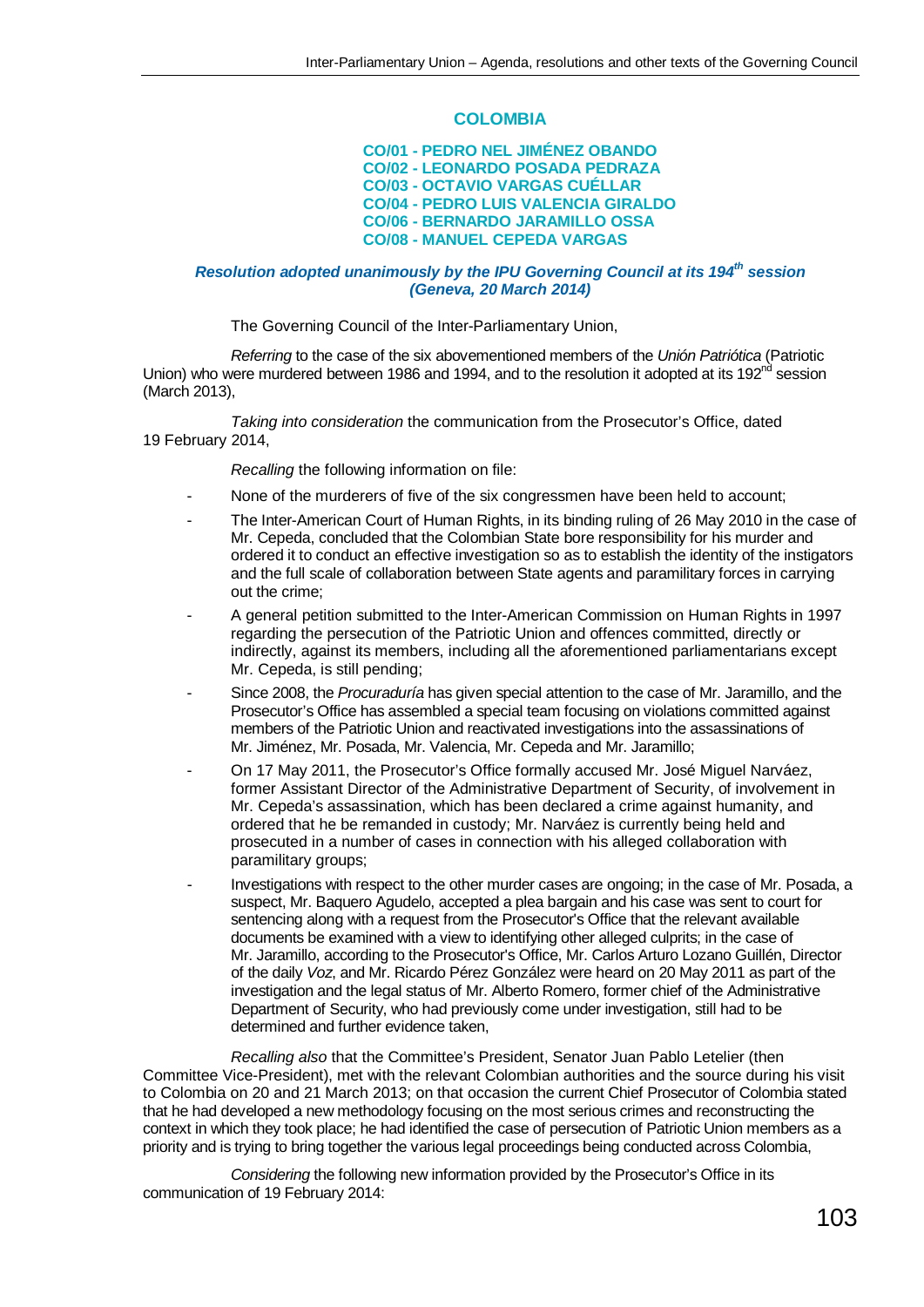- The Chief Prosecutor of Colombia, in implementing its new methodology, has created nine thematic working groups, one of which focuses solely on crimes against members of the Unión Patriótica;
- With regard to the investigation into Mr. Cepeda's murder, Mr. Narváez will remain in pretrial detention during the case until his legal status is resolved; on 6 August 2013 a plea bargain/guilty plea was reached and pronounced with respect to Mr. Jesús Emiro Pereira for his role in this murder;
- In November 2013, as the latest step in the investigation regarding Mr. Posada's murder, which was at a confidential stage, the statements of two individuals were taken,
- 1. *Thanks* the Prosecutor's Office for the latest information provided;
- 2. *Is pleased* that the Prosecutor's Office continues to devote special attention to promoting justice in the case of the persecution of members of the Patriotic Union, exemplified in one of its worst forms by the murder of six of its MPs;
- 3. *Welcomes* the recent progress made in establishing accountability for Mr. Cepeda's murder; *wishes* to receive a copy of the ruling regarding Mr. Jesús Emiro Pereira and information on whether his case has shed further light on the extent of State responsibility for the crime and on the identity of those involved; *trusts* that proceedings against Mr. Narváez are advancing speedily and *wishes* to be kept informed in this regard;
- 4. *Reiterates its wish to know* whether the murders of the Patriotic Union congressmen other than Mr. Cepeda have also been declared crimes against humanity; *trusts* that by now the Prosecutor's Office has decided whether or not to bring charges against Mr. Romero in the case of Mr. Jaramillo's murder; *wishes to know* what decision has been taken in this regard; *wishes to know* also whether the recent statements in the case of Mr. Posada have advanced the investigation, and whether Mr. Baquero Agudelo has meanwhile been sentenced and, if so, is serving his sentence and to receive a copy of the ruling;
- 5. *Trusts* that the Inter-American Commission on Human Rights is steadily advancing in its consideration of the Patriotic Union case; *wishes to ascertain* the stage reached in its examination and whether a time line exists for its completion;
- 6. *Considers* that a follow-up visit to Colombia by a Committee delegation would help to further its understanding of the current state of the pursuit of justice in this case and of how pending issues are being addressed; *requests* the Secretary General, therefore, to make the necessary arrangements for this purpose;
- 7. *Requests* the Secretary General to convey this resolution to the competent Colombian authorities, the source and any third party likely to be in a position to supply relevant information; *also requests* the Secretary General to forward the resolution to the Inter-American Commission on Human Rights and to arrange a meeting between the Commission and the Committee President;
- 8. *Requests* the Committee to continue examining this case and to report back to it in due course.

# **COLOMBIA**

# **COL/07 - LUIS CARLOS GALÁN SARMIENTO**

#### *Resolution adopted unanimously by the IPU Governing Council at its 194<sup>th</sup> session (Geneva, 20 March 2014)*

The Governing Council of the Inter-Parliamentary Union,

*Referring* to the case of Mr. Luis Carlos Galán Sarmiento, a member of the Colombian Senate and the New Liberalism Party's candidate in the presidential elections, who was murdered at a political rally on 18 August 1989 in the main square of Soacha municipality, Cundinamarca department, and to the resolution it adopted at its  $192<sup>nd</sup>$  session (March 2013),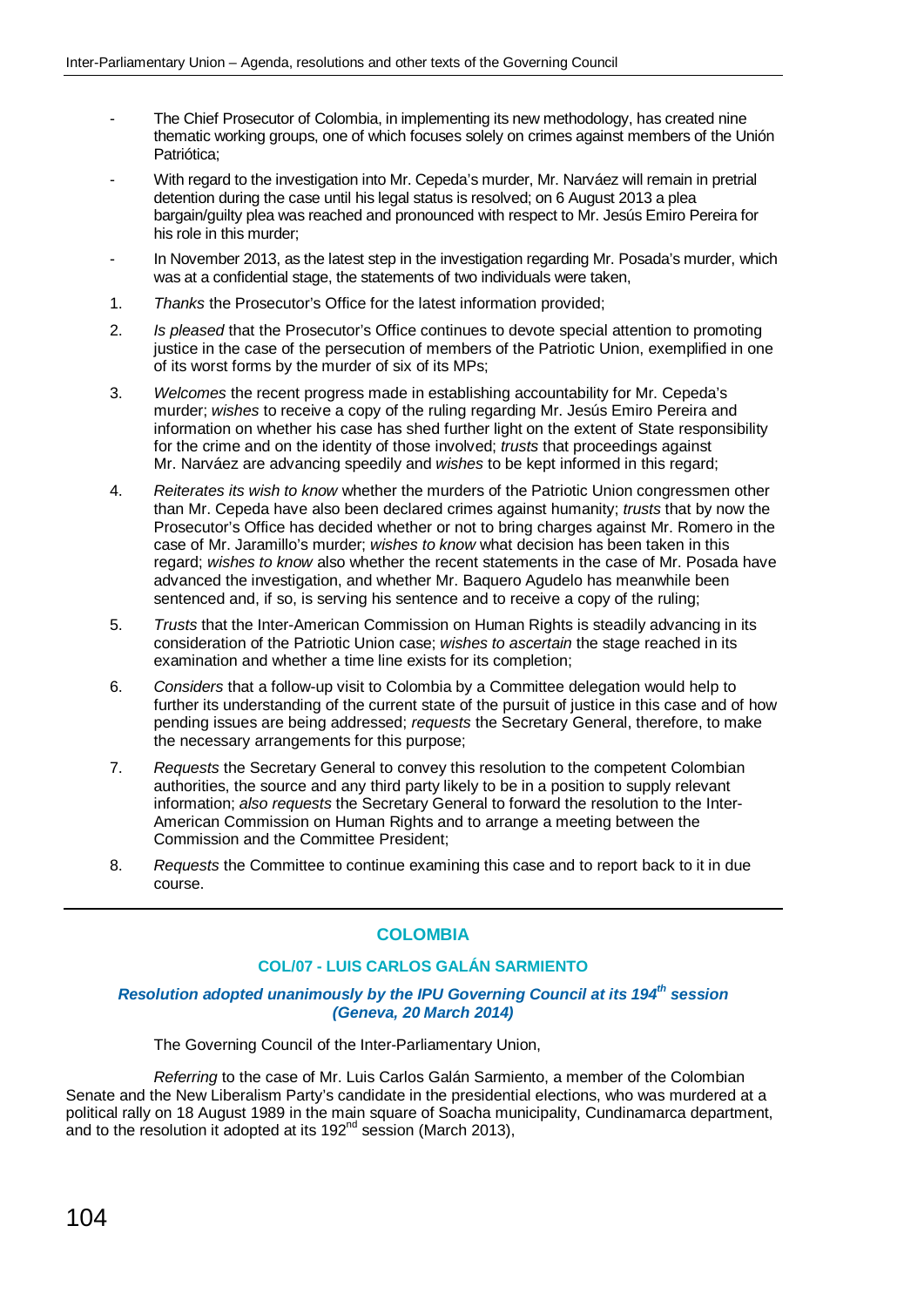*Taking into consideration* the communication of the Prosecutor's Office dated 19 February 2014; *also taking into consideration* the information provided by the source in February and March 2014,

- *Recalling* the following information on file:
- Lieutenant Carlos Humberto Flores, from Military Intelligence B2, was tried for complicity in the murder and acquitted at first and, on 11 August 2011, at second instance; a cassation petition filed by the Prosecutor's Office and Senator Galán's family, as the civil party to the proceedings, remains pending before the Supreme Court;
- On 1 September 2011, the Supreme Court upheld the first-instance verdict, whereby Mr. Santofimio, a politician from Tolima, was sentenced to a 24-year prison term for having incited drug baron Pablo Escobar to have Senator Galán killed in order to prevent the latter. if elected President of Colombia, from acting on his intention to extradite drug traffickers to the United States of America;
- On 18 August 2009, the Prosecutor's Office arrested General Miguel Maza Márquez, a former Director of the Administrative Department of Security (DAS), on accusations of involvement in Senator Galán's murder, and declared the murder a crime against humanity; on 6 April 2010, the then Chief Prosecutor ordered General Maza's provisional release; however, General Maza was called to trial on 25 November 2010 and rearrested on 15 January 2011; on 1 June 2011, the prosecutor in the case confirmed the indictment against General Maza, arguing that there was substantive evidence that he was responsible for the murder; trial proceedings started on 10 October 2011, at which time the judge in the case, the First Specialized Judge of Bogotá, confirmed that Senator Galán's murder was a crime against humanity; the Supreme Court annulled the proceedings against General Maza on 20 January 2012 on the grounds that he was entitled to privilege of jurisdiction and that his case should therefore have been referred directly to Colombia's Chief Prosecutor; General Maza was released as a result and the proceedings started afresh;
- On 25 November 2009, the *Procuraduría*, which had created a special team to conduct the investigation into the murder, requested the Prosecutor's Office to extend the investigation to retired General Oscar Peláez Carmona, who was the Head of the Criminal Investigation Department at the time and had allegedly acted in complicity with General Maza in misleading and obstructing the original investigation; in March 2010, the *Procuraduría* also asked the Prosecutor's Office to extend the investigation to Mr. Alberto Romero, former DAS intelligence chief, Colonel Manuel Antonio González Henríquez, who had served as DAS protection chief, former paramilitary leader Iván Roberto Duque Gaviria, alias "Ernesto Báez", and Captain Luis Felipe Montilla Barbosa, Soacha Police Commander;
- On 10 March 2013, the Prosecutor's Office ordered the preventive detention of Colonel González Henríquez and Captain Montilla Barbosa, after which they were taken into custody,

*Recalling* that both the Office of the Chief Prosecutor and the *Procuraduría* reconfirmed, on the occasion of the visit to Colombia (March 2013) by the then Committee Vice-President, Senator Juan Pablo Letelier, that the pursuit of justice in this case was a priority for them; *considering* that, according to the latest information provided by the Prosecutor's Office, it has set up nine internal working groups to analyse the context in which certain crimes were committed, one of which focuses on the assassinations of presidential candidates between 1989 and 1991,

*Considering* that in November 2013, upon the order of the current Chief Prosecutor, General Maza was taken into preventive detention, a decision which the Supreme Court confirmed in February 2014 in the light of the serious information pointing to his responsibility and the likelihood that he may divert the investigation,

*Considering* that the formal accusations which the Prosecutor's Office made against Colonel González Henríquez and Captain Montilla Barbosa were the subject of an appeal by their defence counsel, which is pending,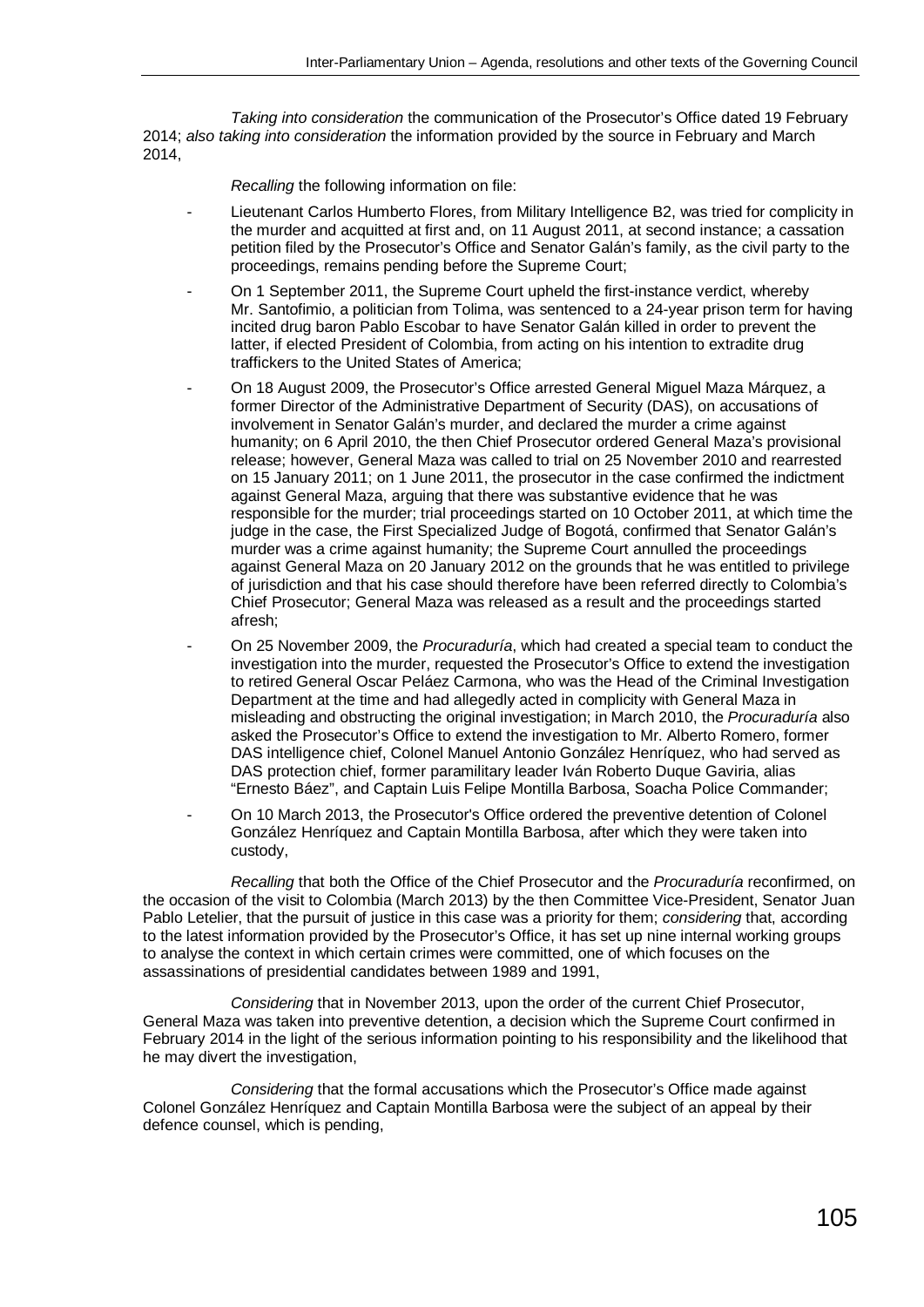*Considering finally* that, according to a communication from the source dated 11 February 2014, with regard to the cassation petition before the Supreme Court regarding the alleged complicity in the murder of Lieutenant Carlos Humberto Flores from Military Intelligence B2, the matter had still not been resolved, as the *Procuraduría* had not yet submitted its views,

- 1. *Thanks* the Prosecutor's Office for the latest information provided;
- 2. *Is pleased* that it continues to devote special attention to promoting justice in this case;
- 3. *Takes note* with interest of General Maza's second re-arrest, including the justification given thereof; *trusts* that this time legal proceedings will be able to follow their course and *wishes to be kept* informed in this regard; *trusts* also that the appeal regarding Colonel González Henríquez and Captain Montilla will be dealt with swiftly and *wishes to be kept abreast* on this point;
- 4. *Wishes to know* whether the Prosecutor's Office has examined the question of whether or not to extend the investigation to the others identified by the *Procuraduría* as potentially responsible for the murder;
- 5. *Is deeply concerned* that the cassation petition before the Supreme Court has still not been dealt with; *recalls* the fundamental principle that justice delayed is justice denied; and *calls on* the *Procuraduría* to submit without delay its views to the Supreme Court so that it can finally rule on this matter;
- 6. *Considers* that a follow-up visit to Colombia by a Committee delegation would help to further its understanding of the current state of the pursuit of justice in this case and of how pending issues are being addressed; *requests* the Secretary General, therefore, to make the necessary arrangements for this purpose;
- 7. *Requests* the Secretary General to convey this resolution to the competent authorities, the source and any third party likely to be in a position to supply relevant information;
- 8. *Requests* the Committee to continue examining this case and to report back to it in due course.

#### **COLOMBIA**

#### **CO/146 - IVÁN CEPEDA CASTRO CO/147 - ALEXANDER LÓPEZ CO/148 - JORGE ENRIQUE ROBLEDO CO/149 - GUILLERMO ALFONSO JARAMILLO CO/150 - WILSON ÁRIAS CASTILLO**

#### *Resolution adopted unanimously by the IPU Governing Council at its 194<sup>th</sup> session (Geneva, 20 March 2014)*

The Governing Council of the Inter-Parliamentary Union,

*Referring* to the cases of Mr. Iván Cepeda Castro, Mr. Alexander López, Mr. Jorge Enrique Robledo, Mr. Guillermo Alfonso Jaramillo and Mr. Wilson Árias Castillo, members of the Colombian Congress from the opposition party *Polo Democrático Alternativo* (Alternative Democratic Pole), and to the resolution it adopted at its  $192<sup>nd</sup>$  session (March 2013),

*Recalling* the following information regarding the death threats received by members of Congress of the Alternative Democratic Pole until 2012:

- On 10 April 2010, a public communiqué issued by an illegal group known as *Los rastrojos comandos urbanos* declared Senators López, Robledo and Jaramillo to be enemies and hence permanent military targets:
- In a communiqué dated 4 June 2010, the United Self-Defence Forces of Colombia (AUC), Central Bloc, declared Senator López and Congressman Árias to be permanent military targets: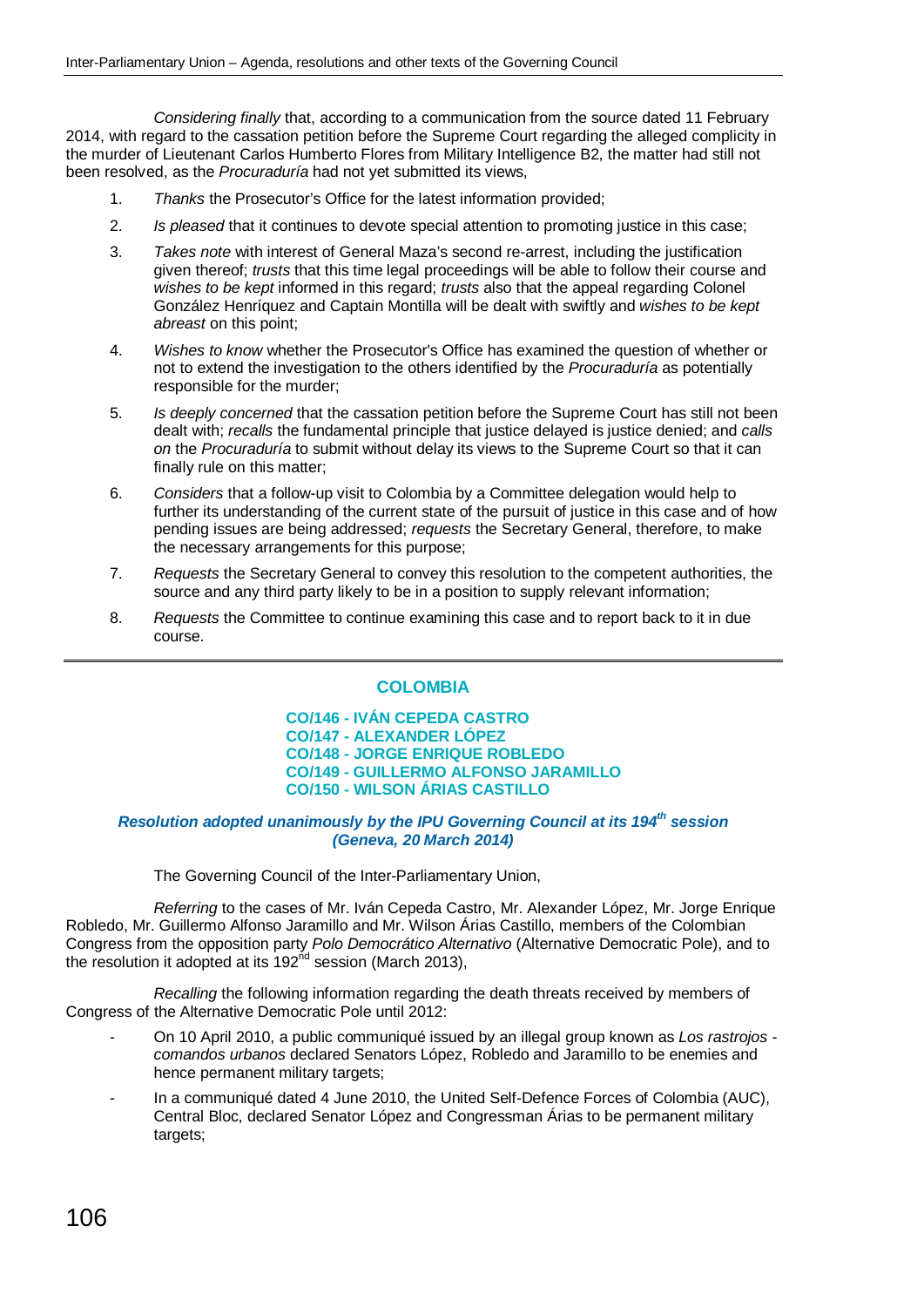- In June 2010, it became known that a group of hitmen linked to paramilitary groups intended to assassinate Mr. Iván Cepeda, a member of the Colombian Congress and son of Senator Manuel Cepeda, who was assassinated in 1994; on 13 August 2010, an illegal group called *Águilas negras* issued a pamphlet threatening Mr. Cepeda and others who were helping to organize a debate in Congress on the problem of land dispossession that was to be broadcast live across the country on 18 August 2010;
- On 2 June 2011, *Los rastrojos - comandos urbanos* issued a statement threatening several human rights organizations and defenders, including Mr. Cepeda and his legislative assistant, Ms. Ana Jimena Bautista Revelo; around that time, *Águilas negras* also mentioned both Mr. Cepeda and Ms. Bautista in a statement, giving them 20 days to leave Bogotá or face death;
- As part of his visits to detention centres, Mr. Cepeda went to the prison in Valledupar on 22 May 2011; on 13 June 2011, he received a letter from an inmate of that prison stating that he had been incited to stab Mr. Cepeda during the latter's visit; the inmate alleged that the two officers entrusted with Mr. Cepeda's security on that occasion gave him a knife and offered him better prison conditions in return for assassinating Mr. Cepeda, which he refused to do;
- On 4 July 2012, a threat was sent by e-mail to Mr. Cepeda and others in connection with their work to promote the restitution of land, with those expressing the threat accusing them of expelling the true owners,

*Considering* the following new information provided on threats made since then:

- In February 2013, an anonymous call was made regarding a plot hatched against Mr. Cepeda, claiming that two brothers, Pedro and Santiago Gallón Henao, had paid an armed group to go to Melgar municipality (Tolima) to prepare an attack on him in Bogotá;
- In July 2013, a human rights defender and member of the National Movement of Victims of State Crimes, MOVICE, Sucre branch, received a threat directed at various labour and human rights leaders, including Mr. Cepeda, in which the latter is referred to as "the spokesperson and chief ambassador for terrorism in Colombia and a major terrorist";
- On 5 August 2013, a threat was sent to Mr. Cepeda's work e-mail address by "LOS RASTROJOS - COMANDOS URBANOS"; the threat was identified as PUBLIC COMMUNIQUE No. 012 04 of August 2013 and sent from an e-mail address identified as jrojasilva@gmail.com; it contained three points, the second of which identifies as "… military target and permanent enemies of the country a series of people referred to as trade union/guerrilla leaders, and ideologues clothed as lawyers, senators and representatives, the insurgents: ALEXANDER LOPEZ, JORGE ENRIQUE ROBLEDO,… IVAN CEPEDA (emphasis added) …";
- Mr. Cepeda was also mentioned as a military target by "the national urban commandos of the Rastrojos" in their PUBLIC COMMUNIQUE No. 18 of 10 September 2013 and PUBLIC COMMUNIQUE of 24 September 2013;
- On 4 February 2014, Mr. Cepeda and Mr. Alirio Uribe Muñoz, his running-mate for the Chamber of Deputies in the elections of 9 March 2014, were threatened by e-mail by those who called themselves the AGUILAS NEGRAS BLOQUE CAPITAL D.C; in their threat, they tell their two targets that their time has come, that this is the only warning and that they better withdraw from politics and save their lives,

*Considering* that the source, in his communication of 6 February 2014, stated that Mr. Cepeda has continued to ask the Prosecutor's Office for guarantees of security and protection of the persons mentioned, with a view to safeguarding their dignity, life and personal, family and collective integrity,

*Considering* that Mr. Cepeda has always informed the competent national authorities of any threats against them so that they could conduct the necessary investigations; however, in his communication of 6 February 2014, the source points out that only in 2013 was Mr. Cepeda approached about an investigation into a denunciation made in 2008,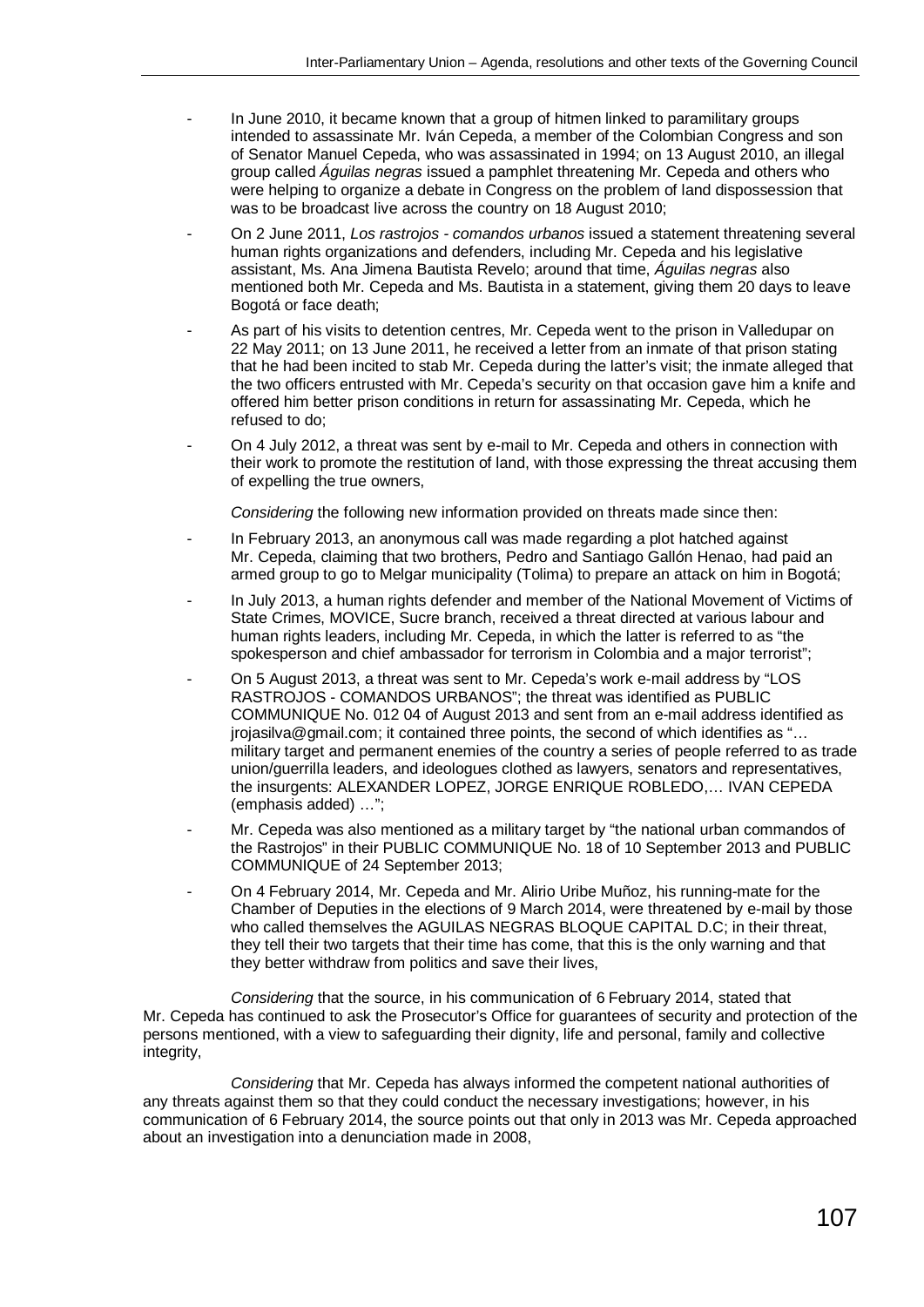*Recalling* that, according to the source, Mr. Cepeda's work as a congressman has been increasingly stigmatized since early 2010 in the media; in several instances he has been labelled a friend of the Revolutionary Armed Forces of Colombia (FARC), in particular by former President Uribe and people from within his circle; on 10 September 2011, a fake Twitter account was set up in Mr. Cepeda's name, presenting him as a FARC friend seeking evidence of Mr. Uribe's links to paramilitary groups; *considering* that on 4 February 2014, *semana.com* (Colombia) published the results of its investigation into the "Andromeda" affair, involving unlawful eavesdropping to uncover the Government's representatives in the peace process in Havana, including Mr. Cepeda,

*Recalling* that the acting Chief Prosecutor of Colombia stated in October 2010 that all threats against members of the Alternative Democratic Pole were being investigated with the utmost diligence, but that it was often very difficult to lay hands on those responsible since they were experts at covering up their identity and whereabouts; in its report of 12 January 2011, the Prosecutor's Office affirmed that the threats issued by *Águilas negras* against Mr. Cepeda and by *Los rastrojos - comandos urbanos* against Senators López, Robledo and Jaramillo were all the subject of ongoing criminal investigations; *recalling* also that the current Chief Prosecutor stated to Senator Juan Pablo Letelier, then Committee Vice-President, during the latter's visit to Colombia in March 2013 that his Office was doing everything possible to hold the culprits of threats against members of the opposition to account,

*Considering* that the *Procuraduría* has reportedly opened two disciplinary procedures against Mr. Cepeda; according to the source, the first one concerns Mr. Cepeda's efforts to accompany the displaced victims of violence returning to their land in Las Pavas community; the other investigation is reportedly based on the investigations conducted by Mr. Cepeda into the denunciations for paramilitarism against former president Álvaro Uribe Vélez; according to the source, this disciplinary procedure is based on two supposed faults, the first for procedural fraud and the second for overstepping and usurping duties; in view of the above and, given the seriousness of the situation, a petition for a temporary injunction [*solicitud de medida cautelar*] has been filed with the Inter-American Commission on Human Rights, in order to stop the procedures that could end up curtailing Mr. Cepeda's political life. At the same time, a suit has been filed charging the Colombian State with violating Article 23 of the American Convention on Human Rights, in that it permitted an administrative authority to investigate authorities or public servants elected by the people and possibly to sanction them with removal from office. The suit also refers to Articles 8, 16, 25 and others on political rights and due process,

*Considering finally* that parliamentary elections took place in Colombia on 9 March 2014 and that Mr. Cepeda, Mr. Robledo and Mr. López were elected to the Senate and Mr. Arias to the House of Representatives,

- 1. *Is alarmed* at the repeated death threats directed against members of the opposition, in particular Mr. Cepeda;
- 2. *Considers* that the risks Mr. Cepeda has incurred as a long-standing critical voice in Colombia have to be taken extremely seriously and that the authorities should do everything possible to ensure that he will not suffer the same fate as his father;
- 3. *Is therefore deeply concerned* at the absence of any information indicating that full-scale investigations are under way and results have been obtained to establish accountability; *fears* that, if correct, the allegation that Mr. Cepeda was allegedly contacted about an investigation into a specific threat only five years after he received it may well highlight that effective investigations are lacking;
- 4. *Reaffirms its belief* that it is the duty of the Colombian authorities to do everything possible to ensure that the threats against Mr. Cepeda and the other members of the Alternative Democratic Pole do not go unpunished and *urges them* therefore to take effective steps towards identifying and holding to account the culprits; *wishes* to know what recent steps the Prosecutor General's Office has taken in this regard, including with regard to shedding full light on the failed attempt on Mr. Cepeda's life in 2011;
- 5. *Calls* on the competent authorities to ensure without delay that an effective security detail is in place for Mr. Cepeda and his legislative team, as well as for the other parliamentarians of the Alternative Democratic Pole who have received death threats; *wishes* to receive official information on this point;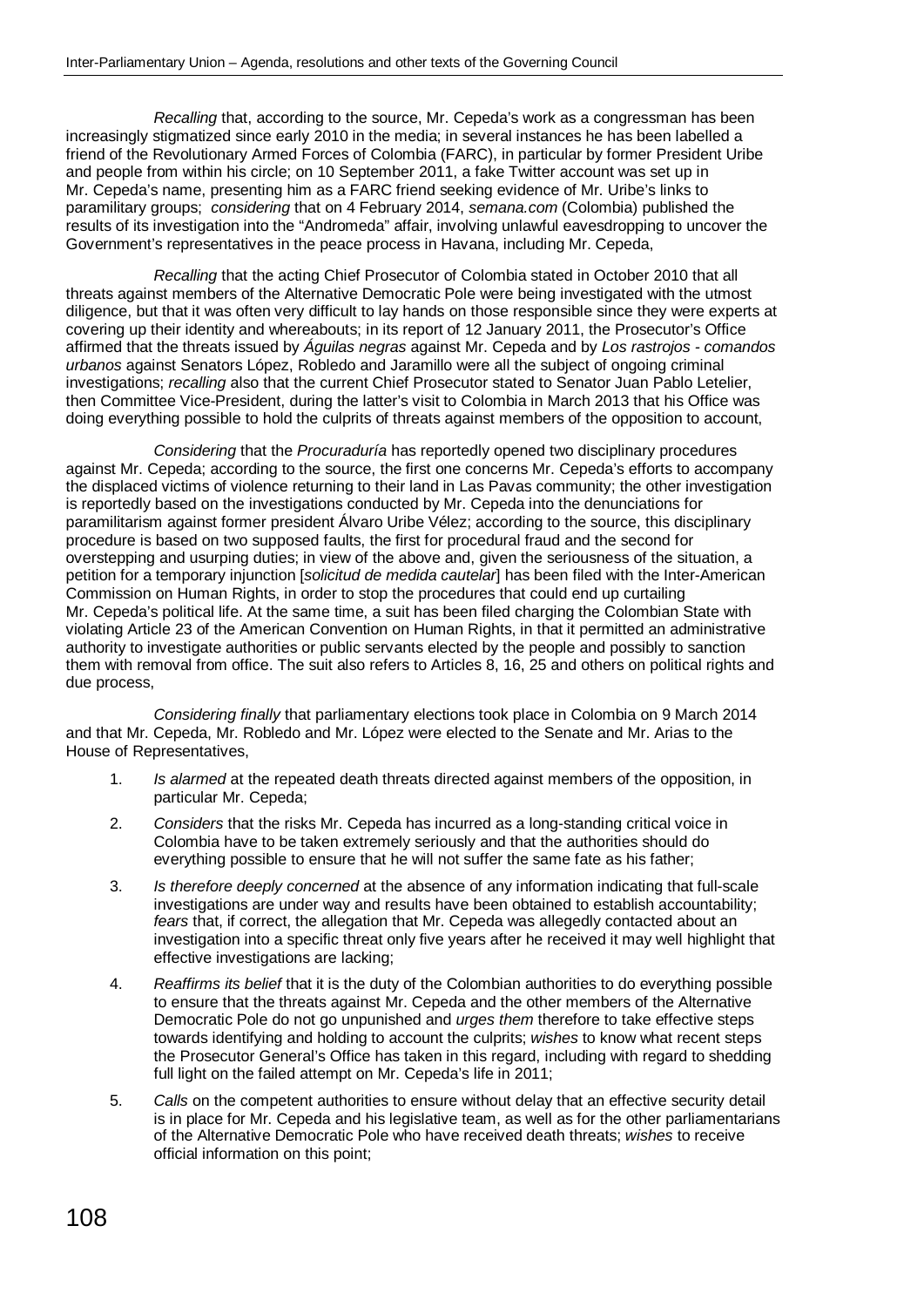- 6. *Considers* that the protection of the physical integrity and the ability of members of the opposition to carry out their work without fear of reprisals should be of direct concern to the Colombian Congress; *calls therefore on* the newly elected Colombian Congress to use fully its constitutional powers to address the concerns that have arisen in this case;
- 7. *Is eager to understand* the legal grounds and facts underpinning the two disciplinary investigations initiated against Mr. Cepeda; *would appreciate* therefore receiving the observations of the *Procuraduría* on this matter; *wishes to be kept* informed of the ongoing legal challenges in the investigations brought before the Inter-American Commission on Human Rights and the Colombian courts;
- 8. *Considers* that a follow-up visit to Colombia by a Committee delegation would help to promote further progress in addressing the issues which have arisen in this case; *requests*  the Secretary General therefore to make the necessary arrangements for this purpose;
- 9. *Requests* the Secretary General to convey this resolution to the competent Colombian authorities, the source and any third party likely to be in a position to supply relevant information;
- 10. *Requests* the Committee to continue examining this case and to report back to it in due course.

# **ECUADOR**

#### **EC/02 - JAIME RICAURTE HURTADO GONZÁLEZ EC/03 - PABLO VICENTE TAPIA FARINANGO**

#### *Resolution adopted unanimously by the IPU Governing Council at its 194<sup>th</sup> session (Geneva, 20 March 2014)*

The Governing Council of the Inter-Parliamentary Union,

*Referring* to the case of Mr. Jaime Ricaurte Hurtado González and Mr. Pablo Vicente Tapia Farinango, a member and substitute member respectively of the National Congress of Ecuador who were murdered in broad daylight in the centre of Quito on 17 February 1999, along with a legislative assistant, Mr. Wellington Boria Nazareno, and to the resolution it adopted at its 192<sup>nd</sup> session (March 2013),

*Taking into consideration* the information provided by the source on 14 February 2014,

*Recalling* the following:

- The Special Commission of Inquiry (CEI) set up immediately after the murders to help elucidate them has from the outset been sharply critical of the conduct of the investigation and of the prosecution authorities, notably their scant consideration of the serious leads it presented linking Mr. Hurtado's murder to his uncovering of a web of corruption involving high-profile figures;
- Two culprits, Mr. Ponce and Mr. Contreras, were convicted in March 2009 at final instance and are currently serving a 16-year prison term for their role in the murders;
- In 2009 and 2010, two suspects, Mr. Washington Aguirre and Mr. Gil Ayerve, were arrested in the United States of America and Colombia respectively, and their extradition requested by the Ecuadorian authorities for their alleged implication in the murder; Mr. Ayerve, who was also facing charges in connection with drug-trafficking, was extradited in April 2010; on 8 November 2010, the Second Criminal Chamber of the National Court of Justice of Ecuador ruled that, pursuant to Articles 101, 108 and 114 of the Criminal Code, the statute of limitations, which in Ecuador is 10 years for the crime of murder, had expired, thereby barring any criminal proceedings against him for the murders; it therefore ordered the national police not to arrest Mr. Ayerve; in response, the National Assembly of Ecuador, in a resolution adopted on 25 November 2010, pointed out that the ruling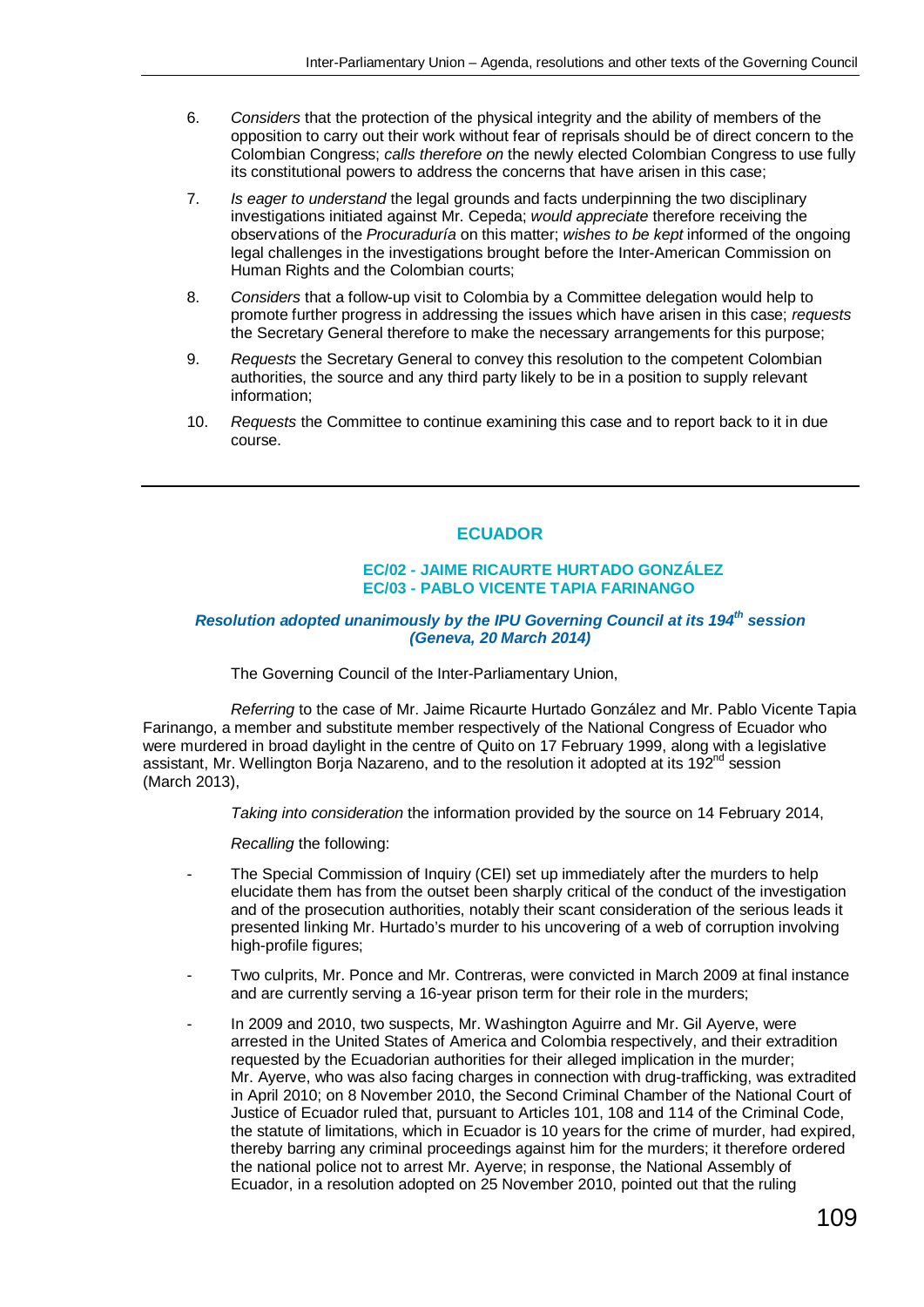disregarded the Organic Code on the Function of the Judiciary, which states that, for the periods during which the Supreme Court of Justice was suspended owing to the extraordinary events of 2005, 2006 and 2008, the statute of limitations was likewise suspended; the National Assembly also affirmed that the ruling was in breach of Article 23 of the 1998 Constitution, which states that political crimes are not subject to the statute of limitations, and called on the National Court of Justice to take all necessary legal steps to ensure that those responsible for the murders were held to account,

*Considering* that, on the basis of the information currently on file, it is unclear whether Mr. Ayerve is still in detention today, since his lawyer subsequently pleaded that he could not stand trial for anything other than the charge leading to his extradition and that this charge could no longer be prosecuted owing to the statute of limitations; the lawyers for the deceased MPs have challenged this position, arguing that the murder is a political crime/crime against humanity and therefore not subject to any statute of limitations, a matter which came up last for hearing before the National Court on 17 February 2014; *considering* that in March 2013, the other accused, Mr. Aguirre, was apprehended in Italy, where he had gone after fleeing/leaving the United States; the Ecuadorian authorities have subsequently asked for his extradition, which request appears to be pending,

- 1. *Remains deeply concerned* that, more than 15 years after these high-profile murders were committed, the instigators have not yet been identified and brought to trial, together with all the alleged perpetrators;
- 2. *Remains convinced* that criminal proceedings against Mr. Ayerve and Mr. Aguirre are crucial to the pursuit of truth and justice, particularly since they provide a crucial opportunity to give due consideration to the work of the CEI, including the substantive leads it presented for an alternative line of inquiry to shed full light on the crime;
- 3. *Reaffirms* that, in addition to the arguments to be found in Ecuadorian legislation in support of continued criminal legal action against both suspects, in many jurisdictions across the world the statute of limitations for murder, one of the most heinous of crimes, far exceeds 10 years and is suspended in specific circumstances, most commonly when the suspects, as in this case, are on the run;
- 4. *Calls,* therefore, on the judicial authorities to interpret the applicable legal provisions and jurisprudence as broadly as possible, so that both suspects will indeed stand trial for their alleged involvement in the murders; *wishes* to be informed of the decision by the court in the case of Mr. Ayerve regarding the legal qualification of the crime and to know whether he is still in detention or, at the very least, at the disposal of the judicial authorities;
- 5. *Sincerely hopes* that Mr. Aguirre's extradition, five years after he was first arrested in the United States of America, can soon be completed; *wishes* to be kept informed of progress in this regard;
- 6. *Requests* the Secretary General to convey this resolution to the competent Ecuadorian authorities, the source and any third party likely to be in a position to supply relevant information;
- 7. *Requests* the Committee to continue examining this case and to report back to it in due course.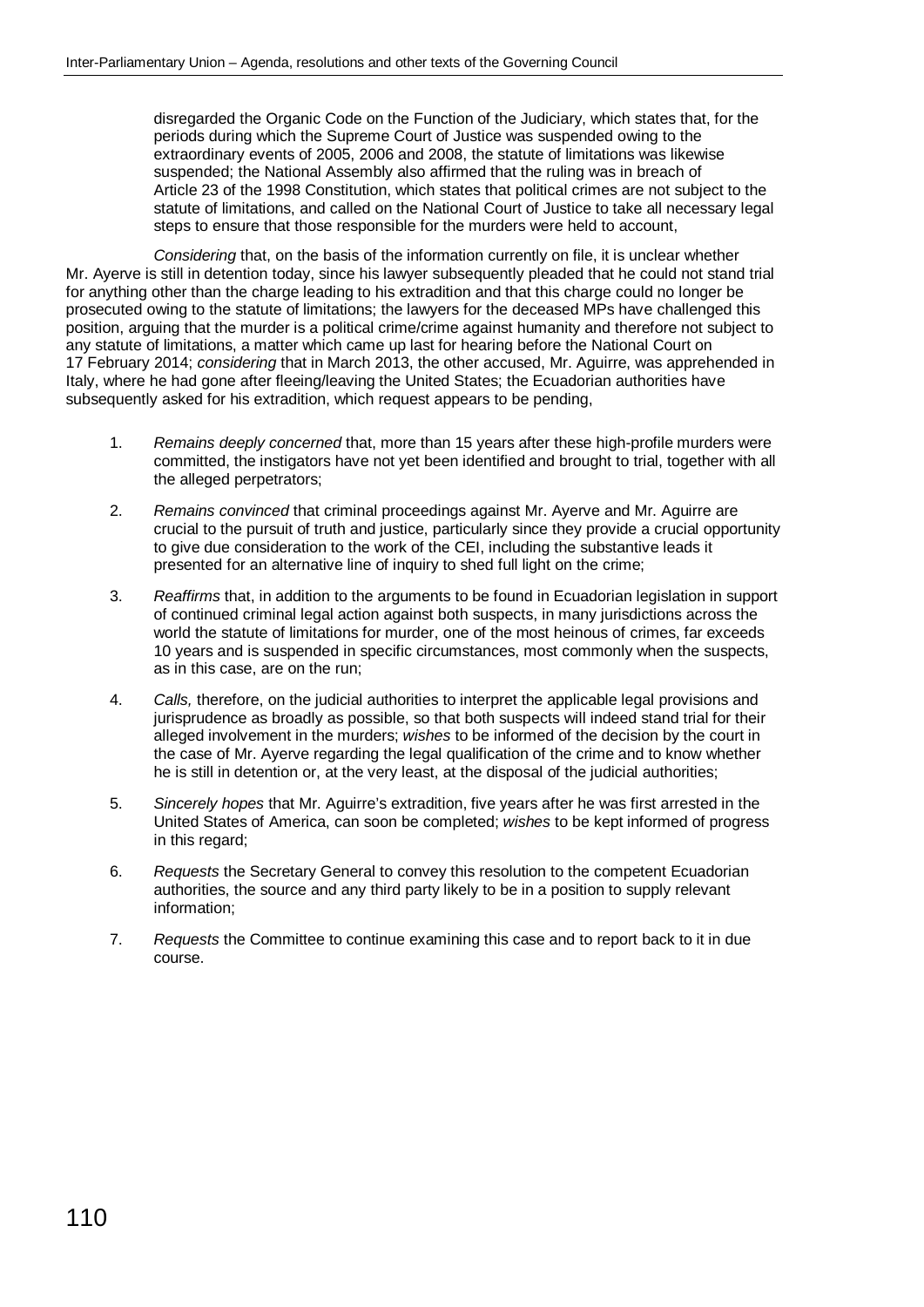### **VENEZUELA**

**VEN/10 - BIAGIO PILIERI VEN/11 - JOSÉ SÁNCHEZ MONTIEL VEN/12 - HERNÁN CLARET ALEMÁN VEN/13 - RICHARD BLANCO CABRERA VEN/14 - RICHARD MARDO VEN/15 - GUSTAVO MARCANO VEN/16 - JULIO BORGES VEN/17 - JUAN CARLOS CALDERA VEN/18 - MARÍA CORINA MACHADO (MS.) VEN/19 - NORA BRACHO (MS.) VEN/20 - ISMAEL GARCÍA VEN/21 - EDUARDO GÓMEZ SIGALA VEN/22 - WILLIAM DÁVILA VEN/23 - MARÍA MERCEDES ARANGUREN**

#### *Resolution adopted by consensus by the IPU Governing Council at its 194<sup>th</sup> session (Geneva, 20 March 2014) [11](#page-110-0)*

The Governing Council of the Inter-Parliamentary Union,

*Having before it* the cases of the 14 aforesaid individuals, all current members of the National Assembly of Venezuela, which has been the subject of a study and report of the Committee on the Human Rights of Parliamentarians following the Procedure for the treatment by the Inter-Parliamentary Union of communications concerning violations of the human rights of members of parliament,

*Taking into account* the information and documents provided at a hearing that the Committee held on 17 March 2014 with the leader of the Venezuelan delegation to the 130<sup>th</sup> IPU Assembly (Geneva, March 2014), Mr. Dario Vivas Velasco, Deputy Speaker of the National Assembly; *taking into account* the information provided by the source on 16 March 2014 during a hearing with the Committee, as well as the information provided before the same Assembly,

*Considering* the following specific information with regard to Mr. Pilieri, Mr. Sánchez, Mr. Alemán and Mr. Blanco:

- All four persons were subject to criminal proceedings, Mr. Pilieri and Mr. Sánchez being detained, when they were elected in September 2010 - for the first time - to the National Assembly; other than in the case of Mr. Sánchez, who was convicted at final instance to a 19-year prison term for his responsibility as the mastermind in the murder of Mr. Macías, a member of the State of Zulia's Directorate of Military Intelligence, the other cases are pending and related to accusations of corruption and, in the case of Mr. Blanco, causing serious personal injury;
- According to the source, in line with Article 200 of the Constitution of Venezuela, the National Assembly should have lifted the parliamentary immunity in each of these cases; the Supreme Court stated, however, that the four parliamentarians would continue to be prosecuted and that parliamentary immunity only took effect from the moment members of parliament took office, which was 5 January 2011; an *ad hoc* committee of the National Assembly concluded, in its report of 3 February 2011, that parliamentary immunity did not apply to legal proceedings against a person that had started before he/she was sworn in as a parliamentarian;
- According to the source, the accusations against all four persons are baseless and politically motivated, which the parliamentary authorities deny; with regard to Mr. Sánchez, it affirms that he was convicted and sentenced for being the mastermind in the murder, although the material perpetrator(s) and the murder weapon were never found and as a result of a trial that was fundamentally flawed;

<span id="page-110-0"></span> <sup>11</sup> The delegations of Venezuela, Cuba, Ecuador and the Russian Federation expressed their reservations regarding the resolution.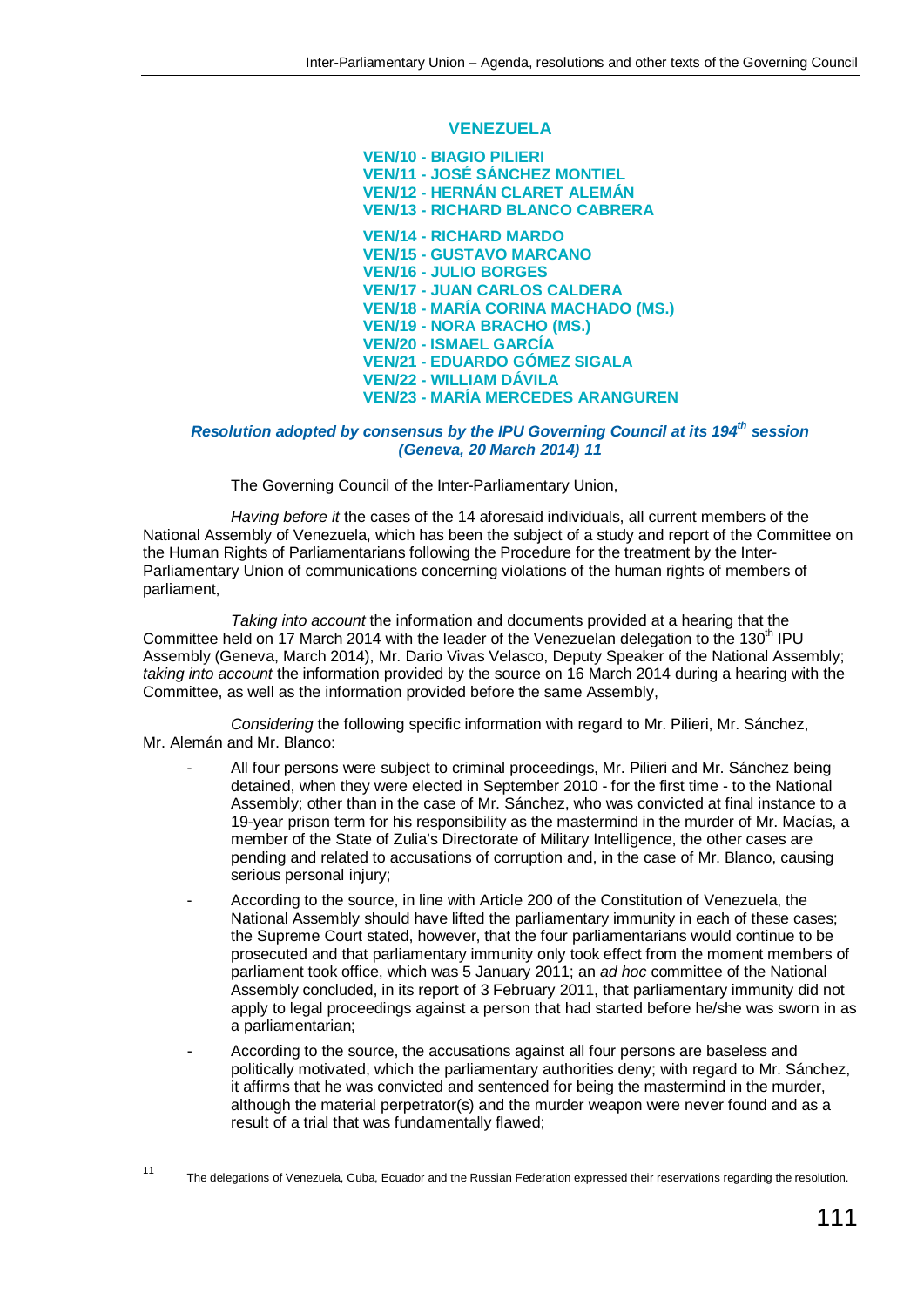- On 23 February 2011, Mr. Pilieri was released pending trial; the following day, he was sworn in as a member of the National Assembly; Mr. Blanco and Mr. Alemán were both sworn in on 5 January 2011 and have since been exercising their parliamentary mandates; all three remain, however, subject to criminal proceedings; in December 2011, Mr. Sánchez was released on humanitarian grounds; he took his seat in the National Assembly on 15 October 2013,

*Taking into account* the following legal provisions that concern parliamentary immunity and the exercise of political rights in Venezuela:

- Article 200 of the Constitution stipulates: "Members of the National Assembly shall enjoy immunity in exercising their mandate from the moment their election is ... Should any member of the National Assembly be accused of committing an offence, the Supreme Court of Justice shall be seized of the matter on a confidential basis, being the only body competent to order, subject to the prior authorization of the National Assembly, the detention and prosecution of a member";
- Article 27 of the rules of procedure and of debates in the National Assembly state: "Members of parliament shall enjoy immunity under the terms and conditions provided in the Constitution. For the purposes of the procedure provided in Article 200 of the Constitution, after receiving the application for authorization from the Supreme Court of Justice, the Assembly shall appoint a special committee, which shall be responsible for examining the matter and submitting a detailed report to plenary, within thirty days following its establishment, on whether or not to proceed with the application for authorization, guaranteeing, no matter what, that the rules of due process enshrined in Article 49 of the Constitution will have been applied in the case of the member of parliament concerned";
- Article 42 of the Constitution stipulates: "...The exercise of citizenship or any political rights can be suspended only by final judicial decision in the cases provided by law." Article 49 stipulates: "All judicial and administrative actions shall be subject to due process, therefore: …(2) Any person shall be presumed innocent until proven otherwise";
- Article 380 of the Code of Criminal Procedure states: "Once the required formalities for the prosecution have been duly completed, the official shall be suspended, or suspended and barred, or barred from holding any public office during the trial";
- Article 187 of the Constitution stipulates: "It is the responsibility of the National Assembly: … (20). To validate the mandate of its members and accept their resignation. The temporary suspension of a member of parliament from office may only be decided by a two-thirds vote of the members of parliament present,

*Considering* the following information about the situation of Mr. Richard Mardo:

- On 5 February 2013, Mr. Diosdado Cabello, Speaker of the National Assembly, reportedly showed, in the course of an ordinary session, public documents and cheques to support the thesis that Mr. Mardo had benefited from third-party donations, with the argument that this amounted to illicit enrichment; the source affirms that what the Speaker had shown were falsified cheques and forged receipts;
- On 6 February 2013, Mr. Pedro Carreño, in his capacity as President of the Parliamentary Audit Committee, pressed criminal charges against the parliamentarian in question, calling for him to be placed under house arrest in view of the alleged *flagrante delicto* situation;
- On 12 March 2013, the Prosecutor General's Office formally requested the Supreme Court to authorize proceedings against Mr. Mardo on accusations of tax fraud and money laundering; the source affirms that only on that day was Mr. Mardo allowed to access the investigation records, which had been compiled without his involvement;
- In its ruling of 17 July 2013, the Supreme Court requested the National Assembly to lift his parliamentary immunity, "an action which, if taken, is fully in accordance with Article 380 of the Code of Criminal Procedure";
- On 30 July 2013, the National Assembly decided to lift Mr. Mardo's parliamentary immunity,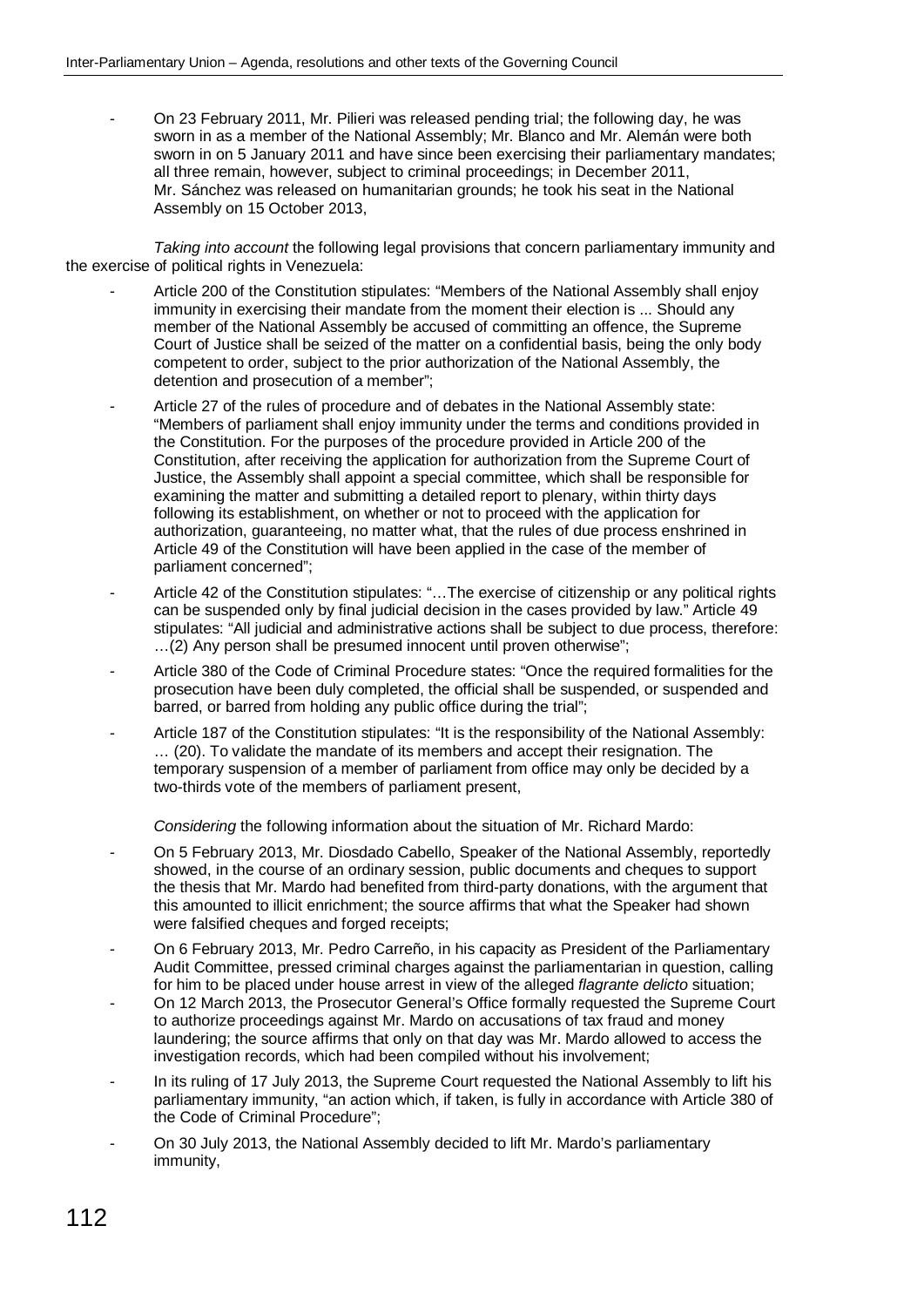*Considering* the following information about the situation of Ms. María Mercedes

Aranguren:

- On 12 November 2013, the National Assembly lifted the parliamentary immunity of Ms. María Mercedes Aranguren so as to allow charges of corruption and criminal association to proceed in court; the source affirms that the case against her is not only baseless, but had been dormant since 2008 and had only been reactivated recently in order to help the ruling party obtain the necessary 99 votes in parliament to adopt the enabling legislation (*ley habilitante*) investing the President of Venezuela with special powers to rule by decree; the source points out that Ms. Aranguren had switched to the opposition in 2012 and that the lifting of her immunity and her subsequent suspension under Article 380 of the Code of Criminal Procedure from parliament would give, through her deputy, who remained loyal to the ruling party, the majority - the missing 99<sup>th</sup> vote - to pass the enabling legislation; the source stresses in this regard that, six days after the lifting of her parliamentary immunity, parliament adopted the enabling legislation, i.e. on 18 November 2013,

*Considering* that, according to the source, the lifting of parliamentary immunity, inasmuch as it has the effect of suspending the parliamentary mandate, requires a three-fifth majority in the National Assembly, whereas the parliamentary authorities affirm that a simple majority is sufficient; *considering also* that the source affirms that the suspension of a member of parliament for the duration of the criminal proceedings runs counter to Articles 42 and 49(2) of the Constitution, which the authorities deny,

*Considering also* that the source expressed fears that the immunity of member of parliament María Corina Machado would soon be lifted, following the announcement by the Deputy Speaker of the National Assembly, on 20 February 2014, that its Permanent Home Affairs Committee was collecting information that would show Ms. Machado to have participated in terrorist and fascist activities that ran counter to the homeland; that information would be submitted to the Prosecutor General so that he could ask the Supreme Court to allow criminal proceedings to be initiated; on 18 March 2014, in the course of an ordinary session, at the instigation of the Speaker of the National Assembly, the latter adopted a motion in support of starting an investigation into Ms. Machado, with a view to lifting her immunity,

*Noting* that, in the past, the source also expressed fears that the immunity of Mr. Caldera would be lifted, the source affirms that an illegal audio recording and photos were presented showing several persons framing him in a ploy that made a legal act seem criminal before public opinion, namely the receipt of private funds for a mayor's pre-campaign; the source points out that, in Venezuela, public funding of political parties and election campaigns is prohibited; it appears that on 20 May 2013 the Prosecutor General asked the Supreme Court to accede to the request that Mr. Caldera be subjected to criminal proceedings; it is unclear whether the Supreme Court has given its opinion on the matter; at the hearing with the Committee, the Venezuelan Deputy Speaker showed pictures that Mr. Caldera had readily fallen into the trap and accepted money for his campaign from an entrepreneur; a parliamentary investigation into Mr. Caldera was under way,

*Noting also* that, according to the source, several members of the opposition were subjected to physical and verbal aggression by members of the ruling party on 22 January, 16 April and 30 April 2013, as a result of which several parliamentarians were injured; the parliamentary authorities have stated that the opposition parliamentarians had a large responsibility for the violent incidents that occurred in the National Assembly, either directly or indirectly,

*Recalling* that an IPU mission was due to travel to Venezuela in June 2013 to address, among other things, the issues that had arisen in this case, but that the mission was postponed at the last minute in order to allow the parliamentary authorities more time to organize the requested meetings,

*Considering* that repeated demonstrations have taken place in Venezuela since February 2014 and that in response President Maduro has called for a national peace conference, calling on all those who can make a contribution, including the church, the opposition, trade unions and civil society, to take part in it,

1. *Thanks* the leader of the Venezuelan delegation for his cooperation and the information he provided;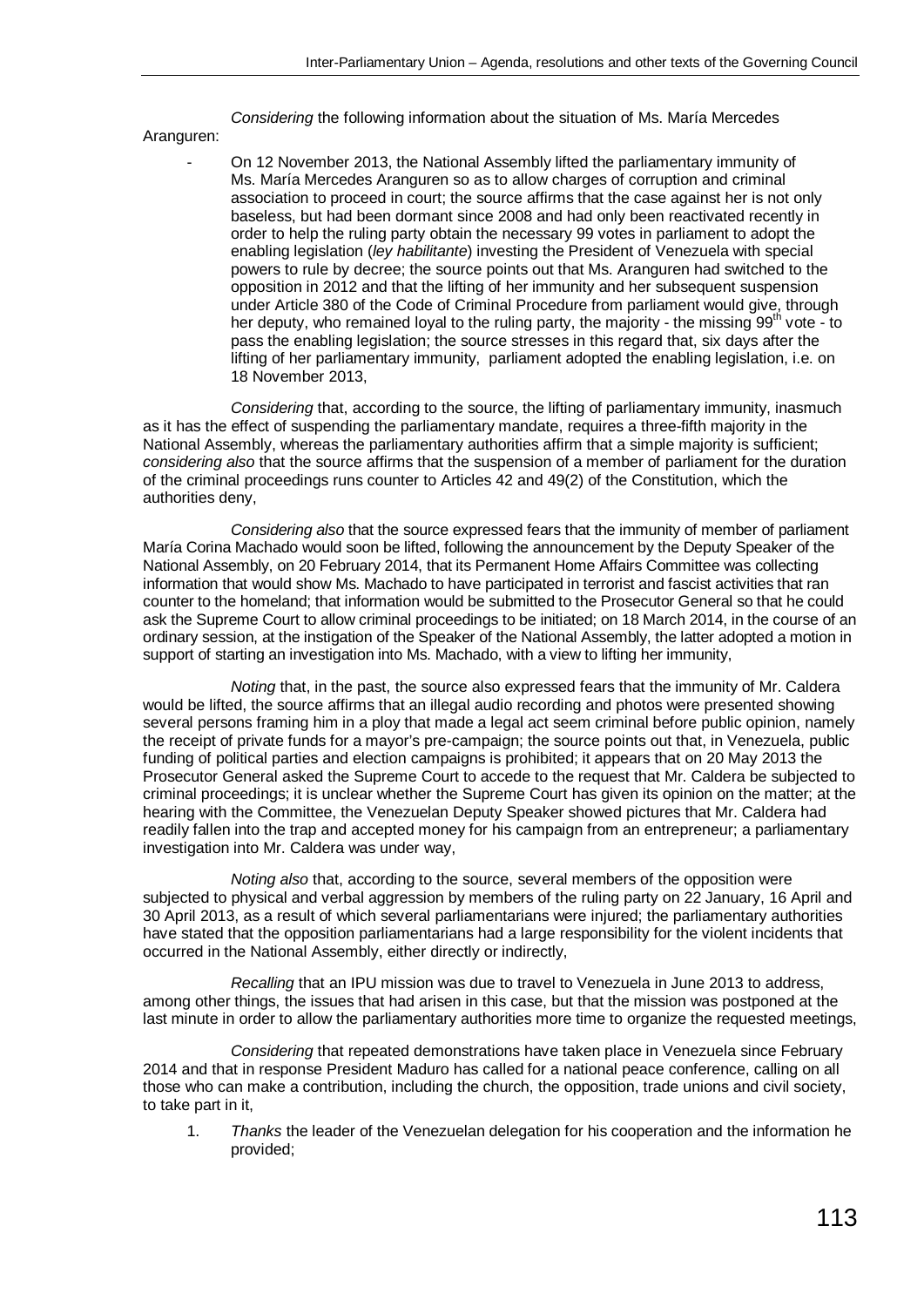- 2. *Notes* that the parliamentary authorities and the opposition have opposing views regarding the legal and factual basis for the action taken to suspend several opposition parliamentarians, to lift their parliamentary immunity and to subject them to criminal investigation and prosecution;
- 3. *Believes* that the National Assembly should be the place where different views in Venezuela are expressed without fear of reprisal and incitement to violence and where efforts are made to find common ground; *is concerned* therefore that the National Assembly itself, rather than the judicial authorities, took the initiative, at least in the case of Mr. Mardo and Ms. Machado, to make criminal accusations against members of the opposition, thereby lending weight to the allegation that the justification is therefore political rather than legal;
- 4. *Is concerned too* that, as shown by the cases of Mr. Pilieri, Mr. Blanco and Mr. Alemán, who remain subject to criminal proceedings years after they started, a suspension from parliament for the duration of legal proceedings may practically amount to the loss of one's parliamentary mandate, thereby denying not only the individual his/her political rights but also his/her electorate's right to be represented in parliament; *notes therefore with concern* that efforts are under way towards lifting the immunity of Mr. Caldera and Ms. Machado and hence suspending them from parliament;
- 5. *Believes*, all the more so in light of the latest developments in this case, that a visit to Venezuela would offer a useful and direct opportunity to gain a better understanding of the complex issues at hand; *expresses the hope*, therefore, that such a visit can take place in the near future; and *requests* the Secretary General to seek the agreement of the Venezuelan parliamentary authorities for this purpose;
- 6. *Requests* the Secretary General to convey this resolution to the authorities, the source and any third party likely to be in a position to supply relevant information;
- 7. *Requests* the Committee to continue examining this case and to report back to it in due course.

# **IRAQ**

#### **IQ/60 - HARETH AL-OBAIDI**

#### *Resolution adopted unanimously by the IPU Governing Council at its 194<sup>th</sup> session (Geneva, 20 March 2014)*

The Governing Council of the Inter-Parliamentary Union,

*Referring* to the outline of the case of Mr. Hareth Al-Obaidi, a member of the Council of Representatives of Iraq and Vice-Chairperson of the parliamentary committee on human rights when he was assassinated in June 2009, which has been examined by the Committee on the Human Rights of Parliamentarians since its 126<sup>th</sup> session (July 2009) pursuant to the Procedure for the treatment by the Inter-Parliamentary Union of communications concerning violations of the human rights of members of parliament,

*Taking into account* the information provided by a member of the delegation of Iraq who appeared before the Committee on the Human Rights of Parliamentarians during the 130<sup>th</sup> IPU Assembly (Geneva, March 2014),

#### *Recalling* the following information on file:

- On 12 June 2009, Mr. Al-Obaidi, a Sunni member of the Council of Representatives, Vice-Chairperson of the parliamentary committee on human rights and leader of the National Concord Front parliamentary group*,* was shot dead along with his bodyguard in the Yarmouk mosque in Baghdad;
- The President of the High Judicial Council indicated in December 2009 that the assassination had been investigated by the Counter-Terrorism Bureau of the Criminal Justice Section of Al-Karkh, under the jurisdiction of the Criminal Tribunal of Al-Karkh, and that 20 people had been arrested as a result; however, after interrogation, only four were kept in custody for further investigation and arrest warrants were issued for a further 10 people, all of whom remained at large at that time;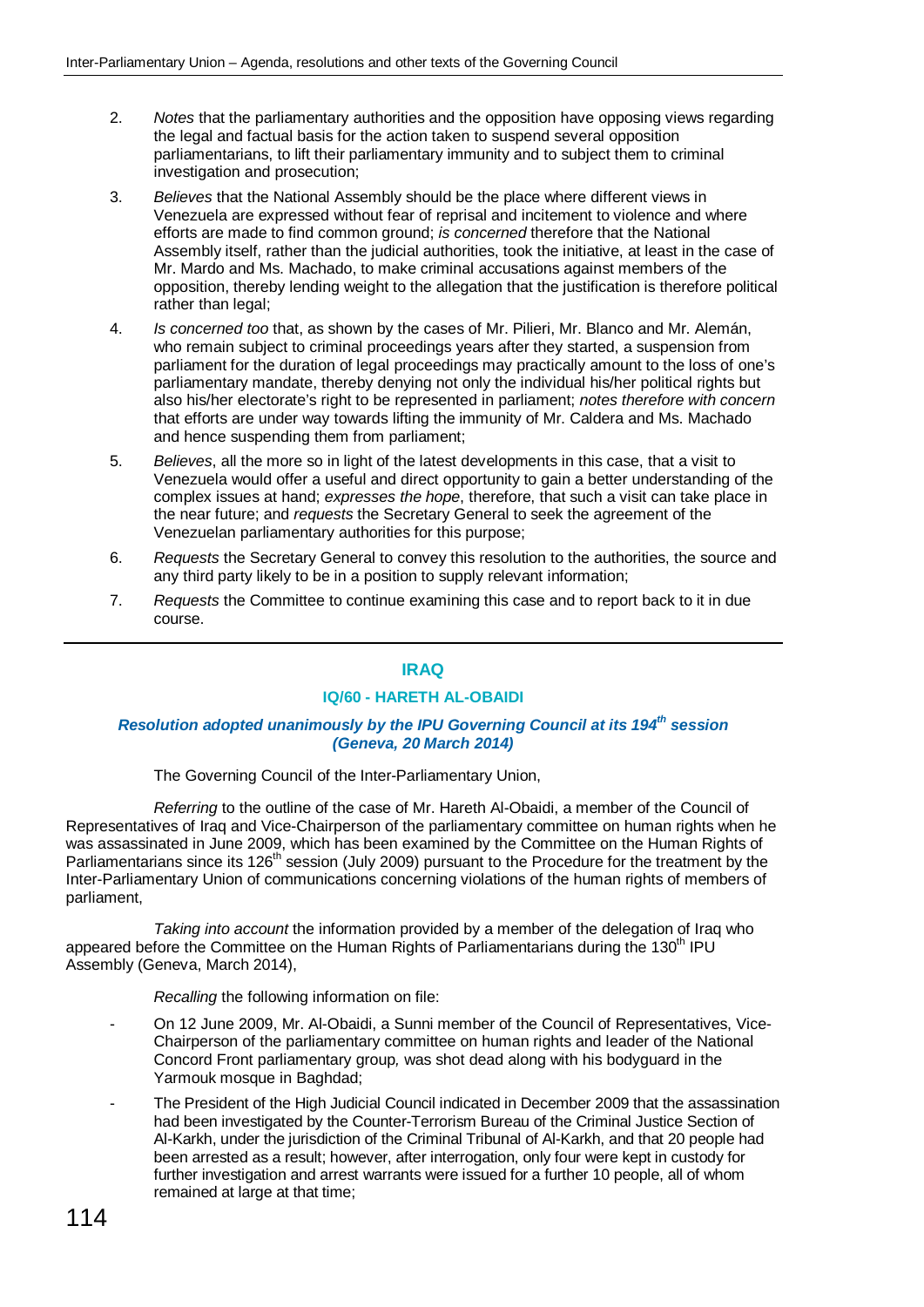- In June 2010, the President of the High Judicial Council reported that the investigation was still under way and that one of the suspects, an Al-Qaida affiliate named Manaf Al-Rawi, had confessed to the crime; suspicions of Al-Qaida involvement had been previously referred to in media reports, according to which Mr. Ahmed Abed Oweiyed, the Deputy Commander of the military branch of Al-Qaida in Iraq, was arrested on 17 June 2009 in connection with the murder;
- The President of the High Judicial Council indicated in October 2011 that the Court of Cassation had concluded in July 2011 that the central criminal tribunal of Al-Karkh had been erroneously seized of the case through three different indictments and therefore ordered a new decision regarding which court had jurisdiction,

*Considering* that the member of the Iraqi delegation at the 130<sup>th</sup> Assembly stated that the investigation into the murder had concluded, and that Mr. Al-Rawi was convicted of the crime, sentenced to death, and subsequently executed by the Iraqi judicial authorities, and that details would be provided in the future by the House of Representatives in that respect,

- 1. *Notes with interest* that the alleged perpetrator has been prosecuted and held to account;
- 2. *Is particularly eager* to receive detailed information from the House of Representatives about the conclusions of the investigation and subsequent judicial proceedings leading up to the conviction of the suspect; *is particularly interested* to find out whether the investigation was able to establish the reasons why Mr. Al-Obaidi was targeted; *also wishes to know* if other suspects were held accountable;
- 3. *Requests* the Secretary General to convey this resolution to the parliamentary authorities, the sources and any third party likely to be in a position to supply relevant information;
- 4. *Requests* the Committee to continue examining this case and to report back to it in due course.

## **IRAQ**

#### **IQ/62 - AHMED JAMIL SALMAN AL-ALWANI**

#### *Resolution adopted unanimously by the IPU Governing Council at its 194<sup>th</sup> session (Geneva, 20 March 2014)*

The Governing Council of the Inter-Parliamentary Union,

*Having before it* the case of Mr. Ahmed Jamil Salman Al-Alwani, a member of the Council of Representatives of Iraq, which has been examined by the Committee on the Human Rights of Parliamentarians since its 144<sup>th</sup> session (January 2014), pursuant to the Procedure for the treatment by the Inter-Parliamentary Union of communications concerning violations of the human rights of members of parliament,

*Taking into account* the letter from the Speaker of the Council of Representatives dated 31 December 2013, the information provided by a member of the delegation of Iraq who appeared before the Committee on the Human Rights of Parliamentarians during the 130<sup>th</sup> IPU Assembly (Geneva, March 2014), and the information transmitted by the sources,

*Considering* the following information provided by the sources:

- Mr. Al-Alwani was arrested on 28 December 2013 in Ramadi, in Anbar province, during a raid on his home carried out by Iraqi forces in the middle of the night; his brother and five of his security guards were reportedly killed during the attack and another 18 people injured;
- Neither his family members, nor his lawyers know where he is being detained; they fear that he has been taken to a secret detention centre and tortured; they have received anonymous telephone calls threatening that Mr. Al-Alwani would be executed;
- The media reported that Mr. Al-Alwani was charged with terrorism during an initial hearing held before the Central Criminal Court of Baghdad on 27 January 2014 and that the trial had been deferred to 9 March 2014;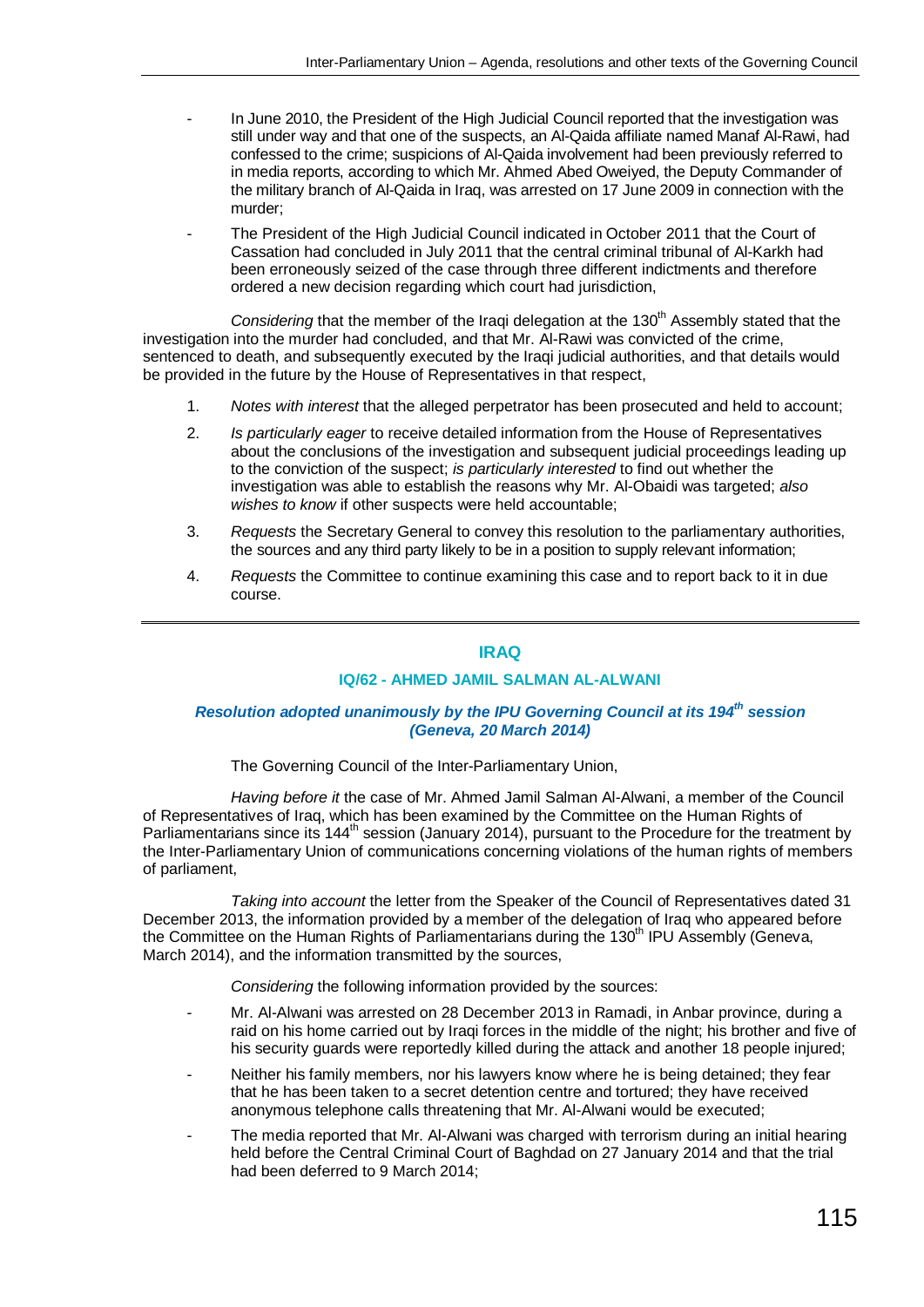The sources fear that Mr. Al-Alwani was arrested in retaliation for his outspoken support for the grievances of the Sunni population; according to the source, Mr. Al-Alwani is a member of the Al-Iraqiya political block who was serving his second parliamentary mandate; he is known to be a prominent critic of Iraqi Prime Minister Al-Maliki and a supporter of the demonstrations that started in Ramadi in December 2013 in protest against the perceived marginalization and persecution of Iraqi Sunnis by the central Government; the Prime Minister is said to have publicly announced on 22 December 2013 that these protests had become a "headquarters for the leadership of Al-Qaida" and to have warned that the security forces would intervene; according to the source, Mr. Al-Alwani had held meetings with the provincial authorities on 27 December 2013, the day before his arrest, in an effort to defuse the tension between the governorate and the central Government,

*Considering* that, according to the Speaker of the Council of Representatives: (i) the Council of Representatives and its parliamentary investigative committee have been unable to visit him in detention or obtain any information on his place or conditions of detention, or even on his health; (ii) it has not been apprised of the progress made in the investigation; (iii) Mr. Al-Alwani's parliamentary immunity has been violated and there are concerns with regard to respect for constitutional and legal safeguards; and (iv) Mr. Al-Alwani has parliamentary immunity and should therefore be released,

*Considering* that the member of the delegation of Iraq who appeared before the Committee at the 130<sup>th</sup> Assembly provided the following information:

- The Council of Representatives has not received any information on the exact circumstances of, and grounds for, the arrest of Mr. Al-Alwani, which are the subject of much speculation; there are, however, two opposing points of view in that respect within parliament: (i) one is that he was a terrorist and was caught in *flagrante delicto* by the Iraqi forces; and (ii) the other one is that he was attacked by the Iraqi forces because he had supported the demonstrations and was accused of terrorism because he and his bodyguards opened fire to defend themselves when the house was broken into by armed forces in the middle of the night as they had no way of knowing that they were dealing with the Iraqi forces and not Al-Qaeda or an armed militia, considering the volatile security situation at that time;
- The Council of Representatives has not been able to obtain any information on the charges and proceedings against Mr. Al-Alwani to date, or on his conditions of detention or his health, and does not know whether he has been subjected to torture; however, torture in detention is a long-standing problem in Iraq, which has been documented, including in reports of the Parliamentary Human Rights Committee;
- There are special procedures to respect under the Constitution and the laws of Iraq to arrest and prosecute members of parliament and that, regardless of the circumstances and grounds for his arrest, he was entitled to protection from torture and to a fair trial; Mr. Al-Alwani is currently detained in Baghdad and is not allowed to receive visits from family members, lawyers or anyone else pursuant to the terrorism law; a hearing recently took place in the main courtroom of Baghdad; the trial was suspended after Mr. Al-Alwani requested the transfer of his trial to Al-Anbar province according to the normal criminal procedure that provides him with the right to be tried in his province of origin; however, this does not usually apply in terrorism cases and the current instability in Al-Anbar does not presently allow for such a transfer,

*Bearing in mind* that the 2005 Constitution guarantees the right to life, security and liberty (Article 15), provides that homes may not be entered, searched or put in danger except by a judicial decision and in accordance with the law (Article 17.2), and prohibits unlawful detention and detention in places not designed for that purpose (Article 19.12); Article 60 of the Constitution guarantees parliamentary immunity and prohibits the arrest of a member during the legislative term of the Council of Representatives, unless the member is accused of a felony and the Council decides by an absolute majority to lift the immunity, or if caught *in flagrante delicto* committing a felony,

*Considering* that Iraq is a party to the International Covenant on Civil and Political Rights and to the Convention against Torture and Other Cruel, Inhuman or Degrading Treatment or Punishment,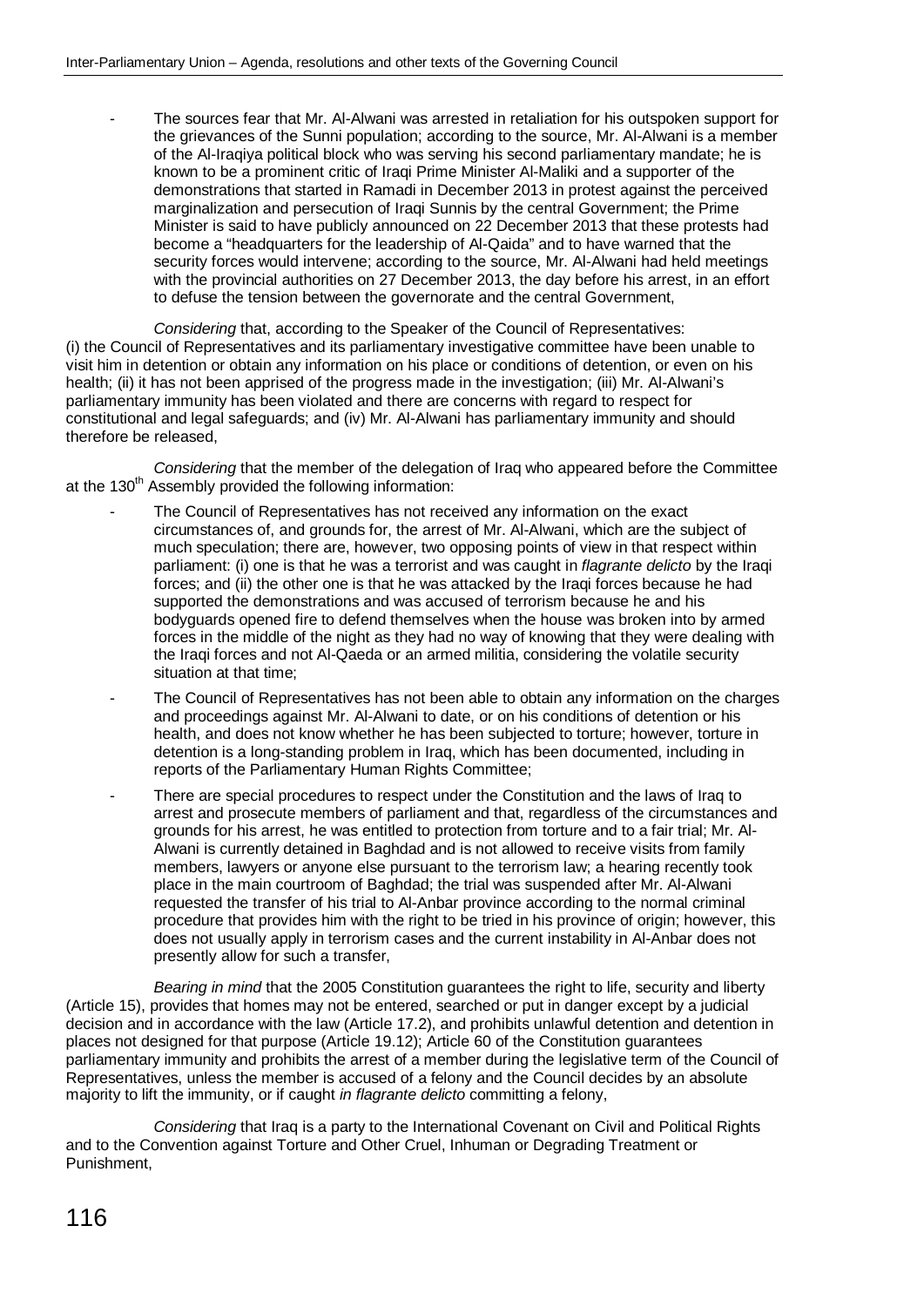- 1. *Sincerely thanks* the Speaker of the Council of Representatives and the member of the Iraqi delegation for the information provided;
- 2. *Is extremely concerned* about Mr. Al-Alwani's health and physical integrity, given that he may have been exposed to torture and that no one is able to visit him in detention and *is alarmed* that the arrest and detention procedure may have violated constitutional and other legal safeguards, including Mr. Al-Alwani's parliamentary immunity;
- 3. *Urges* the Iraqi authorities to ensure that Mr. Al-Alwani's fundamental rights to protection from torture and mistreatment in detention and to a fair trial are fully respected in compliance with Iraqi law and with international human rights conventions to which Iraq is a party;
- 4. *Is shocked* that the Council of Representatives has not been provided with any information to date about the fate of its member and has not been authorized to visit him and c*alls upon* the competent Iraqi authorities to provide, as a matter of urgency, official information on Mr. Al-Alwani's place and conditions of detention, on his current state of health, on the grounds and factual basis for his arrest and on the procedure followed, as well as to allow the parliamentary investigative committee to visit him in detention; *wishes* to be kept informed of any new developments;
- 5. *Notes with satisfaction* that the Council of Representatives has undertaken action to ensure respect for Mr. Al-Alwani's fundamental rights and to monitor his situation; *recalls* that the protection of the rights of parliamentarians is the necessary prerequisite to enable them to protect and promote human rights and fundamental freedoms in their respective countries and that the representational nature of a parliament closely depends on the respect of the rights of the members of that parliament; *trusts* the Council of Representatives will continue exercising its oversight function effectively and to fulfil its duty and vested interest to ensure the protection of its members so that they may carry out their mandate without hindrance;
- 6. *Requests* the Secretary General to inform the Speaker of the Council of Representatives accordingly and to convey this resolution to the parliamentary authorities, the Prime Minister, the High Judicial Council, the sources and any third party likely to be in a position to supply relevant information;
- 7. *Requests* the Committee to continue examining this case and to report back to it in due course.

# **MALAYSIA**

## **MAL/15 - ANWAR IBRAHIM**

#### *Resolution adopted unanimously by the IPU Governing Council at its 194<sup>th</sup> session (Geneva, 20 March 2014)*

The Governing Council of the Inter-Parliamentary Union,

*Referring* to the case of Dato Seri Anwar Ibrahim, an incumbent member of the Parliament of Malaysia, and to the resolution it adopted at its 191<sup>st</sup> (October 2012),

*Recalling* the following: Mr. Anwar Ibrahim, Finance Minister from 1991 to 1998 and Deputy Prime Minister from December 1993 to September 1998, was dismissed from both posts in September 1998 and was arrested on charges of abuse of power and sodomy; he was found guilty on both counts and sentenced, in 1999 and 2000 respectively, to a total of 15 years' imprisonment; on 2 September 2004, the Federal Court quashed the conviction in the sodomy case and ordered Mr. Ibrahim's release, as he had already served his sentence in the abuse of power case; *recalling* also that the IPU had arrived at the conclusion that the motives for Anwar Ibrahim's prosecution were not of a legal nature and that the case was built on a presumption of guilt,

*Considering* that Mr. Anwar Ibrahim was re-elected in August 2008 and May 2013 and has since been the *de facto* leader of the opposition Pakatan Rakyat (The People's Alliance),

*Considering* the following: On 28 June 2008 Mohammed Saiful Bukhari Azlan, a former male aide in Mr. Anwar Ibrahim's office, filed a complaint alleging that he had been forcibly sodomized by Mr. Anwar Ibrahim in a private condominium. When it was pointed out that Mr. Anwar Ibrahim, at the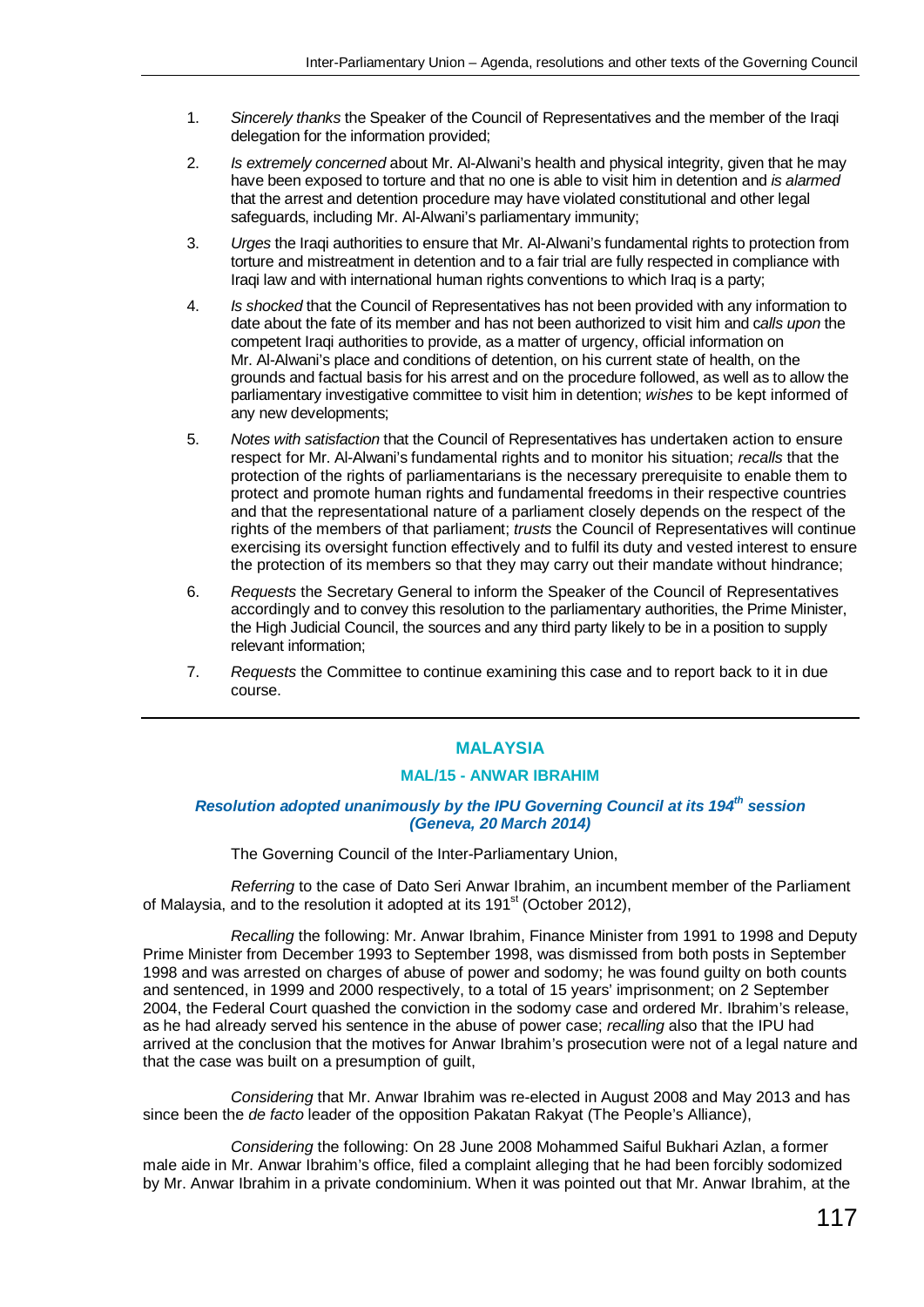time of the alleged rape 61 years old and suffering from a bad back, was no physical match for a healthy 24-year-old, the complaint was revised to indicate homosexual conduct by persuasion; Mr. Anwar Ibrahim was arrested on 16 July 2008 and released the next day and was formally charged on 6 August 2008 under Section 377B of the Malaysia Criminal Code, which punishes "carnal intercourse against the order of nature" with "imprisonment for a term which may extend to 20 years and shall also be liable to whipping; Anwar Ibrahim has pleaded not guilty to the charge,

*Recalling* the following procedural irregularities and other incidents that occurred before and during investigation and the proceedings before the first-instance court:

- Mr. Saiful gave testimony in court that he was not examined until about 52 hours after the alleged incident, and the first doctor from Hospital Pusrawi (Pusat Rawatan Islam) reported he found no evidence of anal penetration; about two hours later, Mr. Saiful then visited Hospital Kuala Lumpur, a government hospital, and a report endorsed by three specialists from that hospital reached the same conclusion;
- The initial First Information Report to the police by the complainant was not released to Mr. Anwar Ibrahim's counsel for months, raising concerns about evidence-tampering, especially as regards DNA samples; moreover, it has been confirmed that Mr. Saiful visited the office and home of the then Deputy Prime Minister Najib Tun Razak a few days before he made the allegations, which Mr. Najib initially denied took place; Mr. Saiful reportedly also had a private meeting with senior police officer Mr. Rodwan Yusof at a hotel the day before the alleged sodomy report was made by Mr. Saiful;
- The main members of the prosecution team were involved in the earlier sodomy case; attorney General Abdul Ganil Patail, was then the main prosecutor; he has been investigated by Malaysia's anti-corruption agency over allegations that he had fabricated evidence in that case;
- Mr. Anwar Ibrahim's lawyers were denied pretrial access to DNA specimen samples and likewise denied access to, *inter alia*, statements by the plaintiff and key prosecution witnesses, notes from doctors who examined Mr. Saiful and original copies of CCTV surveillance system tapes from the condominium at the time of the alleged incident,

*Recalling* that, on 9 January 2012, the first-instance judge acquitted Mr. Anwar Ibrahim, stating that there was no corroborating evidence to support Mr. Saiful's testimony, given that "it cannot be 100 per cent certain that the DNA presented as evidence was not contaminated"; this left the court with nothing but the alleged victim's uncorroborated testimony and, as this was a sexual crime, it was reluctant to convict on that basis alone,

*Recalling also* that the Attorney General lodged an appeal and that the appeal proceedings started on 7 September 2012, and that an IPU observer, Mr. Mark Trowell QC, attended most of the hearings in the case in the course of 2013 and 2014,

*Considering* that the defence counsel challenged from the outset the integrity of the lead prosecutor, Datuk Seri Mohd Shafee Abdullah, in leading the appeal; the defence made three applications to disqualify him, all of which were dismissed, most recently on 5 March 2014,

*Considering* that on 28 February 2014, the case came up for case management, with the judge deciding that hearings on the substance would take place on 6 and 7 March 2014; Mr. Karpal Singh requested that they not be listed on those dates because of prior trial commitments; *considering* that Mr. Karpal Singh had been asked to block-out dates from 7 to 10 April in expectation that the hearing would be listed within that time frame,

*Considering* the following observations, which the IPU trial observer makes in his report dated 15 March 2014 regarding the hearings on 6 and 7 March 2014: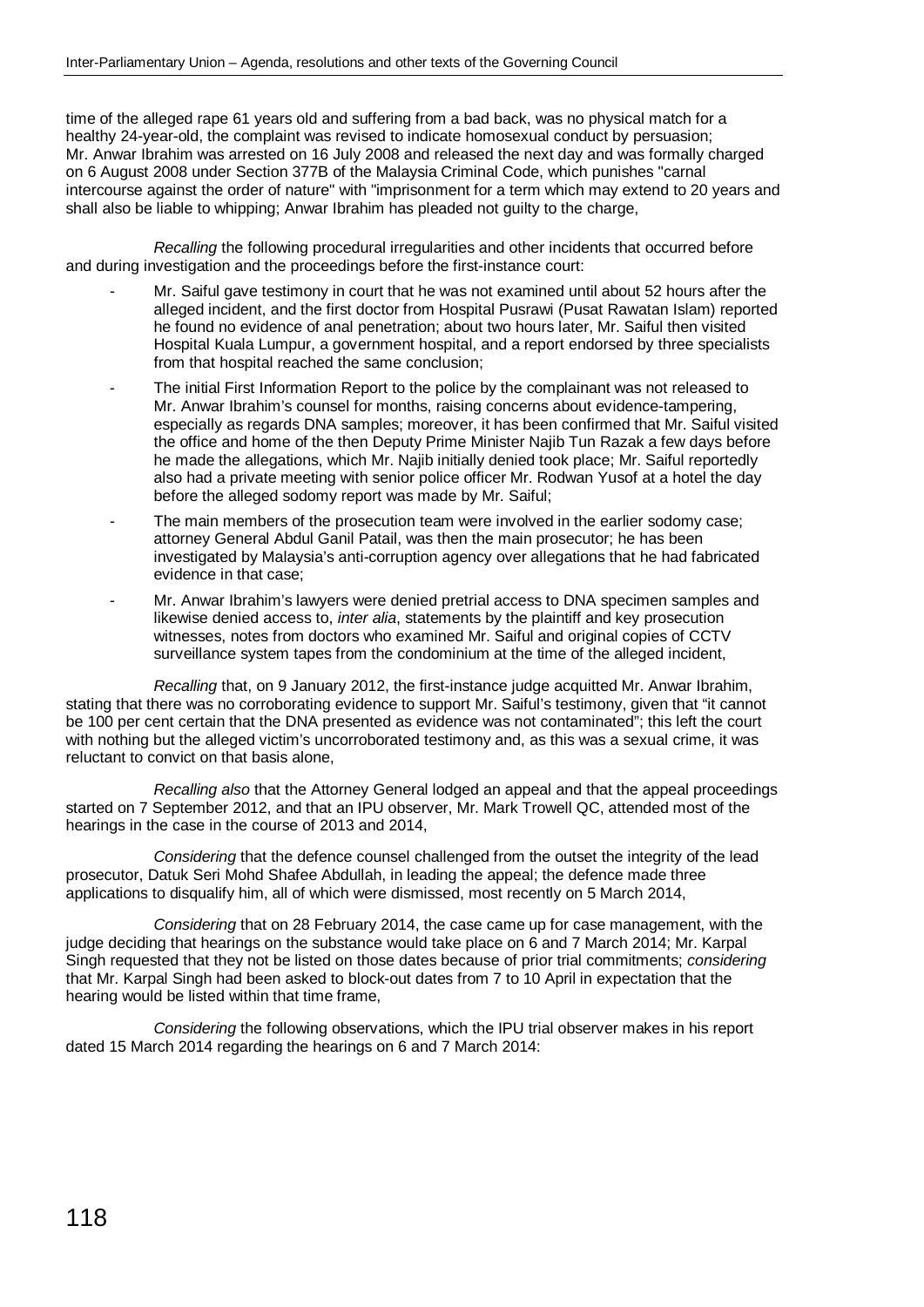The Court of Appeal convened on 6 March to hear the substantive appeal; the bench comprised Justices Balia Yusof Wahi, Aziah Ali and Mohd Zawawi Mohd Salleh; the case against Mr. Anwar Ibrahim effectively revolved around the DNA analysis; the government scientists claimed to have matched Anwar's DNA to samples taken from the body of the complainant Mr. Saiful at Kuala Lumpur Hospital (HKL) by medical examiners; in fact, the scientists claimed that the match was made from DNA extracted from sperm cells found in samples taken from Mr. Saiful's upper rectum, which they claimed was consistent with anal penetration; the defence challenged not only the integrity of the forensic samples, but also the government analysis as well; the defence experts concluded that the final DNA analysis demonstrated that there was evidence of contamination; their considered opinion was that: (i) there was evidence of an unidentified third person in the high rectal swabs that had not been explained, which meant that Mr. Saiful had either been penetrated to ejaculation by another male, or someone had contaminated the sample by handling it; (ii) the DNA analysis was inconsistent with the known history of the samples, meaning there was little, if any, evidence of degradation in circumstances where contrary to specific instructions the samples had not been properly preserved by DSP Pereria; (iii) the DNA allegedly taken from sperm cells had survived for more than 96 hours from the time of ejaculation to analysis, which was highly improbable according to scientific experience; and (iv) the Differential Extraction Process (DEP), used to separate sperm cells from non-sperm cells, was incomplete, admitting the possibility that the DNA claimed to match Anwar's DNA did not come from semen, but rather from non-sperm cells;

The prosecution submitted in support of its appeal that there was no evidence of tampering; the samples, it was argued, were always in police custody, and DSP Mr. Pereria simply opened the main package without interfering with the seals to the receptacles that held the forensic samples; Mr. Shafee further submitted that the trial judge had erred in relying upon the foreign experts to challenge the DNA analysis, and should have been satisfied with the results provided by the government scientists; Mr. Karpal Singh responded, challenging Mr. Shafee's reliance on the integrity of the forensic samples, saying that DSP Pereria was a man whom he had previously found to be an untruthful witness; he had completely disregarded specific instructions from the medical examiners to preserve the forensic samples - and by doing so contravened police standing orders;

- Submissions were concluded at around 4 p.m. on the second day of the hearing; the judges returned with a decision at 4.57 p.m.; that hour or so was to some extent surreal; the court was hushed as Justice Balia began his remarks; he mumbled his early remarks, as he said that there were a number of issues, which would be discussed in detail in written reasons delivered at a later date, saying in the meantime he would give short reasons; he said that the trial judge had erred in fact and law in acquitting Mr. Anwar Ibrahim and that, on the evidence, his decision was not sustainable; he said that the judge had failed to properly adjudicate and give sufficient weight to the evidence; in particular, he said the trial judge had misconstrued the evidence of the forensic samples by concluding there was tampering and thereby impeaching their integrity;
- Justice Balia then turned to the issue of contamination of the samples, but did not deal in his remarks with any of the four aforesaid critical issues raised by defence counsel; he said that there was "no reason for the learned trial judge to depart from his earlier findings concerning the findings and experience of the prosecution experts"; he was referring to the judge's reasons at the end of the prosecution case; he went on to say "… the judge erred in giving weight to the defence experts who were no more than armchair experts";
- This was a hurried and superficial analysis, and one can only expect that the court will give specific attention to these critical issues in the written reasons to be provided by it at a later date; the defence experts were critical because if what they said was accepted - even to a limited extent - it was material sufficient to raise a reasonable doubt in the prosecution case; it was not enough for the judges simply to brush aside the defence experts, each of whom had significant credentials and experience, in such a disparaging manner;
- Justice Balia concluded his remarks by saying that the prosecution appeal was upheld and that Mr. Anwar Ibrahim was accordingly guilty of sodomy as charged; Mr. Karpal Singh said that he needed time to prepare mitigation for his client and asked that the proceedings be adjourned for sentence to the following Friday; he told Justice Balia that the King was to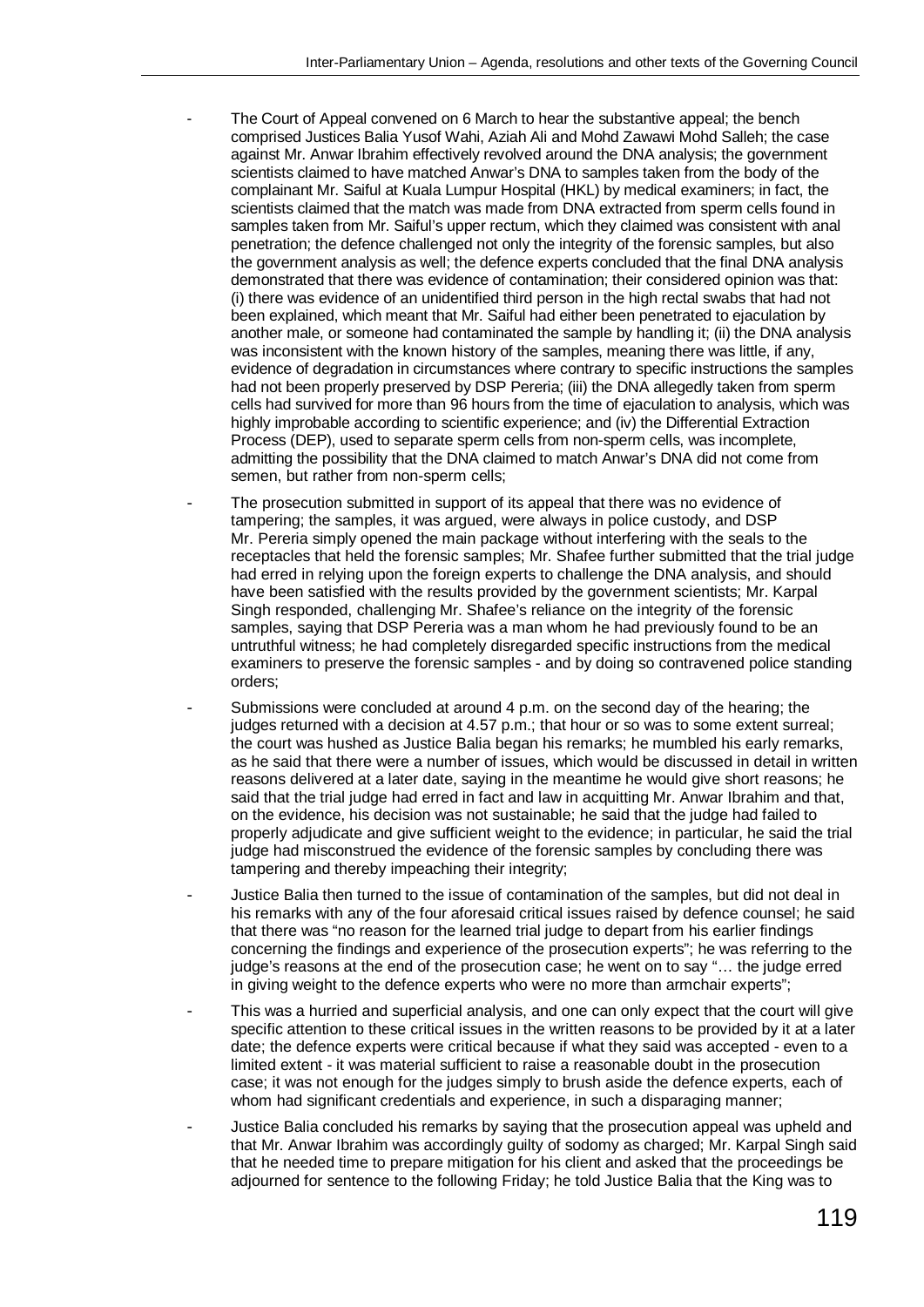open Parliament on Monday, and on Tuesday Anwar was required to respond as opposition leader; Mr. Shafee opposed the application, saying it should be done immediately; Justice Balia responded, saying that he would give Karpal one hour to prepare mitigation, to which Karpal replied that one hour was simply "unreasonable"; at 6.50 p.m. the judges returned; there followed a heated and animated exchange between Justice Balia, Mr. Karpal Singh and Mr. Shafee; Mr. Karpal Singh wanted an adjournment so that he might obtain a medical report concerning Anwar's heart and blood pressure; it was a reasonable request, given the serious nature of the offence and the delay being asked for was only one week, but the response was bizarre; Justice Balia agreed with Mr. Shafee that Mr. Karpal Singh's summary of his client's medical condition would be sufficient, but Mr. Karpal Singh responded saying how could he do that without a medical report,

*Considering* that, at 6.46 p.m. on 7 March 2014 Justice Balia sentenced Anwar Ibrabim to a five-year prison term and at 6.55 p.m. ordered that the sentence be stayed pending appeal and set bail at RM 10,000 for Mr. Anwar Ibrahim's release,

*Considering* that Mr. Anwar Ibrahim was bound to stand as a candidate in the by-election on 23 March 2014 in Kajang in the State of Selangor following the resignation of a member of the State Assembly on 27 January 2014 and that nominations were scheduled to close at 10 a.m. on Tuesday, 11 March 2014, as Malaysians can be members of parliament for both state and federal parliamentary seats; the importance of the seat of Kajang for Mr. Anwar Ibrahim was that it represented the springboard to becoming the Chief Minister of Selangor, the richest State in Malaysia; becoming Chief Minister meant that he would be the administrator of a State with significant infrastructure, resources and capital that would provide the opposition with a base for taking power nationally at the next election,

*Considering* that, if the Federal Court upholds the conviction, Mr. Anwar Ibrahim will be disqualified from holding parliamentary office and would not be eligible to stand for a parliamentary seat until after six years from the completion of his sentence, namely July 2027,

*Considering* also that, on 11 March 2014, the High Court sentenced DAP Chairman Karpal Singh, following his earlier conviction for sedition, to the payment of a fine of the amount of RM 4,000 which, subject to appeal, makes him ineligible to remain a member of parliament,

*Bearing in mind* that the law punishing homosexual acts dates back to British colonial rule in India and was adopted by the former British colonies; that Singapore decriminalized homosexuality in 2009 and that the Delhi High Court, by setting aside a conviction in 2009 when the acts were between consenting adults, thus also effectively decriminalized homosexuality,

*Considering* that, during the hearing which the Committee held on 18 March 2014 with the Malaysian delegation to the  $130<sup>th</sup>$  IPU Assembly, the leader of the delegation underscored that the matter was now before the Federal Court, that Malaysia's courts were fully independent, that the timing of the final court hearings had nothing to do with Mr. Anwar Ibrahim's candidacy in the state elections in Selangor, that this case had been pending since 2012 and that the latest postponements had resulted from the challenges brought by the defence counsel in a bid to disqualify lead prosecutor Mr. Shafee; when asked if prosecution charges on sodomy were common in Malaysia, the leader of the delegation responded that she was only aware of Mr. Anwar Ibrahim's case,

*Noting* that Anwar Ibrahim's renewed sodomy trial has been widely criticized as a bid to wreck Anwar Ibrahim's political career,

- 1. *Thanks* the Malaysian delegation for their cooperation and the information provided;
- 2. *Is deeply concerned* at Mr. Anwar Ibrahim's conviction, in particular the rushed manner in which the final hearings were conducted and organized, the apparent ease with which the main arguments presented by the defence, in particular its concerns about the integrity of the DNA, were dismissed, and on the basis of the same law which, although never or rarely invoked in Malaysia, has been used twice against him;
- 3. *Is also deeply concerned* that the current conviction has not only thwarted Anwar Ibrahim's prospects for exercising his right to stand for state elections, but would also eliminate him, if the sentence is upheld, from the life of parliament for more than a decade, thus depriving the opposition of its main leader; *considers* that this state of affairs, with enormous consequences for the political opposition in Malaysia, can only lend weight to the allegation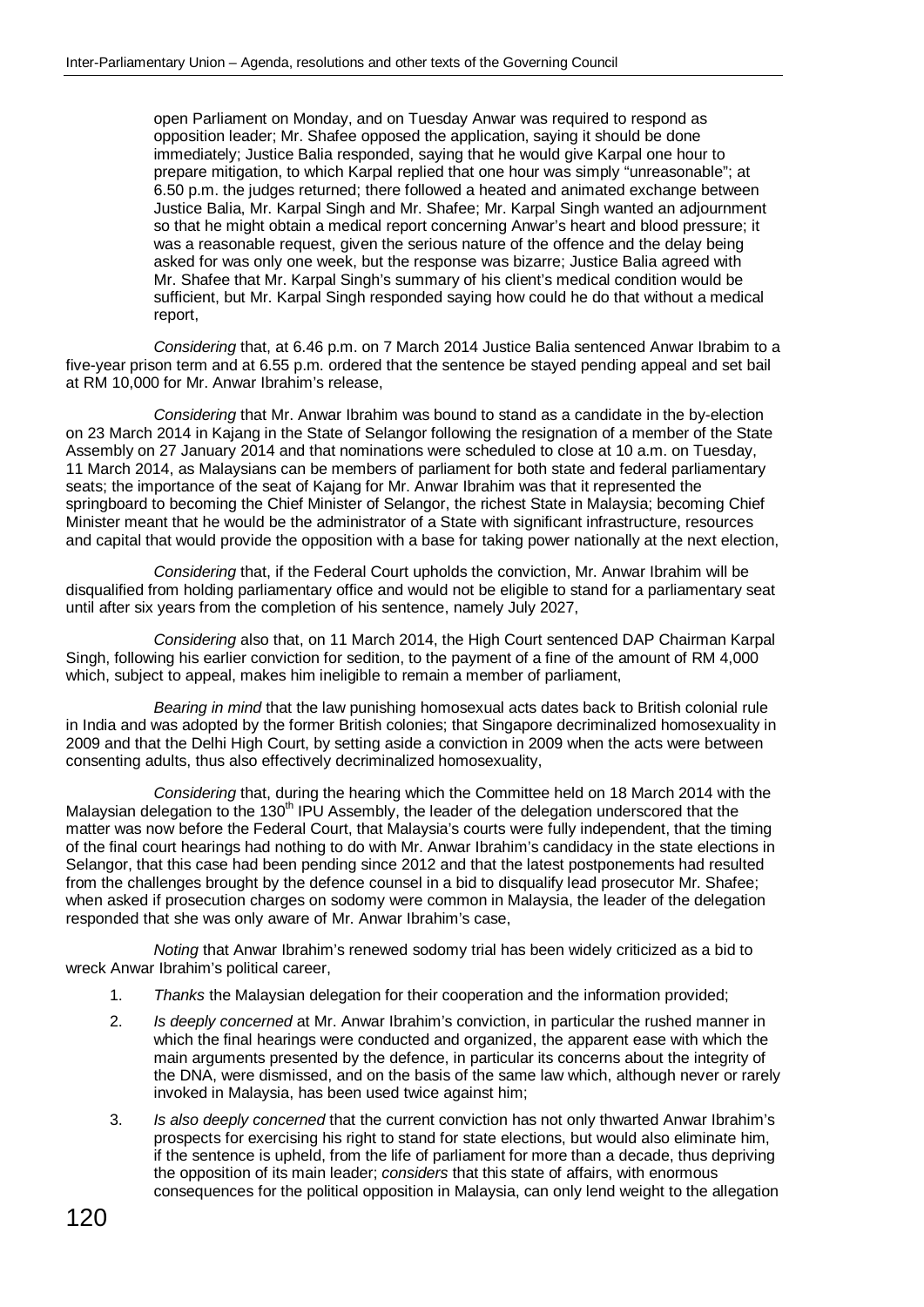that Mr. Anwar Ibrahim's prosecution and trial was motivated by other than legal concerns, as it believed was the case in the first sodomy case and the first-instance proceedings on the latest sodomy charge;

- 4. *Trusts* that the Federal Court will give due consideration to all the arguments presented in this case and in a manner that will ensure that justice is fully done and seen to be done; *is eager to receive* in the meantime, as soon as it is available, a copy of the fully reasoned ruling by the Court of Appeal; *believes* that, in light of the issues at play, it is critical for the IPU to follow closely the proceedings before the Federal Court; *requests* the Secretary General to make the necessary arrangements to ensure the presence of a trial observer at the coming hearings;
- 5. *Requests* the Secretary General to convey the trial observation report and this resolution to the competent authorities, the source and any third party likely to be in a position to supply relevant information;
- 6. *Requests* the Committee to continue examining this case and to report back to it in due course.

# **MALAYSIA**

#### **MAL/20 - KARPAL SINGH**

#### *Resolution adopted unanimously by the IPU Governing Council at its 194<sup>th</sup> session (Geneva, 20 March 2014)*

#### The Governing Council of the Inter-Parliamentary Union,

*Having before it* the case of Mr. Karpal Singh, an incumbent member of the House of Representatives of Malaysia and Chairman of the Democratic Action Party (DAP), which has been the subject of a study and report of the Committee on the Human Rights of Parliamentarians following the Procedure for the treatment by the Inter-Parliamentary Union of communications concerning violations of the human rights of members of parliament,

*Considering* that, in March 2009, Mr. Karpal Singh was charged under the Sedition Act (1948) for allegedly having uttered seditious words against the Sultan of Perak on 6 February 2009, specifically that the Sultan's removal of Datuk Seri Mohamad Nizar Jamaluddin as the Perak *menteri besar* (Chief Minister) and his appointment of Datuk Seri Dr. Zambry Abdul Kadir to the position, could be questioned in a court of law,

*Considering* the following information on file: The remarks were made in the wake of a political crisis in Perak; following the elections in March 2008, the State was governed by a three-party opposition alliance that included the DAP; earlier in 2009, three Perak state legislators tendered their resignations, tipping the balance in favour of the National Front coalition; the Sultan of Perak dismissed the alliance's government and asked the National Front to govern - a decision that was questioned by Mr. Singh,

*Considering* that, on 11 June 2010, the High Court dismissed the charge against Mr. Singh, having determined that the prosecution had failed to prove a *prima facie* case, and that, on 20 January 2012, the Court of Appeal reversed this decision and ordered Mr. Karpal Singh to enter his defence,

*Considering* that, on 21 February 2014, the High Court found Mr. Singh guilty of the charge and on 11 March 2014 sentenced him to the payment of a minimum fine of RM 4,000 ringgit; Mr. Karpal Singh has launched an appeal before the Court of Appeal,

*Considering* that persons who are convicted of a crime for which the punishment is imprisonment of one year or more or a minimum fine of RM 2,000 cannot be members of parliament,

*Considering* that, on behalf of the Committee, Mr. Mark Trowell QC has regularly observed the court hearings in this case, which took place before Justice Datuk Azman Abdullah in the High Court in Kuala Lumpur,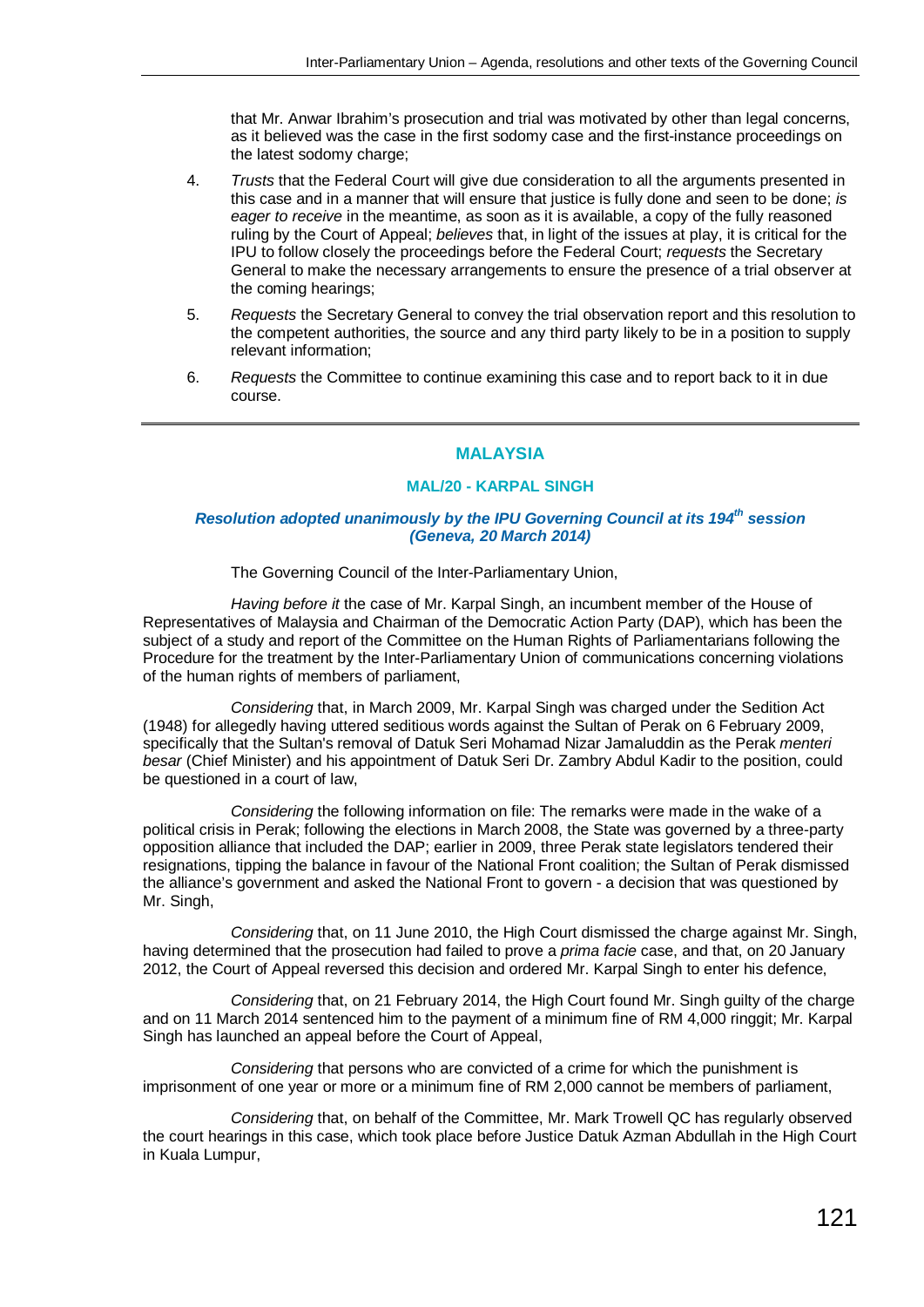*Considering* the following observations, which Mr. Trowell makes in his report of 15 March 2014:

- The Sedition Act is a relic of Malaysia's colonial past; it has since 1948 been used to stifle free speech and peaceful assembly; the Act provides that a person can be convicted on the basis that what was said had a "seditious tendency" - not that it did or that the words spoken were true or false; the defendant does not need to intend that the words spoken had one of the results identified in the Act; legislation of this type hardly seems appropriate in a modern democratic nation, which Malaysia claims to be;
- Mr. Karpal Singh's defence was that the words spoken by him at the press conference were not seditious in character; he claimed he was not challenging the Sultan's prerogative to resolve constitutional impasses, such as existed at the time in Perak; he was rather questioning the manner in which that power was exercised and suggesting that it was something that could be challenged at law; he was offering a legal opinion, which he was equipped to do as a lawyer experienced in constitutional law, and that it was in the public interest to do so as a member of parliament;
- Mr. Karpal Singh further claimed that the prosecution against him was selective, as it had been against others in the past, and he gave many examples that demonstrated that what he was saying was indeed true;
- During the constitutional crisis concerning the role of rulers in 1993, many things were said by members of the Government that, on any basis, could be interpreted as amounting to acts of sedition under the act; if anything, what was said then was far more serious than Mr. Karpal Singh's claim that the Sultan's actions were capable of being tested at law; that is why Mr. Karpal Singh has spent so much time during his trial quoting what was said at the time, reading extensively from Hansard;
- Mr. Karpal Singh also relied on the fact that, since being charged, the Government announced its intention to repeal the Sedition Act; on 11 July 2012, Prime Minister Datuk Seri Najib Razak announced that he intended to repeal the Sedition Act, for which he admitted the Government has been criticized for using against politicians, journalists and non-governmental organisations; he said it would be replaced by a national harmony act, which he claimed would balance freedom of expression with the protection of Malaysia's different cultural and religious groups; Prime Minister Najib announced that he has instructed the Attorney-General to hold a full public consultation before the new legislation is drafted to ensure that the views of all Malaysians were represented; "The Sedition Act represents a bygone era in our country and, with today's announcement, we mark another step forward in Malaysia's development; the new National Harmony Act will balance the right of freedom of expression as enshrined in the Constitution, while at the same time ensuring that all races and religions are protected," he said; the Prime Minister added that: "Our country's strength lies in its diversity; the new act underlines my commitment to nurturing the spirit of harmony and mutual respect that has been the foundation of our stability and success" (FMT News, 11 July 2012);
- Mr. Karpal Singh has complained that the Attorney-General should not have allowed the trial to proceed and that he should have discontinued the prosecution; that view was supported by many senior lawyers, who expressed their concern that a lawyer could be charged with providing a legal opinion - even though Mr. Karpal Singh did so in a political context;
- The Attorney-General has very wide discretion over the control and direction of all criminal prosecutions; clause 3 of Article 145 of the Malaysian Federal Constitution and Section 376(1) of the Criminal Procedure Code states: "In deciding whether to institute or discontinue a prosecution against an accused, the Attorney General is always guided by legal principles, but the public interest shall also be the paramount consideration"; given the circumstances, one would have thought that public interest justified discontinuing the prosecution; the Attorney-General chose not to do so; he was prepared to withdraw a similar charge against Karpal Singh in 2002, when he thought it was not in the public interest to continue the prosecution, but for some reason did not think it was in the public interest to do so in this case,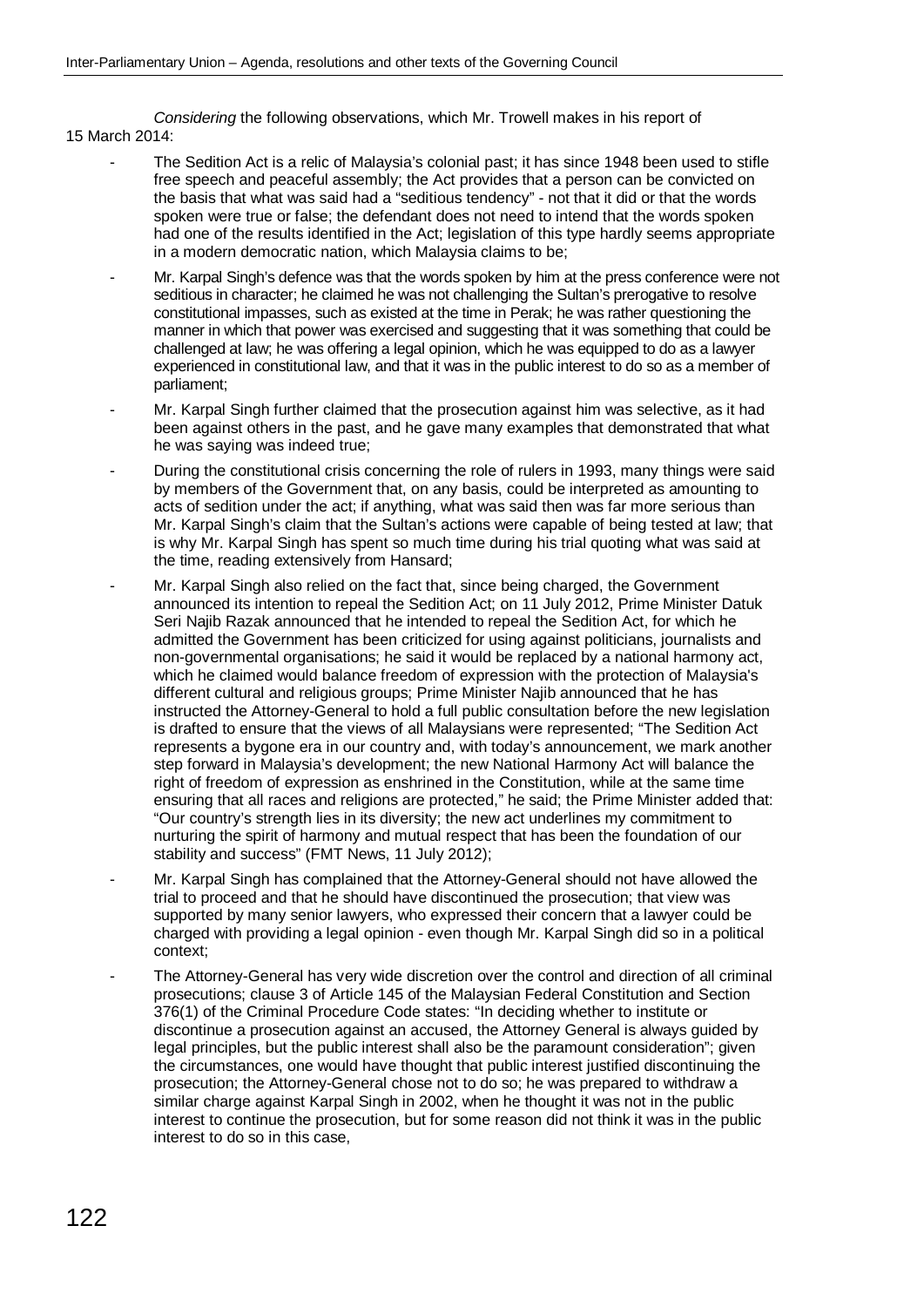*Considering* that, during the hearing that the Committee held on 18 March 2014 with the Malaysian delegation to the  $130<sup>th</sup>$  IPU Assembly, the leader of the delegation underscored that the matter was now before the Court of Appeal, that Malaysia's courts were fully independent and that the Sedition Act also had to be seen in the light of the 1969 riots in Malaysia, and the fact that Malays attached great importance to respect for the royal and feudal system and that any serious challenges to the system could give rise to strong emotions,

*Considering* that under Malaysian law, Mr. Karpal Singh will be disqualified if the Court of Appeal upholds the sentence or does not reduce the fine to below RM 2,000,

- 1. *Thanks* the Malaysian delegation for their cooperation and the information provided;
- 2. *Is appalled* that Mr. Karpal Singh was convicted on the basis of remarks that seem to fall squarely within the exercise of the right to freedom of expression and on the basis of a law which the Malaysian authorities themselves have acknowledged is outdated and appears to have been selectively applied; *considers* that Mr. Singh should never have been prosecuted to begin with and that the Attorney General should have concluded that it was in the public interest to discontinue the prosecution;
- 3. *Is deeply concerned* that Mr. Karpal Singh will lose his seat if the conviction is upheld on appeal; *decides* to closely monitor the appeal proceedings, including possibly through a trial observer; *sincerely hopes* that the Court of Appeal will give due consideration to Mr. Karpal Singh's basic right to freedom of expression, respect for which is essential to enable him to exercise his responsibilities as a parliamentarian and a lawyer;
- 4. *Considers* that it is imperative for the current Sedition Act to be repealed without delay; *underscores* that the Malaysian Parliament has a particular responsibility to promote steps to this end, including so as to ensure that its own members can speak out freely without fear of undue legal action;
- 5. *Requests* the Secretary General to convey the trial observation report and this resolution to the Attorney General, the parliamentary authorities and the source;
- 6. *Requests* the Committee to continue examining this case and to report back to it in due course.

# **PAKISTAN**

# **PAK/23 - RIAZ FATYANA**

#### *Resolution adopted unanimously by the IPU Governing Council at its 194<sup>th</sup> session (Geneva, 20 March 2014)*

The Governing Council of the Inter-Parliamentary Union,

*Referring* to the case of Mr. Riaz Fatyana, a former member of the National Assembly of Pakistan affiliated with the Pakistan Muslim League Q and a former substitute member of the IPU Standing Committee on Democracy and Human Rights, and to the resolution it adopted at its 193<sup>rd</sup> session (October 2013),

*Taking into account* the information provided by a member of the delegation of Pakistan who appeared before the Committee on the Human Rights of Parliamentarians during the 130<sup>th</sup> IPU Assembly (Geneva, March 2014), and the information transmitted by the sources,

*Recalling* that Mr. Fatyana was the Chairman of the Parliamentary Standing Committee on Human Rights and has been a vocal critic of Pakistan's police system, repeatedly denouncing police heavy-handedness and brutality in parliamentary debates, and that he has been outspoken on other violations of human rights, such as missing persons, targeted and extrajudicial killings, abuse of authority and acts of torture carried out by law enforcement agencies,

*Recalling* the following information on file:

- On 19 June 2012, Mr. Fatyana's residence was attacked by a group of people protesting against repeated power shortages, allegedly at the instigation of the ruling political party in Punjab province, the Pakistan Muslim League-N (PML-N);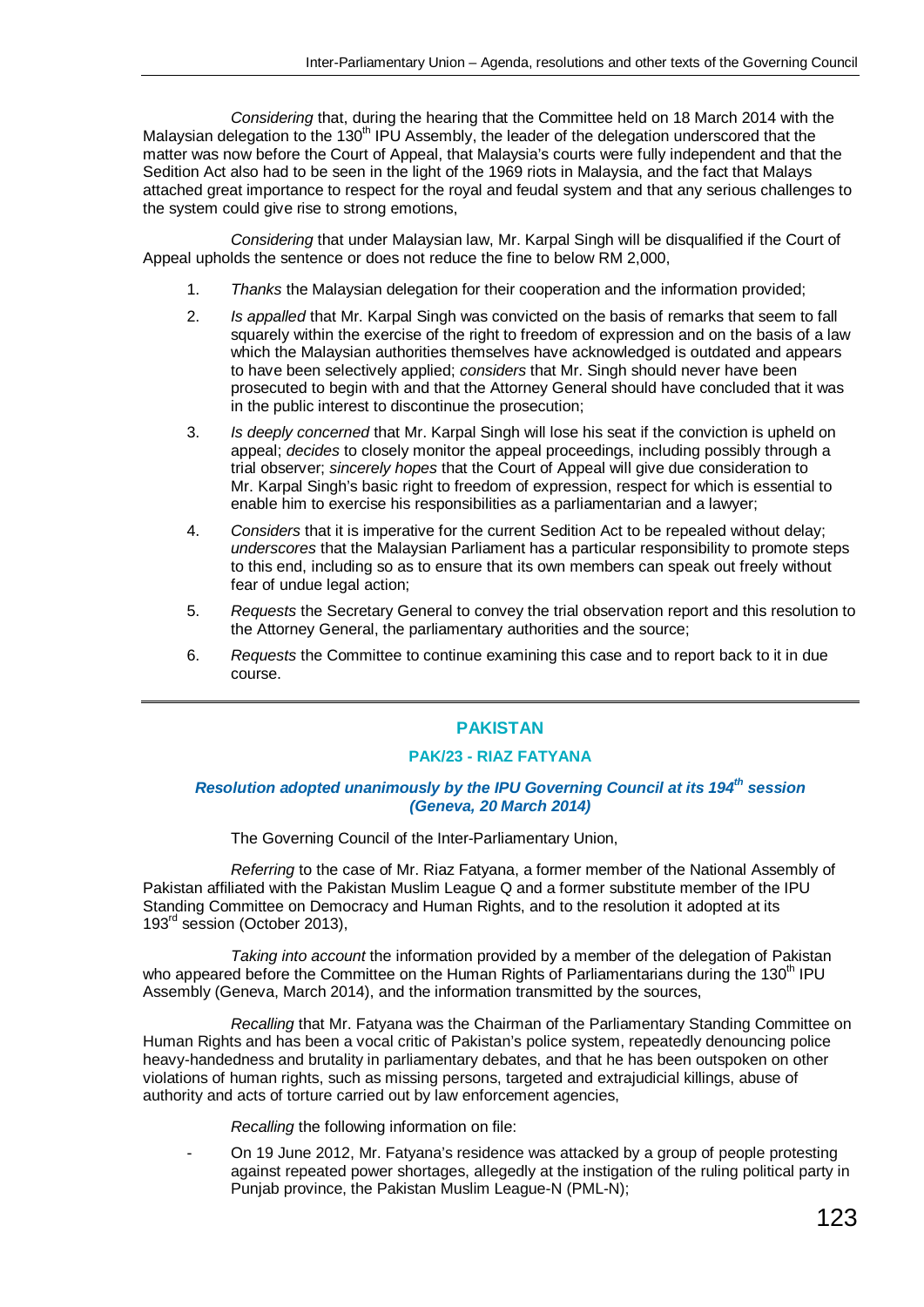- Mr. Fatyana, who was expecting such protests would take place, had given prior notice to the police the day before to ensure that proper security measures would be put in place for his protection; the police did not, however, take any precautionary measures; Mr. Fatyana called them again when the protesters gathered in large numbers in front of his residence, but to no avail; the protests turned into violent confrontations and one person was killed as a result of the violence;
- The police, when they finally arrived, allegedly allowed the attackers free access to his house and arbitrarily arrested and detained Mr. Fatyana for three days; they also arrested 13 of his employees;
- While in detention, Mr. Fatyana and the 13 employees were charged with murder by the police; the sources allege that these charges were fabricated and were not supported by any evidence; after a long investigation, the charges against Mr. Fatyana were dismissed but the proceedings continued against the 13 detained employees until the court finally acquitted them all in March 2013;
- The police initially refused to register Mr. Fatyana's complaint against the alleged attackers of his residence, but eventually did so on 22 June 2012, following the intervention of the Provincial Police Office (FIR No. 206/12); however, the police has not investigated the complaint lodged by Mr. Fatyana and none of the alleged attackers have been arrested to date; the case therefore currently remains pending before the trial court of Kamalia almost two years after the attack; it further appears that the report of the Commissioner and the District Coordinator Officer on the incident exposed a personal vendetta of the local police against Mr. Fatyana and confirmed the names of the alleged attackers; however, instead of arresting these suspects, the police arrested a member of Mr. Fatyana's personal staff; furthermore, no sanction has been taken against the police officers responsible for Mr. Fatyana's arbitrary arrest and for bringing trumped-up charges against him;
- The alleged attackers have continuously threatened Mr. Fatyana with reprisals if he pursues the case against them; Mr. Fatyana has also been threatened by the police; while in detention, he was told by police officials that he should not run in the forthcoming National Assembly elections, otherwise he and his family would face reprisals; he was forced to flee his constituency, together with his entire family, after these events; the sources allege that Mr. Fatyana was not able to run his electoral campaign properly as the police did not provide him with the security he required to move around and campaign freely in his constituency;
- The sources believe that Mr. Fatyana has been framed by the Punjab police, at the instigation of PML-N leaders in Punjab and of Mr. Chourdry Asad ur Rehman Ramdey, his long-standing main political opponent in the constituency, in order to sideline him in the run-up to the general elections in May 2013; the sources indicated that the local police, the lower ranks of the judiciary and the local administration of Punjab are completely controlled by these officials;
- Mr. Fatyana was not re-elected in the May 2013 general elections and is no longer a member of parliament; the sources claim that the elections in Mr. Fatyana's constituency were rigged in favour of his political opponent - who was elected - and indicated that a complaint has been lodged with the election tribunal on these grounds,

*Recalling* that the members of the delegation of Pakistan to the 127<sup>th</sup> Assembly (Quebec, October 2012) and to the 129<sup>th</sup> Assembly (Geneva, October 2013) confirmed that the National Assembly was fully informed of the case and that the Speaker had strongly condemned the attack against Mr. Fatyana, but that the Parliament had not been able to formally monitor Mr. Fatyana's situation and the judicial proceedings, as no formal mechanism exists within the Parliament of Pakistan enabling it to do so,

*Considering* that, during the hearing held at the 130<sup>th</sup> IPU Assembly, the member of the delegation of Pakistan confirmed that the judicial proceedings were still ongoing and had so far been conducted in a satisfactory manner; however, none of the alleged attackers have been arrested to date and neither have the complicit police officers been sanctioned for arbitrarily arresting and detaining a member of parliament; a high court judge has been appointed to probe into these matters and the outcome of this judicial inquiry is awaited,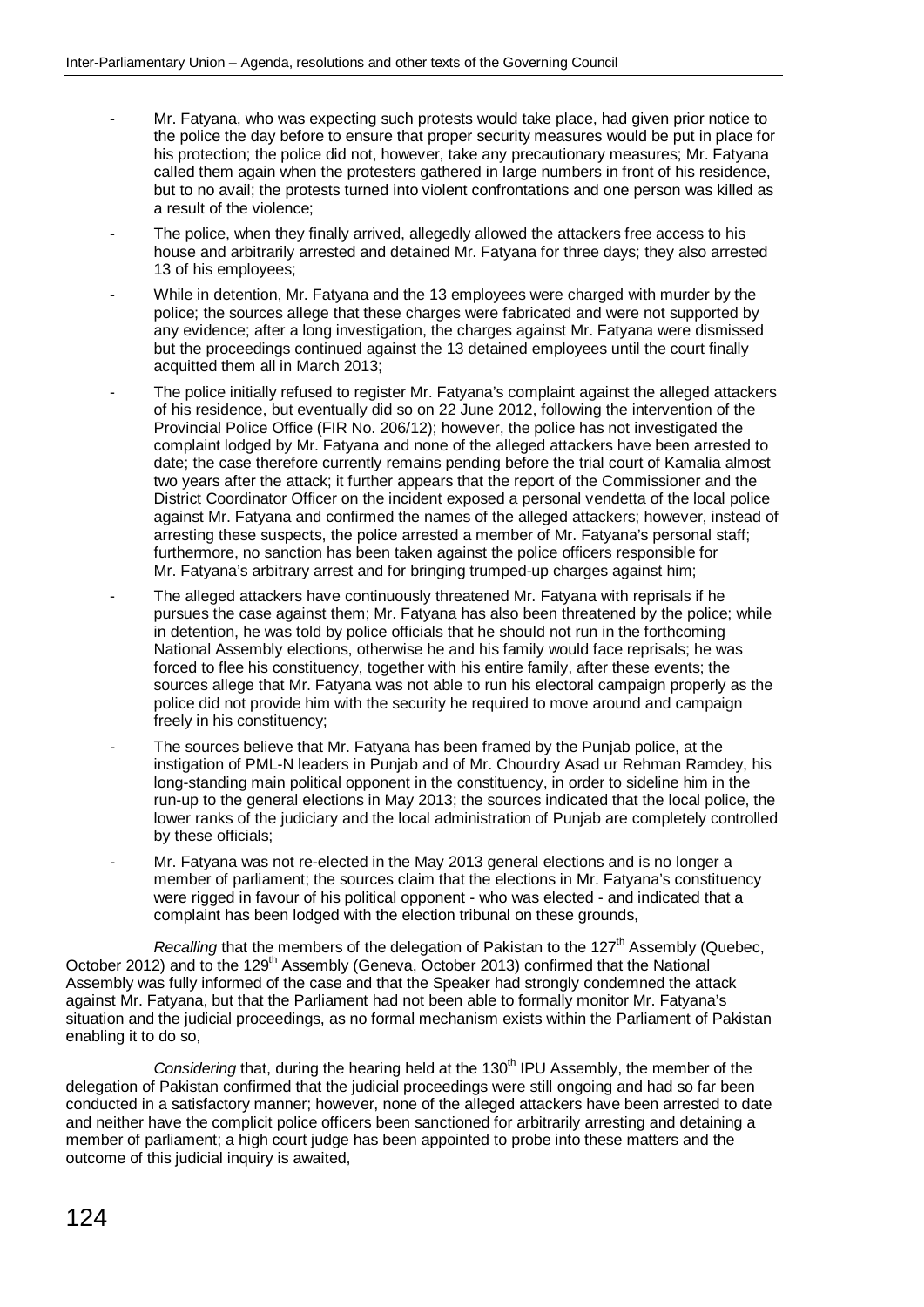- 1. *Thanks* the member of the delegation of Pakistan for the information provided;
- 2. *Notes with interest* that there has been some progress in the settlement of the case but *remains deeply concerned* that the alleged perpetrators remain at large, although their identities are known to the competent authorities and *fails to understand* why proceedings before the High Court have not yet been completed almost two years after the events;
- 3. *Is equally concerned* that the complicit police officers have not yet been sanctioned and *urges* the competent authorities to take urgent action in that respect;
- 4. *Notes with appreciation* that the Pakistani Parliament continues to monitor the case; *expects* that it will continue to take all appropriate action to ensure the satisfactory settlement of the case and *wishes* to be kept informed of any developments;
- 5. *Requests* the Secretary General to convey this resolution to the parliamentary authorities and to the sources;
- 6. *Requests* the Committee to continue examining this case and to report back to it in due course.

# **PALESTINE / ISRAEL**

## **PAL/02 - MARWAN BARGHOUTI**

#### *Resolution adopted unanimously by the IPU Governing Council at its 194<sup>th</sup> session (Geneva, 20 March 2014)*

The Governing Council of the Inter-Parliamentary Union,

*Referring* to the case of Mr. Marwan Barghouti, an incumbent member of the Palestinian Legislative Council, and to the resolution it adopted at its  $192<sup>nd</sup>$  session (March 2013),

*Also referring* to Mr. Simon Foreman's expert report on Mr. Barghouti's trial (CL/177/11(a)- R.2) and to the study published in September 2006 by B'Tselem (the Israeli Information Center for Human Rights in the Occupied Territories), entitled "Barred from Contact: Violation of the Right to Visit Palestinians Held in Israeli Prisons",

*Taking into consideration* the information provided at the hearing that the Committee held on 18 March 2014 with members of the Palestinian delegation to the  $130<sup>th</sup>$  IPU Assembly (Geneva, March 2014),

*Recalling* the following on file regarding Mr. Barghouti's situation:

- He was arrested on 15 April 2002 in Ramallah by the Israeli Defence Forces and transferred to a detention centre in Israel; on 20 May 2004, Tel Aviv District Court convicted him on one count of murder relating to attacks that killed five Israelis, on one count of attempted murder relating to a planned car bomb attack and on one count of membership of a terrorist organization, and sentenced him to five life sentences and two 20-year prison terms; Mr. Barghouti did not lodge an appeal because he does not recognize Israeli jurisdiction; in his comprehensive report on Mr. Barghouti's trial, Mr. Foreman stated that "the numerous breaches of international law make it impossible to conclude that Mr. Barghouti was given a fair trial"; those breaches included the use of torture;
- According to his letter of 6 January 2013, the Diplomatic Advisor to the Knesset stated that: "Mr. Barghouti was detained in 'Hadarim' prison. He was held in a regular cell with other inmates, without any separation or isolation. Mr. Barghouti is entitled to and, in fact, receives regular visits from his family, the last of which was on 4 December 2012",

*Considering* that Palestinian parliamentarians have repeatedly requested the Israeli authorities to be allowed to meet Mr. Barghouti in prison, but that any such requests have been refused on security grounds; according to the Palestinian delegation, Mr. Barghouti's family members were sometimes able, sometimes not, to see him in prison,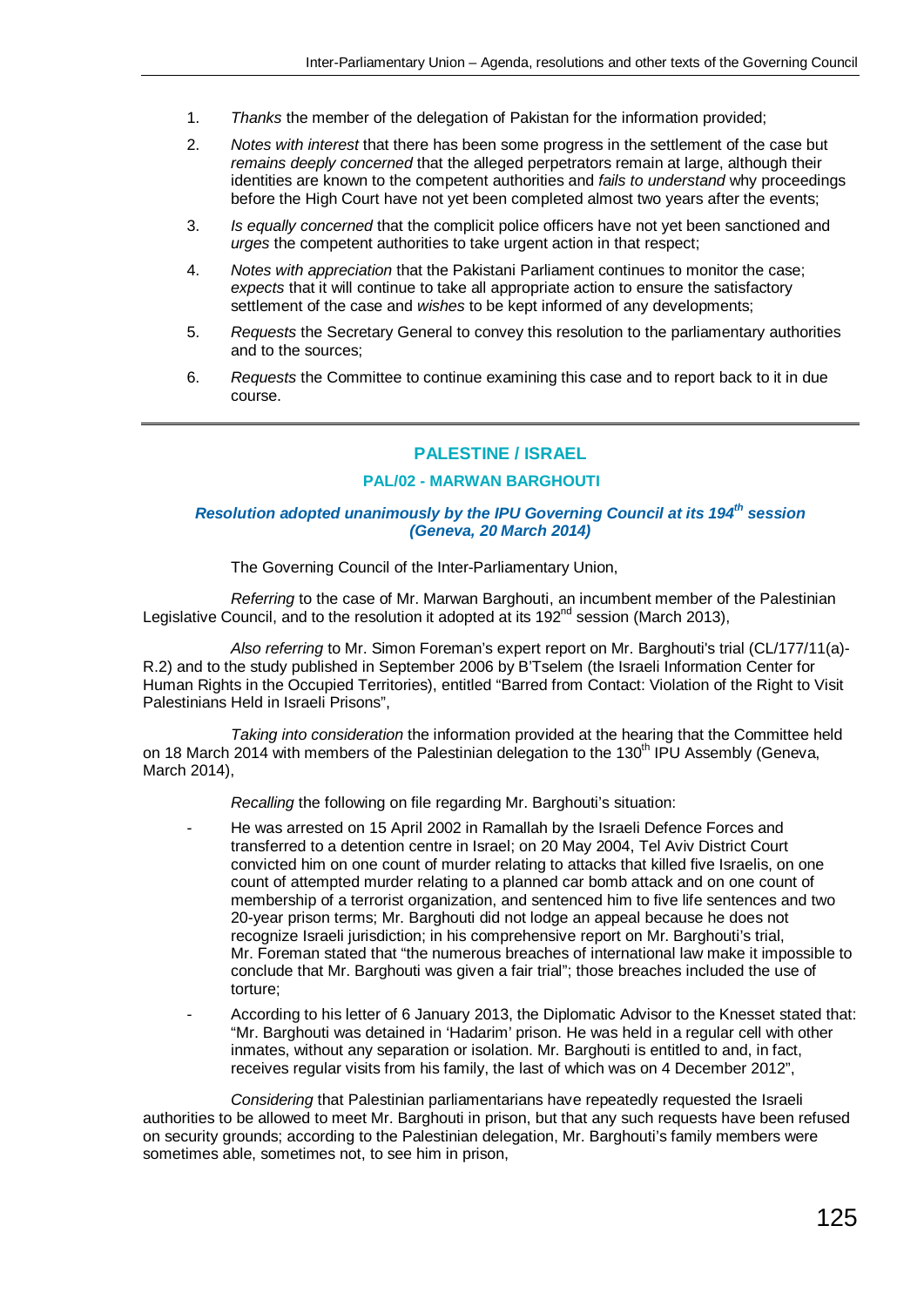*Recalling* that, under the terms of the Israel/Hamas-brokered prisoner exchange, Israel released 477 Palestinian prisoners on 18 October 2011 and another 550 Palestinian prisoners during December 2011, and that those released included prisoners convicted of plotting suicide bombings inside buses and restaurants such as Ms. Ahlam Tamimi, who had been sentenced to 16 life sentences, but not Mr. Barghouti; *recalling also* that several members of the Knesset have in the past called for Mr. Barghouti's release, including Mr. Amir Peretz in March 2008 and later Mr. Guideon Ezra, a member of Kadima, and that, following Mr. Barghouti's election in August 2009 to Fatah's Central Committee, the then Israeli Minister for Minority Affairs, Mr. Avishaï Braverman, expressed support for his release,

*Considering* that Israel released 26 long-serving Palestinian prisoners every day on 13 August, 30 October and 30 December 2013, as part of a United States-brokered deal allowing the resumption of Israeli-Palestinian peace talks; the individuals form the first three of four groups of Palestinian prisoners detained before 1993, totalling 104 individuals, who should be released, as approved by the Israeli Cabinet, at staged intervals within nine months, assuming that progress is made in the negotiations,

- 1. *Deplores* the absence of any indication that, unlike for other Palestinian prisoners, an end to Mr. Barghouti's prolonged detention is in sight;
- 2. *Reaffirms its views* that Mr. Barghouti's conviction is the result of a trial which, in the light of the compelling legal arguments put forward in Mr. Foreman's report (on which the Israeli authorities have never provided their observations), did not meet the fair-trial standards which Israel, as a party to the International Covenant on Civil and Political Rights, is bound to respect, and therefore did not establish Mr. Barghouti's guilt;
- 3. *Reiterates,* therefore, its call for his swift release; *sincerely hopes* that the Israeli authorities will give serious consideration to this call:
- 4. *Would appreciate* receiving, in the meantime, new official information on his current conditions of detention, in particular his family visiting rights, along with information on the extent to which he has access to medical care;
- 5. *Regrets* that the Israeli authorities have continued to deny fellow Palestinian parliamentarians interested in enquiring about Mr. Barghouti's situation an opportunity to see him in prison; *sincerely hopes* that the Israeli authorities will reconsider their decision; *reiterates* its own long-standing wish to be granted permission to visit Mr. Barghouti; *sincerely hopes* that the authorities will respond favourably and facilitate such a visit;
- 6. *Requests* the Secretary General to forward this resolution to the Speaker of the Knesset and to the competent governmental authorities, and to seek from them the information requested;
- 7. *Requests* the Committee to continue examining this case and to report back to it in due course.

# **PALESTINE / ISRAEL**

#### **PAL/05 - AHMAD SA'ADAT**

#### *Resolution adopted unanimously by the IPU Governing Council at its 194th session (Geneva, 20 March 2014)*

The Governing Council of the Inter-Parliamentary Union,

*Referring* to the case of Mr. Ahmad Sa'adat, elected in January 2006 to the Palestinian Legislative Council, and to the resolution it adopted at its 192 $^{nd}$  session (March 2013),

*Referring also* to the study produced by the Israeli non-governmental organization Yesh Din (Volunteers for Human Rights) on the implementation of due process rights in Israeli military courts in the West Bank, entitled *Backyard Proceedings*, which reveals the absence of due process rights in those courts, and to the study published in September 2006 by B'Tselem (the Israeli Information Center for Human Rights in the Occupied Territories), entitled *Barred from Contact: Violation of the Right to Visit Palestinians Held in Israeli Prisons*,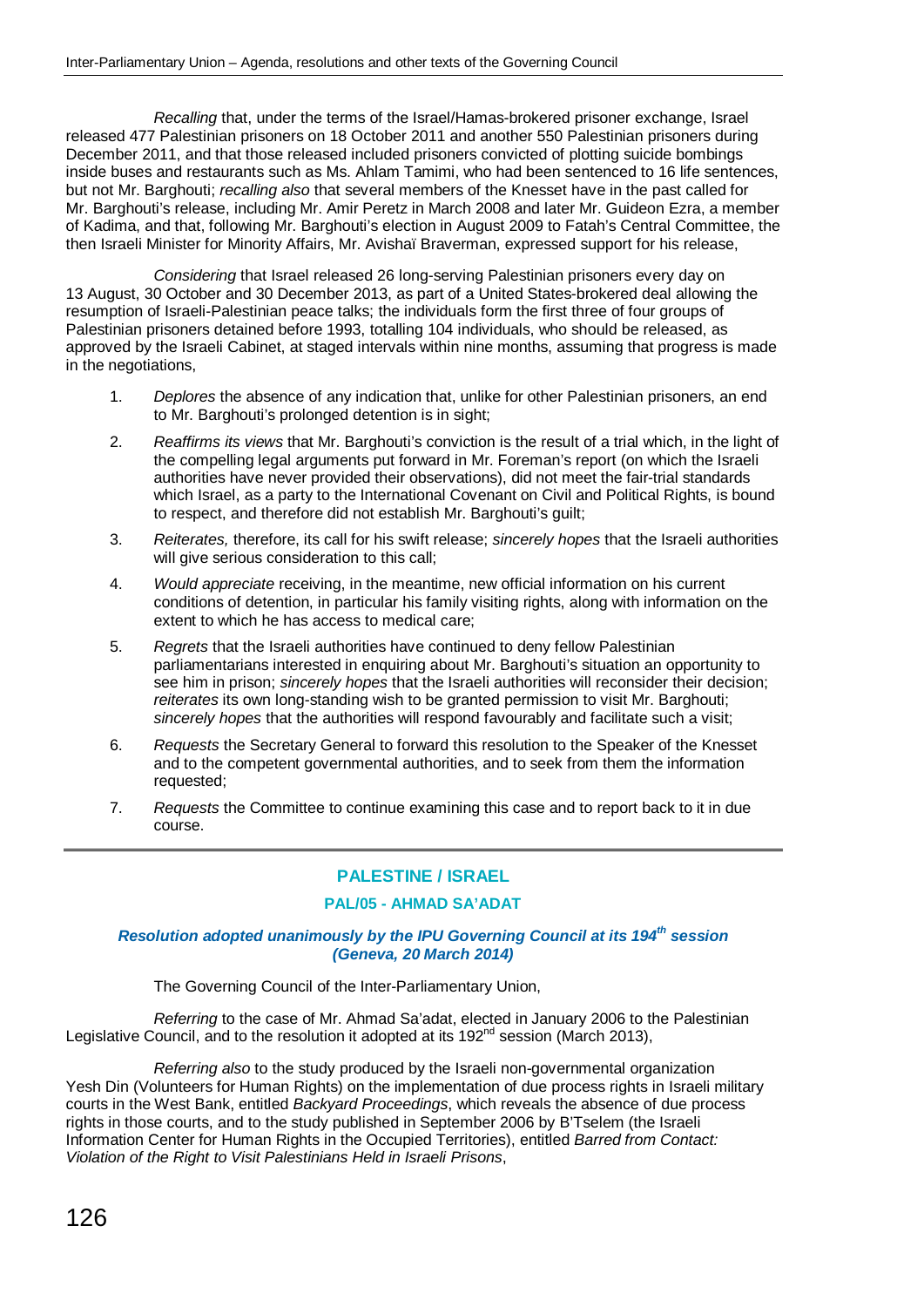*Taking into consideration* the information provided at the hearing that the Committee held on 18 March 2014 with members of the Palestinian delegation to the 130<sup>th</sup> IPU Assembly (Geneva, March 2014),

*Recalling* the following on file regarding Mr. Sa'adat's situation:

- On 14 March 2006, Mr. Sa'adat, whom the Israeli authorities had accused of involvement in the October 2001 murder of Mr. R. Zeevi, the Israeli Minister of Tourism, was abducted by the Israeli Defence Forces from Jericho Jail and transferred to Hadarim Prison in Israel, together with four other prisoners suspected of involvement in the murder; the Israeli authorities concluded one month later that Mr. Sa'adat had not been involved in the killing but charged the other four suspects; 19 other charges were subsequently brought against Mr. Sa'adat, all arising from his leadership of the Popular Front for the Liberation of Palestine (PFLP), which Israel considers a terrorist organization, and none of which allege direct involvement in crimes of violence; on 25 December 2008, Mr. Sa'adat was sentenced to 30 years in prison;
- Mr. Sa'adat suffers from cervical neck pain, high blood pressure and asthma, and has reportedly not been examined by a doctor and is not receiving the medical treatment he needs; when he was first detained, the Israeli authorities refused to let his wife visit him; for the first seven months, Mr. Sa'adat received no family visits; his children, who have Palestinian identity cards, were not allowed to visit their father, for reasons unknown; in March and June 2009, Mr. Sa'adat was placed in solitary confinement, prompting him to go on a nine-day hunger strike in June 2009;
- On 21 October 2010, Mr. Sa'adat's isolation order, due to expire on 21 April 2011, was confirmed a fourth time for a further six months; it was apparently again extended in October 2011, bringing Mr. Sa'adat's time in isolation to three years; his isolation ended in May 2012 as part of the agreement ending the April-May 2012 hunger strike by some 2,000 Palestinian detainees in Israel; one of the sources affirmed in September 2012 that, while Mr. Sa'adat's wife and oldest son had been able to visit him, his other three children continued to be denied permits;
- According to his letter of 6 January 2013, the Diplomatic Advisor to the Knesset stated that: "Mr. Sa'adat was detained in Hadarim Prison. He was held in a regular cell with other inmates, without any separation or isolation. Mr. Sa'adat is entitled to and, in fact, receives regular visits from his family, the last of which was on 4 December 2012,"

*Considering* that Palestinian parliamentarians have repeatedly requested the Israeli authorities to be allowed to meet Mr. Sa'adat, but that any such requests have been refused on security grounds,

*Considering* that Israel released 26 long-serving Palestinian prisoners every day on 13 August, 30 October and 30 December 2013, as part of a United States-brokered deal allowing the resumption of Israeli-Palestinian peace talks; the individuals form the first three of four groups of Palestinian prisoners detained before 1993, totalling 104 individuals, who should be released, as approved by the Israeli Cabinet, at staged intervals within nine months, assuming that progress is made in the negotiations,

- 1. *Deplores* the absence of any indication that, unlike for other Palestinian prisoners, the end of Mr. Sa'adat's detention is in sight;
- 2. *Reaffirms* its long-standing position that Mr. Sa'adat's abduction and transfer to Israel were related not to the murder charge but rather to his political activities as PFLP General Secretary, and that the proceedings against him were therefore politically motivated; *reiterates,* therefore, its call for his swift release; *sincerely hopes* that the Israeli authorities will give serious consideration to this call:
- 3. *Would appreciate receiving*, in the meantime, information on his current conditions of detention, in particular as to whether all his children have since been allowed to see him, along with information on the extent to which he has access to medical care;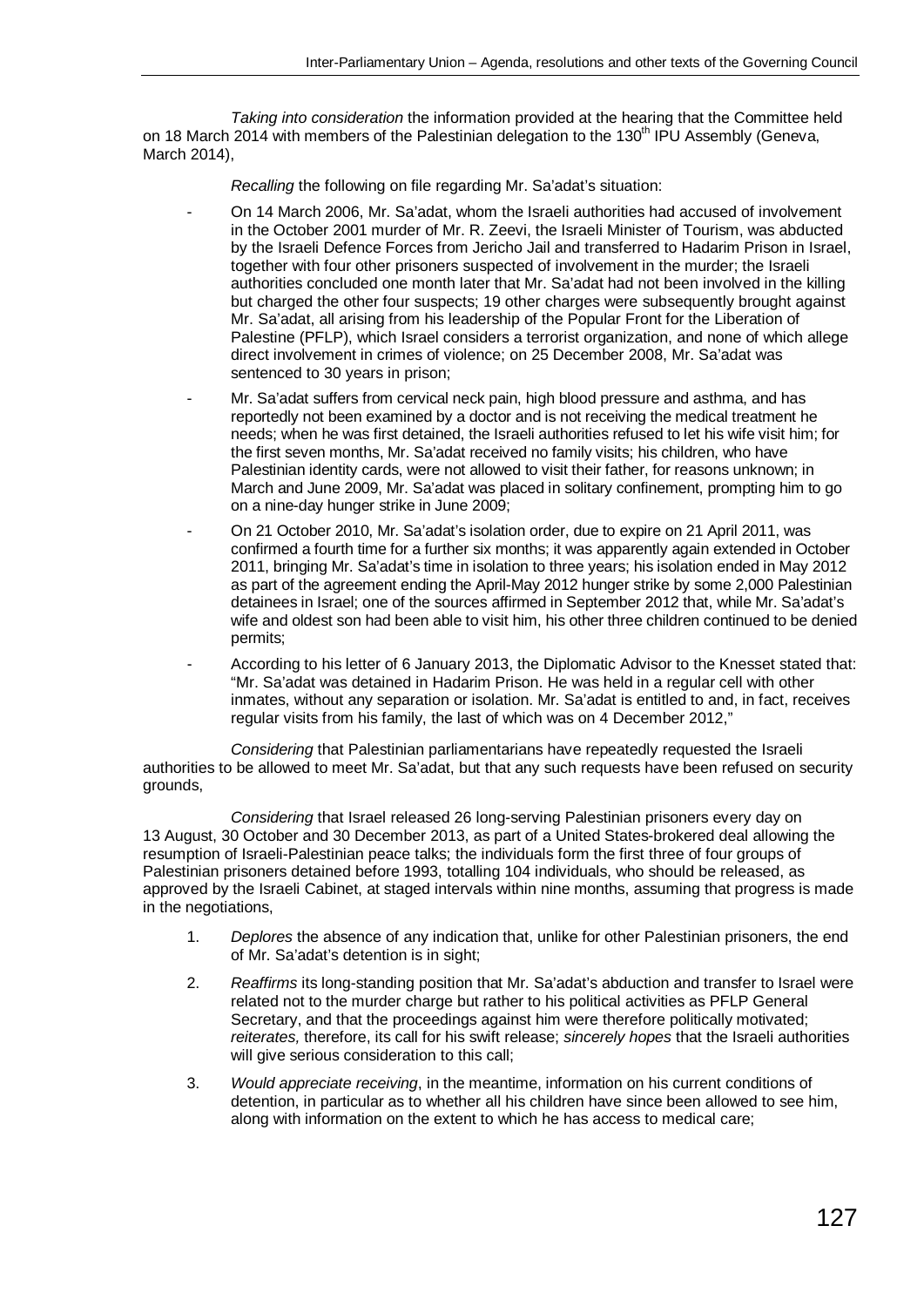- 4. *Regrets* that the Israeli authorities have continued to deny fellow Palestinian parliamentarians interested in enquiring about Mr. Sa'adat's situation an opportunity to see him in prison; *sincerely hopes* that the Israeli authorities will reconsider their decision; *reiterates* its own long-standing wish to be granted permission to visit Mr. Sa'adat; *sincerely hopes* that the authorities will respond favourably and facilitate such a visit;
- 5. *Requests* the Secretary General to forward this resolution to the Speaker of the Knesset and to the competent Israeli governmental authorities, and to seek from them the information requested;
- 6. *Requests* the Committee to continue examining this case and to report back to it in due course.

## **PALESTINE / ISRAEL**

**PAL/18 - YASER MANSOUR PAL/21 - EMAD NOFAL PAL/28 - MUHAMMAD ABU-TEIR PAL/29 - AHMAD ATTOUN PAL/30 - MUHAMMAD TOTAH PAL/32 - BASIM AL-ZARRER PAL/35 - MOHAMED ISMAIL AL-TAL PAL/47 - HATEM QFEISHEH PAL/48 - MAHMOUD AL-RAMAHI PAL/57 - HASAN YOUSEF PAL/60 - AHMAD MUBARAK**

#### *Resolution adopted unanimously by the IPU Governing Council at its 194<sup>th</sup> session (Geneva, 20 March 2014)*

The Governing Council of the Inter-Parliamentary Union,

*Referring* to the case of the above-mentioned parliamentarians, all of whom were elected to the Palestinian Legislative Council (PLC) in January 2006, and to the resolution it adopted at its 193<sup>rd</sup> session (October 2013),

*Recalling* that the parliamentarians concerned were elected to the Palestinian Legislative Council on the Electoral Platform for Change and Reform and arrested following the kidnapping of an Israeli soldier on 25 June 2006, that they were prosecuted and found guilty of membership in a terrorist organization (Hamas), holding a seat in parliament on behalf of that organization, providing services to it by sitting on parliamentary committees, and supporting an illegal organization, and that they were sentenced to prison terms of up to 40 months,

*Noting* that, while most of the parliamentarians concerned were released upon having served their sentences, many were subsequently rearrested, sometimes several times, and placed in administrative detention,

*Taking into consideration* the information provided at the hearing that the Committee held on 18 March 2014 with members of the Palestinian delegation to the 130<sup>th</sup> IPU Assembly (Geneva, March 2014),

*Further recalling* that the Diplomatic Advisor to the Knesset, in his letter of 6 January 2013, stated that the following five members of the Palestinian Legislative Council were in administrative detention, namely Mr. Basim Al-Zarrer, Mr. Fathi Qarawi, Mr. Nayef Al-Rojoub, Mr. Mahmoud Al-Ramahi and Mr. Yaser Mansour,

*Aware* of reports that the administrative detention of Mr. Basim Al-Zarrer, Mr. Mahmoud Al-Ramahi and Mr. Yaser Mansour was extended in May 2013 by six months and that Mr. Nayef Al-Rojoub and Mr. Fathi Qarawi were released on 27 March 2013 and 23 May respectively,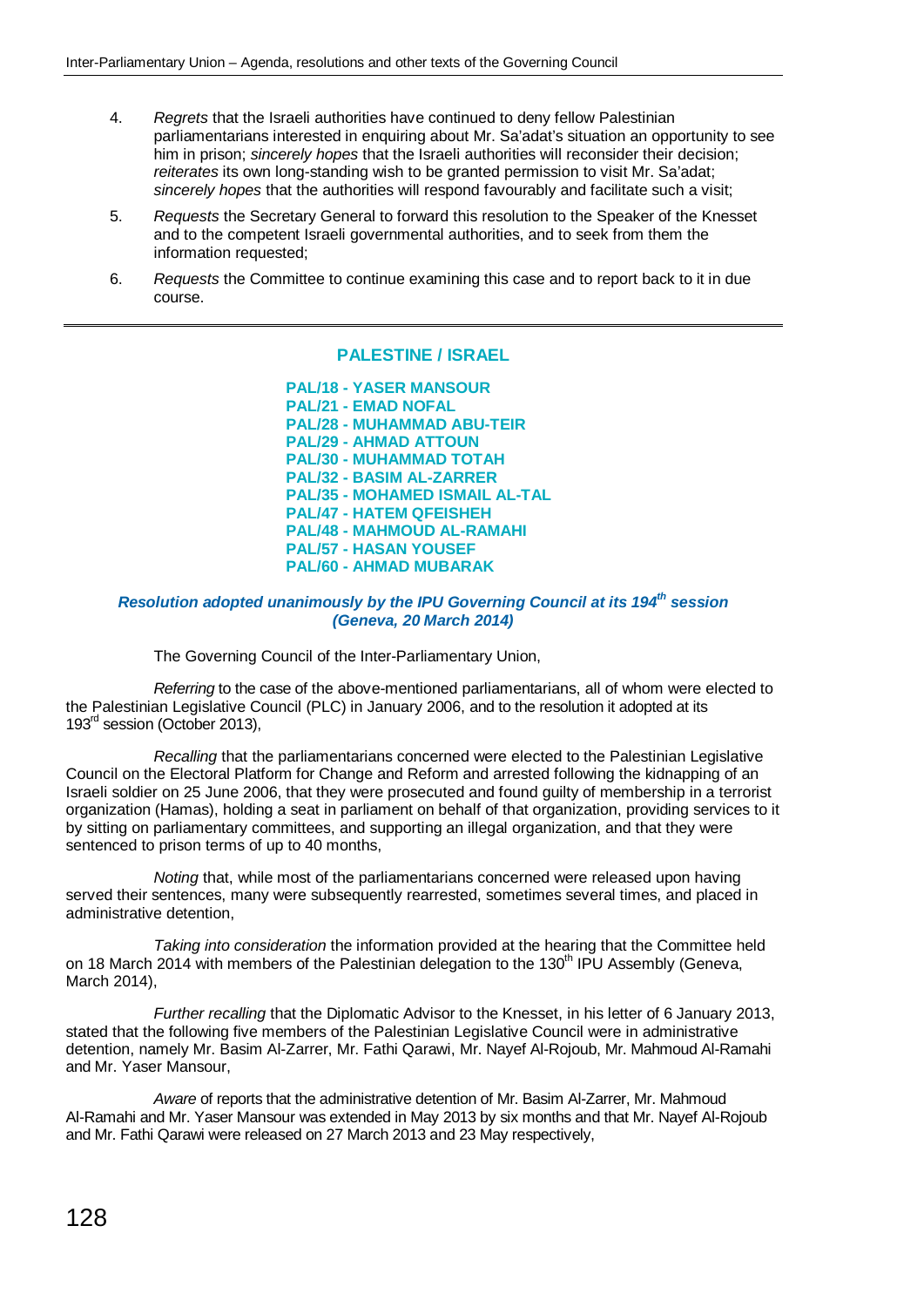*Aware furthermore* that Mr. Ahmad Attoun, Mr. Mohamed Ismail Al-Tal and Mr. Hatem Qafisheh are also said to be in administrative detention, following their re-arrest by Israeli forces at the beginning of February 2013,

*Recalling* the letter from the Diplomatic Advisor to the Knesset of 6 January 2013, indicating that criminal indictments were issued against three members of the Palestinian Legislative Council under the following circumstances:

- Mr. Hasan Yousef was arrested in July 2012 and charged with being a member of and active in Hamas: In September 2011, he allegedly started attempting to establish a subcommittee of Hamas leaders in the Ramallah area in order to revive and strengthen the organization's activities in the West Bank;
- Mr. Ahmad Mubarak was arrested in July 2012 and charged with being a member of and active in the above-mentioned sub-committee, and with providing assistance to Hamas;
- Mr. Emad Nofal was arrested on 22 November 2012; the Military Commander ordered him to be placed in administrative detention for a period of six months, from 26 November 2012 to 22 May 2013; Mr. Nofal is said to be a senior and active Hamas member and a member of the outlawed Atslah WaTa'ir party, which is part of Hamas; the administrative order was presented for judicial review on 3 December 2012; however, it was then decided to file criminal charges against Mr. Nofal, based on the appearance of unclassified information that made this possible; on 6 December 2012, Mr. Nofal was charged with participating in the assembly of an unlawful association in that he participated in an illegal Hamas parade in the Qalqilia area in 2011; he has been remanded in custody until the end of the criminal proceedings,

*Considering* that, according to unofficial reports, Mr. Hasan Yousef was released on 19 January 2014, having spent 10 months in administrative detention, after which he served an 18-month prison term for security-related offences,

*Noting further* that, with regard to the use of administrative detention:

- The Supreme Court of Israel has ruled that the exceptional measure of administrative detention, which is usually ordered for six months, but can, in fact, be prolonged indefinitely, can only be applied if there is current and reliable information to show that the person poses a specific and concrete threat or if the confidential nature of the intelligence and the security of the sources prohibit the presentation of evidence in an ordinary criminal procedure; according to the Israeli authorities there are two avenues of judicial review, namely the independent and impartial military courts, which have the authority to assess the material relevant to the detainee in question in order to determine whether the decision to detain him/her was reasonable given his/her general rights to a fair trial and freedom of movement, and military prosecution, which implements a "cautious and level-headed" policy in the use of administrative detention; this approach is said to have reduced the number of administrative detention orders;
- Human rights organizations in and outside Israel have repeatedly stressed that administrative detention is usually justified by reference to a "security threat", without, however, specifying the scope and nature of the threat or disclosing the evidence; accordingly, although administrative detainees are entitled to appeal, this right is ineffective, given that the detainees and their lawyers do not have access to the information on which the orders are based and are therefore unable to present a meaningful defence,

*Recalling* that, during the mission in March 2013 by the delegation of the Committee on Middle East Questions to Israel and Palestine, an invitation was extended to the Committee on the Human Rights of Parliamentarians to observe the legal proceedings in one or more cases of administrative detention of PLC members directly,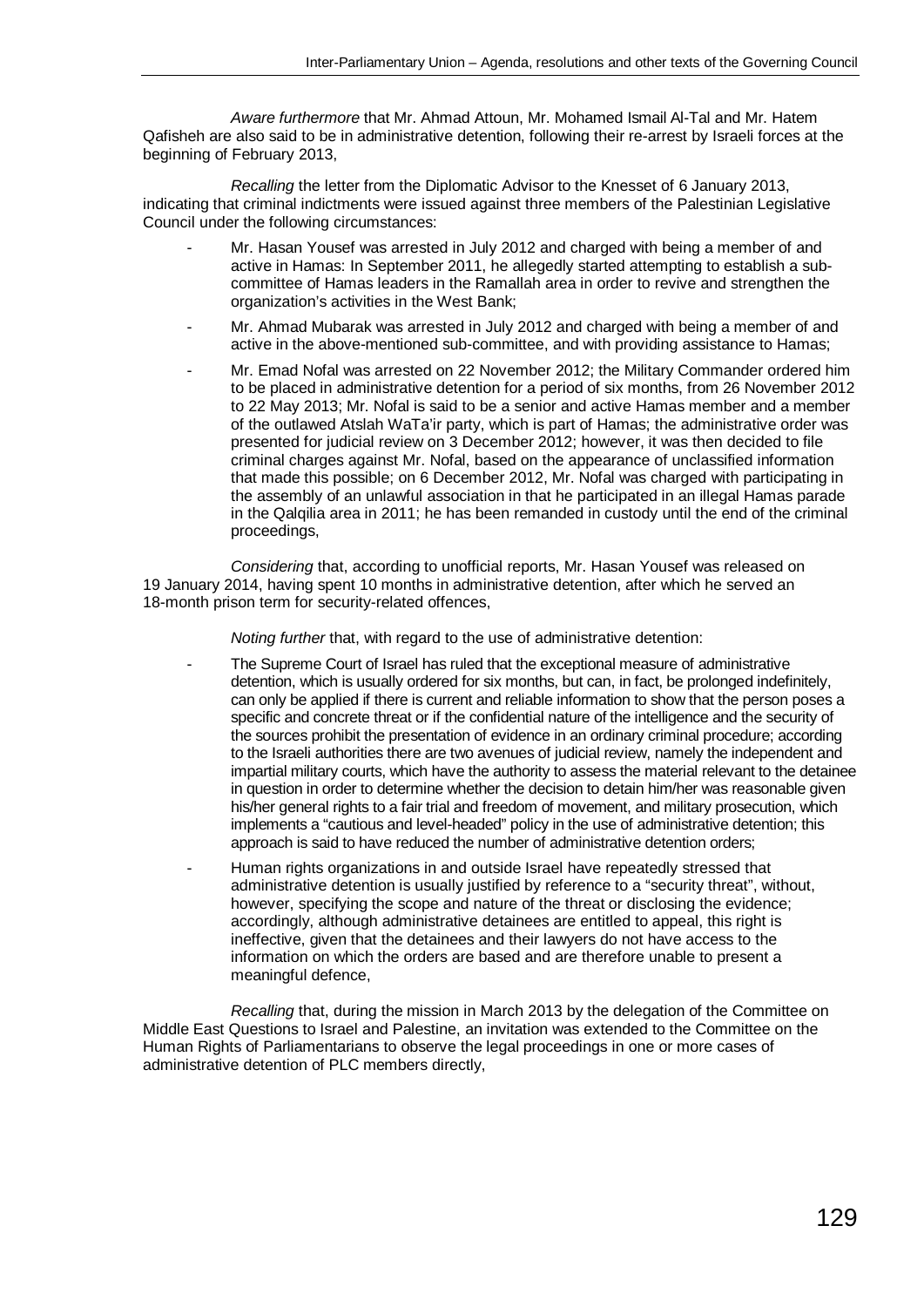*Recalling also* the following information on file with regard to the revocation of the residence permits of three PLC members: In May 2006, the Israeli Minister of the Interior revoked the East Jerusalem residence permits of Mr. Muhammad Abu-Teir, Mr. Muhammad Totah and Mr. Ahmad Attoun, arguing that they had shown disloyalty to Israel by holding seats in the PLC; the order was not implemented, owing to their arrest in June 2006; after their release in May/June 2010, the three men were immediately notified that they had to leave East Jerusalem; Mr. Abu-Teir was ordered to leave by 19 June 2010 and, refusing to do so, was arrested on 30 June 2010 and later deported to the West Bank; the other two parliamentarians were ordered to leave by 3 July 2010 and, likewise refusing to comply with the order, took refuge in the International Committee of the Red Cross (ICRC) building in Jerusalem, from which they were removed by the Israeli authorities on 26 September 2011 and 23 January 2012, respectively; with regard to Mr. Attoun, it appears that at the beginning of 2013, he was in administrative detention in Israel; it also appears that Mr. Totah has been remanded in custody since then, awaiting trial on charges of illegally entering Jerusalem; in response to a petition against the revocation of the residence permits and the deportation orders filed with the Supreme Court, on 23 October 2011 the Court asked the Government to respond within 30 days to the claim that the Minister of the Interior did not have legal authority to revoke a residence permit; according to the letter from the Diplomatic Advisor to the Knesset, after several delays, the Government submitted its response in July 2012 and the next hearing was scheduled for 16 January 2013,

*Considering* that it appears from unofficial reports that Mr. Totah was released on 16 January 2014, following a decision by the Supreme Court, in which it held that the 24 months he had spent in prison were enough; a week later, the public prosecution approved the Supreme Court's decision and the releasing decision was issued, on condition that he be isolated from the city of Jerusalem,

*Bearing in mind,* lastly, that, in its concluding observations on the third periodic report of Israel under the International Covenant on Civil and Political Rights,[12](#page-129-0) the United Nations Human Rights Committee recommended, *inter alia*, that all persons under Israel's jurisdiction and effective control be afforded full enjoyment of the rights enshrined in the Covenant,

- 1. *Expresses its deep concern* at reports that up to six PLC members remain in administrative detention and *reiterates its wish* to receive official information on this point, including with regard to the reported release from such detention of two other PLC members, namely Mr. Fathi Qarawi and Mr. Nayef Al-Rojoub;
- 2. *Regrets* the fact that, as recent reports show, even when PLC members are released, they remain subject to renewed arrest and can be placed in administrative detention again at any time, a practice which lends weight to claims that the use of such detention is arbitrary;
- 3. *Draws once again attention* to the need for further clarification as to how, given that administrative detention often relies on classified evidence, those so detained can fully benefit from due process in practice, and to what extent they can effectively challenge their deprivation of liberty, as the authorities affirm; *sincerely hopes* therefore, that invitations to attend judicial reviews of PLC members in administrative detention will materialize soon and *requests* the Secretary General to make the necessary arrangements for a Committee member to attend at least one such hearing;
- 4. *Takes note with interest* of Mr. Hasan Yousef's recent release; *would like to receive* a copy of the court ruling and to know whether any conditions were placed on his release; *renews its request* for a copy of the indictments in the cases of the two other PLC members who, according to the Israeli authorities, are facing criminal charges in order to better understand the facts underpinning the charges and verify whether the latter indeed relate primarily to membership of and activity in Hamas; *recalls* in this regard its previous concerns that the PLC members who were sentenced shortly after the 2006 elections were convicted not on specific criminal charges, but rather on account of their political affiliation;
- 5. *Wishes to receive* official confirmation that Mr. Totah was released and, in that case, to receive a copy of the legal decisions which brought about his release so as to understand better the legal proceedings to which he was subjected and any conditions placed upon him;

<span id="page-129-0"></span> <sup>12</sup> CCPR/C/ISR/CO/3.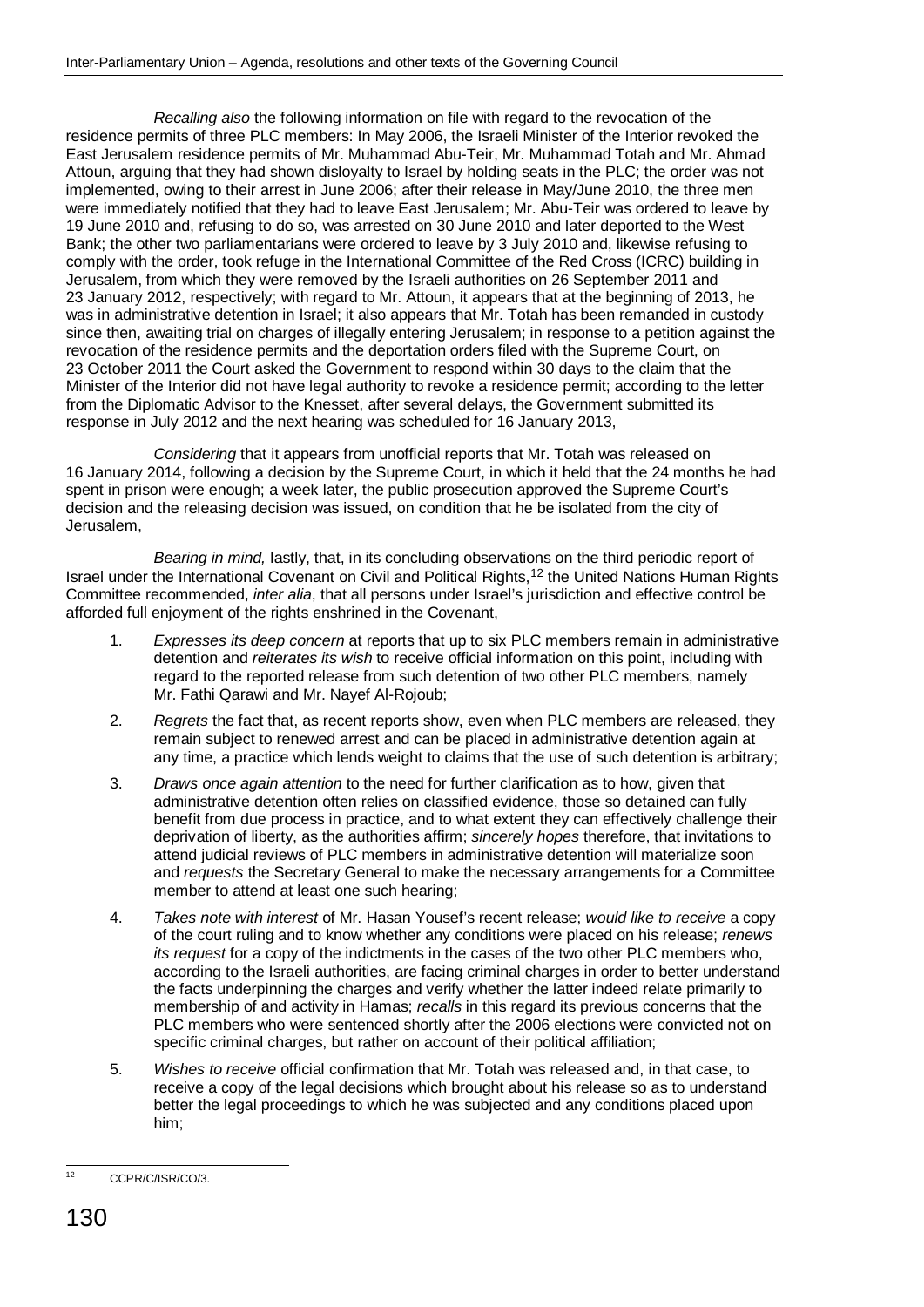- 6 *Is deeply concerned* nevertheless that he and Mr. Abu-Teir have been effectively removed from East Jerusalem, Mr. Attoun reportedly being in administrative detention in Israel; *reiterates its long-standing concerns* about the decision to revoke their residence permits and the manner of its implementation; *considers* that the revocation is at odds with the Hague Convention (IV) of October 1907 on the rules of customary international law, Article 45 of which stipulates that the inhabitants of an occupied territory, of which East Jerusalem may be considered an example, are not to be compelled to swear allegiance to the occupying power;
- 7. *Is concerned* that no official information has been forthcoming on the petition to the Supreme Court challenging their revocation; *fears* that this may well indicate that, despite the urgency of the matter, given the impact on the lives of the individuals concerned and the fact that almost four years have passed since they were notified, the Court has yet to adopt its findings; *sincerely hopes* that the Court will rule on this matter without delay;
- 8. *Requests* the Secretary General to convey this resolution to the Israeli parliamentary authorities and the sources, inviting them to provide the requested information;
- 9. *Requests* the Committee to continue examining this case and to report back to it in due course.

#### **TURKEY**

**TK/41 - HATIP DICLE TK/67 - MUSTAFA BALBAY TK/68 - MEHMET HABERAL TK/69 - GÜLSER YILDIRIM (MS.) TK/70 - SELMA IRMAK (MS.) TK/71 - FAYSAL SARIYILDIZ TK/72 - IBRAHIM AYHAN TK/73 - KEMAL AKTAS TK/74 - ENGIN ALAN**

#### **TK/55 - MEHMET SINÇAR**

#### *Resolution adopted unanimously by the IPU Governing Council at its 194<sup>th</sup> session (Geneva, 20 March 2014)*

The Governing Council of the Inter-Parliamentary Union,

*Referring* to the cases of the above-mentioned parliamentarians and to the resolutions adopted at its190<sup>th</sup> session (April 2012), in the case of Mr. Sincar, and at its 193<sup>rd</sup> session (October 2013), in the case of the other parliamentarians,

*Recalling* that Mr. Mehmet Sinçar, a former member of the Grand National Assembly of Turkey, of Kurdish origin, was assassinated in September 1993 in Batman (south-eastern Turkey),

*Recalling* that the nine other parliamentarians above were all elected in June 2011 while in prison and are being tried for destabilizing or overthrowing the constitutional order, including by being members of terrorist organizations, in three complex cases known as the "Sledgehammer/Balyoz case", the "Ergenekon case" and the "KCK case",

*Recalling* the serious concerns raised by the sources with respect to the nine cases about the length of the proceedings, the length of pretrial detention, the lack of evidence to support the judicial decisions to keep elected members of parliament in pretrial detention, serious violations of the rights of the defence and other procedural flaws; *further recalling* the sources' affirmation that some of the evidence against the accused had been fabricated by the investigators, that most of the accused had been detained on the basis of unsigned anonymous letters and the tampering of their personal computers, that the prosecution had relied largely on the testimony of secret witnesses during the trials that took place before "specially-authorized courts", which have since been abolished, that all the accused were known to be in opposition to the present Government, that the Government fully controlled the Supreme Board for Judges and Prosecutors, which was in charge of the judicial system, and that there had been direct political interference in the cases,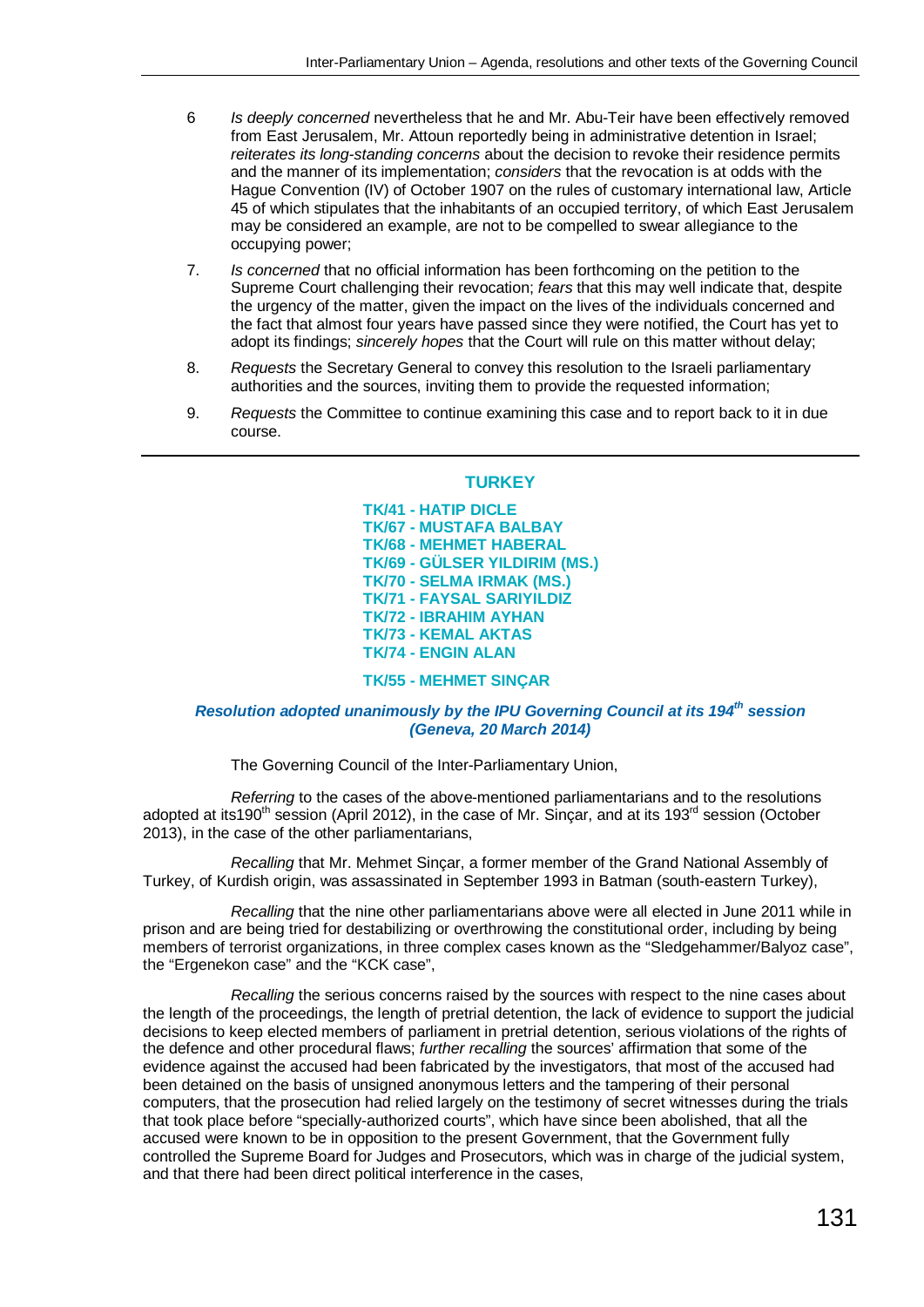*Further recalling* that the parliamentary authorities stated that all the proceedings were extremely complex and involved a large number of defendants and events that took place over a significant period of time, that the judiciary did its utmost to respect all standards of due process and conducted the proceedings in a transparent manner, but that the proceedings may have been marred by a number of minor procedural flaws owing to the complexity of the cases,

*Considering* that there are petitions for appeal and judicial and constitutional review pending before the Turkish courts in all nine cases, as well as petitions to the European Court of Human Rights.

*Taking into account* that a delegation of the Committee on the Human Rights of Parliamentarians conducted an on-site mission to Turkey on 24-27 February 2014; its full mission report will be presented to the Governing Council at its next session (October 2014), after being shared with all parties for their observations; the delegation *wishes* to share the following preliminary observations on its mission:

- The delegation was pleased to be able to meet with the competent legislative, judicial and executive authorities, in particular with the Speaker of the Grand National Assembly of Turkey, the Minister of Justice, the presidents of the Constitutional Court and the Supreme Court and the chairpersons of the parliamentary justice and human rights inquiry committees; the delegation also met seven of the members of parliament concerned, including Mr. Alan, whom the delegation was able to visit at Sinçan Prison (Ankara);
- The delegation has been able to confirm that eight of the members of parliament were granted provisional release and are now able to exercise their parliamentary mandate. The delegation remains concerned at the restrictions imposed on Mr. Balbay and Mr. Haberal, who are not authorized to travel abroad. It is, however, gratified that its concerns regarding the excessive length of pretrial detention and the rights of elected parliamentarians to sit in parliament have been taken into account by the Constitutional Court and that the court has resolved this situation by delivering unprecedented decisions in Turkey on these issues, in line with international and European human rights standards. It expects that the Constitutional Court will rule promptly on the application of Mr. Alan, the only member of parliament still in detention;
- The delegation has taken note of the contradictory positions expressed by the authorities and the members of parliament concerned, their lawyers and political parties regarding respect for freedom of expression of the members of parliament concerned. On the one hand, the authorities consistently stated that none of the members of parliament had been charged in relation to freedom of expression, that the charges were related to alleged membership of "terrorist organizations" and "attempted military coups", and that all alleged criminal activities had been carried out before they were elected as members of parliament and had nothing to do with the exercise of their parliamentary mandate or their status as parliamentarians. On the other hand, the members of parliament concerned, their lawyers and political parties all asserted that the parliamentarians had been charged under the Criminal Code and the anti-terrorism laws for peaceful and legal activities undertaken before their elections in the normal course of their respective professions as politicians, journalists or doctors. The authorities stated that the facts and evidence adduced in support of the criminal charges included organizing or participating in protests, sit-ins, distributing leaflets or holding press conferences, expressing dissent and criticism of the Government's policies, including with respect to the peace process in the south-eastern part of Turkey, and the defence of the rights of Turkish citizens of Kurdish origin in the KCK case. They further stated that the authenticity and integrity of the evidence supporting the charges had been strongly called into question. Fabrication and alteration of digital evidence, illegal telephone intercepts, use of secret prosecution witnesses and limited cross-examination by defence lawyers were just a few examples of the many serious issues raised as to concerns of lack of fair trial in the Ergenekon, Sledgehammer and KCK proceedings. The delegation was provided with extensive documentation on these issues, which will be reviewed and assessed in its final mission report;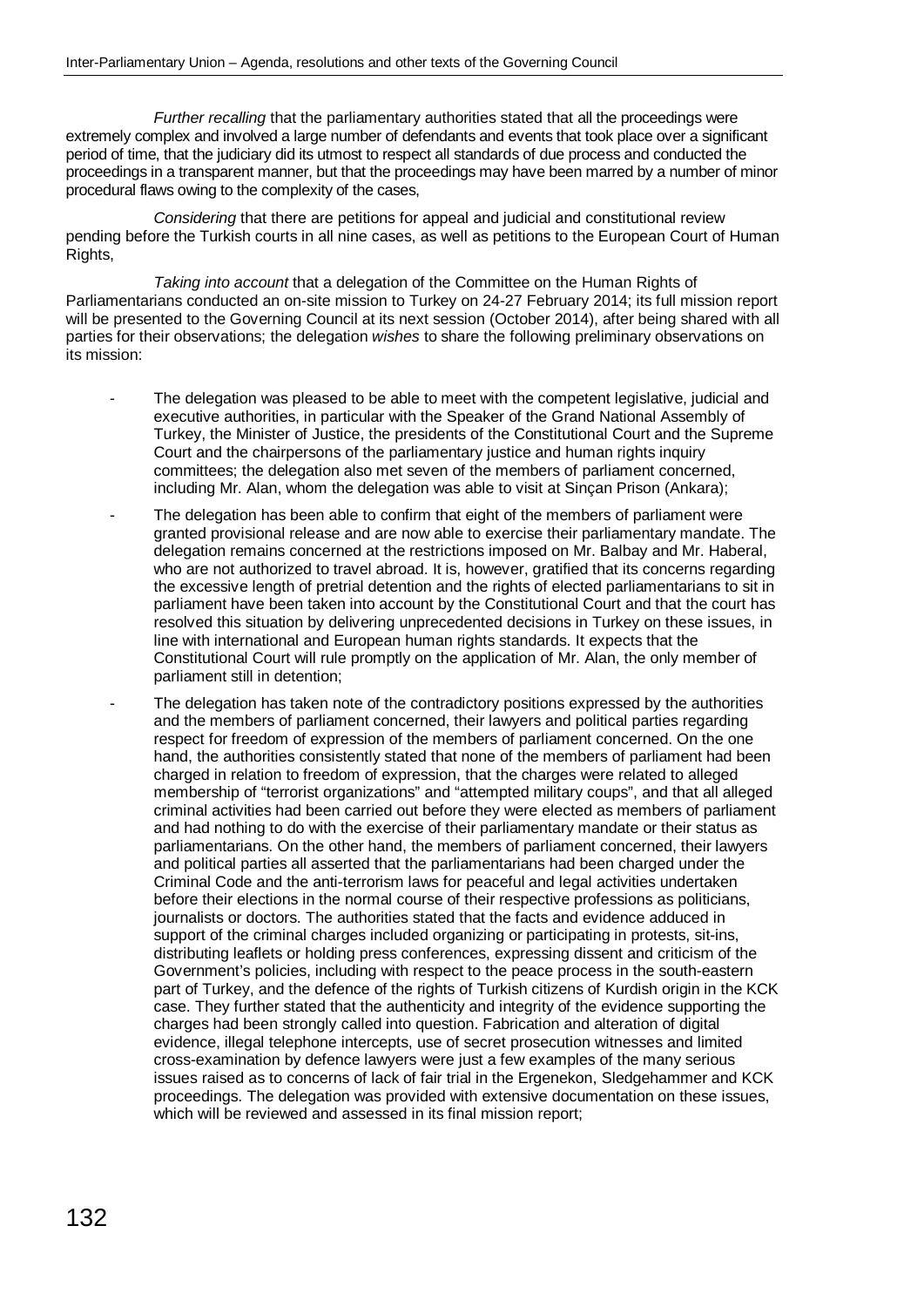- In response to the statements made by the authorities that the persons concerned were not members of parliament at the time of the alleged offences as they predate their election, the delegation is of the opinion that it does not rule out the possibility that their fundamental right to freedom of expression was violated and that the charges have effectively restricted their ability to fulfil their parliamentary mandate and to express themselves freely once elected;
- The delegation was further deeply concerned about the climate of fear prevailing among opposition members, civil society organizations, lawyers, journalists and persons of Kurdish origin in Turkey at the time of its mission, owing to a rising number of criminal charges brought against dissenting opinions, restrictions on the Internet, extensive telephone tapping, increasing powers being provided to the intelligence services, a wave of adoption of new laws that appear to be restricting freedoms and the independence of the judiciary;
- The delegation was disappointed to learn that the Constitutional Conciliation Commission had been dissolved after it failed to reach a consensus on a new Constitution, leaving many issues unresolved, including with respect to the protection of the fundamental rights of parliamentarians to freedom of expression and to freedom of association;
- The delegation was nevertheless pleased to learn from the Minister of Justice that significant legislative reforms had been undertaken to tackle shortcomings in the functioning of the judicial system, *inter alia* to reduce the excessive length of pretrial detention from ten to five years and to introduce judicial control as an alternative to detention. The Minister of Justice further stated that measures had also been taken concerning freedom of expression as part of the third and fourth judicial packages adopted in 2012 and 2013 and stated his commitment to continuing to attempt corrective measures. Furthermore, he acknowledged that there were outstanding issues needing to be resolved in the cases of the members of parliament concerned. He affirmed that efforts were ongoing to that end, both through legislative reform (with the recent abolition of "speciallyauthorized courts", which is expected to pave the way for retrials in the Sledgehammer and Ergenekon cases), and through outstanding judicial appeals and constitutional review applications lodged before Turkish courts in the cases of the members of parliament concerned;
- The President of the Constitutional Court confirmed to the delegation that the court was seized of the applications from the members of parliament concerned, was competent to rule on violations of fundamental human rights, in line with the Constitution and international human rights instruments, and was empowered to annul proceedings and either dismiss them or order retrials should it find such serious violations;
- The delegation considers that, in the light of the ongoing efforts undertaken by the Turkish authorities to address concerns related to violations of due process and fair trial guarantees, the existence of significant shortcomings in these complex multi-defendant trials such as Sledgehammer, Ergenekon and KCK are not disputed. It hopes that, in regard to the cases of the parliamentarians under examination, all serious shortcomings will be duly acknowledged and promptly remedied through the appropriate channels, in line with international and European human rights standards, with special reference to their fundamental rights to a fair trial and to freedom of expression and association;
- With respect to the case of Mr. Sincar, the delegation was informed by the Supreme Court that the appeal ruling was delivered in January 2011 and confirmed the first-instance verdict, sentencing about 20 persons for their involvement in terrorist activities on behalf of the PKK and the "Hezbollah" terrorist organizations in southern Turkey, including for the murder of Mr. Sinçar. Copies of the first-instance and appeal decisions were handed over to the delegation,